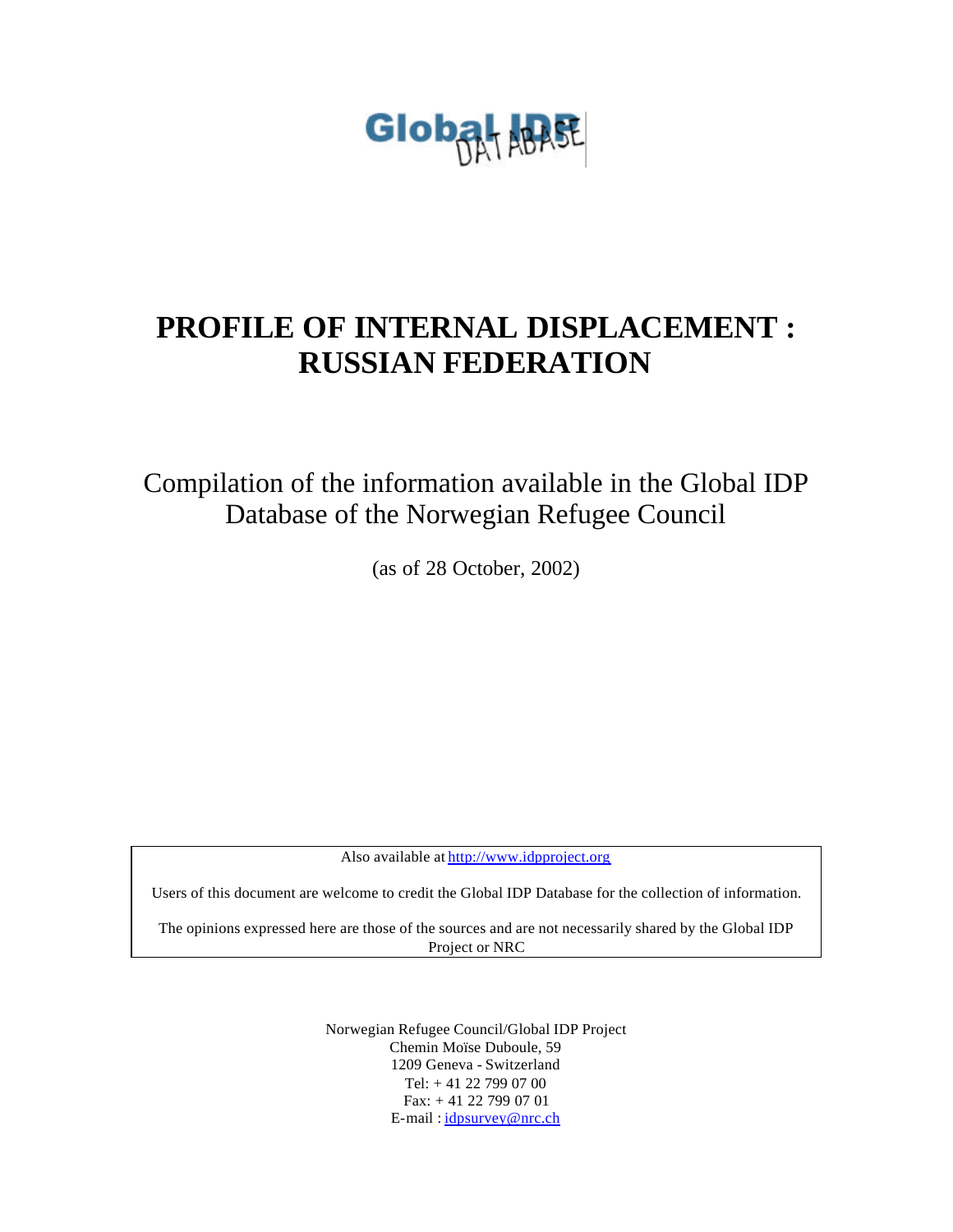### **CONTENTS**

| <b>CONTENTS</b>                                                                                    | 1  |
|----------------------------------------------------------------------------------------------------|----|
|                                                                                                    |    |
| <b>PROFILE SUMMARY</b>                                                                             | 8  |
|                                                                                                    |    |
| CAUSES AND BACKGROUND OF DISPLACEMENT                                                              | 12 |
| THE CONFLICTS IN CHECHNYA                                                                          | 12 |
| BACKGROUND TO THE CONFLICT: CHECHNYA RECENT HISTORY (1922-1998)                                    | 12 |
| THE MILITARY OPERATIONS IN DAGESTAN AND CHECHNYA (SEPTEMBER 1999 - MARCH 2000) 14                  |    |
| VIOLATIONS OF HUMANITARIAN LAW BY THE FEDERAL FORCES HAS LED DIRECTLY TO THE                       |    |
| DISPLACEMENT OF THE CIVILIAN POPULATION (1999-2000)                                                | 16 |
| INSECURITY AND VIOLENCE HAMPER GOVERNMENT'S PLANS OF NORMALIZATION IN CHECHNYA                     |    |
| $(2000 - 2002)$<br>CIVILIAN POPULATION IN CHECHNYA ALSO EXPOSED TO VIOLENCE FROM THE CHECHEN REBEL | 17 |
| GROUPS (2000-2002)                                                                                 | 19 |
| REVIEW OF POPULATION MOVEMENTS BETWEEN CHECHNYA AND INGUSHETIA (SEPTEMBER                          |    |
| 1999-DECEMBER 2000)                                                                                | 20 |
| VIOLENCE AND INSECURITY CONTINUE TO TRIGGER DISPLACEMENT IN CHECHNYA AND                           |    |
| <b>INGUSHETIA (2001-2002)</b>                                                                      | 22 |
| <b>OTHER CAUSES OF DISPLACEMENT</b>                                                                | 23 |
| ETHNIC RUSSIAN POPULATION LEAVE NORTH CAUCASIAN REPUBLICS IN A CONTEXT OF ETHNIC                   |    |
| <b>ANTAGONISMS</b>                                                                                 | 23 |
| DISPLACEMENT RESULTING FROM THE INTER-COMMUNAL CONFLICT IN THE PRIGORODNY                          |    |
| DISTRICT (1992-1998)                                                                               | 24 |
| MINORITIES UNDER PRESSURE TO LEAVE THE KRASNODAR AND OTHER REGIONS IN NORTH                        |    |
| CAUCASUS (2001-2002)                                                                               | 25 |
| <b>DEFINITIONS</b>                                                                                 | 25 |
| INTERNAL DISPLACEMENT IN THE CIS REGION: A WIDE RANGE OF CATEGORIES                                | 25 |
| POPULATION PROFILE AND FIGURES                                                                     | 28 |
|                                                                                                    |    |
| POPULATION FIGURES: DISPLACEMENT AS A RESULT OF THE SECOND CONFLICT IN                             |    |
| <b>CHECHNYA (SINCE AUGUST 1999)</b>                                                                | 28 |
| DISPLACED POPULATION IN INGUSHETIA: ABOUT 110,000 PERSONS ACCORDING TO                             |    |
| INTERNATIONAL AGENCIES (OCTOBER 2002)                                                              | 28 |
| DISPLACED POPULATION IN CHECHNYA: ABOUT 140,000 PERSONS (AS OF OCTOBER 2002)                       | 31 |
| MOVEMENTS BETWEEN CHECHNYA AND INGUSHETIA SINCE 1999: NO PATTERN OF LARGE-SCALE<br>RETURN (2002)   | 33 |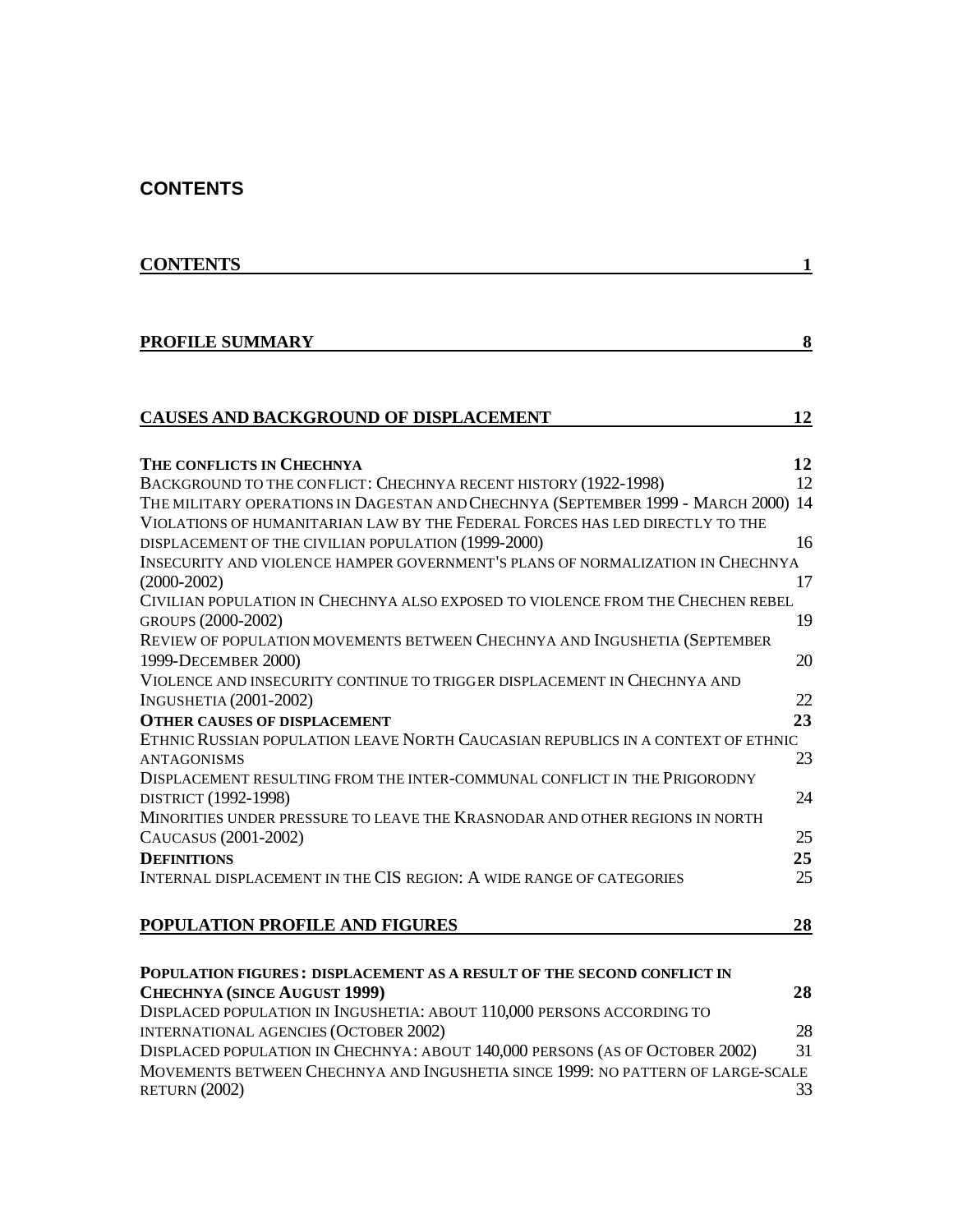| NO PRECISE FIGURE FOR THE DISPLACED WHO LEFT CHECHNYA AND INGUSHETIA TO OTHER                                                   |          |
|---------------------------------------------------------------------------------------------------------------------------------|----------|
| PARTS OF RUSSIA (2000-2001)                                                                                                     | 35       |
| INGUSHETIA HOSTS BETWEEN 120,000 AND 170,000 DISPLACED PERSONS FROM CHECHNYA<br>(NOVEMBER 2000-MARCH 2001)                      | 35       |
| ESTIMATES FOR THE INTERNALLY DISPLACED POPULATION IN CHECHNYA RANGE FROM 138,000<br>TO 235,000 PERSONS (FEBRUARY 2001)          | 37       |
| POPULATION FIGURES: OTHER SITUATIONS OF DISPLACEMENT                                                                            | 39       |
| DISPLACEMENT AS A RESULT OF THE FIRST CONFLICT IN CHECHNYA (1994-1996): ABOUT 65,000                                            |          |
| PERSONS STILL REGISTERED AS "FORCED MIGRANTS" (JUNE 2002)                                                                       | 39       |
| INGUSHETIA HOSTS AT LEAST 12,000 DISPLACED FROM THE PRIGORODNY DISTRICT (NORTH                                                  |          |
| OSSETIA) (JUNE 2002)                                                                                                            | 39       |
| CASELOAD FROM THE FIRST CONFLICT IN CHECHNYA (AS OF 2000 AND 2001)                                                              | 40       |
| <b>STATISTICAL SOURCES</b>                                                                                                      | 41       |
| POPULATIONS FIGURES OF THE FEDERAL AND REGIONAL MIGRATION SERVICES FLAWED BY                                                    |          |
| <b>INCONSISTENT PRACTICES</b>                                                                                                   | 41       |
| UN OCHA NOTE ON IDP REGISTRATION IN CHECHNYA AND INGUSHETIA (2001)                                                              | 42       |
| PATTERNS OF DISPLACEMENT                                                                                                        | 44       |
|                                                                                                                                 |          |
| <b>GENERAL</b>                                                                                                                  | 44<br>44 |
| CONSTANT MOVEMENTS OF IDPS BETWEEN CHECHNYA AND INGUSHETIA (2000)<br>HIGH-RISK ROAD TO SAFETY: SELECTED REPORTS (NOVEMBER 1999) | 44       |
|                                                                                                                                 |          |
| PHYSICAL SECURITY & FREEDOM OF MOVEMENT                                                                                         | 46       |
|                                                                                                                                 |          |
| PHYSICAL SAFETY AND PERSONAL LIBERTY                                                                                            | 46       |
| REPORTS OF IDPS BEING RESETTLED BY LOCAL AUTHORITIES IN CHECHNYA AND INGUSHETIA                                                 |          |
| (JUNE-SEPTEMBER 2002)                                                                                                           | 46       |
| INGUSH PRESIDENTIAL ELECTIONS RAISES CONCERN AMONG CHECHEN DISPLACED POPULATION                                                 |          |
| (APRIL-MAY 2002)                                                                                                                | 47       |
| TENSIONS BETWEEN THE DISPLACED POPULATION AND LOCAL RESIDENTS AND OFFICIALS (2000-                                              |          |
| 2002)                                                                                                                           | 47       |
| DISPLACED IN INGUSHETIA UNDER PRESSURE TO RETURN TO CHECHNYA (1999-2001)                                                        | 48       |
| CIVILIAN POPULATION IN CHECHNYA CONTINUOUSLY EXPOSED TO MAJOR THREATS TO THEIR                                                  |          |
| PHYSICAL AND PERSONAL SECURITY (2001-2002)                                                                                      | 51       |
| REPORTS OF SECURITY INCIDENTS IN IDP CAMPS AND SETTLEMENTS IN INGUSHETIA AND                                                    |          |
| CHECHNYA (2000-2002)                                                                                                            | 54       |
| A SPECIAL GROUP OF CONCERN: THE CHILDREN (2002)                                                                                 | 55       |
| DISPLACED EXPOSED TO INSECURITY: THE CASE OF THE SWEEP OPERATION IN SERNOVODSK                                                  |          |
| (WESTERN CHECHNYA) (JULY 2001)                                                                                                  | 56       |
| WOMEN IN CHECHNYA EXPOSED TO RAPE AND SEXUAL VIOLENCE (2001)                                                                    | 58       |
| WIDESPREAD USE OF LANDMINES IN CHECHNYA (2001)                                                                                  | 59       |
| <b>FREEDOM OF MOVEMENT</b>                                                                                                      | 60       |
| THE PROPISKA SYSTEM REMAINS DE FACTO IN PLACE (2002)                                                                            | 60       |
| FREEDOM OF MOVEMENT IN CHECHNYA AND INGUSHETIA (2001-2002)                                                                      | 63       |
|                                                                                                                                 |          |
| <b>SUBSISTENCE NEEDS (HEALTH NUTRITION AND SHELTER)</b>                                                                         | 65       |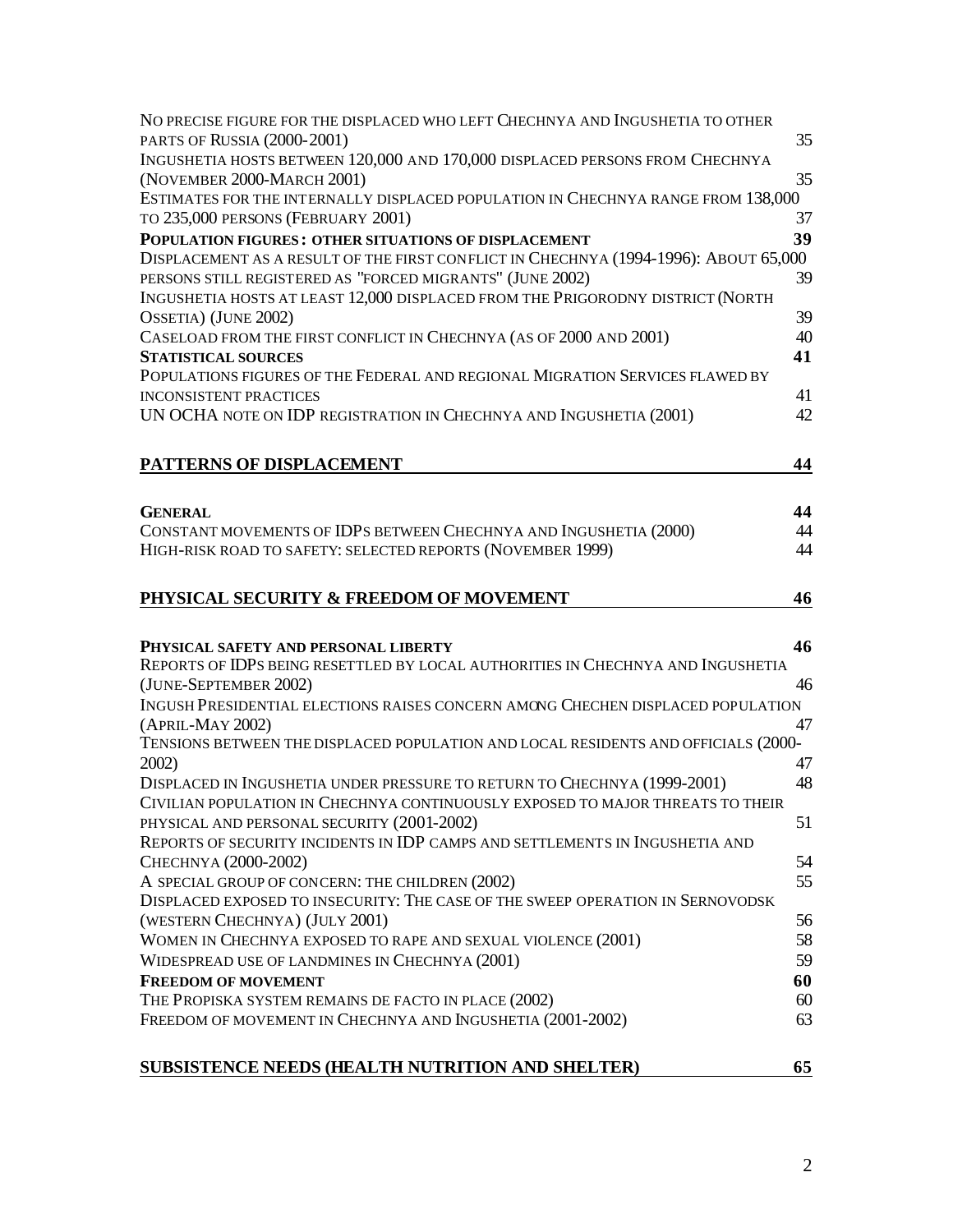| FOOD                                                                                                                                                                | 65       |
|---------------------------------------------------------------------------------------------------------------------------------------------------------------------|----------|
| IDPS IN CHECHNYA AND INGUSHETIA RELY ON FOOD ASSISTANCE FOR THEIR SURVIVAL (2001) 65<br>CHECHNYA: DANISH REFUGEE COUNCIL CONFIRMS NEED FOR FOOD ASSISTANCE (OCTOBER |          |
| 2001)                                                                                                                                                               | 65       |
| IDPS IN INGUSHETIA FACE INSECURITY OVER FOOD RATIONS PROVIDED BY FEDERAL                                                                                            |          |
| AUTHORITIES (2000-2001)                                                                                                                                             | 67       |
| <b>SHELTER</b>                                                                                                                                                      | 68       |
| INTERNALLY DISPLACED IN INGUSHETIA FACE HIGH RISK OF EVICTION FROM THEIR TEMPORARY                                                                                  |          |
| ACCOMMODATION (2001-2002)                                                                                                                                           | 68       |
| URGENT NEEDS OF SHELTER ASSISTANCE TO IDPS IN INGUSHETIA (2002)                                                                                                     | 69       |
| VAST SHELTER NEEDS IN GROZNY AND OTHER TOWNS IN CHECHNYA (2000)                                                                                                     | 72       |
| DISCRIMINATION AGAINST THE DISPLACED CHECHEN DISPLACED REPORTEDLY IMPEDES THEIR<br>ACCESS TO ACCOMMODATION IN MOSCOW (1999-2001)                                    | 72       |
| <b>HEALTH</b>                                                                                                                                                       | 72       |
| TB HAS REACHED EPIDEMIC PROPORTIONS AMONG THE IDP POPULATION IN CHECHNYA AND                                                                                        |          |
| INGUSHETIA (2002)                                                                                                                                                   | 73       |
| WHO REPORTS GROWING NUMBER OF HIV CASES IN INGUSHETIA (2001)                                                                                                        | 74       |
| GENERAL HEALTH SITUATION IN INGUSHETIA AND CHECHNYA UNDER SURVEILLANCE (2001-<br>2002)                                                                              | 74       |
| NUMBER OF CASES OF HEPATITIS A AMONG DISPLACED CHILDREN CONTINUE TO GROW IN                                                                                         |          |
| INGUSHETIA (2001)                                                                                                                                                   | 76       |
| UNICEF ISSUES REPORTS ON CHILDREN HEALTH IN INGUSHETIA (2001)                                                                                                       | 77       |
| 7,000 PERSONS IN NEED OF PROSTHETIC OR ORTHOPAEDIC HELP IN CHECHNYA AND INGUSHETIA<br>(2000)                                                                        | 79       |
| PSYCHOSOCIAL NEEDS OF THE DISPLACED CHILDREN AND THEIR FAMILIES (2000-2002)                                                                                         | 80       |
| <b>WATER AND SANITATION</b>                                                                                                                                         | 81       |
| SANITATION AND WATER IN TEMPORARY ACCOMMODATION CENTRES NOT SATISFACTORY (2002)                                                                                     | 81       |
| INGUSHETIA: INTERNATIONAL ASSISTANCE STILL NEEDED TO MEET MINIMUM REQUIREMENTS<br>(2001)                                                                            | 83       |
| CHECHNYA: LACK OF CLEAN WATER AND POOR SANITATION THREATEN PUBLIC HEALTH (2001) 84                                                                                  |          |
| <b>ACCESS TO EDUCATION</b>                                                                                                                                          | 85       |
|                                                                                                                                                                     |          |
| <b>INGUSHETIA</b>                                                                                                                                                   | 85<br>85 |
| INGUSHETIA: LACK OF EDUCATIONAL FACILITIES FOR THE DISPLACED POPULATION (2001)<br><b>CHECHNYA</b>                                                                   | 86       |
| CHECHNYA: 200,000 CHILDREN ARE ENROLLED BUT NEEDS ARE STILL HUGE (2001)                                                                                             | 86       |
| <b>OTHER AREAS</b>                                                                                                                                                  | 86       |
| LOCAL AUTHORITIES DENY ACCESS TO DISPLACED CHILDREN IN RUSSIAN CITIES (2001)                                                                                        | 86       |
| ISSUES OF SELF-RELIANCE AND PUBLIC PARTICIPATION                                                                                                                    | 88       |
|                                                                                                                                                                     |          |
| <b>SELF-RELIANCE</b>                                                                                                                                                | 88       |
| ACTION CONTRE LA FAIM REPORTS A DEGRADATION OF THE ECONOMIC SITUATION OF THE                                                                                        |          |
| DISPLACE HOUSEHOLDS IN INGUSHETIA (2002)<br>INFLUX OF IDPS FROM CHECHNYA AGGRAVATES THE SOCIO-ECONOMIC SITUATION IN NORTH                                           | 88       |
| CAUCASUS (MARCH 2000)                                                                                                                                               | 89       |
| ICRC IDENTIFIES COPING MECHANISMS OF IDPS IN INGUSHETIA (OCTOBER 2001)                                                                                              | 90       |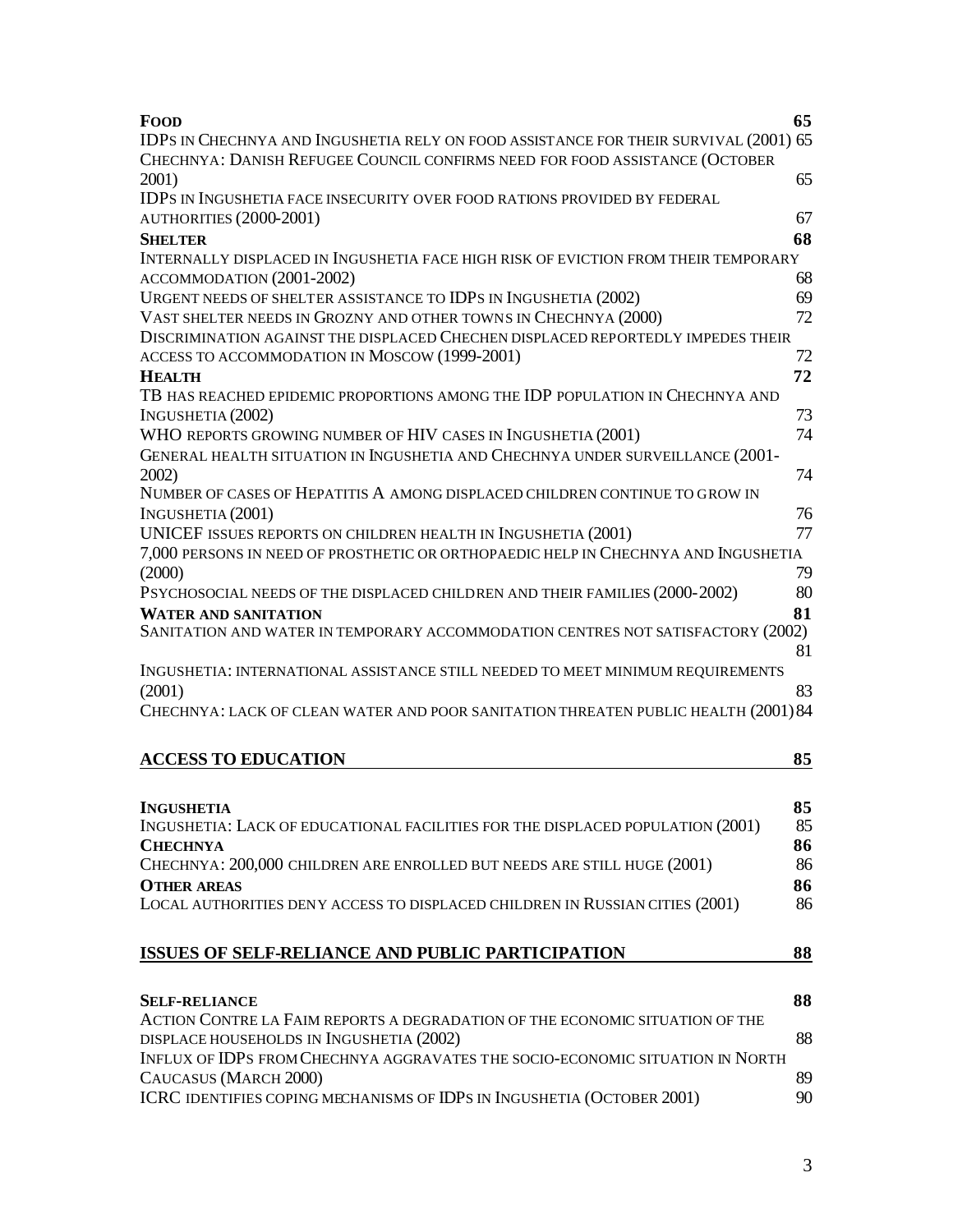| DISPLACED FACE DISCRIMINATORY ACCESS TO THE LABOUR MARKET IN RUSSIAN CITIES: THE<br><b>EXAMPLE OF MOSCOW (2001)</b>                                                | 91  |
|--------------------------------------------------------------------------------------------------------------------------------------------------------------------|-----|
| DEPENDENCY ON EXTERNAL ASSISTANCE REMAIN WIDESPREAD IN CHECHNYA (2001-2002)                                                                                        | 92  |
| ESSENTIAL CONTRIBUTION OF HOST FAMILIES (2000)                                                                                                                     | 93  |
| AGRICULTURAL ACTIVITIES NEED EXTERNAL SUPPORT TO ENHANCE SELF-RELIANCE CAPACITY                                                                                    |     |
| OF THE DISPLACED POPULATION IN INGUSHETIA AND CHECHNYA (2000)                                                                                                      | 94  |
| COPING STRATEGIES OF THE DISPLACED IN INGUSHETIA: HEAVY DEPENDENCE ON AID (JULY                                                                                    |     |
| <b>2000</b> )                                                                                                                                                      | 95  |
| <b>PARTICIPATION</b>                                                                                                                                               | 96  |
| IDPS IN INGUSHETIA VOICE THEIR CONCERNS (2001)                                                                                                                     | 96  |
| PARTICIPATION OF THE INTERNALLY DISPLACED POPULATION TO THE PRESIDENTIAL ELECTIONS                                                                                 |     |
| (26 MARCH 2000)                                                                                                                                                    | 97  |
| DISPLACED IN INGUSHETIA WERE ALLOWED TO VOTE FOR THE ELECTION OF THE CHECHNYA<br>REPRESENTATIVE IN THE STATE DUMA (AUGUST 2000)                                    | 98  |
|                                                                                                                                                                    |     |
| <b>DOCUMENTATION NEEDS AND CITIZENSHIP</b>                                                                                                                         | 99  |
|                                                                                                                                                                    |     |
| <b>DOCUMENTATION NEEDS</b>                                                                                                                                         | 99  |
| DISPLACED FROM CHECHNYA FACE RESTRICTED ACCESS TO THE STATUS OF FORCED MIGRANTS                                                                                    |     |
| $(1999 - 2002)$                                                                                                                                                    | 99  |
| REPORTS OF PROBLEMS OF ACCESS TO DOCUMENTS (1999-2002)                                                                                                             | 100 |
| SUSPENSION OF REGISTRATION OF NEW IDPS FROM CHECHNYA INTO INGUSHETIA (2001-2002)                                                                                   |     |
|                                                                                                                                                                    | 101 |
|                                                                                                                                                                    |     |
| ISSUES OF FAMILY UNITY, IDENTITY AND CULTURE                                                                                                                       | 104 |
|                                                                                                                                                                    |     |
| <b>FAMILY UNITY</b>                                                                                                                                                | 104 |
| DISPLACED IN INGUSHETIA GATHERED INTO "FAMILIES" AVERAGING 9 MEMBERS (1999-2000) 104<br>REPORTS OF CHECHEN MEN SEPARATED FROM THEIR FAMILIES AT THE CHECHEN-INGUSH |     |
| BORDER AND CHECKPOINTS (JANUARY 2000)                                                                                                                              | 104 |
|                                                                                                                                                                    |     |
| <b>PROPERTY ISSUES</b>                                                                                                                                             | 106 |
|                                                                                                                                                                    |     |
| <b>GENERAL</b>                                                                                                                                                     | 106 |
| COURTS REJECT CLAIMS FOR COMPENSATION FOR LOST PROPERTIES IN CHECHNYA (2002)                                                                                       | 106 |
| SAVINGS BANK SUSPENDED THE PAYMENTS TO DEPOSITS IN CHECHNYA (1995-2002)                                                                                            | 106 |
| COMPENSATION FOR LOST PROPERTY: NO SCHEME FOR THE VICTIMS OF THE CURRENT CONFLICT                                                                                  |     |
| IN CHECHNYA (2002)                                                                                                                                                 | 107 |
| 25 % OF THE DISPLACED POPULATION INTERVIEWED BY MSF DESCRIBED THEIR HOMES IN                                                                                       |     |
| CHECHNYA AS INTACT OR LIGHTLY DESTROYED                                                                                                                            | 109 |
| REPORTS OF WIDESPREAD LOOTING BY RUSSIAN FORCES INSIDE CHECHNYA (1999-2001)                                                                                        | 109 |
|                                                                                                                                                                    |     |
| PATTERNS OF RETURN AND RESETTLEMENT                                                                                                                                | 111 |
|                                                                                                                                                                    |     |
| <b>RETURN TO CHECHNYA</b>                                                                                                                                          | 111 |
| ACTION PLAN ADOPTED BY INGUSH AND CHECHEN AUTHORITIES FORESEES RETURN OF IDPS BY                                                                                   |     |
| <b>OCTOBER 2002 (MAY 2002)</b>                                                                                                                                     | 111 |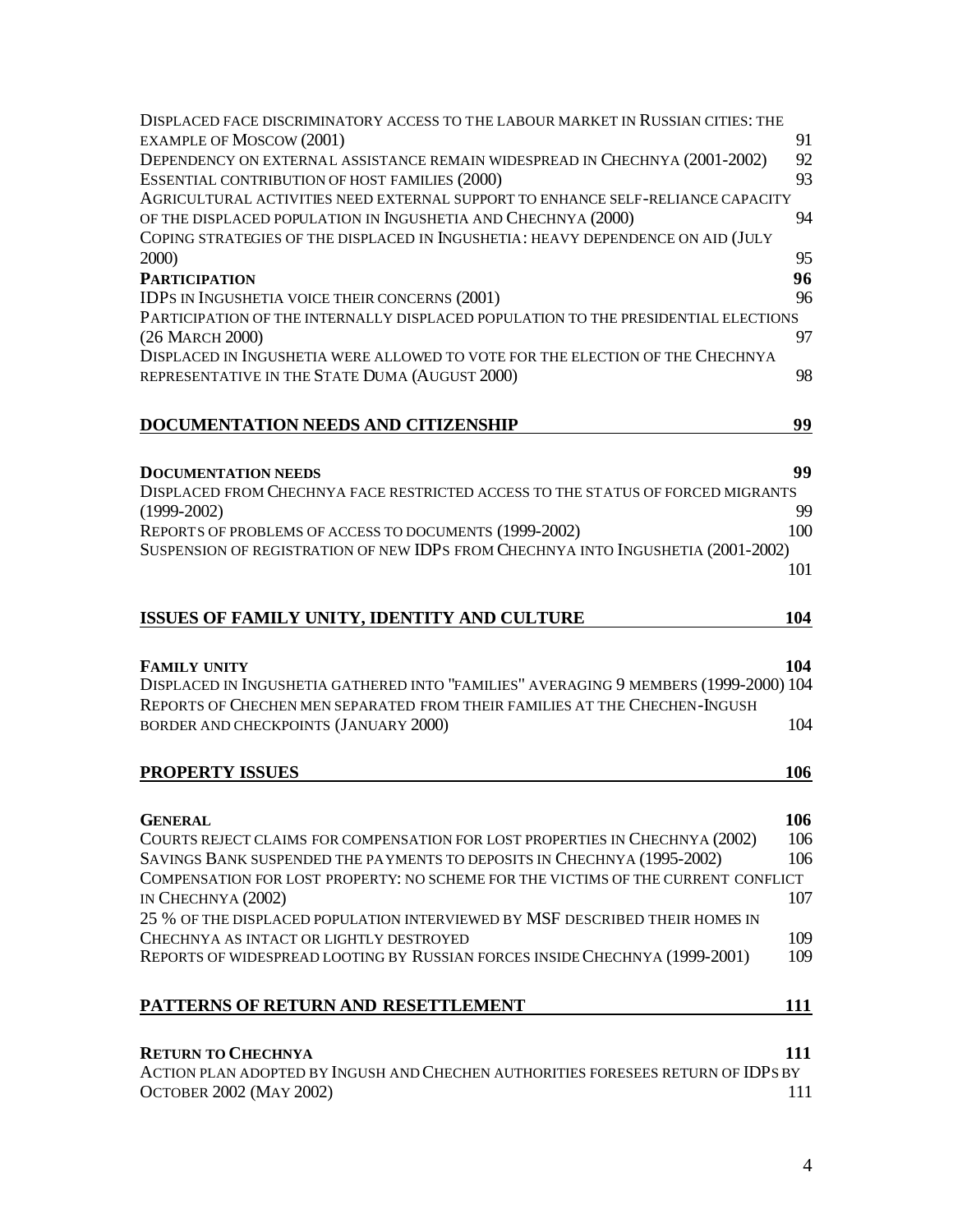| RETURN ASSISTANCE OF INTERNATIONAL AGENCIES SUPPORTS VOLUNTARY MOVEMENTS (2002)                                                                     |            |
|-----------------------------------------------------------------------------------------------------------------------------------------------------|------------|
|                                                                                                                                                     | 112        |
| INSECURITY IN CHECHNYA REMAINS THE MAIN CONCERN OF THE DISPLACED (2002)                                                                             | 113        |
| CHECHEN GOVERNMENT IMPLEMENTS RESETTLEMENT POLICY WITHIN CHECHNYA (2001-2002)                                                                       |            |
|                                                                                                                                                     | 114<br>115 |
| RETURN POLICY: PRACTICES INDUCING IDPS TO RETURN TO CHECHNYA (2000-2001)<br>GOVERNMENT RETURN POLICY: THE EXAMPLE OF IDPS IN INGUSHETIA (1999-2001) | 116        |
| NO LARGE-SCALE RETURN MOVEMENTS FROM INGUSHETIA (1999-2001)                                                                                         | 118        |
| LARGE MAJORITY OF IDPS IN INGUSHETIA HAS NO IMMEDIATE PLANS TO RETURN HOME (JULY                                                                    |            |
| 2001)                                                                                                                                               | 119        |
| UNHCR AVOIDS STIMULATING FALSE SENSE OF SECURITY IN CHECHNYA (FEBRUARY 2001)                                                                        | 120        |
| <b>RETURN TO THE PRIGORODNY DISTRICT (NORTH-OSSETIA)</b>                                                                                            | 120        |
| COOPERATION AGREEMENT SIGNED BETWEEN NORTH OSSETIA AND INGUSHETIA (OCTOBER                                                                          |            |
| 2002)                                                                                                                                               | 120        |
| MOST DISPLACED WILL RETURN BUT A SMALL PORTION IS LIKELY TO STAY DURABLY IN                                                                         |            |
| <b>INGUSHETIA (2001-2002)</b>                                                                                                                       | 121        |
| <b>RESETTLEMENT</b>                                                                                                                                 | 122        |
| ABOUT 35,000 ETHNIC INGUSH DISPLACED WILL BE PERMANENTLY RESETTLED IN INGUSHETIA                                                                    |            |
| $(2000 - 2001)$                                                                                                                                     | 122        |
| SUCCESSFUL INTEGRATION OF THE ETHNIC RUSSIANS DISPLACED FROM CHECHNYA IN THE                                                                        |            |
| STAVROPOL REGION (2000)                                                                                                                             | 123        |
| <b>HUMANITARIAN ACCESS</b>                                                                                                                          | 124        |
|                                                                                                                                                     |            |
|                                                                                                                                                     |            |
| <b>ACCESS TO NORTH CAUCASUS</b>                                                                                                                     | 124        |
| INTERNATIONAL HUMANIT ARIAN WORKERS FACES HOSTILE SECURITY CONDITIONS IN NORTHERN                                                                   | 124        |
| CAUCASUS (2001-2002)<br>TEMPORARY SUSPENSION OF HUMANITARIAN OPERATIONS IN CHECHNYA BECAUSE OF                                                      |            |
| <b>INSECURITY (2001-2002)</b>                                                                                                                       | 125        |
| MEDIA AND INTERNATIONAL NGOS SUBJECT TO STRICT CONTROL TO ACCESS CHECHNYA (2001-                                                                    |            |
| 2002                                                                                                                                                | 126        |
| REPORTED DIVERSION OF AID (2001-2002)                                                                                                               | 127        |
| NGO COMMUNITY IN CHECHNYA FACE ACCUSATION FROM FEDERAL AUTHORITIES (2001)                                                                           | 128        |
| THE RESPONSE TO LACK OF ACCESS BY INTERNATIONAL AGENCIES: FROM THE 'REMOTE                                                                          |            |
| CONTROL' CONCEPT TO A MORE ACTIVE PRESENCE (1999-2000)                                                                                              | 128        |
|                                                                                                                                                     |            |
| NATIONAL AND INTERNATIONAL RESPONSES                                                                                                                | 130        |
|                                                                                                                                                     |            |
| <b>LEGAL BACKGROUND</b>                                                                                                                             | <b>130</b> |
| THE CIS CONFERENCE: A REGIONAL PROCESS TO ADDRESS THE PROBLEMS OF DISPLACEMENT                                                                      |            |
| (MAY 1996)                                                                                                                                          | 130        |
| AN OFFICIAL CATEGORY FOR IDPS AND INVOLUNTARY MIGRANTS FROM THE FORM ER SOVIET                                                                      |            |
| UNION: THE STATUS OF "FORCED MIGRANT"                                                                                                               | 131        |
| <b>LOCAL AND NATIONAL AUTHORITIES</b>                                                                                                               | 132        |
| GOVERNMENT'S RECONSTRUCTION PROGRAMME FOR CHECHNYA AIMS TO FACILITATE RETURN                                                                        |            |
| $(2001 - 2002)$                                                                                                                                     | 132        |
| FEDERAL INSTITUTIONS MANDATED WITH THE ISSUE OF INTERNAL DISPLACEMENT (2000-2001)                                                                   |            |
|                                                                                                                                                     | 134        |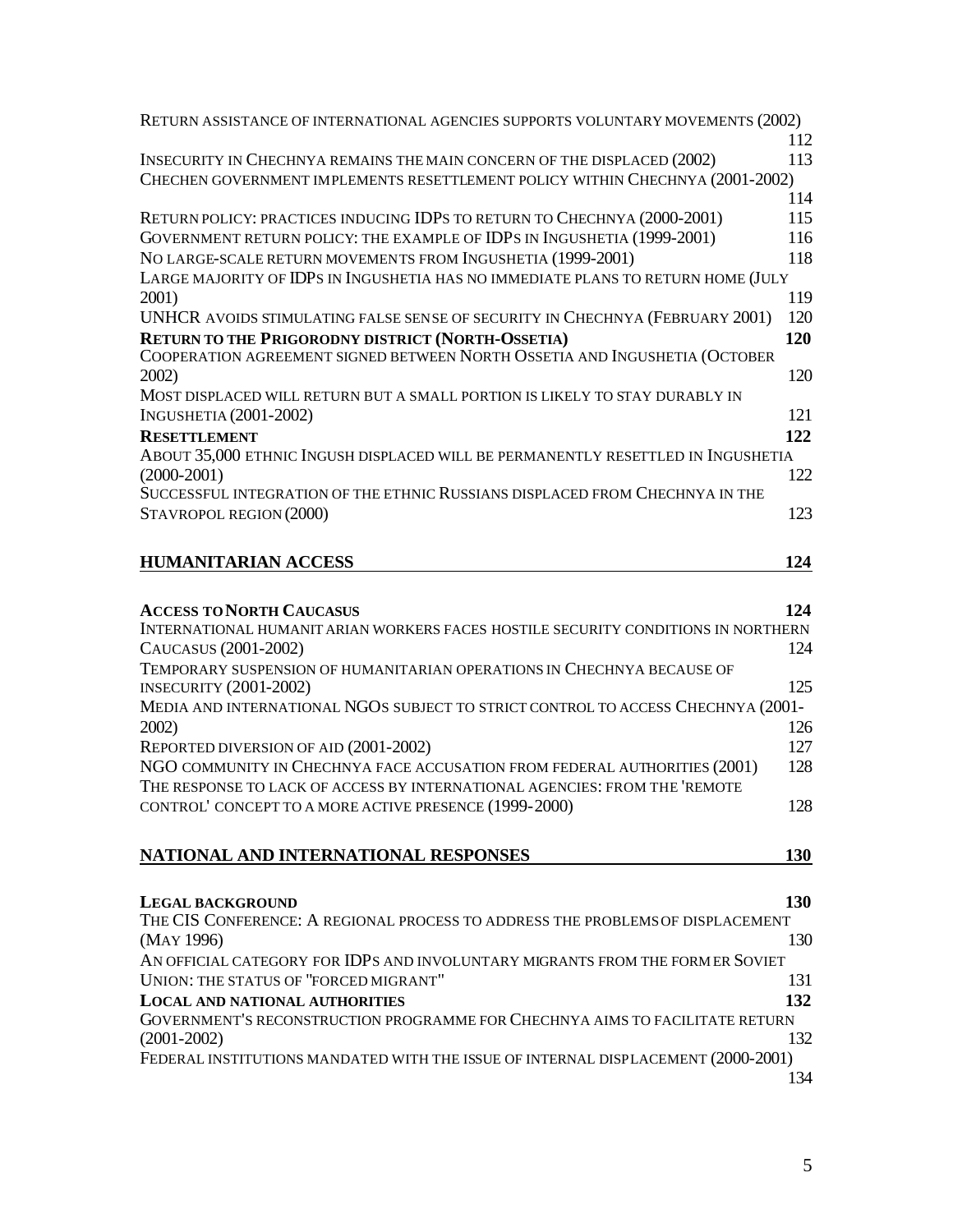| DISTRIBUTION OF FOOD AID IN INGUSHETIA REGULARLY SUSPENDED BECAUSE OF DISRUPTED    |     |
|------------------------------------------------------------------------------------|-----|
| PAYMENTS FROM THE FEDERAL AUTHORITIES (2000-2001)                                  | 135 |
| NEIGHBOURING REPUBLICS RELUCTANT TO HOSTMORE CHECHENS, EXCEPT INGUSHETIA (1999-    |     |
| 2001)                                                                              | 136 |
| <b>INTERNATIONAL RESPONSE</b>                                                      | 137 |
| THE HUMANITARIAN COORDINATOR SUPERVISES THE UN HUMANITARIAN ACTION IN NORTHERN     |     |
| CAUCASUS (NOVEMBER 2001)                                                           | 137 |
| UN EXPANDS ITS ACTION IN CHECHNYA (2002)                                           | 139 |
| ICRC ASSISTANCE PROGRAMMES IN NORTHERN CAUCASUS (2001-2002)                        | 139 |
| PROTECTION, HUMAN RIGHTS AND RULE OF LAW IN NORTHERN CAUCASUS: PLANNED ACTIVITIES  |     |
| IN THE UN CONSOLIDATED APPEAL FOR 2002 (NOVEMBER 2001)                             | 141 |
| FOOD: PLANNED ACTIVITIES IN THE UN 2002 CONSOLIDATED APPEAL FOR NORTHERN CAUCASUS  |     |
| (NOVEMBER 2001)                                                                    | 143 |
| AGRICULTURE: PLANNED ACTIVITIES IN THE UN 2002 CONSOLIDATED APPEAL FOR NORTHERN    |     |
| CAUCASUS (NOVEMBER 2001)                                                           | 145 |
| SHELTER AND NON-FOOD ITEMS: PLANNED ACTIVITIES IN THE UN 2002 CONSOLIDATED APPEAL  |     |
| FOR NORTHERN CAUCASUS (NOVEMBER 2001)                                              | 147 |
| HEALTH: PLANNED ACTIVITIES IN THE UN 2002 CONSOLIDATED APPEAL FOR NORTHERN         |     |
| <b>CAUCASUS (NOVEMBER 2001)</b>                                                    | 149 |
| WATER AND SANITATION: PLANNED ACTIVITIES IN THE UN 2002 CONSOLIDATED APPEAL FOR    |     |
| <b>NORTHERN CAUCASUS (NOVEMBER 2001)</b>                                           | 151 |
| EDUCATION: PLANNED ACTIVITIES IN THE UN 2002 CONSOLIDATED APPEAL FOR NORTHERN      |     |
| CAUCASUS (NOVEMBER 2001)                                                           | 153 |
| MINE ACTION: PLANNED ACTIVITIES IN THE UN 2002 CONSOLIDATED APPEAL FOR NORTHERN    |     |
| CAUCASUS (NOVEMBER 2001)                                                           | 155 |
| ECONOMIC RECOVERY AND INFRASTRUCTURE: PLANNED ACTIVITIES IN THE UN 2002            |     |
| CONSOLIDATED APPEAL FOR NORTHERN CAUCASUS (NOVEMBER 2001)                          | 157 |
| UN 2001 CONSOLIDATED APPEAL FOR NORTHERN CAUCASUS: 83 PERCENT OF THE FINANCIAL     |     |
| REQUIREMENTS COVERED AS OF OCTOBER 2001                                            | 160 |
| MEMORANDA OF UNDERSTANDING BETWEEN THE UN AND THE RUSSIAN GOVERNMENT               |     |
| (OCTOBER 1999-AUGUST 2000)                                                         | 161 |
| MEASURES TAKEN BY UN AGENCIES TO STRENGTHEN MONITORING OF HUMANITARIAN ACTION      |     |
|                                                                                    |     |
| IN NORTH CAUCASUS (2000)                                                           | 162 |
| ASSISTANCE SCHEME TO HOST FAMILIES IN INGUSHETIA (2001-2002)                       | 162 |
| FEWER REVIEWS OBJECTIVES OF UN AND GOVERNMENT POLICY IN NORTHERN CAUCASUS          |     |
| (2001)                                                                             | 163 |
| <b>NGOS</b>                                                                        | 166 |
| OVER 30 LOCAL AND INTERNATIONAL NGOS ADDRESS CONSEQUENCES OF CHECHEN CONFLICT      |     |
| (2002)                                                                             | 166 |
| THE DANISH REFUGEE COUNCIL HAS PLANS TO HELP THE INGUSH DISPLACED IN INGUSHETIA    |     |
| (APRIL 2000)                                                                       | 167 |
| COMMITTEE 'CIVIC ASSISTANCE', A LOCAL NGO PROVIDING ASSISTANCE TO THE DISPLACED IN |     |
| <b>MOSCOW</b>                                                                      | 167 |
| <b>RESPONSE TO HUMAN RIGHTS CONCERNS</b>                                           | 169 |
| UN HUMAN RIGHTS MECHANISMS ADDRESS HUMAN RIGHTS VIOLATIONS IN CHECHNYA (2000-      |     |
| 2002)                                                                              | 169 |
| OSCE MISSION IN CHECHNYA: CONTRIBUTION TO THE RESTORATION OF HUMAN RIGHTS (2001-   |     |
| 2002)                                                                              | 171 |
| COUNCIL OF EUROPE CLOSELY MONITORS THE SITUATION IN CHECHNYA (2001-2002)           | 173 |
| FEDERAL GOVERNMENT UNDER INTERNATIONAL PRESSURE TO IMPROVE HUMAN RIGHTS            |     |
| RECORDS IN CHECHNYA (2000-2002)                                                    | 175 |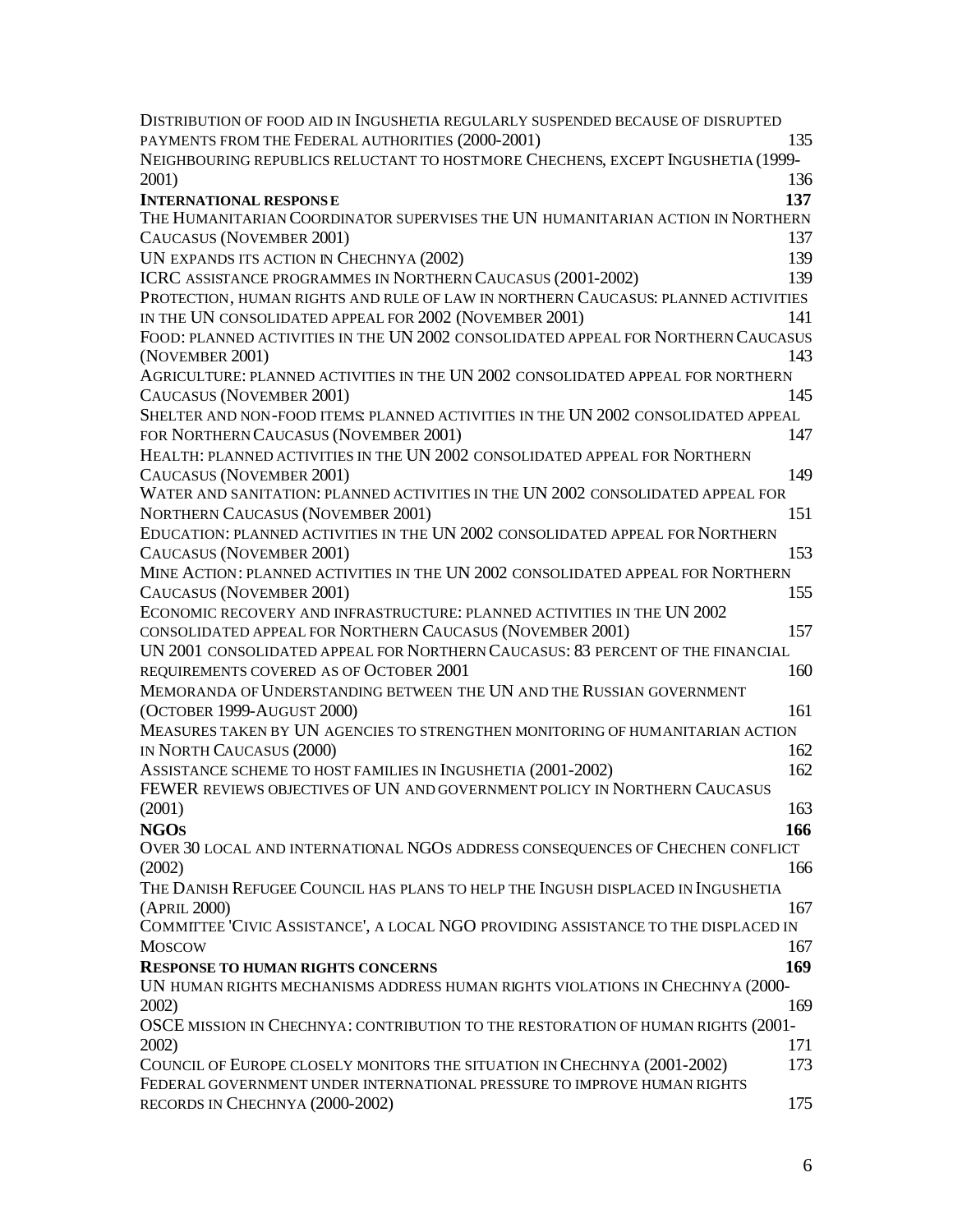| REFERENCES TO THE GUIDING PRINCIPLES ON INTERNAL DISPLACEMENT | 177 |
|---------------------------------------------------------------|-----|
| KNOWN REFERENCES TO THE GUIDING PRINCIPLES (AS OF MAY 2002)   | 177 |
| <b>ABBREVIATIONS AND ACRONYMS</b>                             | 179 |
| <b>LIST OF SOURCES USED</b>                                   | 181 |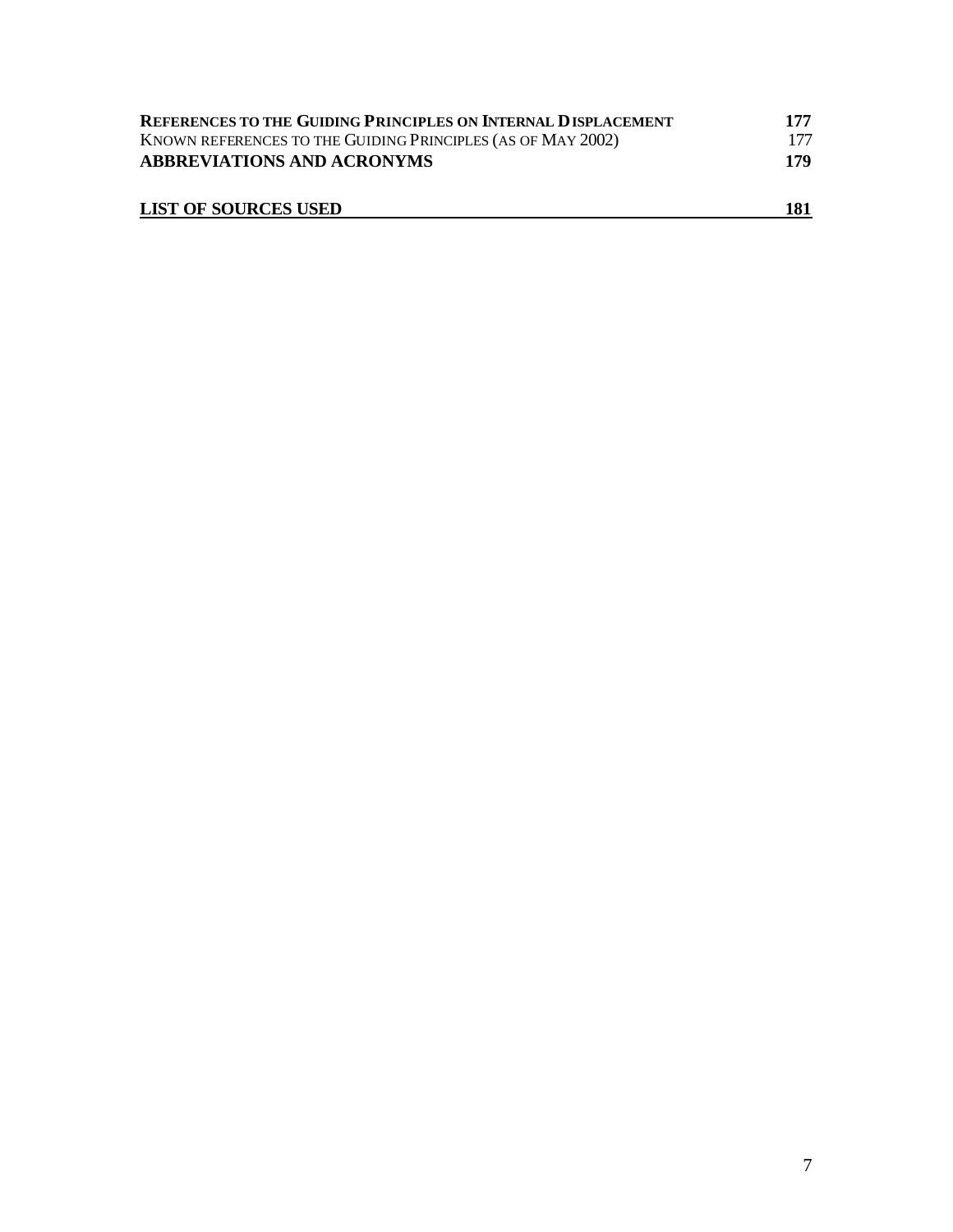## **PROFILE SUMMARY**

Displaced Chechens face mounting pressure to return to their homeland, despite widespread insecurity in the war-torn republic and Russian government promises not to force people back. Some 5,000 people have returned to Chechnya already this year under a new campaign by Chechen, Ingush and Moscow authorities to return all Chechens by the end of 2002. Two tent camps for displaced people have been closed down. About 300,000 displaced Chechens, meanwhile, are entering a fourth winter of displacement in a generally vulnerable conditions, facing 'serious' health risks from malnutrition, poor living conditions, mental stress and spreading diseases. While most displaced Chechens survive on international aid, this is often disrupted by insecurity, kidnapping of aid workers and bureaucratic obstructions. The UN Special Representative on IDPs, Dr. Francis Deng, still has not been able to visit the region. Chechnya remains insecure for many civilians, as Russian security operations continue against rebels in the republic. Thousands of allegations of theft, property destruction, disappearances, rape and murder have yet to be answered. In addition to the persons displaced by the current conflict in Chechnya, another 100,000 persons have been forced to flee their homes because of the first Chechen conflict and other local ethnic disputes in the Northern Caucasus.

### A decade of displacement

After three years of conflict, civilians in Chechnya continue to be exposed to a high level of violence, which deters most displaced in neighbouring Ingushetia from returning. Armed clashes between federal forces and Chechen rebels, usually followed by sweep operations carried out by federal troops, continued to be reported by human rights organisations throughout 2001 and 2002 and belie the return to normalcy in Chechnya reported by authorities (U.S. DOS 4 March 2002). Civilians in the Chechen republic are still exposed to indiscriminate military actions, extortion, disappearances, and random violence by Russian soldiers and Chechen rebels. Furthermore, armed hostilities have occasionally spread to Ingushetia, where it caused some displacement too (WFP 27 September 2002). The main military campaign of the second conflict in Chechnya, which started in August/September 1999 was declared over in April 2000. At this time, federal sources reported that Chechen fighters had been forced to withdraw from the lowlands to the mountains but that low-level warfare persisted.

The resumption of armed hostilities between federal military forces and the Chechen separatists in 1999 plunged North Caucasus into a new humanitarian disaster, and a large-scale displacement crisis. As during the first conflict, both sides have conducted armed operations in total disregard of humanitarian principles. Disproportionate use of force, indiscriminate attacks, arbitrary arrest, torture and inhuman treatment, which human rights organisations mainly attributed to the federal forces, compelled up to 600,000 persons from their homes as of end of 1999. The majority remained displaced within Chechnya but a significant number of them (up to 200,000 persons) fled to the neighbouring republic of Ingushetia during winter 1999-2000, the only escape route left open by the federal authorities (USCR 2001).

The first armed conflict between federal forces and secessionist armed groups in Chechnya (1994-1996) took the lives of 30,000 civilians and displaced as many as 600,000 persons. Most ethnic Russians and other non-ethnic Chechen groups left Chechnya and other North Caucasian republics during this period and resettled durably elsewhere in the Russian Federation. Federal authorities granted them the status of "forced migrants", which entitles beneficiaries to social assistance in support of their resettlement, according to law adopted in 1993 and 1995. About 65,000 displaced persons from Chechnya continue to benefit the status as of June 2002. However, the majority of the displaced from the first conflict in Chechnya were ethnic Chechens and were nor recognised as "forced migrants" because they allegedly returned to Chechnya following the agreements between the warring parties in August 1996 and May 1997. Many of them were still displaced in neighbouring republics as conflict in Chechnya broke out again in September 1999 (ICRC February 2002).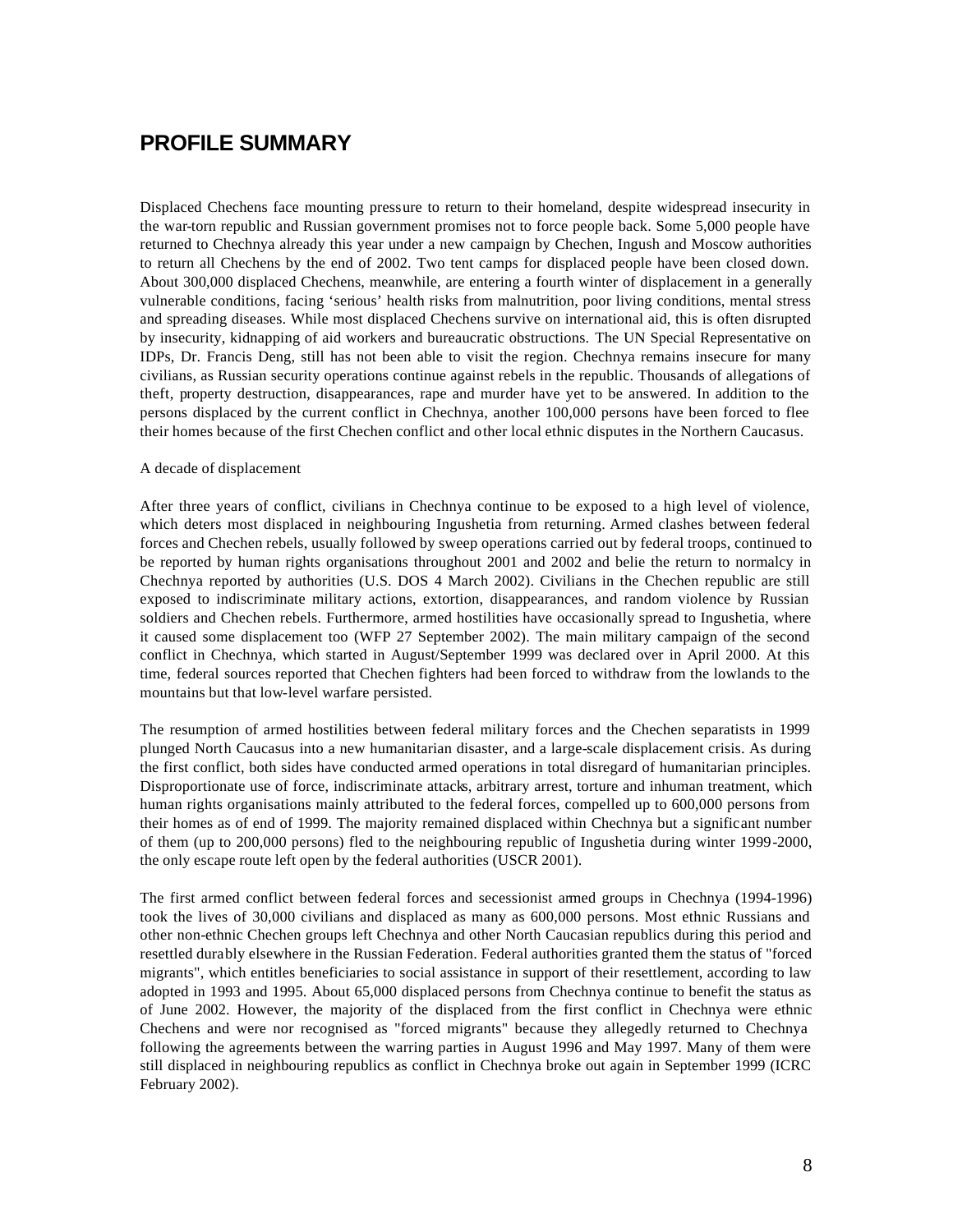#### Humanitarian concerns

Despite a significant international humanitarian presence, health indicators among the displaced population in Chechnya and Ingushetia remain at worrisome level. According to the UN, international humanitarian relief operations in north Caucasus helped stabilise the health situation among the displaced population in Ingushetia, while 'emergency conditions' continued to prevail in Chechnya (UN November 2001). However, humanitarian organisations report serious health risks in both republics, linked to malnutrition, poor hygiene and shelter conditions, as well as high levels of psychological stress. Alarming rates of tuberculosis, Hepatitis A, HIV cases, mental disorders and injuries caused by landmines and unexploded ordnance are among the most serious problems on the ground (UN OCHA February 2002). In the fall of 2002, respiratory diseases and anaemia increased to a concerning level in IDP collective settlements in Ingushetia and Chechnya (UNICEF 9 September 2002 & 5 October 2002).

Shelter and food remain major causes of vulnerability for the displaced. In both Chechnya and Ingushetia, the majority of the displaced have been accommodated with the local population, but a significant portion of them in Ingushetia live in collective shelters or settlements. As the capacity of the host population in Ingushetia is overstretched, internally displaced persons face a constant risk of being evicted from their private shelters. Despite UNHCR's efforts to mediate with local host families, it was estimated in September 2002 that a third of the current population living in collective settlements were accommodated privately only a few months earlier. Reports from international organisations confirm that nearly all internally displaced persons in Ingushetia and Chechnya remain dependent on food aid provided by the international community and federal authorities (ICRC February 2002; Action Contre la Faim, September 2002).

Although questioned by federal authorities, figures compiled by international agencies show about 300,000 IDPs still displaced because of the current conflict in Chechnya. Humanitarian agencies face difficulties in determining the number of displaced persons in Chechnya and Ingushetia, because of a difficult access to the affected population in Chechnya, the mobility of the displaced between the two republics, and differences in registration policies. As of October 2002, there are an estimated 140,000 internally displaced persons in Chechnya, according the Danish Refugee Council's registration system (DRC 12 October 2002). Ingushetia, one the poorest republics in the Russian Federation continued to host 110,000 displaced persons according to the Danish Refugee Council (DRC 12 October 2002). Federal authorities only acknowledge only about 68,000 IDPs in Ingushetia (Government of the Russian Federation, 8 October 2002). About 45,000 persons displaced from Chechnya since 1999 still live in Dagestan and other regions in the Russian Federation (UN November 2001).

### Freedom of movement

Chechen IDPs elsewhere in the Russian Federation are denied any legal status, the lack of which deprives them of access to essential services and rights. One main problem faced by the Chechen IDPs who escaped Chechnya or Ingushetia hoping to find more favorable conditions elsewhere in other regions is the inability to register as residents. Although the system of residence permits inherited from the Soviet period (so called propiska) has been legally abolished, de facto limitations to the free choice of residence remain in place in numerous regions, including major urban centres such as Moscow or St.Petersburg. Furthermore, displaced from the current conflict in Chechnya have not been able to gain the "forced migrant" status, which federal authorities refuse to grant to persons exposed to the war violence perpetrated by federal forces (UNHCR January 2002). Deprived of any legal status, most Chechen displaced in urban centres have been unable to access essential services and social benefits and exposed to harassment from police forces or local authorities. Anti-Chechen feelings among authorities and the population has also victimised other ethnic minority groups. Ethnic minorities in the region of Krasnodar, such as Roma and Meskhetian Turks, were subjected to evictions from the region, or threat thereof, by local authorities in the winter 2001-2002 (U.S. DOS 4 March 2002, UNHCR 5 April 2002).

A premature return policy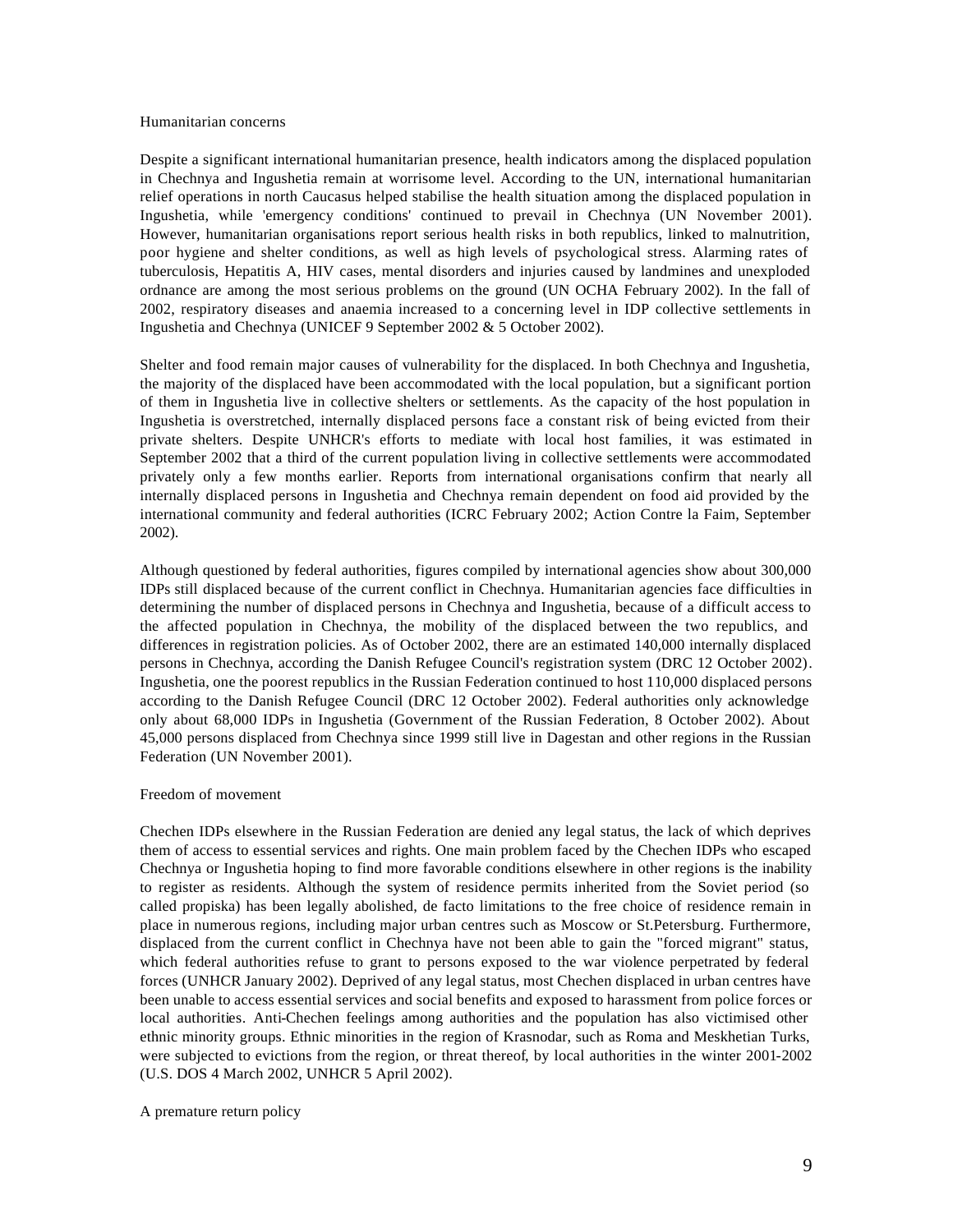In April 2002, the election of a new president in Ingushetia, who is reportedly close to authorities in Moscow, has opened the door to a vigorous policy of return. On 29 May 2002, federal, Chechen and Ingush authorities adopted an action plan that details twenty measures to implement return of IDPs from Ingushetia to Chechnya before the end of 2002 (Government of the Russian Federation May 2002, UNHCR 21 June 2002). In an effort to remove the most visible signs of the displacement crisis in the area, 2,200 IDPs living in two tent camps in northern Chechnya (Znamenskoe) were relocated to so called "temporary accommodation centres", mostly in Grozny, from June 2002. As a result, it is estimated that 5,000 IDPs have returned from Ingushetia to Chechnya since early 2002 (DRC 21 October 2002).

Since the beginning of the second conflict in Chechnya, federal authorities have been keen to see the displaced in Ingushetia return to their homes as early as possible, raising concern among the humanitarian community that movements may be made prematurely to unsafe areas. Beside the hasty creation of "safe areas" in Chechnya as early as in 2000, various practices, including the chronic disruption of federal food aid in camps, opposition to provision of new tents, the suspension of registration of new arrived Chechen IDPs (from April 2001), and the arbitrary removal from the state's distribution lists have been denounced by international organisations as exerting undue pressure on displaced persons in Ingushetia to return to Chechnya (Memorial 2002). International agencies have reported also security operations meant to intimidate IDPs have been conducted in IDP settlements and camps in Ingushetia (MDM July 2002). Federal authorities have given repeated assurances to the international community that return would be a voluntary process (for example UN 24 June 2002).

However civilians continue to leave Chechnya to Ingushetia because of violence, some soon after their return from Ingushetia. Indeed, national and international human rights observers consider security conditions in Chechnya to be inadequate for large-scale return, and that the efforts by the federal government to create return-conducive conditions in the republic are largely insufficient. In January 2001, the federal government adopted a programme for the socio-economic reconstruction of Chechnya, with plans to allocate up to US\$500 million from the federal budget and other sources. However, the government acknowledges that the transfer of funds to Chechnya was too slow (UN November 2001, UN OCHA 31 July 2002).

In the area of human rights, the President of the Russian Federation appointed a Special Representative for Human Rights in Chechnya in February 2000. The Special Representative's office received several thousand complaints regarding cases of theft, property destruction, disappearances, rape and murder. However, the Office has no power to investigate or prosecute alleged offenses and must refer them to military or civil prosecutors (U.S. DOS 4 March 2002). Decrees issued by the Procurator General of the Russian Federation (July 2001) and the military authorities in northern Caucasus (March 2002) aimed at regulating sweep operations conducted by federal forces. Human rights observers confirm that human rights still continue to be seriously violated during these operations (HRW April 2002, Memorial 6 June 2002).

### Displacement from the Prigorodny district

In October 2002, the presidents of North Ossetia and Ingushetia signed a cooperation agreement that includes a commitment from both sides to accelerate the repatriation of the ethnic Ingush displaced to North Ossetia (RFE/RL 15 October 2002). In 1992, the Republic of Ingushetia faced an influx of several thousands displaced persons from neighbouring North Ossetia: between 34,000 and 64,000 ethnic Ingush were displaced by communal violence in the district of Prigorodny, an area in North Ossetia disputed between Ingush and Ossetians. Most ethnic Ossetians displaced by the conflict – about 9,000 persons – returned to their homes after the conflict. However, only 20,000 ethnic Ingush displaced persons were able to return as of October 2002 (UNHCR 18 October 2002). Another 12,000 persons are still waiting in Ingushetia to return to North Ossetia while several thousands are likely to settle in Ingushetia permanently (UNHCR 7 March 2001 & 1 April 2002).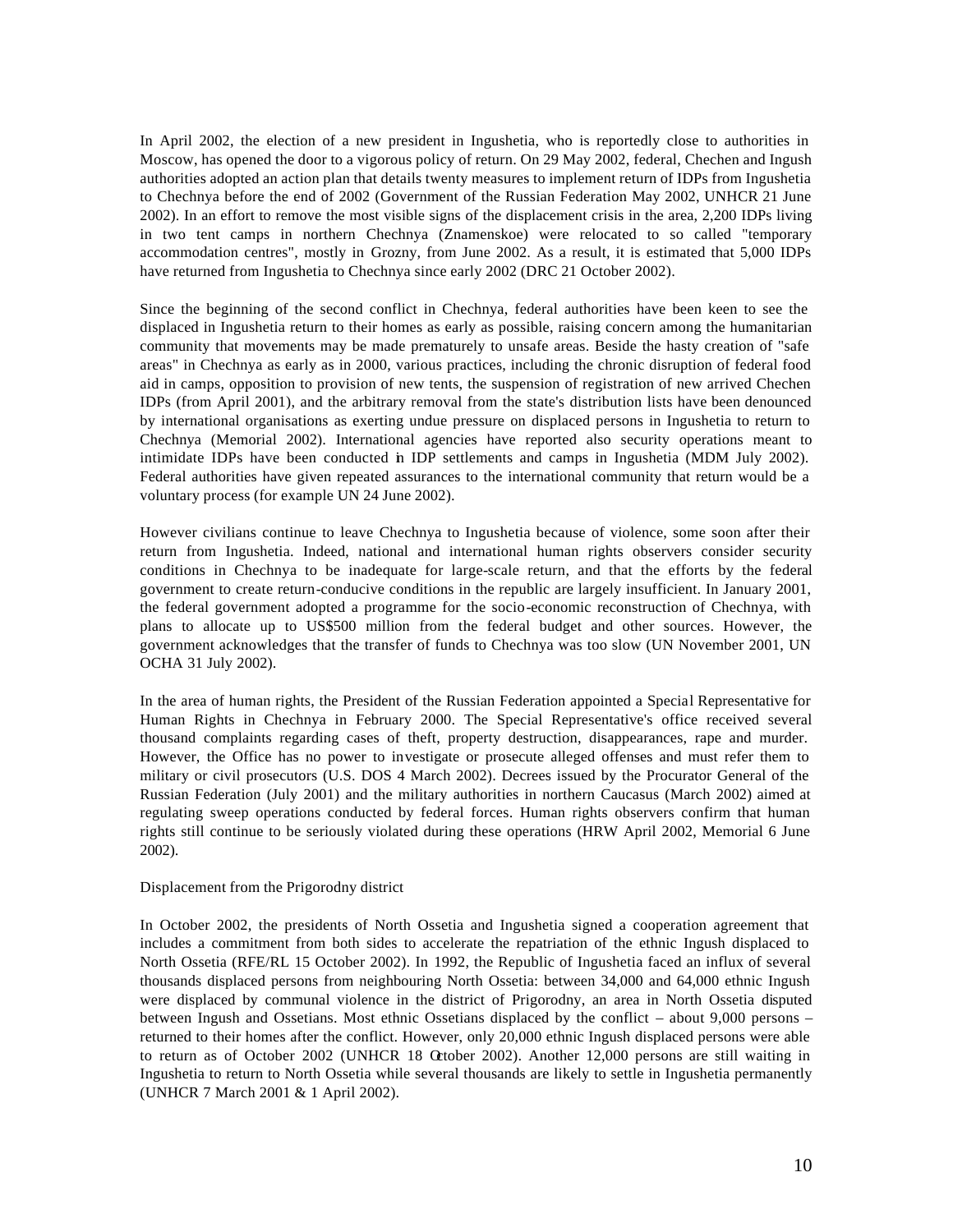### Humanitarian access

Insecurity in northern Caucasus has seriously hampered the delivery of assistance and protection to the displaced. International humanitarian workers are exposed to major threats, as of result of kidnapping, landmines and other security incidents. The abduction of two humanitarian workers in July and August 2002 led international agencies to suspend temporarily their activities in Chechnya. These cases have remained unresolved so far. However, insecurity can explain only partially the persisting reluctance of the authorities to allow humanitarian access to Chechnya. In contradiction to their asserted will to restore conditions for early return, civilian and military authorities have consistently obstructed the work of international NGOs in Chechnya through numerous bureaucratic impediments (IASC 10 September 2002). Except for the special UN Representative on children and armed conflicts who visited North Caucasus in June 2002, other UN rapporteurs, including the UN Representative on Internally Displaced Persons, Dr. Francis Deng, have not been able so far to visit Chechnya, as recommended by the UN Commission of Human Rights in 2000 and 2001 (ICVA 25 September 2002).

Assistance provided by the international community has proved essential in meeting the basic needs of the displaced in North Caucasus, as national authorities have failed to provide adequate humanitarian and reconstruction aid. UN agencies have progressively been able to provide more assistance to the civilian population within Chechnya itself, with 60 percent of food aid currently provided in Chechnya (UN OCHA 15 August 2002). However, UN agencies have refused to support the return policy pursued by the federal authorities, and have asserted that UN assistance "will follow return and not the reverse" (UNHCR 21 June 2002). Protection is also an area where several organisations, such as UNHCR, the Council of Europe and the OSCE, have actively been involved, through the support given to governmental and non-governmental human rights institutions (UN CHR 26 February 2002).

(updated October 2002)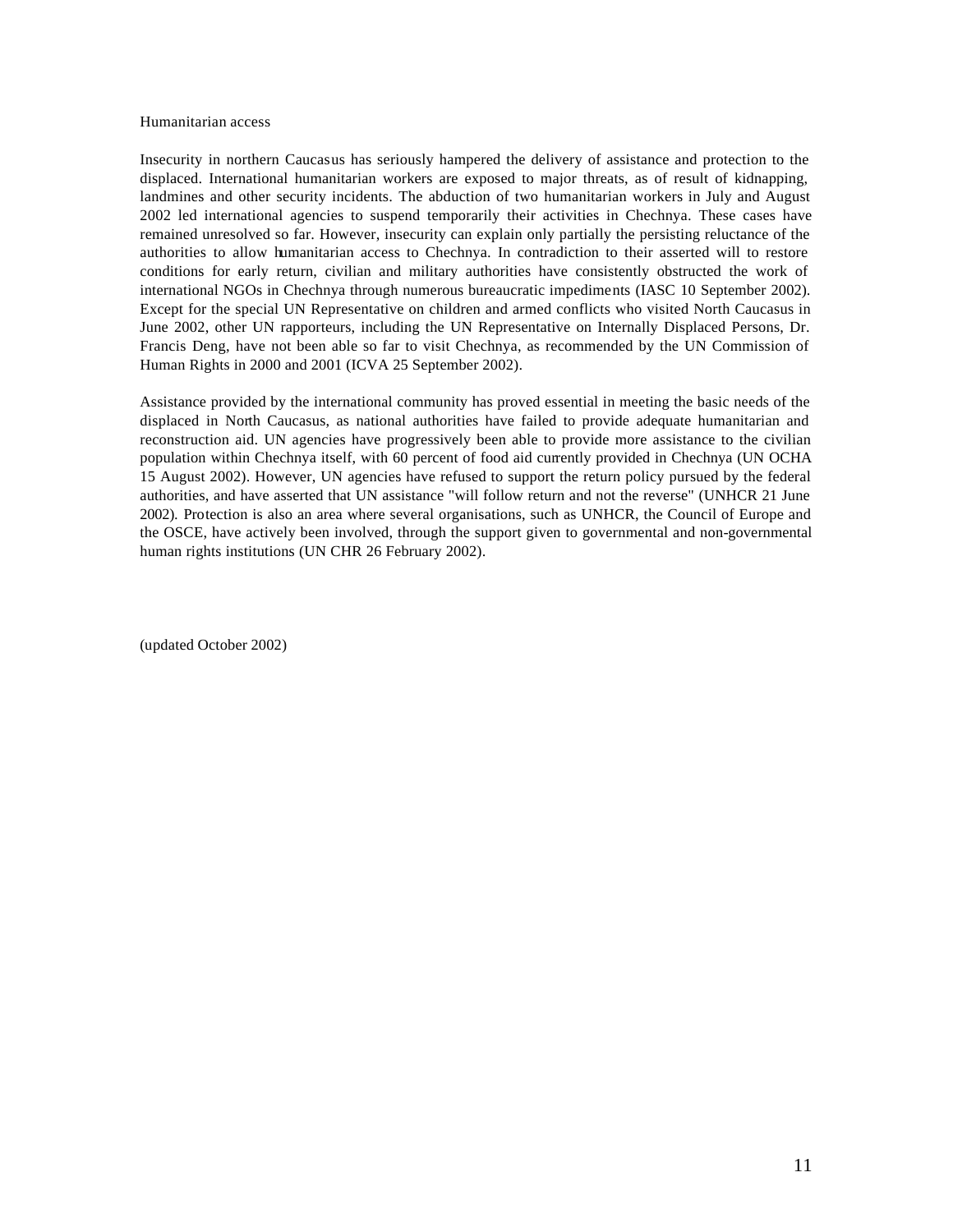## **CAUSES AND BACKGROUND OF DISPLACEMENT**

## **The conflicts in Chechnya**

### **Background to the conflict: Chechnya recent history (1922-1998)**

- Russian expansion in the Caucasus meets fierce Chechen resistance throughout the nineteenth century
- Forced collectivization and attempts at "Russification" by the Bolsheviks led to renewed unrest and rebellion in Chechnya, culminating with brutal repression during the Stalinist 1930s
- Chechens and Ingush deported en masse to Soviet Central Asia and other far reaches between 1944-1957
- In 1957, Khrushchev decreed their return
- With Ingushetia opting to remain within Russia, Chechen leader Djohar Dudayev, a former Soviet Air Force General, proclaimed Chechen sovereignty on November 2, 1991
- As a result of the declaration of independence, some 100,000 Russians left Chechnya
- December 1994-August 1996: Russian troops undertake a military intervention in the republic; up to 400,000 people flee to other areas of Chechnya and the Russian Federation
- 1997-1999: Chechnya remains unstable; insecurity and hostage-taking oblige to a reduction of international humanitarian aid; Sharia law introduced by the President of the Chechen republic

"Chechnya experienced 21 months of warfare between December 1994, when some 40,000 Russian troops entered the rebellious republic, and August 1996 when a cease-fire took hold. An estimated 50,000 people, mostly civilians, were killed. Indiscriminate bombing and artillery attacks destroyed large areas of the Chechen capital Grozny in the first two months of the war, forcing up to 400,000 people to flee to other areas of Chechnya and to the frontier regions of Ingushetia, Daghestan, North Ossetia, and southern Russia. As the war continued into the surrounding countryside and southern mountain areas, entire villages were destroyed, resulting in further displacement.

The war was the most recent manifestation of the historical inability of Chechnya and Russia to find a workable modus vivendi. Chechnya's history over the past 200 years has been defined largely by Russian and Soviet attempts to subdue the Caucasus. In Czarist times, an uncontrolled northern Caucasus was considered to be Russia's Achilles' heel against incursions from the Persian and Ottoman Empires. From the second decade of the nineteenth century, Russian armies began their push into the mountains meeting fierce, well-organized, and Islamicized Chechen resistance. During a 25 -year campaign of resistance led by the Imam Shamil between 1834-1859, Russian forces opted for a scorched earth strategy, destroying the lands and villages that gave the Chechen fighters sustenance and forcing the population to flee to the relative safety of the mountains. Russian armies won a titular military victory in 1859 with Shamil's capture, but resistance continued for the remainder of the century and well into the next. In modern times Shamil, who was an ethnic Avar from Daghestan, remains a venerated folk hero in both Chechnya and Daghestan.

Upon the collapse of the Russian Empire in 1917, Bolsheviks promised independence, cultural autonomy, and religious freedom to Chechens and others in the northern Caucasus. However, the Soviet Red Army consolidated its power in the Caucasus soon afterward. Forced collectivization and attempts at Russification led to renewed unrest and rebellion in Chechnya, culminating during the Stalinist 1930s with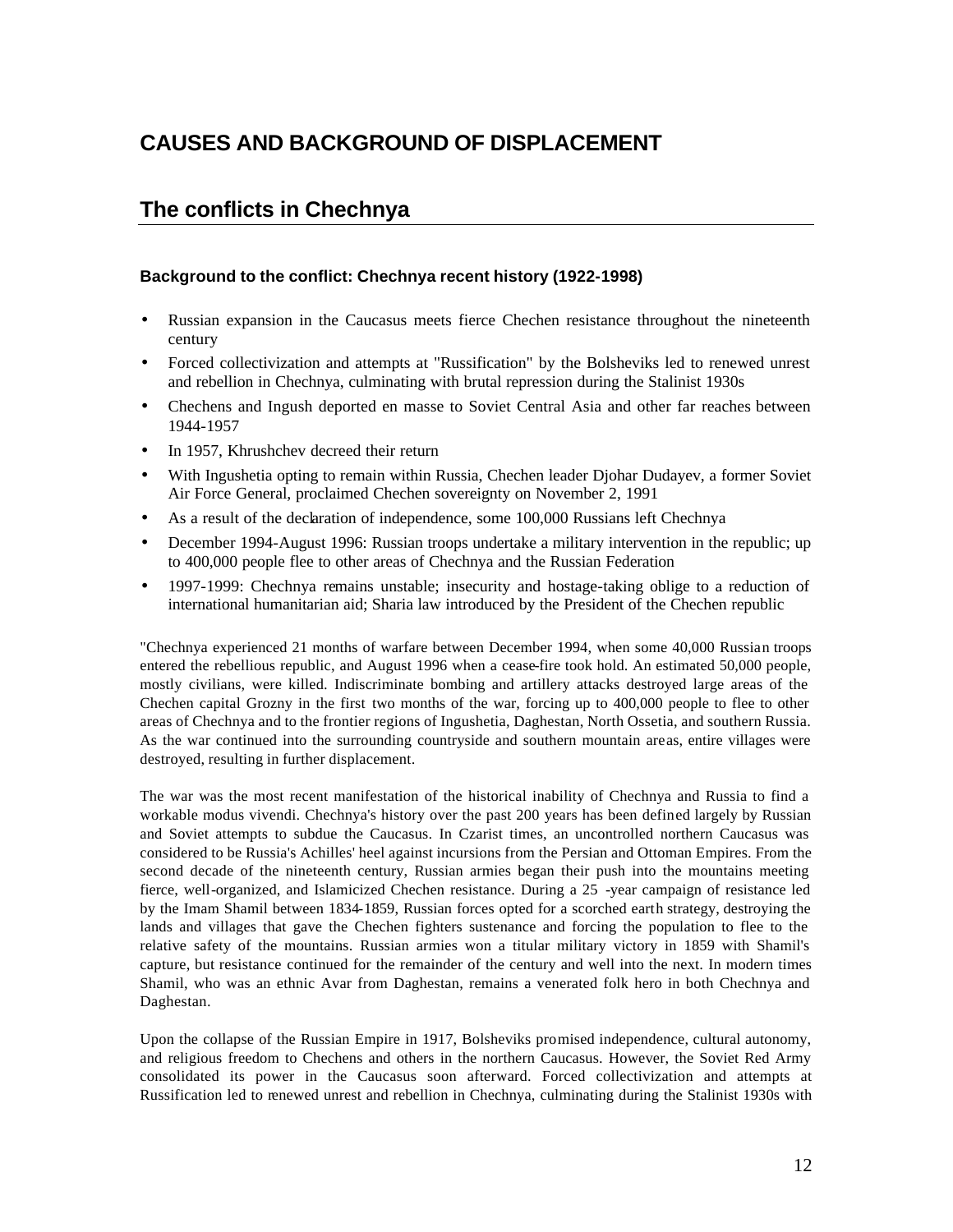brutal repression, forced famine, mass arrests, exiles, and killings. Chechnya was united with Ingushetia as an ASSR in 1934. The Ingush and Chechens, who together compris e the Vainakh people, are ethnically related, speak a similar language, and often share kinship ties.

With the advent of World, War II, as German forces advanced into the Caucasus, small numbers of anti-Soviet guerrillas mounted attacks against Soviet forces. This provided Stalin with a pretext to punish the 'unreliable' ethnic groups of the northern Caucasus. With great loss of life, Chechens and Ingush were deported en masse to Soviet Central Asia and other far reaches, and their lands were divided up among Russians, the Laks of Daghestan, and North Ossetians. The Chechens and Ingush remained in exile until 1957, when it was decreed by Khrushchev that they could return to their homes. The return was badly managed, however, and recurring clashes between the returnees and settlers continued for many years.

Perestroika in the late 1980s allowed for the resurgence and open expression of national identities in the Caucasus, leading in Chechnya as elsewhere to a declaration of independence from Russia. With Ingushetia opting to remain within Russia, Chechen leader Djohar Dudayev, a former Soviet Air Force General, proclaimed Chechen sovereignty on November 2, 1991, shortly before the collapse of the Soviet Union. Relations between the struggling democracy in Moscow and the Chechen capital Grozny were difficult from the outset. Moscow refused to recognize Chechnya's secessionist aspirations and mounted both covert and overt operations to weaken Dudayev's position and replace him with a more tractable regime.

In Chechnya, the pervasive socioeconomic ills brought about by the collapse of the Soviet system and Dudayev's own increasingly autocratic style of leadership sent the territory into a spiral of fragmentation and instability. These conditions were exacerbated by the emptying of jails, the proliferation of small arms, and burgeoning criminal activity. Like his successor Aslan Maskhadov, Dudayev's challenge was to impose a hierarchical state system atop a society more closely organized along lateral, clan-based relations. Amid a worsening breakdown of law and order, some 100,000 Russians, many of them holding highly skilled, essential jobs in Chechnya's infrastructure and industry, departed for more hospitable surroundings. Russian military leaders promised Yeltsin that Chechnya could be quickly subdued. Amid protests from Ingushetia and liberal circles in Moscow, a Russian invasion force was mustered in the northern Caucasus and entered Chechnya on December 11, 1994.

### […]

Although an OSCE mission with fewer than 10 diplomats and military observers was dispatched to Grozny in June of 1996, the mission's political marginalization by OSCE member states and its size meant that it could achieve little tangible result over the course of the war. Russia was given largely free reign by the international community in its prosecution of the war, in deference to Russian sovereignty and its key roles in other pressing international foreign policy issues. Fighting eventually ended in August 1996, following an all-out attack in Grozny on Russian forces, who were forced out in a humiliating defeat by a much smaller separatist force. Russian President Yeltsin's national security advisor at the time, former Soviet general Alexander Lebed, concluded a cease-fire agreement with the separatist leadership. The terms of the cease-fire stipulated the withdrawal of Russian forces and a five-year hiatus for discussions on Chechnya's future political relationship with Russia.

From the cease-fire to [June 1998], Chechnya has remained unstable. Despite presidential and parliamentary elections and repeated accommodations of radicals and militants by the elected leadership, the warlords and factions rather than politicians have continued to control events. Criminality has deepened in Chechnya following the cease-fire, partly a consequence of large numbers of unemployed former fighters and the destroyed economy. Specifically, humanitarian actors have been increasingly targeted for attack, the most tragic instance of which was the assassination, with possible political motives, of six expatriate ICRC employees and the serious wounding of a seventh in an ICRC hospital compound south of Grozny on December 17, 1996, just prior to elections. Although the aid community drastically scaled back its presence in response, a rash of hostage takings targeting expatriate aid agency staff continued in and around Chechnya to February 1998, when the kidnapping of the UNHCR head of office in Vladikavkaz, North Ossetia, led to a further reduction of humanitarian action in the northern Caucasus. Since the scaling down of international aid operations, the Russian Federation has responded with emergency assistance to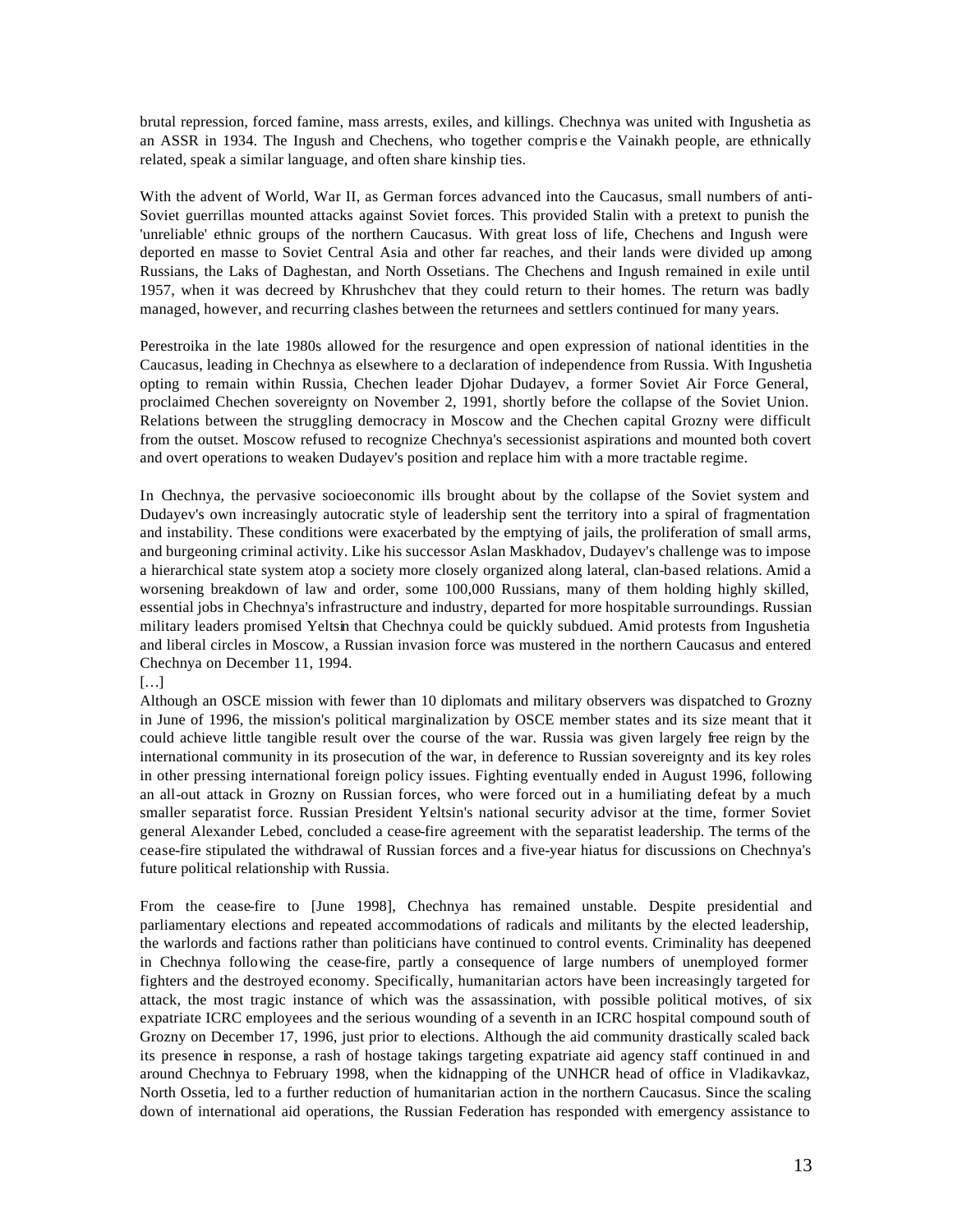several ecological disasters in Chechnya. Insecurity has precluded any comprehensive assessment of postwar need." (Hansen 1998, pp. 20-22)

"In February 1999 [January 1997 elected President] Maskhadov introduced Islamic law into the republic by presidential decree. He also stripped the parliament of its legislative powers and abolished the post of vicepresident. Maskhadov ordered the drafting of a new constitution based on the Koran and created a *Shura* (State Council), as an advisory body which the opposition was invited to join. The opposition wad crated an alternative *Majlis Shura* (Supreme State Council), to which they elected themselves and in which they allocated a seat to Maskhadov, but on condition that he resigned as president, claiming that presidency is incompatible with *Sharia* law. The parliament, once the base of support for Maskhadov, refused to recognize the presidential initiatives as legitimate and continued to function as before. This created a triarchy, although no one possesses ultimate political authority over the entire republic." (Matveeva 1999, pp. 94-95)

### **The military operations in Dagestan and Chechnya (September 1999 - March 2000)**

- Russian military intervention in Chechnya follows bomb explosions in Moscow attributed to Chechen terrorists and a Chechen incursion into the neighbouring republic of Dagestan (August-September 1999)
- After advancing quickly through northern Chechnya, Russian forces encountered fierce resistance as they approached the Chechen capital Grozny (November-December 1999)
- Chechen rebel forces abandon Grozny; military operations continue in Southern Chechnya; Chechen leader calls for a guerrilla war against the Russian forces (February-March 2000)

"On September 5 [1999], Russian military forces began a month-long air assault on Russia's self-ruled, separatist republic of Chechnya, displacing more than 80,000 civilians by month's end. What began as a campaign to defeat Chechen-based armed Islamic 'Wahhabi' guerrillas who seized several villages in Chechnya's neighboring republic, Dagestan, in August and early September, quickly turned into an offensive resembling the 1994-1996 Russian-Chechen war […].

Throughout September, Russian forces widened the bombing campaign from sites along Chechnya's eastern border with Dagestan to targets throughout the republic. They reportedly targeted the Wahhabi guerrillas, who they claimed bombed several apartment buildings in Moscow, Dagestan, and other areas of the Russian Federation. On September 28, after several failed attempts to engage Russia and stop the escalating war, President Maskhadov condemned 'the Russian aggression' and enlisted Shamil Basayev- former Chechen commander and leader of the Wahhabi guerrillas--to lead Chechnya's new war against the Russian Federation. (Unlike the 1994-1996 war in which many ethnic Chechens fought for independence, most Chechens reportedly oppose the fundamentalist ideology of the Wahhabi guerrillas and their attempts to infiltrate Dagestan.)

By the end of September, villages surrounding Chechnya's capital, Grozny, lay in ruins, hundreds of civilians had been killed by wayward bombs, and more than 80,000 displaced Chechens sought shelter in neighboring Ingushetia, Dagestan, and North Ossetia." (USCR October 1999)

"After advancing quickly through northern Chechnya, taking several towns without a fight, including Chechnya's second largest city of Gudermes, Russian forces encountered fierce resistance as they approached the Chechen capital Grozny. In November, Russian troops fought hard to encircle the city and cut off supply lines from the south, with towns and villages to the south of Grozny the scene of very heavy fighting. By early December, Russian forces had more or less encircled Grozny.

Russian commanders initially ruled out a ground offensive into Grozny, in an apparent attempt to avoid repeating the mistakes of December 1994 and January 1995, when hundreds of Russian soldiers entering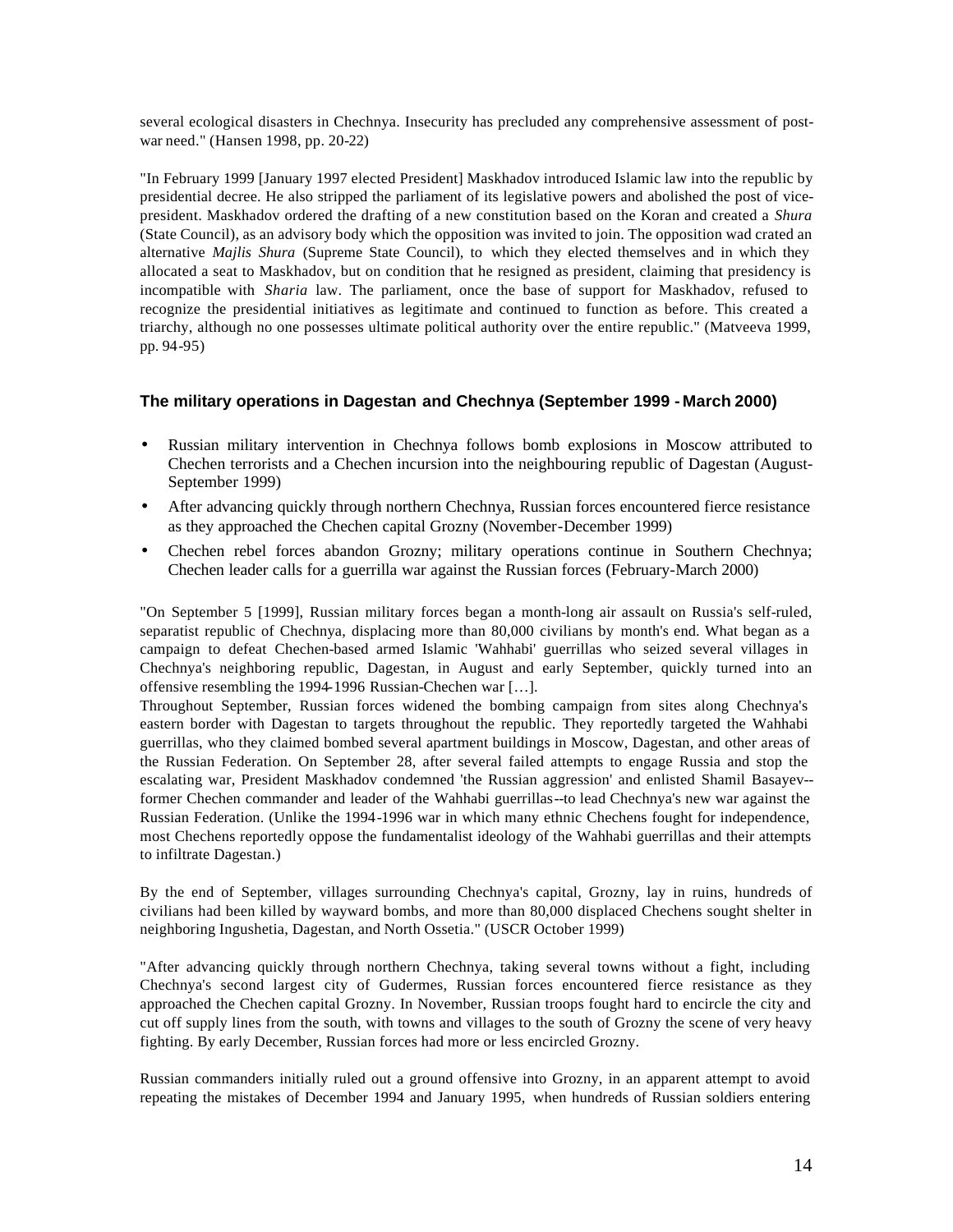the city in columns of tanks proved to be easy targets for the Chechen rebels. Russian forces began a relentless bombing and shelling campaign on the city in late November 1999. On December 6, the Russian military announced an ultimatum to all civilians in Grozny to leave the city by December 11 or face 'elimination.' Leaflets dropped from Russian planes instructed civilians: 'Those who remain will be viewed as terrorists and bandits and will be destroyed.... Everyone who does not leave the city will be destroyed.' The ultimatum was eventually retracted, apparently under pressure from the international community.

Countless civilians fell victim to the continuing bombing and shelling campaign. On various occasions the Russian government and military announced safe exit routes for civilians wishing to flee from the city but continued to target those very routes. An estimated ten to fifty thousand civilians, often the elderly, poor, and infirm, remained trapped in Grozny's basements.

In mid-December, Russian forces started the ground offensive on Grozny. In Grozny, Russian soldiers met fierce resistance from Chechen rebel fighters intimately familiar with the city. During the offensive, the number of casualties among Russian soldiers rose very quickly. In one episode reminiscent of the 1994- 1995 offensive on Grozny, Associated Press and Reuters correspondents reported that, on December 16, a column of tanks trying to enter the center of the city was surprised, and Russian troops were slaughtered by Chechen fighters. Maria Eismont of Reuters and Ruslan Musayev of the Associated Press said they had counted the bodies of more than one hundred Russian soldiers. The report was vehemently denied by the Russian government. In interviews with foreign and Russian journalists, however, numerous Russian soldiers who had fought in Grozny admitted that many soldiers from their units had died. Several soldiers described how each step on the streets of Grozny posed a threat as Chechen snipers were hiding all over the city and claimed the lives of many Russian soldiers. In mid-January, Chechen snipers killed General Malofeyev, one of the commanders of the invasion of Grozny, in a major setback for the Russian army. Russian troops were unable to recover his body until five days later.

The Russian government initially denied reports in the Russian and international media that claimed that the casualty rate among soldiers had soared. In mid-January, officials reported that 700 soldiers had died since the beginning of the fighting in Dagestan in August. On January 25, the Russian government said that in fact 1,173 soldiers had died. Many independent observers, however, believe even these numbers severely understate the real casualty figures, and some have estimated that as many as 3,000 Russian soldiers may have died in the Chechnya campaign so far.

In early February, Chechen rebel forces abandoned Grozny. One group apparently tried to bribe Russian officers for a safe passage but walked into a mine field which left many rebels dead and many more wounded. On February 7, Russian Acting President Vladimir Putin claimed that his troops had taken control of all of Grozny. In an interview with a Spanish daily, Chechen President Aslan Maskhadov said that 'for the time being we have given up [Grozny].'" (HRW February 2000)

"Civilians continue to flee villages in southern Chechnya amid reports of widespread destruction of property and a continuing military push by Russian troops. Newcomers report that virtually all homes in the Komsomolskoe village in Southern Chechnya have been destroyed. The number of people fleeing Chechnya has remained steady at about 1,000 people a week." (UNHCR 28 March 2000)

"The Russian authorities at present claim to have control over the vast majority of the territory of Chechnya: however, military operations continue in the mountains in the south of the Republic. The media have put the number of Chechen combatants at approximately 3 000. The Russian forces have captured a leader of the Chechen fighters, Mr S. Raduyev, who has been taken to Moscow for trial.

This fighting still causes significant loss of life among civilians and military personnel alike. There is no evidence that the belligerents have changed their way of conducting the military operations. Mr Maskhadov has called for a guerrilla war against the Russian forces, and attacks on Russian military targets are increasing in the territories formally controlled by the Russians." (COE Parliamentary Assembly 4 April 2000, paras. 20-21)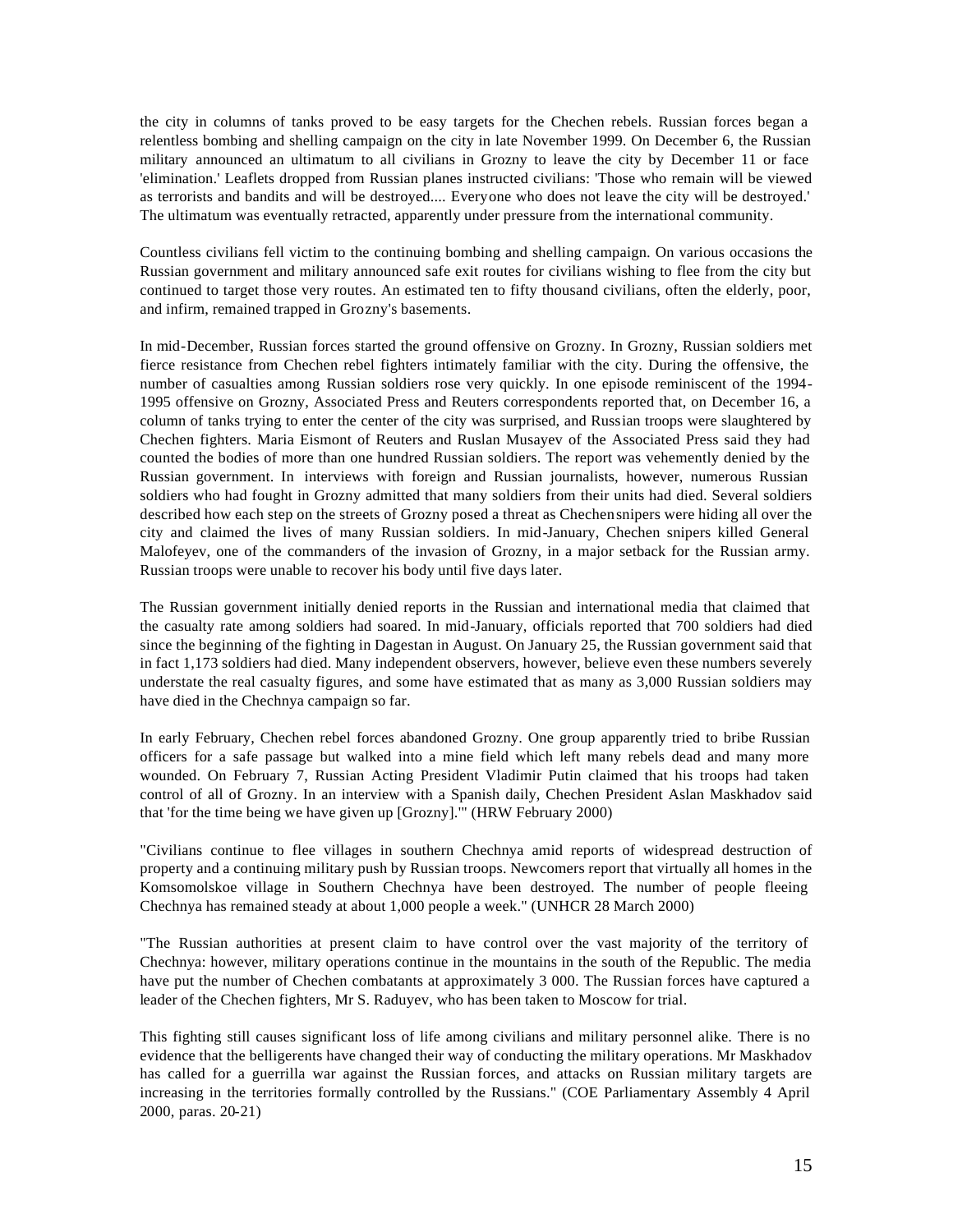*For a detailed chronology of events in Chechnya from August 1999 to January 2000, see Annex IV of the report on the conflict in Chechnya presented to the Parliamentary Assembly of the Council of Europe (25 January 2000) [Internet]*

### **Violations of humanitarian law by the Federal Forces has led directly to the displacement of the civilian population (1999-2000)**

- The indiscriminate use of force (air power and artillery) by the federal forces resulted in the displacement of up to 200,000 persons and widespread civilian casualties
- Reports of summary executions, arbitrary detention, torture and rape by the federal forces
- Early December 1999, ultimatum by the Federal forces requests civilian population to leave Grozny despite absence of safe corridors

"The indiscriminate use of force by government forces in the conflict with separatist elements in Chechnya resulted in widespread civilian casualties and the displacement of up to 200,000 persons, the vast majority of whom sought refuge in Ingushetiya.

Estimates vary of the total number of civilian casualties caused by bombs and artillery used by government forces. The number of civilian casualties cannot be verified, and figures vary widely from several hundred to several thousand. Government officials argue that they are employing 'high precision' tactics against separatist and terrorist targets in Chechnya. However, a wide range of reporting indicates that government forces are relying mainly on unguided rockets and other low precision weapons.

In September and early October, government forces launched air and artillery attacks against numerous Chechen villages along the republic's eastern border with Dagestan in the territory controlled by Chechen field commander Shamil Basayev. Basayev led attacks in Dagestan in July and August and was believed to have retreated to this region in Chechnya. Villagers living in the region under attack claimed that they were not supporters of Basayev.

Attempts by government forces to gain control over Chechnya's capital, Groznyy, were characterized by indiscriminate use of air power and artillery, which destroyed numerous residential and civilian buildings. Up to 140,000 Russian military and security personnel in the Northern Caucasus region were involved in the current conflict in Chechnya, far more than during the 1994-96 conflict in Chechnya. On September 24, government aircraft reportedly bombed a bus with refugees near Samashki, resulting in the deaths of eight persons. Human Rights Watch confirmed that on September 27, Russian aircraft allegedly bombed a school and residential areas in Staraya Sunzha, a suburb of Groznyy, killing 7 civilians and wounding another 20, including schoolchildren. Human Rights Watch confirmed an attack by Russian airplanes on Urus-Martan, 15 miles south of Groznyy, on October 3, which resulted in the deaths of 27 civilians. On October 5, a government tank fired on a bus near Chervlyonnaya, reportedly killing some 28 civilians. According to NGO reports, on October 7, government troops attacked the village of Elistanzhi, killing some 48 civilians. On October 21, explosions killed scores of civilians in Groznyy's downtown market and a local hospital. Western press organizations reported at least 60 civilian deaths and 200 persons injured, although Chechen government officials claimed that at least 118 persons died and more than 400 were injured. Russian officials offered contradictory explanations for the explosions; some denied any government complicity and blamed Chechen separatists. However, Ministry of Defense officials claimed on October 22 that special forces units had attacked a weapons market, but without using artillery or air power. The ICRC reported that two-thirds of Groznyy's 150,000 residents fled the city as a result of the military campaign. On October 27, government forces subjected Groznyy to the heaviest attacks up to that point as government aircraft bombed the city and killed dozens of Chechens. Chechen defense officials claimed that 116 persons were killed in the attacks that day. Also on October 27, government forces shelled the village of Samashki,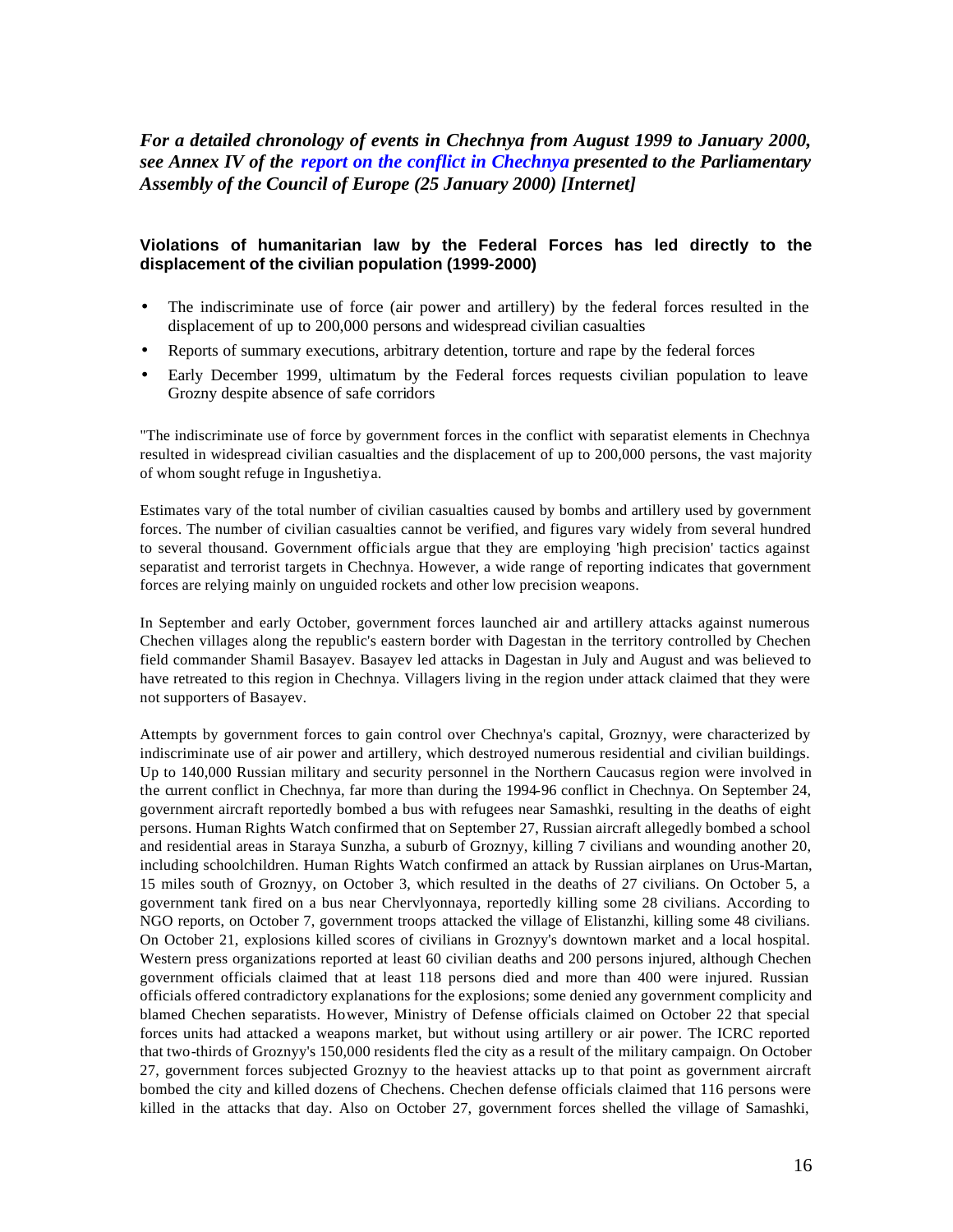killing at least 5 persons and injuring dozens. On November 1, government troops that had taken positions in a psychiatric hospital near Samashki overnight opened fire on the doctors and other medical staff who reported to work that morning, resulting in injuries to three staff members. Troops prevented hospital staff from returning to care for their patients for several days, and the condition of the hospital's patients remains unknown. On November 16, government troops surrounded and shelled two large towns near Groznyy, Achkhoy-Martan, and Argun. The attacks prompted criticism from international human rights organizations for indiscriminate attacks against civilian settlements.

According to human rights NGO's, government troops raped civilian women in Chechnya in December in the village of Alkhan-Yurt and in other villages.

Early in December, government forces airdropped a series of leaflets over Groznyy that warned civilian residents and rebel fighters to leave the city. In one leaflet directed at Chechen fighters, the command of the Combined Group of Federal Forces in the Northern Caucasus warned that any persons remaining in Groznyy after December 12 would be destroyed by air and artillery strikes. Amid international criticism of the leaflets, government officials later qualified the leaflets' language and denied that they had imposed an ultimatum on the city's inhabitants." (U.S. DOS 25 February 2000, sec. 1g)

### **Insecurity and violence hamper government's plans of normalization in Chechnya (2000-2002)**

- Russian troops regain nominal control over most of Chechnya by the spring of 2000, allowing the cessation of large-scale hostilities
- Security operations against the Chechen guerilla continued however to target civilians and hamper any large-scale return of the displaced in 2000 and 2001
- In 2002, casualties among the federal troops has reverted to the levels known at the early stage of the conflict
- A political resolution to the conflict is unlikely to take place in the near future
- The planned adoption of a new constitution and presidential elections in Chechnya could exacerbate the situation

### *Overview*

"By the spring of 2000, Russian troops had established nominal control over most of Chechnya and largescale hostilities ceased. As Russian troops moved further into Chechen territory, they conducted numerous so-called sweep operations to seek out rebel fighters and ammunition depots in villages and towns, often arbitrarily detaining large numbers of Chechen civilians along with captured fighters, and beating and torturing them in detention. Subsequent months marked the gradual transition from a conventional military operation into a classical 'dirty war,' where the targeting of civilians and not the taking or defense of territory are the hallmarks.

As Russian troops pursued their 'dirty war' in Chechnya, Nikolai Koshman, a deputy prime minister of the Russian Federation and the temporary civilian leader of Chechnya, started setting up new administrative and law enforcement structures, and tried to revamp the defunct educational system. The Russian government appointed loyal Chechens to head local administrations and, in June 2000, appointed Akhmad Kadyrov, a Chechen religious leader, as the head of the administration for all of Chechnya. In January 2001, Kadyrov appointed a former head of the Stavropol region in southern Russia, Stanislav Iliasov, as prime minister of Chechnya and asked him to form a new Chechen government.

Eager to convince an increasingly skeptical domestic public and a critical international community that the war was over, Russian government agencies sought to implement measures traditionally associated with the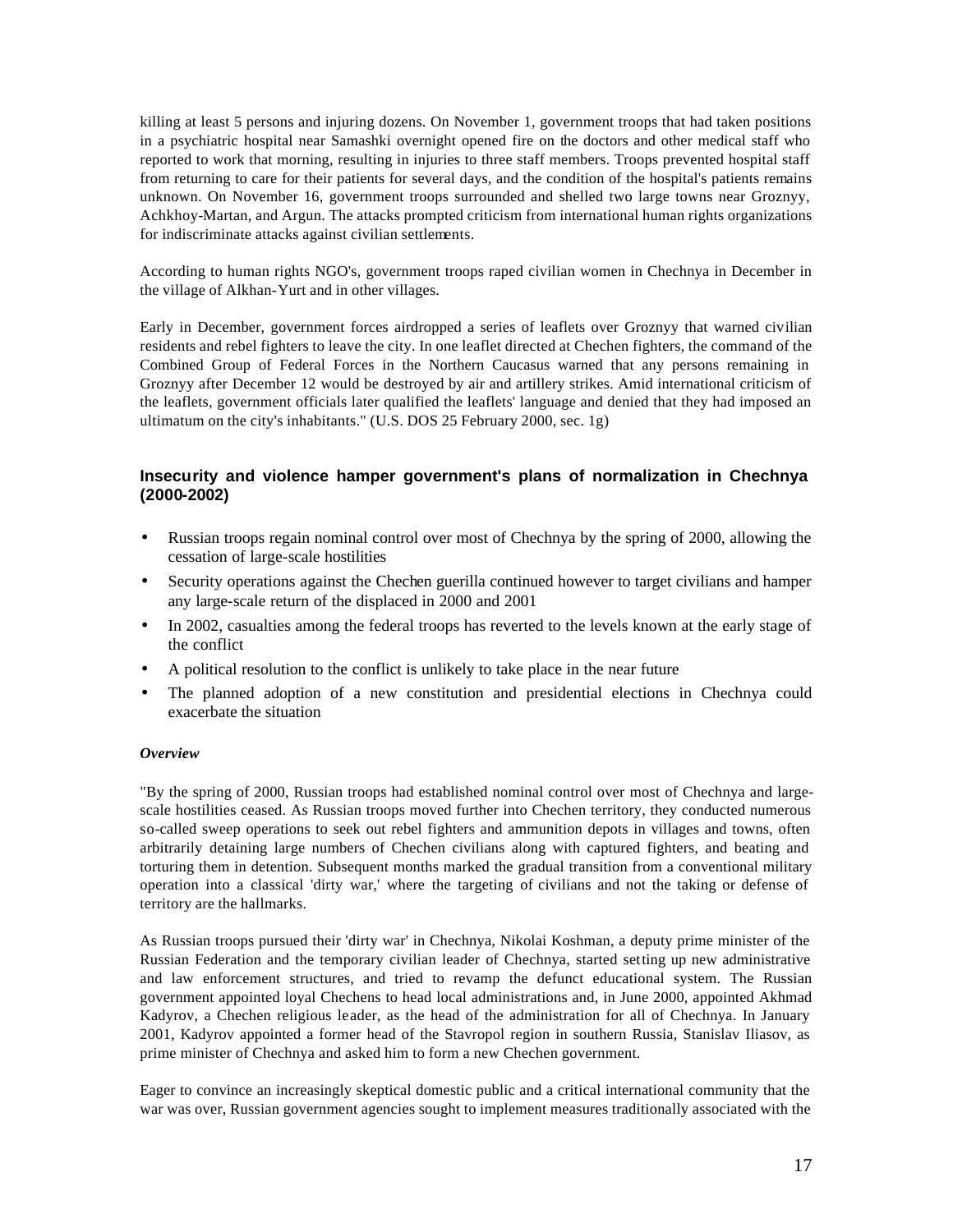end of armed conflict in the first half of 2001. They announced a new military strategy that involved smallscale operations against specific rebel leaders, a significant cutback in troops, and the return of the Chechen government to Chechnya's capital, Grozny. They also actively sought the return of internally displaced persons from neighboring Ingushetia to Chechnya. However, the republic's harsh realities-with a continuing 'dirty war' against civilians by Russian troops, increasingly bold and abusive rebel tactics, and a complete lack of trust in Russian government agencies among civilians-quickly proved these measures premature.

In January 2001, President Vladimir Putin told his government in a televised meeting that the armed forces had 'completed their main tasks' in Chechnya. Announcing the partial withdrawal of troops, he handed control in Chechnya to the Federal Security Service (FSB), which has to continue the operation 'with the use of different means and forces and with a different emphasis.' A spokesman clarified that the FSB had been tasked to conduct 'special operations to search for and neutralize the ringleaders of the bandit formations and their adherents.'

In February, Russian and Chechen government officials announced that they sought the return of all internally displaced persons (IDPs) to Chechnya before the end of the year. They said conditions were being created for Chechens to return, including temporary settlements for the displaced in various towns and villages in Chechnya. A few months later, in April 2001, the pro-Russian government of Chechnya announced that it would move its seat from Chechnya's second city Gudermes back to the capital Grozny, calling this a 'symbolic event' that was to promote 'stabilization.'

Most of the announced changes, however, appeared to be dictated by the need for a new public relations offensive and took little account of Chechen realities. As Chechen rebel attacks on Russian positions and assassinations of Chechen administrators continued unabated, the scheduled withdrawal of Russian troops ceased before it truly started. Federal forces, meanwhile, continued to conduct large-scale sweep operations that were no less abusive than those in earlier months. In such circumstances, most internally displaced persons-aware of the continuing abuses and guerrilla warfare-decided to await an improved security situation before returning home. Daily security incidents in Grozny forced the Chechen government to move its seat back to Gudermes after only two weeks in the capital." (HRW February 2002, pp. 4-5)

"In 2001, abuses by Russian forces continued to be an integral part of the daily life of civilians in Chechnya. In villages and towns throughout Chechnya federal forces conducted dozens of sweep operations. Ostensibly designed to seek out rebel fighters and their supporters and ammunition depots, sweeps are usually reactive, following Chechen military actions such as ambushes on Russian military columns or attacks on Russian checkpoints. They are routinely the occasion for abuse, particularly arbitrary detention and subsequent torture, ill-treatment, and 'disappearances'. Soldiers also killed numerous civilians, both during and beyond the context of sweep operations, in indiscriminate shootings. Masked soldiers conducted numerous nightly raids, detaining men who subsequently 'disappeared'." (HRW 18 March 2002, p. 3)

*For more details on security operations conducted by the Russian forces and security threats for the civilian population, see "Civilian population in Chechnya continuously exposed to major threats to their physical and personal security (2001-2002)" [Internal link]*

*See also FEWER, "Policy Brief: Chechnya - Low Intensity Conflict persists", 20 December 2001 [Internet]*

### *Developments during the summer 2002*

"Hostilities in Chechnya have intensified considerably over the past two months, particularly in the mountainous southern areas close to the border with Georgia. Casualties, especially amongst the Russian federal troops, have reverted to the levels seen in Spring 2000. Hit-and-run acts of violence, most likely perpetrated by militants, continue unabated throughout the republic. There are very few signs that a political resolution or accommodation is likely in the next 12-18 months. Nevertheless, Moscow and the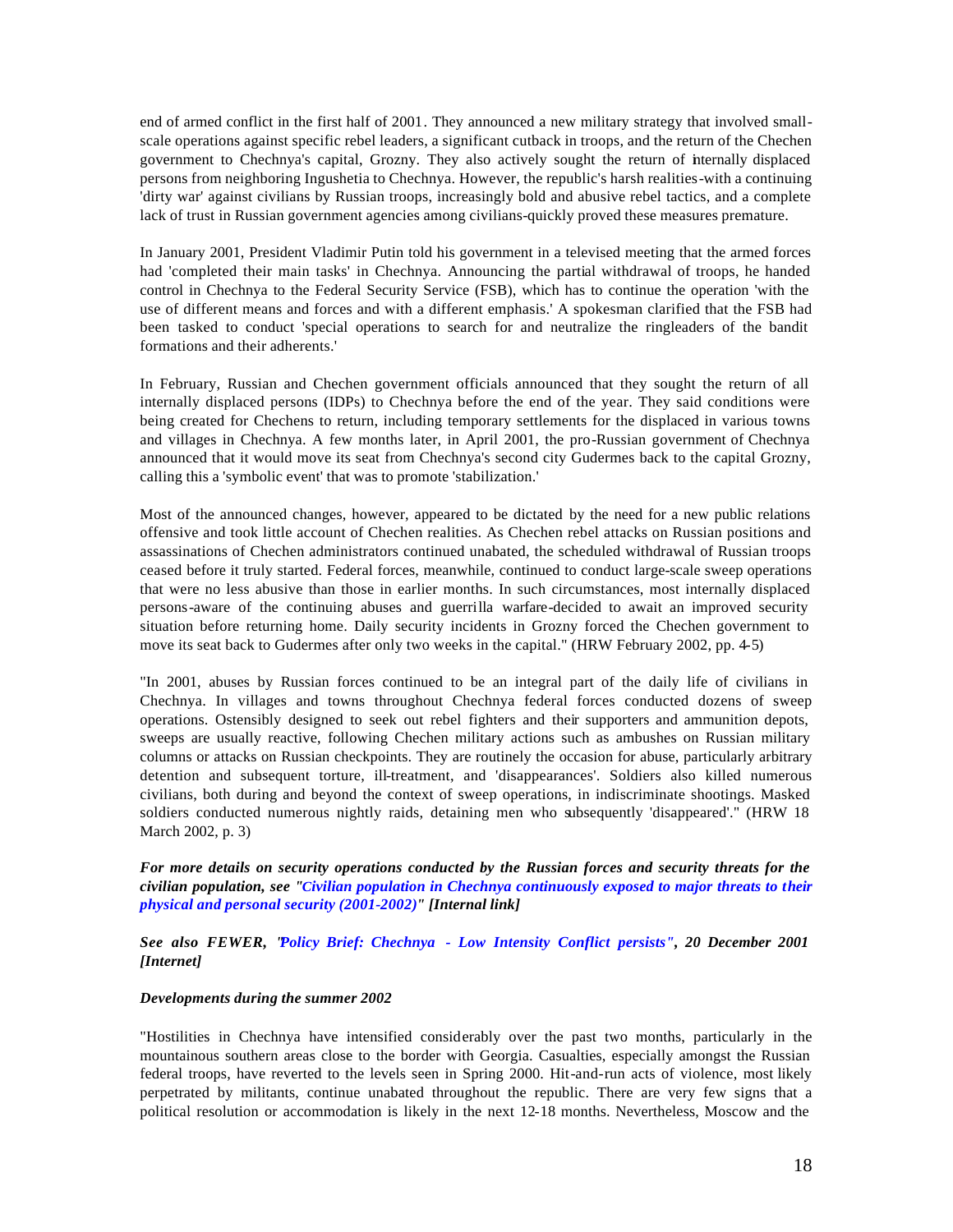Chechen administration have proceeded to draft a new constitution (on which a referendum is to be held in October), while presidential elections are planned for 'some time next year'. These two measures, if implemented before a political accommodation has been reached, could well exacerbate the already critical situation in Chechnya. Crime - often associated with the kidnapping of officials or with groups enriching themselves illegally by taking advantage of the republic's oil reserves - is rife." (IASC-WG 10 September 2002)

*For more information on the prospects for peace, see:*

*Radio Free Europe/Radio Liberty, "Is Russia hell-bent on war 'to the last Chechen'?", 29 September 2002 [Internet]*

*Radio Free Europe/Radio Liberty, "Chechnya: war enters fourth year with no end in sight", 25 September 2002 [Internet]* 

*AFP, "Russia rules out new talks with Chechen leader", AFP, 23 January 2002* 

*See also: Government of the Russian Federation, "There are no plans to reinforce the military in Chechnya in response to the worsening situation in the North Caucasus", 3 October 2002 [Internet]*

### **Civilian population in Chechnya also exposed to violence from the Chechen rebel groups (2000-2002)**

- Rebel armed groups fail to differentiate between civilians and combatants
- Chechen guerilla target Chechens who cooperate with the Russian government
- According to unconfirmed reports, rebels killed civilians who would not assist them, used civilians as human shields, and prevented displaced from fleeing Chechnya

"After their withdrawal from Chechnya's lowlands into the mountains, Chechen rebel fighters reverted to guerilla warfare tactics, failing to differentiate between civilians and combatants. As a result, civilians have died or sustained in juries." (HRW 22 January 2001)

"Throughout 2001, Chechen fighters and their sympathizers assassinated, attacked, or threatened Chechen civil servants, seeking to intimidate Chechens who might cooperate with the Russian government. From September 2000 to September 2001, there were at least forty-one apparent assassinations, including eleven village mayors, four deputy village mayors, four deputy district chiefs, three religious officials (and two of their relatives), eight policemen, and two educators. There were also at least thirteen attempted assassinations including of four village mayors, three district chiefs, three deputy district chiefs, one judge, and the head of the Chechen administration, Akhmad Kadyrov.

[…]

In a letter to Human Rights Watch, Aslan Mackhadov, the leader of the Chechen rebels and president of the self-proclaimed Chechen Republic of Ichkeria, denied claims that his forces had issued an order to assassinate Chechens who voluntarily cooperate with the Russian government.

He stated, however, that he considered such Chechens to be guilty of treason and did not rule out that some of his fighters may have committed some 'isolated abuses against them, 'perhaps in the heat of the battle or from the desire to seek vengeance that stems from rage and loss'. Despite these denials of involvement in the killings of civilian administrators, it is widely believed that rebel forces have been behind many of the killings." (HRW 18 March 2002, pp. 9-11)

"Chechen fighters also committed abuses; however, as with the many reported violations by federal troops- -there were difficulties in verify ing or investigating them. According to unconfirmed reports, rebels killed civilians who would not assist them, used civilians as human shields, forced civilians to build fortifications,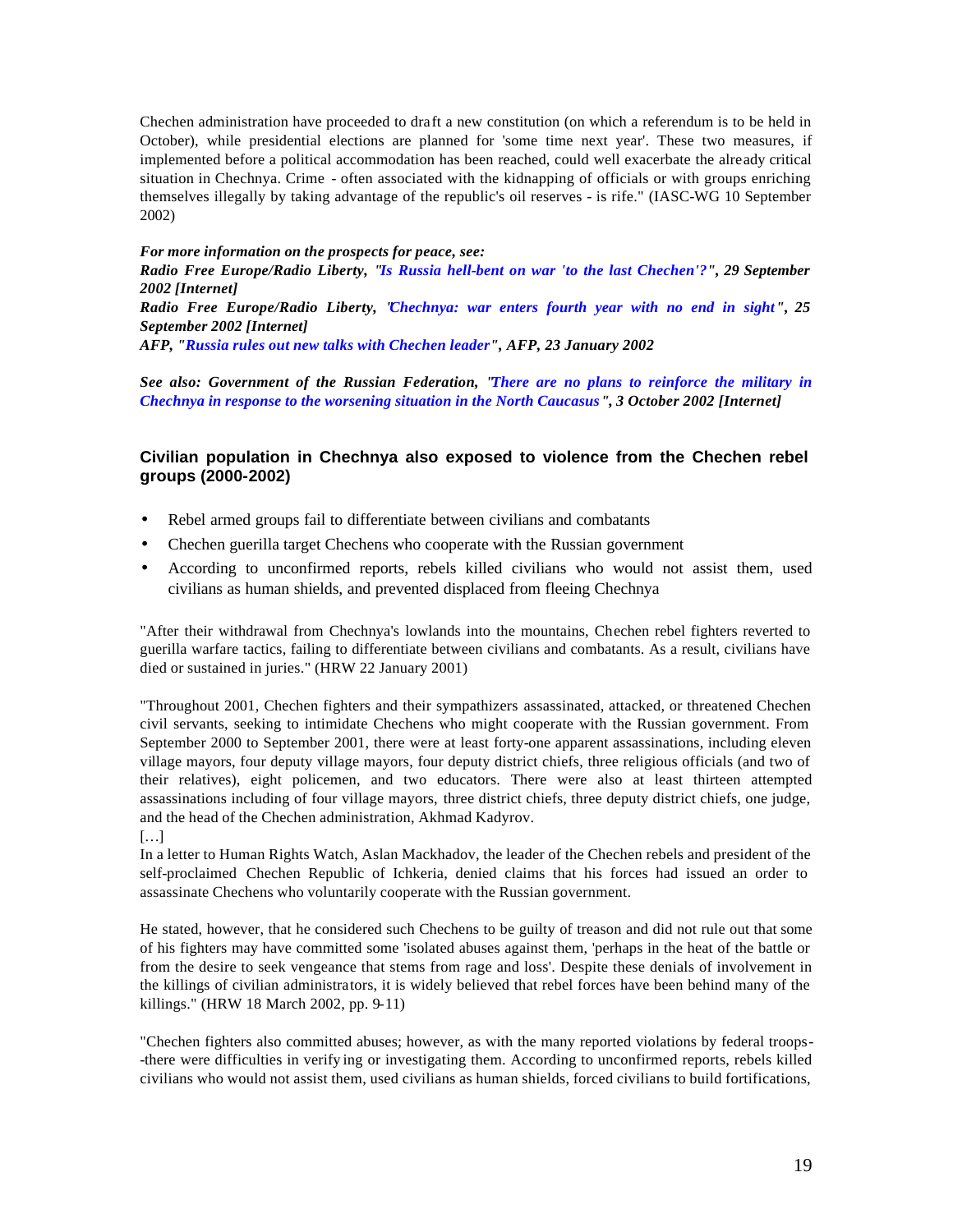and prevented refugees from fleeing Chechnya. In several cases, elderly Russian civilians were killed for no apparent reason other than their ethnicity.

On September 3, a bomb exploded in the main Russian administration building in Groznyy, killing one woman. Mufti Alkhmad Kadyrov, the pro-Moscow head of the Chechen Administration, had been conducting a meeting on the third floor when the bomb was detonated.

According to Chechen sources, rebel factions also used violence to eliminate their economic rivals in illegal activities or settle personal accounts. Many Chechens believed that Arbi Barayev (killed at the end of May), Shamil Basayev, and their groups in particular used such violence.

Chechen fighters planted landmines that killed or injured federal forces and often provoked federal counterattacks on civilian areas. In other incidents, the rebels took up positions in populated areas and fired on federal forces, thereby exposing the civilians to federal counterattacks. When villagers protested, they sometimes were beaten or fired upon by the rebels.

Chechen fighters also reportedly abused, tortured, and killed captured soldiers from federal forces. In the summer, rebels began a concerted campaign to kill civilian officials of the government-supported Chechen administration.

Individual rebel field commanders reportedly were responsible for funding their units, and some allegedly resorted to drug smuggling and kidnaping to raise funds. As a result, it often was difficult, if not impossible, to make a distinction between rebel units and criminal gangs." (U.S. DOS 4 March 2002, sect.  $1g)$ 

### **Review of population movements between Chechnya and Ingushetia (September 1999-December 2000)**

- Most of the displaced arrived in Ingushetia n September 1999, mainly from Grozny and other major cities affected by the conflict
- Significant return movements were reported following the fall of Grozny in February 2000
- The intensification of military operations from July 2000 triggered new flows of displaced into Ingushetia

"At the start of the last quarter of 1999, about 100,000 refugees were registered in Ingushetia. In two months that population almost doubled to reach 186,000 in December 1999, according to the HCR. That result, far below the level put forth by the Ingushetian migrations department, which put out a figure of 275,000 refugees, is probably closer to reality in view of the host country's desire to obtain an additional volume of aid. However, until February 2000 the fighting intensified constantly, and on that date it was estimated that almost 260,000 Chechens were refugees in Ingushetia.

During this period, the majority of the refugees came from Grozny and its surroundings, but also from a few other large cities (Ourous-Martan) which were still the only ones affected by war.

Generally speaking all of these refugees, exhausted, waited for hours at the border stations. On several occasions, the border was closed for several days. Even evacuation of the injured was then impossible, and the refugees remained in the rain and the mud, sleeping in trenches, without food.

- The return of the refugees to Chechnya following the fall of Grozny in February 2000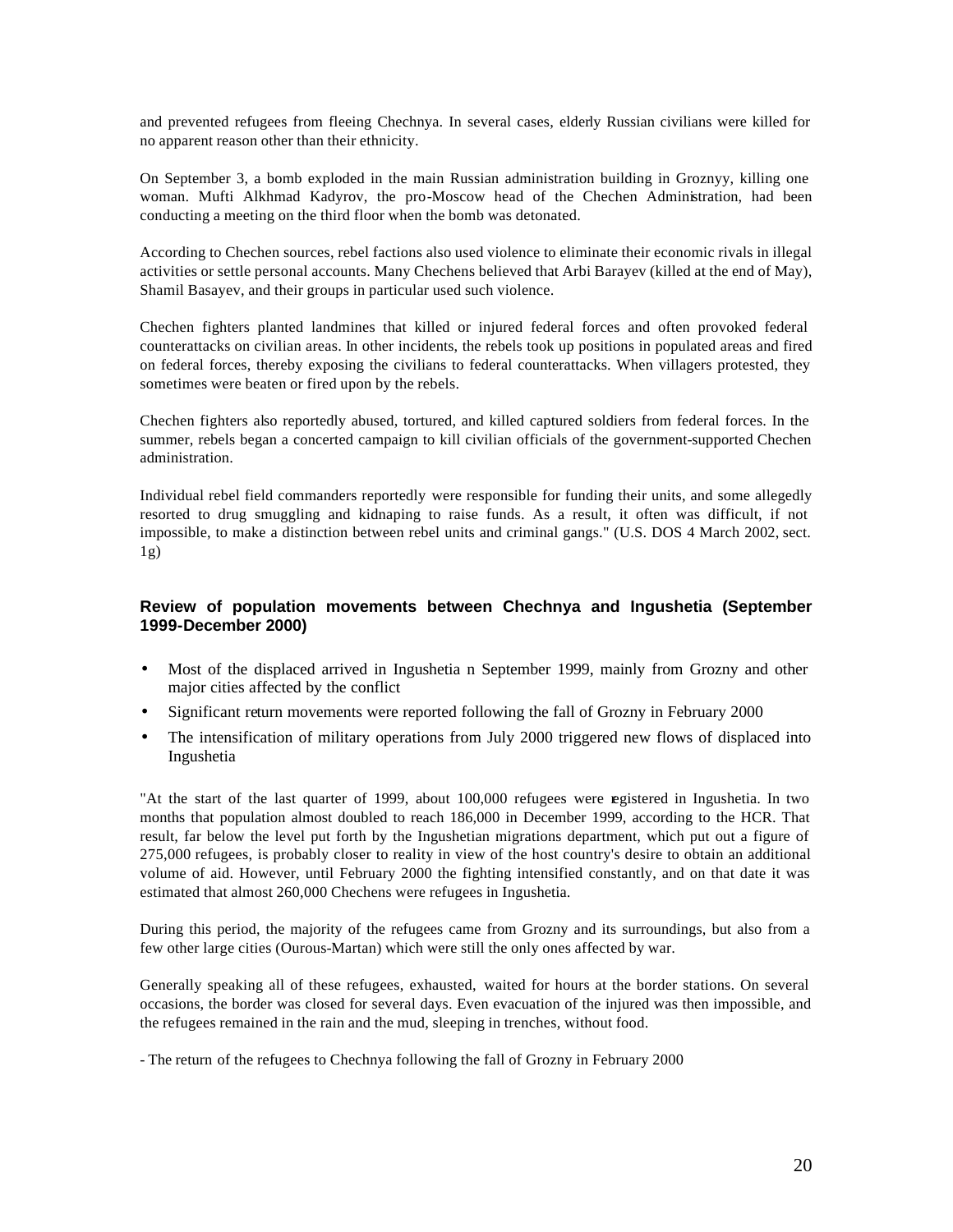It was not until after the fall of Grozny (between 31 January 1999 and 2 February 2000) that the refugees began to return to Chechnya, leaving their precarious camps or housing, short of money for the tenants, in the hope of a normalisation of the situation.

That return movement was not on a large scale, little by little the number of refugees in Ingushetia declining to reach a population of less than 200,000 in May 2000 (175,000 according to the authorities).

Numerous refugees are multiplying their reconnaissance trips, and there are many of them (particularly the Grozny inhabitants) who found that they had no home left to which to return.

Others make business trips (mainly wo men coming to get supplies at the market in Nazran, the capital of Ingushetia, to resell them on a retail basis in the stalls in Chechnya), and the majority travel because the families have become separated and it is first of all necessary to try to reconstruct.

- New flow of refugees into Ingushetia in June / July 2000

Since the beginning of July, the intensification of military operations, repression and Russian exactions related to the multiplication of military actions carried out by the Chechen fighters on their territory have brought a population shift back toward Ingushetia. Thus on 13 July 2000, the HCR recorded the passage of 400 families at the Kavkaz border station, as against fewer than 50 in the other direction. The next day the queue of refugees stretched out for more than two kilometres.

The majority of the new arrivals are still registered with the Ingushetian authorities, who have since received an order not to register anybody else.

Mid-July: according the manager of the Migrations department, 152,000 persons are officially registered compared with 210,000 in January. 35,000 of them are not Chechens (the majority being Ingushetians), and, benefiting from specific aid, they will not return to Chechnya. 67,000 Chechens are said to have left, by way of personal networks, for the other regions in the Russian Federation, and 100,000 others are "parked" in two provisional housing centres.

### - A delicate situation since the summer of 2000

At present, the population movements seem to be stabilising, since about 150,000 officially registered persons are refugees in Ingushetia. 2,000 of them make very frequent round trips between Ingushetia and Chechnya to check on the possibility of re-settlement or to care for old people who are unable to travel. On the other hand, few definitive departures are registered. That is because of the present refusal on the part of the Migrations department to register the new arrivals or to re-register persons who have left Ingushetia a first time. The refugees' reluctance to leave that host republic is also explained by their fear of losing their place in a tent or in a carriage, this applying both to the official camps and to the informal ones.

To the 150,000 persons officially registered by the HCR, one should add an indefinite number of "clandestines". The fact is that the last few months the Russian military has laid siege to the mountains and to new villages, a fact that risks giving rise to a new flow of Chechens toward Ingushetia. The arrival of winter will probably increase the number of refugees.

A reign of terror is largely maintained by the Russian military which since summer has been multiplying bombardments of forests and fields, but also of homes using heavy artillery, exactions, sacks and installation of anti-personnel mines. In addition, a very large number of young men considered potential fighters have been arrested in the last few months. Last summer, some 'cleansing' operations also took place in the Ingushetian camps: Russian soldiers, supported by the Ingushetian militia, surrounded several camps and arrested all young men, particularly the ones who had spoken in the filtration camps.

The multiplication of such acts and their widespread distribution among the population of the camps maintain this climate of terror for the purpose of dissuading the Chechens from returning to their country.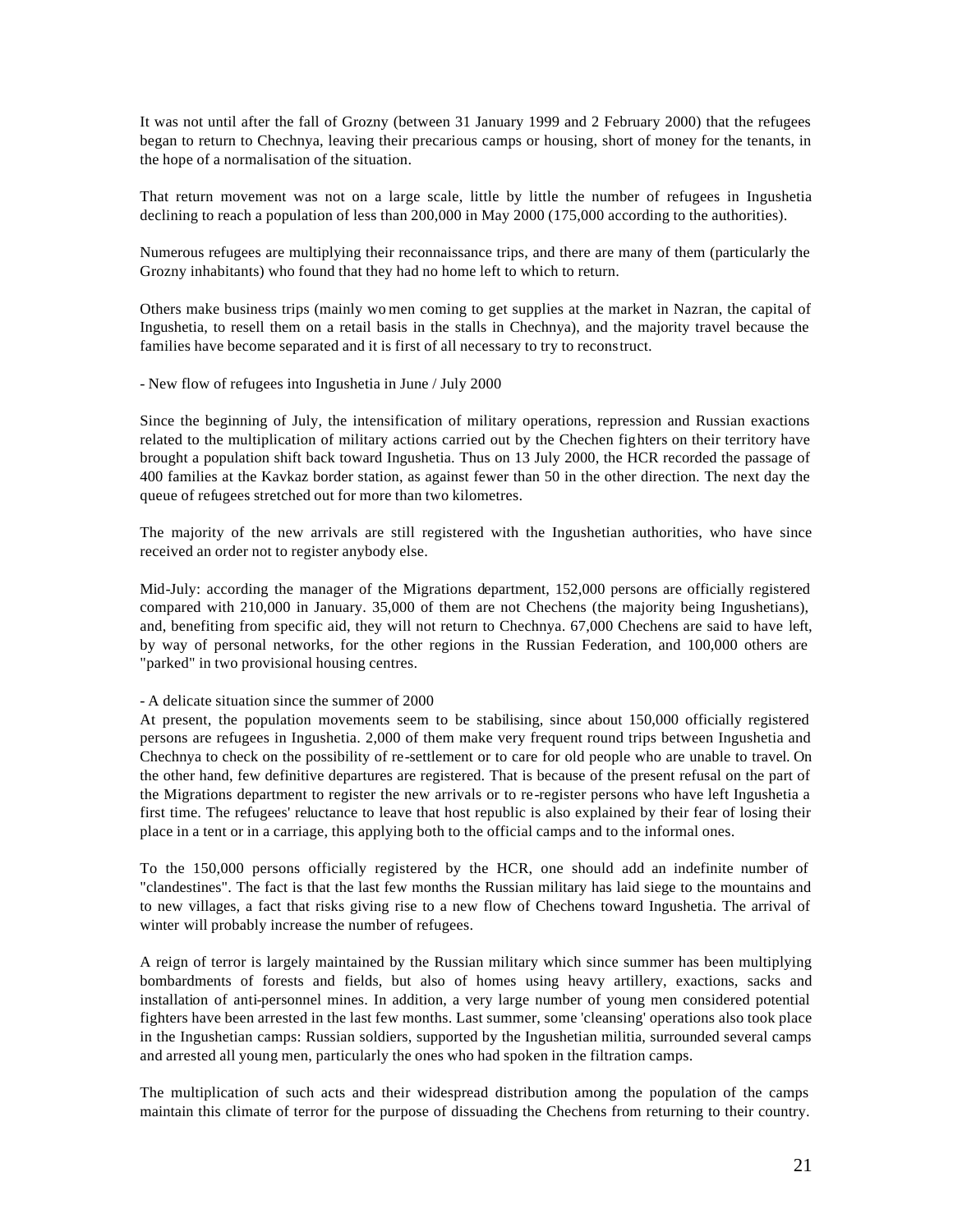In addition there is the deterioration of the situation between the Chechens and the Ingushetians, the latter finding it ever more difficult to tolerate the presence of the refugees on their territory." (MDM December 2000)

### **Violence and insecurity continue to trigger displacement in Chechnya and Ingushetia (2001-2002)**

- Sweep operations conducted by the federal forces push terrorized civilians to flee temporarily to neighbouring Ingushetia
- Civilians in rural areas move to the capital Gorzny in search of physical and material safety during the winter 2001-2002

### *Displacement from the Urus-Martan district (August 2002)*

"A large number of Chechen refugees arrived today in Ingushetia. Almost all of them live in villages in the Urus-Martan district where Chechen fighters came this morning. Commanders of the Chechen armed groups told the civilians that in line with their order they have to stay in the villages for three days.

In order to avoid civilian casualties, Chechen fighters asked the villagers to leave their homes. In the early morning, resident of Martan-chu, Roshni-chu, Gekhi-chu and Shalazhi started hastily leaving their villages. Witnesses said that the refugees were carrying everything they could to save it from fighting." (Prague Watchdog 16 August 2002)

"The situation in the Urus-Martan district remains unstable. Since September 1 the Komsomolskoye village has been surrounded by Russian servicemen and armo ured vehicles. The goal and the reasons for the unexpected concentration of military resources near the village are not clear. The local administration head has not been informed as well.

The inhabitants of Komsomolskoye, who have the experience of March 2000 when fierce fighting between the Russian military and Chechen fighters led by field commander Ruslan Gelayev completely destroyed the village and caused death to civilians, are silently leaving Chechnya. Several families, especially males and young people, have arrived in Ingushetia already." (Prague Watchdog 4 September 2002)

### *Displacement in Ingushetia (September 2002)*

"On 26 September military operations began in the Galashki village of Ingushetia, bordering with Chechnya and Georgia (about 30 km distance). One military helicopter was shot down and casualties among the soldiers were reported. Most of the village's 6,000 inhabitants fled to other areas of Ingushetia. The IDP camps in Sleptoskaya and UN offices in Nazran are about 20km away from the Ga lashki village. This is the first time in three years that such fighting erupted in the Republic of Ingushetia." (WFP 27 September 2002)

### *See also Radio Free Europe: "Chechnya: Armed foray in Ingushetia adds fuel to Russian-Georgian dispute", 27 September 2002 [Internet]*

### *Displacement following sweep operations: the example of Sernovodsk and Assinovskaya (July 2001)*

"In July [2001] following an explosion that killed five federal soldiers riding in a jeep, a particularly severe cleansing action took place in the villages of Sernovodsk and Assinovskaya. Males between 14 and 60 were lined up in the courtyards of houses in which they had been found. Some were able to buy their way out by paying an immediate levy, depending on the validity of their identification documents; cleansings also are a means for military and police personnel operating in Chechnya to supplement their incomes. Federal forces interrogated several hundred others who were unwilling or unable to pay the levies. During these interrogations federal forces beat and tortured the detainees by administering electric shocks. Private and public buildings were looted and destroyed. Federal forces took approximately 100 persons to filtration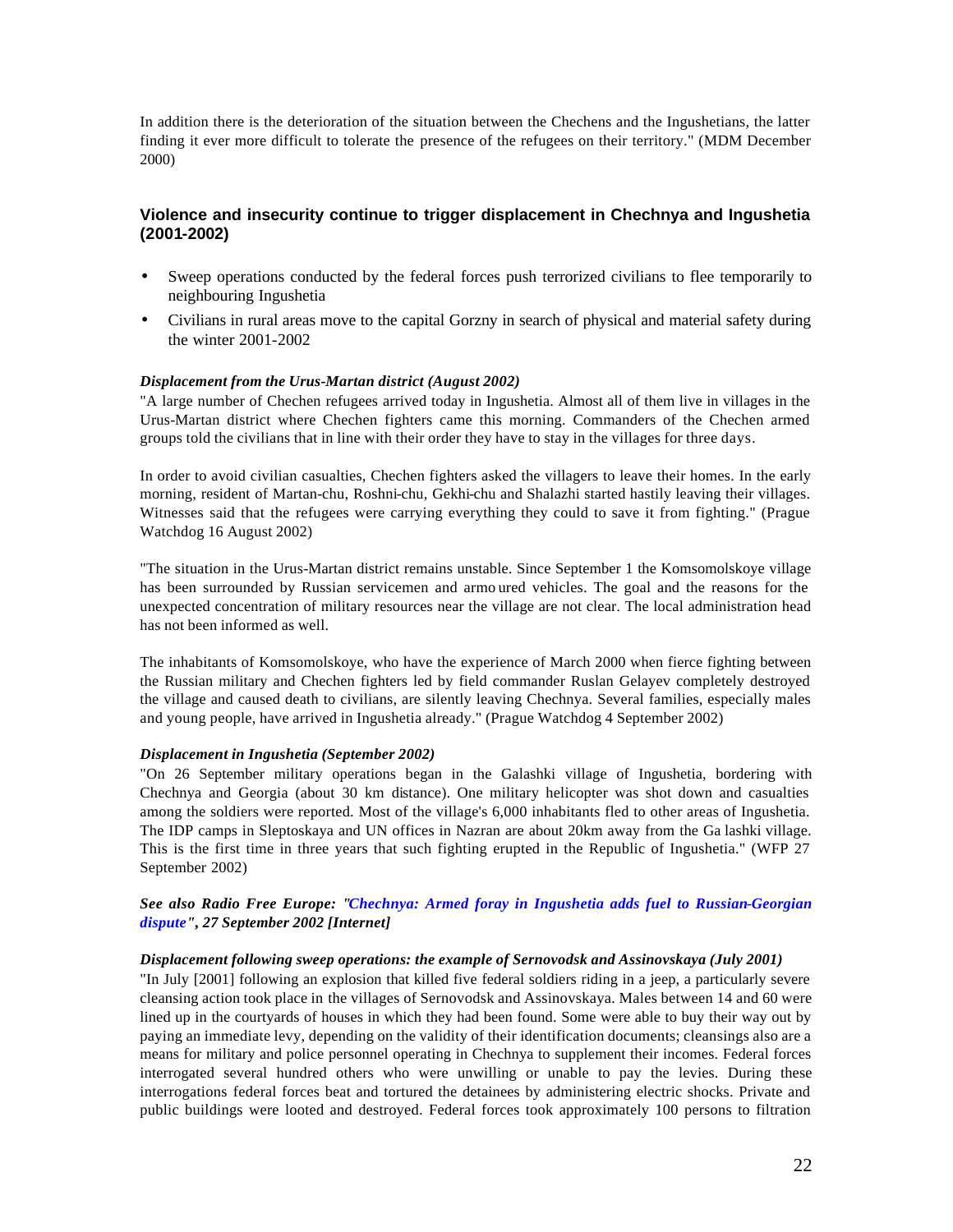camps, but eventually released them with the exception of 4 or 5 persons who disappeared. The cleansing caused a temporary outflow of several thousand persons from the villages to refugee camps in neighboring Ingushetiya." (U.S. DOS 4 March 2002, sect. 1 g)

### *Rural-urban movements in Chechnya (winter 2001-2002)*

"DRC reported that many people have left rural areas to go to Grozny before the upcoming winter. The Chechen Administration confirmed that the population of Grozny has increased by several thousands and expects numbers to continue to increase." (WFP 16 November 2001)

"In Chechnya, DRC reported that a large number of people have moved from rural areas to Grozny city due to security problems and looking for a better living condition. As a result, the number of WFP beneficiaries, has increased from 44,000 to 55 in Grozny alone." (WFP 22 February 2002)

"The situation in the region has not changed significantly. Occasional attacks by the Chechen armed formations are usually followed by the so-called mopping-up operations conducted by the Russian army. These operations are however officially referred to as 'sting operations' or 'addressed operations'. Nevertheless, no major changes in the attitude of the Russian soldiers to civilians during these operations was noted, whatever their name.

With warmer days in February and March more people appeared in the streets of Grozny although no outflow of IDPs from Ingushetia was reported. According to unofficial data from the Committee for Forced Migrants (with the Government of the Chechen Republic), which so far could not be verified, IDPs have actually returned mainly from two camps (Yuzhny and Severny) near Znamenskoye because the government had prepared temporary accommodation for them in Staropromyslovski district of Grozny.

Appearance of more Grozny dwellers is reflected in the DRC registration database which has been "swelling" every month with new beneficiaries. The growing number is most likely due to the fact that the internal IDPs in Chechnya are trying to resettle to and register in Grozny because of easier access to humanitarian aid there." (PNIF 10 April 2002)

### **Other causes of displacement**

### **Ethnic Russian population leave North Caucasian republics in a context of ethnic antagonisms**

"Immigration into the North Caucasus grew from 1989 (when there was anti Caucasian violence in Central Asia) and reached its peak in 1995 when a massive displacement occurred within the region as a result of fighting in Chechnya. From 1996 emigration overtook immigration and at present the migration balance is negative. Those who are leaving are the local intelligentsia and Russians, a rapidly shrinking minority.

In the nationalist conflicts among the indigenous groups, concessions to accommodate new demands were made at the expense of the local Russians. There is no official pressure on Russians to leave; in fact, measures are taken to encourage them to stay. In reality, however, all the important economic and socially prestigious positions, as well as viable political appointments, are being monopolized by indigenous groups. Only token Russians remain in formal positions, while the real power lies firmly with representatives of the titular groups. Moreover, many Russians used to work in the numerous defence enterprises in the region. They were left unemployed in changing economic circumstances when heavy industries collapsed and economic activities started to concentrate mainly around the trade and service sectors. Their ability to adapt to the new situation has also been hampered by the absence of extended family networks and lack of free capital. Moreover, Russians more readily consider emigration as few have roots in the North Caucasian republics and some have places to go back in the rest of Russia.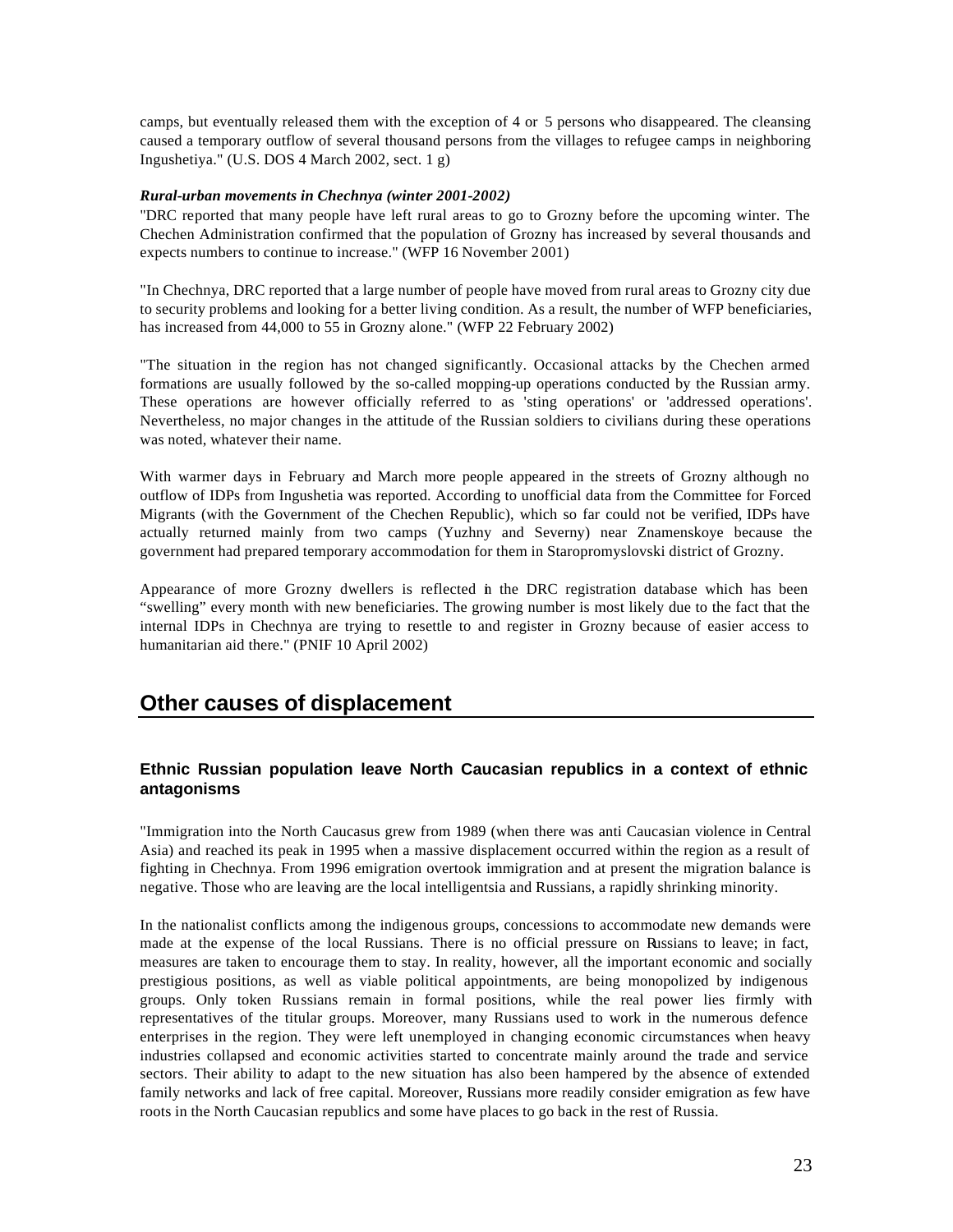The Russian community in Chechnya is a special case. According to various estimates, between 30,000 to 50,000 still [June 1999] live in the republic, mostly in Naruski and Shelkovskii raions. They are subject to widespread abuse, pressure to give up their houses, robbery and murder, while the Chechen law enforcement structures are unable to offer effective protection. The Russian community has petitioned the federal authorities to organize an urgent evacuation of Chechnya for resettlement assistance, but their appeals have fallen on deaf ears. It is hypocritically assumed that Chechnya is a part of the Russian Federation and therefore Russians cannot face any specific problems." (Matveeva 1999, p. 58)

*See also movements of Ethnic Russians leaving Chechnya prior to the first conflict in Chechnya in "Background to the conflict: Chechnya recent history (1922-1998)" [Internal link]*

### **Displacement resulting from the inter-communal conflict in the Prigorodny district (1992-1998)**

- Administrative and practical obstacles prevented the return of deported Ingush to the Prigorodny district in North-Ossetia after 1956
- Between 30,000 and 60,000 Ingush and 9,000 Ossetians forced to leave the Prigorodny district as a result of violent conflict in 1992
- Only the Ossetians have been able to return since

"The conflict area of Prigorodnyi Raion extends from the suburbs of Vladikavkaz in North Ossetia east to the present Ingush border, less than 20 minutes from Chechnya. Like the Chechens, the Ingush were forcibly deported under Stalin in 1944. When Khrushchev signed a decree rehabilitating the deported peoples in 1956, the lands presently comprising Prigorodnyi Raion, which had been ceded to North Ossetia, were not returned to the newly reconstituted Chechen-Ingush Autonomous Soviet Socialist Republic (ASSR) despite their 90 percent Ingush makeup prior to the deportations. Administrative and practical obstacles, many of them engineered by Ossetian authorities, prevented many Ingush from again taking up residence on their former lands.

Tensions between the Ingush and Ossetians rose and fell through the 1970s and 1980s but exploded into the open with perestroika. Mass demonstrations and growing unrest led the Ossetian authorities to declare a state of emergency in Prigorodnyi in April 1991. Intercommunal violence rose steadily in the area of Prigorodnyi east of the Terek river, despite the introduction of 1,500 Soviet interior troops to the area. On April 26, 1991, in the last months of the Soviet Union, the Russian Supreme Soviet passed the Law on the Rehabilitation of Repressed Peoples that pledged a return to predeportation boundaries. Fearful of losing Moscow's support for a return of Prigorodnyi, Ingushetia opted to remain in Russia when Chechnya claimed independence. By this time, some 16,000 refugees from the conflict in South Ossetia, but who had primarily lived in other parts of Georgia, had fled north and took shelter in Prigorodnyi, significantly adding to the prevailing tensions. Ingush-Ossetian violence worsened and both sides began arming in earnest. According to human rights investigators, many of the worst incidents of intimidation and forced eviction of Ingush occurred at the hands of South Ossetian refugees. In some cases, North Ossetian locals protected Ingush from those refugees.

Open warfare broke out in October 1992. Approximately 500 people died in a week of concentrated violence during which many homes, primarily belonging to ethnic Ingush, were destroyed or taken over. Russian interior forces actively participated in the fighting and sometimes led Ossetian fighters into battle. Estimates of displacement from Prigorodnyi vary widely, but between 34,500-64,000 Ingush were forced to flee to Ingushetia and 9,000 Ossetians to North Ossetia. Most Ossetians had returned as of 1998, but only a handful of Ingush had done so. IDPs from Prigorodnyi who found refuge in Ingushetia would later compete for space and aid with massive influxes of Chechen IDPs.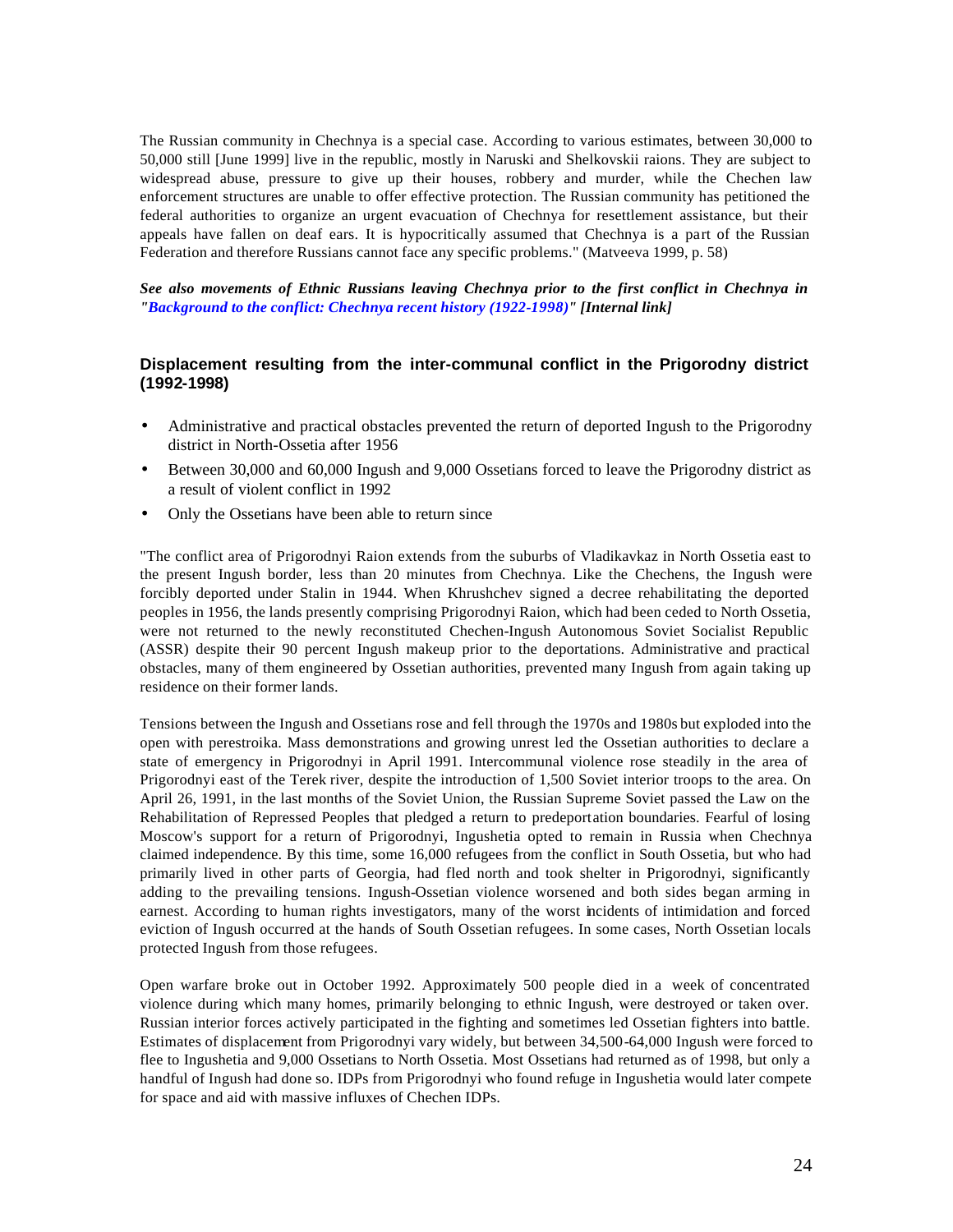The conflict in Prigorodnyi Raion remains frozen amid low-level, back-and-forth violence against police officers and civilians, widespread hostage taking, and deepening animosities. New hope for peace and resettlement was kindled in 1997 with Russian-brokered agreements that set out plans for return and resettlement. However, at the time of this writing, IDP returns have been stalled by continued violence and have been further undermined by the curtailment of UNHCR's presence due to untenable security conditions." (Hansen 1998, pp. 19-20)

*For more details on the conflict, see also Human Rights Watch/Helsinki Report "The Ingush-Ossetian Conflict in the Prigorodnyi Region" (May 1996) [Internet]*

### **Minorities under pressure to leave the Krasnodar and other regions in north Caucasus (2001-2002)**

- 100 Roma families were evicted from the Krasnodar region (October 2001)
- Authorities in Krasnodar and in Kabardino-Balkaria deny Meskhetian Turks to right to register

"In October [2001] according the Glasnost northern Caucasus publication, authorities forcibly expelled more than 100 Roma from the Krasnodar region to Voronezh, their officially registered place of residence. Authorities claimed that the Roma were involved in drug trafficking, although the police brought no formal charges against them." (U.S. DOS 4 March 2002, sect. 1f)

"The Moscow Helsinki Group's (MHG) third human rights report, released during the year, detailed restrictions placed by the authorities on Meskhetian Turks. During 1989-90 some 90,000 Meskhetians were forced by ethnic conflicts to leave the Soviet Republic of Uzbekistan. An estimated 60,000 Meskhetians remained in the Russian Federation. More than 13,000 of them settled in Krasnodar Kray, and approximately 700 settled in the Kabardino-Balkariya Republic. Authorities in Krasnodar Kray and the Karbardino-Balkariya Republic continued to deny the Meskhetians the right to register, which deprives them of all rights of citizenship, despite provisions of the Constitution that require that all Meskhetians who were residing in the Soviet Union at the time of its collapse were entitled to citizenship. Meskhetian Turks living in Krasnodar, like other ethnic minorities are subject to special registration restrictions; for example, they have to register as a 'guest' every 45 days. Krasnodar human rights groups continued to state that the situation in Krasnodar has not improved and that such restrictions remained in place." (U.S. DOS 4 March 2001, sect. 2d)

*See also:* 

*"Stop ethnic cleansing", a statement of the Human Rights Centre Memorial concerning persecutions of the Meskhetian Turks and other ethnic minorities in the Krasnodar region of the Russian Federation, 9 April 2002 [Internet]*

*"Ethnic minorities could face deportation from Russia under new decree", UNHCR, 5 April 2002 [Internet]*

## **Definitions**

### **Internal displacement in the CIS region: A wide range of categories**

• Internally displaced persons have been officially recognised by governments of the CIS and international agencies as part of the scope of the June 1996 CIS Conference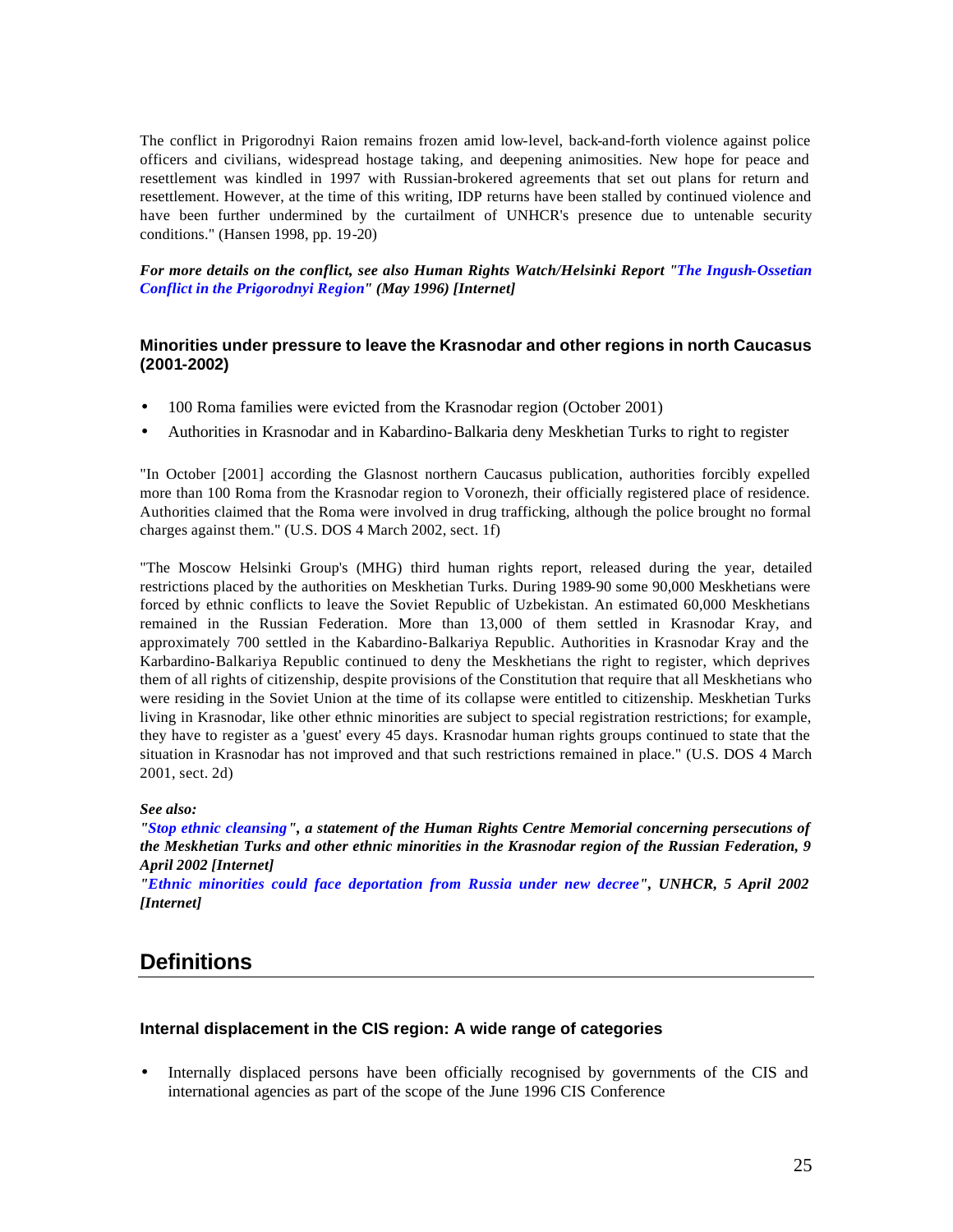- The Russian Federation does not collect statistics based on the IDP definition but the category of "forced migrant", a status created to provide protection to ethnic Russians and others, coming from former Soviet republics (or "involuntary relocated persons", according to the terminology adopted by the CIS Conference), and internally displaced persons
- It is possible to distinguish IDPs in statistics for forced migrants on the basis of the place of origin
- Other categories defined in the context of the CIS Conference may also encompass internally displaced persons, such as the "formerly deported persons" or "ecological migrants"; those categories are not documented in this profile

### **Categories of population movements identified by the CIS Conference which can include internal displacement (CIS Conference 11 June 1996)**

**"Internally displaced persons (4)** are persons or groups of persons who have been forced to flee their homes or places of habitual residence suddenly or unexpectedly as a result of armed conflict, internal strife, systematic violations of human rights or natural or man-made disasters and who have not crossed an internationally recognized State border.

Note (4) Working definition used by the Representative of the UN Secretary-General on Internally Displaced Persons (Document No. E/CN.4/1995/50 of 2 February 1995.)"

**"Involuntarily relocating persons (7)** are persons who are forced to relocate to the country of their citizenship as a result of circumstances endangering their lives, such as armed conflict, internal disorder, inter-ethnic conflict or systematic violations of human rights and who are in need of assistance to resettle in their countries of citizenship.

Note (7) In the Russian Federation, such persons are included in the category "forced migrants", which may also include 'internally displaced persons'."

*[Ed. Note: UNHCR continues to refer to IRPs in its programme documents for the Russian Federation. UNHCR planning figures for 2000 includes a total of 965,000 IRPs, which include some 170,000 persons who left Chechnya during the 1994-1996 conflict. The figure of 965,000 corresponds to the caseload of forced migrants, as defined in the Russian law (see below). (UNHCR December 1999, p. 193)]*

**"Formerly deported peoples** are peoples who were deported from their historic homeland during the Soviet period. Some of the persons belonging to this category may be stateless. "

[Ed.Note: The current country profile covers only internal displacement within the Russian Federation. Displacement from former Soviet Republics whose independence has been internationally recognized since then is not covered in the profile. This is the case of the Crimeans Tatars and the Meskhetians]

**"Ecological migrants** are persons who are obliged to leave their place of permanent residence and who move within their country, or across its borders, due to severe environmental degradation or ecological disasters."

[Ed. Note: Internal displacement as a result of human-made or natural disasters is not documented in this profile.]

### **Definition of a forced migrant, Law 20 December 1995 On The Introduction Of Amendments And Additions To The Law Of The Russian Federation "on Forced Migrants"**

"A forced migrant shall be a citizen of the Russian Federation who was forced to leave his/her place of permanent residence due to violence committed against him/her or members of his/her family or persecution in other forms, or due to a real danger of being subjected to persecution for reasons of race,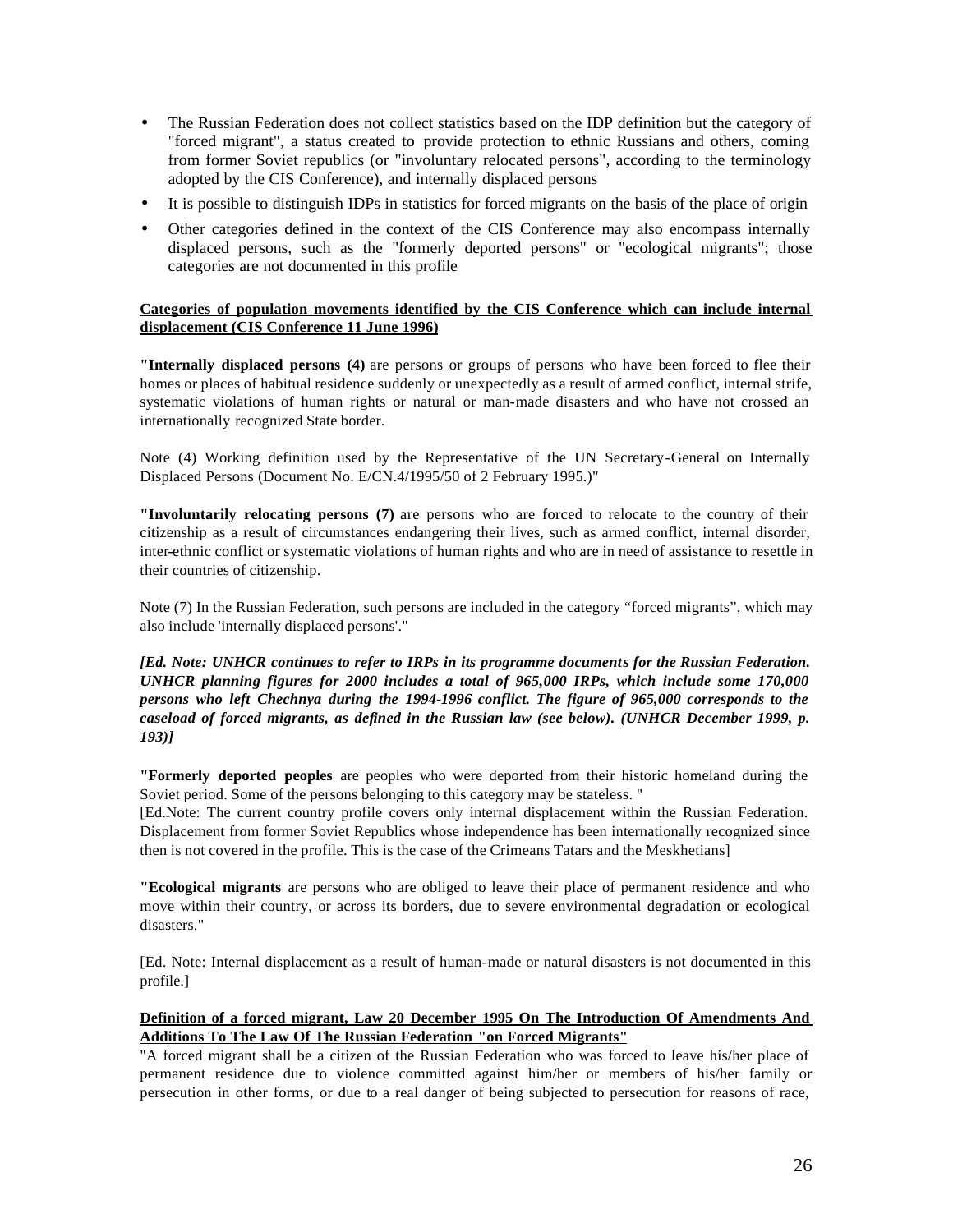nationality, religion, language or membership of some particular social group or political opinion following hostile campaigns with regard to individual persons or groups of persons, mass violations of public order."

[Ed. Note: This category has been applied by the authorities of the Russian Federation to provide protection to ethnic Russians, Tatars, and others, coming from former Soviet republics, and persons displaced within the Russian Federation, mainly as a result of the Osset-Ingush and the Chechen conflicts. Official statistics for forced migrants indicate the place of origin of the displaced, which makes possible to distinguish IDPs. (IOM 1998, pp.10-14]

*For more information on the CIS Conference, see "The CIS Conference: A regional process to address the problems of displacement (May 1996)" [Internal link]*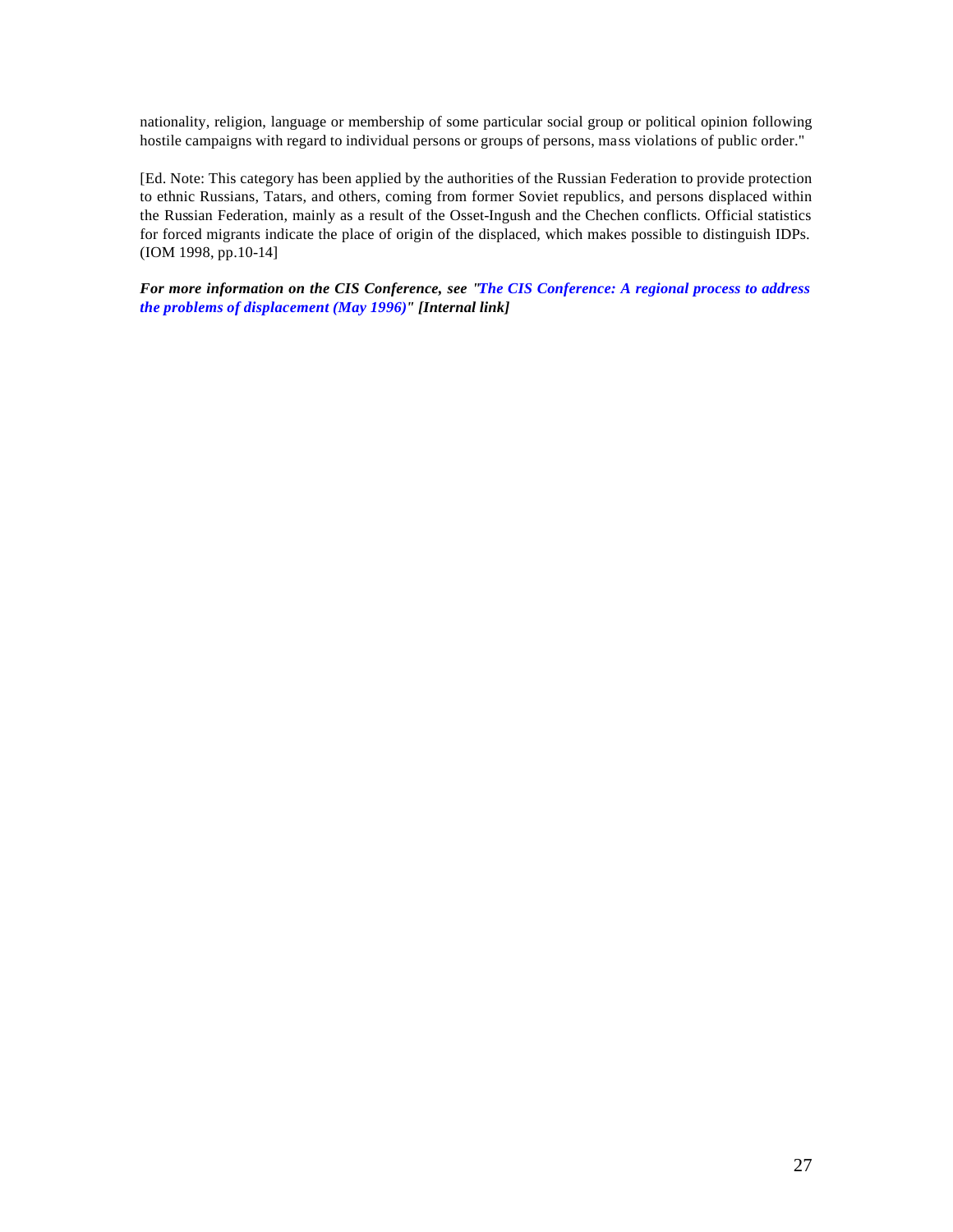## **POPULATION PROFILE AND FIGURES**

## **Population figures: displacement as a result of the second conflict in Chechnya (since August 1999)**

### **Displaced population in Ingushetia: about 110,000 persons according to international agencies (October 2002)**

- DRC figures for the IDP population decreased from 140,000 to 110,000 persons in 10 months, following revision of distribution lists
- Statistics suggest a decrease of the displaced population living in host families
- About 20,000 persons belong to the vulnerable IDPs
- There are only 70,000 IDPs still in Ingushetia, according to Chechen authorities
- Disruption of registration by the authorities and movements of displaced commuting between Chechnya and Ingushetia affect the accuracy of figures

### *UN working figures for 2002*

Population figures to be used by UN agencies in 2002 programming process:

| Population              | Number  |
|-------------------------|---------|
| Residents in Ingushetia | 350,000 |
| IDPs in Ingushetia      | 150,000 |

Source: UN estimate

65% live with host families, 20% live in spontaneous settlements, and 15 % stay in camps. (UN November 2001, p. 8)

Ingushetia: IDPs from Chechnya by sex and age:



(UN November 2001, p. 9)

Vulnerable groups in Ingushetia: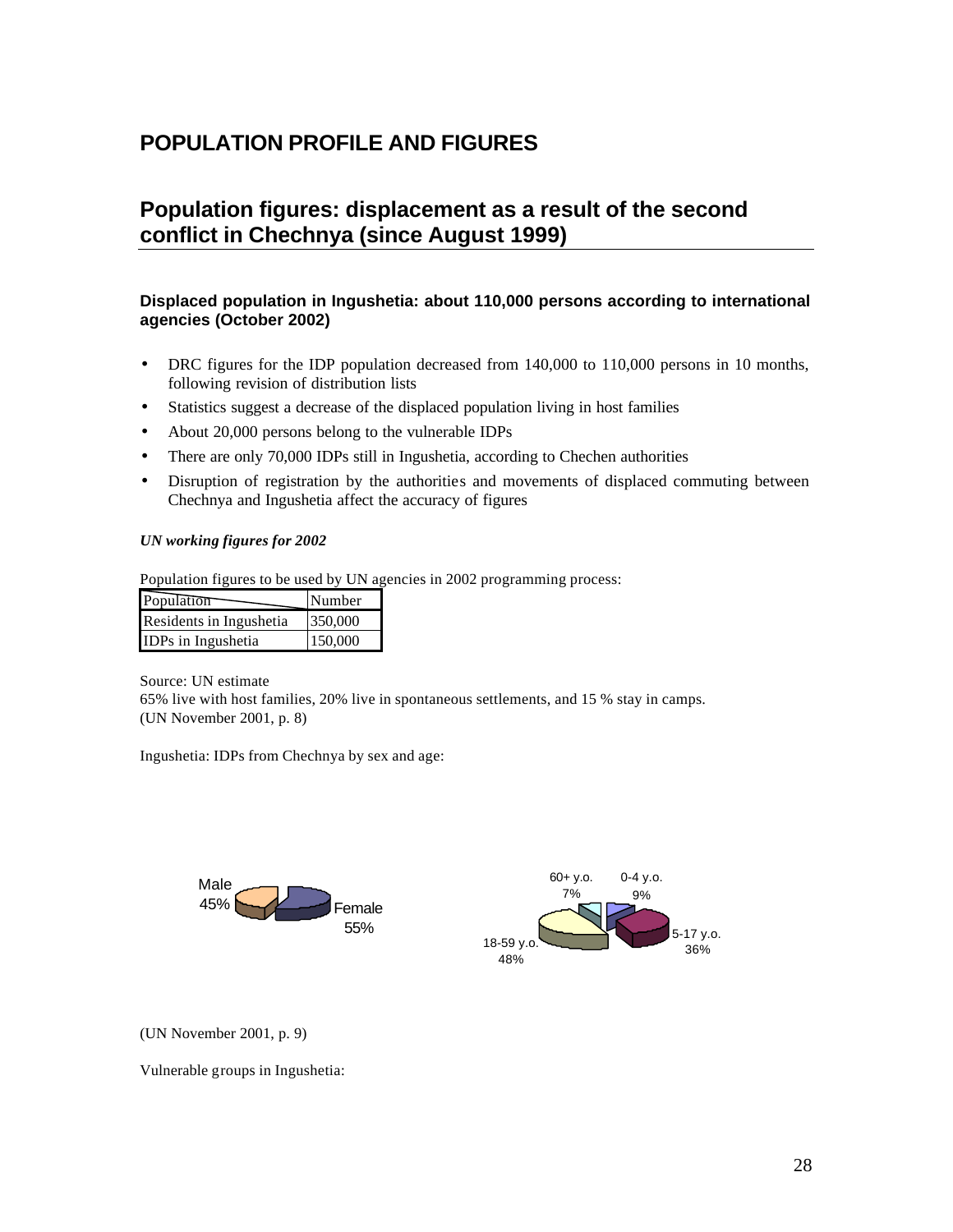|                                            | % of total of IDPs in Ingushetia |
|--------------------------------------------|----------------------------------|
| Vulnerable Group                           |                                  |
| Pregnant women                             | 0.25                             |
| Lactating women                            | 1.13                             |
| Infants $(0-12$ months)                    | 3.49                             |
| Children (12-36 months)                    | 4.31                             |
| Disabled persons                           | 1.36                             |
| Older people outside the social safety net | 0.57                             |
| Orphans                                    | 0.28                             |
| Single parent children                     | 2.40                             |
| Totally dependent on humanitarian aid      | 4.13                             |
| Total                                      | 17.92                            |

Source: DRC (UN November 2001, p. 11)

### *Data compiled by the Danish Refugee Council*

### End of 2001

"According to the latest DRC/ASF survey data as of 30.12.2001, the number of IDPs living in Ingushetia constitutes 139,670 persons. The majority of the IDPs live in Sunzhenskiy District of Ingushetia, neighbouring to Ingushetia (49,588 persons)". (DRC 31 December 2002)

### June 2002

"According to the latest DRC/ASF survey datas of 30.06.2002, the number of IDPs staying in Ingushetia constitutes 116,578 persons. The majority of the IDPs live in Sunzhenskiy District of Ingushetia, neighbouring to Chechnya (44,143 persons ). The vulnerable part of IDPs is equivalent to 20,877 persons (including pregnant women, nursing women, children under 1 y.o. children under3 y.o., invalids, elderly without adequate support, orphans, half-orphans and people fully depending on humanitarian assistance). According to the registration data, approximately 20,9% of IDPs live in tent-camps, 22,9% - in spontaneous settlements and 56,2% - with host families." (DRC 30 June 2002)

### *For detailed figures by locality, consult table 1, Annex 1, DRC North Caucasus Situation Report No. 50, 30 June 2002 [Internet]*

### August 2002

"As of 14 August, the Danish Refugee Council (DRC) registered a total of 114,500 IDPs in Ingushetia indicating a decrease by 2,000 persons. Of the displaced population, 23,450 live in tent camps, 27,400 in spontaneous settlements and 63,650 live with local host families. IDPs tend to move from private houses to spontaneous settlements, as they are no longer able to pay rental charges." (WFP 16 August 2002)

### October 2002

| <b>Age Group</b>      | Female         |        | <b>Male</b>    |        | <b>Total</b>   |  |
|-----------------------|----------------|--------|----------------|--------|----------------|--|
|                       | <b>Numbers</b> | %      | <b>Numbers</b> | %      | <b>Numbers</b> |  |
| $0 - 4$               | 4,709          | 7.78%  | 4,662          | 9.28%  | 9371           |  |
| $5 - 17$              | 18,439         | 30.45% | 18,098         | 36.06% | 36537          |  |
| 18-59                 | 32,690         | 53.98% | 24,733         | 49.21% | 57423          |  |
| $60$ and $>$          | 4,659          | 7.69%  | 2,738          | 5.45%  | 7397           |  |
| <b>Total</b>          | 60497          |        | 50231          |        | 110728         |  |
| (DRC 12 October 2002) |                |        |                |        |                |  |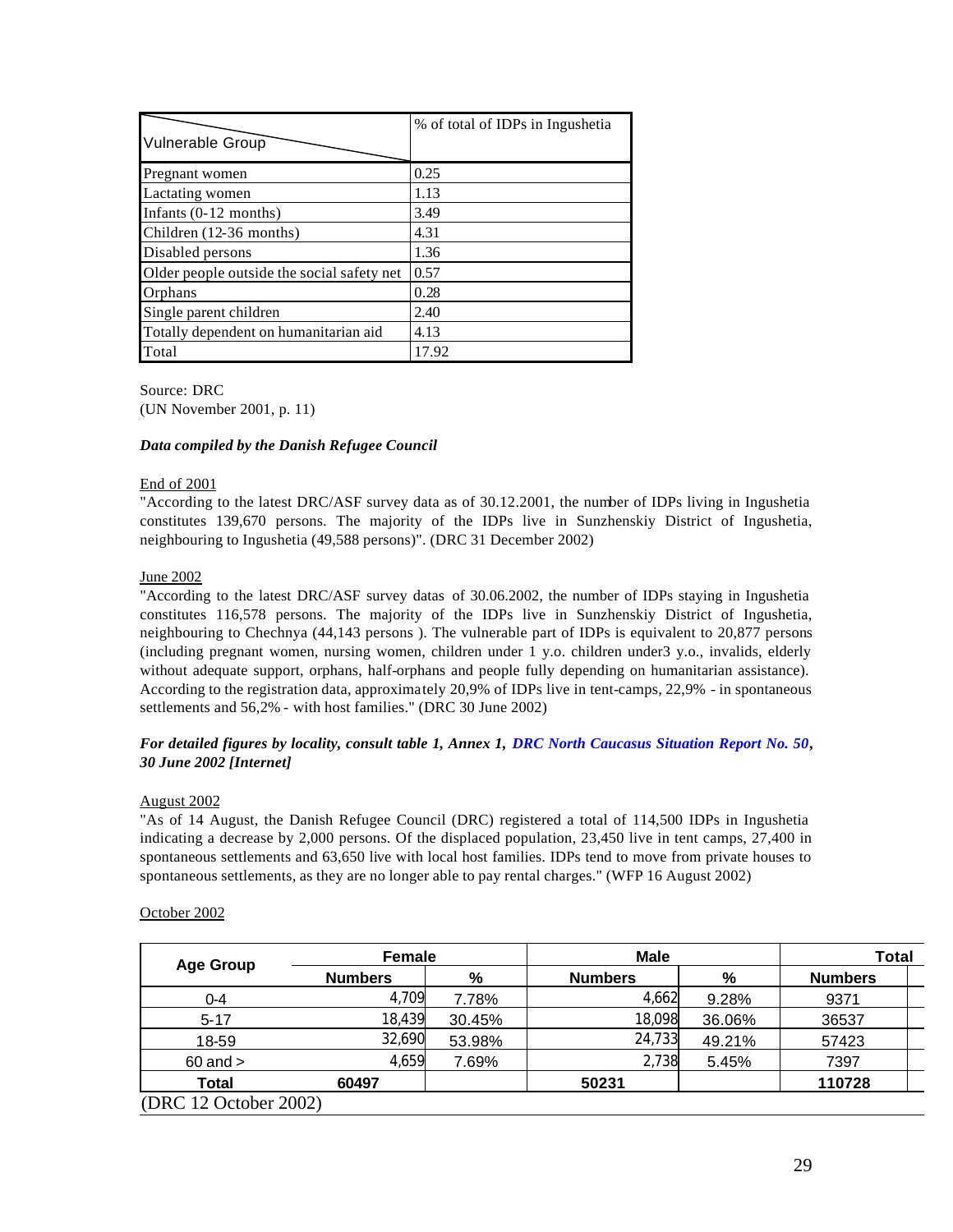"The number of registered IDPs in Ingushetia decreased from 153,000 in Lanuary 2001 to 116,000 in August 2002. This was due mainly to continued verification of registered IDPs and the linking of the two distribution databases in Ingushetia and Chechnya to reduce cases of double registration." (WFP 2002, para. 19)

*The decrease in the IDP figures in the course of 2002 is mainly a result the removal from DRC's distribution list of people commuting from Chechnya for food assistance in Ingushetia. According to DRC, these people were mainly originating from districts in Chechnya neighbouring with Ingushetia (Achkoy-Martan, Urus-Martan, Groznensky district and also Grozny city). (DRC 21 October 2002)*

### *ICRC data*

"Ingushetia has the largest concentration of IDPs, estimated between 140,000-160,000. Roughly 25% have at least one family member commuting regularly into Chechnya. This is one of the facts making it difficult to assess the needs and numbers of IDPs with precision. The IDPs live with relatives or in rented accommodation (45%), in collective centres (35%) or in tent camps (20%)." (ICRC 14 December 2001)

### *Other sources*

"Slight decrease in the number of IDPs staying in Ingushetia has been recorded by the middle of August. Some 111 000 Chechen IDPs were registered in the DRC database by the end of the month, whereas the Chechen governmental IDP Committee claims that this number is around 75,000." (PINF 31 August 2002)

"As of now, about 50,000 people have returned to Chechnya from Ingushetia, including 27,000 in July-August alone. All in all, there are now about 68,000 IDPs left in Ingushetia, with up to 30,000 for various reasons not intending to return to Chechnya. Nineteen thousand reside in tent camps, of whom 9,000 according to the Government of Chechnya have their own housing in the republic. A considerable number of people are returning to their places of permanent residence on their own, without filing official applications." (Government of the Russian Federation 8 October 2002)

### *Ethnic background*

| IDPs from Chechnya, total (1999-2000)   153 000 (UNHCR/DRC registration) |      |  |
|--------------------------------------------------------------------------|------|--|
| Ethnic ity: - ethnic Chechen                                             | 92%  |  |
| - ethnic Ingush                                                          | 7.1% |  |

### (UNHCR 1 March 2001)

### *Registration problems*

"Registrations have been officially suspended since February-March 2001. New arrivals are therefore 'invisible', since they do not appear on the lists. Women at MSF's clinics speak of authorities refusing to register children born on Ingush territory.

The absence of official registration of displaced persons obviously makes the number of daily arrivals difficult to assess the seriously handicaps any humanitarian assistance program. Indeed, without a complete census of this population, the existence of some 20,000 to 50,000 people is being ignored. Official registrations counted 150,000 displaced persons, while the passport and propiska services counted 170,000 and the Ingush authorities estimate they have 200,000 IDPs." (MSF January 2002, p. 10)

### *For details on statistical sources, see "UN OCHA note on IDP registration in Chechnya and Ingushetia (2001)" [Internal link]*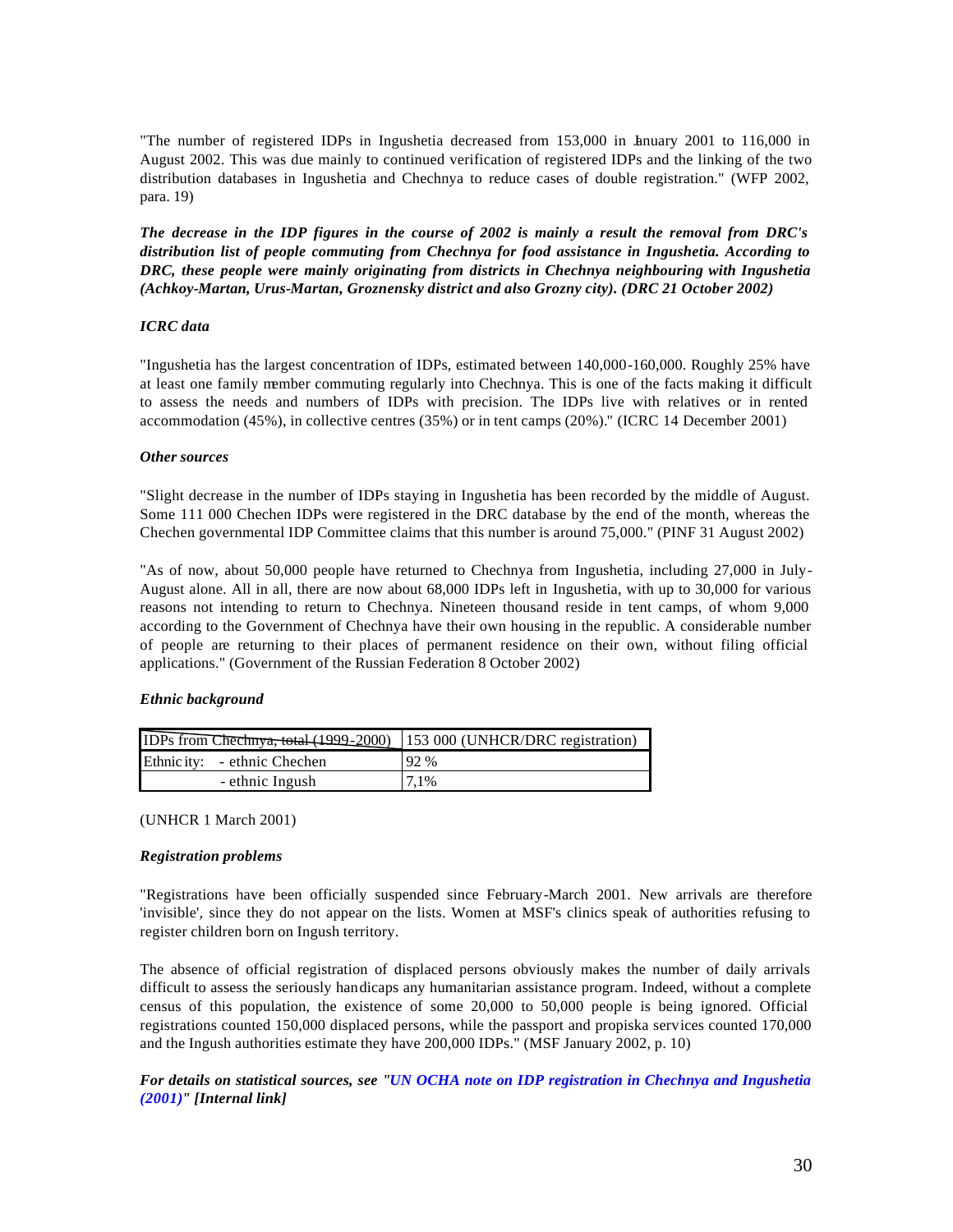### **Displaced population in Chechnya: about 140,000 persons (as of October 2002)**

- There has been a slight increase of 5,000 IDPs since January 2002, according to the Danish Refugee Council
- 95% of the displaced population live with host families, and 5 % live in spontaneous settlements and camps
- Grozny city hosts 22% of the displaced population in Chechnya

### *UN working figures for 2002*

Population figures to be used by UN agencies in 2002 programming process:

| Population            | Number  |
|-----------------------|---------|
| Residents in Chechnya | 440,000 |
| IDPs in Chechnya      | 160,000 |

Source: UN estimates

95% live with host families, and 5 % live in spontaneous settlements and camps. (UN November 2001, p. 8)

Chechnya: IDPs and resident population by sex and age:





### (UN November 2001, p. 9)

| Vulnerable groups:                         |                                              |
|--------------------------------------------|----------------------------------------------|
| Vulnerable Group                           | % of total of IDPs and residents in Chechnya |
| Pregnant women                             | 0.67                                         |
| Lactating women                            | 1.82                                         |
| Infants $(0-12$ months)                    | 1.16                                         |
| Children (12-36 months)                    | 4.51                                         |
| Disabled persons                           | 3.32                                         |
| Older people outside the social safety net | 0.95                                         |
| Orphans                                    | 0.12                                         |
| Single parent children                     | 1.93                                         |
| Totally dependent on humanitarian aid      | 9.29                                         |
| Total                                      | 23.77                                        |

Source: DRC)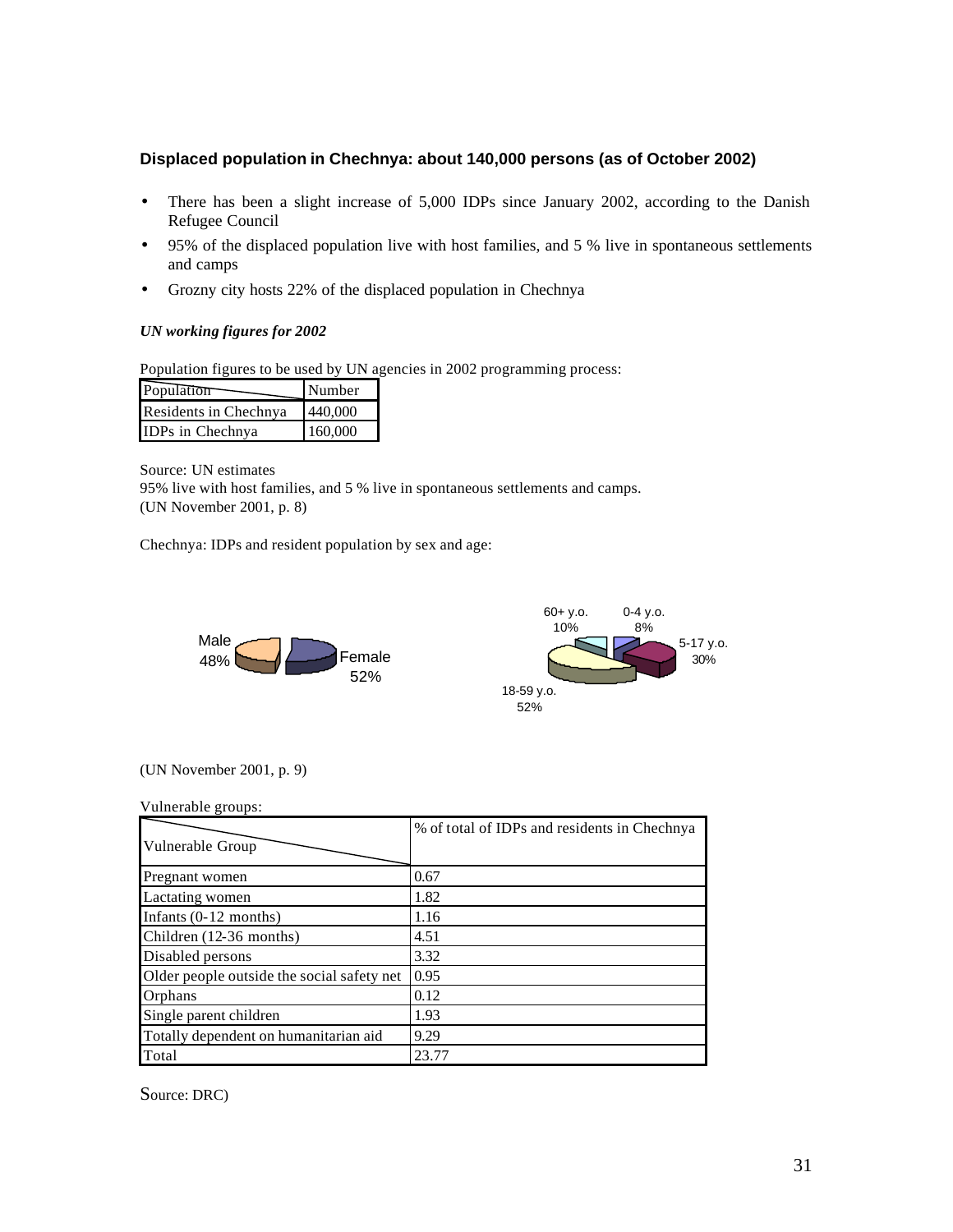### (UN November 2001, p. 11)

### *Data compiled by the Danish Refugee Council*

### End of 2001

As of 30.12.2001, the Chechnya population constitutes 790,226 persons, having as many as 134,454 inner IDPs in the area. (DRC 31 December 2001)

### June 2002

"As of 30.06.2002, the Chechnya population constituted 784,128 persons, having as many as 139,920 inner IDPs in the area […]. Besides, the vulnerable part of Chechnya population constitutes 122,867 persons." (DRC 30 June 2002)

### August 2002

"As of 15 August, DRC reported that about 784,300 people were residing in the Republic of Chechnya. Of them, around 140,150 are registered as IDPs and some123,600 as vulnerable persons in need of humanitarian assistance." (WFP 16 August 2002)

### October 2002

| Breakdown of the total registered numbers by district in the region: |  |  |  |
|----------------------------------------------------------------------|--|--|--|
|                                                                      |  |  |  |

| <b>DistrictPresent</b>      | Total    | <b>IDPs</b> | Vulner (UNHCR) |
|-----------------------------|----------|-------------|----------------|
| Achkhoy-Martanovskiy        | 49854    | 4 8 2 0     | 6 2 5 3        |
| Vedenskiy                   | 25 7 21  | 2 3 9 3     | 4 7 6 3        |
| Groznenskiy                 | 81 013   | 11 3 6 4    | 9 3 3 6        |
| Gudermesskiy                | 94 491   | 12806       | 13 906         |
| Zavodskoy (Grozny)          | 17 163   | 5 4 6 7     | 2 7 7 3        |
| Itum-Kalinskiy              | 2 8 3 2  | 194         | 383            |
| Kurchaloyskiy               | 62768    | 5451        | 12 119         |
| Leninskiy (Grozny)          | 26 647   | 10 622      | 4 799          |
| Nadterechny                 | 43 627   | 6 636       | 6 0 10         |
| Naurskiy                    | 36 099   | 6 0 6 8     | 4 7 5 5        |
| Nozhay-Yurtovskiy           | 38 5 5 3 | 4 5 0 1     | 6 5 9 1        |
| Oktyabr'skiy (Grozny)       | 21 808   | 8496        | 3 7 2 0        |
| Staropromyslovskiy (Grozny) | 25 827   | 6 686       | 4 1 2 6        |
| Sunzhenskiy                 | 17599    | 7429        | 2 2 5 0        |
| Urus-Martanovskiy           | 85 577   | 18568       | 14 2 9 5       |
| Shalinskiy                  | 111 204  | 25 879      | 23 349         |
| Sharoyskiy                  | 1 3 4 9  | 4           | 192            |
| Shatoyskiy                  | 9 2 0 3  | 1 373       | 1 649          |
| Shelkovskov                 | 34 3 35  | 2 8 2 6     | 4 3 2 7        |
|                             | 785 670  | 141 583     | 125 596        |

### *Demographic Data by Beneficiary Population (October 2002)*

| Name of Beneficiary Population: Inner IDPs in Chechnya |                |               |                |       |                |       |
|--------------------------------------------------------|----------------|---------------|----------------|-------|----------------|-------|
|                                                        | Female         | Male          | Total          |       |                |       |
| Age Group                                              | <b>Numbers</b> | $\frac{0}{0}$ | <b>Numbers</b> | $\%$  | <b>Numbers</b> | $\%$  |
| $0 - 4$                                                | 5503           | 50.5%         | 5391           | 49.5% | 10894          | 7,7%  |
| $5 - 17$                                               | 20729          | 49.0%         | 21588          | 51,0% | 42317          | 29,9% |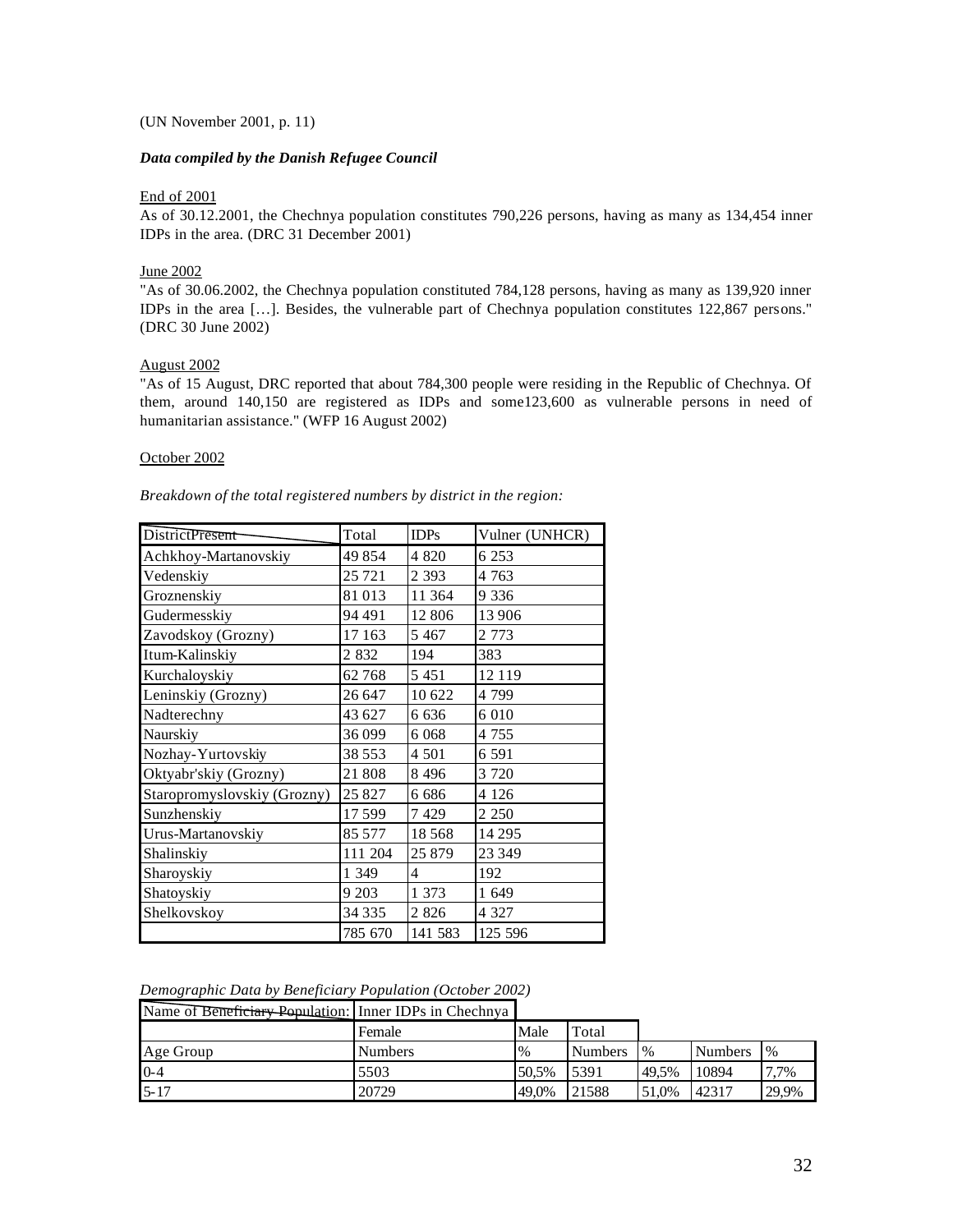| $18-59$      | 42034 | 54.8% | 34714 | 45.2% | 76748  | 54,2% |
|--------------|-------|-------|-------|-------|--------|-------|
| $60$ and $>$ | 6985  | 60.1% | 4639  | 39,9% | 11624  | 8.2%  |
| Total        | 75251 |       | 66332 |       | 141583 |       |

(DRC 8 October 2002)

*According to the Danish Refugee Council, the increase in the IDP population in 2002 is mainly due to the return of the 5,000 IDPs from Ingushetia. These IDPs have lost their homes in Chechnya and were obliged to remain internally displaced in Chechnya upon their return from Ingushetia. (DRC 21 October 2002)*

*For details on statistical sources, see "UN OCHA note on IDP registration in Chechnya and Ingushetia (2001)" [Internal link]*

### **Movements between Chechnya and Ingushetia since 1999: no pattern of large -scale return (2002)**

- A significant proportion of the displaced in Ingushetia visit Chechnya regularly, but most do not want to return to Chechnya permanently
- Newly displaced families continue to arrive in Ingushetia in 2002, but many prefer to travel unofficially
- A total of 3,400 IDPs have returned to Chechnya from May to August 2002, according to international agencies
- Data on population movements between Ingushetia and Chechnya show net outflow from Chechnya to Ingushetia in 2000 and 2001

### *2002*

"The governmental plan of return of IDPs from Ingushetia to Chechnya continued, the number of returnees however varying slightly according to different sources. The UNHCR registers 2,100 returns from and 200 new arrivals to Ingushetia, the government numbers indicate 2,000, federal Minister for Chechnya, Vladimir Yelagin, stated on his visit to Ingushetia on July 29 that 4,500 have returned and that all capacity in the Temporary Accommodation Centers in Chechnya is used, the fact that was also confirmed by the UN mission to Grozny on July 30. At the same time information from IDP camps and spontaneous settlements indicates that quite a few families are arriving to Ingushetia as a result of the deteriorating security situation in Chechnya. The exact numbers of people moving in both directions will however be very difficult to determine as in the atmosphere of increasing psychological pressure a great number of IDPs prefers to travel unofficially, unnoticed either by the administration or by the humanitarian organizations." (PINF July 2002)

"UNHCR monitors reported that during the second half of May, the number of IDPs crossing the Chechen-Ingush border increased to up to 1,000 people traveling in each direction daily. A total of 500 returnees to Chechnya were registered as well as 100 IDPs who arrived in Ingushetia." (WFP 7 June 2002)

"According to UNHCR, 675 IDPs returned to Chechnya during the month of August. The Chechen IDP committee organized 6 convoys to move those IDPs from Ingushetia. During the same period, DRC registered 810 people who moved from Chechnya to Ingushetia. A total of 3,400 IDPs have returned to Chechnya from May to August this year. As of 29 August, the number of registered IDPs in Ingushetia stands at 113,4000." (WFP 30 August 2002)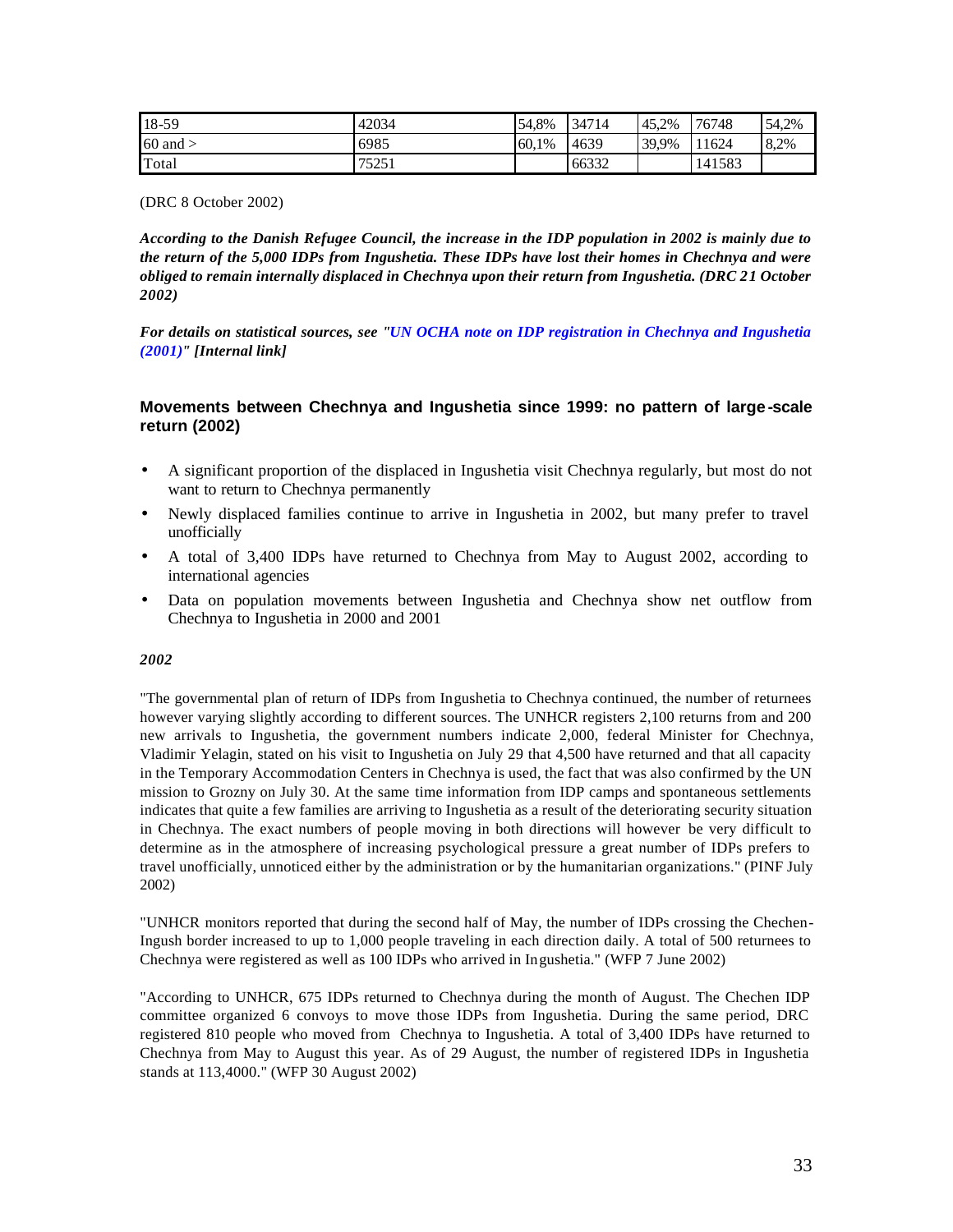"DRC indicated that in spite of continuing movement of people between the republics, the number of IDPs who returned to Chechnya during the fortnight was less than the average figure for the past three summer months." (WFP 13 September 2002)

"According to UNHCR, 100 IDPs returned to Chechnya while 439 people came out of Chechnya during September." (WFP 27 September 2002)

### *2000-2001*

"The Government of the Russian Federation spares no effort to encourage IDPs to return to Chechnya. According to various estimates provided at the beginning of the year, up to 30,000 people were expected to return by the end of 2001. However, there is no evidence that this forecast will come true, given that there has been a net outflow from Chechnya to Ingushetia during the past few months as indeed there has been for the whole period since hostilities started again in 1999. " (UN November 2001, p. 9)



The above figures indicate general trends of movements and are not to be regarded as exact statistics. Source: UNHCR/VESTA (UN February 2002, p. 4)

"Within an already critical political and economic situation, which has affected Russia since the early 1990s, in the last decade the North Caucasus has been further troubled by four years of confrontation in Chechnya (1994-1996 and October 1999-today).

At the end of 1999, some 200,000 persons out of an estimated total population of 800,000 arrived in Ingushetia from Chechnya mainly from Grozny. Some 150,000 of these persons remained as IDPs in Ingushetia while the remainder either returned to Chechnya or moved to other Republics or oblasts of Russia as well as abroad.

In the spring of 2000 some IDPs started returning to Chechnya in order to see whether or not a more permanent return to their homes was possible and in some cases to start the slow rebuilding of destroyed property in preparation for return at a later stage. More returned in the summer of 2000 but due to continuing hostilities, loss of homes and general insecurity only very small numbers have returned since then. It remains very difficult to know how many of the 200,000 persons who left Chechnya at the end of 1999 have returned to Grozny and other areas of Chechnya and how many are left in Ingushetia and other areas of Russia. Around 140,000 beneficiaries are still regularly assisted by humanitarian organisations in Ingushetia. It is difficult to say what proportion of registered beneficiaries are actually living in Chechnya and travelling to Ingushetia in order to collect humanitarian assistance. During the current review an average of one person per household interviewed was absent. This result extrapolated for the whole IDP population suggests that a total of 30,000 or more were absent from Ingushetia or which 71% were in Chechnya. The main reason, according to IDPs, that people do not wish to return to Chechnya on a permanent basis is insecurity, reduced access to humanitarian assistance and lack of a place to live being the other reasons cited. The current survey found that only 6.6% of number of newly displaced still cross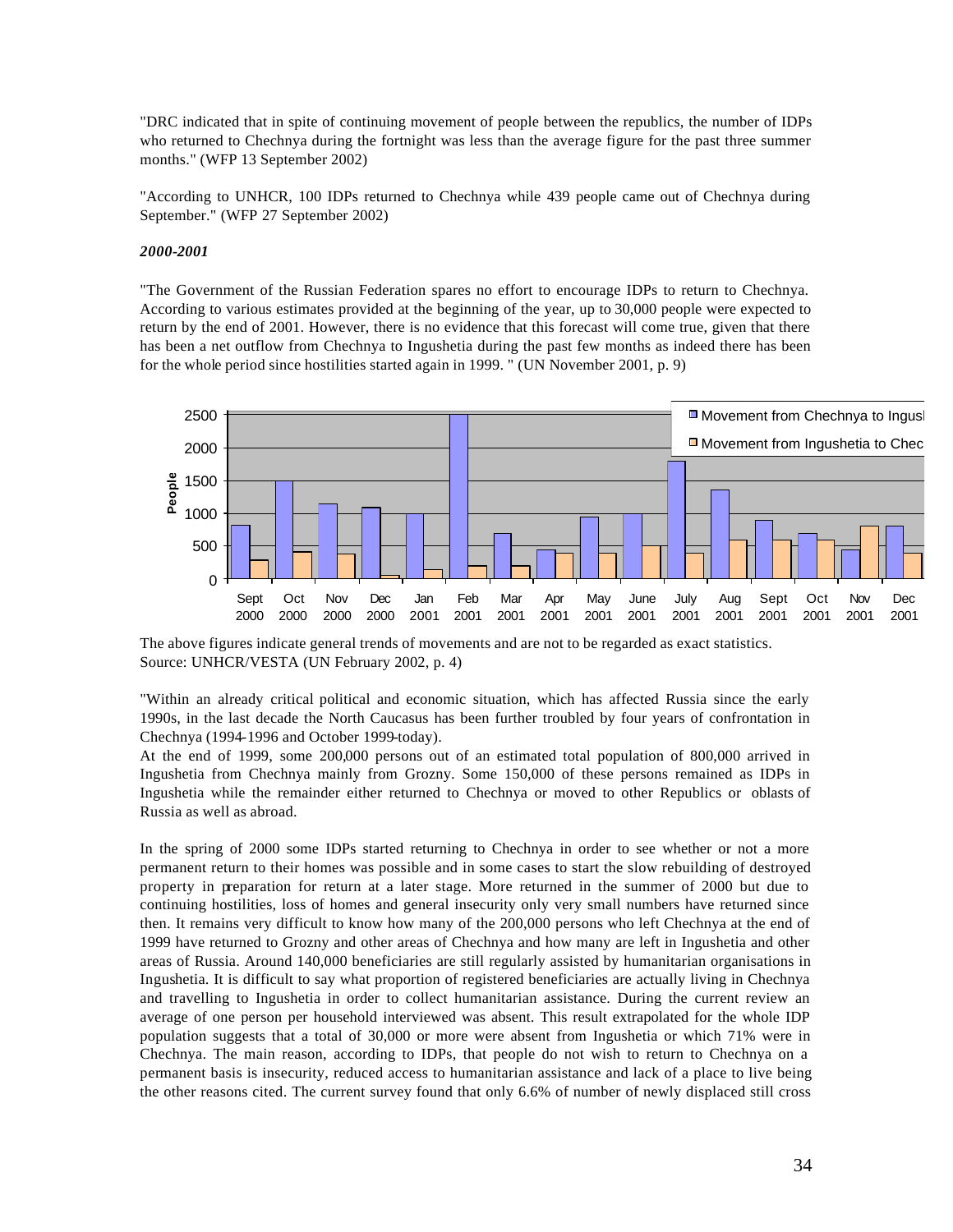the border into Ingushetia. Through the UNHCR/ Vesta monitoring at the Kavkaz checkpoint it was established that in 2001 there were 13,000 new arrivals in Ingushetia and 5,000 returnees to Chechnya.

As the majority of international humanitarian organisations pulled out of Ingushetia following the adduction of a member of UN staff at the end of 1997, it is also unclear how many within the present caseload of IDPs are from the first conflict. These first conflict IDPs remained in Ingushetia and took the opportunity to be assisted again when the second conflict IDPs arrived in Ingushetia. The current review found that only 2.6% of IDPs are first conflict IDPs are first conflict IDPs but this response has to be considered in light of the fact that a number of IDPs may have feared being removed from beneficiary lists it if was known that they have been present in Ingushetia before 1999." (ICRC February 2002, p. 6)

### **No precise figure for the displaced who left Chechnya and Ingushetia to other parts of Russia (2000-2001)**

- According to 2001 estimates from federal authorities, about 45,000 persons left Chechnya and Ingushetia and moved to other regions in the Russian Federation
- About 69,000 displaced in Ingushetia left to other parts of the Russian Federation, according to Federal authorities (November 2000)
- UN figures give 20,000 internally displaced in Dagestan as of November 2000
- About 20,000 displaced left Chechnya to other North-Caucasian republics and Moscow as of June 2000, according to UNHCR

"According to the Ministry on the Affairs of Federation, National and Migration Policy (Ministry of Federation) about 45,000 people fled to other regions of the Russian Federation, including 7,000 to Stavropol, 4,500 to Dagestan, and 2,500 to North Ossetia – Alania." (UN November 2001, p. 8)

"According to the Ingush Territorial Representative Office of the RF Ministry for Federal Affairs, Migration and National Policy (former Migration Service for Ingushetia), since the beginning of the military conflict in Chechnya in 1999, a total of 302,390 IDPs from Chechnya came to Ingushetia. Out of them, 68, 792 persons left for other parts of Russia, and 91,181 - returned to Chechnya." (DRC 10 November 2000)

40,000 estimated IDPs from the current Chechnya conflict are located in other parts of the Russian Federation (than Ingushetia), mainly in the North-Caucasian republics and Moscow (10,000) (UNHCR 6 March 2001).

"Figure for Dagestan are scanty and even more difficult to verify. Aid agencies could use the following figures as indicative for planning purposes: 12,000 IDPs from Chechnya and 8,000 IDPs from within Dagestan itself." (UN November 2000, p. 8)

### **Ingushetia hosts between 120,000 and 170,000 displaced persons from Chechnya (November 2000-March 2001)**

- Estimates by local authorities give at least 170,000 internally displaced in Ingushetia but only about 150,000 displaced have been registered for humanitarian assistance
- These figures may be inflated as a result of movements of displaced in Chechnya who travel to Ingushetia to collect food
- 55% of the displaced are women and 45% are under 18
- About 70 % of the displaced are living with host families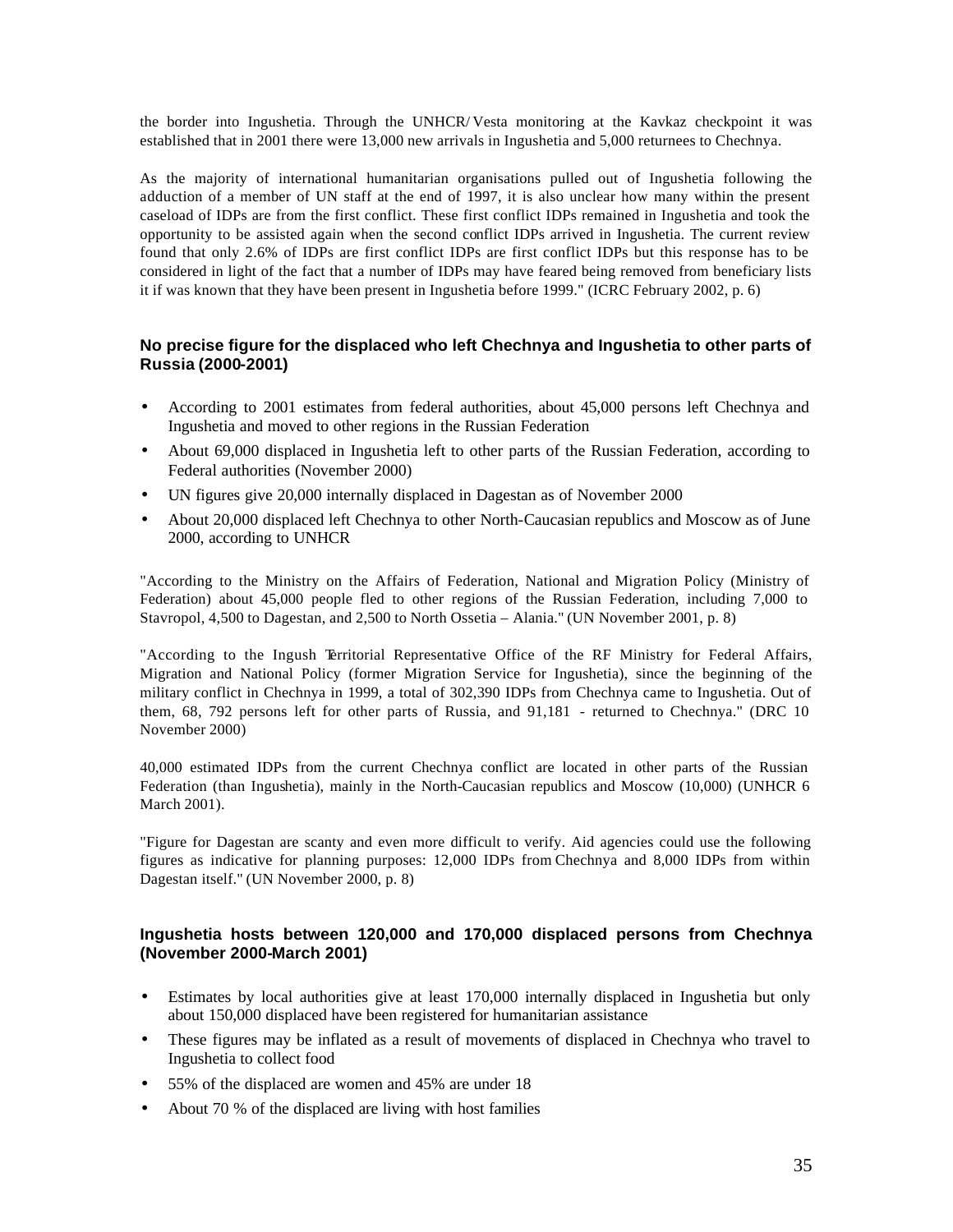| Population                | Nov 1999 | Mar 2000 | <b>July 2000</b> | $Nov$ 2000 | <b>May 2001</b> | <b>Oct 2001</b> |
|---------------------------|----------|----------|------------------|------------|-----------------|-----------------|
| Residents in Ingushetia   | N/A      | N/A      | 320,000          | 320.000    | 320,000         | 350,000         |
| <b>IDPs</b> in Ingushetia | 198.000  | 185,000  | 200,000          | 160,000    | 160,000         | 150,000         |

*Population figures used by UN Agencies in 1999-2001:*

(UN November 2001, p. 9)

#### *UN planning figures for 2001*

The UN has considered various sources of information on population figures for the republics of Chechnya and Ingushetia. Thes e include government figures from EMERCOM and the Ministry of Federation; Danish Refugee Council registrations; and discussion with major humanitarian organisations such as the ICRC. While there is fairly widespread agreement that there are a total of 300-350,000 IDPs living in Chechnya and Ingushetia, the views differ on the proportion of IDPs in each of the two republics. The UN has compared the various sources with data from the last official census taken in 1989, and considered the number of people who have reportedly emigrated from the region, as well as known casualties, and morbidity and birth rates since 1989. As a consequence of this exercise the UN used the following figures as indicative for planning purposes.

| Population              | Number  |
|-------------------------|---------|
| Residents in Ingushetia | 320,000 |
| IDPs in Ingushetia      | 160,000 |

(UN November 2000, p. 8)

#### *Field figures*

"According to the Ingush Branch of the Ministry for Federal Affairs, Migration and Ethnic Policies, presently there are 179,701 IDPs from Chechnya living in Ingushetia. Out of them, as many as 147,198 persons are officially registered by the local authorities and considered to be entitled to receive humanitarian assistance coming through EMERCOM and other state sources. […]

As of 19/02/2001, the total number of the displaced registered with DRC/ASF in Ingushetia constituted 153,683 persons." (DRC 26 February 2001)

#### UNHCR field figures as of 18 February 2001

122,500 IDPs in Ingushetia (of which 29,000 in camps) (IASC 28 February 2001)

#### *Problems of registration*

According to an UNHCR/DRC update, 178 000 Internally Displaced Persons (IDPs) from Chechnya are still staying in the neighbouring republic of Ingushetia [2] . Of this figure, 152 000 fled the recent conflict, the remainder has been displaced since the previous war. Minors make up 45% of this figure. According to the Ministry of Emergencies (EMERCOM) the IDPs in Ingushetia amount to 142 149. The discrepancy between the two figures is most likely due to the fact that UNHCR/DRC might have registered some IDPs residing on the Chechen side of the border and travelling to Ingushetia to collect food. However, to any of these figures one should add an additional few thousand IDPs who are not registered. It should be noted that the population of Ingushetia amounts to 300 000 people. (COE 23 January 2001, para. 4)

According to the Ingush authorities, currently there are 176,000 IDPs living in Ingushetia. 144,375 persons of them are officially registered. The official data also indicates that the highest number of IDPs are registered in Sunzha district. The number of displaced persons registered with DRC is 151,417. As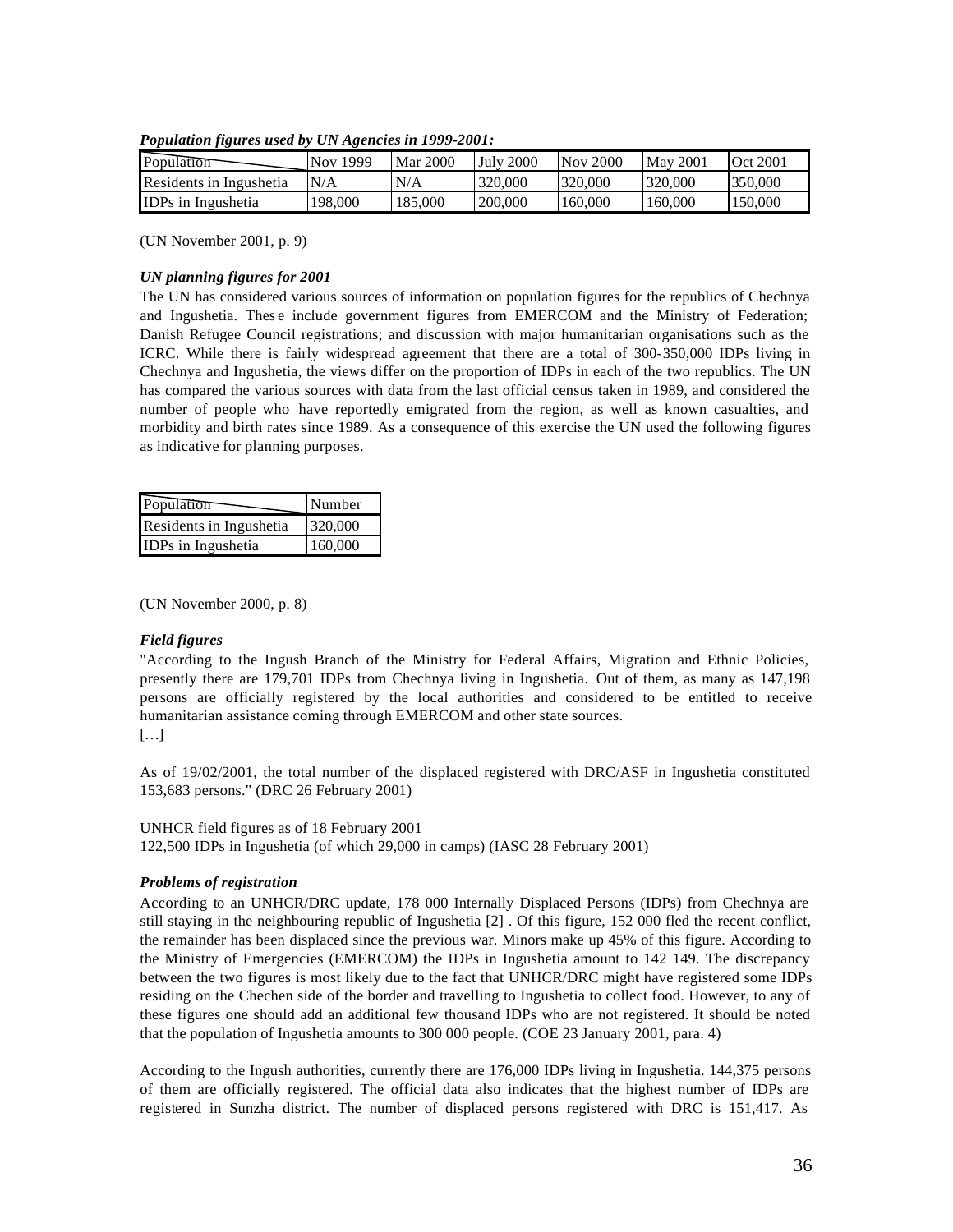indicated by the UNHCR monitors, the number of new arrivals from Chechnya is increasing, and during the reporting period as many as 1,700 persons arrived in Ingushetia while only 100 people left for Chechnya over the same period. The majority of new arrivals were from Argun, Grozny, and Achkhoy-Martan. The IDPs indicate the security situation and lack of inadequate living conditions as the main reasons for remaining in Ingushetia. (UN OCHA 15 February 2001)

| IDPs from Chechnya, total (1999-2000)  | 153 000 (UNHCR/DRC registration) |  |  |
|----------------------------------------|----------------------------------|--|--|
| Ethnicity: - ethnic Chechen            | 92 %                             |  |  |
| - ethnic Ingush                        | 7,1%                             |  |  |
| Female/Male                            | 55 % / 45%                       |  |  |
| Children (under 18)                    | 45 %                             |  |  |
| Shelter : - in tent camps              | 10 %                             |  |  |
| - in train wagons                      | 2 %                              |  |  |
| - in spontaneous settlements           | 18 %                             |  |  |
| - with host families                   | 70 %                             |  |  |
| New arrivals of IDPs in Ing. 1-31 Feb. | 2500 (UNHCR estimate)            |  |  |
| Return movement to Che. 1-31 Feb.      | 200 (UNHCR estimate)             |  |  |

#### (UNHCR 1 March 2001)

*For more detailed statistics on the geographical distribution of the internally displaced population in Ingushetia and for breakdown figures by age group and genders, see also annex 1 to the report of the Danish Refugee Council No. 34, 26 February 2001 (pdf format) [Internet]* 

*See also "Movements of displaced persons between Ingushetia and Chechnya remain without effect on the total IDP caseload (2000)" [Internal link]*

## **Estimates for the internally displaced population in Chechnya range from 138,000 to 235,000 persons (February 2001)**

- At least 70 % of the internally displaced population registered by the Danish Refugee Council are women and children
- Central districts in Chechnya hosts about 50% of the displaced population

| $-$ 0 $\mu$ weekend in the way was warded to a contract of the state $\mu$ . The state of the state of the state of the state of the state of the state of the state of the state of the state of the state of the state of the |          |          |                  |          |                 |                 |
|---------------------------------------------------------------------------------------------------------------------------------------------------------------------------------------------------------------------------------|----------|----------|------------------|----------|-----------------|-----------------|
| Population                                                                                                                                                                                                                      | Nov 1999 | Mar 2000 | <b>July 2000</b> | Nov 2000 | <b>May 2001</b> | <b>Oct 2001</b> |
| Residents in Chechnya                                                                                                                                                                                                           | N/A      | 100.000  | 350,000          | 370,000  | 400.000         | 440,000         |
| <b>IDPs in Chechnya</b>                                                                                                                                                                                                         | N/A      | 100.000  | 150,000          | 170,000  | 160,000         | 160,000         |

*Population figures used by UN Agencies in 1999-2001:*

#### *(UN November 2001, p. 9)*

#### *UN planning figures for 2001*

"The UN has considered various sources of information on population figures for the republics of Chechnya and Ingushetia. These include government figures from EMERCOM and the Ministry of Federation; Danish Refugee Council registrations; and discussion with major humanitarian organisations such as the ICRC. While there is fairly widespread agreement that there are a total of 300-350,000 IDPs living in Chechnya and Ingushetia, the views differ on the proportion of IDPs in each of the two republics. The UN has compared the various sources with data from the last official census taken in 1989, and considered the number of people who have reportedly emigrated from the region, as well as known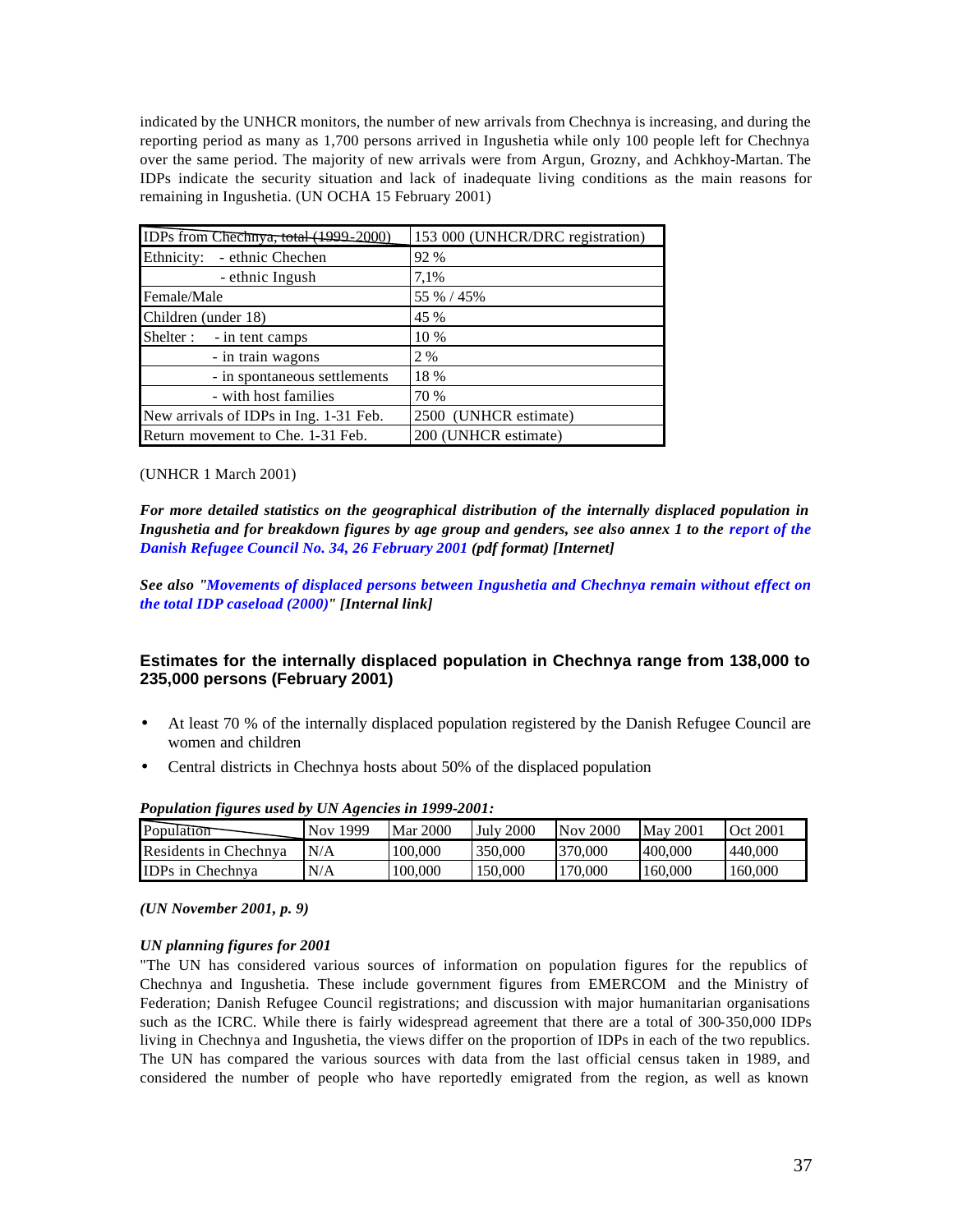casualties, and morbidity and birth rates since 1989. As a consequence of this exercise the UN used the following figures as indicative for planning purposes."

| Population            | Number  |
|-----------------------|---------|
| Residents in Chechnya | 370,000 |
| IDPs in Chechnya      | 170,000 |

(UN November 2000, p. 8)

#### *Field figures*

Danish Refugee Council/ASF registration of Chechnya IDPs in Ingushetia (as of 19 February 2001) (Breakdown by location)

| <b>DistrictPresent</b> | Total    | <b>IDP</b> |
|------------------------|----------|------------|
| Achkhoy-Martanovskiy   | 75 131   | 17474      |
| Vedenskiy              | 21 257   | 1 827      |
| Groznenskiy            | 86 174   | 13 3 61    |
| Gudermesskiy           | 92 384   | 12419      |
| Zavodskoy              | 16723    | 4 7 4 8    |
| Itum-Kalinskiy         | 3 0 20   | 219        |
| Kurchaloyskiy          | 62 646   | 4 656      |
| Leninskiy              | 26 135   | 9 3 9 6    |
| Nadterechny            | 45 033   | 7992       |
| Naurskiy               | 36 685   | 6 4 23     |
| Nozhay-Yurtovskiy      | 33785    | 4 0 9 2    |
| Oktyabr'skiy           | 22 643   | 7 594      |
| Staropromyslovskiy     | 27 092   | 6 5 5 4    |
| Urus-Martanovskiy      | 91 1 1 4 | 14 083     |
| Shalinskiy             | 108 581  | 23 835     |
| Sharoyskiy             | 1 352    | 4          |
| Shatoyskiy             | 8 7 3 2  | 1 1 3 7    |
| Shelkovskoy            | 34 950   | 3 1 2 6    |
| Total                  | 793 437  | 138 940    |

DRC/ASF registration of inner IDPs in Chechnya (as of 19 February 2001) (breakdown by age & sex)

| Sex Age | $0 - 4$ | $5 - 17$        | $18-59$      | $60+$     | <b>Grand Total</b> |
|---------|---------|-----------------|--------------|-----------|--------------------|
| W       | 5444    | 21 9 34         | 39 736 6 784 |           | 173898             |
| M       | 5 5 7 1 | 22 634   32 401 |              | 4 4 4 3 6 | 65 042             |
| Total   | 11 015  | 44 5 6 8        | 72.137       | 11 220    | 138 940            |

(DRC 26 February 2001)

*See also survey conducted by the Danish Refugee Council about the population in Chechnya from March to July 2000 [Internet]* 

*UNHCR reports 234,000 internally displaced persons in Chechnya (of which 12,000 in camps) as of 18 February 2001 (IASC 28 February 2001)*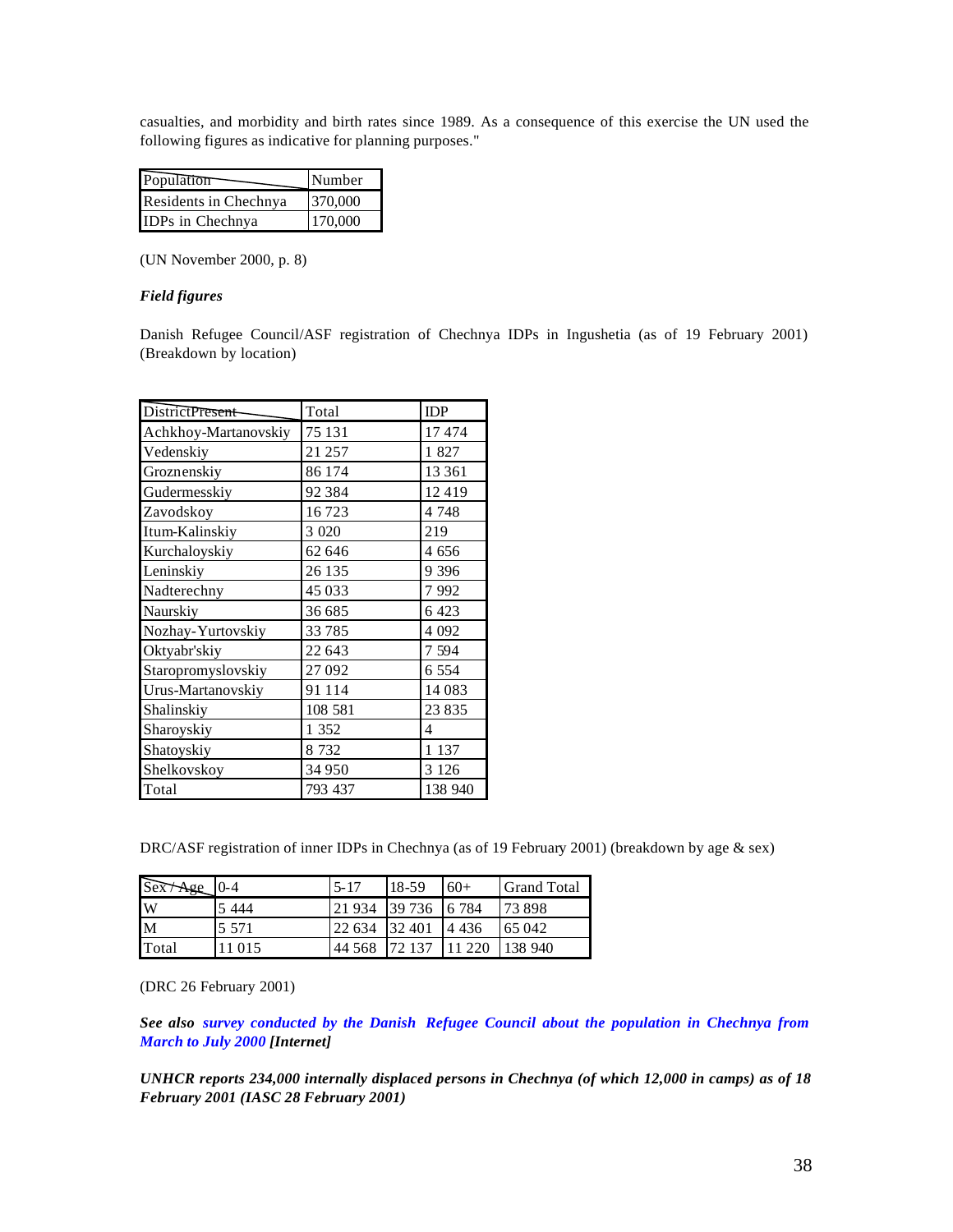# **Population figures: other situations of displacement**

## **Displacement as a result of the first conflict in Chechnya (1994-1996): About 65,000 persons still registered as "forced migrants" (June 2002)**

- Up to 450,000 persons have fled as a result of the 1994-1996 conflict in Chechnya, according to governmental estimates
- Available statistics suggest that up to 65,000 displaced from the first conflict in Chechnya are still registered as "forced migrants" as of June 2002

#### *Total number of forced migrants originating from Chechnya: 77,527 persons (as of June 2002) Total number of persons originating from Chechnya who were given the "forced migrant" between January-June 2002: 572 persons (UNHCR 18 October 2002)*

"The former Federal Migration Service of the Russian Federation assessed that some 450,000 persons had fled the 1994-96 conflict in Chechnya. It is further estimated that most non-Chechen IDPs did not return to Chechnya after that conflict." (UNHCR January 2002. para. 60)

"There are no separate statistics for IDPs from the first 1994-96 conflict and IDPs from the current conflict. The total number of IDPs from Chechnya officially registered as forced migrants was 87,258 as at 31 December 2001. The only way to figure-out how many of those are IDPs from the 1994-96 conflict is to deduct from this figure the number of IDPs from Chechnya who were granted the 'forced migrant' status since the beginning of the second conflict, assuming that all those who obtained FM since September 1999 are new IDPs, which is not automatically the case. Statistics from 1998 and first half of 1999 indicate that persons were still being granted the 'forced migrant' status, presumably from the previous conflict, as a result of protracted status determination procedures). So, if we deduct 12,000 IDPs who got the 'forced migrant' status from September 1999 until December 2001, to the total number of 87,258 forced migrants from Chechnya, we get approximately 75,000 IDPs from the first conflict still registered as 'forced migrants'." (UNHCR 1 April 2002)

*For more information on the "forced migrant" status, see "An official category for IDPs and involuntary migrants from the former Soviet Union: the status of 'forced migrant'" [Internal link]*

## **Ingushetia hosts at least 12,000 displaced from the Prigorodny district (North Ossetia) (June 2002)**

- Half of them are likely to resettle permanently in Ingushetia according to UNHCR
- Another 13,000 to 14,000 ethnic Ingush have resettled durably in Ingushetia

### *There were 12,400 ethnic Ingush displaced from the Prigorodny district as of June 2002. All of them were holders of the forced migrant status. Another 8,700 forced migrants originating from North Ossetia are also registered in North Ossetia. (UNHCR 18 October 2002)*

"Almost the entire ethnic Ingush population (34,000 to 64,000 people) in Prigorodnyi and about 9,000 ethnic Ossetians fled as a result of the war. Although most Ossetians returned home, about 15,000 ethnic Ingush who expressed their intention to return to the Prigorodnyi Region remained displaced in Ingushetia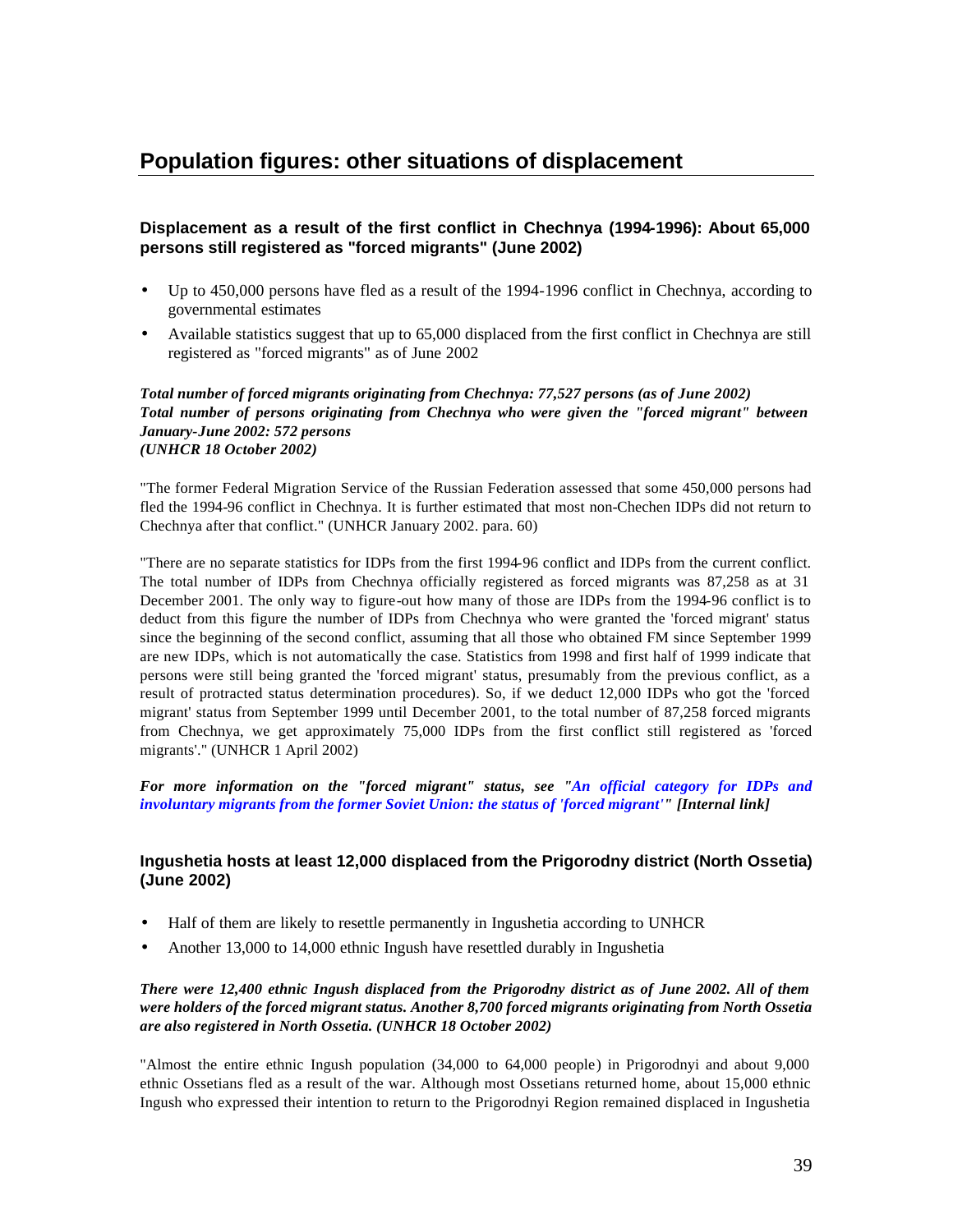at year's end. Another 13,000 to 14,000 ethnic Ingush have integrated into Ingushetia, and 'are likely to settle permanently in Ingushetia,' according to UNHCR." (USCR 2001, p. 253)

## *According to the Federal Ministry on Federal Affairs, Nationalities and Migration Policy, 14,650 internally displaced from the Prigorodny district (North Ossetia) in Ingushetia are holders of the forced migrant status as of January 2001. (Ministry of Federal Affairs, Nationalities and Migration Policy, January 2001)*

"Another 35,000 ethnic Ingush from North Ossetia remained internally displaced in Ingushetia." (USCR 2000, p. 270)

"A total of 23,009 IDPs from the Prigorodny District (North Ossetia-Alania) and 5 IDPs from Dagestan were registered in Ingushetia during the process [of registration undertaken by the Danish Refugee Council in Ingushetia in February-March 2000]." (DRC 21 March 2000)

## **Caseload from the first conflict in Chechnya (as of 2000 and 2001)**

- 169,000 displaced from Chechnya were officially registered as forced migrants between 1992 and 1999; about 114,000 of them remain registered as of June 2000
- Up to 300,000 ethnic Russians may have fled Chechnya during that period since not all of them were registered at their new place of residence, according to the government
- The Chechen diaspora throughout Russia may reach 500,000 persons, the government estimates

"Before October 1991 (the actual date of D. Dudaev's rise to power) Chechnya's population was over 1 million persons including 744,500 Chechens (57.8%); 229,500 Russians (23.1%); 21,000 Ukrainians; 15,000 Armenians; 10,000 Nogayans; 6,000 Tartars and other nationalities.

In 1992-1994, as a result of a determined policy of forcing out the representatives of the non-title nation and the flight of the Chechen intellectuals to other entities of the Russian Federation about 250,000 persons left Chechnya. Out of this number 83,400 inhabitants (in 1992 - 21,588; 1993 - 39,823; 1994 - 22,008) were officially registered as internally displaced persons.

In 1995-1996, 53,700 more persons were registered as internally displaced (in 1995 - 33,769; 1996 - 19,922). In the consecutive years the outflow from Chechnya continued. 32,849 inhabitants were registered as internally displaced persons (in 1997 - 15,160; 1998 - 13,007; in the first half of 1999 - 4,682). The actual number of those who have fled Chechnya was much higher since not all of them were registered at their new place of residence.

The Chechen population of Chechnya as of September 1999 was about 650,000 persons but for social, economic and other reasons about 50% of the Chechen inhabitants were practically permanently residing beyond the Republic's territory i.e. under 350,000 Chechens were actually living in the Chechen Republic.

The Chechen 'diaspora' in other regions of Russia reaches today 500,000 persons, including up to 250,000 in Moscow.

According to some estimates, the Russian population in Chechnya accounts now for no more than 20,000 persons i.e. has reduced 10 times as compared to 1991. (Government of the Russian Federation 17 January 2000)

Other neighbouring regions, namely the Republic of North Ossetia-Alanya, the Republic of Dagestan and the Stavropol region accommodate in total approximately 10 000 people displaced after the recent conflict. However, certain areas have been accommodating large numbers of Chechen IDPs since 1992. According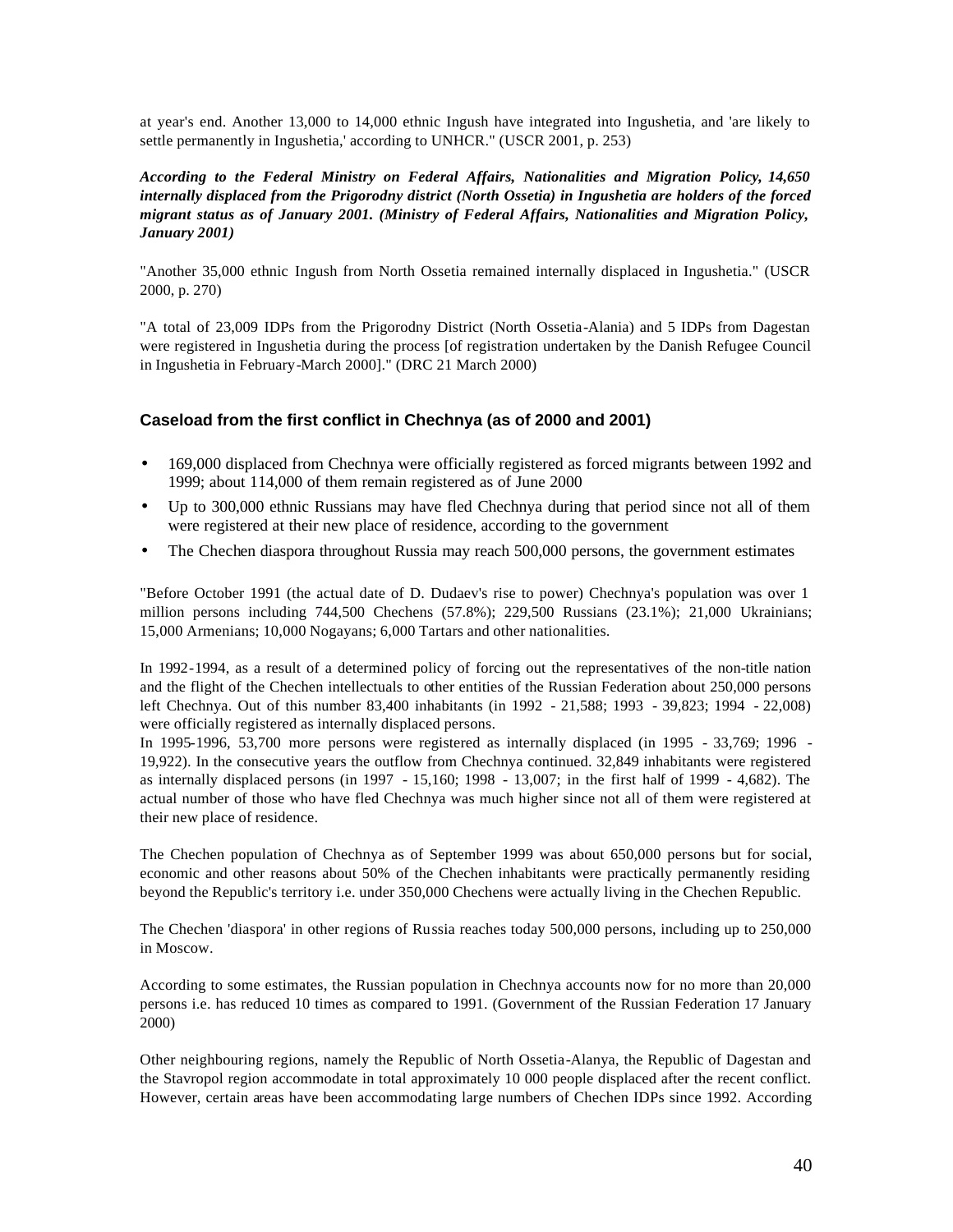to the Russian official figures, as many as 300 000 ethnic Russians have left the Chechen Republic since 1992. For example, in the Stavropol region alone, the number amounts to 76 000 people. The delegation visited some settlements of Russian IDPs from Chechnya in the area of Budennovsk constructed with the assistance of local communities. The Orthodox Church has largely contributed to this integration. Undoubtedly, living conditions in these settlements are much better than those in IDP camps and the majority of IDPs have been successfully integrated into the local communities. Many of them have found employment. (COE 23 January 2001, para. 5)

#### *Internally displaced persons registered as "forced migrants":*

131,340 IDPs currently hold the forced migrant status, as of June 2001. 810 percent of them have been displaced from Chechnya, mostly as a result of the first 1994-96 Chechnya. Other have been displaced from other republics in northern Caucasus, mainly Ingushetia and North Ossetia. The IDPs ex-Chechnya are spread all over the Russian Federation, but most have settled in the North-Caucasus District; IDPs with forced migrant status from Prigorodny district of North-Ossetia are mainly in Ingushetia (14,158 persons as of June 2001). (Federal Ministry on Federal Affairs, Nationalities and Migration Policy, June 2001)

## **Statistical sources**

## **Populations figures of the Federal and regional Migration Services flawed by inconsistent practices**

- Statistics from the Federal Migration Service include only those IDPs who officially registered as 'forced migrants'
- Some regions overstate the number of forced migrants; Cases of multiple registered migrants
- Large number of forced migrants do not go through the registration process either because they do not see any benefit therefrom or as a result of restrictive admission policies in the regions

*Total number of forced migrants registered from 1993 up to the end of June 2002 From Ingushetia: 1,923 persons (492 families) From North Ossetia: 21,548 (4,754) families) From Chechnya: 77,527 persons (31,094 families) From other regions of the Russian Federation: 653 persons (253 families) (UNHCR 18 October 2002)*

"According to official statistics, as of 1 January 1998, there were 1,191,939 'refugees' and 'forced migrants' in the Russian Federation. Such figures include only those who officially registered with the Federal Migration Service (FMS). Sue to a lack of clarity in the legislation and flawed registration practices, official statistics do not always correctly reflect the magnitude of forced migration flows. […]

The FMS set up branch offices, which forward local statistical information on a monthly basis to the headquarters. Since 1993, the FMS has published annual statistical reports, which include data not only on the numbers but also on ethnic, social and demographic composition of the registered persons. The FMS has also established computer links with some of its regional branches. This made statistical information more regular and more reliable. The categories of published data, however, were not consistent over the years. For some years, for example, FMS bulletins contain data on the percentage of successful petitions for a given status, on rural-urban distribution of 'forced migrants', and on the regional distribution of different ethnic migrants groups, but for other years such data are not included. […]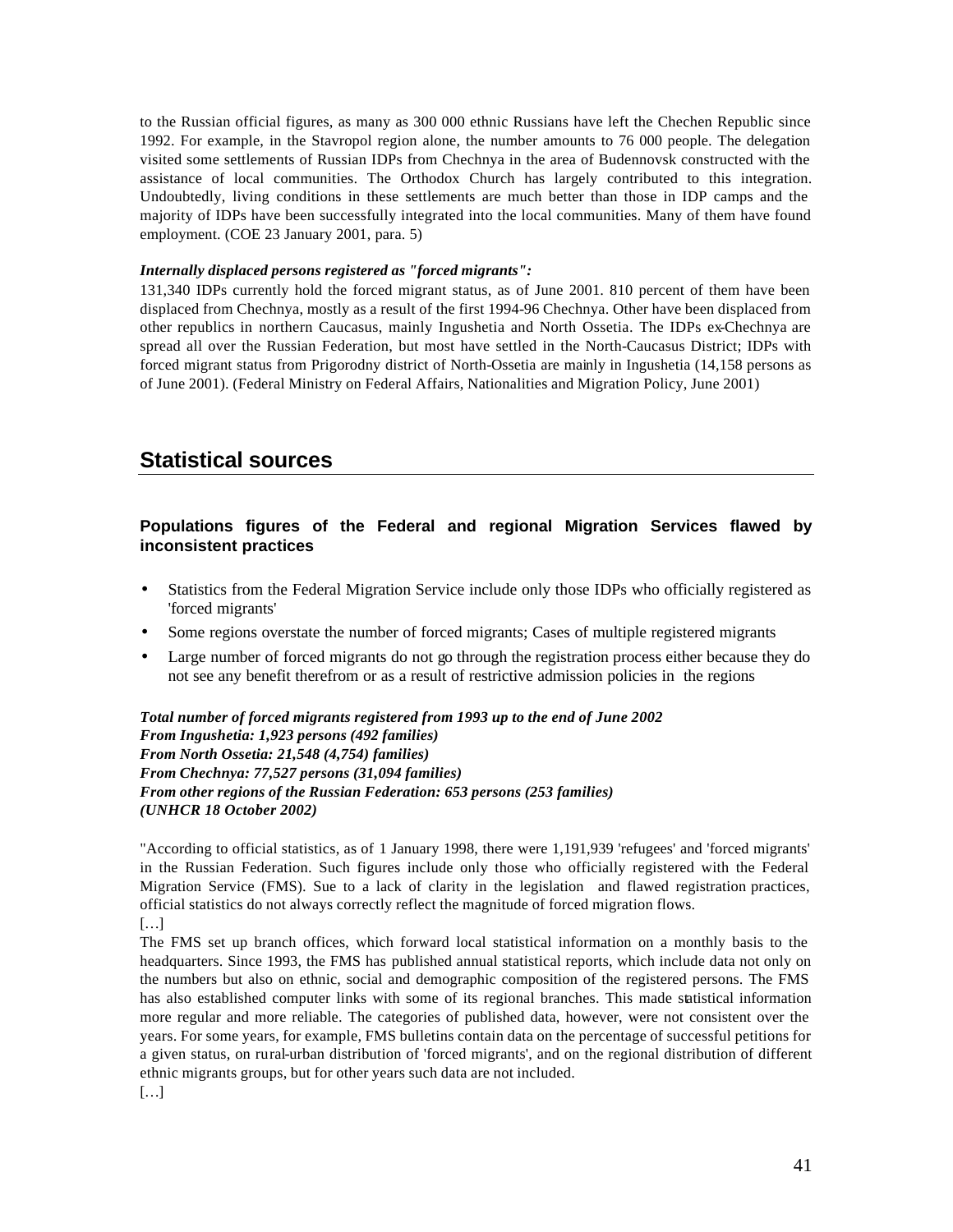[T]he categories of 'refugees' and 'forced migrants' do not correspond with internationally accepted ones, including those adopted as working definitions at the CIS Conference. The Russian categories encompass not only CIS refugees, persons in refugee-like situations, involuntary relocating persons, but also IDPs and some repatriants. While it is possible to distinguish IDPs on the basis of the place of origin, the relative share of the other categories among the total inflows of 'refugees' and 'forced migrants' is difficult to assess. […]

[One factor] that affected statistical evaluation relates to flawed practices. It is widely believed that some regions overstate the number of registered migrants. The local administration receives funds in relation to the number of such migrants, and so multiple registration suits both the migrants and the administrators. For example, the North Ossetian authorities in 1993 claimed a figure of about 110,000 'refugees', but the real figure was thought to be considerably lower. On the other hand, more than forty subjects of the Russian Federation limit the migrant inflows to their territories. More than twenty subjects passed restrictive legislative acts in this respect, which contradicts the 1993 Federal law on freedom of travel and choice of residence.

Some migrants register more than once in order to get benefits several times. Many 'forced migrants', however, ignore registration altogether because they perceive the process as cumbersome and the benefits very limited. This is particularly true for those who settle with relatives. In December 1992 when the Government started to grant interest-free loans to migrants, the number of persons registering rose sharply. According to the FMS, 'this immediate increase of the number of 'forced migrants' in the Russian Federation exceeds by far those 'officially registered.'

The discrepancy between registered and real inflows of 'refugees' and 'forced migrants' varies from region to region and depends considerably on the admission policy pursued by the regions. For example, as of 1 January 1994, the number of 'forced migrants' in Krasnodar region was slightly over 14,000, according to the FMS, and 120,000, according to regional authorities. Major discrepancies between officially registered and actual numbers of inflow are common to the regions with restrictive admission and residence policies towards 'refugees' and 'forced migrants'. They are Krasnodar and Stavropol districts, Moscow and St. Petersburg, Rostov, Kaliningrad, Moscow and Leningrad regions, and more recently, Belgorod, Voronezh, Volgograd, Yaroslavl. Kursk, Penza, Ulyanovsk and some other regions, Tatarstan, Bashkotostan, Northern Ossetia and some other republics. This is widely acknowledged by FMS officials themselves. The more rigid the restrictive measures are towards 'refuges' and 'forced migrants', the bigger the share of them without proper status or even *propiska*. In this case, they are not covered by statistics of forced migration or total migration inflow to the region." (IOM 1998, pp. 12-14)

#### **UN OCHA note on IDP registration in Chechnya and Ingushetia (2001)**

- Federal authorities register IDPs arriving from Chechnya until April 2001 where the registration process was suspended
- UNHCR estimate that between 10,000 and 15,000 displaced have not been registered by federal authorities (November 2001)
- IDPs in the North Caucasus are also registered with two humanitarian aid agencies, the ICRC and the Danish Refugee Council

"Governmental and international aid agencies register internally displaced persons (IDPs) for three main reasons: i) legal status; ii) statistical purposes; and iii) access to humanitarian assistance. This note highlights three ways in which displaced persons are registered.

The territorial branches of the Ministry of Federation register IDPs in the North Caucasus (Republics of Chechnya, Dagestan, Ingushetia, North Ossetia, Stavropol Kray). Once registered, IDPs are issued a registration document, called Form No. 7. As of September 2001, 359,900 persons had been issued Form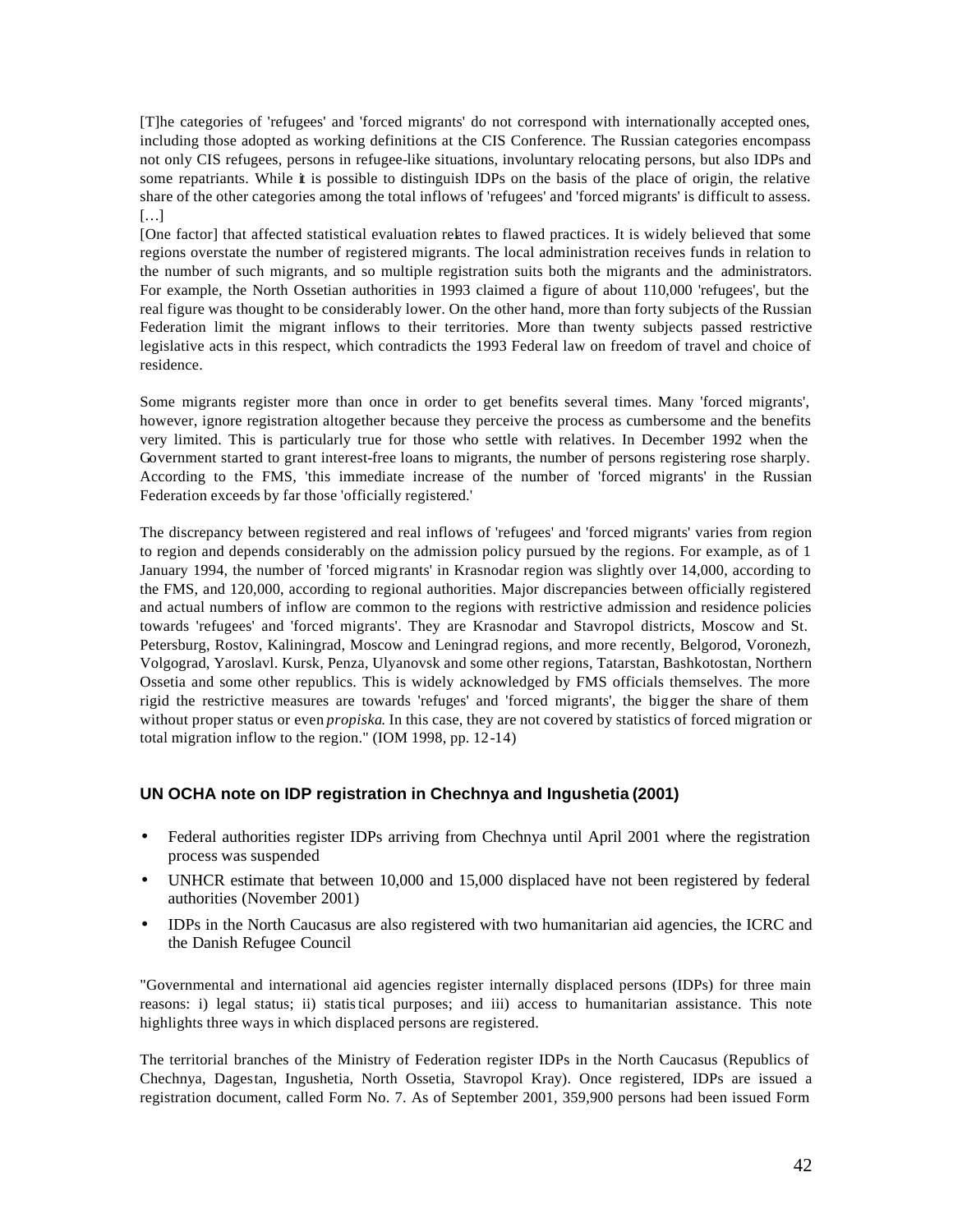No. 7, including 198,100 persons in the Republic of Chechnya, 148,939 persons in the Republic of Ingushetia, and 4,500 persons in the Republic of Dagestan. The document is not an identity document but serves for statistical purposes and grants access to governmental humanitarian assistance. In some instances the separate registration by local bodies of interior of IDPs at their new place of stay, or the issuance of temporary identity documents (Form 2? ), has been made conditional upon the possession of Form No.7. Form 2? is of limited validity and requires payment for every renewal. In April 2001, the Ingush territorial organ of the Ministry of Federation suspended the registration (under Form No. 7) of all new IDP arrivals. Without such registration, the concerned IDPs do not have access to governmental assistance, including accommodation in government-managed camps and food. It is estimated by UNHCR that there are currently 10,000 to 15,000 IDPs not in possession of Form No. 7.

IDPs in the North Caucasus are also registered with two humanitarian aid agencies: the International Committee of the Red Cross (ICRC) and the Danish Refugee Council (DRC).

Since July 2000 the ICRC has registered IDPs according to its vulnerability criteria. One registration session was conducted in autumn 2000 and another in winter 2000 - 2001. In Ingushetia, newcomers can be registered provided their presence has been checked on the spot by ICRC staff. In order to receive assistance, every IDP has to show a proper document (passport or Form 2Ï), which will be compared to the data stored in the ICRC database. The database is updated daily in order to take into account the IDPs who are to be excluded (those who missed two distributions in a row, duplicates, or those who receive food parcels from other NGOs) and the IDPs who are to be included (new arrivals). By the beginning of October 2001, 152,356 IDPs had received assistance from the ICRC in Ingushetia.

Similar procedures are applied to the IDPs and vulnerable residents assisted by the ICRC/RRC in Dagestan and the other republics of the North Caucasus, where re-registrations take place on a monthly or bi-monthly basis. Inside Chechnya, the ICRC vulnerable categories among the resident population are: the elderly (people aged over 65), and invalids of the first and second group. As of August 2001, 27,750 beneficiaries were registered in Chechnya.

The DRC registers IDPs in Chechnya and Ingushetia in order to facilitate the distribution of humanitarian assistance. DRC, with the assistance of UNHCR and WFP, has carried out a registration of all IDPs in Chechnya and Ingushetia since January 2000. DRC's database contains basic information on IDP beneficiaries such as vulnerability indicators, place of residence, and family composition and is constantly updated to reflect changes in place of residence. DRC has three information centres and five verification teams in Ingushetia and six information centres and verification teams in Chechnya. The information centres also register or deregister IDPs. The data collected by DRC is shared with other aid agencies and each of them can select beneficiaries according to their own criteria." (UN November 2001, p. 85)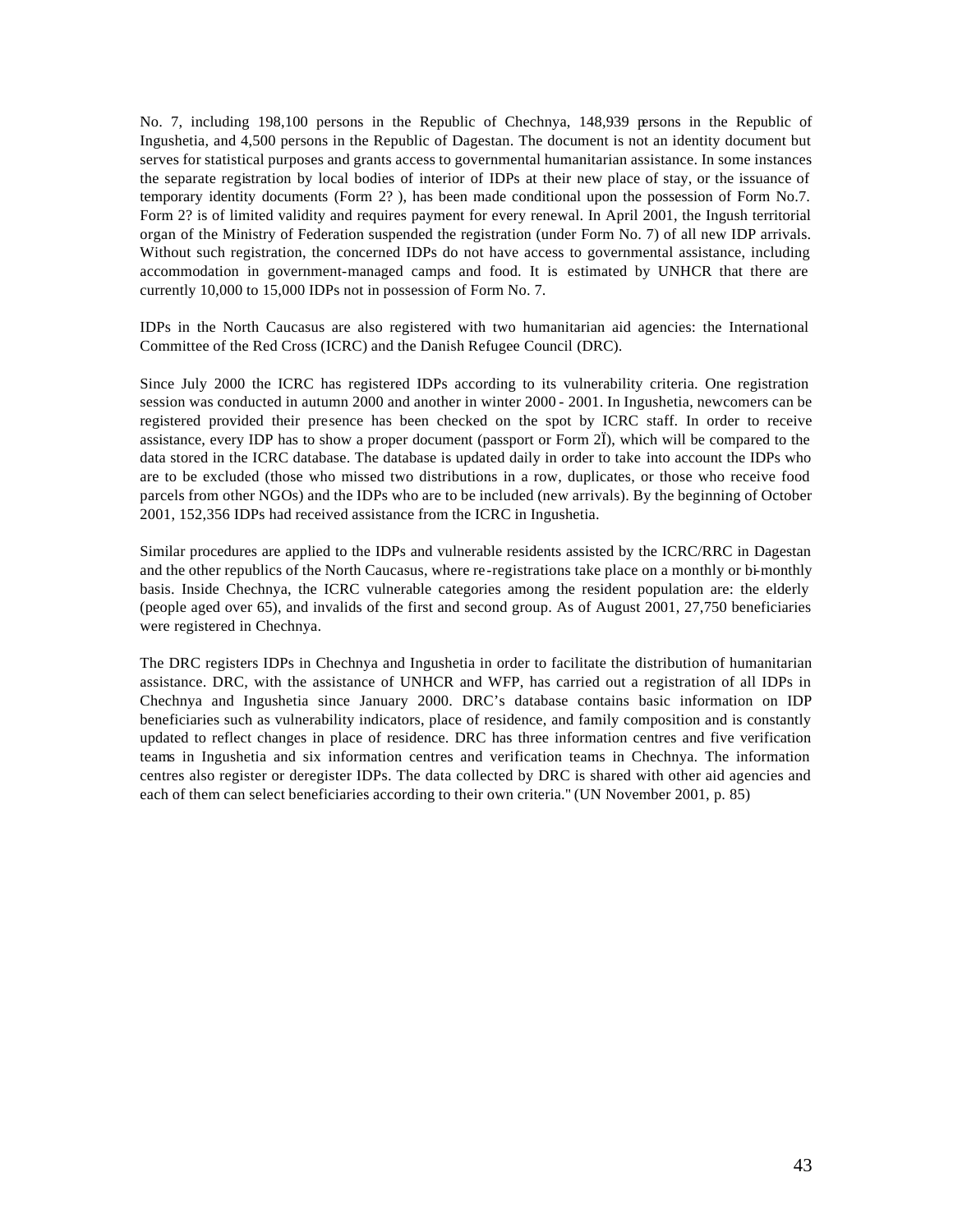# **PATTERNS OF DISPLACEMENT**

## **General**

## **Constant movements of IDPs between Chechnya and Ingushetia (2000)**

- Registration of displaced for humanitarian distribution and larger food rations distributed in Ingushetia have been a pull factor for people in Chechnya to go to Ingushetia
- The displaced population in Ingushetia decreased in December-January 2000 but approaching winter and continuous violence continue to push people out of Chechnya

"Some movements of the population may be continuously observed. Over the last week there has been a small increase in the number of IDPs arrivals in Ingushetia. It is estimated that approximately 1 000 arrived in Ingushetia in October. This movement seems to be largely due to the ongoing UNHCR/DRC re registration exercise to update the list of those eligible to humanitarian aid distribution in Ingushetia. Also, some IDPs are arriving in Ingushetia due to continued fighting and military screening operations, as well as lack of winterised shelters in Chechnya. New arrivals come mostly from Grozny, where living conditions are increasingly difficult with winter approaching.

As of 15 January [2001], the number of registered Chechen IDPs in Ingushetia has dropped to about 147,000 people. This is approximately 12,000 people less than at the end of the last month. However the total number of IDP could quickly rise as a result of continued violence in Chechnya." (WFP 19 January 2001)

#### *Influence of food aid on movements of the displaced population*

"WFP monitors constantly receive complaints from IDPs over the fact that Ingushetia and Chechnya the food rations are not the same. WFP representative suggested to consider a possibility of similar food rations to be used in Ingushetia and Chechnya. DRC/ASF supported the idea, in general. The fact, in the initial stage of its program of food assistance in Chechnya DRC/ASF has already proposed to unify the rations. The present discrepancy between the rations in the republics creates a pull factor for the people to come to Ingushetia for the assistance and slows down the IDP return to Chechnya from the Ingush Republic." (DRC 24 October 2000)

*See also "Movements of displaced persons between Ingushetia and Chechnya remain without effect on the total IDP caseload (2000)" [Internal link]*

## **High-risk road to safety: selected reports (November 1999)**

- Routes from besieged cities effectively closed due to artillery and air bombardment; no safe corridors
- Displaced in flight exposed to extortion and arbitrary detention at check points

"Civilians fleeing the bombing have also suffered casualties. Routes to safety from besieged towns remain effectively closed due to artillery and air bombardment. Particularly dangerous is a stretch of the Baku-Rostov highway—the principal artery crossing east-west through Chechnya to the Ingush border—that passes southwest of Grozny. 'Ramazan' left Shatoi on November 16 at 3:00 a.m. in a van with 15 people. At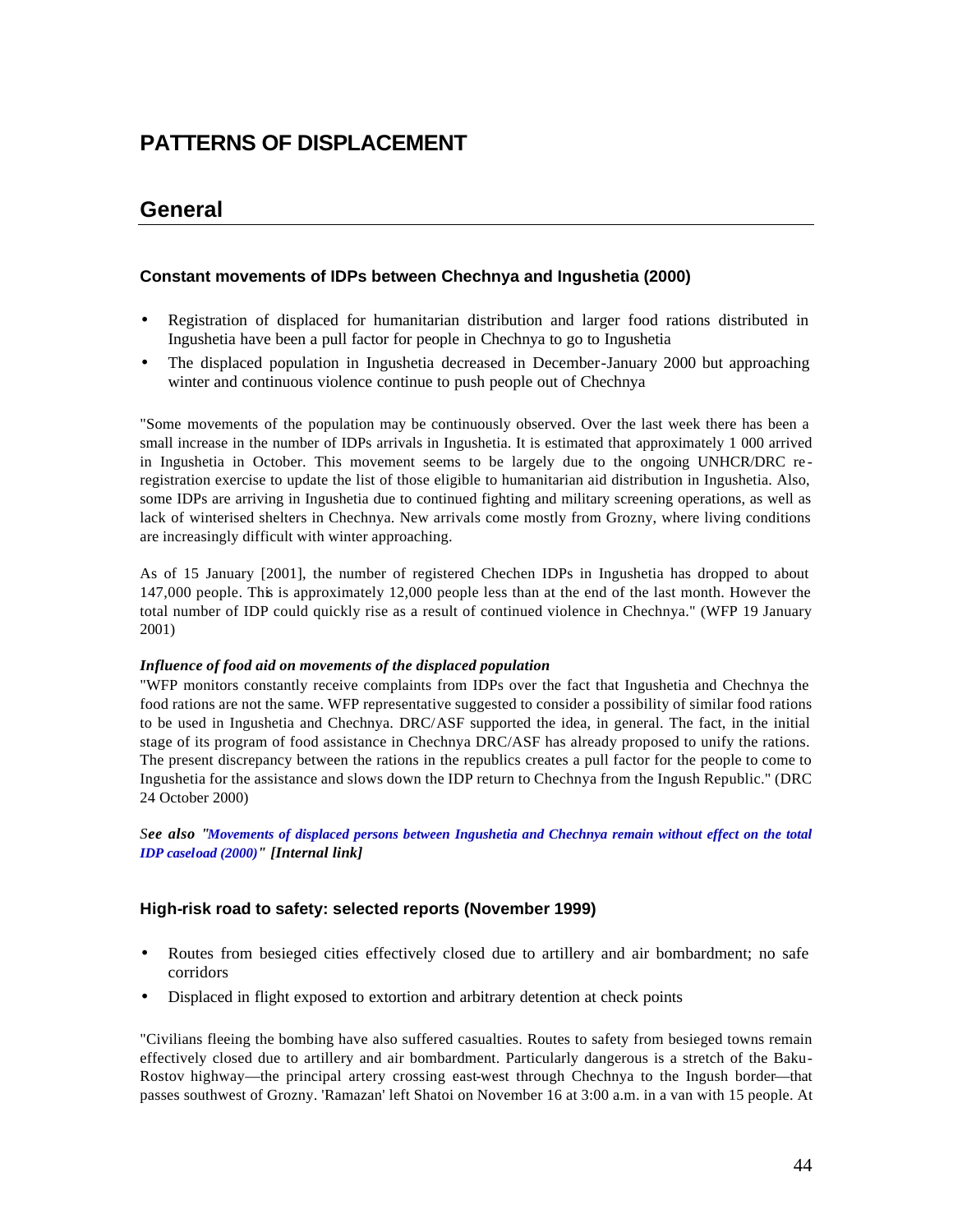approximately 7:00 a.m., on the Baku -Rostov highway outside the town of Kulary, five shots rang out towards their vehicle from a Russian position on the left side of the road. One hit the vehicle, and seriously wounded 4-year- old Eliza Khabaeva. According to her father Isa, 38, she is now in the intensive care ward of Sunzhenskaia d istrict hospital in Sleptsovsk.

Kharon Askhabov, 35, said that he was unaware of any humanitarian corridor out of Urus Martan. He left on November 15 at 7:00 a.m. in a convoy of three cars with relatives. On the Baku-Rostov highway outside of Achkoi Martan, one of the cars was hit by a shell, and the seven passengers were killed: an old man, two women, and four children. 'Ruslan' from Urus Martan related that he saw two empty cars, one of them burning, the other with holes from shrapnel on the Baku-Rostov highway close to Zakan-Iurt on November 15. The passengers had presumably fled.

Human Rights Watch notes that thousands of displaced persons flee each day on the Rostov-Baku highway. Any firing on this road, which, according to witness testimony, is frequent, runs the risk of striking civilian vehicles, endangering the lives of displaced persons. Human Rights Watch calls on the United Federal Forces to take all feasible measures to protect noncombatants fleeing for safety, including declaring periodic cease-fires.

Human Rights Watch's letter to United Nations High Commissioner for Refugees urged her to seek assurances from Prime Minister Putin that Russian forces would protect fleeing civilians from attacks; that corrupt border police would be disciplined; and that humanitarian organizations would have unfettered access to Chechnya, including areas under Russian control.

Reaching the border is not the last hurdle the displaced must face before safety. Kharon Askhabov left Urus Martan on November 15. At the second control point after Assinovskii, federal soldiers demanded money from him, detaining him for forty minutes. When he answered that he had no money, they swore at him and threatened, 'If you don't give us some [money], you'll be last in this line, or you won't get across at all.' He replied that in his car there were three women and seven children. They swore at him again. He had only 60 rubles for gasoline (approximately U.S.\$2). The women in his car gathered 300 rubles so that the soldiers would let him through. Askhabov, who had left Ingushetia the day before to return to Chechnya to bring his family to safety, had already been forced to pay 400 rubles in order to enter Chechnya. Another displaced person interviewed at the Chechen-Ingush border recounted that on November 15, soldiers at the border demanded 100 rubles, ostensibly a fine for riding his motorcycle without a helmet." (HRW 18 November 1999)

"[W]omen and men are subjected to 'filtration' when their identity documents are checked against computer data, which allegedly includes information on suspected members of armed Chechen groups and their relatives. They are usually kept for some time at a detention place at the checkpoint and then taken to 'filtration camps'. Hundreds of men and teenage boys have also been reportedly detained in the towns and villages of Naursky District, Grozny and other regions under the control of the Russian forces and taken to 'filtration camps'." (AI 17 February 2000)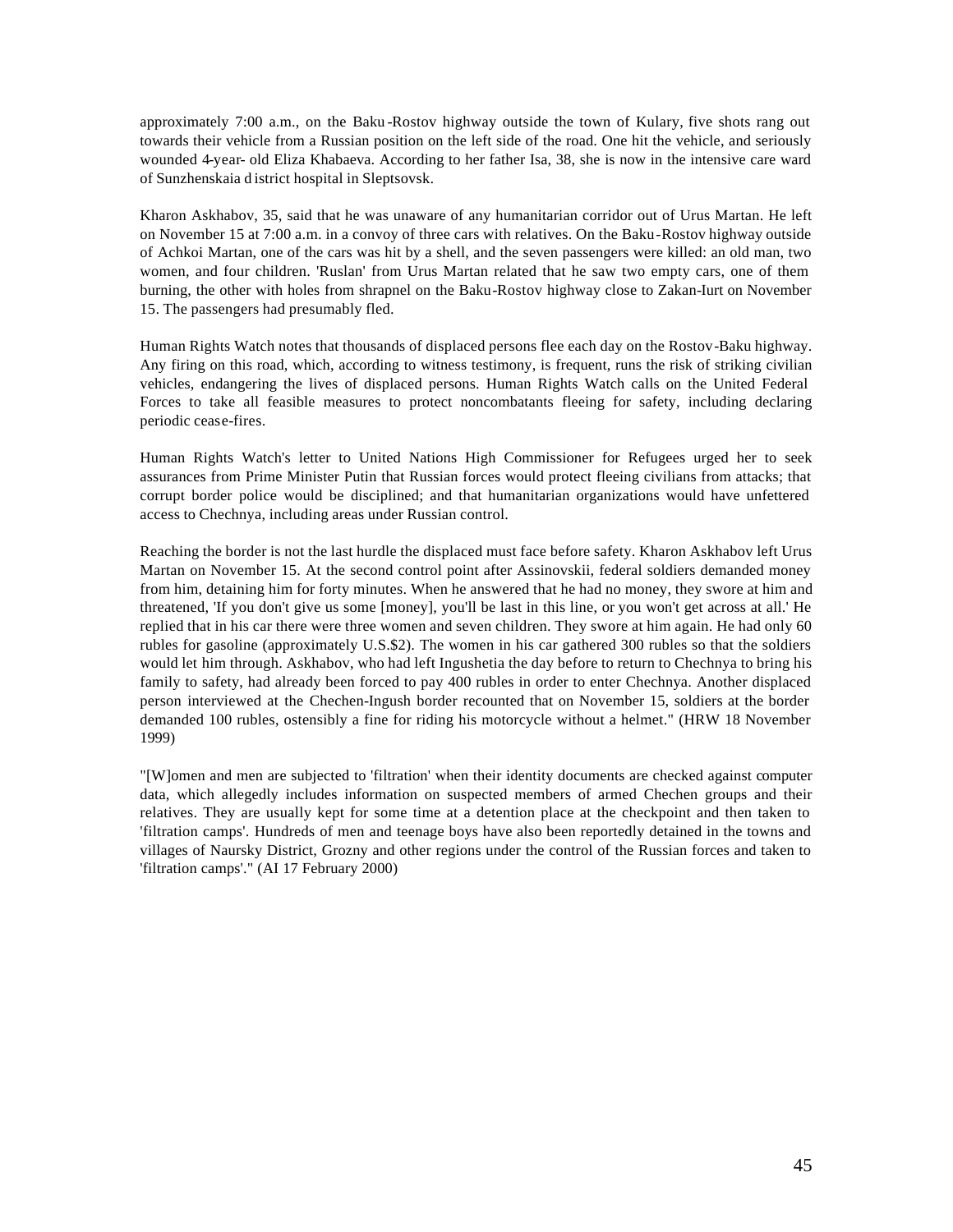# **PHYSICAL SECURITY & FREEDOM OF MOVEMENT**

# **Physical safety and personal liberty**

## **Reports of IDPs being resettled by local authorities in Chechnya and Ingushetia (June - September 2002)**

- 2,000 persons living in two tent camps in Znamenskoe were transferred to temporary accommodation centres in Chechnya (June 2002)
- UN expressed doubts that the relocation can be regarded as entirely voluntary
- IDPs remain concern about safety and living conditions in Chechnya
- Authorities have also planned the closure of another tent camps in Aki Yurt (September 2002)

#### *Closure of tent camps in Znamenskoe (July 2002)*

"A top United Nations relief official today voiced concern over the circumstances surrounding the recent closures of two camps in Chechnya, Russian Federation, and the subsequent transfer of their 2,000 residents to temporary accommodations.

Under-Secretary -General Kenzo Oshima, the UN Emergency Relief Coordinator, called on the Russian authorities to ensure that all actions were taken to preserve the right of the internally displaced persons (IDPs) to a voluntary return, in safety and dignity, and to comply with the assurances given to the UN in this matter.

According to the statement, the 2,000 IDPs staying at the camps in Znamenskoye were moved to temporary accommodation centres in the Chechen capital of Grozny. According to UN reports from the region, the relocation could not be regarded as entirely voluntary.

The reports also noted that some of the IDPs were very concerned about the security situation in Grozny and that living conditions in the temporary accommodation centres were not satisfactory, the statement said." (UN News Service, 23 July 2002)

#### *See also:*

• *Médecins Sans Frontière, "MSF Condemns Relocation of Displaced Persons", 9 July 2002 [Internet]*

• *Médecins Du Monde, "Report on Chechnya", July 2002 [Internet]*

#### *Relocation of IDPs in Ingushetia (September 2002)*

"In meetings with UNHCR late last week, Ingushetia authorities gave assurances that Ingushetia will remain a safe haven for people displaced from neighboring Chechnya. The assurances came during meetings with UNHCR Deputy Director for Europe Robert Robinson, who was visiting the area as part of a mission to the Russian Federation. Ingush President M. Zyazikov and other authorities all reconfirmed the government's policy that the principle of voluntary return would be respected with regard to displaced persons from Chechnya.

Mr. Robinson also met in Nazran with General I. Yunash, First Deputy Head of the Federal Migration Service, who is coordinating the government's assistance in Ingushetia for those displaced who have chosen not to return to Chechnya at this time. In addition to reconfirming the policy of voluntariness, Gen. Yunash outlined the government's plans to improve conditions for those displaced who will spend another winter in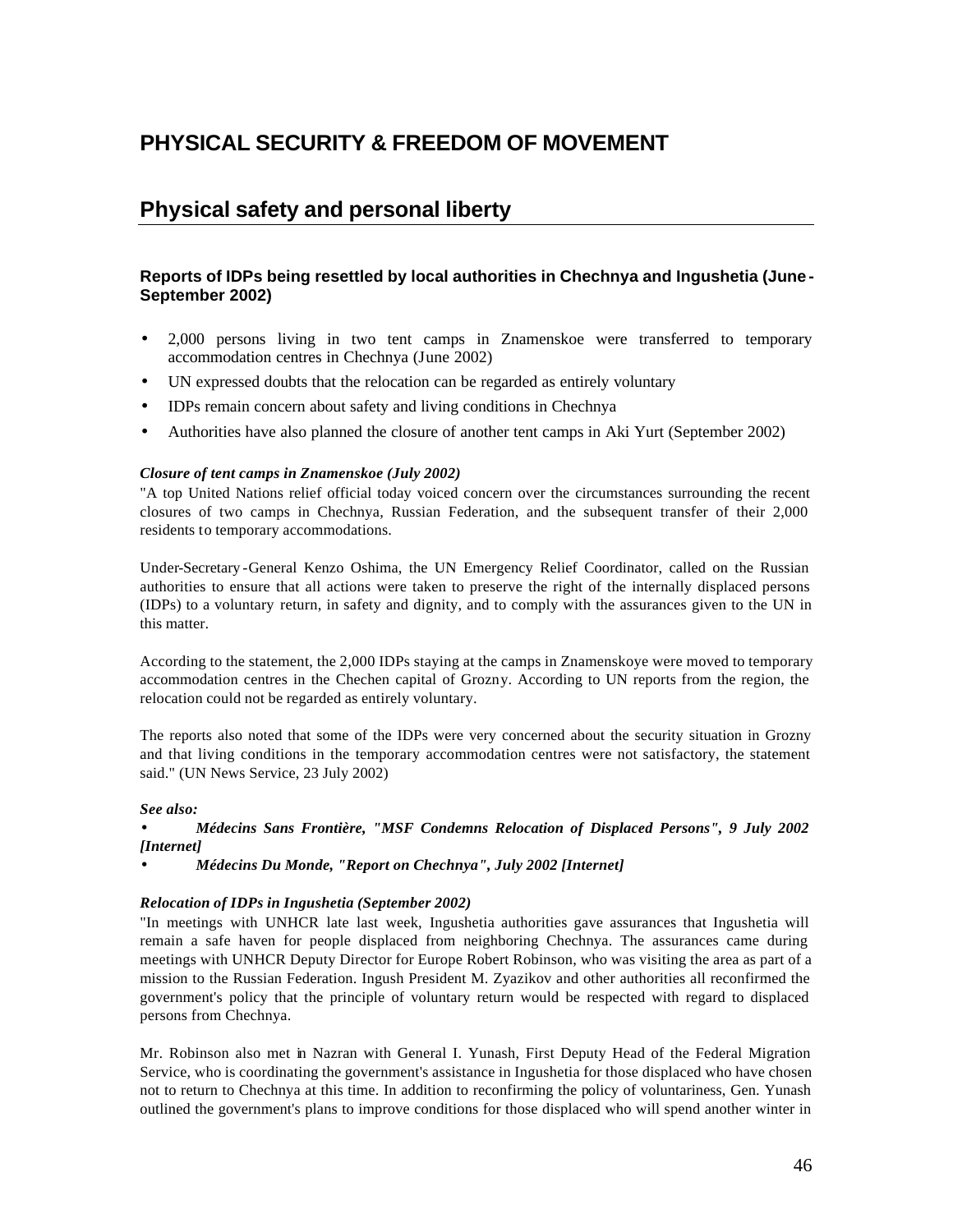Ingushetia. In announcing the government's decision to close the tented camp at Aki Yurt, Gen. Yunash assured Mr. Robinson that the conditions at their new location in Ingushetia -- including health and education facilities as well as shelter, water, sanitation, gas and electricity -- will be better than the current ones. Aki Yurt currently houses some 400 displaced families. The United Nations will be working closely with all those concerned, including the displaced themselves, to monitor the situation." (UNHCR 17 Septembre 2002)

*See also the September 2002 Report of the People in Need Foundation [Internet]* 

## **Ingush Presidential elections raises concern among Chechen displaced population (April-May 2002)**

- Kremlin candidate was elected President of Ingushetia in April 2001
- There have been reports of intimidation in IDP camps following the elections
- Displaced persons fear pressure to return to Chechnya

"Kremlin Candidate elected President in Ingushetia: Federal Security Service (FSB) General Murat Zyazikov, who is deputy presidential envoy to the South Russia Federal District, was elected president of Ingushetia in a runoff ballot on 28 April, garnering some 53 percent of the vote, ITAR-TASS reported on 30 April quoting a member of Ingushetia's Central Electoral Commission (TsIK). Russian State Duma Deputy Alikhan Amirkhanov, who placed first in the first round on 7 April with 32 percent of the vote compared with Zyazikov's 19 percent, polled 42 percent. TsIK Chairman Kazbek Kostoev told ITAR-TASS on 28 April that 'there have been no reports of flagrant violations from polling stations.'" (RFE/RL 3 May 2002)

"Ruslan Isayev, Northern Caucasus - Chechen refugees staying in Ingushetia are concerned about their rumoured repatriation back to Chechnya. They are afraid that all refugee camps will be closed after the inauguration of the new Ingush president. They have been living in Ingushetia in torn tents, animal farms and various farm buildings in terrible conditions for almost three years due to at least minimal guarantees of safe life in Chechnya and now they are expecting the worst developments.

A day after the Ingush presidential elections, plain-clothed young men arrived at a refugee camp Bela in Ordzhonikidzevskaya, walked around the camp and shouted: 'Go home!'. Refugees believe it was a planned action which should provoke them to revenge. This happened in the daytime although Ingush Interior Ministry guards who are constantly watching after the camp did not take any measures to stop them. The unknown 'law enforcers' then easily left after a while.

This was not the first case of activities aimed at provoking Chechen refugees. Something similar happened in camps Bart (Karabulak), Altiyevo and others. Since February 2000 Russian authorities have several times tried to expel Chechen refugees from Ingushetia to the battle-zone, but thanks to the stout position of former Ingush president Ruslan Aushev these plans have not come true.

Today the situation could change extremely. Russian minister for the affairs of the Chechen Republic Vladimir Yelagin recently stressed that he links the election of the new Ingush President with a solution to 'the issue of Chechen refugees'. Undoubtedly, he meant their 'voluntary-forced' return to their homeland." (Prague Watchdog 8 May 2002)

## **Tensions between the displaced population and local residents and officials (2000- 2002)**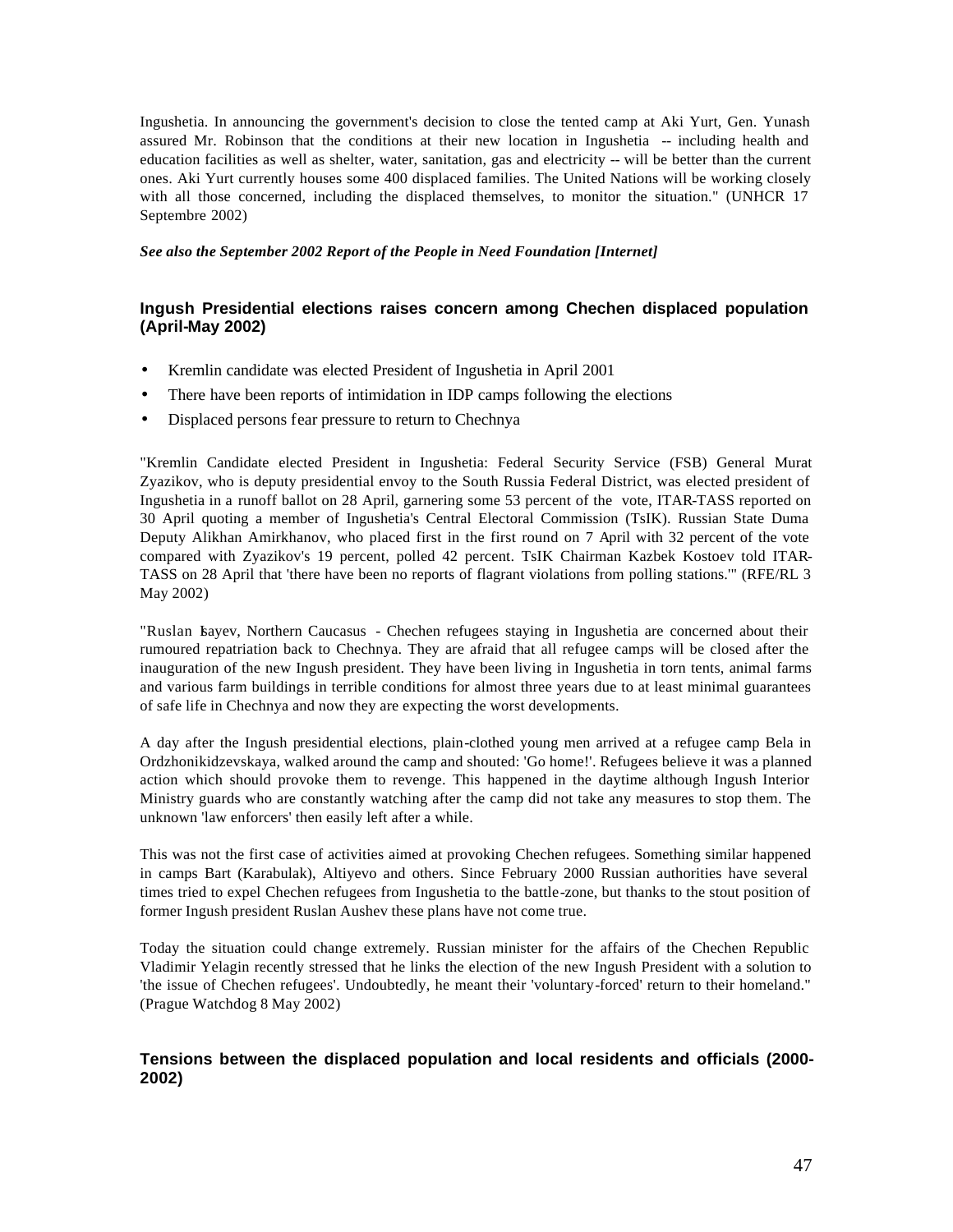- Incidents between Ingush and Chechen youths have been reported in Nazran (September 2002)
- Occasionally, fighting breaks out in relation to distribution of humanitarian aid
- Reports of law enforcement officials harassing the displaced
- UNHCR discussed with its partners increased support for sports and educational activities for displaced between 15 and 20 years of age to improve the general atmosphere in the camp

"An incident between Ingush and Chechen youths, which took place on September 19 in Nazran, nearly resulted in a mass fight. More than a hundred Ingush youths equipped with metal rods, knuckle -dusters, knives and wooden sticks attacked Chechen refugees in one of their tent camps in the largest town of Ingushetia, following a recent scuffle in which several Ingush and Chechens were involved.

In another refugee camp, the Ingush youths threw stones at Chechens' cars, having broken the windows of several vehicles. For several hours, the Ingushetian youths were moving around Nazran and shouting anti-Chechen slogans, while the local police did not interfere.

One of the eyewitnesses, Rizvan, who lives in refugee camp LogoVaz, said the following: 'There are around 1500 people living in our camp. Nearly all of us are more or less from Grozny and its surroundings. During our presence here, I have never ever witnessed anything like that, at least in our camp. Lately, however, anti-Chechen sentiments have grown stronger in Ingushetia. The young people who came to our camp told us to go home [to Chechnya]. If somebody of us Chechens has committed any crime, it's the task for the police [and not for such a crowd].'

Rizvan explained the background to the situation. Earlier this week, there was a scuffle between several Chechens and Ingush in a local café. One of the Ingushetians had allegedly been injured by a knife and died later on, or, according to other sources, somebody struck him with an empty bottle on his head and the victim is now lying in a hospital. Whatever the truth is, that incident lead to the riots, Rivzan explained." (Prague Watchdog 21 September 2002)

"Incidents of fights continue to occur throughout Ingushetia, involving IDPs, locals, as well as law enforcement officials. In many cases these incidents are linked to youths under the influence of alcohol. Occasionally, fighting breaks out in relation to distribution of humanitarian aid. On 23 August, UNHCR met with the Deputy Minister of Interior of Ingushetia to address this issue. The Deputy Minister agreed that these tensions represent a problem, and informed that Ingush authorities have increased the number of police to control the situation in the republic. He confirmed that some unfortunate incidents had taken place where law enforcement officials were harassing IDPs, and assured UNHCR that appropriate measures had been taken and all involved officials had been relieved from their duties. The Ingush Ministry of Interior welcomes all cooperation with UNHCR with regard to ensuring safe conditions for IDPs and locals. It was agreed to invite Ministry of Interior officials to future UNHCR training sessions in Ingushetia.

UNHCR is discussing with its partners increased support for sports and educational activities for IDPs between 15 and 20 years of age. It is expected that project implementation for this group will have a positive effect on the general atmosphere in the camps." (UNHCR 25 August 2000)

## **Displaced in Ingushetia under pressure to return to Chechnya (1999-2001)**

- Ingushetia has been the only territory opened to the civilians fleeing the war in Chechnya
- Since 1999, Federal authorities have attempted to return the displaced to Chechnya
- Methods used include the transfer of settlements and aid from Ingushetia and the creation of "safe" areas" in Chechnya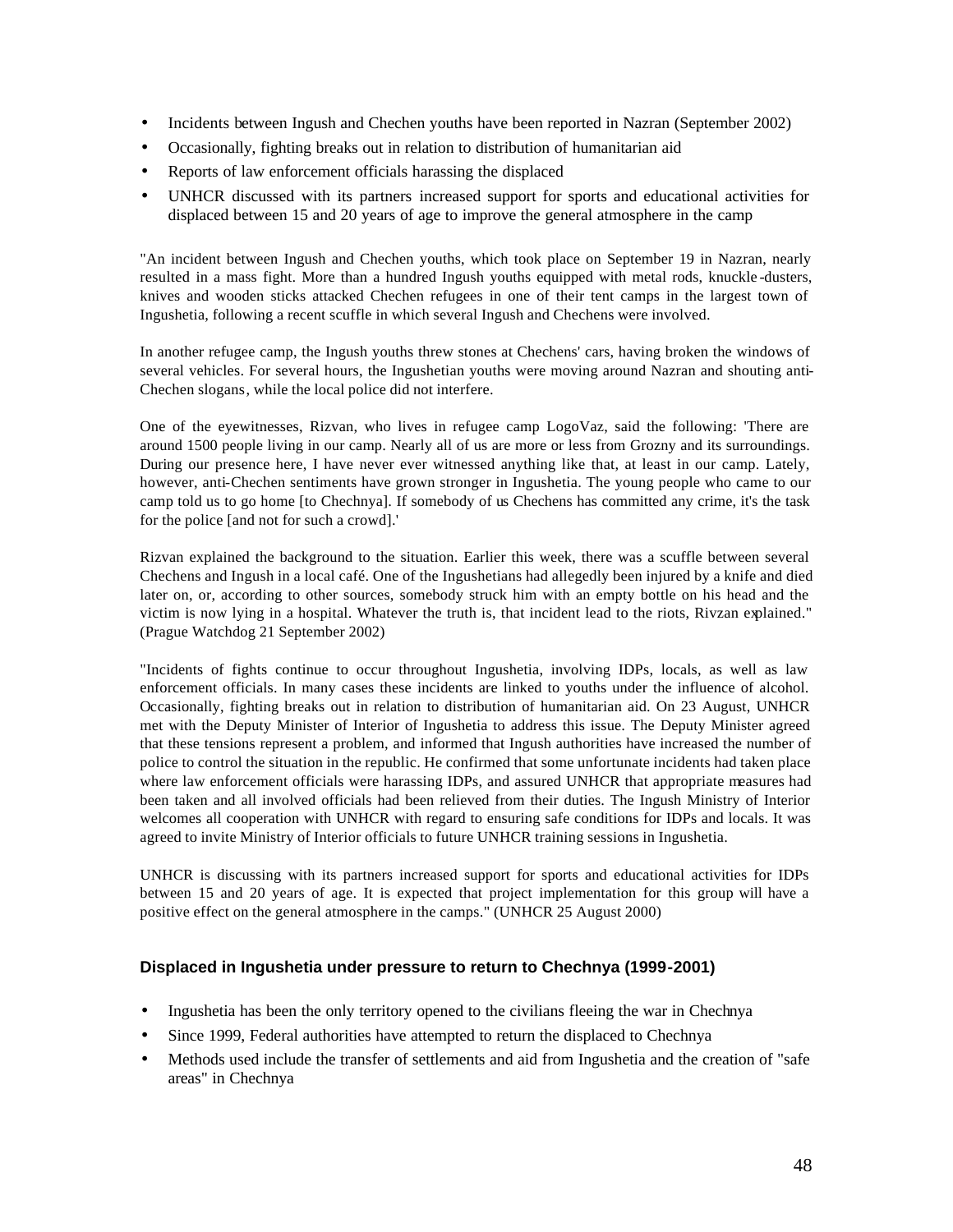- Since April 2001, Federal authorities have suspended the registration of newly displaced arriving in Ingushetia
- According to recent survey, most displaced have no intention of returning to Chechnya during 2001
- UNHCR recommends cautious approach to return to Chechnya

"We are extremely concerned that the Russian authorities are again pressing the inhabitants of the Chechen Republic to return.

Since the renewal of military activities in Chechnya in the autumn of 1999 there have been numerous attempts first not to let the peaceful population leave the territory of Chechnya and then to make them return.

Inhabitants of Chechnya, wishing to leave the fighting zone, were forbidden from travelling beyond its borders. At the end of September 1999, a telegram was sent to this effect to the interior ministry authorities for the regions and republics of the Russian Federation. It was signed by the commander of the united "West" federal military group, General Major V Shamanov.

Practically the only Russian region receiving forcibly displaced persons from Chechnya was the republic of Ingushetia. At the beginning of November 1999, its borders were opened to people fleeing the war, on the personal instruction of President of the Republic of Ingushetia, R Aushev. The federal military command opposed this decision for a long time.

As early as 12 November 1999, Deputy Primeminister of the Russian Government and representative of the Russian Government in the Chechen Republic, Nicolai Koshman, stated at a press conference that by 25 December all Chechens who had been forcibly displaced would be relocated from Ingushetia to the territory of Chechnya. Soon thereafter, an attempt was made to send railway carriages with refugees from Ingushetia into Chechnya.

Later various populated areas in Chechnya were declared 'safe zones'. It was recommended to people who had lived in these areas that they could return to them. Both inside Chechnya, and beyond its borders, inhabitants from the "safe zones" were not allowed to register using Form No. 7, essential for receiving minimum welfare benefits. By Order No. 15 of the Federal Welfare Ministry of 25 February 2000, Form No. 7 was abolished completely. However, within three weeks this order was revoked because of the worsening situation in Chechnya and the sharp increase in the flows of refugees.

Appeals and even demands to return are being continually repeated. At the same time, provision of food in the refugee camps in Ingushetia has stopped. Ingushetia is owed between 300 and 500 million roubles by the federal authorities. Meanwhile the return of inhabitants to Chechnya has been accompanied neither by the creation of even basic living conditions nor any relenting in the arbitrary behaviour of the military. Since the start of 2001, in the few temporary living centres to which refugees have been sent from Chechnya since autumn 1999 food has been stopped on a number of occasions. […]

Since 13 April 2001, registration of people leaving the Chechen Republic on Form No. 7 has been stopped by a decision of the territorial authority for the federal ministry for Ingushetia. The minister from the Ingushetia Republic Emergency Situations Ministry, V Kuks, has declared that registration will stop for about one month until a new form is available. However, no mention has been made of the new form in any federal documents.

At the end of May, the head of the administration for the Chechen Republic, Akhmad Kadyrov stated that he was reckoning on the return of all the forcibly displaced persons currently living in camps in Ingushetia, before the first winter frosts. After a working meeting to discuss problems of developing production in Chechnya, held at the Russian Union of Industrialists and Entrepreneurs, A Kadyrov declared that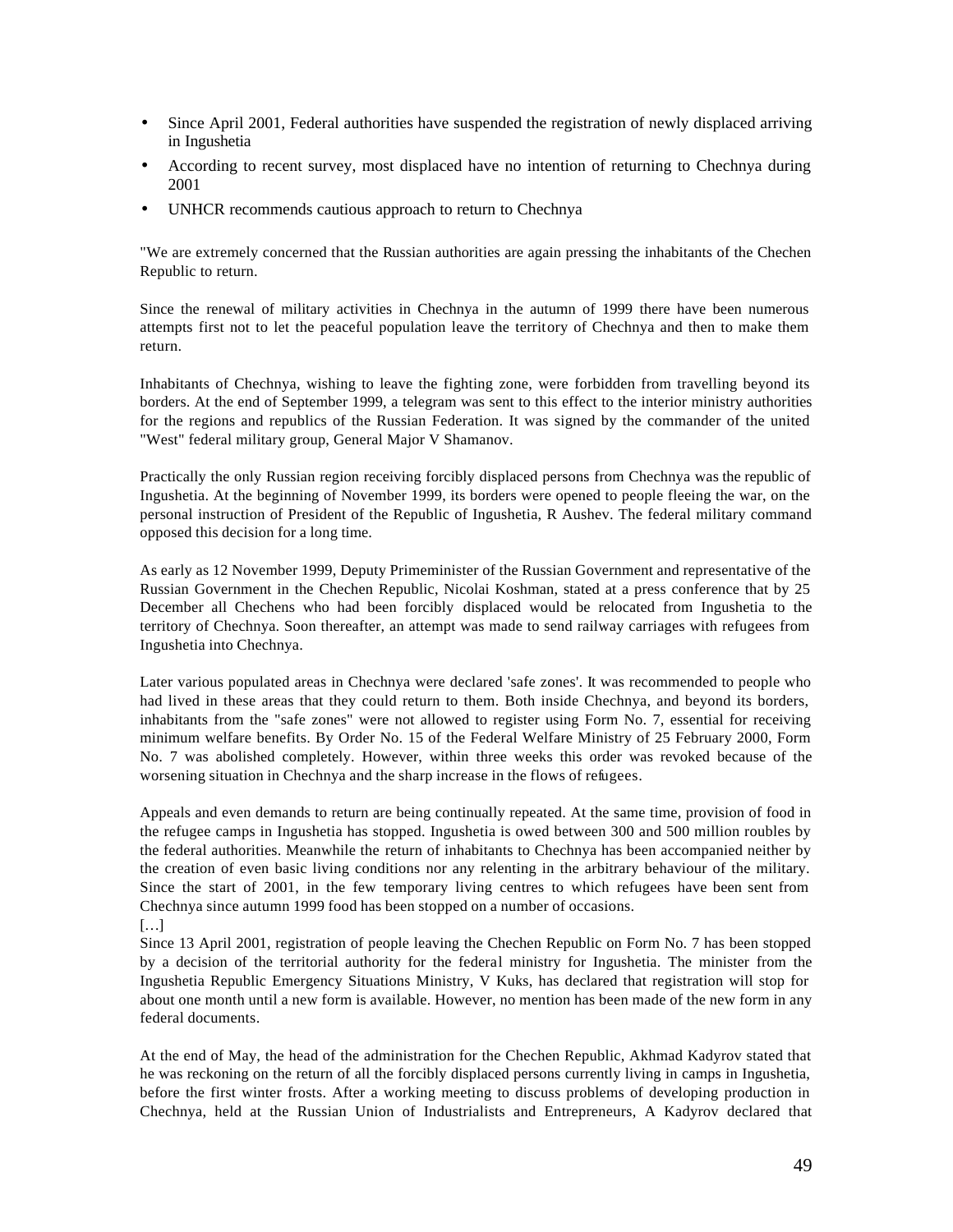according to information from the heads of the republic's regional administrations, it would be possible to place up to fifty thousand returning forcibly displaced persons in homes. In addition, there are about fifteen thousand places in makeshift general accomodation in buildings such as schools, halls of residence and kindergartens.

The head of the Chechnya administration then attacked the leadership of Ingushetia for allegedly holding the refugees back by force and frightening them.

The Federal Minister for Chechnya Matters, Vladimir Elagin was even more emphatic. The Minister on 24 May ran a conference on 'A plan for work by an interdepartmental group to create the conditions for the return of citizens who have temporarily left the Chechen Republic and on the question of rebuilding the social and economic infrastructure of the Chechen Republic'. A resolution was passed at the conference on creating seven temporary living centres on the territory of the republic and on returning refugees from Ingushetia to Chechnya in the course of June 2001. Compensation was promised, for those who returned to the republic in June, for lost homes.

At the request of the UNHCR, members of the non-governmental organisation "Vesta" carried out a poll of 624 families of Chechens (4,370 people), living in private homes, camps and other arbitrary accomodation which has sprung up in Ingushetia. Around 24 % of families asked, said that some or all members of their family planned to return to Chechnya this year. Around 75 % of families did not plan to return this year, if the situation remained unchanged, and 9 % of families had no intention of ever returning to Chechnya. On the basis of these results it is easy to conclude that the inhabitants of Chechnya are not ready to return.

People do not wish to return home, not just because of the advice of Ruslan Aushev. The reasons are well known: no guarantees of safety, shootings, people being killed on a daily basis, illegal actions being carried out by representatives of federal forces, especially during the continual 'clean-up' operations." (Memorial 7 June 2001)

#### *See also Memorial, Violations of humanitarian law and human rights; situation of civilians who have fled the conflict zone 20 January 2001 [Internet] and Situation of Internally Displaced Persons in the Republic of Ingushetia, Spring 2001 [Internet]*

"The Russian authorities on many occasions assured the delegation that they do not intend to exert any pressure on IDPs to return and there are no reports of direct forced repatriation.

However, some IDPs complain that in order to collect their pensions they have to go to Chechnya even if they are registered in Ingushetia which they feel as a kind of indirect pressure." (COE 23 January 2001, paras. 45-46)

#### *Various organizations have denounced the pressure on IDPs in Ingushetia to return to Chechnya. See for example*

*· UNHCR, Paper on Asylum Seekers from the Russian Federation in the Context of the Situation in Chechnya, January 2002 [Internal link]*

*· Human Rights Watch, Russia/Chechnya, Swept Under: Torture, Forced Disappearances, and Extrajudicial Killings During Sweep Operations in Chechnya, February 2002 [Internet]*

*· Médecins Sans Frontières, Chechnya/Ingushetia, Vulnerable Persons Denied Assistance, January 2002 [Internet]*

*See also "Return policy: practices inducing IDPs to return to Chechnya (2000-2001)" [Internal link]*

*See also "UNHCR avoids stimulating false sense of security in Chechnya (February 2001)" [Internal link]*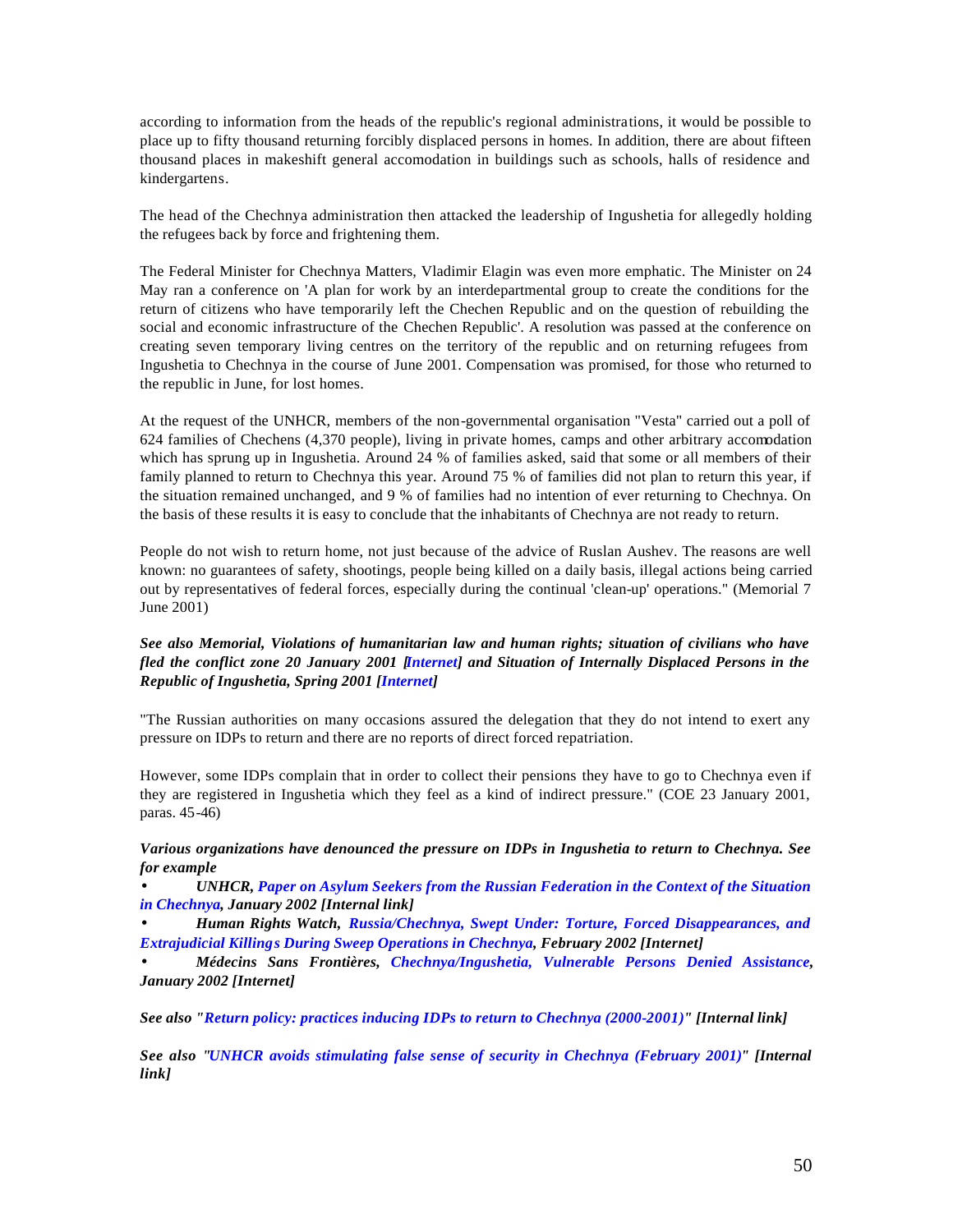## **Civilian population in Chechnya continuously exposed to major threats to their physical and personal security (2001-2002)**

- Security operations in 2001 were marked by large-scale clashes and several attacks on population centres
- There were reports of numerous civilian casualties, and massive destruction or property and infrastructure
- Beside indiscriminate use of force by the federal forces, individual federal servicemen or units reportedly committed many abuses
- Throughout the year, there were reports of mass graves for victims allegedly executed by Russian forces in Chechnya
- According to Memorial, between 1,000 and 2,000 persons were missing in Chechnya at the end of 2001
- A typical antiterrorist operation involved the 'cleansing' of an area following a rebel attack on a block post or a vehicle carrying military personnel
- Reportedly armed forces and police units routinely abused and tortured persons held at so-called filtration camps
- Chechen fighters also committed abuses, with reports of use of landmines, assassinations, torture, kidnapping

#### *2002 events*

"'According to documentation by Memorial Society and other organizations, the numbers of disappeared Chechens in recent months indicate a continuing assault against the Chechen people that borders on genocide,' said Aaron Rhodes, IHF Executive Director. While the authorities will release no statistics, human rights groups are documenting that between 50 and 80 bodies are recovered in average months and in some months the figures are much higher, and they report a clear trend toward increasing overall numbers of the disappeared. Those dying are generally men in their productive years. The Russian forces are often beheading, burning, mutilating, and otherwise destroying bodies in an effort to conceal this process, which is claiming more lives than the bombings during the two military campaigns. But corpses are also often dumped alongside highways.

Many of the disappearances occur when men are hauled off during 'mop up operations' (zachistki), which are aimed at 'screening' or 'cleansing' the population of 'illegal combatants (boeviki).' Entire villages are surrounded and systematically 'checked.'

Displaced persons residing in camps in Ingushetia reported to IHF cases in which Chechen men over 15 years of age living in those camps had been kidnapped and killed by Russian soldiers. The IHF delegation spoke with the family of a young boy who had been abducted by security forces – they informed the delegation that they had paid a fine of \$5000 for his release.

According to testimonies given by residents of the camps to IHF, persons detained during 'mop up operations' are often held in makeshift facilities, such as pits in the ground and oil tanks. They are routinely tortured, inter alia through electric shock, prolonged and painful shackling, mutilation and rape. Torture victims included women and persons under age. The federal forces also often extorted the relatives of detainees for bribes, sometimes thousands of dollars, in exchange for their family members or bodies of the detainees already killed." (IHF 23 July 2002)

*See also UN Committee Against Torture, "Committee Against Torture offers conclusions and recommendations on report of Russian Federation", press release, 16 May 2002 [Internet] . For more information on the security problems faced by the returning IDPs in Grozny, see "On the return of IDP*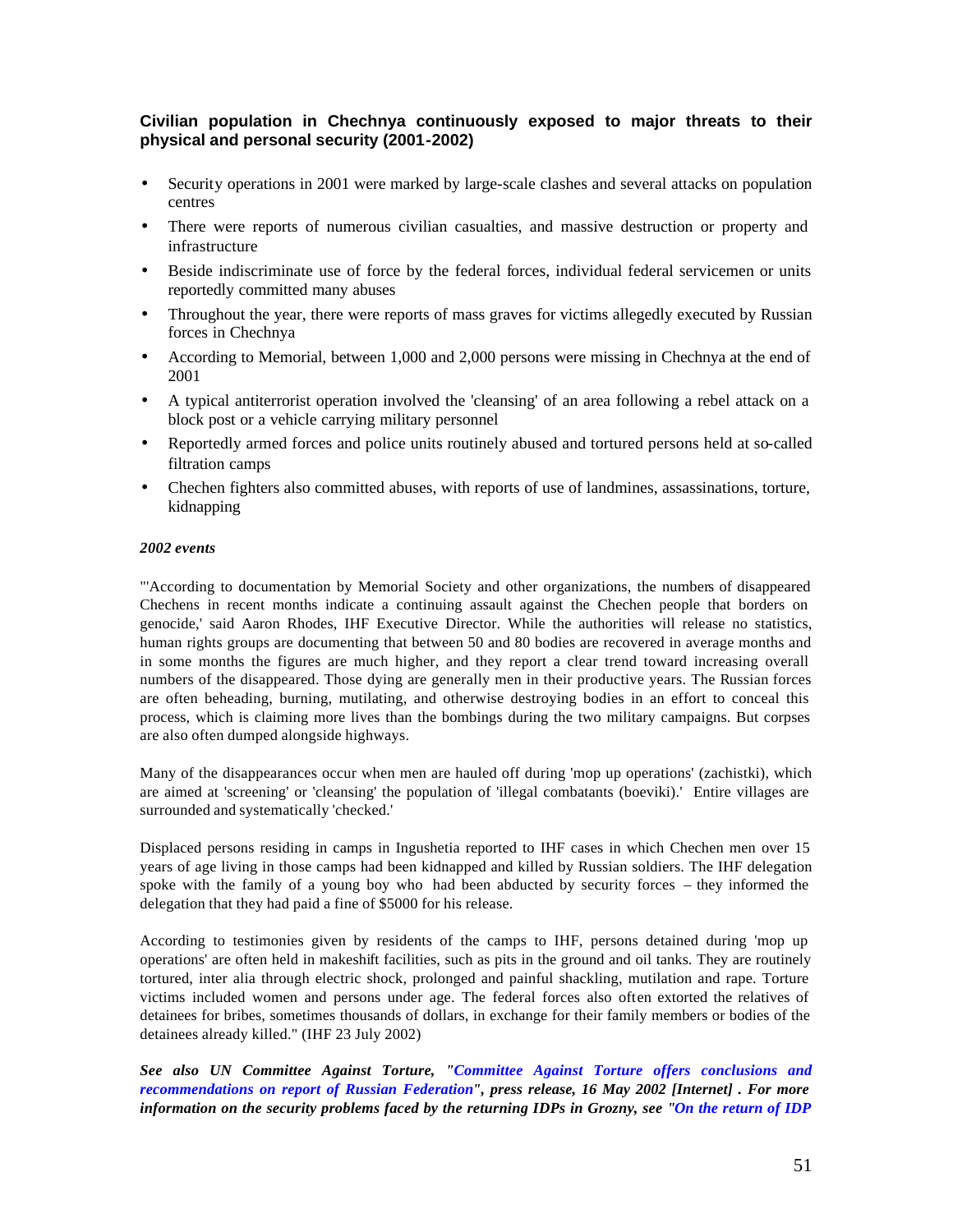#### *from the camps of Ingushetia to Chechnya (according to the materials of lawyers of the 'Migration and Law' Network)", Memorial, August 2002 [Internet]*

#### *2001 events*

"In August 1999, the Government began a second war against Chechen rebels. The indiscriminate use of force by government troops in the Chechen conflict resulted in widespread civilian casualties and the displacement of hundreds of thousands of persons, the majority of whom sought refuge in the neighboring republic of Ingushetiya. Attempts by government forces to regain control over Chechnya were accompanied by the indiscriminate use of air power and artillery. There were numerous reports of attacks by government forces on civilian targets, including the bombing of schools and residential areas. In 2000 Russian forces began a large-scale offensive military campaign in Chechnya; that offensive campaign largely ended following federal occupation of most of Chechnya by the late spring of 2000, although federal forces remained engaged in an intensive anti-insurgency campaign against Chechen guerillas. In January [2001] President Putin announced that the active military phase of the struggle against separatism in Chechnya had been completed successfully and that an antiterrorist operation under the direction of the Federal Security Service (FSB) would begin immediately. The antiterrorist operation was marked by several large-scale clashes during the summer, most noticeably in the Argun gorge and the Vedeno district, and by several rebel attacks on population centers, such as a September 17 attack on Gudermes. At the end of May, federal forces were successful in killing rebel commander Arbi Barayev. […]

A wide range of reports indicated that federal military operations resulted in numerous civilian casualties and the massive destruction of property and infrastructure, despite claims by federal authorities that government forces utilize precision targeting when combating rebels. The number of civilian fatalities caused by federal military operations cannot be verified, and estimates of the total number of civilian deaths since 1999 vary from hundreds to thousands. For example, in December 2000, seven students were killed when Russian forces fired mortar rounds on Groznyy State Pedagogical Institute. The local procurator was investigating the incident at year's end. The Chechen procurator's office continued to investigate numerous incidents, only a few of which resulted in convictions. The number of civilians injured by federal forces also could not be verified.

[…]

In addition to casualties attributable to indiscriminate use of force by the federal armed forces, individual federal servicemen or units reportedly committed many abuses. Command and control among military and special police units often appeared to be weak, and a climate of lawlessness, corruption, and impunity flourished, which fostered individual acts by government forces of violence and looting against civilians. For example, according to Human Rights Watch and press reports, in February 2000, Russian forces executed at least 60 civilians in Aldi and Chernorechiye, suburbs of Groznyy. The perpetrators reportedly raped some of the victims, extorted money, and later set many of the houses on fire to destroy evidence. There were no reports of an investigation into or prosecutions in connection to these actions by year's end.

According to Human Rights Watch and other NGO reports, Russian soldiers executed at least 38 civilians in the Staropromyslovskiy district between December 1999 and January 2000. Most of the victims were women and elderly men, and all apparently were shot deliberately by Russian soldiers at close range. Similar events also occurred in Katr Yurt, were hundreds of already displaced persons were forced to flee, persons were killed, and houses were burned. Russian forces allegedly committed these abuses because Chechen fighters had passed through the village after retreating from Groznyy on February 5. According to human rights NGO's, government troops raped women in Chechnya in December 1999 in the village of Alkhan-Yurt and in other villages. There were no reports of an investigation in to these actions by year's end.

Throughout the year, there were reports of mass graves and 'dumping grounds' for victims allegedly executed by Russian forces in Chechnya. On February 21, re latives of three Chechen men who had disappeared in December 2000 while in the custody of Russian soldiers, discovered a large number of bodies, belonging to their relatives and others, near the federal military base at Khankala. Federal law enforcement officials stated that they had found another 48 bodies from the village. By March 14 of the 48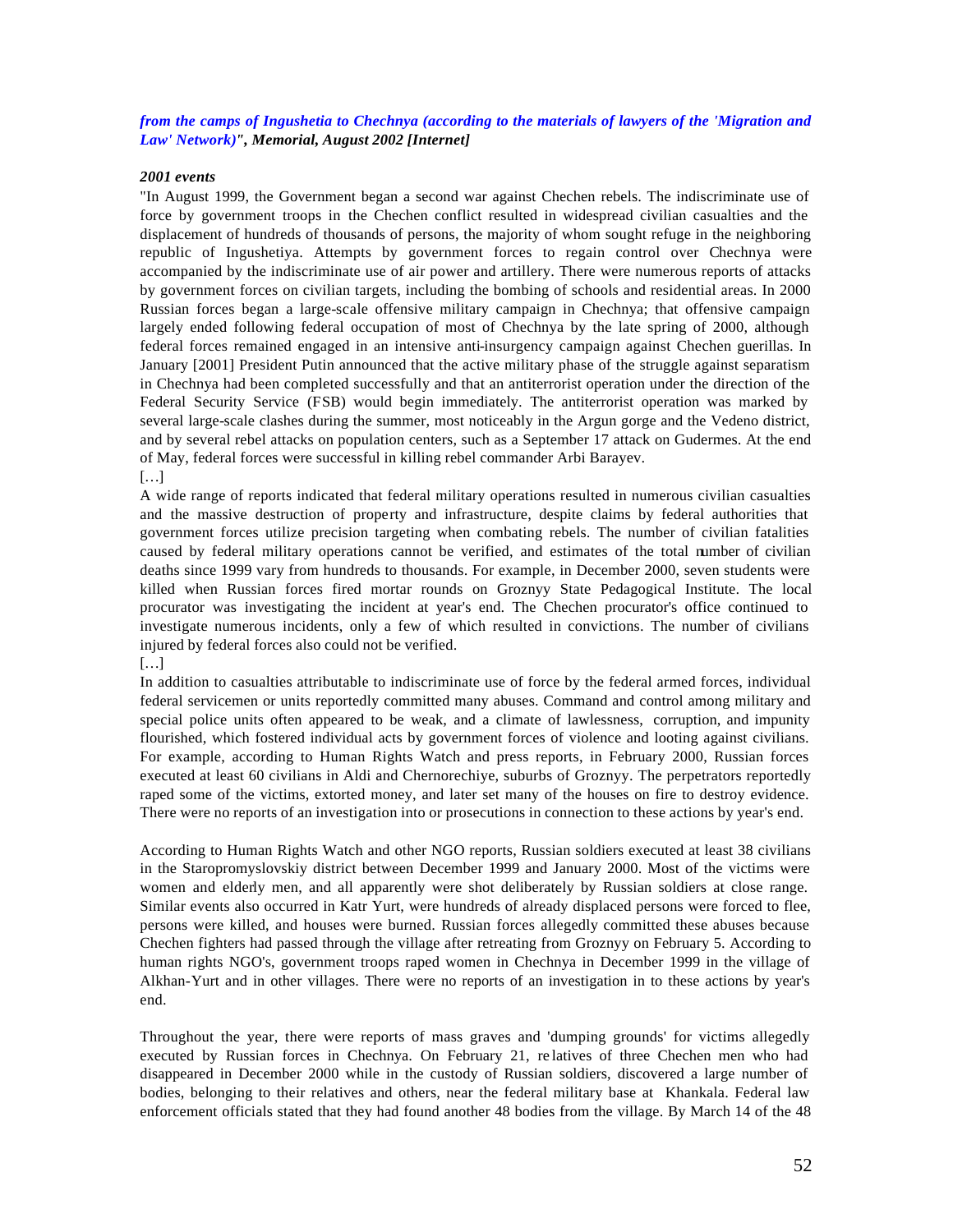bodies had been identified and the remaining 34 bodies were buried in a village outside Groznyy. Federal officials denied responsibility and there were no reports by year's end that the Government had opened an investigation into the killings […].

On April 10, the bodies of 17 men were discovered in a building in Groznyy that formerly was used by federal paramilitary forces. The deceased men all had bullet wounds and reportedly were civilians who had been killed by federal troops 6 months previously. The Presidential Envoy to the Southern Russia federal district initially confirmed that the bodies had been found; however, later during the investigation he claimed that there were no bodies found.

According to the NGO Memorial, government sources vary in their estimates of the number of missing persons. Memorial notes that in 2000 the office of Special Presidential Representative for Human Rights in Chechnya, Kalamanov, recorded an increase in the number of reported cases of missing persons from approximately 900 in early 2000 to approximately 3,000 at the end of that year. At year's end, the local department of the Ministry of the Interior in Chechnya had recorded approximately 700 missing persons (i.e. persons for whom the Ministry was searching). Also at year's end, the Chechen administration's missing persons commission had recorded approximately 1,400 reports of missing persons. On the basis of these sources, Memo rial concluded that between 1,000 and 2,000 persons were missing in Chechnya at year's end. Memorial also compiled its own list of missing persons on the basis of verified reports, but it is not comprehensive; that list contained approximately 300 records at year's end.

A typical antiterrorist operation involved the 'cleansing' of an area following a rebel attack on a block post or a vehicle carrying military personnel. In March a cleansing in Argun resulted in the deaths of four detainees. Other cleansings took place during the year in the villages of Alleroy (August), Staryye Atagi (August), Goyskoye (August), Tsotsin-Yurt (July), Chernorechiye (June), and in the Kurchaloy district (May and June). In the Kurchaloy district, members of the federal forces entered a private house on May 12 and fatally shot the owner and his son. On June 1, federal forces using trained dogs detained, beat, and attacked 30 men; two of the detainees disappeared. On June 16, federal forces detained 120 men; local residents found the bodies of 5 men on June 21.

[...]

Reportedly armed forces and police units routinely abused and tortured persons held at so-called filtration camps, where federal authorities claimed that fighters or those suspected of aiding the rebels were sorted out from civilians. Federal forces reportedly ransomed Chechen detainees (and at times, their corpses) to their families. Prices were said to range from several hundred to thousands of dollars.

According to human rights NGO's, federal troops on numerous occasions, looted valuables and foodstuffs in regions they controlled. Many IDP's reported that they were forced to provide payments to, or were otherwise subjected to harassment and pressure by, guards at checkpoints.

There were some reports that federal troops purposefully targeted some infrastructure essential to the survival of the civilian population, such as water facilities or hospitals. The NGO Physicians for Human Rights reported that in 2000 physicians in Groznyy Ambulatory Clinic #5 and Groznyy City Hospital #4 stated that their hospitals were destroyed. The indiscriminate use of force by federal troops resulted in a massive destruction of housing, as well as commercial and administrative structures. Gas and water supply facilities and other types of infrastructure also were damaged severely. Representatives of international organizations and NGO's who visited Chechnya also reported little evidence of federal assistance for rebuilding war-torn areas.

There also were widespread reports of the killing or abuse of captured fighters by federal troops, as well as by the Chechen fighters, and a policy of 'no surrender' appeared to prevail in many units on both sides. Federal forces reportedly beat, raped, tortured, and killed numerous detainees. […]

Chechen fighters also committed abuses; however, as with the many reported violations by federal troops- there were difficulties in verifying or investigating them. According to unconfirmed reports, rebels killed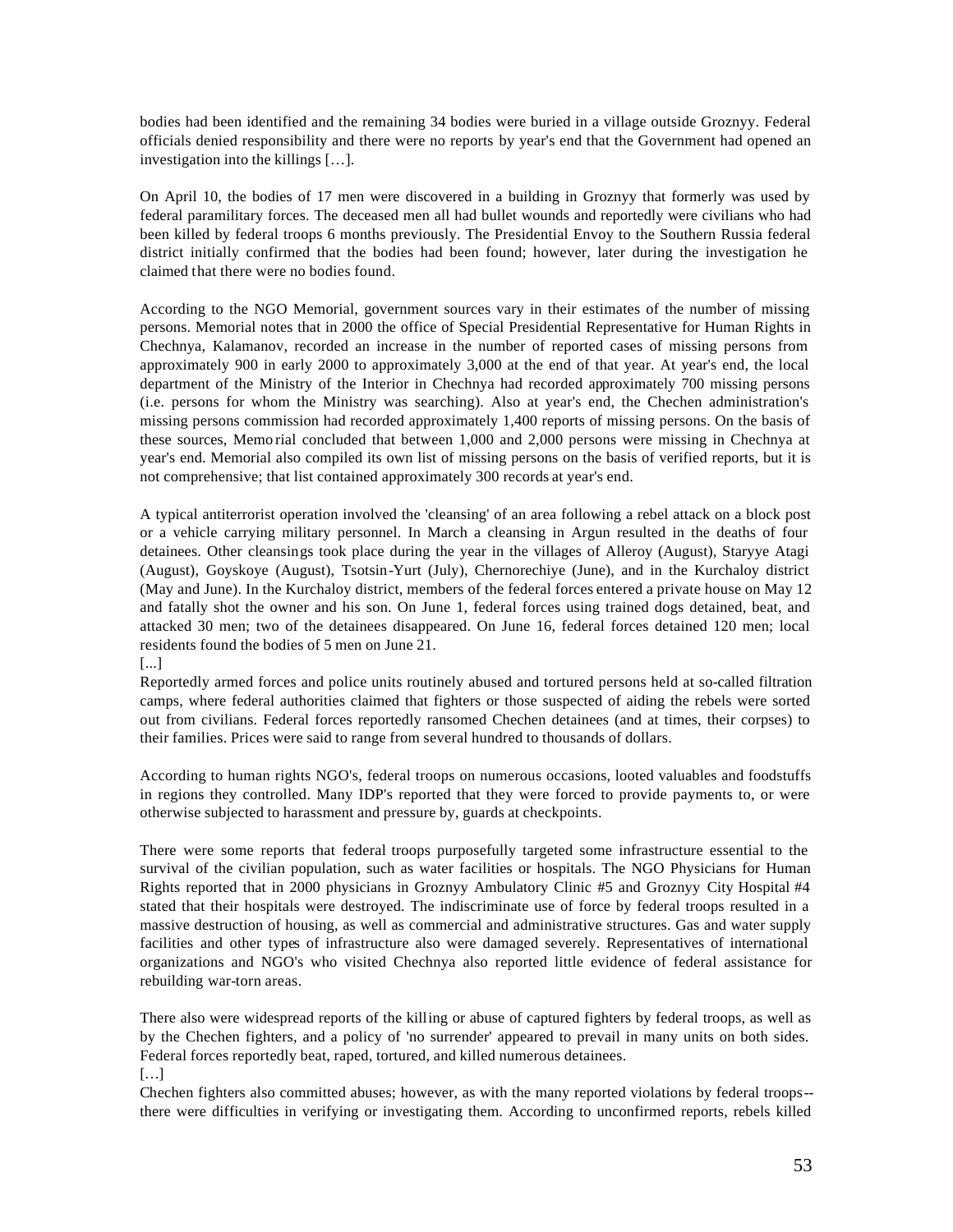civilians who would not assist them, used civilians as human shields, forced civilians to build fortifications, and prevented refugees from fleeing Chechnya. In several cases, elderly Russian civilians were killed for no apparent reason other than their ethnicity.

[...]

According to Chechen sources, rebel factions also used violence to eliminate their economic rivals in illegal activities or settle personal accounts. Many Chechens believed that Arbi Barayev (killed at the end of May), Shamil Basayev, and their groups in particular used such violence.

Chechen fighters planted landmines that killed or injured federal forces and often provoked federal counterattacks on civilian areas. In other incidents, the rebels took up positions in populated areas and fired on federal forces, thereby exposing the civilians to federal counterattacks. When villagers protested, they sometimes were beaten or fired upon by the rebels.

Chechen fighters also reportedly abused, tortured, and killed captured soldiers from federal forces. In the summer, rebels began a concerted campaign to kill civilian officials of the government-supported Chechen administration.

Individual rebel field commanders reportedly were responsible for funding their units, and some allegedly resorted to drug smuggling and kidnaping to raise funds. As a result, it often was difficult, if not impossible, to make a distinction between rebel units and criminal gangs. (U.S. DOS 4 March 2002, sect. 1g)

*More reports of security incidents can be found on the website of Memorial [Internet] or Human Rights Watch [Internet]*

## **Reports of security incidents in IDP camps and settlements in Ingushetia and Chechnya (2000-2002)**

- There have been reports of security operations conducted by federal forces in IDP settlements and camps in Ingushetia and Chechnya
- Firing and shelling in proximity of villages in southern Ingushetia created anxiety among locals and IDPs (2000-2002)

#### *Incidents in Ingushetia (2002)*

"[M]ilitary forces have recently been positioned in the immediate vincinity of the camps for displaced Chechens in Ingushetia (e.g., the newly installed military post of Troitstaya, which is about 5km from the Sputnik and Alina tent camps in Sleptovsakaya, eastern Ingushetia). This has coincided with an increased number of arrests of displace people and the 'disappearance' of others from these camps. These events heighten the climate of insecurity and fear, and further pressure the displaced Chechens to leave." (MSF 30 July 2002)

"NGOs report that troops moved into the area [Ingushetia] in recent weeks are for the first time attacking refugees. Local observers say Russian authorities are telling international agencies that the deployment is related to continued disturbances in nearby Georgia, where U.S. troops are now also stationed, and that troops are merely engaged in exercises. Prague Watchdog, a Czech online news service about the North Caucasus (http://www.watchdog.cz), reported night raids have begun on the camps. On 28 May, at about 4 a.m., armed men wearing masks and camouflage uniforms burst into the Satsita refugee camp in the periphery of the Ordzhonikidzevskaya settlement, terrorizing residents, and arresting one young man." (RFE/RL 5 June 2002)

*See Prague Watchdog, "Russian soldiers check refugees in Ingushetia", 29 May 2002 [Internet]*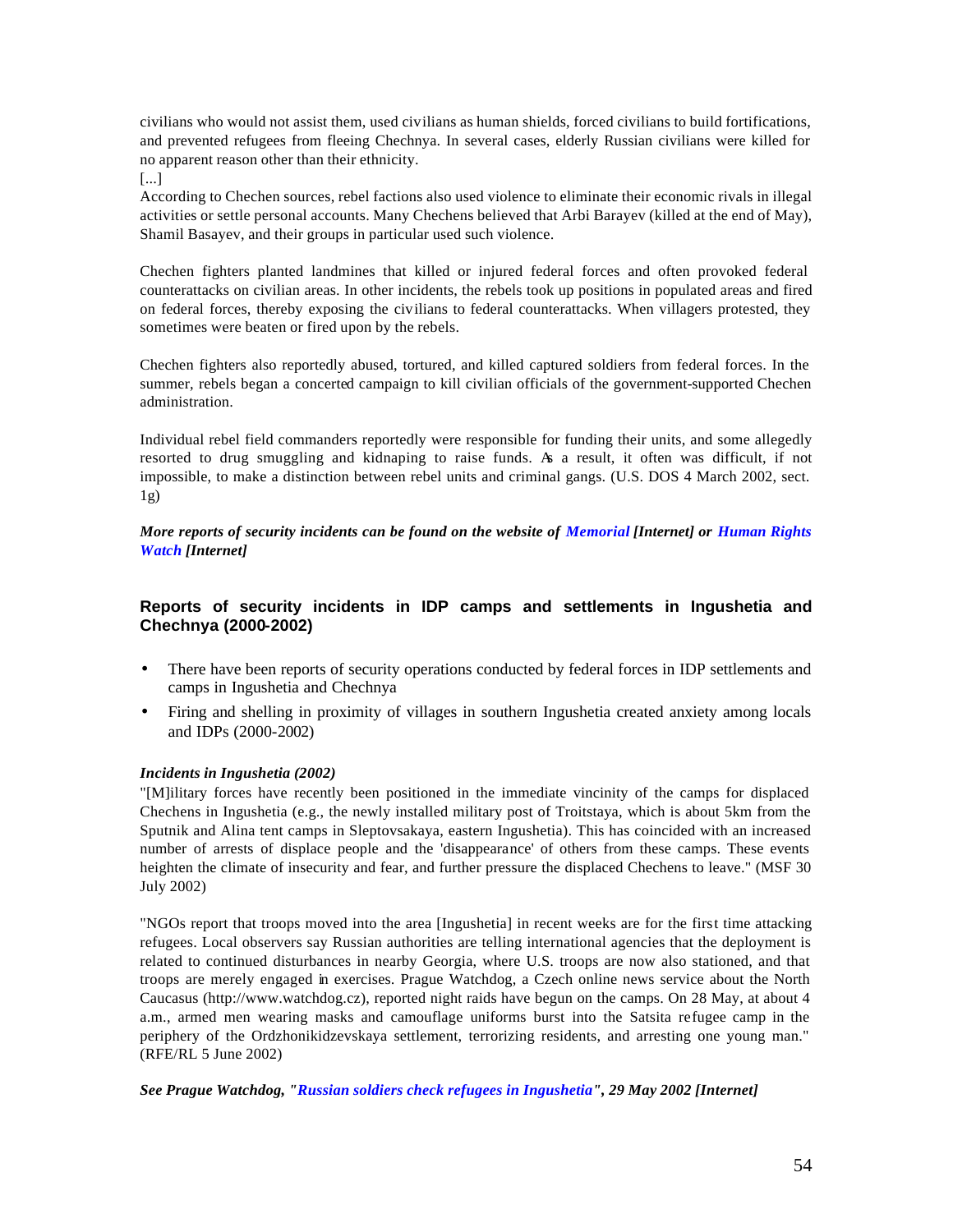"Large-scale military operation that took place recently between Federal forces and Chechen fighters in the Ingush town of Galashki forced displacement of the Chechen IDPs out of the town. ICRC Nazran reported an exodus of 1,600 persons, who were presumably accommodated by host families in Sleptsovsakaya and Nazran." (UNICEF 5 October 2002)

#### *Security condition in Temporary Accommodation Centres in Grozny (2002)*

"No security guarantee has been given. Snipers have been shooting at one of the centres. The Russian army carries out frequent checks (The re-register refugees…). There have been reports of people being arrested, others disappeared. On July 19, there was a raid by the Chechen police and the Federal forces in one of the TACs. They shot in the air, took and the released 6 men. After this 'incident', certain refugees intended to go back to Ingushetia." (MDM July 2002, p. 16)

#### *2001-2000*

"Over the past months there has been a tendency of the federal authorities to intervene more directly in Ingushetia for alleged security reasons. The federal forces have conducted a number of security related operations in IDP settlements and camps, in search of weapons and drugs, arresting a number of persons suspected to belong to Chechen rebel groups. In this respect, young males are particularly exposed." (UNHCR January 2002, para. 29)

"A reign of terror is largely maintained by the Russian military which since summer has been multiplying bombardmnets of forests and fields, but also of homes using heavy artillary, exactions, sacks and installation of anti-personnel mines. In addition, a very large number of young men considered potential fighters have been arrested in the last few months. Last summer, some 'cleansing' operations also took place in the Ingushetian camps: Russian soldiers, supported by the Ingushetian militia, surrounded several camps and arrested all young men, particularly the ones who had spoken in the filtration camps. " (MDM December 2000)

IDPs in the southern parts of Ingushetia complain of increased firing and shelling in proximity of villages populated by IDPs and locals. This activity causes great concern and anxiety among the population in the area, and instances of livestock being killed are reported. It is not known whether this activity is related to military train ing or clashes with rebel groups. Land mines are reportedly prevalent in the southern border areas." (UNHCR 25 August 2000)

## **A special group of concern: the children (2002)**

- Special UN representative for children highlighted impact of war on children (June 2002)
- Violence and displacement have left many children traumatized
- Chechen fighters allegedly enlist children into their ranks or use them to plant landmines

"Further to his visit to the Russian Federation, the UN Special Representative for children and armed conflict, Mr. Olara A. Otunnu, concluded that the two periods of armed conflict in Chechnya (1994 to 1996 and 1999 onwards) have clearly left a very extensive and serious impact on children. He indicated that some 50 per cent of internally displaced persons (IDPs) are children. The use and impact of landmines is grave and has been particularly damaging for children, with about 500,000 mines in Chechnya, making it one of the most mine-contaminated areas in the world. Exposure to violence and displacement has left many children traumatized. Moreover, Chechen fighters allegedly enlist children into their ranks and they also provide financial incentives for children to plant landmines and explosives (Office of the UN Special Representative for children and armed conflict, 24.6.2002).

While in the North Caucasus, Mr. Otunnu expressed his concern for the protection and well-being of all children affected by armed conflicts in the region. He pointed out that support and relief must be provided,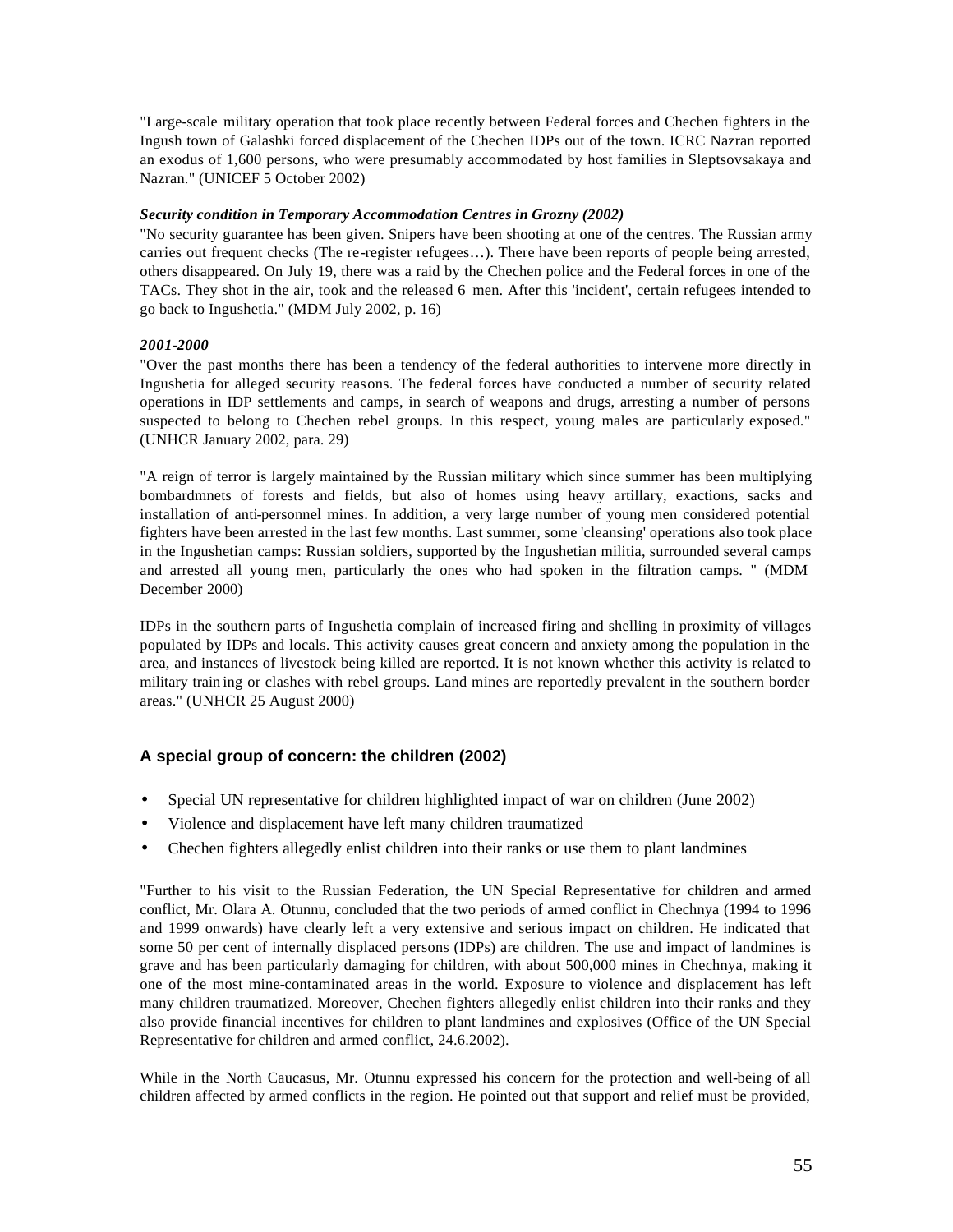on a humanitarian and impartial basis, to all who have suffered as a result of armed conflict, regardless of their ethnicity, political or religious affiliations (idem). In this connection, note should be taken of the regular mental health co-ordination meeting held by World Health Organisation (WHO) in Nazran on 29 May 2002, in which twelve NGOs from Ingushetia and Chechnya participated (WHO, April-May 2002)." (COE 16 July 2002, Addendum II)

#### *See also:*

*"U.N. envoy welcomes firm assurances concerning voluntary return of displaced Chechen populations", UN press release, 24 June 2002 [Internet]*

## **Displaced exposed to insecurity: The case of the sweep operation in Sernovodsk (western Chechnya) (July 2001)**

- On 2 July, male displaced persons, including children, were detained and taken away by the federal forces
- Testimonies collected by Human Rights Watch researchers reveals that dozens if not hundreds of detainees were subjected to torture or ill-treatment on 2 and 3 July
- During the night of 3-4 July, Russian troops conducted another operation at the railway carriages
- Many of the IDPs panicked and fled to Ingushetia

"Sernovodsk is a village in western Chechnya, approximately ten kilometers from the border with Ingushetia. After Russian troops were stationed in Sernovodsk in November 1999, the village was relatively peaceful for about eighteen months, and Human Rights Watch documented few serious abuses against civilians there.

In addition to its permanent population of approximately 7,000 people, Sernovodsk for almost two years has also served as the temporary home for thousands of displaced persons from other parts of Chechnya. Shortly after retaking the village, Russian government officials stated that displaced Chechens could safely return to Sernovodsk and, in early December 1999, announced they would build facilities for the displaced there. In late June 2001, 2,611 IDPs were living in Sernovodsk in dozens of railway carriages, a former student home, and in private houses.

[On the morning of July 2], the soldiers, the soldiers-often in uniforms without any form of identification and, by some accounts, drunk-checked homes and detained men all over town, often without as much as checking their identity papers. They also conducted checks at the temporary residences of IDPs. One IDP living in railway carriages told Human Rights Watch that the soldiers came with big attack dogs to check passports and detained a number of men. The soldiers also came to the so-called tekhnikum, a building that once had housed students but at that time was in use as a residence for IDPs. Soldiers surrounded the building, searched it, and took the men out onto the street where they forced them to kneel on the sidewalk. One IDP estimated some fifty people were eventually taken away. Villagers said that among the detainees were children as young as fourteen or fifteen years old. For example, a local schoolteacher told Human Rights Watch she witnessed the detention of two of her students, fourteen or fifteen years old, on Lenin Street.

A full APC drove up. They [the soldiers] were all sitting on top, the whole APC was full of them. In masks. Armed. They took those children. Their mother fainted and fell... The neighbors were saying: 'Why are you taking them? They're not even fourteen or fifteen years old!' We all cried and screamed: 'Don't take them!' They said: 'We'll check their documents and release them.'

The boys were released that evening. They had apparently not been harmed.

<sup>[…]</sup>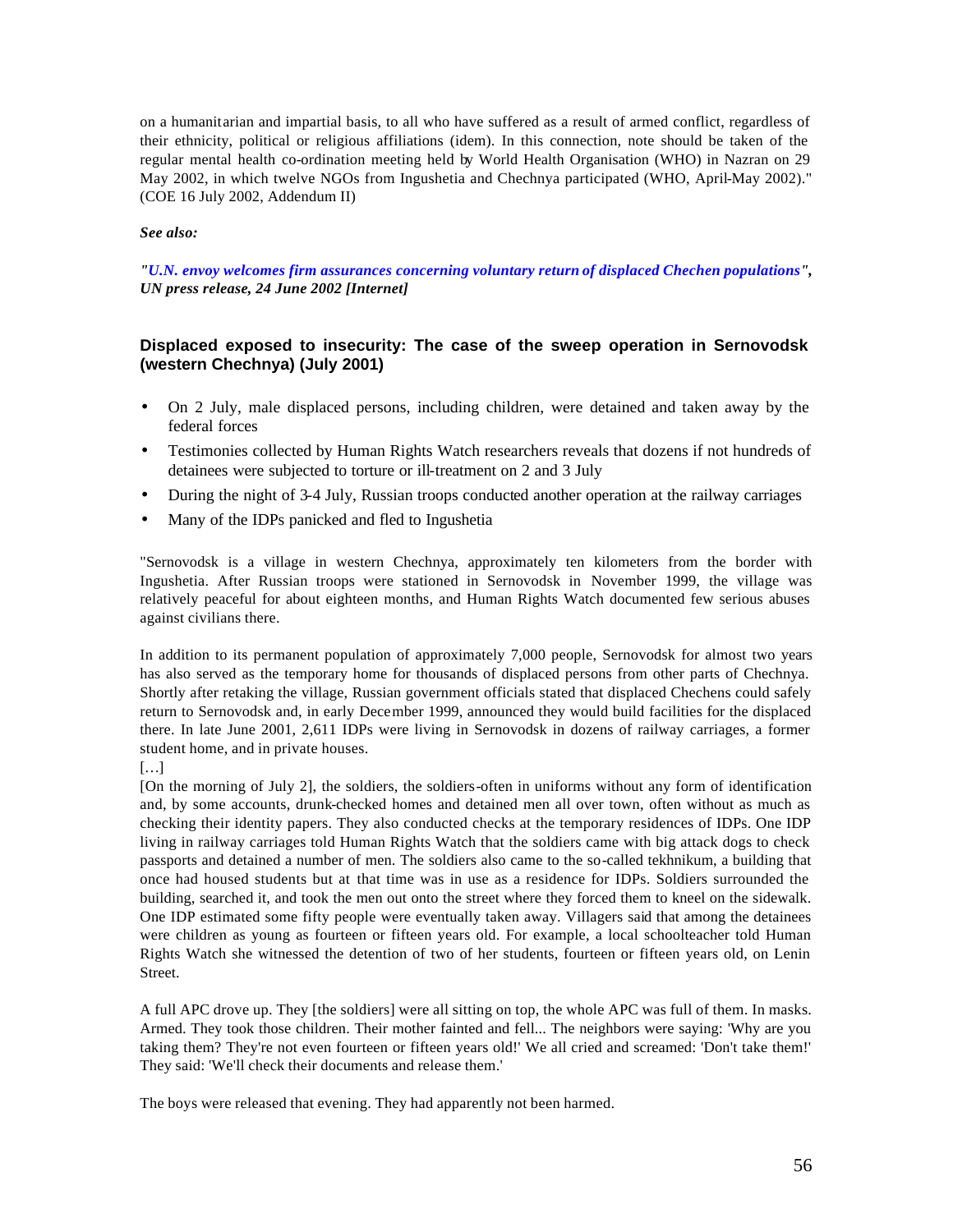Many villagers asserted that soldiers detained all males between fifteen and fifty-five. The village administrator's account is different, though disturbing enough. Vakha Arsamakov, the head of administration of Sernovodsk, estimated that the soldiers detained 182 IDPs and 438 inhabitants of the town on that day-a large number, but not close to being all the males between fifteen and fifty-five. Some villagers evidently avoided being detained by paying bribes to the soldiers or hiding. Several witnesses also said soldiers had simply checked their papers and not detained them.

The soldiers took most of the detainees to the temporary base that they set up just outside Sernovodsk, not far from the mosque. According to villagers, soldiers had lined up military vehicles in a field and set up a tent camp. Many of the detainees were held in the field while others were taken into an unfinished or partially destroyed building with an open basement. Many of the men on the field were forced to lie face down. Others were forced to kneel on the ground without moving or speaking or face beatings as punishment. The soldiers randomly took detainees from the field or basement to military vehicles or tents where they beat them or subjected them to electric shocks.

In the meantime, female relatives of the detainees gathered at the edge of the field to demand the release of their relatives and were held back by tanks and dogs. When twelve detainees were loaded onto a bus for transportation to a detention center in Achkhoi-Martan, some of the women threw stones at the soldiers.

At around midnight, most of the detainees-with the exception of those transported to Achkhoi-Martan-were released. According to some eyewitnesses, detainees were permitted to go home on the condition that they voluntarily returned to the close-by mosque early the next mo rning.

#### *July 3*

During the night of July 3-4, Russian troops conducted another operation at the railway carriages. Many of the IDPs panicked and fled to Ingushetia. A female IDP, who lived in one of the wagons, told Human Rights Watch that at 4:00 a.m. the soldiers came and started detaining men and searched her compartment thoroughly. They did not ask for any passports, she said, but simply took the men. She left the wagons afterwards and went to Ingushetia.

According to another woman, the word that soldiers were randomly detaining IDP men without even looking at their identity papers immediately spread along the forty-odd railway carriages. She said she and many others decided not to wait for the soldiers but to flee. A third woman, who said she was afra id that her brothers might be detained the next day, told Human Rights Watch she and her two brothers left at 3:00 a.m. and walked through the hills. These women said they were part of a large group-one estimated several hundred people-that followed trails over the hills for about 90 minutes. Human Rights Watch interviewed them just days later in Ingushetia.

#### *Torture and Other Ill-Treatment*

The testimony of former detainees, their relatives and numerous other villagers collected by Human Rights Watch researchers, as well as numerous written appeals from residents or IDPs from Sernovodsk to the local administration, reveal that dozens if not hundreds of detainees were subjected to torture or illtreatment on July 2 and 3. Detainees suffered sustained beatings, electric shocks, and were forced to sit in painful positions for extended periods of time without moving. Several eyewitnesses said the older men were often treated worse than boys in their mid-teens.

Human Rights Watch conducted detailed interviews with four men who had been detained during the sweep in Sernovodsk and who said they had been beaten severely; three had also been subjected to electric shock. Human Rights Watch conducted further detailed interviews with the relatives of a fifth man, who was detained and ill-treated in various ways, including electric shock. Of the five detainees, two had been held at the temporary base outside Sernovodsk, two at the temporary police precinct in Achkhoi-Martan,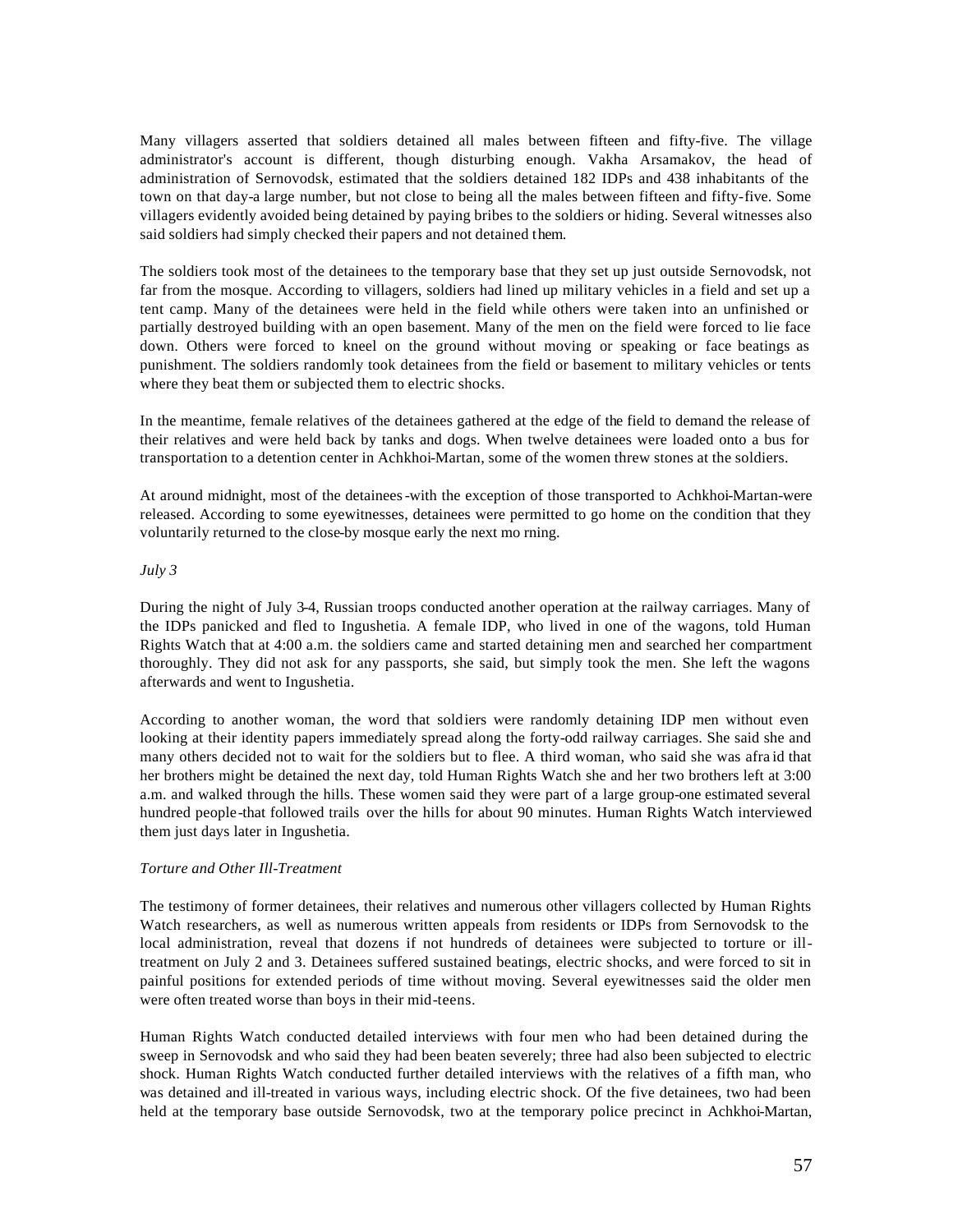and one in a pit not far from Assinovskaia. Two of the detainees were released the day of their detention, one a day later. The two others were held for one week.

Human Rights Watch also reviewed copies of fifty-one appeals from residents or IDPs from Sernovodsk to the local administration, concerning a total of twenty-nine detainees. With regard to twenty of these detainees, the appeals stated clearly that they had been ill-treated or tortured; one stated that the detainee had returned home in a 'state of shock.' According to the appeals, eleven of the twenty detainees were beaten for long periods; nine suffered electric shock; and five had been forced to kneel for hours with Tshirts over their eyes. One detainee was allegedly threatened with execution." (HRW February 2002, pp. 26-28)

## **Women in Chechnya exposed to rape and sexual violence (2001)**

- Collected evidence confirms that Russian soldiers raped Chechen women and sexually assaulted both men and women in detention centers
- Acknowledgement, investigation, and prosecution of such crimes against civilians have been alarmingly few, according to Human Rights Watch

### *Human Rights Watch Report to the UN Committee on the Elimination of Discrimination against Women (January 2002)*

"Civilians in Chechnya continue to be the victims of systematic violations of human rights and humanitarian law, facing the daily risk of torture, 'disappearance,' and summary executions at the hands of Russian federal forces. Federal soldiers and police on sweep operations arbitrarily detain men and women, and frequently loot and burn homes. Detainees are often taken to makeshift detention facilities such as pits dug into the ground, where they are routinely tortured and denied all due process rights. Human Rights Watch has conducted investigations into abuses committed in Chechnya since the recurrence of major military clashes in the region in September 1999. In the course of this research, Human Rights Watch has documented credible accounts of violence against women in the region, including sexual violence, and wishes to bring these allegations to the attention of the Committee.

Human Rights Watch is concerned that Russia has resisted a meaningful accountability process. Russian law enforcement agencies have failed to launch serious investigations into most cases of abuse, and have failed to prosecute the perpetrators. The government's failure to investigate abuses against civilians vigorously has fostered an atmosphere of impunity among Russian troops in Chechnya.

#### *Rape and Other Forms of Sexual Violence in Chechnya*

Despite cultural taboos against speaking about rape, witnesses provided evidence that Russian soldiers raped Chechen women in areas of Russian-controlled Chechnya and sexually assaulted both men and women in detention centers. In 1999 and 2000, Human Rights Watch researchers found that rapes occurred on the outskirts of villages, at checkpoints, and in detention centers. Fear of rape by Russian forces was pervasive, causing some families, particularly those with young women and girls, to flee and motivating desperate attempts to hide female family members. The cases outlined below draw from direct testimony provided to Human Rights Watch in the field.

[…]

*Rape at Checkpoints* 

Russian military and police forces have hundreds of checkpoints within Chechnya and between Chechnya and neighboring regions of Russia. Federal servicemen are notorious for using the checkpoints to extort bribes from civilians; Human Rights Watch also found several cases of rape at checkpoints.

[…] *Rape and Sexual Violence in Detention Centers*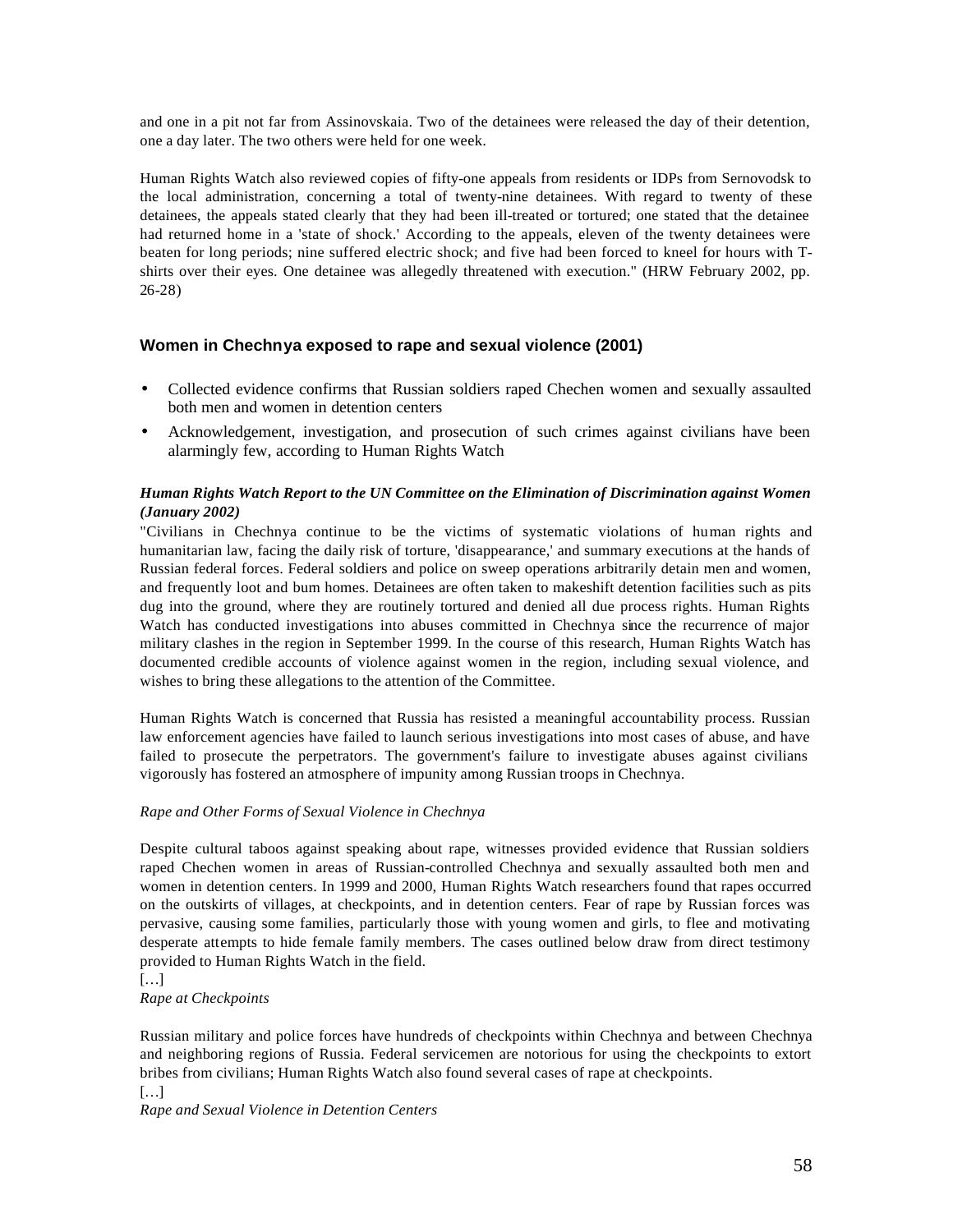More than half of those interviewed by Human Rights Watch about detention centers alleged that guards raped and sexually assaulted both male and female detainees. Although none of the interviewees explicitly stated that he or she was a victim of rape, several did describe abuse rising to the level of sexual assault and provided credible evidence of rape in the Chernokozovo facility, a particularly notorious detention center. Women reported that male guards forced them to strip inside the detention facility. Sexual violence in the form of forced nudity served to threaten and humiliate detainees, and added to Chernokozovo's environment of terror, intimidation, and degrading treatment. Forced nudity also served as a precursor to additional sexual violence described by both male and female detainees.

#### […]

#### *Record of impunity*

Human Rights Watch and other nongovernmental organizations have called for accountability in the face of these abuses. Russian authorities have concealed and obstructed the prosecution of government forces for such violations; acknowledgement, investigation, and prosecution of such crimes against civilians have been alarmingly few, and many were conducted in bad faith. In April 2001, a joint Council of Europe-Russian Duma working group compiled a list of 358 criminal investigations into alleged abuses against civilians. But only about 20 percent of the cases were under active investigation and the authorities had suspended more than half of the total investigations. The criminal investigations did not include a single case of torture or ill-treatment and very few abuse cases ever advanced to the courts. Resolutions adopted in April 2000 and April 2001 by the United Nations Commission on Human Rights called for Russia, among other things, to establis h a national commission of inquiry to investigate such crimes and to invite U.N. special rapporteurs to conduct investigations in the region. Russia rejected both resolutions and did not fulfill the resolutions' requirements.

The Russian government failed to mention the conditions of women in Chechnya in its fifth periodic report to the Committee. We hope that this omission can be remedied as the Russian government presents its report to the Committee. We ask the members of the Committee to press the Russian government to end impunity for crimes of violence and sexual violence against civilians in Chechnya. In particular:

The Russian government should investigate thoroughly all allegations of rape and ill-treatment of civilians, particularly of women. Soldiers and officers alleged to have committed atrocities and violations of human rights or humanitarian law should face investigation and, if the evidence warrants, should be prosecuted to the fullest extent of the law.

The Russian government should provide training for all Russian forces in Chechnya on the Geneva Conventions, the Convention against Torture, and the human rights of women.

Victims and witnesses of human rights and humanitarian law violations should receive witness protection if they agree to cooperate with authorities. The Russian government should ensure that witnesses against perpetrators of these crimes do not face retaliation.

The Russian government should remove all obstacles delaying the planned visit to Chechnya of the special rapporteur of the Commission on Human Rights on violence against women, its causes and consequences." (HRW January 2002)

*See also Amnesty International, Russian Federation: Summary of concerns on the human rights of women and girls, 25 January 2002 [Internet]*

#### **Widespread use of landmines in Chechnya (2001)**

• More than 500,000 mines have been laid inside Chechnya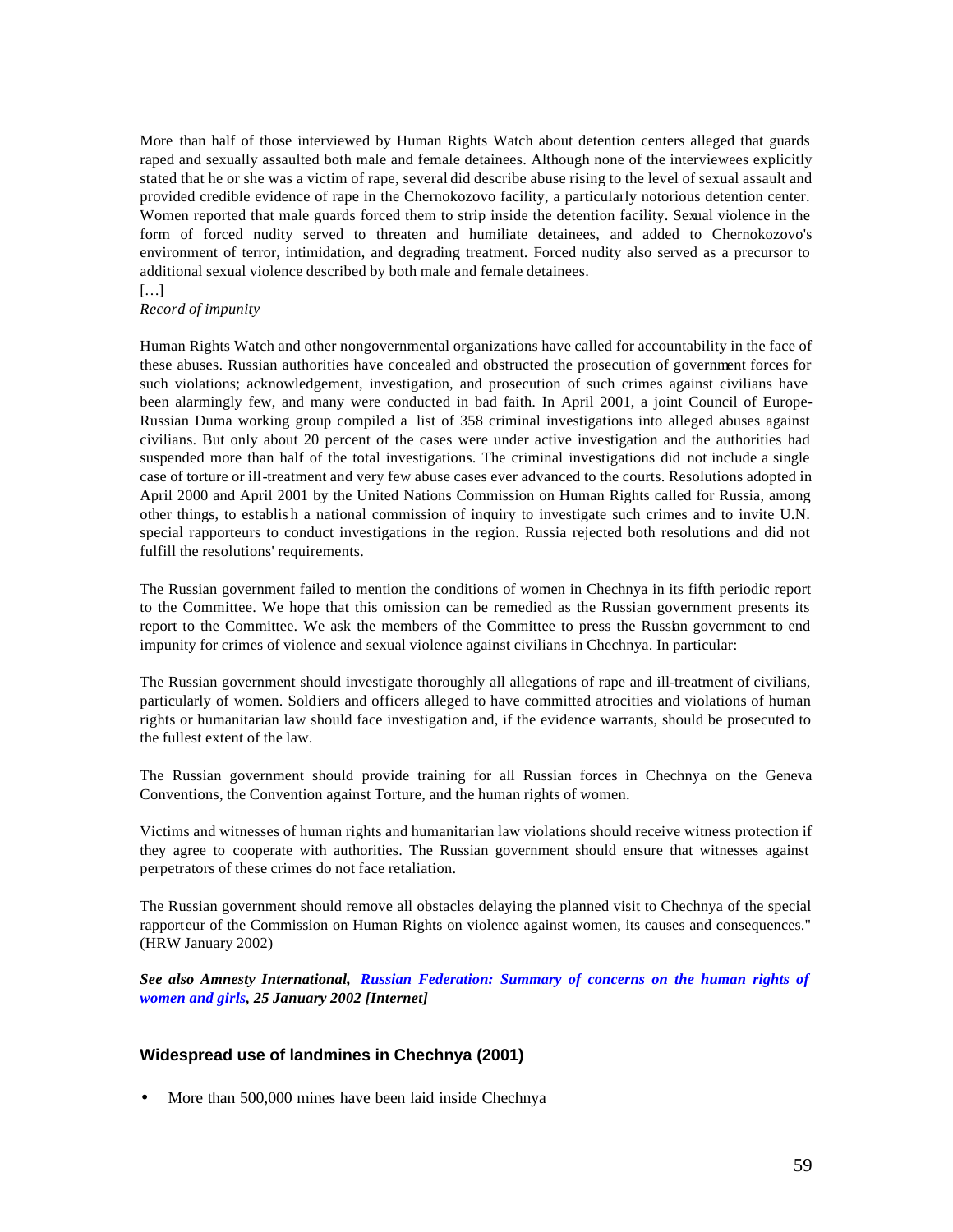- Between 7,000 and 10,000 persons, including 4,000 children, have been already injured by mines and unexploded ordnance
- There is a need to increase the capacity of prosthetic workshops and expand mine awareness activities among children

"According to recent estimates, there may be more than 500,000 mines laid inside Chechnya, and between 7,000 and 10,000 people, including about 4,000 children, have already been injured by mines and unexploded ordnance (UXO) accidents. During the month of August 2000 alone, in the health facilities surveyed in Chechnya, MSF Holland identified 110 mine related injures and 44 of them were children. With the hostilities continuing, new mines are still being laid. The existing prosthetic workshop in Grozny is still not functional and the Vladikavkaz prosthetic has sufficient capacity to assist only 30-40 mine victims each month. Due to their continuing growth, most children need to be fitted with new prostheses every six months. While mine awareness education has mainly targeted IDP children living in camps in Ingushetia and some of those attending school in Chechnya, IDP children belonging to the communities living in spontaneous settlements and in the private sector in Ingushetia still need to have their awareness raised. Other school-attending children in Chechnya, who were not covered in 2001, also need to be informed without delay of the dangers lf living with mines." (UN November 2001, p. 39)

*For more details about landmines, consult the Landmine Monitor Report 2002: Toward a Mine-Free World, Chapter on the Russian Federation [Internet]* 

## **Freedom of movement**

#### **The Propiska system remains de facto in place (2002)**

- The former 'propiska' regime empowered the police authorities to authorise (or deny) citizens to sojourn or reside in a given location
- Although federal legislation officially has abolished 'propiska' requirements, many regional authorities do apply restrictive local regulations or administrative practice
- The impact on Chechen IDPs is that they have been restricted in their possibility to reside legally outside Chechnya and beyond Ingushetia
- The Constitutional Court and the Ombudsman of the Russian Federation have denounced violations of the freedom of movement in various regions
- Displaced Chechens in Moscow have encountered serious problems regarding their legal status and residence
- In the absence of temporary registration, IDPs in Moscow have not been able to exercise basic social and civil rights
- The situation in St Petersburg is similar concerning restrictive practice in issuing sojourn registration to Chechens

"In light of the tsarist-era restrictions on movements on the subjects of the Empire, as well as the Soviet-era 'propiska regime', the Russian government found it necessary to edict a law in 1993 [Federal Law No. 5242/1 titled 'The Law of the Russian Federation on Freedom of Movement, Choice of Place of Sojourn and Residence within the Territory of the Russian Federation' of 25 June 1993]. The basic concept under this Federal law has been to establish a system of registration at the place of sojourn (so-called 'temporary registration') or at the place of residence (so-called 'permanent registration'), whereby citizens notify the local bodies of interior of their place of sojourn/residence, as opposed to the former 'propiska' regime,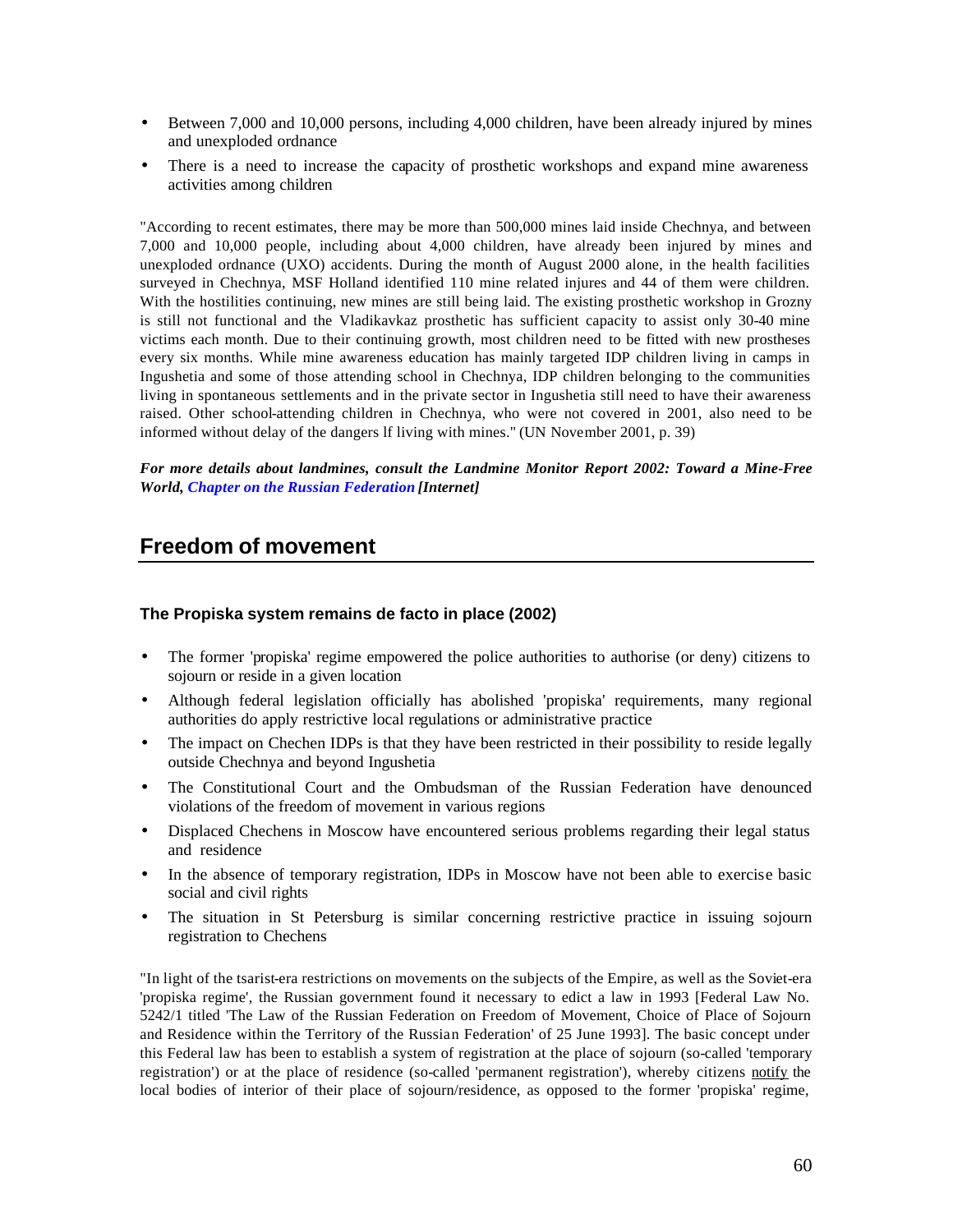which empowered the police authorities to authorise (or deny) citizens to sojourn or reside in a given location.

Although federal legislation officially has abolished 'propiska' requirements, many regional authorities of the Federation do apply restrictive local regulations or administrative practice. What is relevant, in this context, is the partial failure of the State organs responsible for control of the legality of administrative acts (e.g. the Russian Federation Constitutional Court and the Commissioner on Human Rights of the Russian Federation, or Ombudsman) to effectively correct the violations of the Federal legislation on freedom of movement perpetrated by the various subjects of the Federation. In its October 2000 special report 'On the constitutional right to liberty of movement and freedom to choose place of sojourn and residence in the Russian Federation', the Russian Federation Ombudsman deplores that '(…) violations of constitutional rights to liberty of movement and freedom to choose one's place of sojourn and residence by government bodies are due not only to regulations of constituents of the Russian Federation being contrary to federal legislation regulating this constitutional right, but also to unlawful law-enforcement practices', which are, by nature, more difficult to document and thus to contest before the courts of law.

As a result of the imperfect transition from the *propiska* regime to a registration system, local authorities throughout the Russian Federation retain the possibility to determine modalities of implementation, sometimes in a restrictive manner, of freedom of movement and choice of place of sojourn or residence. This is particularly the case in regions attempting to protect local labour markets, to control internal migration movements, or to prevent the settlement of economically or politically 'undesirable' migrants. The impact of this on Chechen IDPs is that they have been and continue to be restricted in their possibility to reside legally outside Chechnya and beyond Ingushetia […]." (UNHCR January 2002, paras. 18-20)

"The situation in the Republics of Kabardino-Balkaria and Karachai-Cherkessia is characterised by ethnic tensions and political rivalry between the two constituent nationalities (Kabards vs. Balkars and Karachais vs. Cherkess). These two republics are mainly concerned with maintaining the equilibrium between the respective constituencies. This equilibrium is particularly fragile in Karachai-Cherkessia, where a terrorist bombing occurred on 24 March 2001 in Agidehabl village. The Federal authorities accused Chechen fighters of responsibility for the incident. Kabardino-Balkaria has been regularly pointed-at by the Ombudsman of the Russian Federation, for violating the Constitution as well as federal legislation on freedom of movement and choice of place of sojourn and residence of citizens. In a 1994 resolution adopted by the Parliament of Kabardino-Balkaria (amended in 1997), a direct ban (which remains in force) is imposed on the sojourn or residence in Kabardino-Balkaria of Russian citizens from other regions of the Federation who do not have close family ties with Kabardino-Balkaria residents.

Both Stavropol and Krasnodar regions have been sanctioned several times by the Russian Federation Constitutional Court, as well as reported by the Ombudsman of the Russian Federation, for violating constitutional and federal legislative provisions related to freedom of movement and freedom to choose a place of sojourn or residence. In particular, the Russian Federation Ombudsman in the October 2000 Special Report 'On the constitutional right to freedom of movement and freedom to choose a place of sojourn and residence in the Russian Federation', notes that '*Therefore (...) the Law of Krasnodar Krai on the Registration Procedure Relating to Sojourn and Residence in Krasnodar Krai implies that a person who arrives in the territories of [this constituent] of the Russian Federation and who does not have kinship or ethnic and cultural ties [in Krasnodar Krai] will face considerable difficulties in realising his/her right to freely choose his residence in [this territory]'".* (UNHCR January 2002, paras. 32-33)

The situation is somehow different in North Ossetia-Alania. It is not so much local restrictive regulations on residence registration but rather local restrictive administrative practice that is preventing Chechen IDPs from sojourning in that republic. (UNHCR January 2002, para. 35)

According to Russian Government sources, there are hundreds of thousand ethnic Chechens staying in Moscow. Most of them are not IDPs […]. However, those Chechens displaced because of the current conflict and who have come to Moscow have encountered serious problems regarding their legal status,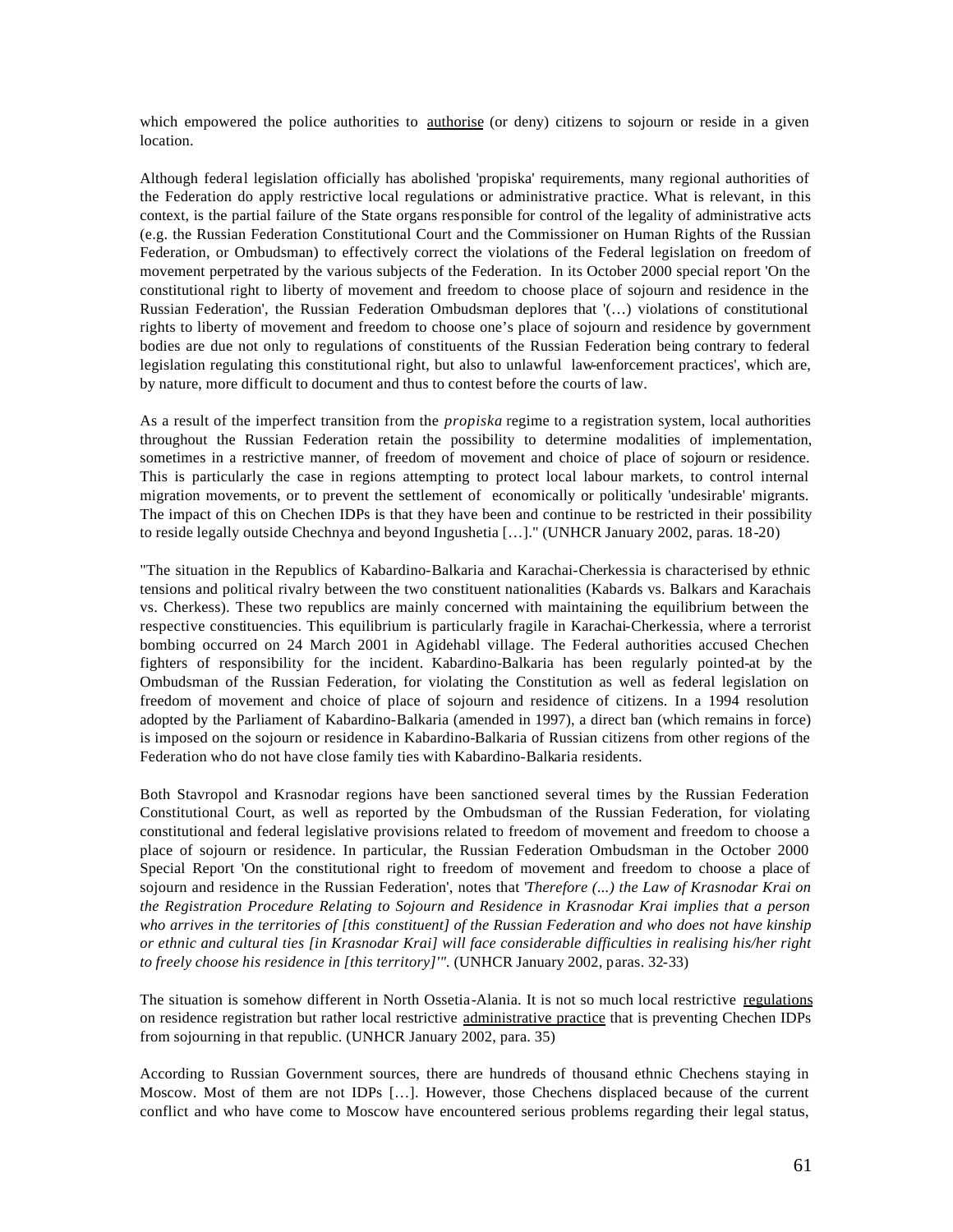residence, and sometimes faced vigorous and repeated security checks, eviction from their apartments and harassment by other groups of the local population. For example, the 21 September 1999 Resolution No.875 of the Moscow City Government, expressly referring to recent "terrorist acts that caused the death of many civilians" instituted a re-registration procedure for all non-Muscovites staying in the capital. As a result of this regulation, thousands of persons previously registered in Moscow City could not re-register with the authorities. In practice, it became almost impossible for new arrivals, especially IDPs from Chechnya, to register in Moscow. [27]

Another decree of the Mayor of Moscow city, of 28 September 1999, stipulates that, in order to apply for forced migrant status, the concerned applicants must be in possession of a registration document issued by the competent body of the Federal Ministry of Interior valid for a term of not less than six months. In practice, however, it has been almost impossible for Chechen IDPs to obtain sojourn registration in Moscow. Hence, they find themselves in a 'vicious circle' where they need sojourn registration to apply for forced migrant status [28] and where sojourn registration is denied in practice. Local NGOs reported numerous instances where Chechen IDPs applying for forced migrant status were told by local migration officers to return to 'safe areas' in Chechnya. [29] Instances were reported where legally resident individuals in Moscow, who vouched for IDPs, guaranteeing them housing to facilitate their registration with the authorities, were themselves fined for violating regulations on registration.

The restrictive rulings of the mayor of Moscow City should be viewed in the wider context of massive internal migration to Moscow from Russia's economically and ecologically devastated regions in the east and the Far East, as well as from the Caucasus. The city authorities claim that several hundreds of thousand non-Muscovites are staying or working illegally in Moscow. Each year, the local bodies of the interior are reported to expel (by train) several thousand illegal residents outside the city boundaries. Chechen IDPs are faced with double stigma: because of the so-called 'Chechen mafia', which is said to occupy a prominent role in drug trafficking and organised crime, and because of the August 1999 apartment bombings, which resulted in the loss of hundreds of lives, and which are suspected to have been carried out by terrorists of Chechen origin.

In the absence of temporary registration, IDPs in Moscow have not been able to exercise basic social and civil rights, such as access to legal employment, medical care and education. Instances of confiscation of passports by the police, detention, and extortion of money have been reported."

Footnote [27]: "Despite being ruled un-constitutional by the RF Constitutional Court (cf. RF Constitutional Court ruling No.9-? of 4 April 1996 "On the case concerning the verification of the constitutionality of a number of normative acts of Moscow city and Moscow region, Stavropol Territory, Voronezh region and Voronezh city, regulating the procedure for registering citizens arriving permanent residence in the said regions"), the Moscow regulations on registration as well as the administrative practice have remained restrictive. Upon judicial appeals from some local human rights NGOs, a few positive court decisions on individual IDP registration cases were reached. However, enforcement of judicial decisions has remained problematic. Enforcement of judicial decisions in Russia is not a problem limited to Moscow." Footnote [28]: "Such requirement is not envisaged in the 1995 Law on Forced Migrants."

Footnote [29]: "According to statistics from the Ministry of Federal Affairs, National and Migration Policy, 153 IDPs from Chechnya (representing 69 cases or families) were granted forced migrant status between 1 October 1999 and 30 June 2001 in Moscow. (No breakdown is available concerning the number of ethnic Chechens among them, or how many are IDPs from the current conflict as opposed to IDPs from the 1994- 96 conflict who obtained their status only recently)." (UNHCR January 2002, paras. 37-40)

"According to information available from local human rights groups, the situation in Russia's second largest town, St Petersburg, is similar concerning restrictive practice in issuing sojourn registration to Chechen IDPs. In the absence of sojourn registration, Chechen IDPs have no legal access to social welfare. However, the Chechen community in St Petersburg is much smaller than in Moscow and it is acknowledged by human rights groups that police harassment, fines and administrative detention of unproperly registered persons is not as acute as in Moscow." (UNHCR January 2002, para. 41)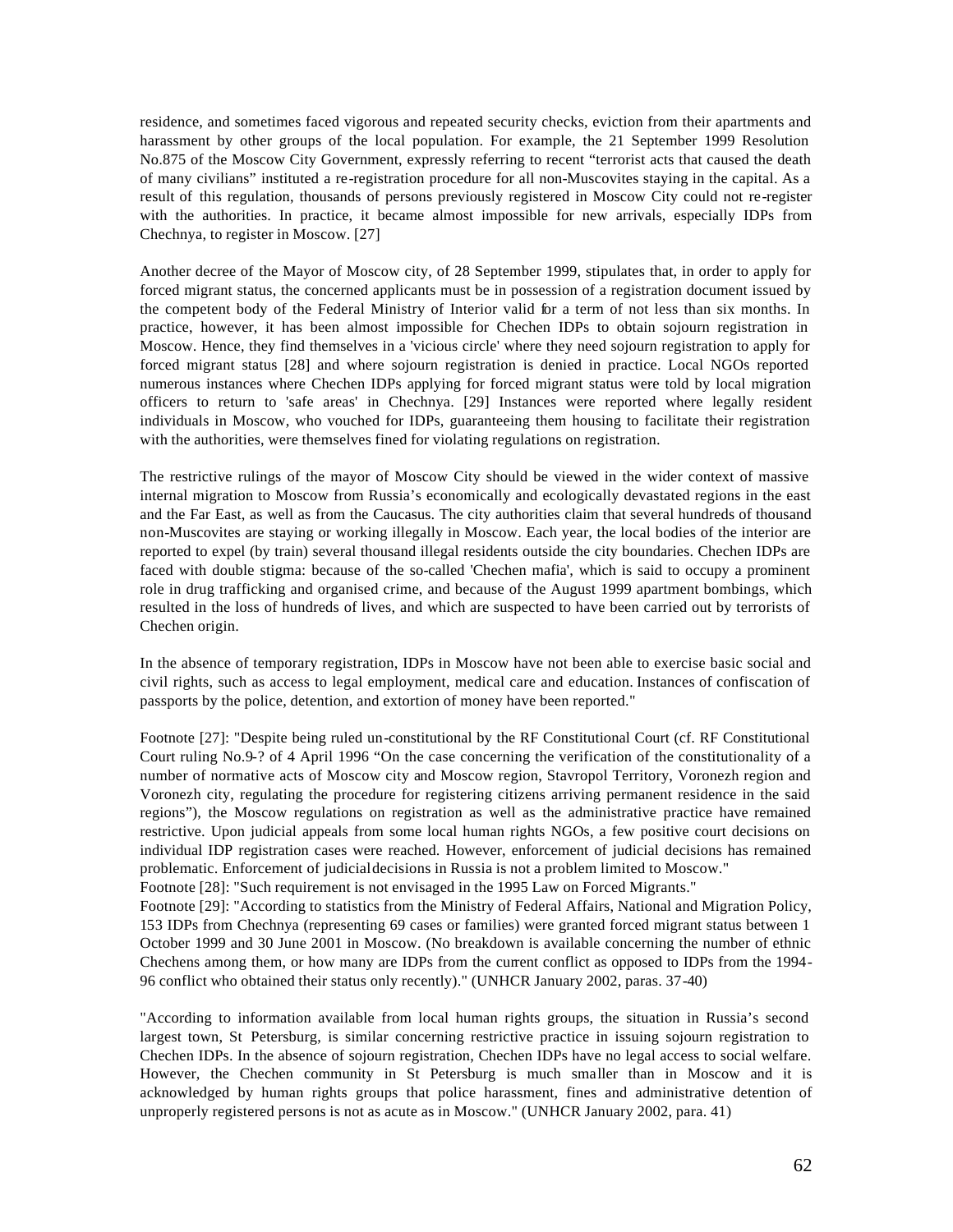*See also* 

*Parliamentary Assembly of the Council of Europe, "The propiska system applied to migrants, asylum seekers and refugees in Council of Europe member states: effects and remedies", 23 October 2001 [Internet]*

*Memorial, The Internally Displaced Persons from Chechnya in the Russian Federation, by S.A. Ganushkina (Moscow, 2002), section II [Internal link]*

## **Freedom of movement in Chechnya and Ingushetia (2001-2002)**

- IDPs enjoy improved freedom of movement between Chechnya and Ingushetia
- However, registration documents are only valid for specific sectors
- Memorial reports a growing level of extortion at checkpoints in Chechnya (September 2001)

"There is today more freedom of movement allowing travel in and out of Chechnya than in previous months, although check-points are operating in an inconsistent and arbitrary manner." (IHF 23 July 2002)

#### *Illegal extortion at checkpoints*

"Freedom of movement of persons between Chechnya and Ingushetia has improved, and several thousand IDPs shuttle monthly between the two Republics to visit relatives, check on property, to trade, and for other reasons. " (UNHCR January 2002, para. 5)

"The level of illegal extortion at checkpoints in Chechnya is growing Since the very start of the 'anti-terrorist operation', servicemen and police at many of the checkpoints on the roads of Chechnya have been subjecting the drivers of passing cars to extortion.

In recent months, apparently because of rising prices, the level of illegal demands being made at checkpoints has risen sharply.

For example, until recently, at three checkpoints on the Rostov – Baku route (the checkpoints Kavkaz-1, at the junction with the Achkhoi-Martan road and at the junction with the Urus-Martan road), each humanitarian aid lorry (sent into Chechnya from Ingushetia by foreign and international organizations) was made to pay 50 roubles.

At the end of the Summer, the amounts demanded rose. Now servicemen and police demand 300 rouble per lorry.

The same thing is happening with private cars. The amounts demanded have multiplied several times. For example, at the checkpoint between the villages of Kurchula and Mairtup, drivers of minibuses used to have to pay 10 roubles to pass through and drivers of private cars five roubles. Now, since mid-September, soldiers charge 50 roubles for a minibus and from 20 to 30 roubles for private cars." (Memorial 14 September 2001)

#### *Document requirements hamper free movement in Chechnya*

"While the provision of registration documents is a condition for the movement of people within Grozny and for the receipt of social benefits, people entitled to them stressed the long waiting time before they are issued and their geographically limited validity. For example, one woman with whom we spoke told us that her husband was not able to join her in the housing centre because he had not been issued a registration document valid for entering her sector in Grozny because he originated from outside the Chechen Republic." (COE 22 September 2002, part II).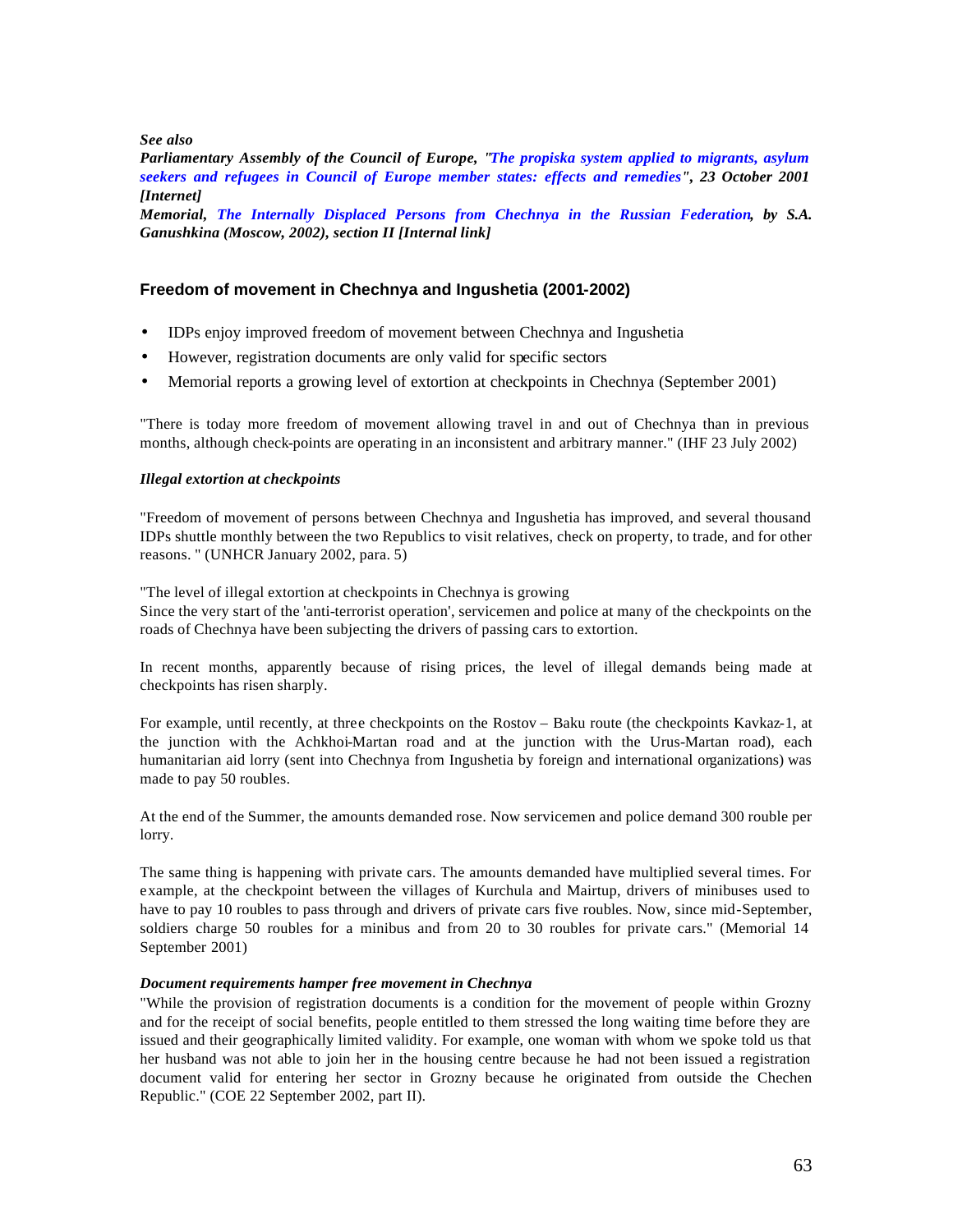"Apart from the Russian military forces, the Head of Administration informed us, there are 80,000 people deployed on the ground from the Russian Ministry of the Interior and the locally recruited armed civil militia. Checkpoints are evident throughout Grozny and registration documents are constantly required. When we visited School Number Seven in Grozny we were told that within the precincts of the school itself there was no sense of immediate security risks. By contrast, at a centre for returned displaced people we were told that the building was locked at night and that after that in order to go the lavatory it was necessary to be given the permission of the guard on the door before crossing open land to the small building containing the several pit latrines (no seats) at the disposal of five hundred families." (COE 22 September 2002, part II)

*See also "Travel of motor vehicles on Chechen territory is temporarily stopped, entry to Grozny closed", Pravda.ru, 28 September 2002 [Internet]*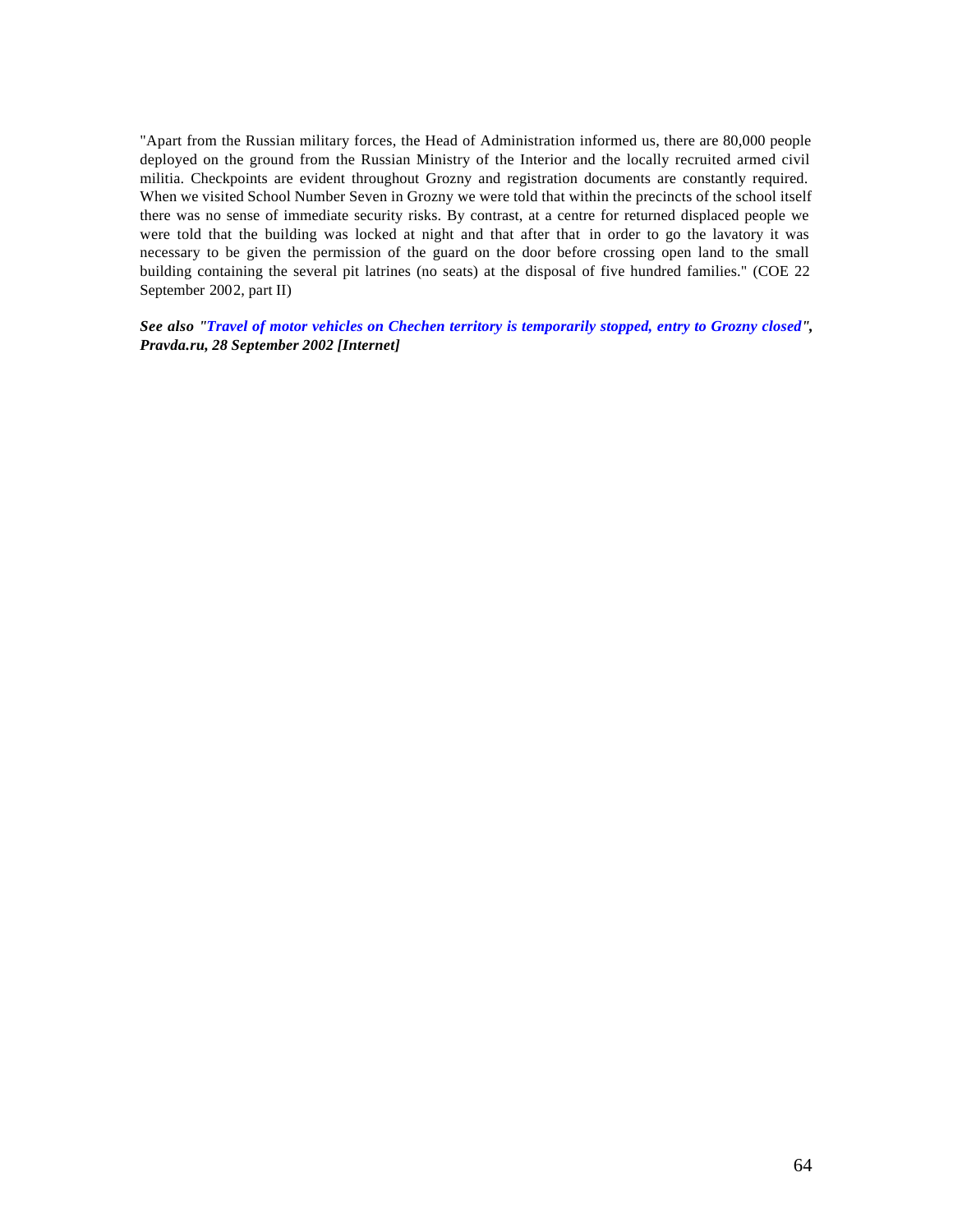# **SUBSISTENCE NEEDS (HEALTH NUTRITION AND SHELTER)**

## **Food**

## **IDPs in Chechnya and Ingushetia rely on food assistance for their survival (2001)**

- Field surveys reveal that income sources are insufficient to meet food requirements among the population in Chechnya
- Most of the residents in Chechnya and Ingushetia cannot afford to pay for agricultural inputs necessary to cultivate their plots

"Surveys and regular assessment missions carried out in Chechnya by UN, ICRC and other agencies revealed that humanitarian needs in the republic are enormous. A recent survey jointly carried out by WFP, UNHCR and the Danish Refugee Council (DRC) in Grozny city, Achkhoy-Martan and Sunzha regions of Chechnya revealed that up to 70% of the population live in poverty. Income sources declared by the interviewed households, such as pensions and other allowances, are insufficient to meet their food requirements. These people rely on food aid to eat." (UN November 2001, p. 22)

"The effects of the hostilities in Chechnya on agriculture has been devastating, the infrastructures, plans and equipment of agro-industrial enterprises have been damaged or destroyed and activities disrupted. However the biggest impact has been on the thousands of IDPs who have lost their livelihoods. Most IDPs now depend on food aid for their survival. Unemployment is higher than 90%. Their access to vegetables and potatoes is practically nil.

The residents of both Chechnya and Ingushetia, and particularly those hosting IDPs, are not in better shape. Most of them have become simply to poor to afford to pay for the agricultural inputs necessary to cultivate their plots." (UN November 2001, p. 25)

*See also Refugees International, "Humanitarian situation in Northern Caucasus remains critical", 5 December 2001 [Internet]*

*The People in Need Foundation reports on the humanitarian needs of the persons living in cellars in Grozny. See "Cellar people – Podvalshchiki, Special Report", September 2002 [Internet]*

## **Chechnya: Danish Refugee Council confirms need for food assistance (October 2001)**

- DRC survey in Chechnya confirms that the current level of aid provision should be maintained
- Humanitarian help and aid from relatives remain the main sources for food among the IDP population

"Following its Grozny Household Survey conducted during May-June 2001, DRC undertook another survey of the population of Achkhoy-Martan district of Chechnya from 23 August to 8 September. The survey was conducted on the initiative of the World Food Programme (WFP) and supported by the UN High Commissioner for Refugees (UNHCR) and DANIDA.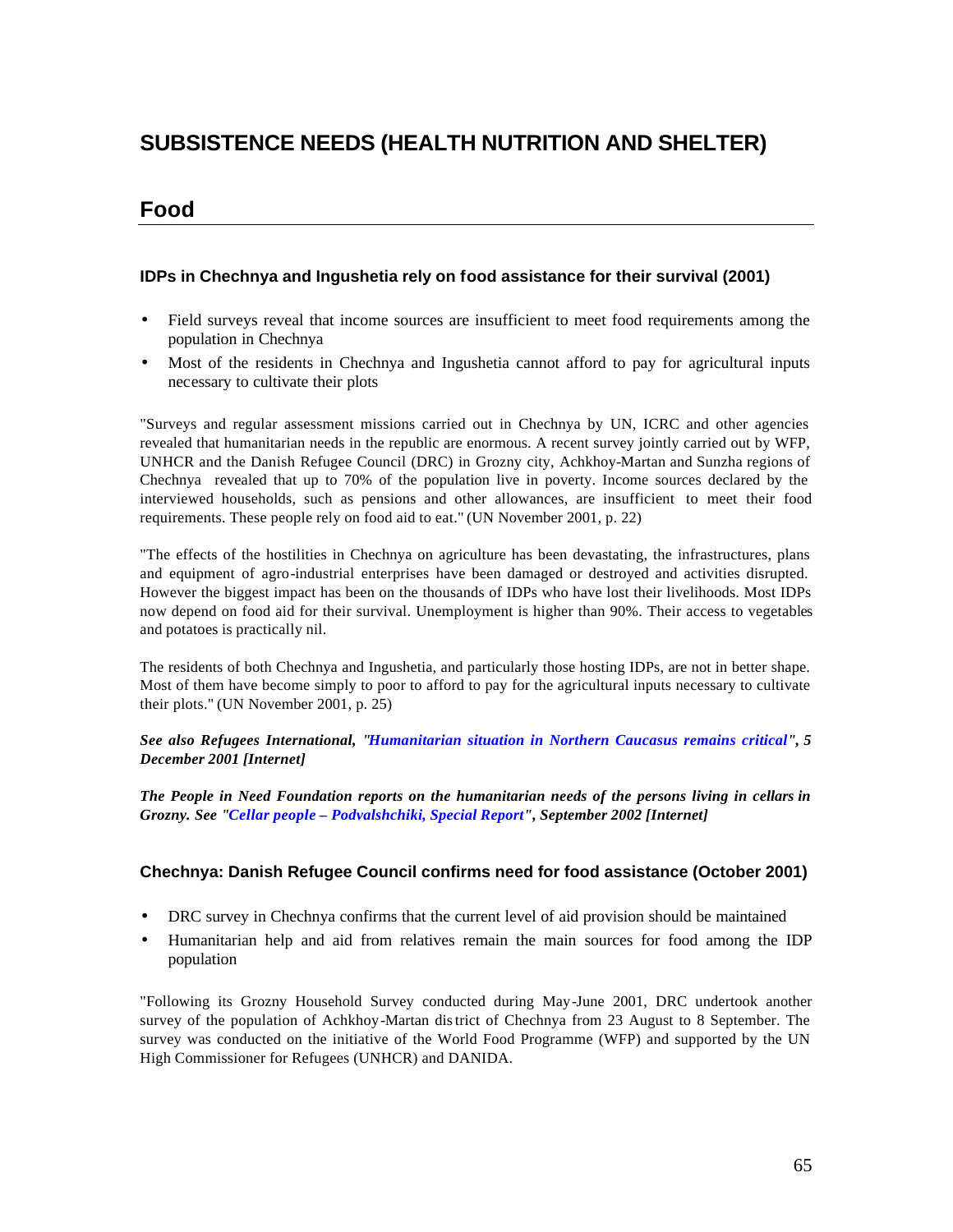The main objective of the survey was to assess the current humanitarian needs in the district, especially within the food sector, and identify the most vulnerable segments of the population, as well as to obtain further knowledge of the population movement across the Ingush-Chechen administrative border.

While the Chechnya population survey indicates a number of 70,424 people registered in the district as of May 2001, only 45,636 persons (12,878 households) were surveyed as members of permanently settled households under the Achkhoy-Martan district household survey. The discrepancy of 24,788 persons might be due to the constant movement between Ingushetia and Chechnya.

The survey indicates that the present level of aid provision should be maintained.

The survey will be continued in order to record population movements and to include those residents who were absent during the main survey. "

| Housing conditions                  |
|-------------------------------------|
| Undamaged:<br>74.3%                 |
| Lightly damaged: 14.9%              |
| Destroyed: 10.8%                    |
|                                     |
| Vulnerable groups                   |
| Children: 12-36 months 31.9%        |
| Disabled: 20.4%                     |
| <b>Infants 0-12months: 17.9%</b>    |
| Single-parent families: 15.7%       |
|                                     |
| Living standards                    |
| Very poor: 18.7%                    |
| Poor: 52.7%                         |
| Average: 27.0%                      |
|                                     |
| Source of income                    |
| Pensions: 44.7%                     |
| Orchards, crops: 38.0%              |
| Livestock: 31.8%                    |
| Trade: 5.7%                         |
| Other(children's allowances): 56.7% |
| Employment: 7.8%                    |
| No income: 11.4%                    |
|                                     |
| Source of food provision            |
| Humanitarian aid: 53.9%             |
| Aid from relatives: 30.9%           |
| Own purchase: 14.4%                 |
| Government: 0.5%                    |
| Barter: 0.3%                        |
|                                     |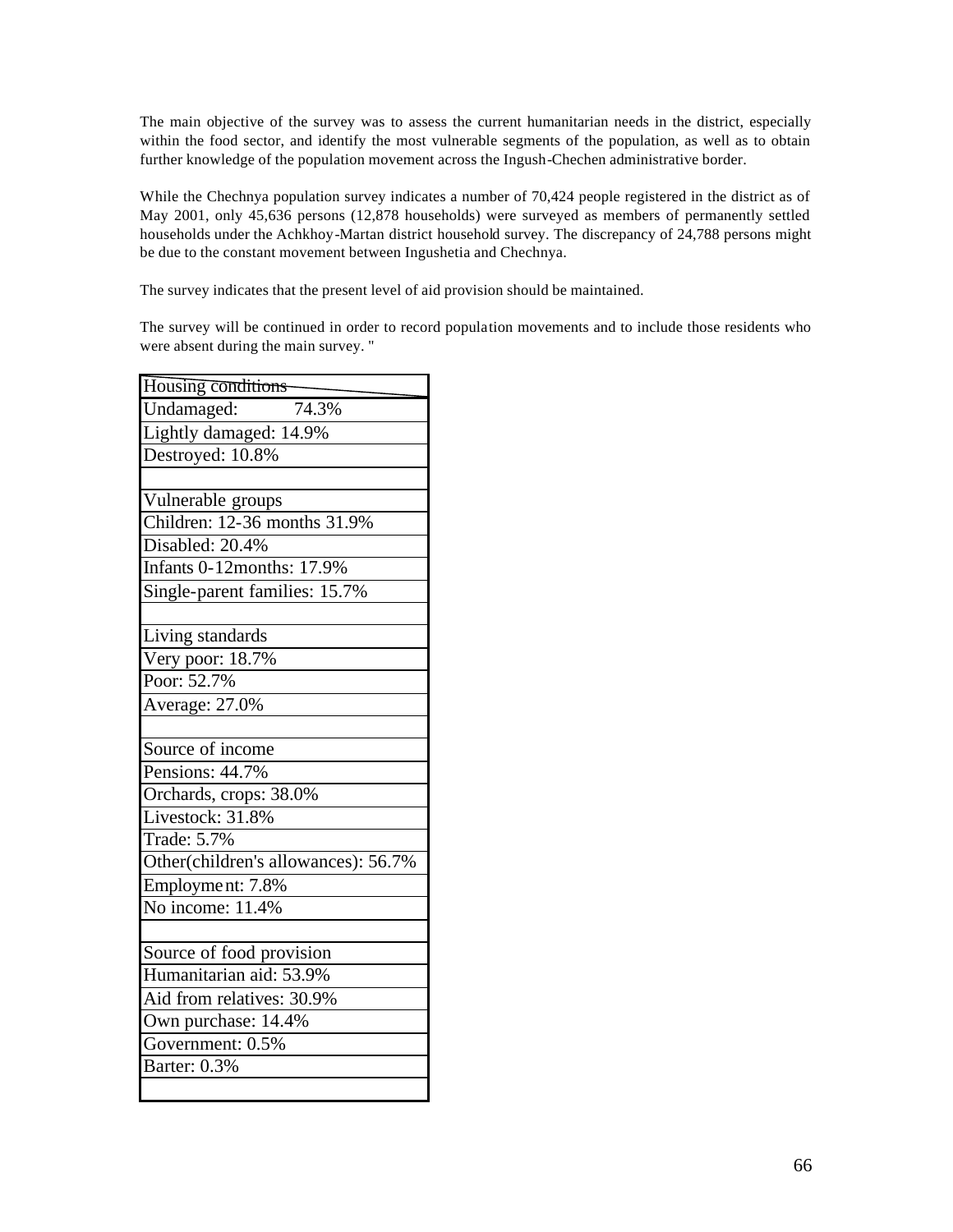| Source of non-food provision |
|------------------------------|
| Aid from relatives: 57.6%    |
| Humanitarian aid: 29.9%      |
| Own purchase: 12.6%          |
| <b>Barter: 0.8%</b>          |
| Government: 0.1%             |

(UNOCHA 31 October 2001)

## **IDPs in Ingushetia face insecurity over food rations provided by federal authorities (2000-2001)**

- Disputes between federal authorities and Ingushetia over finances has caused the disruption of food aid to IDPs in Ingushetia
- According to Human Rights Watch, this apparent manipulation of food aid contravenes the U.N. Guiding Principles on Internal Displacement
- However, international humanitarian organizations ensured sufficient food rations to IDPs throughout 2000

"In May 2001, IDPs in Ingushetia faced insecurity over food rations as the Russian government attempted to make IDPs uncomfortable as a means of indirectly pressuring them to go home. [54]

Throughout 2000, the Russian federal government failed to fulfill its obligation to feed those displaced by the war in Chechnya. As a result of ongoing conflicts over finances between the federal government and the authorities in Ingushetia, government-sponsored hot meal and bread supplies to IDPs were highly unpredictable: supplies would stop when the Ingush government could no longer pay its debts to bakeries and other suppliers, and started up again when the federal Ministry of Finance transferred new funds to the authorities in Ingushetia. According to one humanitarian aid worker, however, international humanitarian organizations ensured sufficient food rations to IDPs throughout 2000.

In late April 2001, Vladimir Kuksa, the Ingush minister for emergency situations, informed international humanitarian organizations that the Russian federal government would start delivering food aid to IDPs in camps and spontaneous settlements in Ingushetia and requested them to stop their food aid programs at these locations.[56] As of May 1, 2001, international humanitarian organizations stopped providing food aid to the camps and settlements, but the Russian federal government failed to live up to its promises. On May 21, Minister Kuksa requested that the international humanitarian organizations resume their food aid programs in the camps and settlements.

Footnote [54]: The apparent manipulation of food aid to indirectly pressure IDPs to return contravenes those aspects of the U.N. Guiding Principles on Internal Displacement that guarantee humanitarian assistance. Principle 3 states: 'National authorities have the primary duty and responsibility to provide protection and humanitarian assistance to internally displaced persons within their jurisdiction.' Principle 18(2) states: 'At the minimum, .. competent authorities shall provide internally displaced persons with and ensure safe access to: (a) Essential food and potable water; (b) Basic shelter and housing; (c) Appropriate clothing; (d) Essential medical services and sanitation.'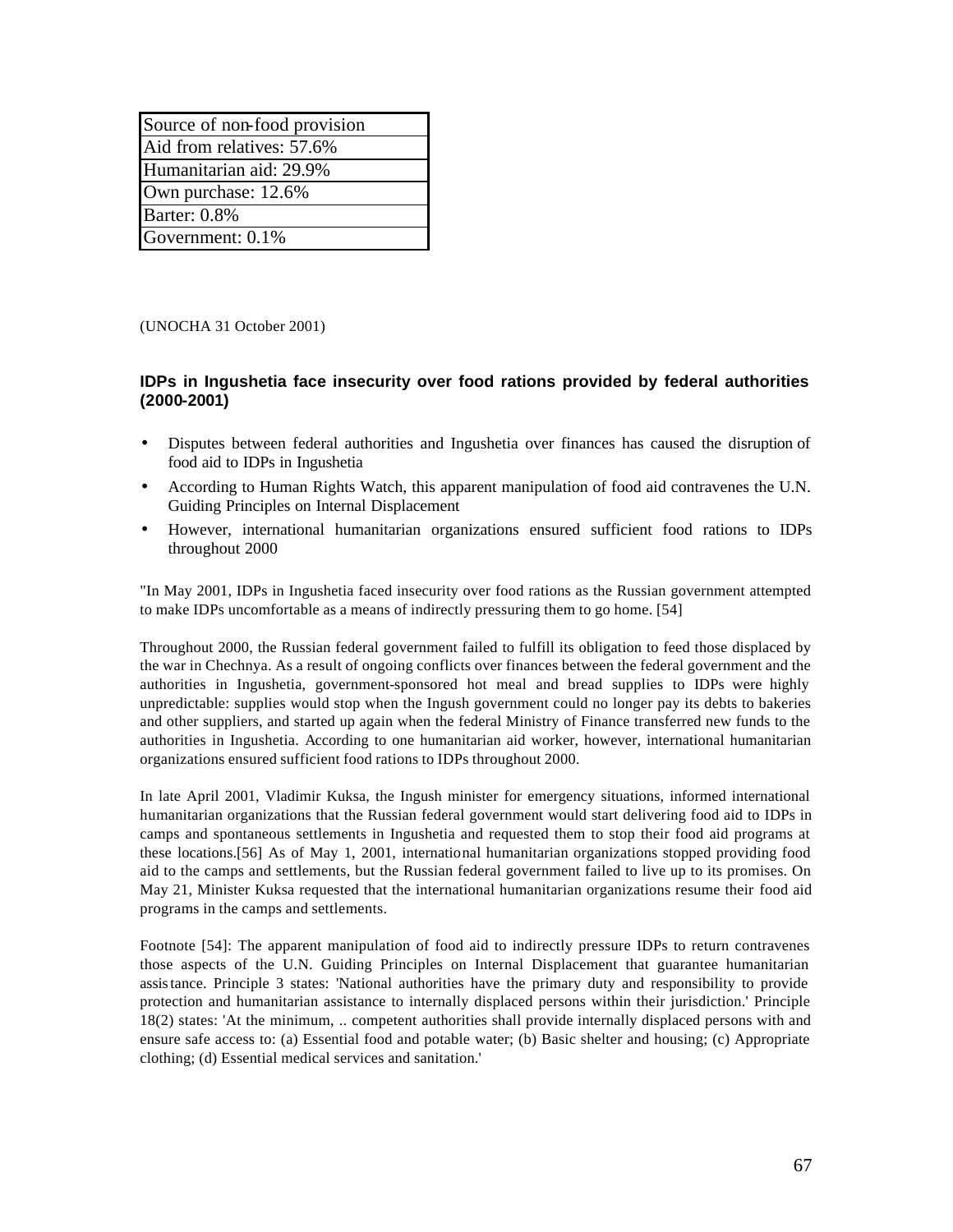Footnote [56]: The request was based on a decision of the Government of the Russian Federation of March 3, 2001, No. 163, 'On Financing Expenditures on Meals and Life-Support of Individuals Temporarily Displaced from the Places of Residence on the Territory of the Chechn Republic and Stationed in Temporary Accommodation Facilities on the Territory of the Russian Federation: and Expenditures on the Transportation of Such Individuals and Their Belongings to the Places of Residence on the Territory of the Chechen Republic." The decision envisages, among others, that in 2001 the federal government will pay for the acquisition and delivery of food to IDPs, for providing temporary accommodation to certain IDPs, for ensuring maintenance of temporary accommodation facilities, and for the return of IDPs, to their place of permanent residence in Chechnya. " (HRW February 2002, p. 11)

## **Shelter**

## **Internally displaced in Ingushetia face high risk of eviction from their temporary accommodation (2001-2002)**

- An increasing number of IDPs living with host families or in spontaneous settlements in Ingushetia are forced to move to camps because of financial problems
- Owners of spontaneous settlements want to recuperate their property after more than two years of occupation
- Evictions of individual families from private accommodation were reported to take place on a daily basis (August 2001)
- UNHCR tries to help negotiate with host families or find alternative accommodation

"In Ingushetia, UNHCR continued looking for alternative accommodation for 60 IDP families, evicted from spontaneous settlements by the owners. The agency identified about 1,700 beneficiary families to continue assisting with shelter materials in 2002." (UN OCHA 31 August 2002)

"[UNHCR] found alternative shelter for 6 IDP families (35 persons), evicted from a spontaneous settlement in a former factory building, when the owner decided to resume production." (UN OCHA 30 September 2002)

"The UN High Commissioner for Refugees (UNHCR) continued to monitor the situation of IDP families in Ingushetia, who are threatened with eviction from their current places of accommodation, primarily in spontaneous settlements. In April [2002], UNHCR assisted about 250 IDPs evicted from a spontaneous settlement near Nazran, finding alternative accommodation for them. The agency provided IDPs with construction materials and non-food items to improve their living conditions, and is installing the necessary infrastructure." (UNOCHA 30 April 2002)

"According to UNHCR, for the first time the number of IDPs returning from Ingushetia to Chechnya is greater than that of new arrivals from Chechnya to Ingushetia. More than 700 IDPs, mostly living with host families, returned to Chechnya during November. About 600 IDPs who had been living with host families for the past two years moved to camps and spontaneous settlements because they were no longer able to pay rent to host families." (WFP 7 December 2001)

"An increasing number of IDPs living with host families and in spontaneous settlements in Ingushetia are becoming insolvent. According to EMERCOM of Ingushetia, about 1,850 IDP families requested them to move to camps since they are no longer able to pay rents to owners of the spontaneous settlements and host families. On the other hand, some host families can no longer afford to keep displaced families with them, and they should be helped so as to avoid eviction." (UNOCHA 30 November 2001)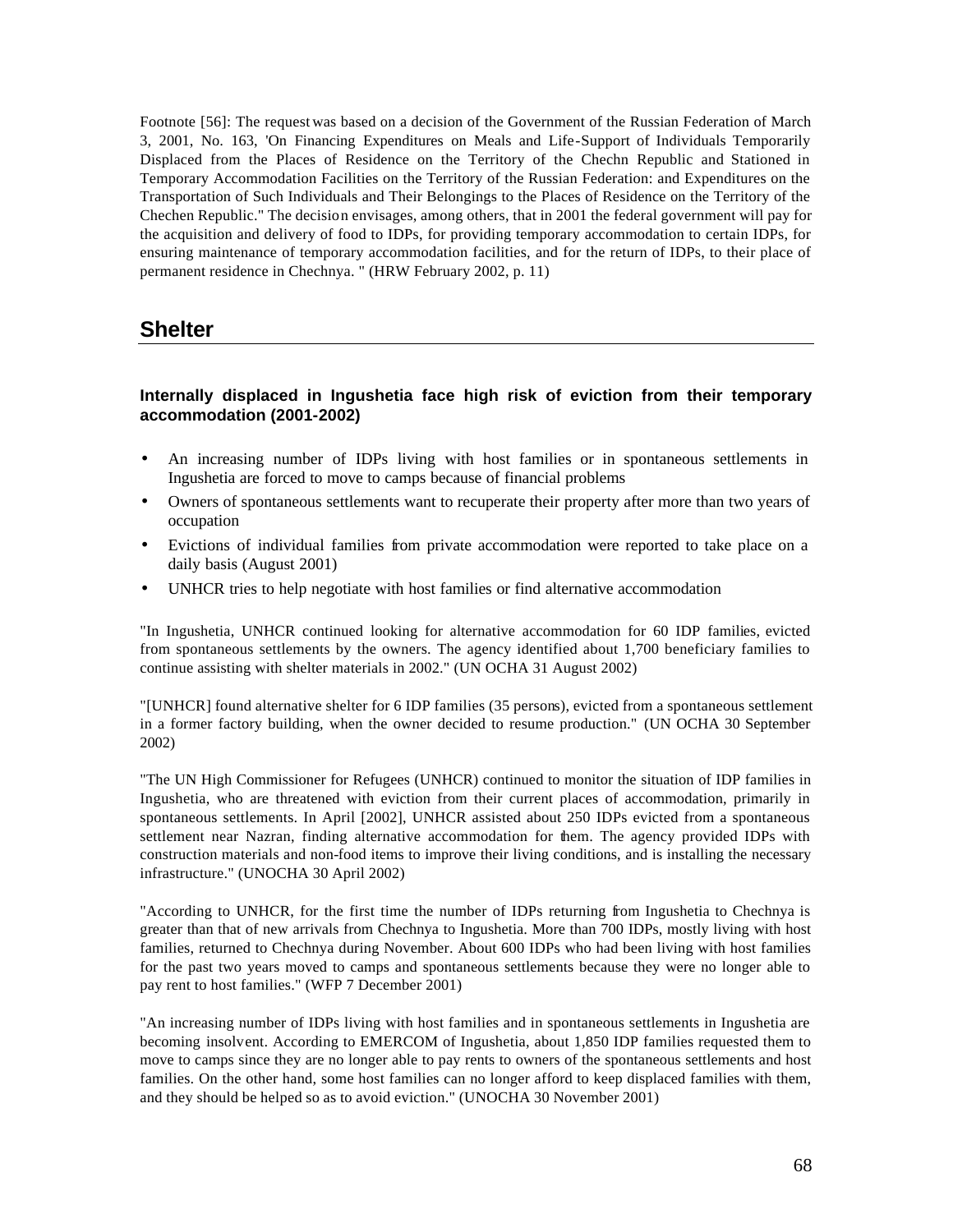"Another large group of displaced persons from Chechnya has been evicted from their settlement in Ingushetia. Some 80 displaced persons, including women, children and elderly people, were left without shelter last week in Malgobek, Ingushetia, when the building they had been staying in was torn down. The group had been living at the site since 1999, but the building was bought by a new owner who wanted to set up a new structure on the site. UNHCR, in coordination with local authorities, provided 17 tents for the displaced people in a nearby settlement which had already been selected by UNHCR and the Ingushetia authorities for improvement work. Eighteen families have now moved into the new tents, and currently flooring and other facilities are being provided. UNHCR expects to provide tents to a few more families in this site in the coming days. Gas, electricity and sanitation facilities will be installed with support from UNHCR before winter.

This eviction comes just a week after a similar group of 100 persons was evicted from their settlement near Nazran. UNHCR is also aware of several other group settlements under immediate threat of eviction, including one building in the Nazran area which houses more than 120 people. UNHCR is concerned that these group evictions could be a new trend, as owners of the various spontaneous settlement sites realize that the displaced people will not be returning to Chechnya before the winter, and they will therefore remain in the sites for the third winter in a row. In an effort to avoid such evictions, UNHCR has provided a number of settlements with building materials to improve the facilities, which benefits both the displaced persons living there as well as the owner of the site.

Meanwhile, evictions of individual families from private accommodation also continue on an almost daily basis. Some evicted families are able to find other places to stay on their own. UNHCR also tries to help negotiate with host families or find alternative accommodation, particularly when vulnerable people are facing eviction. Alternative accommodation can be somewhat easier to identify for individuals than for the larger groups evicted at once." (UNHCR 28 August 2001)

*See also "Assistance scheme to host families in Ingushetia (2001-2002)" [Internal link]*

#### **Urgent needs of shelter assistance to IDPs in Ingushetia (2002)**

- More than 50,000 IDPs in Ingushetia live in a variety of sites, including tented camps, animal sheds and other makeshift shelters
- Displaced living in "squats" or spontaneous settlements" ("kompaknikis"), face the most squalid conditions
- MSF survey reveals deplorable sanitary conditions in collective sites and the urgent need for upgrading of tents
- More than half the IDPs placed in the private sector have moved at least once since their arrival because they were unable to pay the rent
- Over half of the IDPs have less than 3 square metres per person
- NGOs reported an increasing presence of rats in IDP settlements in Ingushetia in 2002

"Approximately 150,000 IDPs (115,000 IDPs of Chechen ethnicity and 35,000 IDPs of Ingush ethnicity) are expected to remain in Ingushetia during the 2001-2002 winter and probably beyond. Among these, Ingush host families accommodate 97,000. The remaining 53,000 IDPs are accommodated in a variety of sites including tented camps, animal sheds and other makeshift shelters. Many of these sites badly need upgrading to provide a dry, warm, safe and decent living environment.

Great efforts were made to improve the living conditions of IDPs in 2000 and 2001 (establishment of new camps, upgrade of some 70 spontaneous settlements, Swiss Agency for Development and Co-operation /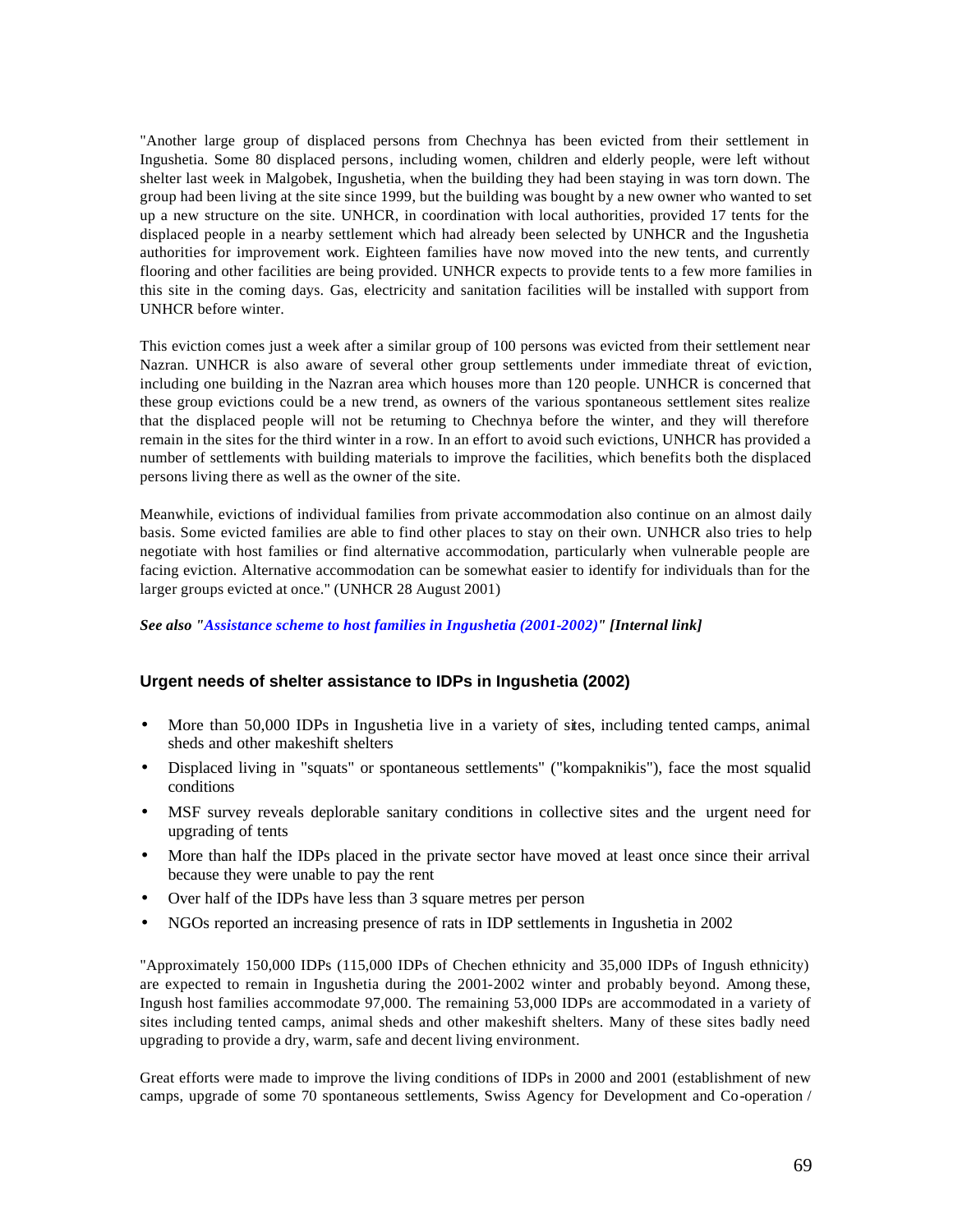Swiss Humanitarian Aid Unit (SDC/SHA) cash for shelter programme, provision of shelter material to host families). With the construction of the tented camps in Sleptsovskaya, all the IDPs were able to move from wagons to tents before the end of last winter. However, the aid provided was never able to cover all the requirements and has not been aimed at the longer or even the intermediate term. Tented camps, while cheaper to provide than housing, incur considerable costs in maintenance and servicing. Replacement and repair of tents and upgrading of spontaneous settlements started in the summer of 2001. In 2002 a livingconditions survey is planned to provide data on the sustainability of tented camps for the medium and longer term. Semi-permanent housing opportunities should replace more temporary facilities following the winterisation efforts.

The SDC/SHA cash for shelter programme implemented last winter will also assist some 15,000 host families during the winter and spring. Discussions are currently taking place to assess how to target beneficiaries most effectively in the light of increased eviction threats from both host families and public dwellings. Shelter assistance is still very much needed in the following areas:

• IDPs living in tents where living conditions have deteriorated significantly during the year, mainly because they were never intended to be used for more than 2 years in any case;

• IDPs living in spontaneous settlements, which remain acutely sub-standard;

 $\circ$  IDPs living in host accommodation facing risks of eviction due to strained resources and strained relations with their hosts; and

 $\circ$  IDPs living in accommodation which could, with additional support, provide an interim solution to a more permanent settlement.

Support in the shelter sector remains crucial to maintain both the goodwill and the ability of Ingushetia to offer even temporary integration to sizeable numbers of displaced persons.

The exhaustion of resources among IDPs both in Ingushetia and Chechnya means that several thousand of the most vulnerable are also in need of assistance with the provision of basic household items. (UN November 2001, pp. 27-28)

"According to official sources, about 200,000 Chechens have fled to Ingushetia, Georgia and Daghestan. However, the Chechen exodus has been continuing long since the registration lists were closed in spring 2001, and thus these official figures are no longer accurate, as they include neither new arrivals nor newborns. In the course of their daily work in Ingushetia (medical consultations and rehabilitation of shelters), MSF staff have observed the appalling conditions in which the vast majority of the displaced are intentionally kept.

#### **Survival conditions well below standard**

Unsanitary cellars with no light or ventilation, windowless tiny farmhouses with several families squeezed in together, excessive rents demanded by private individuals, leaky tents, etc. As they prepare to spend a third winter in Ingushetia, the IDPs are surviving in deplorable conditions that are humiliating and often damaging to their health.

There are housing options for the displaced: those Chechens who still have some money rent rooms in private homes or are taken in by families in Ingushetia; those who were unable to obtain places live in tent camps, and the least fortunate are reduced to squatting in public buildings.

**The 'squats' ('kompaknikis'), are invisible dumps where people are forced to live in the most squalid of conditions.** The kompaknikis can be all kinds of places: abandoned or working factories, active or deserted state farms, warehouses, vacant schools, cellars, hangars, etc., where more than 40,000 people are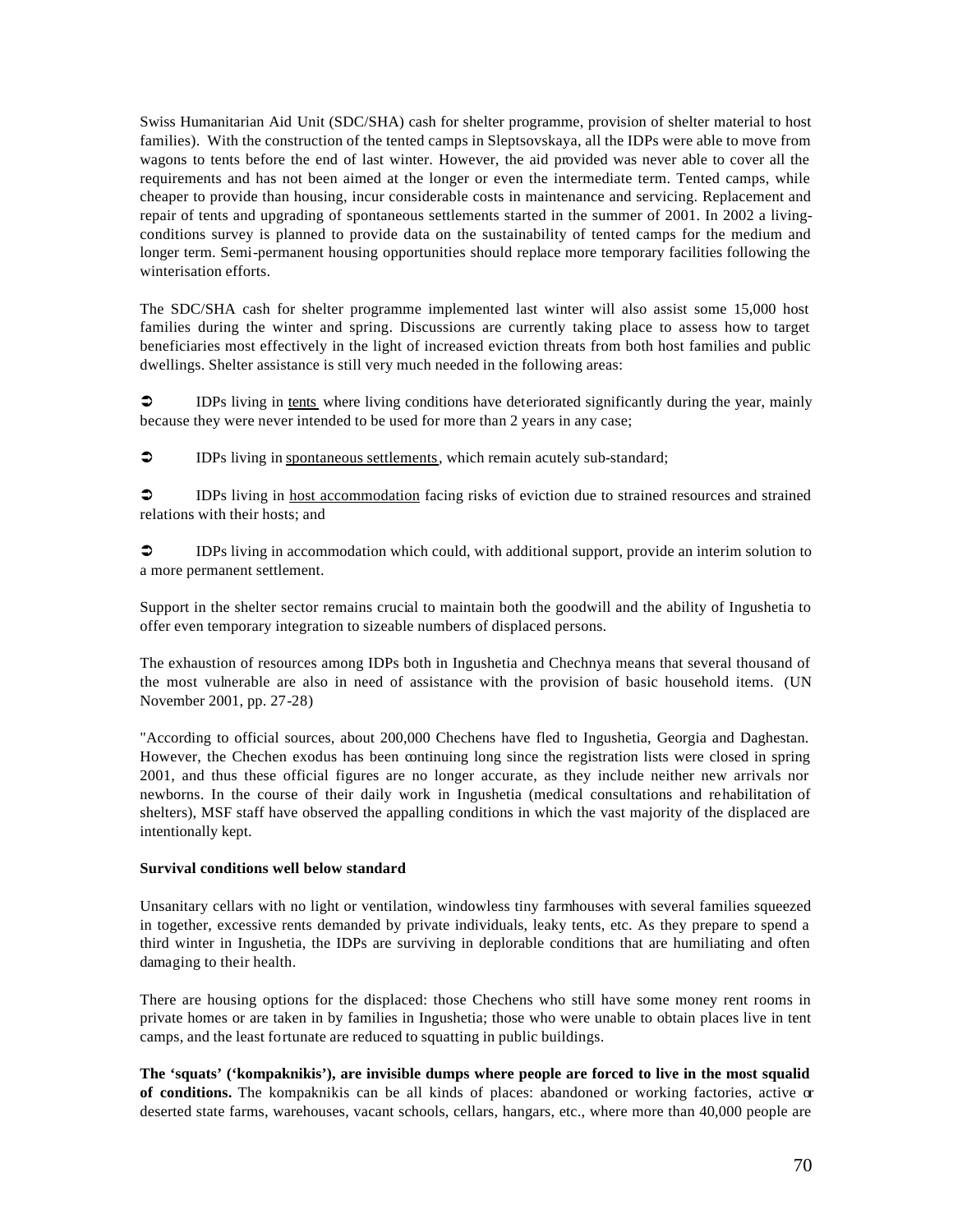living. However there are no official figures available and assessment of these sites is neither official nor exhaustive. It is in these many komp aknikis that conditions are the hardest. Some of these locations house up to 1000 people each, despite that they are infested with rats and cockroaches, lack heating and ventilation, and are certainly unfit for human habitation. Many of the residents of such kompaknikis, even those that are regularly inspected by some Non Governmental Organisations, have not received any help with their vital water and sanitation needs or with protection from cold and rain. For the past year, MSF has been responding to emergencies with the following priorities: getting families out of unsanitary dwellings (e.g. cellars), constructing small shelters to lodge these families, providing insulation materials to families that have built their own shelters, providing decent sanitary installations (construction of latrines and showers, installation of water distribution points, etc.). But this work is far from complete: just one month ago we found a new location where seven families were living in cellars. According to a study of the displaced population conducted by MSF, 55% of them live with leaking roofs and holes in the walls. Given the severity of winter conditions in Ingushetia, MSF believes that such conditions constitute a veritable public health emergency, as they endanger the health and lives of these displaced persons.

**In the tented camps, where around 30,000 people live, the tents are worn out and there is serious overcrowding.** The major problems are the worn-out condition of most of the tents, which do not protect people from cold and rain, and overpopulation, with military tents designed to house 20 people sometimes being used to shelter twice or even three times that number. Sanitary conditions are deplorable: there are not enough latrines, many of the existing ones are full and therefore useless, there are problems with access to potable water and there is overpopulation.

According to an MSF survey of 440 heads-of-family at 70 different sites, more than 80% of the tents are punctured or torn, letting in the rain, snow and cold air. The same survey revealed that displaced people living in collective sites – camps or kompaknikis – have their crucial shelter problems compounded by lack of access to decent sanitary facilities: more than 80% shared a latrine with more than 20 people, and of those, 20% shared a latrine with over 100 people. In some locations, there was less than one latrine for 200 persons. As for showers, more than half the displaced living in collective centres shared a shower with more than 200 people.

**The private sector.** Between 80,000 and 100,000 Chechens rent rooms from local people, often at high prices, or are staying at friends or families' homes [3]. These people are generally considered better off than the rest, as long as they can pay rent, or the goodwill of their hosts doesn't run out. An MSF study showed that more than half the IDPs placed in the private sector have moved at least once since their arrival because they were unable to pay the rent. At that point, they often become homeless and are reduced to seeking room in kompaknikis. This trend (with some cases of outright eviction) is accelerating with the arrival of winter as the Ingush inhabitants are unable to pay gas and electricity bills.

#### **Cramped conditions, not even good enough for prisoners.**

In addition to their other problems, over half of these IDPs have less than 3 square metres per person. We wish to point out that the international standards for refugees and prisoners stipulate an allowance of at least 3.5 to 4.5 m2 per person."

Footnote [3]: 42 % of Chechens in private accommodation are taken in by families or friends and 58% rent from the inhabitants." (MSF January 2002, pp. 4-5)

"Following the reports of several NGOs and the Ingushetia SES [Sanitary Epidemiological Surveillance] on an increasing number of insects and rodents, especially rats, in IDP settlements and camps, WHP purchased and delivered supplies for rodents and insect control to the Republic SES in Nazran." (WHO July 2002)

*See also UN OCHA Information Bulletin, 17-30 June 2002 for information on the damages caused by floods in IDP camps and settlements in June 2002 [Internet] .*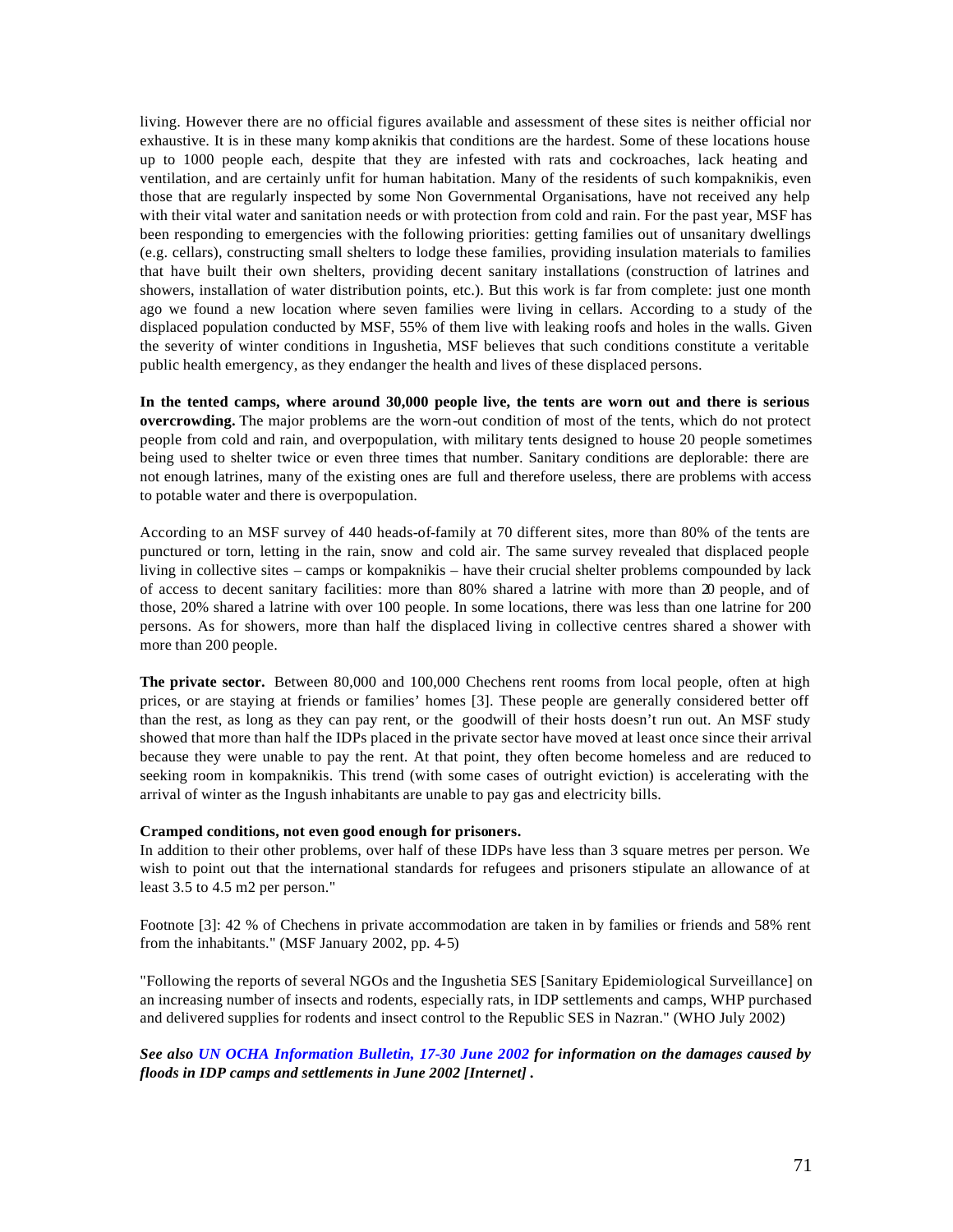### **Vast shelter needs in Grozny and other towns in Chechnya (2000)**

- IPDs and residents need more shelter assistance while they carry out further repairs
- Lack of thermal insulation creates serious health risks
- High level of destruction particularly in central districts

"According to assessments carried out by UN agencies and NGOs in Chechnya, there are vast shelter needs in Grozny and towns in Chechnya. There are few organisations operating there, and these deliver assistance on a small scale. Much of this small amount concentrates of food and medicine, with shelter forming but a small component. One of the identified needs is to assist IDPs and residents to live in their houses, while they carry out further repairs. This assistance should comprise building materials and tools to enable essential repairs, tents to provide minimum accommodation while repairs are carried out, stoves, and fuel for heating and cooking.

The hostilities have damaged many houses, so they lack thermal insulation. Experience shows that heaters are rather poorly designed and maintained, with venting functioning poorly in most of the houses. This creates serious health ris ks, especially to children and people with cardio-vascular, respiratory, and other health problems." (UN November 2000, p. 24)

"The present war in Chechnya has had a devastating effect on the living conditions of many citizens. The accommodation of a significant part of the population has been partly of fully destroyed. Thus, 22.8% of the registered families of Chechnya have had their houses' and/or apartments' windows broken, 13,4% doors; 16.5% of the registered population have had their roofs destroyed, while the accommodations of 13,0% of the population have been fully destroyed during the present and previous war. Approximately 87% of the destruction tool place in the following regions: Grozny City (37.3%), Groznenskiy District (15.1%), Urus-Martanovkiy District (10.9%) and Shalinskiy District (9.4%)." (DRC 10 October 2000)

### **Discrimination against the displaced Chechen displaced reportedly impedes their access to accommodation in Moscow (1999-2001)**

"Chechen IDP's and the Civic Assistance Committee for migrants reported that Chechens face difficulty in finding lodging in Moscow and frequently are forced to pay at least twice the usual rent for an apartment." (U.S.DOS March 2002, sect. 5)

#### *See also "The Propiska system remains de facto in place (2002)" [Internal link]*

"Chechen internally displaced persons (IDPs) and the Civic Assistance Committee for migrants reported that Chechens face great difficulty in finding lodging in Moscow and frequently are forced to pay at least twice the usual rent for an apartment. The St. Petersburg Times in April [1999] reported that a similar pattern of discrimination exists against person from the Caucasus in St. Petersburg, although the housing law forbids discrimination, according to human rights lawyer Yuriy Shmidt, the chances of a would-be tenant winning a laswsuit are low because there is no legal precedent." (U.S. DOS 25 February 2000)

## **Health**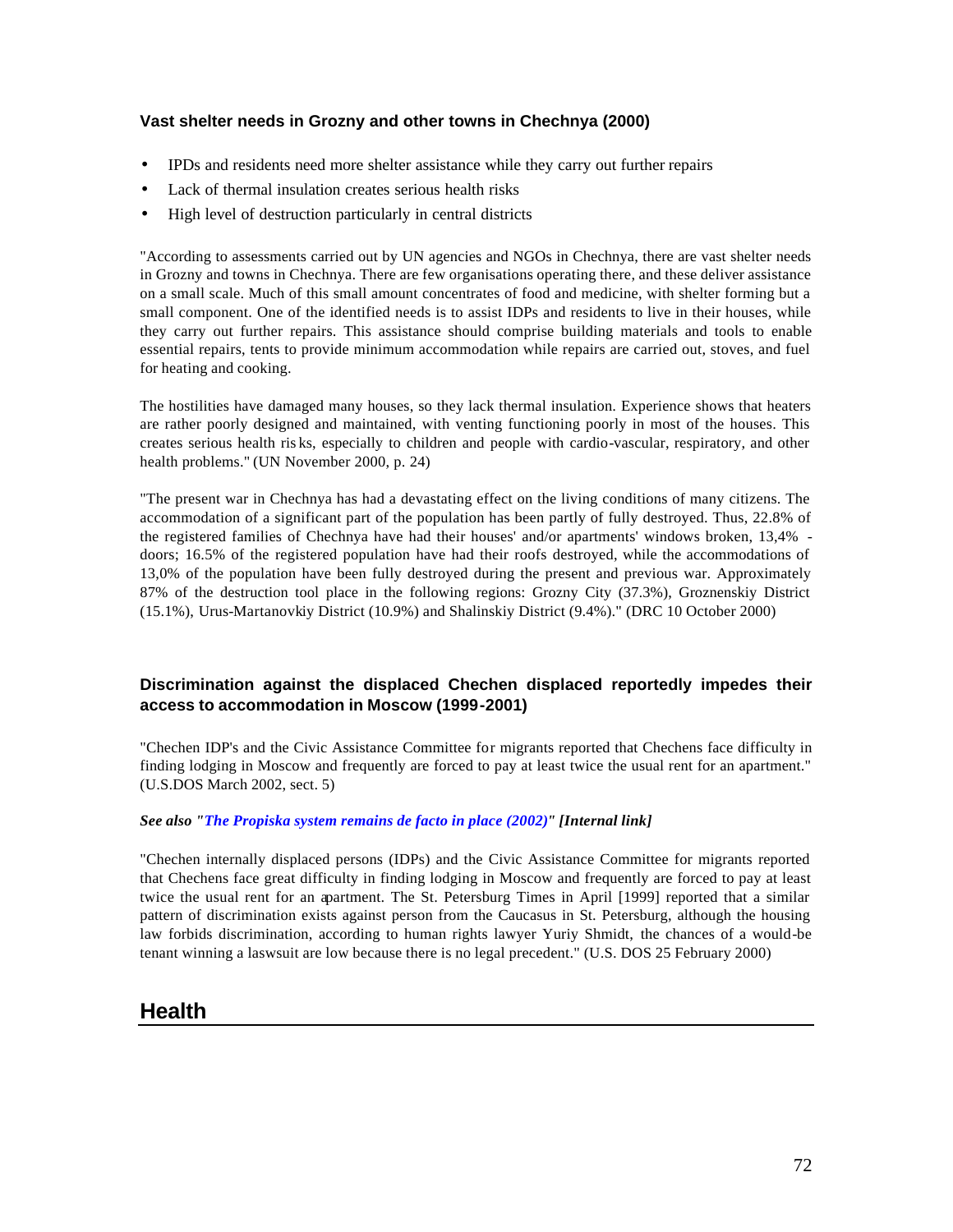## **TB has reached epidemic proportions among the IDP population in Chechnya and Ingushetia (2002)**

- It will be crucial for WHO to receive further funds to implement the most important part of TB control programme
- Lack of staff, ruined infrastructure, and short supply of TB drugs are among the main problems
- A progress has been recorded in Ingushetia during 2002
- TB indicators for Chechnya show a considerable deterioration in 2000-2001
- Of the TB patients in need of hospitalization in Chechnya, only 14,6% were hospitalized (May 2002)

"Among infectious diseases linked to poor hygiene and nutrition, tuberculosis is of major concern in both Chechnya and Ingushetia. TB has now reached epidemic proportions with an estimated morbidity rate of 278 per 100,000 IDPs in Ingushetia and 224 per 100,000 residents in Chechnya, compared to 89 per 100,000 residents in Chechnya, compared to 89 per 100,000 residents in the rest of Russia. Having received support to start a TB control programme in Ingushetia WHO provided the most essential part of its logistic component and now is striving to ensure the competence of the involved personnel and performance of local services at large. It will be crucial for WHO to receive further funds to implement the most important part of TB control programme, designed for a minimum term." (UN OCHA February 2002, p. 8)

"Like many other health institutions in Chechnya, the republican tuberculosis (TB) service is experiencing serious hardships. Despite considerable damage to TB facilities during the latest conflict, efforts are made to even partially meet the needs of the remaining population of the republic.

According to information provided by Dr. A. Makhmoudov, the chief TB physician of the republic, during the UN mission to Grozny on 21 November 2001, the TB infrastructure is totally ruined. Out of 900 beds in former time only 165 are available, in the Shali, Gudermes and Nadterechny districts. The situation is even worse with regard to medical staff. There remain only 19 TB doctors compared to 119 prior to conflict. Of them, only nine doctors have the proper qualifications and experience. Others are former GPs and have no appropriate training. X-ray and laboratory diagnostics is unreliable due to their scarcity and equipment. The republican TB dispensary in Grozny, where a concentration of population remain high, needs major reconstruction as only three rooms can actually be used for outpatient consultation. No gas, electricity or adequate heating are available. TB drugs reportedly regularly sent by the Russian Federation Ministry of Health are always in short supply." (WHO December 2001)

#### *Ingushetia*

"A regular TB supervisory mission with representatives from Ministry of Health of the Russian Federation (MoH/RF) and WHO visited health facilities in Ingushetia on 15-18 July 2002 to monitor the process of the TB project implementation. A review of the elements of the TB control programme revealed notable progress according to many technical indicators, and what was particularly encouraging, assurance of the support of the programme was received from the new President of Ingushetia." (WHO July 2002)

#### *Chechnya*

"In 2001 there were only 195 TB beds (in Gudermes, Shali and Hospital No. 3 in Grozny) out of 1195 previously available TB beds in Chechnya. Only 6 of 39 x-ray units are now available, although these 6 are in need of repair.

General TB indicators in recent years (per 100 000 population)

|           | ( )( ) |  |
|-----------|--------|--|
| Morbidity |        |  |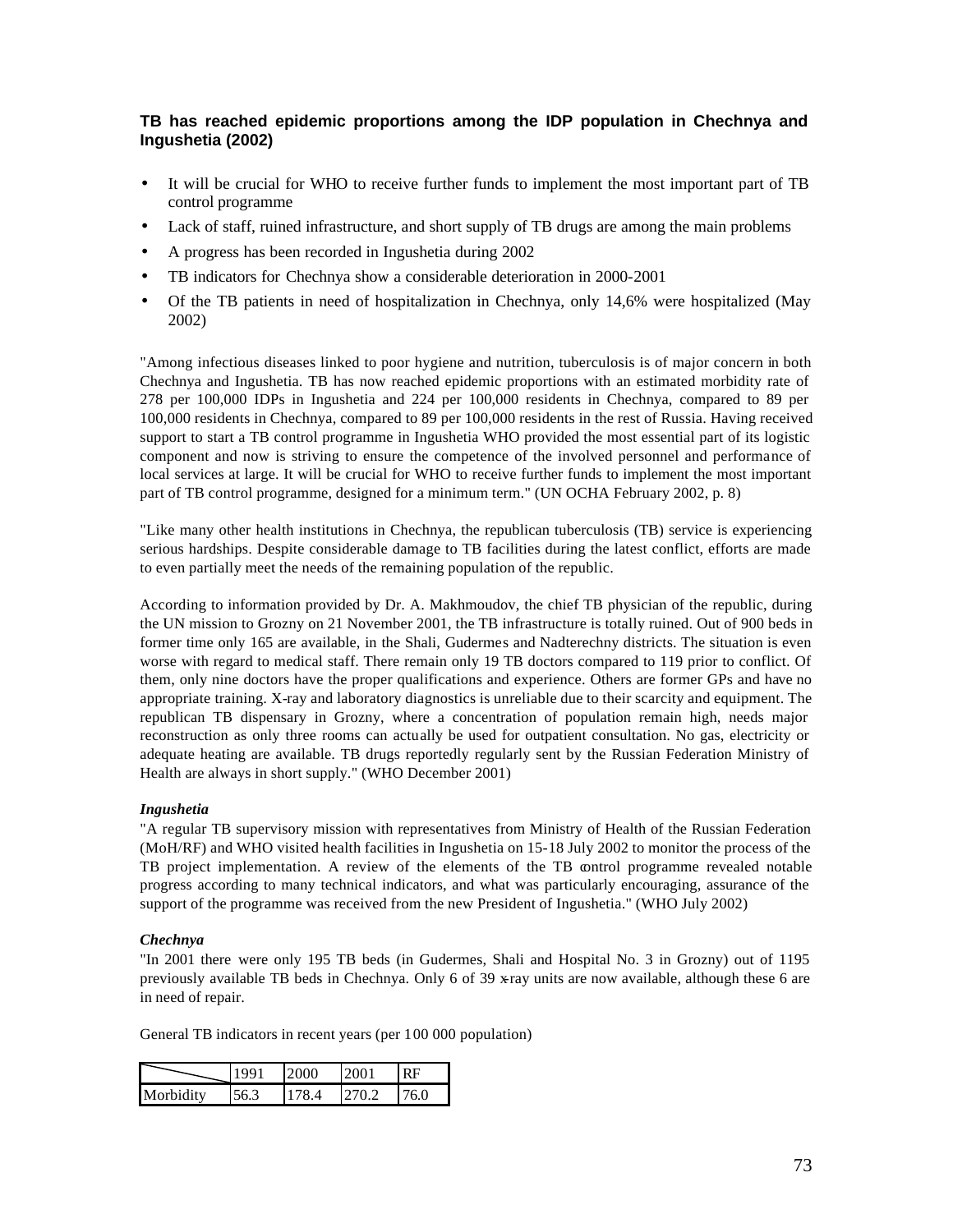| Mortality  |  |     |  |
|------------|--|-----|--|
| Prevalence |  | 18. |  |

In 2001, 1335 new TB cases were detected, including 71 children. The total number of registered patients with active TB was 4771 (compared to 1386 in 2000); over 15 000 children and youth were listed as TB contacts. […] Of the TB patients in need of hospitalization, 14,6% were hospitalized." (WHO May 2002)

#### **WHO reports growing number of HIV cases in Ingushetia (2001)**

- The number of HIV cases increased by 3-4 times among the IDPs and the local population in Ingushetia during 2001
- The major constraint is the lack of testing reagents to implement HIV screening in Ingushetia

"WHO completed collection of data on HIV registered cases in Ingushetia. The data showed that in 2001, the number of HIV cases increased by 3-4 times both among IDPs and the local population, as compared to 1999. WHO distributed educational material on HIV/AIDS prevention, and is working with the ministry of health of Ingushetia on an HIV/AIDS awareness and prevention campaign." (UN February 2002)

"AIDS: As of 1 October 2001, 216 HIV-infected persons were officially registered in Ingushetia. 36 of them are IDPs from Chechnya, and 11 are IDPs from North Ossetia. Among this number there are six women and two children." (WHO November 2001)

"HIV/AIDS update: The first cases of HIV were officially registered in Ingushetia in 1999. In 2000, their number increased considerably. In January-July 2001, 102 new cases (of them 29 IDPs) of HIV were registered, bringing the official total number of HIV-infected in the republic to 160, of them 36 (23%) were IDPs from Chechnya. According to the head doctor of the republican HIV/AIDS center, they are experiencing major difficulties while working with the IDP population, as usually two to four weeks pass from the moment when the analysis is taken to Nazran to when the confirmation is received from Rostovupon-Don, where screening for HIV is carried out. During this period, IDPs often either move within Ingushetia or return to Chechnya, leaving no opportunity to inform them of the results of their analysis, with the danger that should they be positive, they will continue to infect other people. The major constraint is the lack of testing reagents to effect HIV screening in the republican HIV/AIDS centre in Ingushetia. Should they be available, it would be possible to decrease the diagnosis period from 24 weeks to 34 days." (WHO September 2001)

### **General health situation in Ingushetia and Chechnya under surveillance (2001-2002)**

- Indicators in Ingushetia showed positive results of the health assistance on health status of the population in 2001
- However, emergency conditions still exist in Chechnya
- Prolonged periods of stress has had serious health consequences for the population of both republics, with increased risk of tuberculosis, HIV infection, and psychosocial stress
- The chronic nutritional status of women, elderly and IDP children continues to be a serious concern in both republic s
- Irregular basic medical assistance were reported by IDPs in Ingushetia, according to ICRC field survey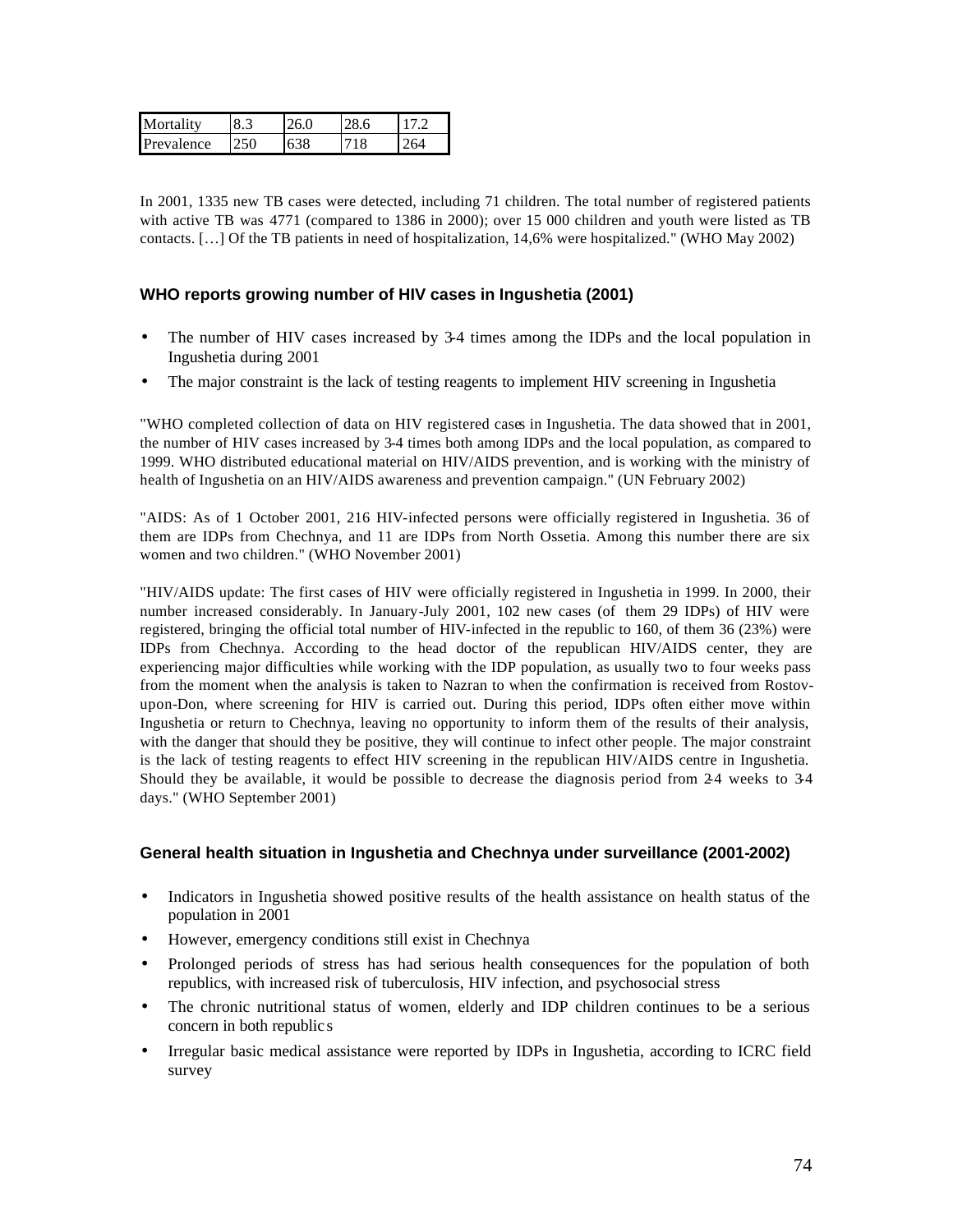- In Chechnya, understaffed and ill-equipped health structures and the cost of drugs and health care have been identified as the main problems
- Surveys in temporary accommodation centres in Grozny (Summer 2002) show concerning health status of children
- Health conditions in tent camps in Ingushetia have worsened again in 2002

"Two years of national and international concerted efforts to alleviate the human suffering of the affected population in Ingushetia and Chechnya has clearly shown positive results. The health sector is an example. In Ingushetia selected indicators in areas of major input show that morbidity pertinent to complex emergencies (communicable diseases, health problems of children and pregnant women) either leveled off or showed moderate but steadily improvement. Improved coordination between the UN agencies and the NGO community aimed at better cooperation with the Ingush administration played an important role in achieving these results. However, emergency conditions still exist in Chechnya and the comparatively stable situation in Ingushetia could worsen at any time.

In the meantime prolonged periods of living under stressful, substandards conditions has had serious health consequences for the population of both republics. Apart from the increased risk of a further spread of tuberculosis (morbidity of which is three times more common here than in the rest of the Russian Federation) and the stark likelihood of a dramatic escalation in HIV infection, there is a real need for mental health rehabilitation in a significant part of the affected population. Prosthetic and psycho-social aid to mine victims still remains insufficient. Chronic health conditions and sexually transmitted infections remain largely unattended. The continuing shortage, irregularity and inequity in the provision of health care for women and children, who represent the majority of the most vulnerable population, has had a cumulative negative impact. Existing shortcomings in immunization coverage require speedy intervention. The chronic nutritional status of women, as well as the elderly and of the growing numbers of IDP children, continues to be a serious concern in both republics." (UN November 2001. pp. 30-31)

"In August/September 2001, the International Committee of the Red Cross (ICRC) conducted two assessments in Ingushetia and Chechnya: an assessment of problems and coping mechanisms of IDPs in Ingushetia and an assessment of the general context and household economic security in Chechnya.

The assessment of problems and coping mechanisms of IDPs in Ingushetia showed that the average ranking of nine main problems faced by IDPs living in camps, collective centres and in the private sector was as follows: fear to return to Chechnya due to security situation/security and lawlessness in Chechnya, education, legal status and legal documents, medical assistance, unemployment, habitation in Ingushetia, assistance to children and orphans, non-food assistance and food assistance.

A survey of the health sector identified the following problems:

While basic medical assistance is well provided in the camps, it is evaluated as irregular in the collective centres and difficult to obtain in the private sector.

• There is a major gap in the medical services in terms of access to specialists and possibilities of free treatment of chronic diseases. Basic health care personnel is unable to refer patients to the proper medical specialists and hospitals/clinics when such services are required. Patients re frequently advised to seek treatment in the neighbouring regions.

• Restrictions in terms of therapy/medicaments are often linked to payments or non-availability of prescribed medicaments.

On the basis of these findings the following conclusions were made:

• Basic medical care provided to the collective centres needs to be streamlined by humanitarian organizations

Better and wider targeting of assistance to the existing public health infrastructure (orientation of standards medical supplies towards specific needs) along with adequate control might improve the situation and help target the numerous IDPs in need of specific treatment.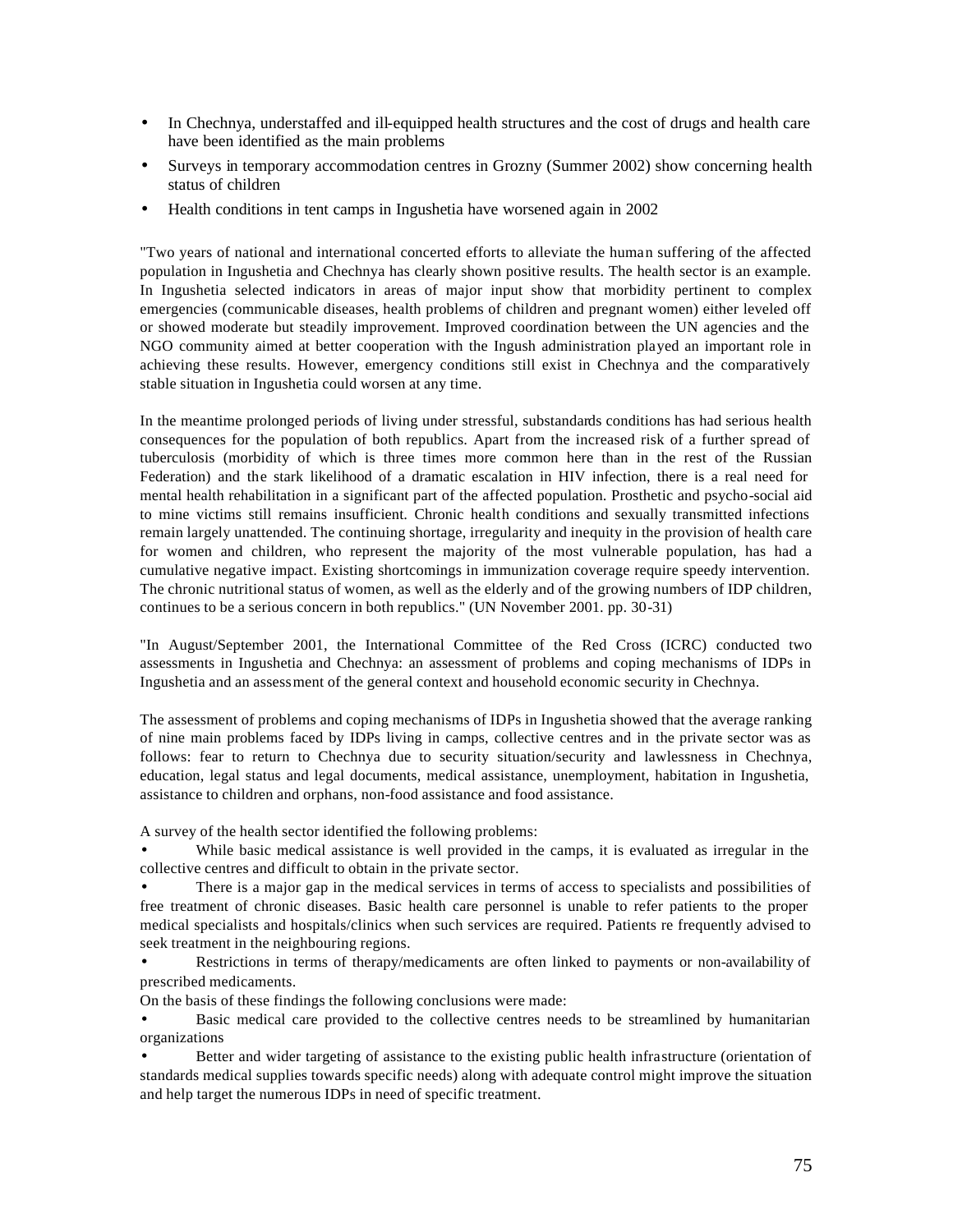Surveys and discussions conducted by the ICRC in Chechnya (Grozny, Urus Martan, Kurchaloi, Shali and larger villages accessible to ICRC staff) proved that in Chechnya, as well as in Ingushetia, security is regarded as a major concern.

The situation in the health sector was described as follows:

• In Grozny, hospital #9 and maternity house #1 in the Leninsky district are the main hospitals both for all severely injured/ill people and pregnant women of the four districts and for those from rural areas. hospital #9 is partially destroyed, understaffed and under-equipped. Other hospitals and polyclinics functioning in Grozny are sometimes even less well-staffed and equipped than hospital #9. whereas some medical assistance is provided by humanitarian organizations, treatment and medicines mostly have to be paid for. The wealthier people in Grozny seek treatment outside of the republic.

• In rural areas, district hospitals in Noja-Yurt, Vedeno, Shatoi and Itum-Kali have either been destroyed or are not working due to a shortage of staff and equipment. In all other districts, district hospitals, albeit functioning, face similar constraints as to those in Grozny. The Gudermes hospital is the people exception. Basic health care is also provided by numerous small health centres but the exact extent is not known. People living close to the border often prefer to seek treatment in a neighbouring republic or krai.

The street survey in Grozny showed that 86.6% out of 1 913 respondents said they were in good health, in rural areas this was claimed by 89.5% of 2 248 respondents.

 $[...]$ 

The cost of drugs and health care was frequently mentioned as a problem, therefore access to free medical service for vulnerable families would free up some money to be used for other essential purchases." (WHO November 2001)

*The People in Need Foundation reports on the humanitarian needs of the persons living in cellars in Grozny. See "Cellar people – Podvalshchiki, Special Report", September 2002 [Internet]*

#### *Health in Temporary Accommodation Centres (2002)*

"A medical screening recently carried out by local doctors in Grozny reveals that 70% of children resettled into TACs from camps in Znamenskoje are suffering from diseases like anaemia, chronic tonsillitis and respiratory tract infections. These findings contribute to the concern of the international community about the humanitarian situation in the TACs." (UNICEF 9 September 2002)

#### *Health indicators in tent settlements in Ingushetia (2002)*

"Health care workers reported an increase of acute respiratory viral infections, diseases of gastrointestinal tract and urinary system among IDPs living in the tent camps in Ingushetia due to the fall of temperature. Overcrowding, poor sanitary conditions and unsuitable diet have eventually aggravated the unfavorable situation in some cases." (UNICEF 5 October 2002)

### **Number of cases of Hepatitis A among displaced children continue to grow in Ingushetia (2001)**

- 45 percent of the of Hepatitis A registered in Ingushetia in October and September 2001 were IDPs
- In response, WHO distributed educational leaflets in IDP camps, medical institutions, and education facilities in Ingushetia and Chechnya

"An increased number of cases of Hepatitis among children was reported in several IDP settlements in Ingushetia during the month of September. This number continued to increase throughout October.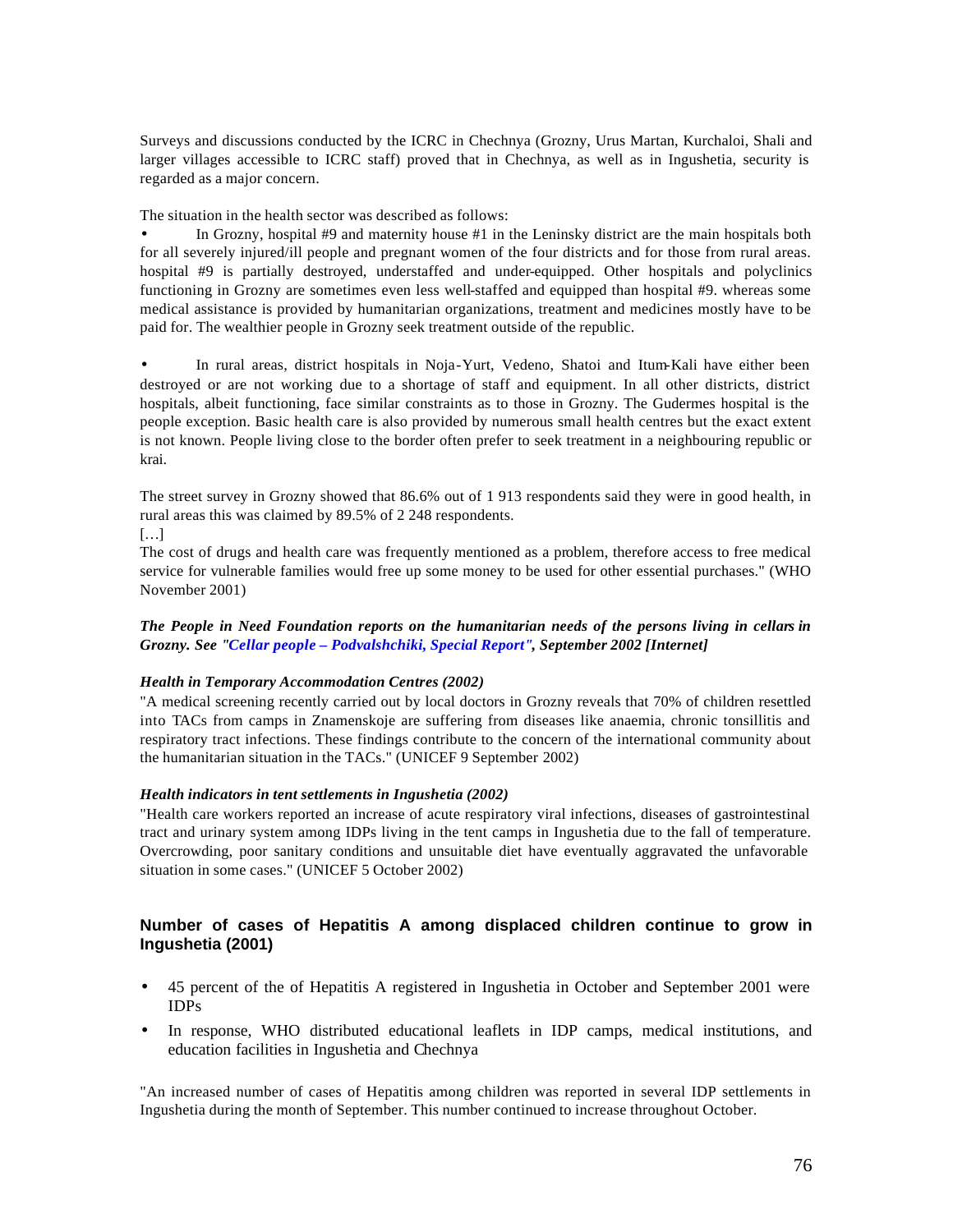According to the Ministry of Health of Ingushetia 331 cases of Hepatitis A were registered in the Republic of Ingushetia during the period of 1 September to 31 October 2001. 268 (81%) of theses cases were children. 148 (45%) out of a total of 331 confirmed cases were IDPs (of them 122 (37%) children).

As of 31 October 2001 the total number of patients, hospitalized with the diagnosis Hepatitis, undergoing treatment in the infectious departments of hospitals in Ingushetia equaled 166 (91 (55%) children). 29 of these patients were IDPs (of them 24 (83%) children).

In order to organize the prevention and public awareness campaign with regard to the increased morbidity with Hepatitis A WHO prepared and organized the distribution of prevention educational leaflets in IDP camps and settlements as well as medical institutions, schools, kindergartens and the sanitary epidemiological services (SES) of Ingushetia and Chechnya." (WHO November 2001)

#### **UNICEF issues reports on children health in Ingushetia (2001)**

- UNICEF conducted a survey on the health and nutritional status of children under 5 and their mothers among residents and IDPs in Ingushetia (July-August 2001)
- The survey indicated encouraging results as far as the prevalence of stunting and the immunization coverage are concerned
- There is however a widespread, although not severe micronutrient problems
- UNICEF immunization programme in Ingushetia is not attaining the necessary coverage (fall 2001)

"In July-August 2001, UNICEF, in collaboration with the National Research Institute for Food and Nutrition in Rome, conducted a survey to investigate the health and nutritional status of children under five and their mothers in Ingushetia. Below, the survey results are summarised.

The general objective of the survey was to evaluate the nutritional status of children under five and their mothers among residents and IDPs and to evaluate immunization coverage in children. The specific objectives were:

- to carry out an analysis of the health and nutritional status of the population;
- to compare nutrition and health indicators of resident and IDPs;
- to measure indicators of micronutrient deficiencies of public health relevance;
- to evaluate feeding patterns of infants and young children; and
- to identify criteria for screening vulnerable groups and vulnerable individuals.

A two-stage cluster sampling procedure was applied to select a representative sample of households in two strata (residents and IDPs).

The survey was carried out on 1 417 households and included 1 052 children under 5 (6-59 months), 1 389 children under 2 (0-24 months) and 1 464 women of reproductive age (15-45 years). The survey involved the administration of a questionnaire, the implementation of physical measurements in children under five (weight and height, or length) and their mothers (weight, height) and biochemical assessment of micronutrient status (serum haemoglobin in women and children, serum retinol in children).

The survey showed that:

low body mass index (BMI) ( $\langle 18.5 \text{ kg/m } 2 \rangle$  was observed only in about 2% of the mothers, while more than one-third of the women aged 25 and above were overweight or obese (42%). Higher degrees of obesity were uncommon (12% with BMI 30.1-40 kg/m 2 and 0.5% with BMI>40 kg/m 2 );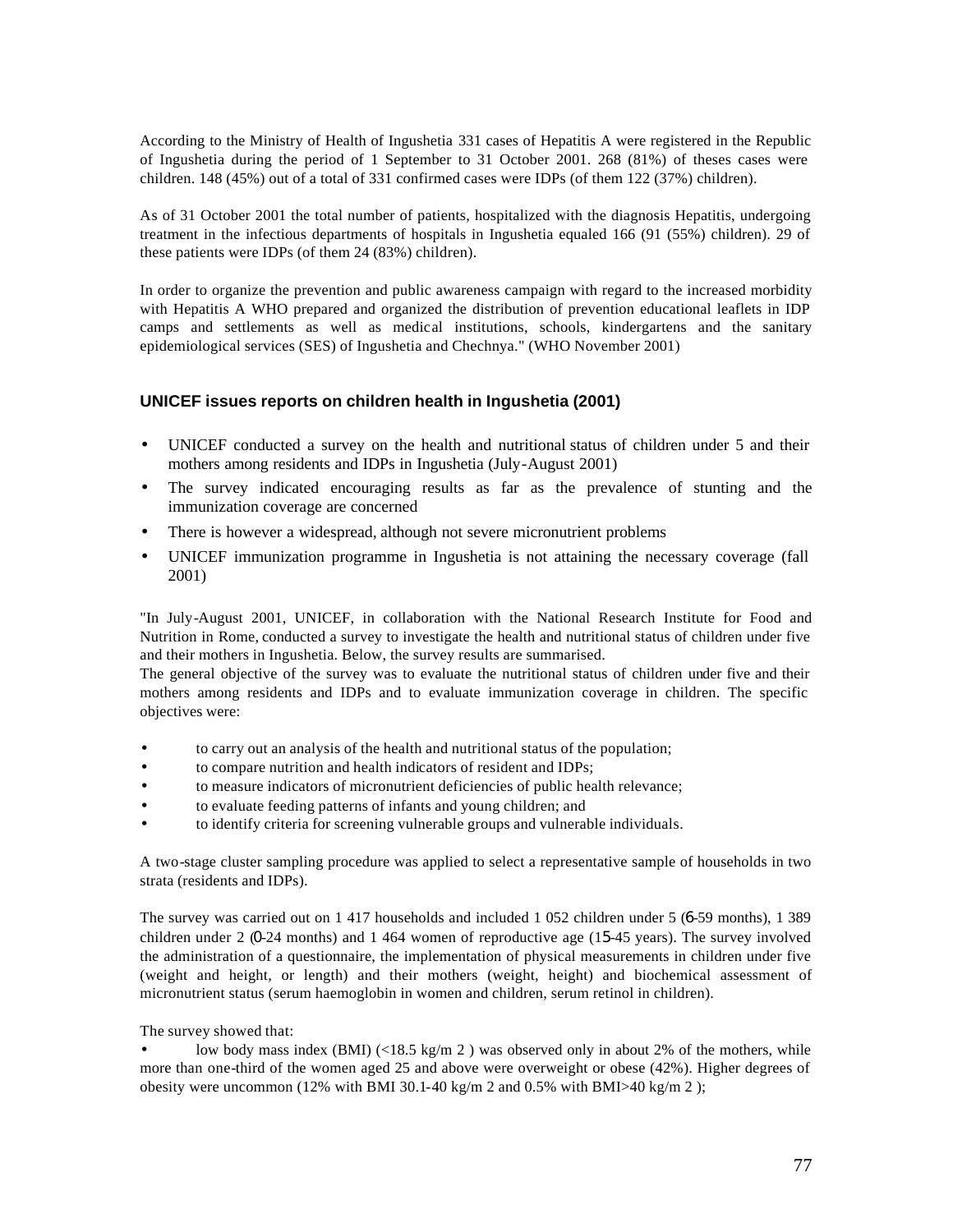anaemia was present in more than half the mothers, with a higher prevalence in IDPs (54%) than in residents (51%). Severe forms of anaemia were uncommon, with a higher prevalence in residents (1.4%) than in IDPs  $(0.2\%)$ ;

low height-for-age was observed in 9% of the entire sample of children (6-59 months), with a higher proportion in IDPs (14%) than in residents (8%);

• the overall prevalence of low weight-for-height was 6%, and no difference was detected between the two strata nor between gender;

• anaemia was observed in 34% of the children (6-59 months) without differences between population strata. Severe cases were detected in less than 1% of the population;

• poor night vision in children was reported by 3% of the mothers, with a higher prevalence in residents (4%) than in IDPs (1%). However, low values of serum retinol were very uncommon, with a prevalence lower than 1% and without differences between population strata;

• the vast majority of children under 2 years of age were being breastfed, at least partially (86%), with no significant differences between residents and IDPs. Nine per cent of the children under four months were exclusively breastfed. Exclusive breastfeeding dropped to 6% at the age of six months. In IDPs exclusive breastfeeding was more common (14% at four months of age and 9% at six months of age) than in residents (8% at four months of age and 5% at six months of age). The administration of other liquids in addition to breast milk increased up to the age of four months, when 50% of the resident children and 60% of the IDPs children were fed in this way. After the age of four months, predominant breastfeeding dropped progressively in both strata reaching the prevalence of 35% in residents and 47% in IDPs at the age of six months;

• one-fifth of the children were using infant formula, usually as a substitute for breast milk, with significant differences between residents (30%) and IDPs (25%). Cow's milk was used as an alternative to breast milk for infants under six months in 32% of the cases among residents and in 15% among IDPs. Cow's milk became a major food item after the age of six months; however, even in the second year of age, 20% of the children were not consuming it. Fermented milk was not used in the first six months of life and was therefore not used as a breast milk substitute;

• the early introduction of liquids other than breast milk was a very popular habit in Ingushetia, both with residents and IDPs. Water was introduced as early as from the first week of life and by the age of three months almost all the children were given water. It is important to note that infants were often given black tea. Fruit juices were popular as well, and they were introduced at around 1-2 months of age, especially in resident children;

• solid or semi-solid complementary foods were given to the children since the second month of life. Biscuits and fruit were introduced first. Vegetables were started earlier in residents than in IDPs. Bread, pasta and rice were introduced in the second semester of life. Protein rich foods were introduced earlier in residents than in IDPs. Meat was consumed by 20% of resident children in the first semester of life and introduced after the age of six months in IDPs. Fish was introduced at five months in residents and in the second semester in IDPs. Cheese consumption was common in residents in the first semester of life, while IDPs reported consumption only in older infants. Eggs were the only protein rich food introduced before the age of six months in both group; bread was the staple food in both residents and IDPs even if the general diet was significantly different in the two groups. IDPs had a carbohydrate rich diet with almost daily consumption of bread and pasta. The consumption of protein rich foods such as meat or milk was significantly greater in residents than in IDPs. Pulses were more frequent in IDPs. Vegetables and fruit were consumed more frequently in residents than in IDPs.

On the whole, the survey indicated solid progress towards the achievement of the year 2000 goals of the World Summit for Children as far as the prevalence of stunting and the immunization coverage are concerned. There is, however, a widespread although not severe micronutrient problem, which can be dealt with by dietary modifications and improvements.

Outstanding objectives for the future in the context of this survey may be outlined as follows: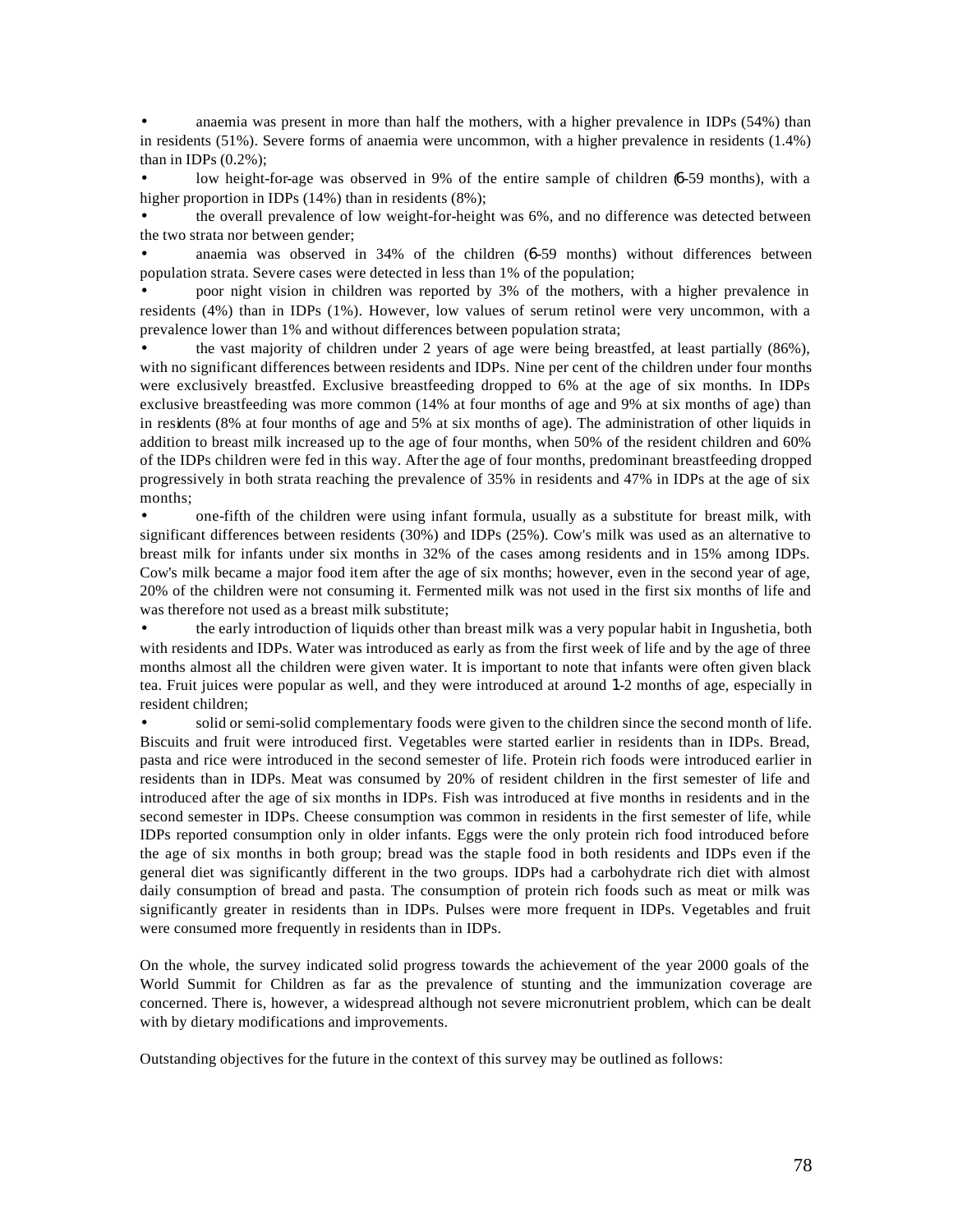• breastfeeding promotion should be carried out in order to achieve timely initiation of breastfeeding, exclusive breastfeeding up to six months and continued breastfeeding after six months. The early introduction of liquids should be strongly discouraged;

• complementary feeding guidelines should be developed and promoted through the health staff, particularly regarding the introduction of meat, dairy products, fruit and vegetables from about six months;

• dietary guidelines for adults should be promoted, aimed at the control of body weight and the promotion of fruit and vegetable consumption;

• the establishment of a nutritional surveillance system by using local resources should be carried out. The data collected are to be used to develop adequate and effective nutrition policies;

• public health measures should be taken to ensure maintenance and surveillance of the immunisation programme;

as an intervention that is part of an overall integrated strategy for preventing and controlling iron deficiency anaemia, the use of fortified foods (in particular, fortified wheat flour in the country where bread and pasta are staple foods) can be promoted." (WHO December 2001)

"The chief paediatrician of Ingushetia reports an increase in child mortality. The reasons responsible for such increases are: war traumatism, repiratory track infections (RTI), malnutrition, developmental anomalies, infectious diseases (measles, viral hepatitis, rubella) and pregnancy disorders. The high incidence of diseases is due to the environmental factors to which the Chechen population is exposed: overcrowding, inadequate quantities and qualities of water, poor sanitation, inadequate shelther and an inadequate food supply (UNICEF)." (WHO December 2001)

"Findings of an ad hoc assessment of immunization coverage among IDP children in Ingushetia carried out by the UN Children's Fund (UNICEF) reveals that the extended programme of immunization (EPI) is not attaining the necessary coverage among IDP children who are subject to frequent immunization status of their children is identified as a key factor to consider when tackling this issue.

An increased number of cases of Hepatitis A among children were reported in several IDP settlements in Ingushetia in September. In view of this the World Health Organization (WHO) arranged the distribution of prevention awareness educational leaflets to the medical institutions, schools, kindergartens, and the Sanitary Epidemiological Services (SES) of Ingushetia and Chechnya." (WHO November 2001)

### **7,000 persons in need of prosthetic or orthopaedic help in Chechnya and Ingushetia (2000)**

• 400 amputees are among the internally displaced population (IDP) in Ingushetia

"As a result of hostilities in the Republic of Chechnya during the last decade, approximately 7,000 citizens of the republic have lost or damaged a limb and are currently in need of prosthetic and/or orthopaedic aid. In addition, approximately 400 amputees are among the internally displaced population (IDP) in Ingushetia." (WHO January 2001, p. 3)

"Unfortunately, in the near future it is unlikely that the political situation in Chechnya will improve significantly. Ambushes, acts of terror and mines/UXOs will also further contribute to an increase in the number of people in need of prosthetic and/or orthopaedic assistance." (WHO January 2001, p. 4)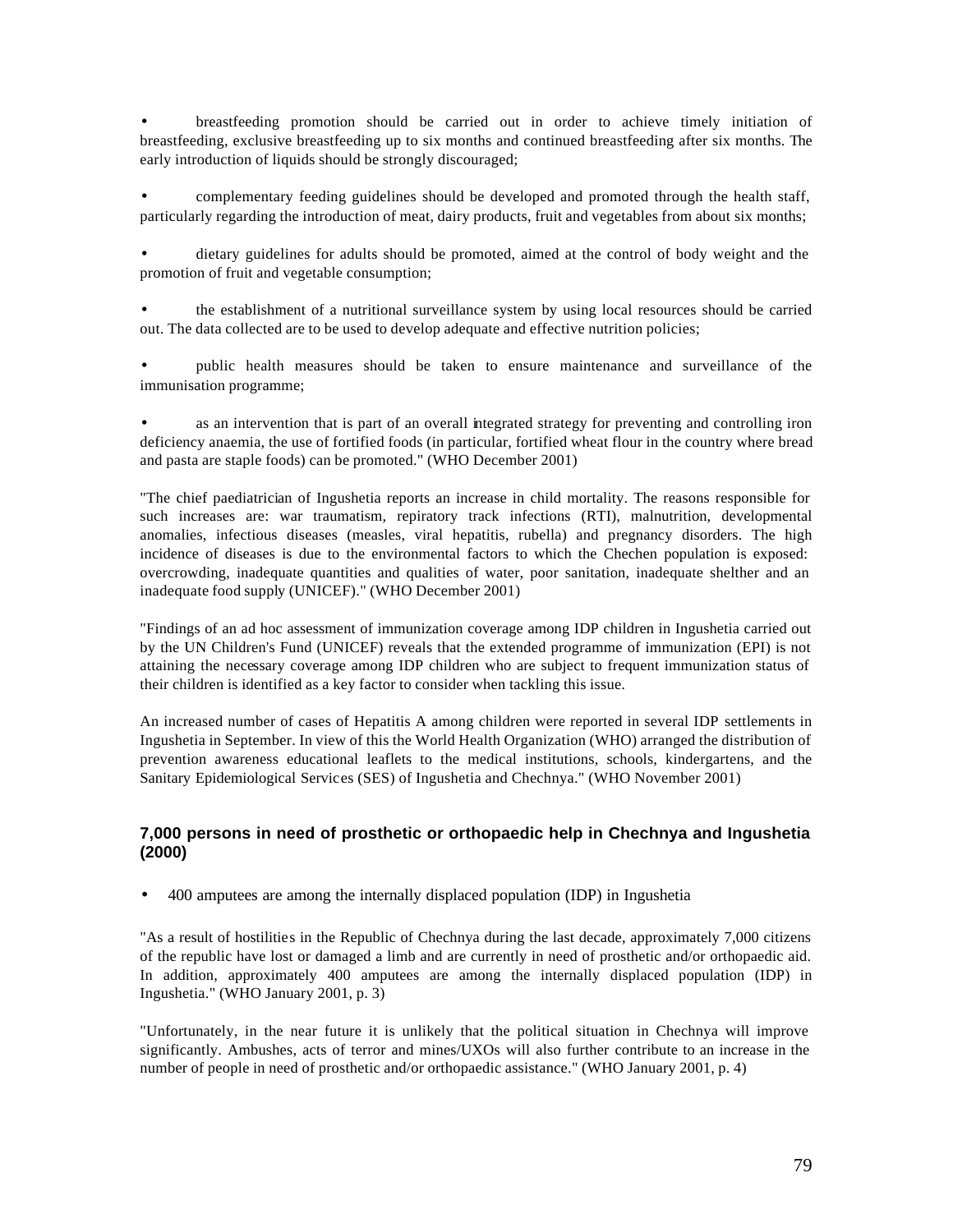#### **Psychosocial needs of the displaced children and their families (2000-2002)**

- About half of the displaced population in Northern Caucasus is affected by some degree of mental disorders
- Psychological rehabilitation centres run by NGOs mostly focus on child care, rarely on women and young men (February 2002)
- Many children have witnessed the killing of relatives, have left family members behind, or have been separated from their parents
- Chechen Association of Psychiatrists and Neurologists reveals severe problems in Chechnya (2000)
- Other areas of serious concern is gender-based violence and drug abuse

"Turning to the mental health of IDPs, an estimated that about a half of the displaced population is affected by some degree of mental disorders with more serious consequences if left unattended remain valid, in particular as one enters the third year since hostilities renewed in Chechnya. To date, psychological rehabilitation centres run by NGOs mostly focused on child counseling and care, rarely involving women and young men. WHO is also supporting a children's rehabilitation centre in Grozny, where about 300 children have already received services. the parent of these children are now also getting training on how to cope with the stress related disorders. Also in the field of psychosocial support, UNICEF continues its partnership with CARE International focusing on IDP children outside the school system in Ingushetia (drop-outs) and on the mental problems of child mine victims. WHO, in cooperation with relevant NGOs, provides psychosocial and psychiatric training to medical staff from Chechnya and Ingushetia." (UN OCHA February 2002)

"In a late February report, *Medecins du Monde* (MDM*)*, in commenting on the state of mental health among IDPs in Ingushetia, noted that virtually the entire population had fallen victim in some form or another to psychological trauma and that 25 percent were seriously affected. This analysis confirms in substance earlier data collected by UNHCR in their household survey of IDP settlements in Ingushetia. MDM emphasised that the trauma was linked to the direct effects of extreme violence affecting the civilian population, the living conditions of displaced persons outside Chechnya, as well as the revisiting of recent psychological injuries, especially for children, linked to the deadly war in 1994-1996.

In a statement still applicable to the present situation, MDM noted: For many, on top of the heavy difficulties of everyday life are piled the still uncertain prospects for the future and a fear of returning to Chechnya'. Regarding survivors of the bombing in Grozny who were exposed to devastating human and material destruction, or who were victims of violence, the report concludes that, 'The psychological trauma is deep and will probably lead to irreversible psychological consequences'." (UN July 2000, sect. 3.3.7)

*See also WHO newsletter on health action in North Caucasus, February/March 2002, special focus on psychiatric care in the Chechen Republic [Internet]*

#### *See also MDM report "Chechnya - Ingushetia: Testimonies and sanitary data", 23 February 2000 [Internet]*

"Since January 2000, the Chechen Association of Psychiatrists and Neurologists has been carrying out research and rehabilitation activities in IDP camps in Chechnya and Ingushetia. They have examined 500 children and teenagers and found out that the number of stress disorders with children and teenager IDPs inside Chechnya is three times higher than with children from Ingushetia (87 percent in Chechnya compared to 26 percent in Ingushetia). The number of children suffering from post-traumatic stress disorders is 58 percent and 15 percent respectively. The Association works in IDP camps and spontaneous settlements in Pravoberezhnoe and Tolstoy-Yurt in Chechnya, and in Troitskaya, Ingushetia. 103 young patients are presently undergoing rehabilitation. 124 children with mild symptoms of stress disorders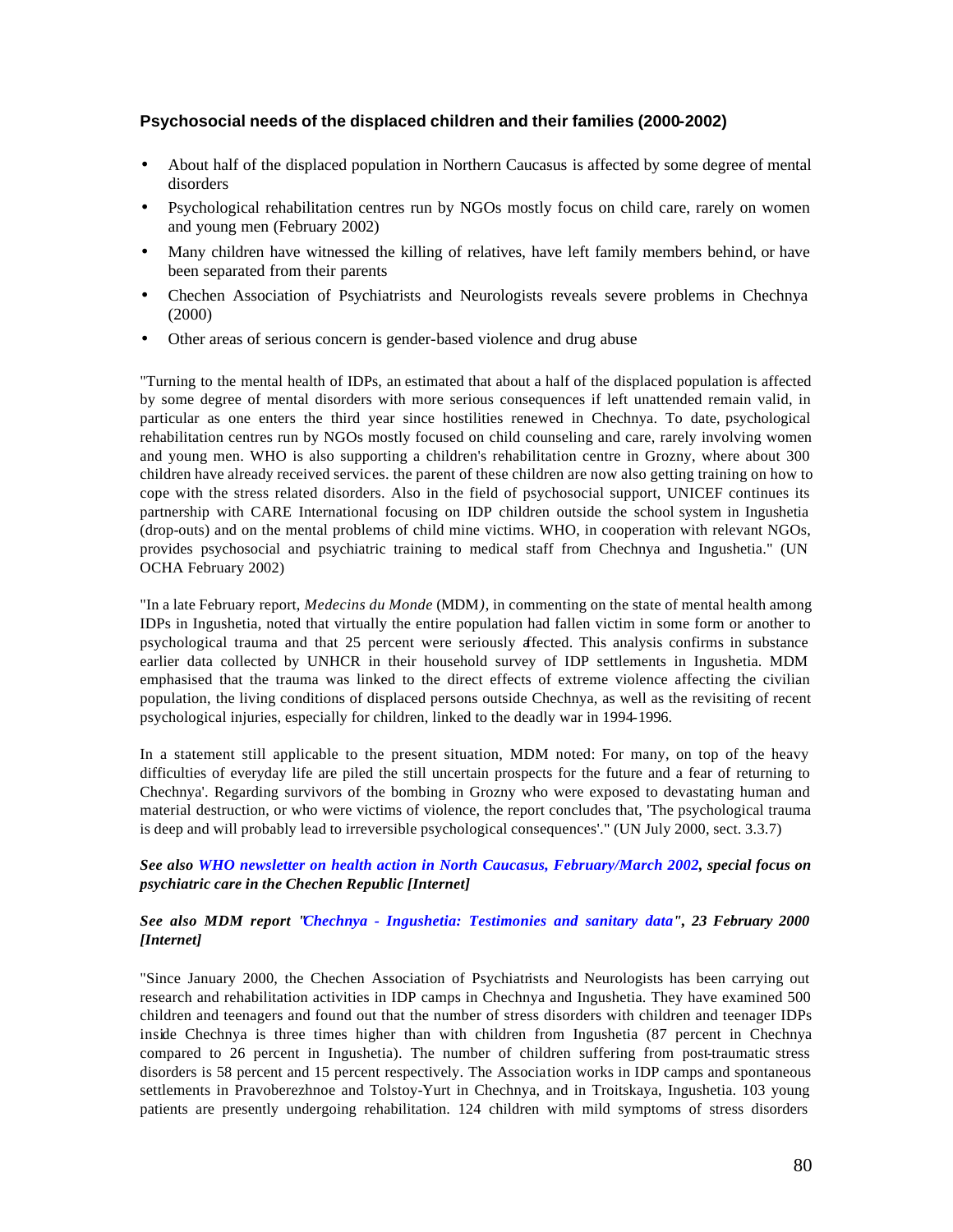receive assistance from the teachers working at the Association. Most commonly used methods of treatment are: art therapy and acupuncture, combined with child festivals and establishing contacts with children from other countries through exchange of correspondence." (UN OCHA 30 June 2000)

"Fighting always leaves behind trauma victims of all types. Many children have witnessed the killing of relatives, have left family members behind, or have been separated from their parents. The displaced children, as well as those who are being directly exposed to acts of violence, live in fear, anxious for their own life and security. They have gone through a psychologically traumatic experience that will negatively impact their development.

There are no qualitative and quantitative data on the magnitude of the psychosocial impact of the fighting on children and their families. However, discussions with NGOs providing assistance, interviews with health personnel and teachers, as well as direct contact with the affected population, have revealed that the situation is very serious. Yet, with the exception of some programmes by NGOs, no mechanism is in place to help the affected population cope with the stress and meet their psychosocial needs.

Another area of serious concern is gender-based violence, which is being increasingly documented. An assessment of this area needs to be undertaken and support provided, as necessary." (UN March 2000, p. 16)

"Children and adults from Chechnya are prone to develop deep and serious psychological traumas due the conflict, as the traumatic events have been occurring over such a long period of time. (It is only three years since the end of the last conflict.) Although no assessment has been conducted, there can be no doubt that recent events will have a long lasting impact, not at least on the children, - some of whom have just relived their second war experience and had wounds reopened.

From the UNHCR household survey of non-camp settlements [11-13 December 1999], it is worth noticing, - although no questions pertaining to mental health were asked, that:

7 % of the IDPs had relatives who were killed or injured in Chechnya

16 % of the IDP family members remained in Chechnya, - the majority of the IDPs has no contact with their relatives inside Chechnya,

13 % of the IDPs indicated that they had witnessed harassment of women

8 % of the IDP children are separated from their parents and under the care of friends and relatives.

[...].

Drug abuse has creased in Ingushetia lately, and is said to be linked to the much wider abuse inside Chechnya. According to MoH/I data for 1999, there are 26.4 registered cases of drug abuse per 100,000 population." (WHO/UNICEF/IOM 5 February 2000)

# **Water and sanitation**

### **Sanitation and water in temporary accommodation centres not satisfactory (2002)**

- UN reports absence of running water, lack of water delivery, functioning toilets and garbage collection
- Conditions increase risk of outbreaks of infectious diseases
- Residents in TACs also complain about lack of food and medic al facilities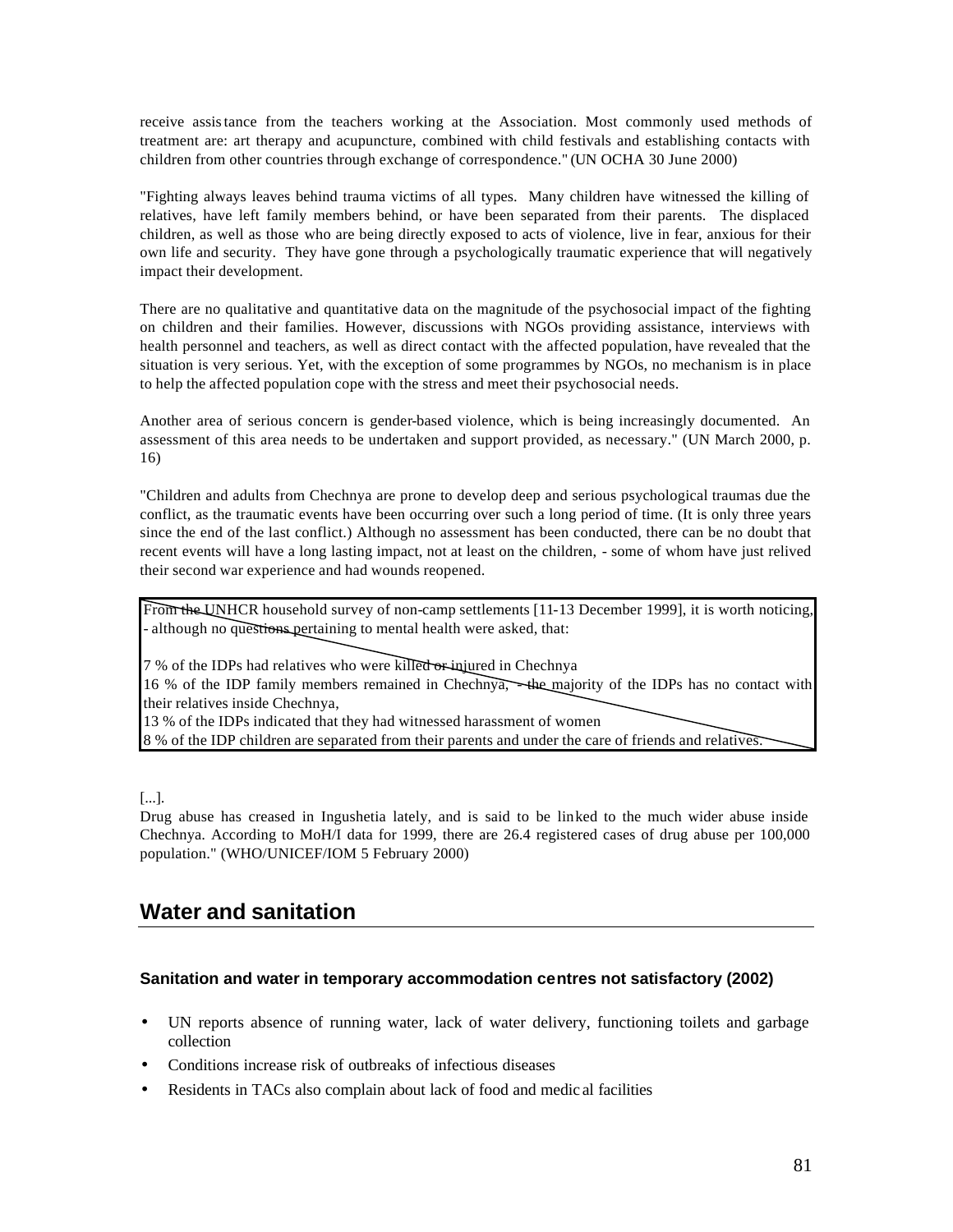- Space available per persons is below the minimum humanitarian standard
- About 15,000 residents have moved from tent camps in Ingushetia and Northern Chechnya to these centres (September 2002)

"In early July [2002], the authorities dismantled two camps hosting 2,200 people in Znamenskoe (Chechnya) and forcibly moved the IDPs back to temporary accommodation centres (TACs) in Grozny. UN missions reported that the returnees remained extremely concerned about the persisting insecurity, and that living conditions in the TACs were inadequate. Under these circumstances, the UN decided not to provide assistance to these centres." (IASC WG 10 September 2002)

"In mid-July a UN mission visited four TACs in Chechnya. The mission confirmed that there are serious problems with living conditions in the TACs: no running water is available, regular water delivery is not organized, toilets are not properly functioning (on average there is one outside latrine per 75 people), and garbage is not collected. All of this, coupled with overcrowding and the summer heat, increases, the risk of outbreaks of infectious diseases and is fraught with the worsening of the overall epidemiological situation. The residents of TACs complain about the lack of food delivery and insufficiency of medical facilities." (WHO July 2002)

"The international humanitarian community retained its focus on the Temporary accommodation centers (TAC's) in Chechnya where IDPs from Ingushetia and northern Chechnya were resettled. According to WHO data, out of 15 000 spots at the currently opened TAC's in Grozny, 14 772 were occupied in early September, although sanitary and water condition in some TAC's remained to be alarming. The UN agencies continue to refrain fro providing humanitarian assistance to the TAC's as this is the responsibility of the local authorities, although some relief agencies are actively working in the centers and covering basic needs of their inhabitants." (PINF September 2002, p. 2)

"Number of occupants on July 16 in the seven operating centres (the eighth being under repair): 4.900 persons plus two convoys from Ingushetia on July 16 and 17. (Figures provided by the Chechen Committee in Grozny)

In total, 5.300 persons including the Grozny June floods victims who lost their houses but never left Chechnya.

B) General remarks on the TACs:

• The requisitioned buildings are former dormitories or workers centres, a kindergarten, buildings which are still standing, an abandoned technical college.

• In all those buildings, the mains are out of use, water and lavatories are outside, in the yard. The TACs doors close at 10pm. Because of the curfew, so refugees have no access to the lavatories between 10pm and 6am.

• The TACs are guarded by armed Chechen militiamen. Some accept to escort people to the lavatories in case of emergency, at the guards' free will.

• Particularly precarious sanitary conditions and permanent promiscuity could rapidly increase the risk of epidemics. In all the TACs there are cases of tuberculosis, the sick are not isolated or medically treated.

• In two of he 7 TACs there is no health point, therefore, there is no free access to health care. Polyclinics ask for 30 rubbles per consultation. The other five do have a primary health point, either in the buildings thems elves or close. They are supported either by the MtchS or one of the Grozny polyclinics, but supplies are totally inadequate.

• Water is distributed once a day by the "Polish Humanitarian Action": Bladders are placed in yards or in entrance halls. Two hours later, reserves are depleted.

• The Migrations Service (under the Chechen Home Affairs Ministry) distributes the equivalent of 15 rubbles of food per registered person every 10 days.

• Renovation is more cosmetic than lasting (A spattering of paint on the walls, and it is already pealing off, linoleum on the floor, doors whose locks do not work. Electricity works every now and again, there is no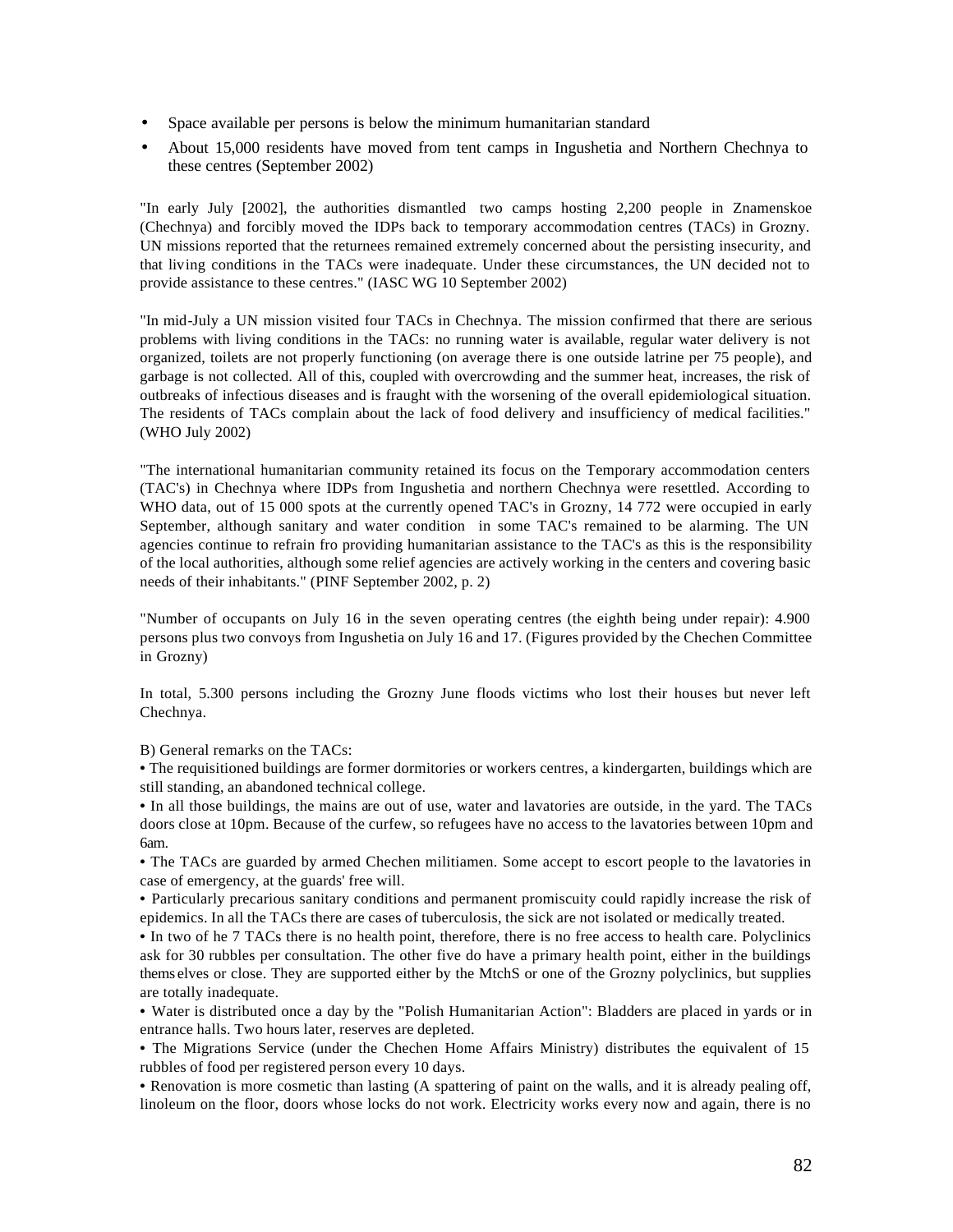gas supply in every building or, where there is gas, people do not dare use it for fear of blowing everything up.

Basins and showers are unusable, as used water cannot be disposed of).

[…]

• Children born in Ingushetia or having left Chechnya at the beginning of the war are terrified by the constant night shooting. Their mothers spend nights trying to calm, reassure them and stop their shouting. Refugees in the most exposed TACs are in a terrible state of nerves.

Remarks: Sanitary conditions are deplorable. In Grozny there is a general water disposal problem. It is not a specific TACs problem." (MDM July 2002, pp. 16-17)

"The international humanitarian community has also repeatedly voiced its concerns over the living conditions in the Temporary Accommodation Centers […], i.e. dormitories where a great part of IDPs returned to. Most of those have been built or reconstructed in Grozny and especially water and sanitation conditions where are very dissatisfactory. Space calculated per person is 3.2 m2 (humanitarian Sphere standards indicate 3.5-4.5 m2 as minimum), there is little or no running water, insufficient number of toilets, some of those even not dug out etc. At the moment the TAC's are already overcrowded mostly with the IDPs from Znamenskoe." (PINF July 2002)

"At the shelter sector meeting the delegation pointed out that the situation in the TAC in terms of water provision and sanitation had not improved as compared to the previous visits." (UN OCHA 30 September 2002)

#### **Ingushetia: international assistance still needed to meet minimum requirements (2001)**

- The majority of the beneficiary population is now connected to the public water supply network, as a result of international assistance
- However, the existing water supply system in Ingushetia has certain difficulties in coping with the prolonged stay of IDPs
- Needs include the provision of pipelines to deliver water to remote IDP settlements, and water treatment in areas of poor water quality
- Some of the emergency pit latrines installed at IDP settlements do not yet comply with minimum standards

"In 2000-2001, the international humanitarian community provided significant assistance in this sector. To prevent outbreaks of water-borne diseases and sanitation-related infections, approximately 150,000 litres of clean water were trucked daily to 100 IDP locations. Sixty emergency water bladders were installed and maintained, drinking water quality was monitored, more than 300 latrines were constructed, and a public health education programme was carried out. UNHCR helped to upgrade the water supply network in Ingushetia. A majority of the beneficiary population is now connected to the government-operated water supply network. Some towns operate their own networks, while in more remote areas people rely on wells. UNHCR has also helped to increase the capability of groundwater extraction. The ICRC makes potable water available to major concentrations of IDP in Ingushetia. Moreover, it improves the hygienic conditions of the IDP by building shower installations when needed.

The existing water supply system in Ingushetia continues to have certain difficulties in coping with the prolonged stay of IDPs. Needs which are still to be met include the provision of pipelines to deliver water to remote IDP settlements, and water treatment in areas of poor water quality. Water bladders and bathing facilities at IDP camps and settlements will be maintained and upgraded or turned into more permanent facilities depending on the analysis of needs. Constant trucking of water to points not served by the network will be maintained.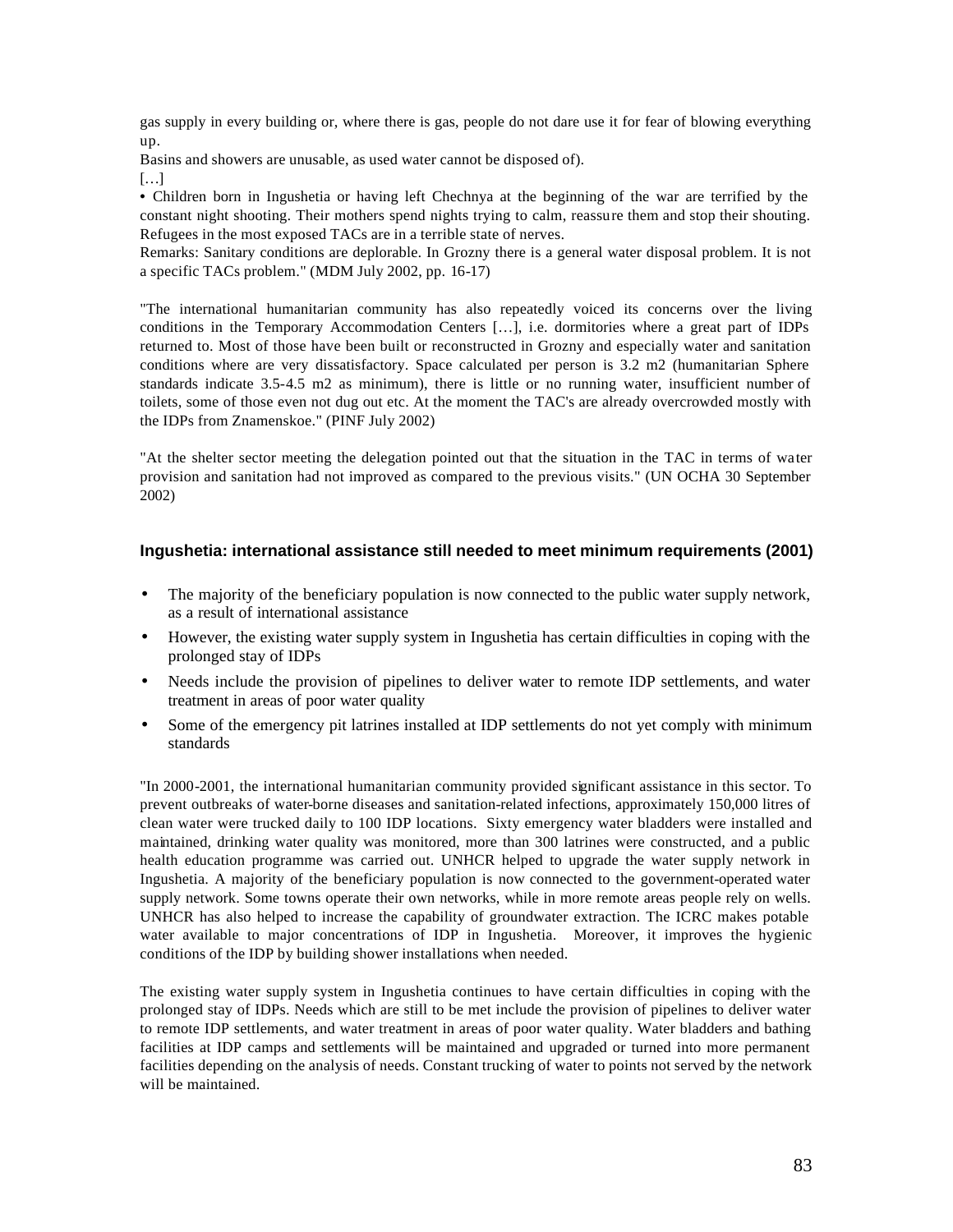Reticulated sewerage systems are available only in the central parts of the few major towns. A majority of the beneficiary population relies on latrines unconnected to these systems for human waste disposal. Although emergency pit latrines were installed at IDP camps and settlements, some of these do not yet comply with minimum standards and are suitable only for short-term use. Significant health hazards exist due to the inadequacy of the human waste disposal system. Latrines need to be provided, upgraded, and maintained to meet minimum humanitarian standards and adapted to more long-term use. Hand-washing facilities are needed, and latrine-emptying programmes, together with public education in hygiene practices, should be continued.

Solid waste disposal and pest-vector control are essential sanitation requirements. The government and private sector agencies which carried out these activities prior to the emergency were unable to cope with the needs of the IDP population. The emergency garbage disposal system and the pest and vector control programme in 2001 helped maintain minimum sanitation standards. The international community will support a further extension of the system where medium to long-term stay is possible, and will eventually hand over to the government." (UN November 2001, pp. 32-33)

"The existing water supply system in Ingushetia continues to have certain difficulties in coping with a prolonged stay in IDPs. Needs still to be met include the provision of pipelines to deliver water to remote IDP settlements, and water treatment in areas of poor water quality. Latrines need to be provided, upgraded and maintained to meet minimum humanitarian standards and adapted to more long-term use. Handwashing facilities are needed, and latrine-emptying programmes together with public education in hygiene practices require continuation. Solid waste disposal and pest-vector control are essential sanitation requirements." (UN November 2001, p. 60)

#### **Chechnya: lack of clean water and poor sanitation threaten public health (2001)**

- The situation is especially alarming in Grozny
- The federal government is expected to undertake a major reconstruction of water and sanitation facilities in Grozny
- The current support of the international community should continue as a transition measure and provide basic amenities to the IDPs and returnees

"The need for safe water and sanitation facilities is a high priority for residents, returnees and IDPs in Chechnya. According to NGOs operating in Chechnya, as well as local officials, public health is threatened by a lack of clean water and poor sanitation. While the situation outside the capital in general is not as alarming, in Grozny all water treatment and distribution stations have been damaged or even destroyed. The public water supply (Vodokanal-Chechnya) can only provide parts of the city with treated water. The UNICEF water treatment project covers the majority of the population residing in three of the four main districts of Grozny, where hospitals and schools are targeted as a priority. Many hospitals and health facilities rely on trucked water and suffer from poor sanitation facilities. Sewage collecting systems are also largely destroyed, posing further threats to public health. While ICRC focused on rehabilitation and availability of water extracted from existing facilities, the Polish Humanitarian Organisation distributed potable water to selected districts of Grozny. Reconstruction of the network, reservoirs and pumping stations has not yet been possible because of difficulties in channelling federal funds to Chechnya. The Government of the Russian Federation is now expected to undertake a major reconstruction of water and sanitation facilities in Grozny, but as a transition measure and to provide basic amenities to the IDPs and returnees, the current support of the international community should continue when basic safety makes assistance possible." (UN November 2001, p. 33)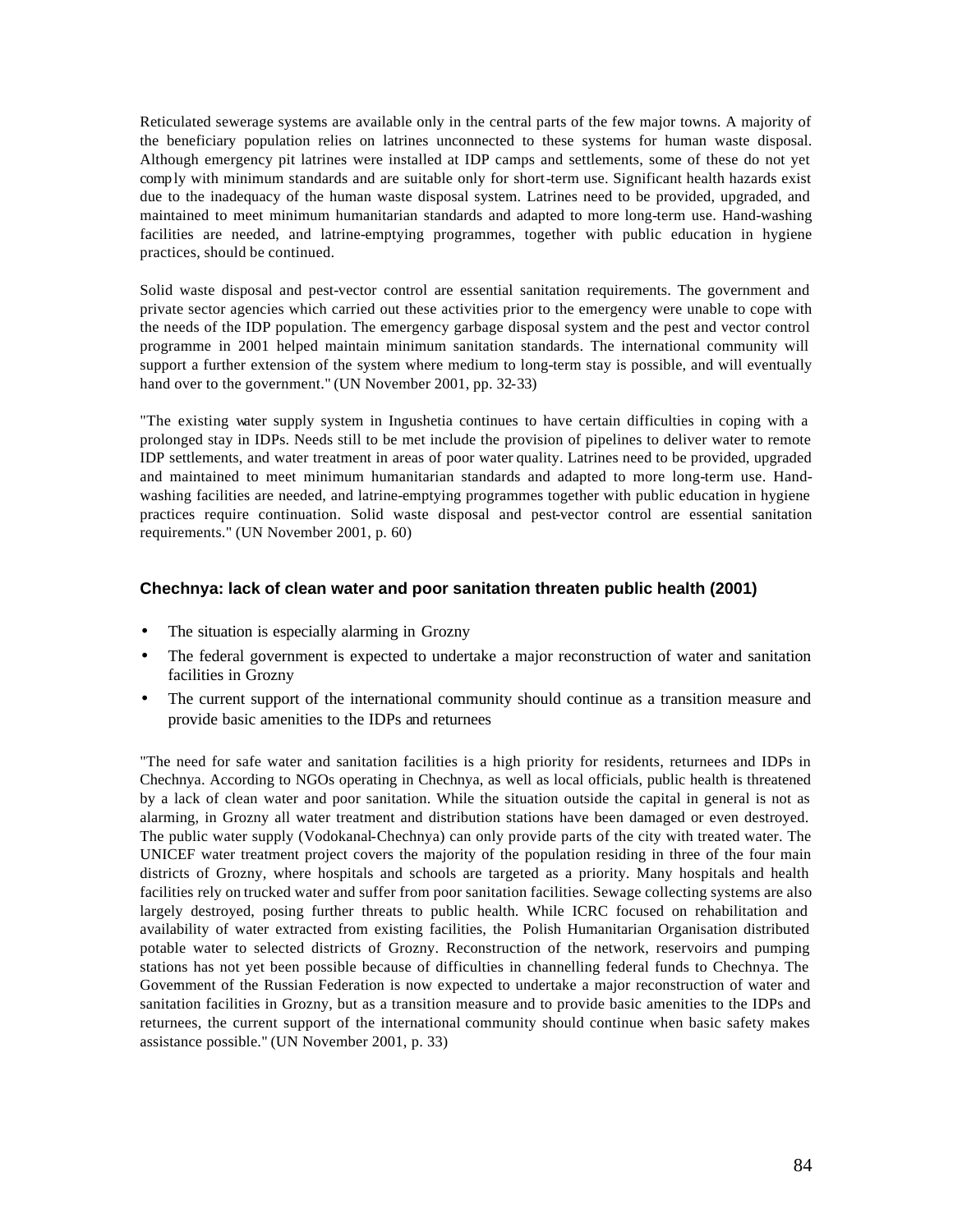# **ACCESS TO EDUCATION**

## **Ingushetia**

#### **Ingushetia: Lack of educational facilities for the displaced population (2001)**

- A third of the IDP children are enrolled in regular Ingush schools
- Another third visit NGO-run school facilities
- Several thousand children have "dropped out" of the school children, especially adolescents
- Needs for more vocational training activities remain considerable
- Available kindergartens are not enough to cover the needs of IDP children of pre-school age
- International agencies have developed recreational activities in IDP camps but more should be done

"Thanks to the programme developed in 2001 a realistic figure of IDP children entitled to basic education in Ingushetia is now available. Presently, there are about 32,000 IDP children between the ages of 7 and 17 (primary and secondary school age) in the territory of the Republic of Ingushetia. Of these, about 10,000 are attending classes in regular Ingush schools, while 13,000 are enrolled in NGO-run school facilities, located in tents and wooden buildings.

Although these two options are available to every child wishing to attend school, there are still several thousand children, who, for various reasons, have 'dropped-out" of the school system. They are children who have been affected by repeated displacements and missed many school years, or children with physical or mental problems, whose parents are embarrassed to send to them to school. The majority of them are adolescents. Generation of income seems to them to be more important than education, and therefore only a very small number of adolescents keep attending secondary school classes or receive a sound vocational training. UNHCR has supported vocational training for more than a thousand people, including a group of ethnic Ingush whose future integration in Ingushetia has been fully accepted. Nevertheless, needs in this sphere remain great and the future of a complete generation is at risk.

While in 2001, UNICEF supported the rehabilitation of three kindergartens vacated by IDPs, eleven more are still occupied by IDPs, thus decreasing the number of pre-school places for both residents and IDP children. UNHCR with Hilfswerk constructed 8 kindergartens in camps in Ingushetia, which in future could be transported and reconstructed in Chechnya. These are, however, not enough to cover the needs of IDP children of pre-school age.

In collaboration with partner NGOs, UNICEF and UNHCR have developed recreational, sporting and information centres in the IDP camps. Such activities reduce the general idleness of adolescents and the risks of them getting involved in dangerous or illegal activities, and are very much appreciated b children and adolescents, as well as the IDP population in general. The need for such activities remains great, and recreational facilities should be available in all the IDP camps." (UN November 2001, pp. 35-36)

#### *2000*

"According to the most recent DRC-run registration exercise, there are currently some 32,000 IDP children aged 7-12 years of age who would be attending school. Less than 12,000 currently do so. Of this total 3,623 children in forms 1-4 are enrolled in 93 government-run schools. 2,000 children also attend governmentsupported tent schools in 6 locations. In addition, UNICEF and its partners have established schooling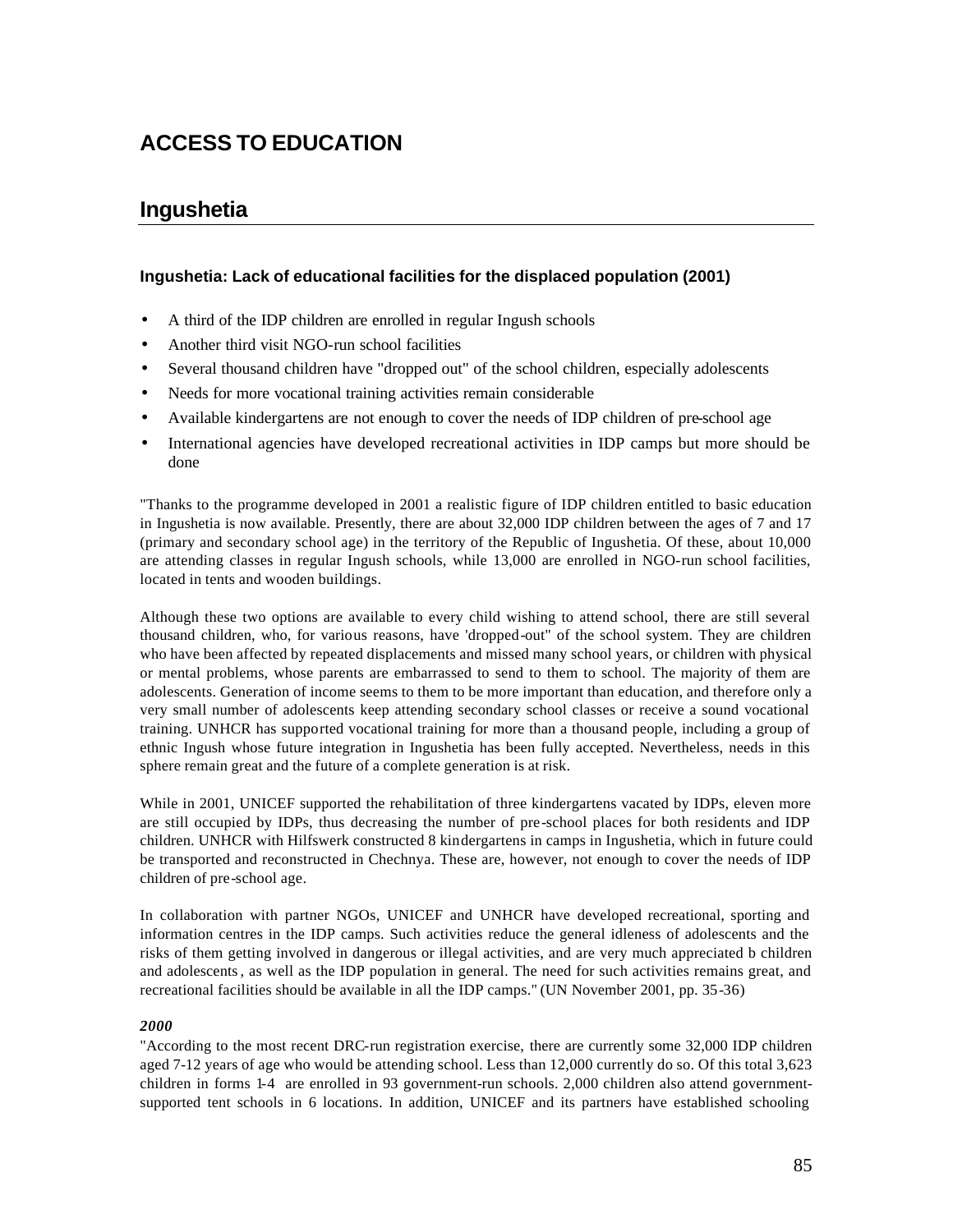capacities for 6,000 children in NGO-operated tent-schools in 32 locations. Despite these achievements, approximately 20,000 children will not attend primary school unless a major programme is initiated to resolve the serious problems of under-capacity within the Ingush school system." (UN November 2000, pp-31)

# **Chechnya**

### **Chechnya: 200,000 children are enrolled but needs are still huge (2001)**

- In some areas, up to one third of the school buildings are totally destroyed
- Children attend classes in alternative premises despite unsuitable conditions
- The situation for pre-school age children is even worse
- Recreational activities and vocational training should be developed for adolescents

"According to the Chechen Ministry of Education there are about 200,000 children in Chechnya enrolled in around 300 school facilities.

A recent comprehensive assessment carried out by UNICEF, in collaboration with its partner NGOs, and in consultation with the Chechen MoE, has revealed that although in theory 400 school facilities are available, up to one third of the school buildings in some areas are totally destroyed. These figures are also verified by an in-depth assessment carried out by UNESCO in 2001. Children are attending classes in alternative premises – in some cases in rented private houses and even tents – often totally unsuitable and normally without the most basic equipment. In the absence of electricity of functioning stoves teaching is severely hampered in most of the schools, apart from the few districts that have been spared from the hostilities.

The situation for pre-school age children is even worse. The lack of kindergartens limits the opportunity for mothers, who are often single parents, to get involved with income-generating activities. While UNICEF already supports the management of four so-called 'Child Friendly Spaces' run by Caritas Internationalis, in Grozny the needs are still huge.

Inside Chechnya, finally, there is an even greater risk for adolescents of getting involved in dangerous activities because of the ongoing hostilities, unless some alternatives are made available. Sport and recreational activities, and even vocational training centres, should be developed in Grozny and other cities of the republic." (UN November 2001, pp. 36-37)

# **Other areas**

### **Local authorities deny access to displaced children in Russian cities (2001)**

• Children of unregistered displaced Chechens have been excluded from the education system in **Moscow** 

"Although the Constitution of Russia guarantees everyone (specifically, everyone, and not just citizens of Russia) 'the accessibility of free availability of pre-school, general secondary and vocational secondary education in public and municipal educational institutions and enterprises', many children of migrants find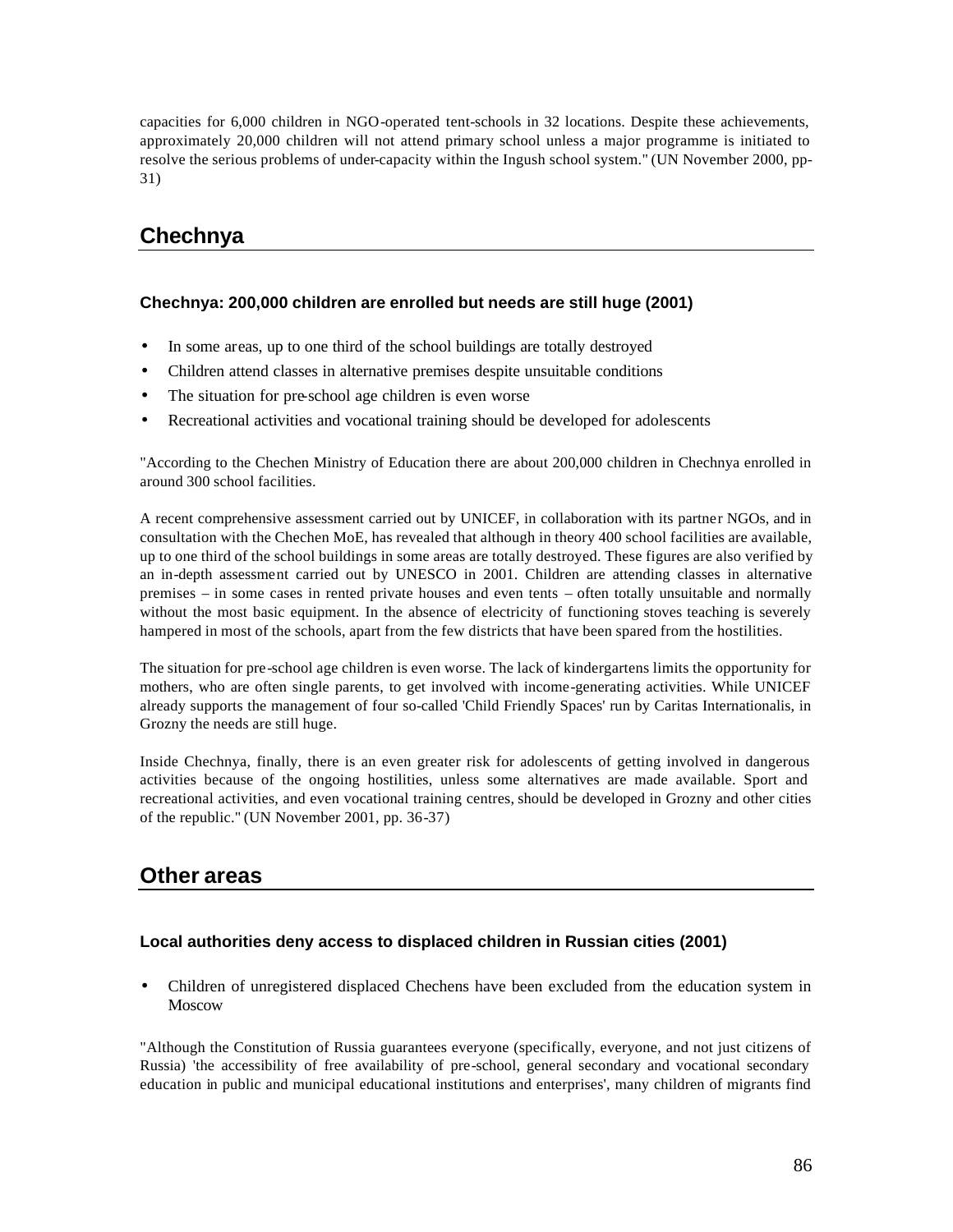themselves out of the system of education only because their parents are not registered with internal affairs bodies.

Children of forced migrants are, as a rule, not admitted to either children's homes or boarding schools, where they can stay while their parents look for temporary housing an job.

Order of the Moscow Committee on Education No. 567 of September 9, 1999 'On strengthening safety in educational institutions', Sub-item 1.1 of which says: 'Children from outside Moscow are admitted to schools and boarding schools only if registered.' This Order was issued the next day after military actions started in Chechnya.

The ministry of education as well as the General Prosecutor's Office on many occasions have confirmed that actions of local authorities are illegal." (COE 12 October 2001, paras. 88-91)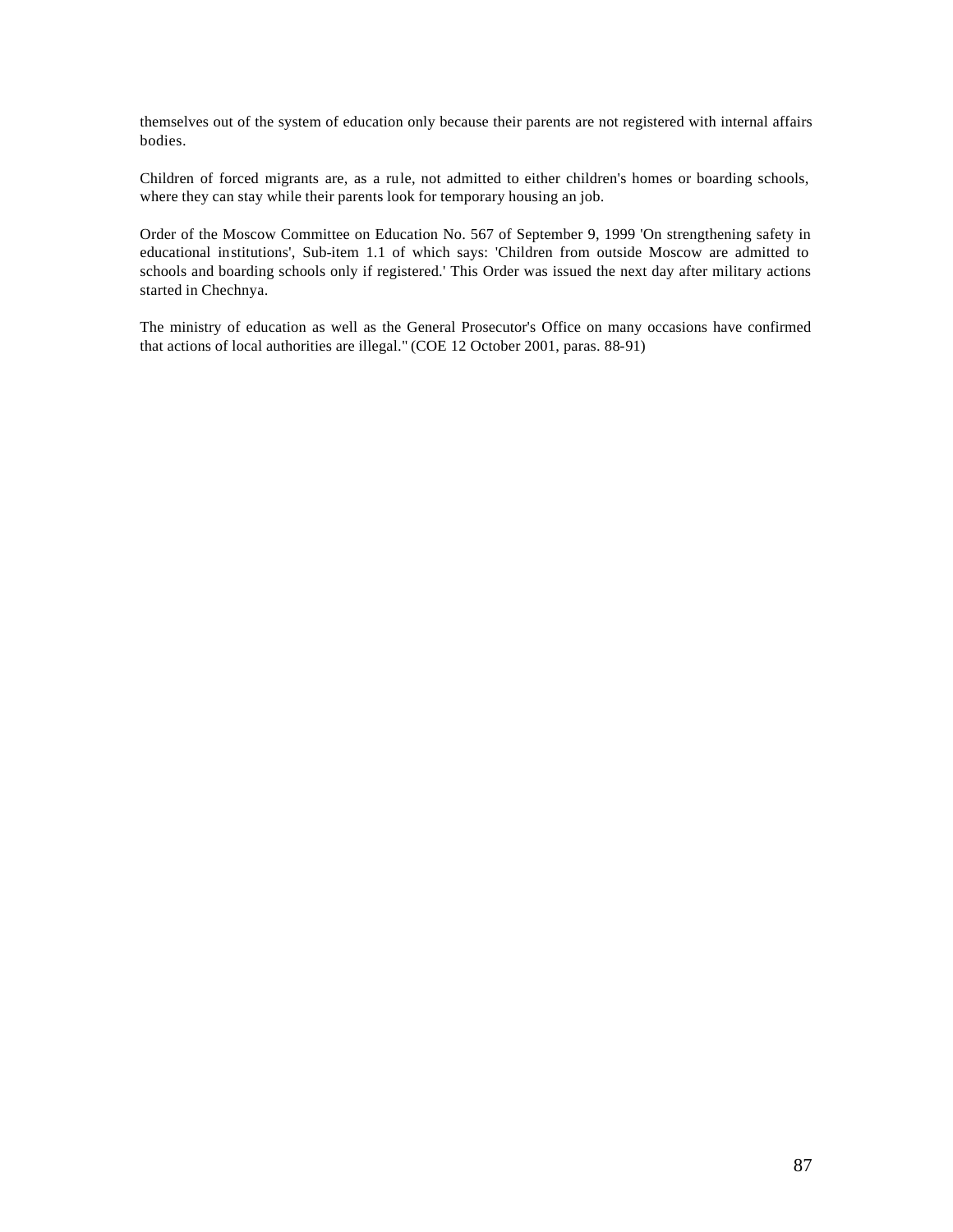# **ISSUES OF SELF-RELIANCE AND PUBLIC PARTICIPATION**

## **Self-reliance**

#### **Action Contre la Faim reports a degradation of the economic situation of the displace households in Ingushetia (2002)**

- A typical displaced household generates a monthly revenue of 2,500 to 3,000 rubles
- This revenue is generated by regular incomes (pensions, subsidies), irregular income (seasonal work, petty trade, resale of humanitarian goods), and the sale of personal goods
- This covers only half of the basic needs of a six-person family
- Expenditures for healthcare, clothing and fresh food are usually postponed
- Displaced households have become extremely vulnerable to any change of circumstances: illness of the head of household, reduction of aid, increasing rent
- One third of the population currently living in collective settlements were accommodated with host families only a few months ago

"Origine des sources de revenu - Illustration par le cas typique d'une famille déplacée de six personnes vivant dans un camp [13] (en % du revenu total) :



Le graphique ci-dessus illustre la situation d'une famille typique vivant en camp. Cette famille est composée d'un chef de famille actif et de son épouse, d'une personne âgée et de trois enfants :

• **La part de revenus réguliers** mais à risques correspond aux pensions et allocations touchées à Grozny. La pension pour les personnes âgées est touchée mensuellement, tandis que les allocations pour les enfants ne sont perçues qu'un mois sur deux en moyenne.

• **La part de revenus irréguliers** correspond à l'activité saisonnière du chef de famille (3 à 4 mois de contrats en tant que manoeuvre agricole), et aux activités de petit commerce exercées par son épouse : revente d'une partie de la farine distribuée par les agences humanitaires, collecte et revente de canettes vides trouvées dans les poubelles.

• **La part décapitalisation** correspond à la vente de biens personnels (ici les bijoux de l'épouse).

Dans ce cas typique, la famille génère un revenu mensuel de 2 500 à 3 000 roubles, soit la moitié environ des dépenses nécessaires à une famille de six personnes pour couvrir ses besoins de base. C'est donc près de 50% des dépenses essentielles -notamment soins médicaux, habillement, et produits alimentaires frais- qui sont reportées.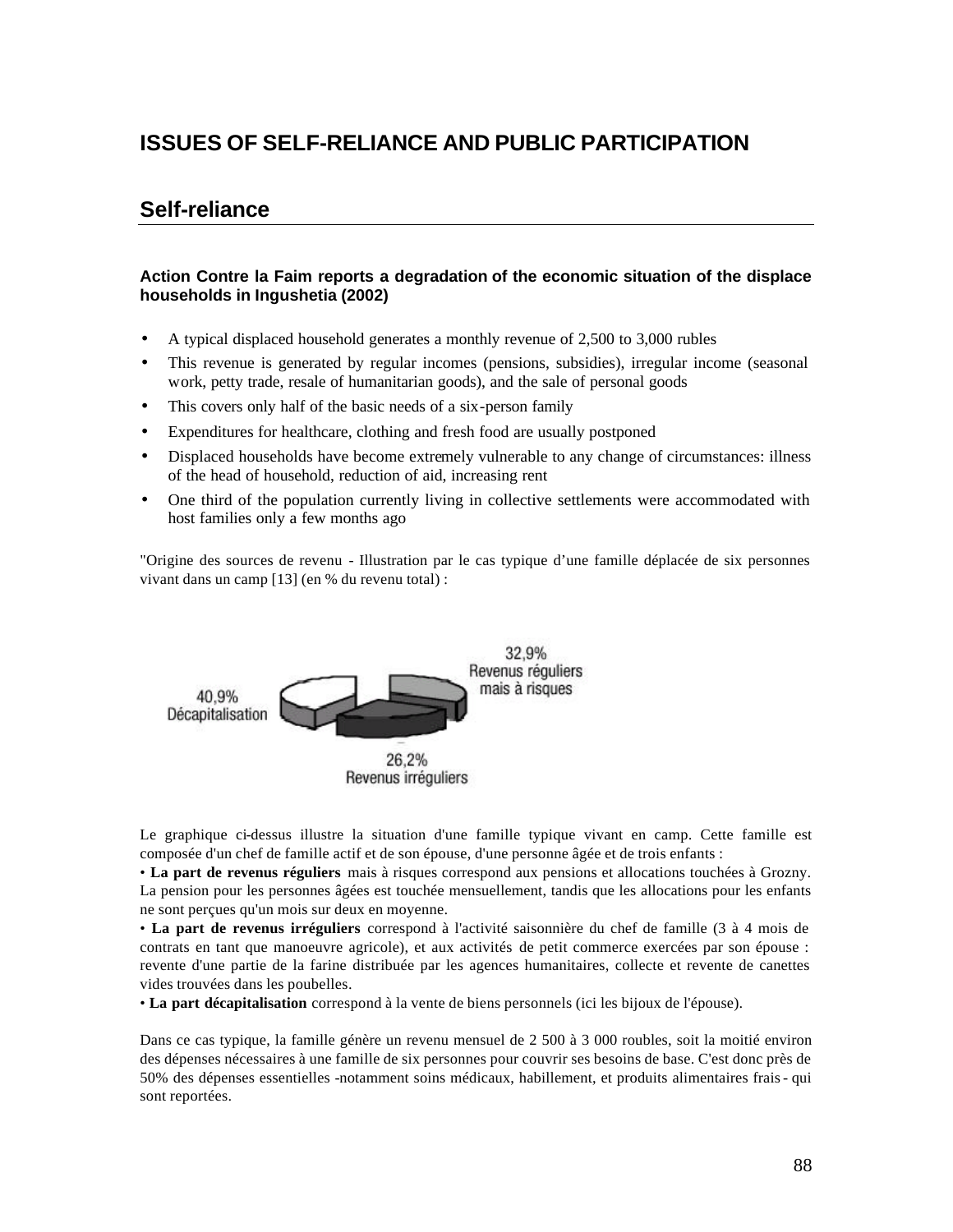**L'économie familiale des déplacés tchétchènes est à bout de souffle et l'extrême érosion de leur capital les rend vulnérables** au moindre choc : maladie du chef de famille, diminution de l'aide alimentaire, expulsion d'un logement collectif ou augmentation du coût du loyer pour les déplacés en secteur privé ; la survenue d'un seul de ces aléas est susceptible de précipiter les familles dans la détresse. Ainsi, dans l'incapacité de continuer à assurer le paiement du loyer, de nombreuses familles qui vivaient dans le secteur privé n'ont eu d'autre choix que de rejoindre des camps spontanés, les 'kompaktnik', habitations collectives et insalubres, symboles de la dégradation économique au sein des familles déplacées. Des familles entières sont ainsi agglutinées dans des usines délabrées, des vieux hangars, des anciens kolkhozes, des caves ou des étables. **Action Contre la Faim estime qu'environ un tiers de la population résidant aujourd'hui dans les centres collectifs vivait encore dans le secteur privé il y a quelques mois."**

[Footnote 13: Source : entretiens de groupes et entretiens individuels menés par Action Contre la Faim dans les camps et dans les centres collectifs en décembre 2001 et janvier 2002. Le graphique illustre une situation typique d'une famille de déplacés : les revenus ont été estimés annuellement puis 'écrasés' sous la forme de revenus mensuels.]

(Action Contre la Faim September 2002)

#### **Influx of IDPs from Chechnya aggravates the socio-economic situation in North Caucasus (March 2000)**

- Unemployment rate in Ingushetia increased dramatically in recent months, reaching 56 percent of the economically active population
- There is a need for support to programmes of employment generation, emphasising public works and small income generation schemes for IDPs, host families, and local communities

"The influx of IDPs from Chechnya to the neighbouring republics, particularly Ingushetia, and the prospect of their longer-term settlement in these republics have seriously aggravated the socio-economic situation in the northern Caucasus. It has also put tremendous pressure on the authorities and the local population, particularly host families and the mo st vulnerable groups of the population, including women and youth. It is estimated that some 30,000 IDPs will remain in Ingushetia after the hostilities have ceased and these IDPs and their host families are the intended beneficiaries of UNDP's programme. Among the serious problems are the high rate of unemployment and the need to start rehabilitation of physical and social infrastructure of the region. In Ingushetia alone the unemployment rate increased dramatically in recent months, reaching 56 percent of the economically active population. The region depends fully on subsidies from the federal budget, and the existing capacities and very poorly developed social infrastructure, including those dealing with employment services, are inadequate to respond effectively to the challenges resulting from the situation. These problems have to be addressed urgently in order to avoid eruption of civil strife, further socio-economic degradation, an increase of criminal activities, and overall political instability.

Within this environment, international assistance can play a critical role in supporting the Government and local population in stabilising the increasing social tension, which is likely to continue even after many IDPs return home. As a first step, early rehabilitation measures could complement and strengthen the positive impact of ongoing emergency relief operations. Support to the federal and regional programme of employment generation, emphasising public works and small income generation schemes for IDPs, host families, and local communities, is needed. In addition, an analysis of longer-term rehabilitation and reconstruction of the affected regions needs to be undertaken." (UN March 2000, p. 21)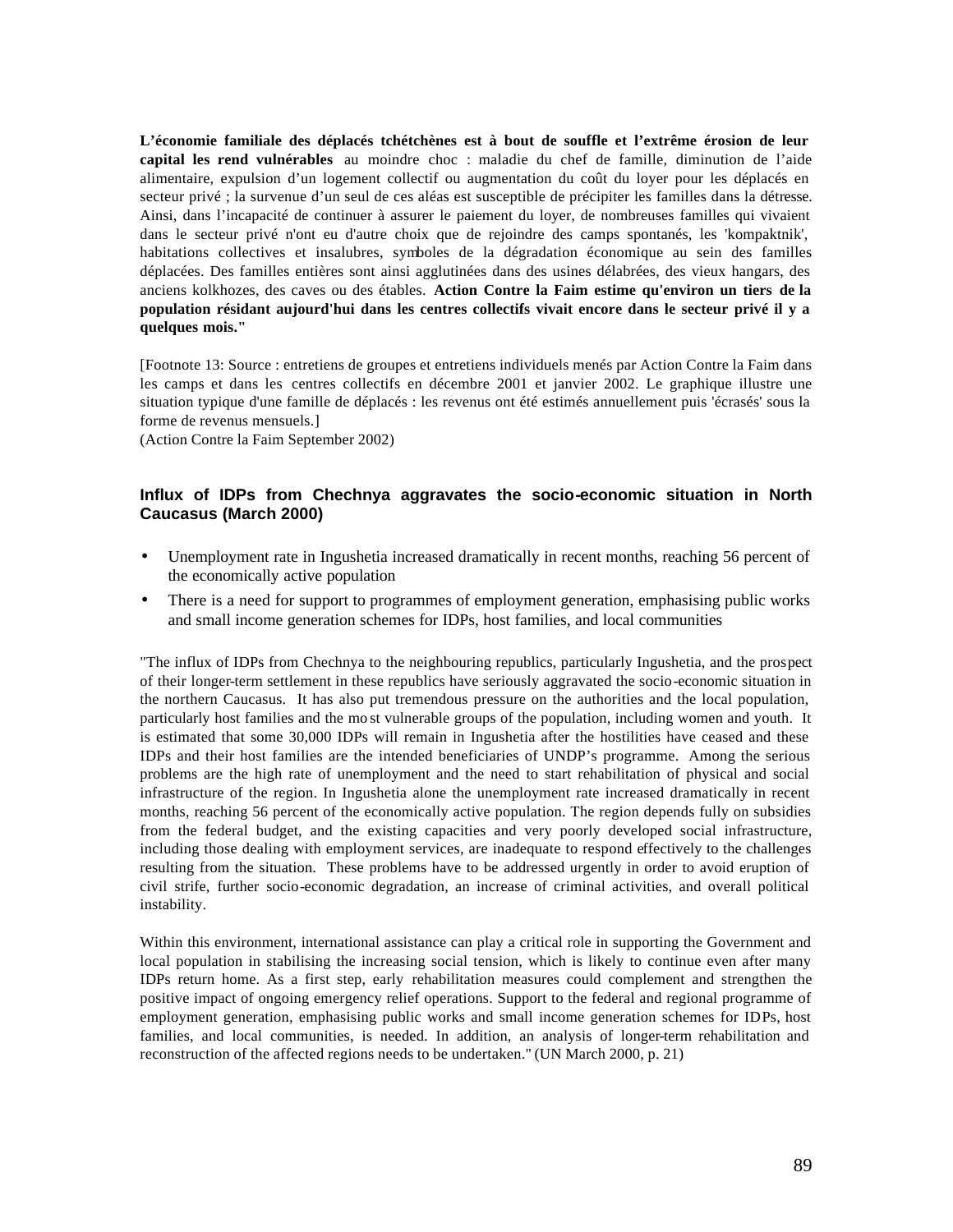### **ICRC identifies coping mechanisms of IDPs in Ingushetia (October 2001)**

- IDPs living in spontaneous settlements and with host families feel that they lack support and information
- Coping mechanisms include selling of personal belongings, borrowing money, small business, selling humanitarian assistance and work of children
- All IDPs are considered to be in need of some degree of assistance, especially the newly arrived IDPs in the month following their arrival

"In Ingushetia, the ICRC conducted focus group discussions with beneficiaries living in camps, spontaneous settlements, and with host families in order to analyse their problems and identify their coping mechanisms.

IDPs identified the following problems: the security situation in Chechnya – while there is a genuine willingness among the IDPs to return to Chechnya the prevailing situation is the major constraint which keeps them in Ingushetia; legal status and legal documents – unlike those living in camps, the IDPs living in spontaneous settlements and with host families feel that they lack support and information on administrative and legal procedures; food, non-food, health, education assistance, unemployment; living conditions in Ingushetia; and assistance to children and orphans.

The main conclusions of the assessment include: the provision of assistance to the camps is the most complete and regular; in the spontaneous settlements the assistance has to be further improved by: better coordination among the organizations involved in order to provide for more regularity; filling in gaps in basic health care; assistance to children below the age of 5 years; habitat; and access to primary and secondary school and playrooms for children."

Coping mechanisms of IDPs

Selling of personal belongings is the prime coping mechanism of the IDPs living in camps and with host families;

Borrowing money comes right after the sale of private belongings for both IDPs in camps and spontaneous settlements, whereas taking a credit is a much less important strategy for the IDPs living with host families which confirms their better financial situation;

Small business, the labour market, and work of children are a common sequence when all three strategies need to be combined to cover basic expenditures. Among the coping mechanisms the work of children always come before selling humanitarian assistance.

#### (UN OCHA 31 October 2001)

#### *ICRC main conclusions:*

"Whilst all registered IDPs receive humanitarian assistance in the form of food and non-food items, in general the economic security situation of these IDPs did not improve in the last year. This trend may well continue in 2002 for those IDPs who remain in Ingushetia.

It is not possible to identify those who are most in need of humanitarian assistance by viewing IDP groups by habitation sector alone as there are poor, average and better-off IDPs in every habitation sector. All IDPs are considered to be in need of a certain level of outside assistance but there are certain groups who are more in need than others. For these groups humanitarian assistance plays a vital part in their economic security. The aim should be to best identify and provide additional assistance to these most vulnerable living in all three sectors in Ingushetia.

Despite the fact that the economic security for a number of IDPs has not improved in the last twelve months it appears that they are still able to cope with extraordinary expenses be it through community solidarity (through borrowing small amounts from family and friends) but in the worst case this can lead to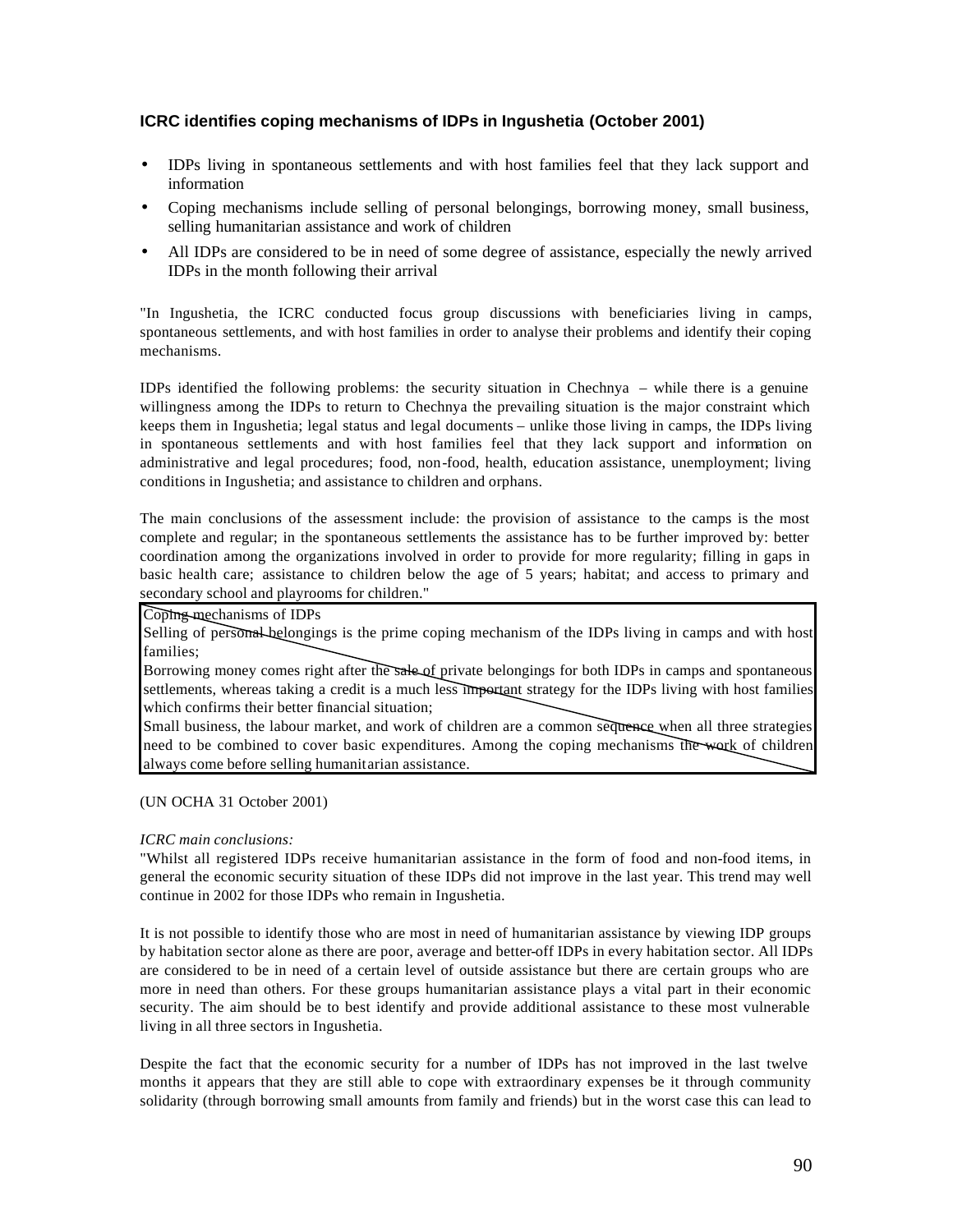debt. However, some IDPs are learning to cope better with their general situation – this is particularly the case in the camps and collective centres where the solidarity factor plays a part. The study found that there is a real need to assist newly arrived IDPs with both food and hygienic kits in the month following their arrival.

Food continues to be the most useful form of humanitarian assistance provided and this will remain the case for the coming year. Beyond the nutritional element of food distribution there is an additional economic reasoning behind the provision of food assistance through sale or exchange. Food is the item which IDPs spend the most money on and will sell assets for and borrow money to buy.

After food, clothing has been identified as the most useful form of assistance, particularly during winter which is the most financially difficult time of year.

Hygiene items, which are provided on a regular basis by IR and ICRC, are rarely sold of exchanged as they are consistently used within the household.

According to the CAP there are approximately 30 humanitarian organisations active in assisting the IDP population in Ingushetia today. Whilst some form of assistance reaches all registered IDPs, there are concers that poor co-ordination in certain sectors, particularly in the case of one-off distributions, means that some are assisted more than others and it is not necessary those who are most in need who receive the most assistance." (ICRC February 2002, p. 26)

#### **Displaced face discriminatory access to the labour market in Russian cities: the example of Moscow (2001)**

- Unregistered displaced in Moscow can only be employed illegally
- However, new regulations issued by the Moscow government do not mention registration of residence as a precondition for legal employment
- Absence of registration at the place of residence deprives forced migrants of access to unemployment allowance

"Access to employment is strictly dependent on the registration. This practice is secured in Moscow and Moscow Oblast by the Rules of Registration that contain a clause that establishes high penalties for heads of enterprises, institutions and organizations of all types of ownership for employing citizens who are not registered. This clause is a direct violation of Article 16 of the Labour Code that prohibits limitation of rights of citizens to employment due to circumstances that are not connected with professional qualities of workers, including their place of residence. Still, this clause, which was included in the Rules of Registration adopted in 1995, stayed unchanged in the Rules of Registration approved in May 1999.

All this leads to a situation where refugees who find job are employed illegally, without due processing of all their documents. This means that they are deprived of all social and legal benefits linked to the job.

Absence of registration at the place of residence deprives forced migrants of the possibilities guaranteed by the Laws 'On Refugees' and 'On Involuntarily Displaced Persons' to receive unemployment allowance, to get free professional training and additional training improving their chances for employment. Employment agencies deny them in the above referring to the fact that the Law 'On Employment' provides for making decision on registration of a citizen as unemployed at the place of his residence, which is traditionally treated as registration at the place of residence. The RF Ministry of Labour and Social Development is of the same opinion. Attempts of public organisations to achieve realisation of the right of unemployed refugees and forced migrants to obtain state support give no results as yet. As a rule, courts of justice also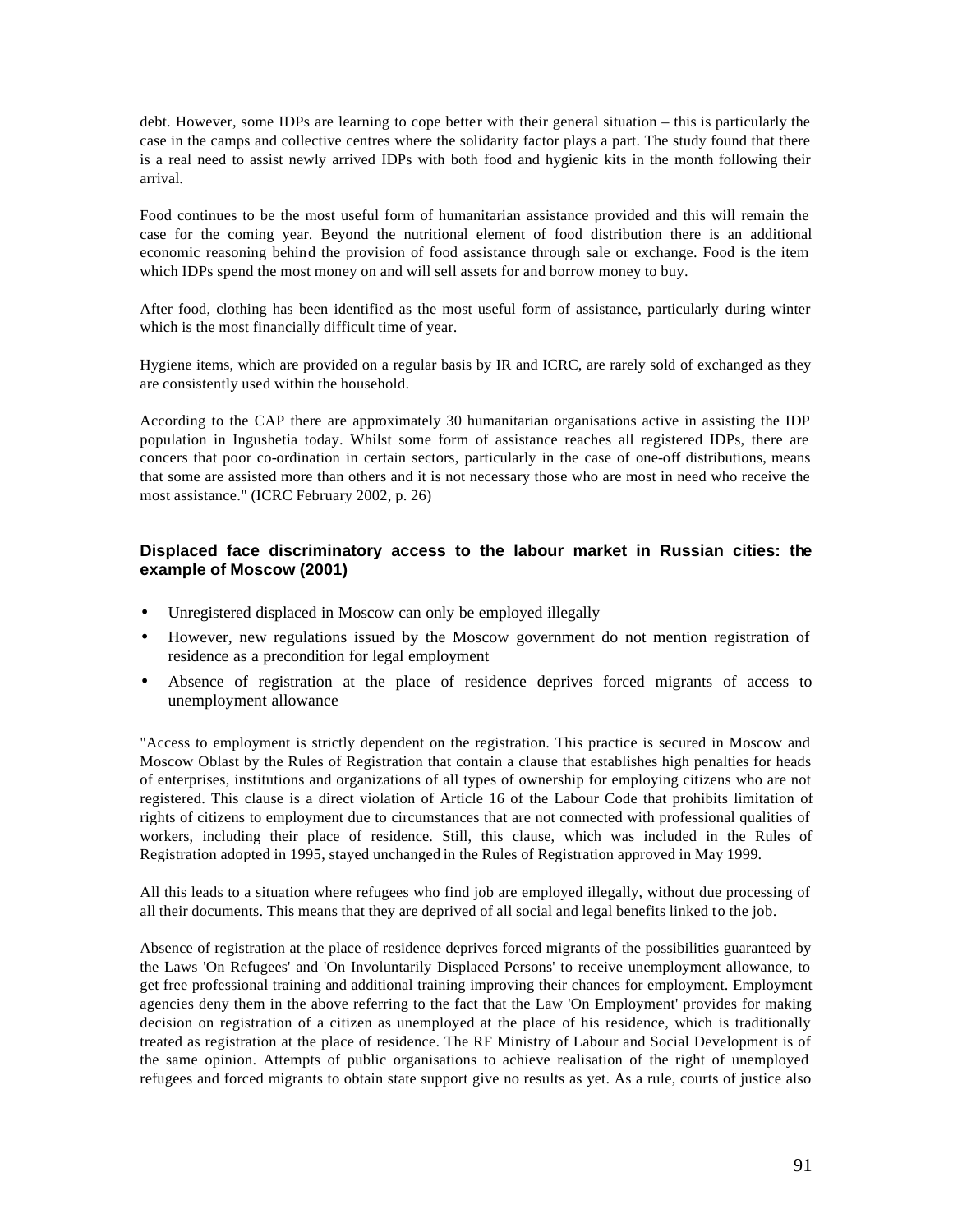share the opinion of administrative agencies. There is only one case known that, after a court ruling, they managed to register a forced migrant as unemployed and provide him with respective allowance.

However, in the new regulations issued by the Moscow government, the registration of residence is not mentioned as a precondition for legal employment. Thus, the problem of access to employment for asylumseekers might be fixed in Moscow. Since the regulations are very recent, it still remains to be seen how their provisions will be implemented in practice. UNHCR office in Moscow concluded agreements with some enterprises which are ready to employ refugees. These agreements have been approved by the Moscow government. This programme is expected to begin in 2001." (COE 12 October 2001, paras. 94-97)

#### **Dependency on external assistance remain widespread in Chechnya (2001-2002)**

- ICRC reports that 50 percent of the population is vulnerable while 10 percent live in extreme poverty (2002)
- High unemployment rate among the working age population in Chechnya are unemployed
- Most beneficiaries of international food assistance has no other source of income apart from occasional petty trade in the local market
- Self-sufficiency is higher in rural areas
- Theft, bootlegging and other criminal activities are widespread in Grozny

"On 28 August [2002] ICRC presented the results of the households economic security review carried out in Chechnya from April to July 2002. The report stated that 10 percent of the population fall under extreme poverty having a monthly income of less than 700 Rubles (22 USD) and 50 percent are vulnerable having an income of between 700-3,000 Rubles (USD 22-95) per month. The unemployment rate is as high as 60 percent. In view of a near total collapse of the economy at the household level ICRC has recommended that the present level of humanitarian assistance in Chechnya be continued or expanded." (WFP 30 August 2002)

"In December 2001 WFP and Danish Refugee Council (DRC) completed a joint household survey in the rural areas of Grozny district. Various household surveys were previously conducted in Achkoy-Martan, Gudermes and Sunzha districts and Grozny city during the period May-December. The recent survey in Grozny district was carried out among 80,100 persons. Results show that 44 percent of the population were found to be impoverished and relying partly on humanitarian assistance. 92 percent of the working age population are unemployed." (WFP 11 January 2002)

"WFP, in partnership with DRC, People in Need Foundation, Caritas International and Center for Peacemaking and Community Development, distributed approximately 1,350 tons of food to 90,000 vulnerable people during November. WHO's partner, Vesta, reported that most households benefiting from WFP assistance in Grozny had no other source of income apart from occasional petty trade in the local market. Very few people have access to the food commodities available in the market. "(WFP 7 December 2001)

"The International Committee of the Red Cross (ICRC) prior to planning assistance for 2002 conducted several surveys in Grozny and large villages accessible to its staff members. The objective of the survey was to gather information on the economic situation of the population in Grozny and in rural areas of the republic.

The surveys reveal that there are more households that are not self-sufficient in Grozny than in rural areas (39.4% and 15.4% respectively). The higher self-sufficiency in the rural areas is due to agricultural production. Food and clothing are the primary needs of the population living in Grozny and in the surveyed villages. These are followed by reconstruction, education, and medicine. Specific needs are water and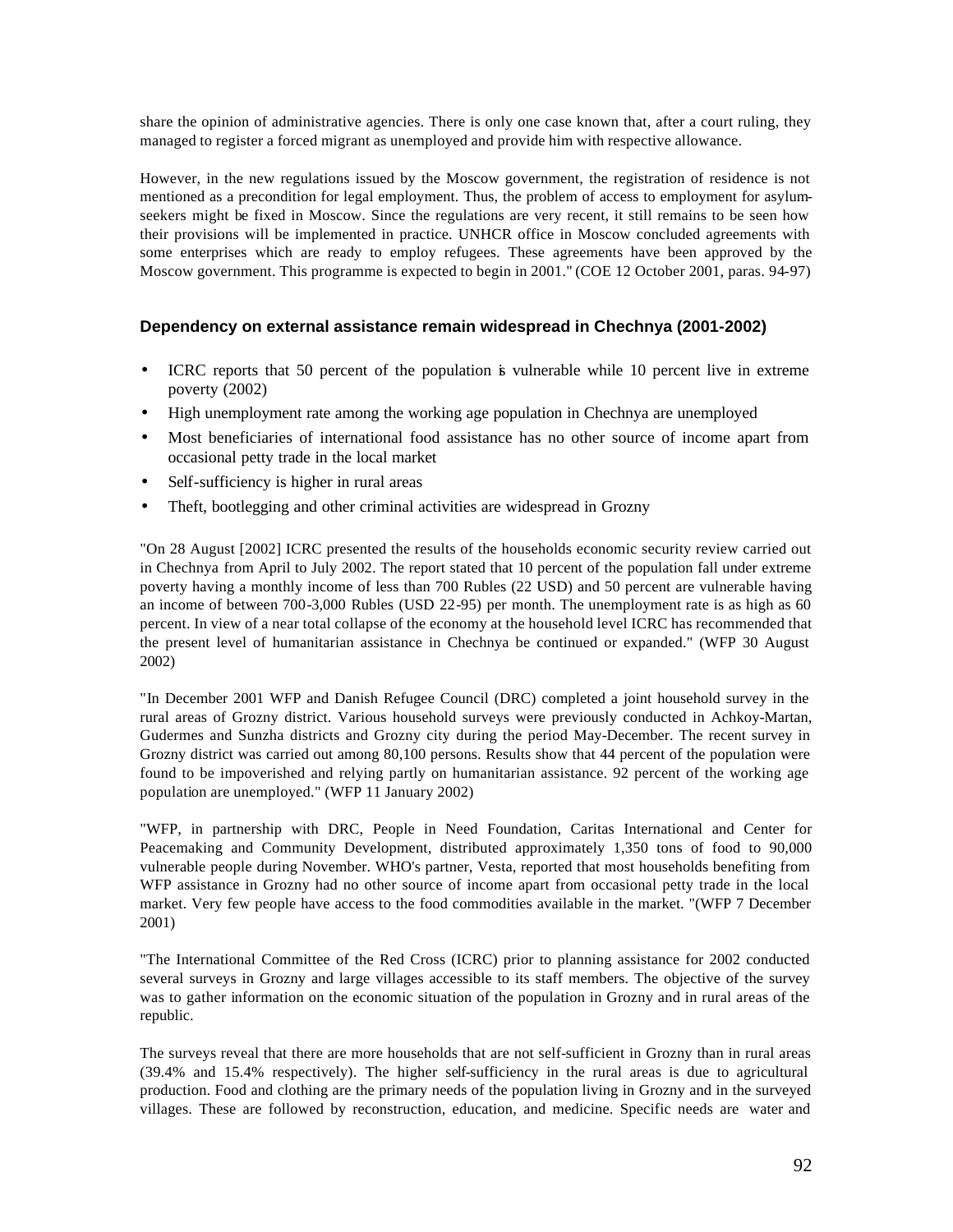electricity for the households in Grozny, and wood and fuel for households n the rural areas. On the basis of the information concerning the items on which people spend most of their money, the supply of sugar, wheat flour, tea, and oil is the mo st appropriate way to support them. As the households mentioned the cost of medicines and health care as a problem, access to free medical service for vulnerable households would free up some money which could be used for other essential purchases." (UNOCHA 31 October 2001)

"A subtle improvement of living conditions is noticeable in Grozny. The local market is growing every month, offering essential food and non-food goods at affordable prices, some items even lower than in Ingushetia. An increasing number of people are arriving in the town, many of them attempting to reside here. However, security risks are still considerable for Grozny inhabitants and coming winter is also a great source of worry to many. The unemployment rate currently exceeds 90%. Pensions are distributed rather regularly, social benefits are sometimes paid to families with children. Other sources of income include trading at the local market and small businesses, such as cafes and garage rentals. Another widespread source of income is the sale of law-grade gasoline. However, majority of Grozny inhabitants are still dependent on humanitarian aid. Theft, bootlegging and other criminal activities are widespread." (PNIF October 2001, para. 1.3.3)

### **Essential contribution of host families (2000)**

- Resources and hospitality of host families in Ingushetia are being stretched
- Compensation grant provided to host families by Swiss Cooperation Agency
- Host families in Chechnya provide essential help to the displaced population and need assistance

"Families in Chechnya and Ingushetia host thousands of displaced civilians. So far, the generosity of these families has prevented the further deterioration of IDPs' subsistence and allowed the humanitarian community at large to focus most resources on more vulnerable civilians in need. This local 'coping mechanism' should be increasingly supported in order to prevent the involuntary relocation of IDPs. In addition, the capacity of the local authorities to cope with emergencies should be enhanced.

While host families are accommodating 70% of IDPs in Ingushetia the resources and hospitality of the latter are being stretched, thus putting pressure on IDPs to vacate the premises and find alternative accommodation." (UN November 2000, p. 15)

"The Swiss Agency for Development and Cooperation has started giving retroactive financial compensations to the Ingush host families for accommodating the IDPs from Chechnya. The ruble equivalent per family is around US\$100. The payments are being made to all host families. Regardless of their financial status - 18,000 HFs. However some of the Chechnya IDPs express confusion over the fact that even those [host families] who least their accommodations to the IDPs receive 'compensation' and at the same time get paid by the displaced." (DRC 10 November 2000)

"There are 13,259 members of host families in Chechnya according to the registration, the majority of which are hosting IDPs gratuitously. Only 974 persons (0,74%) of the registered number of the IDPs declared that they pay (in-kind or in cash) for their accommodation with host families. This testifies to the fact that the main burden of providing food for the IDPs is carried by the host families. The lack of assistance to host families in Chechnya may eventually lead to the expulsion of IDPs from host families before fall or winter 2000 as the host families themselves are facing great difficulties in making their living." (DRC 10 October 2000, pp. 17-18)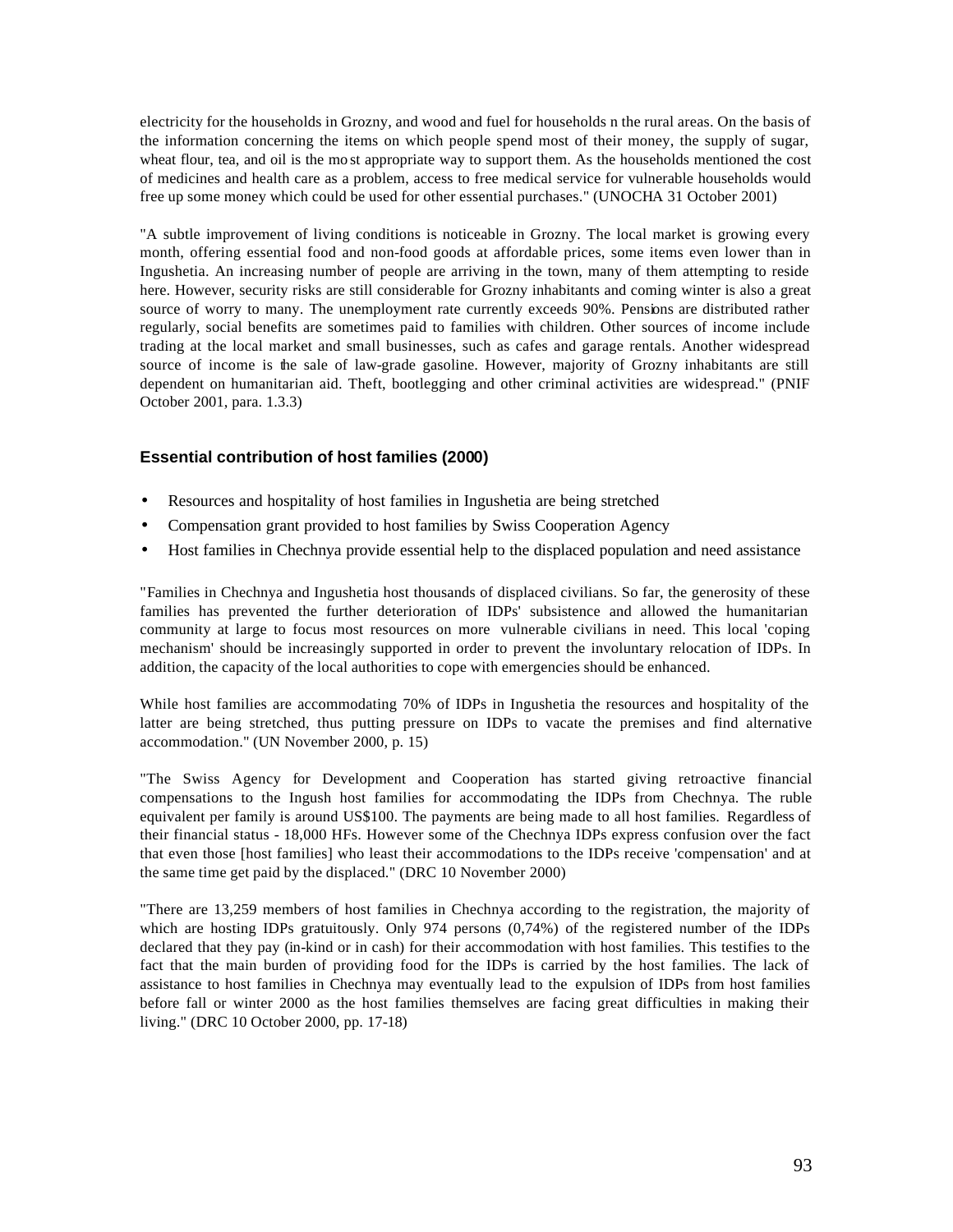### **Agricultural activities need external support to enhance self-reliance capacity of the displaced population in Ingushetia and Chechnya (2000)**

- Limited job opportunities in the agricultural sector for the resident and displaced population in Ingushetia
- Livestock brought by the displaced to Ingushetia need vaccination
- Agricultural activities can be profitably developed for the displaced population in the Achkhoy-Martan district (Chechnya)

#### **"Agriculture and IDPs in Ingushetia**

The total cultivated area is 57,700 hectares, of which 8,000 hectares are owned by about 40,000 small holders who grow potato, maize and vegetables on 0.2 hectares. The output of these crops and the meagre animal production are their sole source of food. Job opportunities in the agricultural sector are limited for both the resident and displaced population. The national herd comprises some 42,600 head of cattle and 50,100 small ruminants. The IDPs from Chechnya arrived in Ingushetia with 50,000 cattle and 20,000 sheep. These animals have not been vaccinated since the beginning of the hostilities.

Poor rural families host about 10,000 families displaced from Chechnya. They are concentrated in the hilly area located within a 25 km radius around Nazran (Nazran, Karabulak, Ekazhevo, Nazyr-Kort, Kantyzhevo and Surkhakhi villages), and the area surrounding the town of Malgobek (Sagopsh, Voznesenskaya and Psedakh).

#### **Agriculture and IDPs in Chechnya**

About 45,000 IDPs are hosted in camps within Achkhoy-Martan district, and one third is concentrated in the vicinity of the town of Sernovodsk near the Ingush border. Favourable agro-climatic conditions combined with good marketing opportunities would facilitate the production of vegetables and potatoes. It is estimated that, with appropriate assistance, 50% of the IDPs residing in the region would be interested in labour-intensive economically profitable agricultural production.

#### **Analysis of need**

The majority of IDPs lack financial resources to meet their basic needs (food, health and primary education). This problem is aggravated by the scarcity of job opportunities and by the lack of agricultural land for food crop production.

The scarce supply and high cost of agricultural inputs, particularly quality seeds, is a major constraint for the marginal farming host families in Ingushetia.

Without appropriate support to food crop production, the IDPs hosted in the camps in Chechnya will need protracted food aid from the Government and humanitarian organisations. Most of the Ingush farming families hosting IDPs are suffering from the additional pressure on their limited resources, already exhausted by the prolonged assistance they have provided to their friends and relatives displaced from Chechnya.

The animals that the IDPs brought into Ingushetia may cause outbreaks of infectious diseases. Often these animals are the sole assets they possess. There is also the risk that they may infect the cattle owned by the resident population. The Ministry of Agriculture lacks the financial resources for a vaccination campaign." (UN November 2000, p. 21)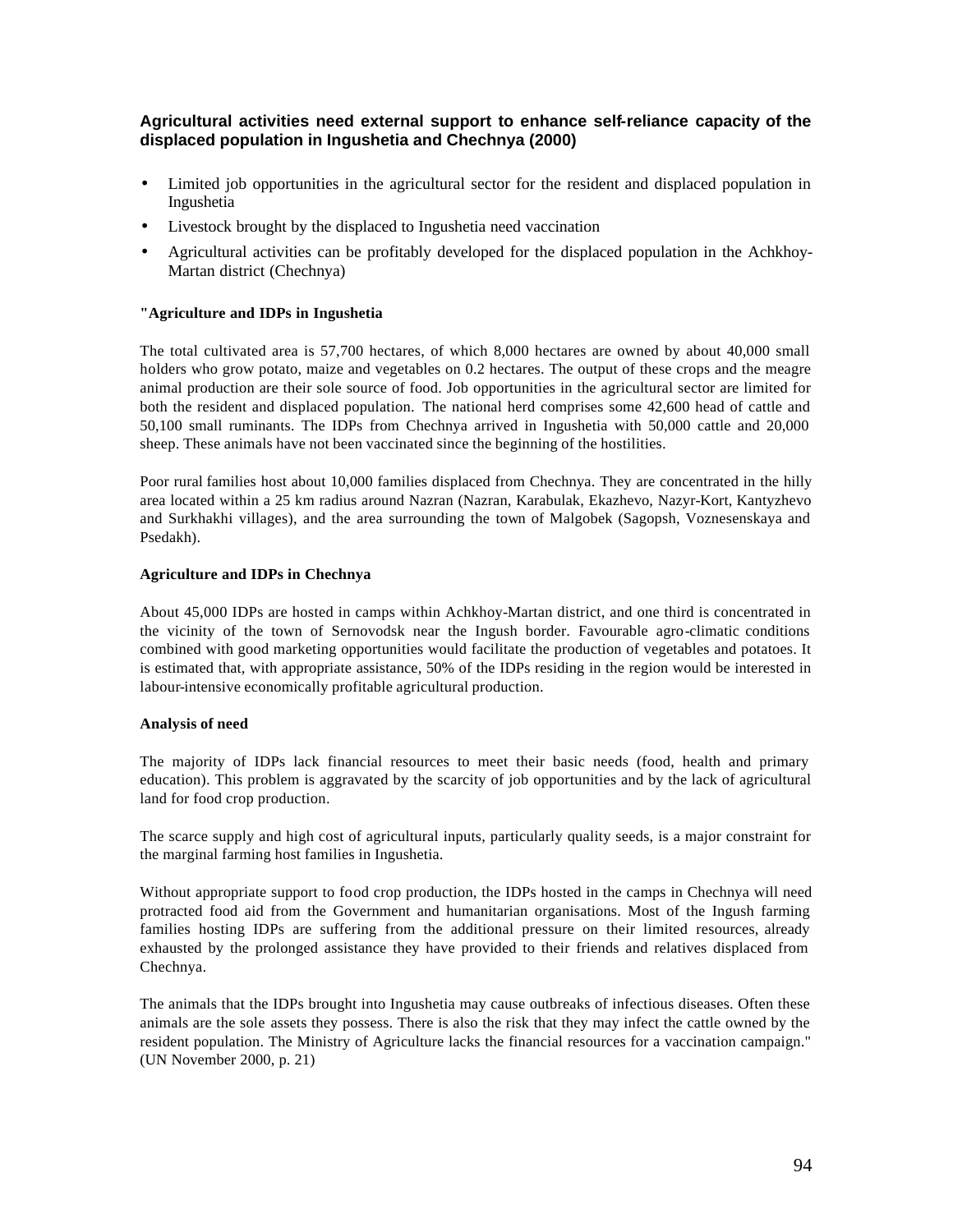#### **Coping strategies of the displaced in Ingushetia: heavy dependence on aid (July 2000)**

- Government of Ingushetia has barred the displaced population from seeking employment
- Opportunities for alternative income-generating activities are very limited
- The vast majority of the displaced population remains heavily dependent on international assistance
- Other temporary solutions include selling one's property and borrowing money, trade of scrap metal, day labour and petty trading
- Tensions between the displaced and the local population for limited labor opportunities

"The difficult economic situation in neighboring regions does not allow for the provision of sufficient assistance to the victims of the conflict by local authorities. The Government of Ingushetia has not allowed IDPs to seek employment and the opportunities for alternative income-generating activities are very limited. Thus the vast majority of the displaced population remains heavily dependent on international assistance." (WFP 2000, p. 1)

Coping strategies:



"Asked how their families were coping with the cur-rent situation, the displaced almost unanimously responded that humanitarian assistance from international NGOs was their main channel of support.

The International Commit-tee of the Red Cross (ICRC), the Danish Refugee Council (DRC) and MSF were often cited.

Those who gave additional answers mentioned two temporary solutions with equal frequency: selling their property and borrowing money. Assistance from Emercom and from friends and family were also mentioned." [MSF teams conducted a survey in June 2000 among displaced Chechens in the district of Malgobeck, located in northwestern Ingushetia. This district harbors about one fourth of the total population of IDPs (internally displaced persons), which is currently estimated at more than 150,000.] (MSF 15 August 2000)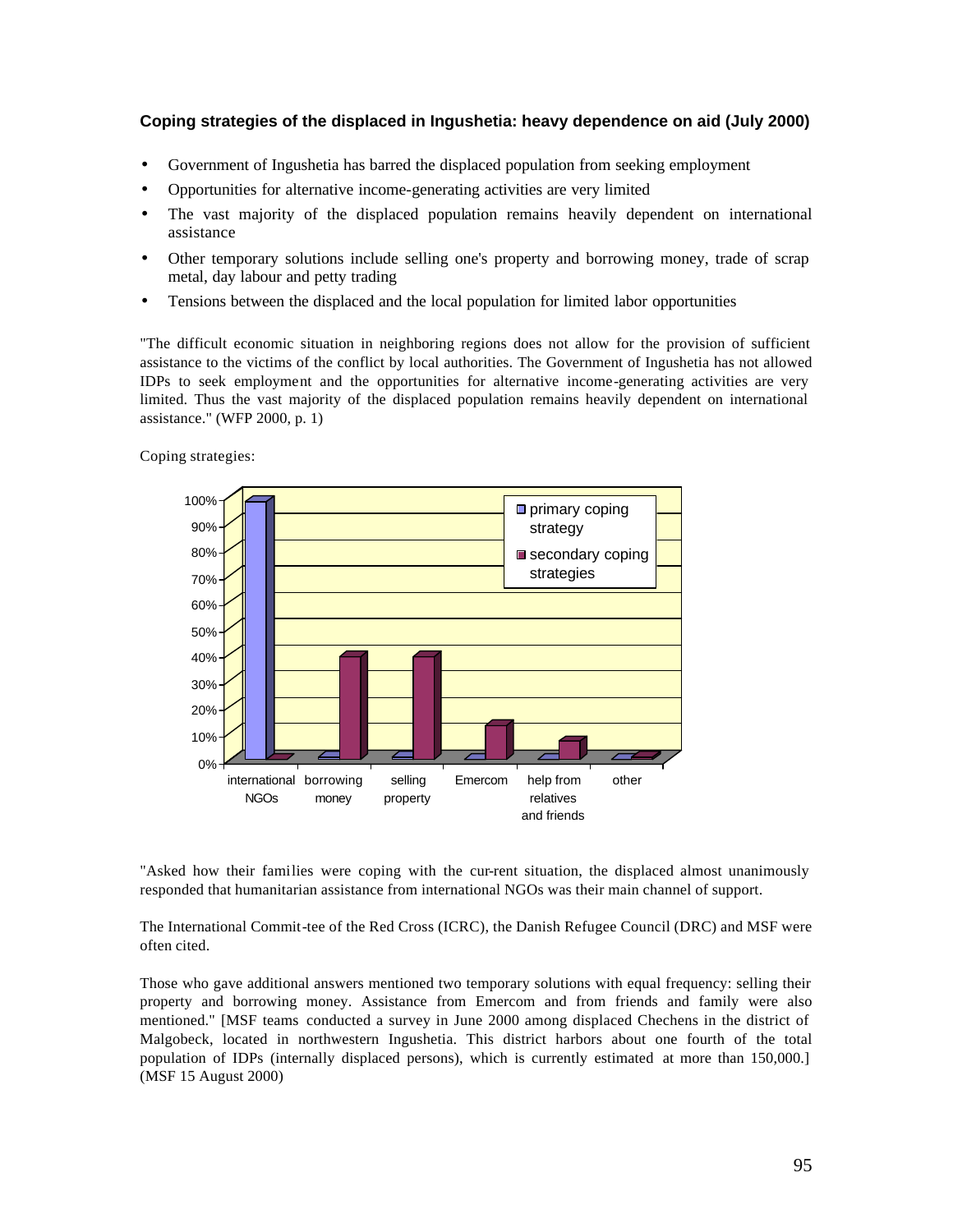"In the summer [2000], households [in Chechnya] were unable to build needed reserves for the winter. They have exhausted their coping mechanisms. To earn money, many take part in activities such as the extraction and sale of scrap metal from abandoned factories. The poorest survive on day labour or pettry trading and rely heavily on gifts." (UN November 2000, p. 17)

#### Pensions

"Most the population has no legal sources of income. There are some cases when, for exa mple, IDPs living in the tent camp in Znamenskoye Village (Nadterechniy Region) have to go to Grozny to get their pension. As a result, most of it is spent on passing numerous checkpoint along the way." (DRC 10 October 2000, p. 9)

"In the last week, WFP officials met with the Deputy Prime Minister and other high officials of the Ingush Government. The Government of Ingushetia reiterated its appreciation for the support of the international community, but expressed their continued concern about the economic impact of the crisis. Competition between IDPs (internally displaced persons) and the local population for limited casual labor opportunities is apparently causing tensions." (WFP 23 February 2001)

# **Participation**

### **IDPs in Ingushetia voice their concerns (2001)**

- Chechen IDPs created a congress of displaced persons (March 2001)
- Small group of displaced went on hunger strike, demanding peace negotiations be initiated (June 2001)
- Displaced persons from camp in Ingushetia organised protest march (August 2001)

"In Ingushetia, IDPs from Chechnya have set up a congress of displaced persons. The committee intends to examine issues related to the situation for Chechens in Ingushetia, as well as the situation on the territory of Chechnya. The congress will convene in Ingushetia 4-5 March." (UNHCR 1 March 2001)

"On 15 June 2001, a group of 12 internally displaced persons, six men, four women and two girls went on a hunger strike in Ingushetia, demanding that federal authorities put an end to the war in Chechnya and initiate negotiations with the Chechen president Aslan Maskhadov.

Internally displaced persons (IDPs) set up a tent between the IDP camps "Sputnik" and "Satsita" in the Sunzhensky district of Ingushetia and vowed to fast to their death for peace. In late June, the number of strikers increased to 66.

The situation was continuously monitored by the World Health Organization and information was released daily. WHO also arranged for coordinated round-the-clock medical assistance as the strikers' health gradually deteriorated, mainly due to dehydration. Islamic Relief, Hammer Forum, MDM, MSF-France and others took an active part in care provision. Upon receiving information from WHO, MoH I entrusted the Sunzha district hospital with helping to maintain the strikers' health, including their hospitalisation if deemed necessary.

Ultimately, quite a number of strikers had to stop protesting due to health problems. A total of 15 IDPs were hospitalised. By 30 July, 17 strikers remained and they planned, together with other IDPs, to start a peace march to Moscow on 1 August 2001. However, authorities refused to grant them permission to march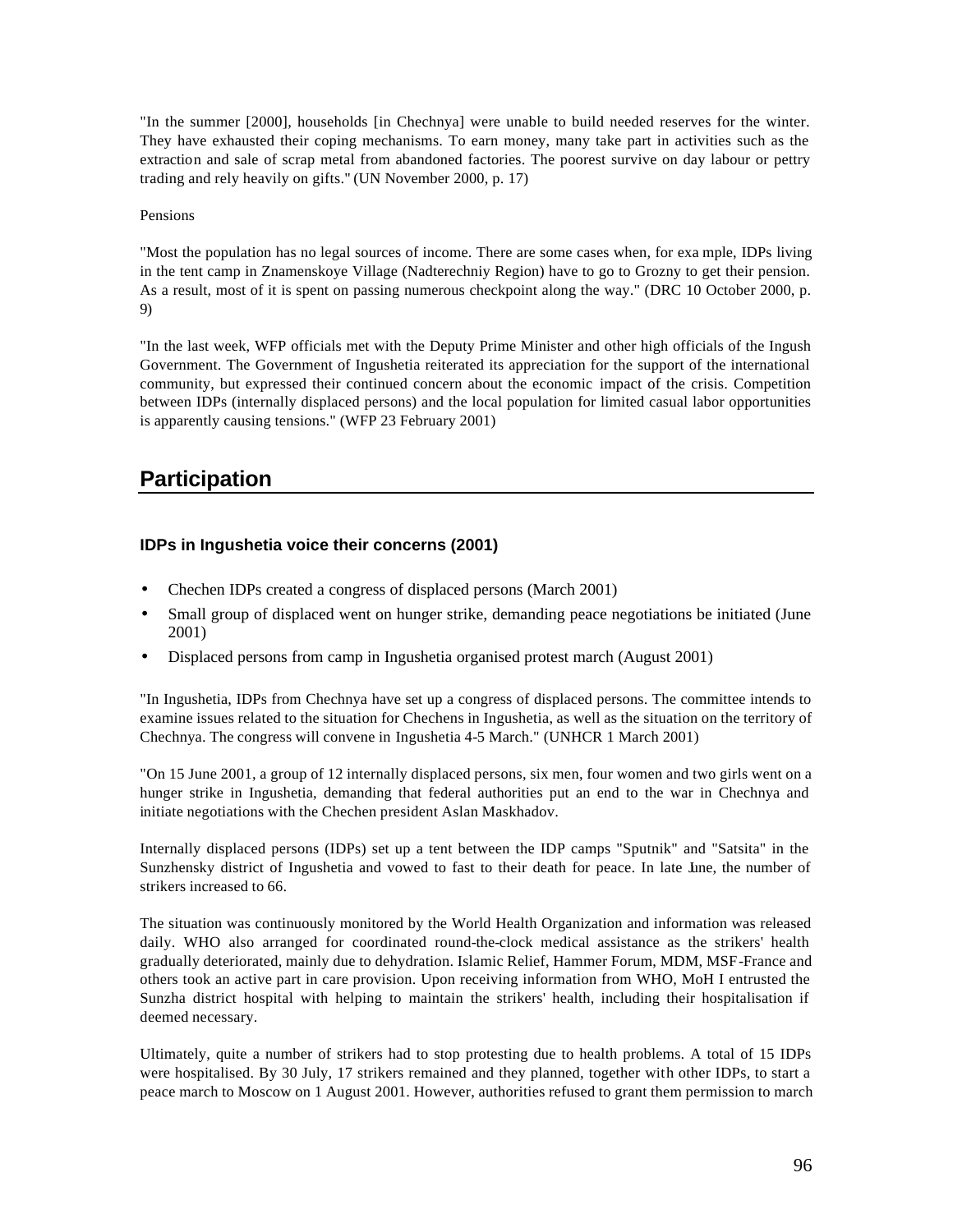on the republic's territory and on 30-31 July the Ingush police removed the strikers and dismantled their tents.

At present, no strikers are hospitalised and all IDPs have returned to their tents." (WHO August 2001, p. 1)

"Ingushetian police on 2 August halted a group of Chechen displaced persons who had begun a protest march from a displaced persons camp in Ingushetia to demand that the Russian leadership begin peace talks with Chechen President Aslan Maskhadov, AP reported. Two of the organizers of the protest were detained. Ingushetian President Ruslan Aushev has previously defended the interests of the displaced persons and repeatedly called on the Russian leadership to begin talks with Maskhadov. LF" (RFE/RL 3 August 2001)

#### **Participation of the internally displaced population to the presidential elections (26 March 2000)**

- No arrangements were made to establish special polling stations at the camps in Ingushetia where displaced were housed
- Many of those who had registered as internally displaced persons had already been added to the voter lists of the polling stations in the regions where they had relocated
- Voter registers in Chechnya are outdated, but citizens could register on the day of election
- Polling officials would be flexible on documentation requirements
- Standard conditions for elections and pre-electoral activities did not exist in Chechnya due to the ongoing military campaign

"One of the major challenges related to compilation of voter lists. According to data on the last lists prepared for the Chechen Republic under President Maskhadov there were 380,000 voters. According to the Central Election Commission, however, the voter lists for the presidential election included closer to 460,000 voters. This number included federal forces in the military units serving in the region. A major concern expressed by critics of the move to hold elections in the Chechen Republic was that the data on the resident population was seriously outdated. In addition, much of the population had been displaced by the conflict. In practical terms, it would probably have been impossible to accurately remove those who had left the area given the stressed and time constricted situation. In addition, the CEC [Central Election Commission] decided that refugees should remain on the lists because many were 'returning every day.' Their refuge in neighboring areas was considered temporary and most voters, it was believed, had full intentions to return. Plans called for internally displaced persons to be added back on the lists as they returned.

Another concern was that many citizens of the Republic had lost their passports and other forms of identification. A joint OSCE/ODIHR and CEC assessment mission to the Chechen Republic on 20 March established that special efforts were made by the Ministry of Interior to provide passports or special certificates that indicated that persons had officially applied for replacements. The mission also established that these certificates would be acceptable as ID on election day. Polling officials would be flexible on documentation requirements, and voters would be permitted to cast ballots on the basis of almost any form of identity, including even pension books so long as the document reflected residence in the Republic.

In spite of thousands of refugees displaced in neighboring regions, no arrangements were made to establish special polling stations at the camps where they were housed. Rather, residents of the camps were given status as residents which was noted by a stamp in their passports (propiska) or their residency certificates. Displaced voters cast ballots at regular polling stations. Many of those who had registered as internally displaced persons had already been added to the voter lists of the polling stations in the regions where they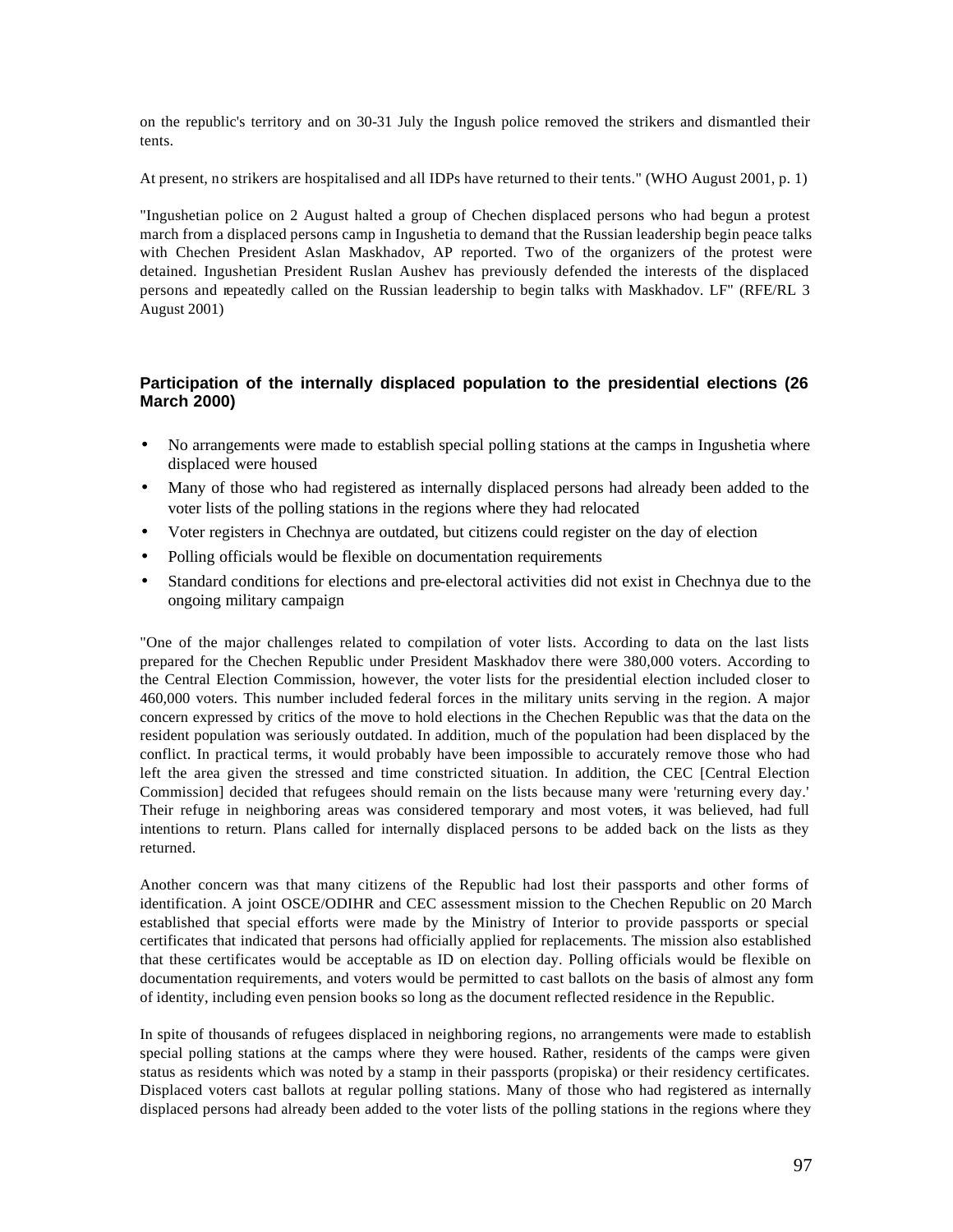had relocated. Anyone else with a stamp in their passport or certificate indicating their being domiciled in a camp located in the area served by the polling station but whose name did not appear on the voter list was added to the "additional" voters register on election day." (OSCE 19 May 2000, Chapter V)

"The CEC decided to conduct the presidential elections in 12 of Chechnya's 15 districts for the estimated 460,000 voters there. On 20 March, the [International Election Observation Mission (IEOM)] observed the challenging circumstances under which the CEC was preparing all technical requirements for elections in Chechnya. Voter registers in Chechnya are outdated, but citizens could register on the day of election. Also, special measures were in place for displaced persons to take part in the voting within Chechnya and in the neighboring regions. However, standard conditions for elections and pre-electoral activities do not exist in the territory as a whole due to the ongoing military campaign in some areas and security conditions in others. In particular, election campaign activities in the territory did not take place, although the acting President visited there. Moreover, the population in Chechnya had very limited access to electronic and print media, had limited freedom of movement, and the potential for intimidation and fear could not be ruled out.

On election day, the IEOM did not deploy observers to Chechnya or the neighboring regions, though the CEC invited observers." (OSCE 19 May 2000, "Statement of Preliminary Findings and Conclusions")

#### **Displaced in Ingushetia were allowed to vote for the election of the Chechnya representative in the State Duma (August 2000)**

• Few displaced persons made use of this opportunity

"On 20 August elections for the State Duma were held in Chechnya. Mr. Aslanbek Aslakhanov won the position with a clear margin, however, doubts have been raised with regard to the level of participation among the Chechen population. IDPs in Ingushetia were allowed to vote on the Chechen side of the Kavkaz-1 border checkpoint, however few persons made use of this opportunity. Although it appears that Mr. Aslakhanov (generally considered pro-Russian) enjoys some support among the Chechen population, the result of the vote is not expected to have any significant immediate effect on the general situation in the republic." (UNHCR 25 August 2000)

*See also the section on the political participation of internally displaced persons in the Russian Federation in: "Internally Displaced Persons and Political Participation: the OSCE Region" published by the Brookings Institution Project on Internal Displacement in September 2000 [Internet]*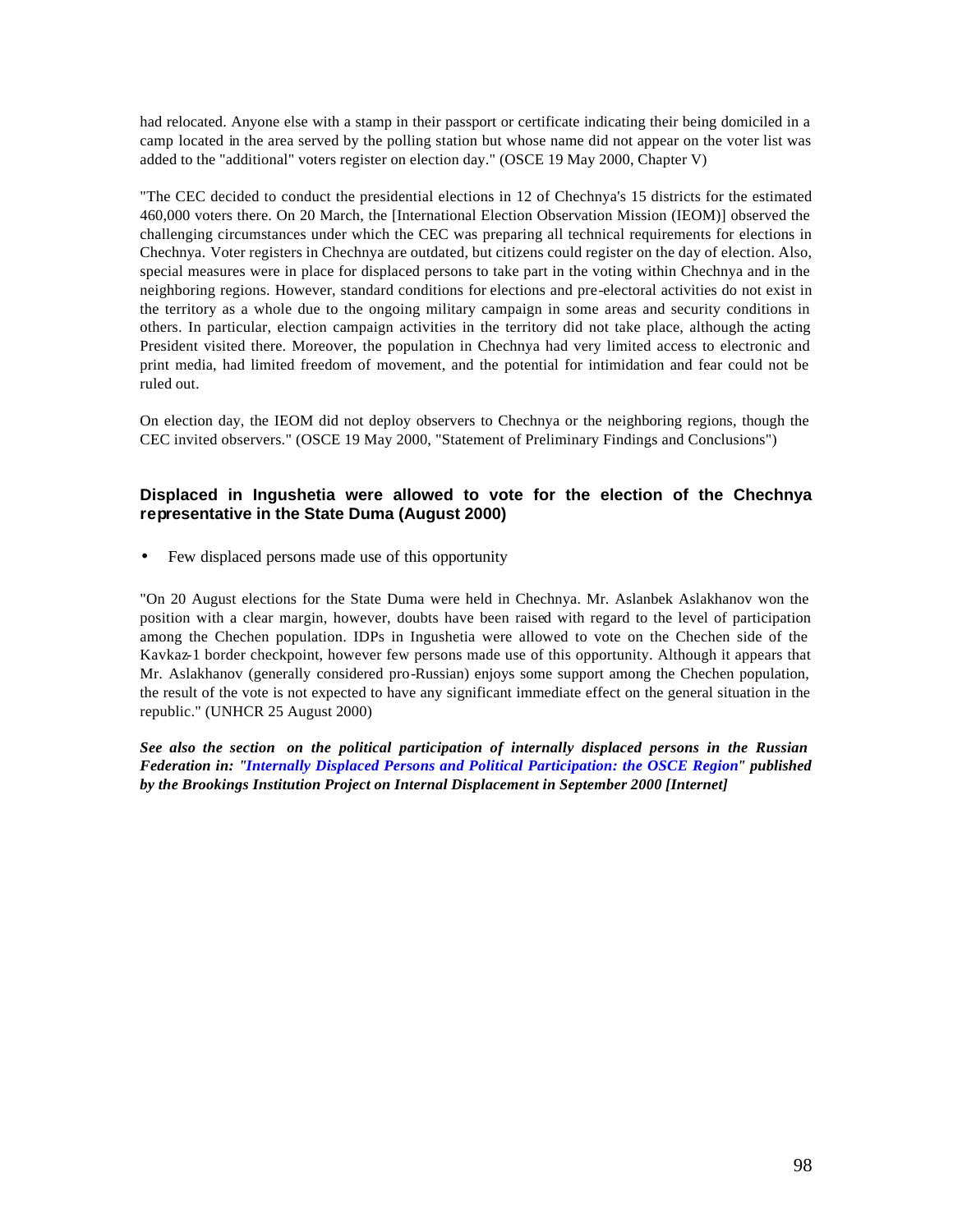# **DOCUMENTATION NEEDS AND CITIZENSHIP**

## **Documentation needs**

### **Displaced from Chechnya face restricted access to the status of forced migrants (1999-2002)**

- Very few persons displaced as a result of the second Chechen conflict (from 1999) have been granted the forced migrant status
- Applications based on allegations of mistreatment by federal forces were rejected on account of the antiterrorist campaign
- Most of the IDPs who were granted forced migrant status reported fear of persecution from Islamic fundamentalist groups and are ethnic Russians
- US Committee for Refugee also reported that federal authorities restricted the forced migrant status to those displaced who "did not intend to return"

"Subsequent to the renewal of hostilities in September 1999, there were, at the beginning of 2000, some 240,000 persons displaced out of Chechnya. Very few of those displaced as a result of the latest round of violence have been granted forced migrant status. Although precise information is not available, government statistics indicate that, between 30 September 1999 and 30 June 2001, some 11,851 persons were granted forced migrant status. Because of protracted procedures, this number also includes IDPs from the 1994-96 conflict who were granted forced migrants status in 1999, 2000 and 2001.

According to information available to UNHCR from local NGOs and implementing partners, most of the forced migrant status applications based on allegations of mistreatment by federal forces, lost property and/or 'mass violation of public order' were rejected by the competent migration authorities on the grounds that the on-going 'anti-terrorist campaign' as waged by the Russian government, by definition, do not constitute a 'mass violation to public order', nor can the federal forces who conduct such campaign be considered as committing such violations to public order. Most of the IDPs who were granted forced migrant status reported fear of persecution from Islamic fundamentalist groups and not from the federal troops.

While the forced migrants status determination procedure is conducted by the territorial organs of the Ministry for Federal Affairs, National and Migration Policy, the official policy referred to above has been clearly stated at the federal level. Human rights groups and local NGOs have highlighted the divergence in treatment accorded to IDPs from the previous conflict, who were broadly granted forced migrant status, and IDPs from the current conflict, most of whom are ethnic Chechens, who have been refused status after alleging massive destruction of civilian infrastructure and property by the federal forces as a ground for being granted forced migrant status. [9]

IDPs who were granted forced migrant status between September 1999 and June 2001 received such status in some 79 regions of the Russian Federation. While official statistics do not provide a breakdown by ethnicity, most of them, according to information available to UNHCR, are ethnic Russians. However, UNHCR is also aware of ethnic Chechens who were granted forced migrant status on the above-mentioned grounds (fear of persecution by Islamic fundamentalist or 'Wahabi' groups)."

Footnote [9]: "See Olga Plikina, local NGO 'Faith, Hope and Love': 'Overview of the legal status of internally displaced persons in the northern Caucasus', Pyatigorsk, October 2001. In Moscow, the local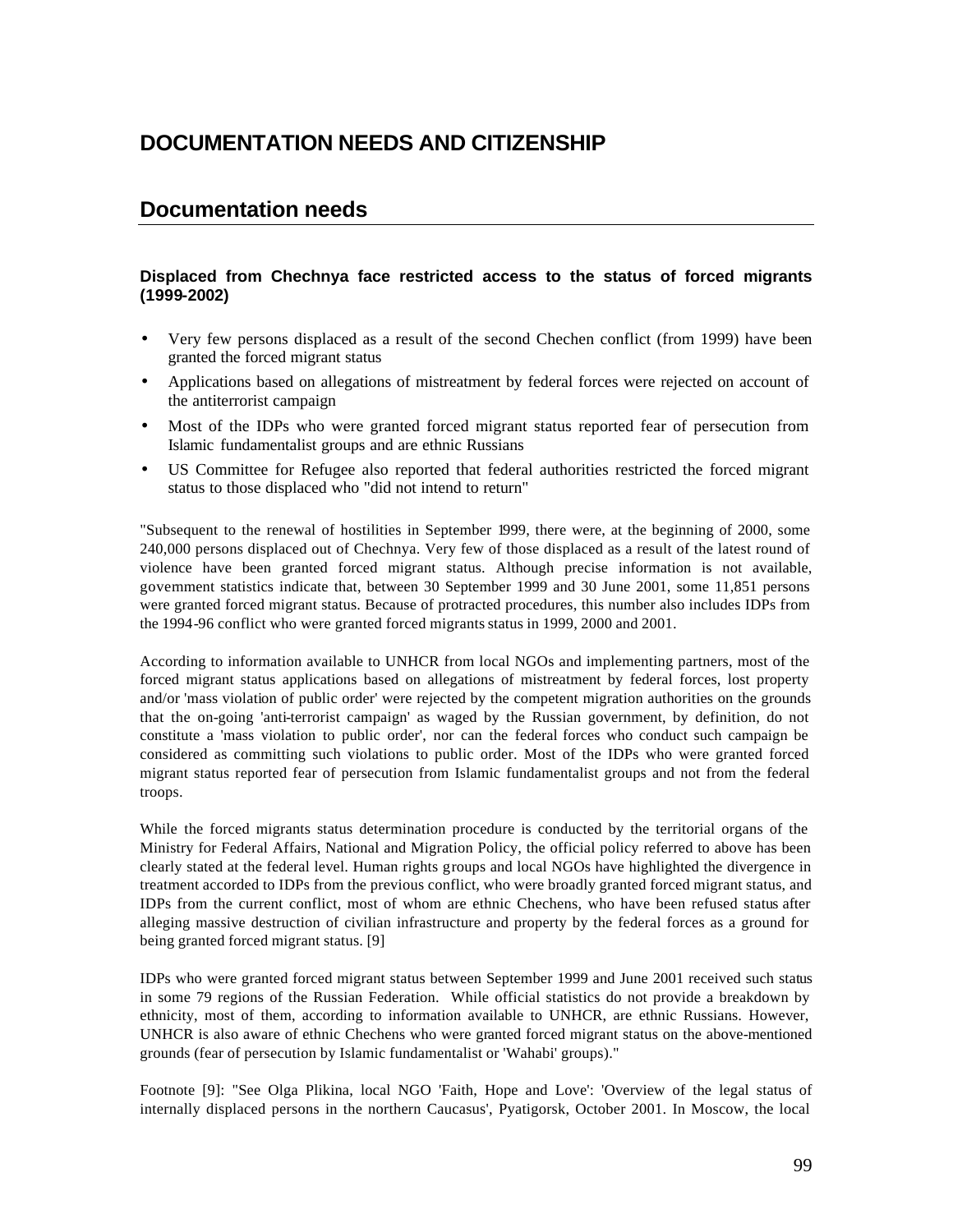NGO 'Civic Assistance', which is providing legal and social counselling to IDPs and refugees, is aware of only one instance of forced migrant status being granted to an ethnic Chechen IDP family (mixed Chechen/Georgian couple), by the court of law, after being denied status by the Moscow migration authorities." (UNHCR January 2002, paras. 12-15)

"Under Point 2 of the [Article 1 of the 1995 Federal Law 'On Forced Migrants', it is further stipulated that, '(...) shall be recognised as a forced migrant (...) a citizen of the Russian Federation who was forced to leave the place of his/her permanent residence on the territory of a subject of the Russian Federation and came to the territory of another subject of the Russian Federation'. Hence, persons who were displaced within Chechnya itself (approx. 160,000) cannot, under the current law, do not qualify for forced migrant status." (UNHCR January 2002, footnote 6)

"Official statistics provided by the Ministry of Federal Affairs, National and Migration Policy, indicate that 12,464 IDPs from Chechnya were granted forced migrant status in some 79 regions of the Russian Federation, between 1 October 1999 and 30 September 2001. According to information available to UNHCR, from its implementing partners as well as from local human rights NGOs, those IDPs from Chechnya who were granted forced migrant status as a result of the current conflict are almost all ethnic Russians. Such information is partly corroborated by looking at the regions where forced migrant status was granted. For the most part, these are regions where there is traditionally no Chechen resident community. At the same time, UNHCR is aware of isolated instances where Chechens displaced by the current conflict were granted forced migrant status (having claimed fear of persecution from Islamic fundamentalists).[41]"

Footnote [41]: "UNHCR is aware of one case in Pyatigorsk (Stavropol Krai) where an ethnic Chechen, Lieutenant Colonel in the Russian Federal forces, was granted migrant status on such grounds by the court of law, after being denied status by the local migration service in a first instance administration decision." (UNHCR January 2002, para. 61)

*For more information on the denial of the forced migrant status to IDPs from Chechnya, you can also consult "The Internally Displaced Persons from Chechnya in the Russian Federation", by S.A. Ganushkina, Moscow 2002, section II [Internal link]*

### **Reports of problems of access to documents (1999-2002)**

- Federal authorities suspended the registration of new IDPs from Chechnya as of April 2001
- In November 1999, the federal ministry of interior also suspended the issuance or renewal of identity documents to IDPs from Chechnya
- Upon UNHCR's intervention, federal authorities created mobile teams (June 2000) and opened an office in Nazran (Ingushetia) (November 2001) to facilitate access to legal documentation
- The Nazran office was closed in July 2002

"The federal migration authorities, as of April 2001, halted the registration of new IDPs leaving Chechnya. This has been preventing IDPs' access to temporary shelter and government assistance. UNHCR has been addressing this matter by mediating with the authorities on a case-by-case situation. Another issue of concern to displaced persons is the issuance of identity documents to undocumented displaced persons in Ingushetia. UNHCR is continuing to advocate on behalf of IDPs and provide support to enhance national mechanisms for the issuance of legal documentation. On 2 November, the visa and passport department of the Ministry of Interior set up an office for IDPs from Chechnya in Nazran. IDPs who lost their documents now have access to the Ministry of Interior and are no longer obliged to go to their former place of residence to obtain new documents. This is an important improvement in finding a solution to the legal status of IDPs." (UNOCHA 30 November 2001)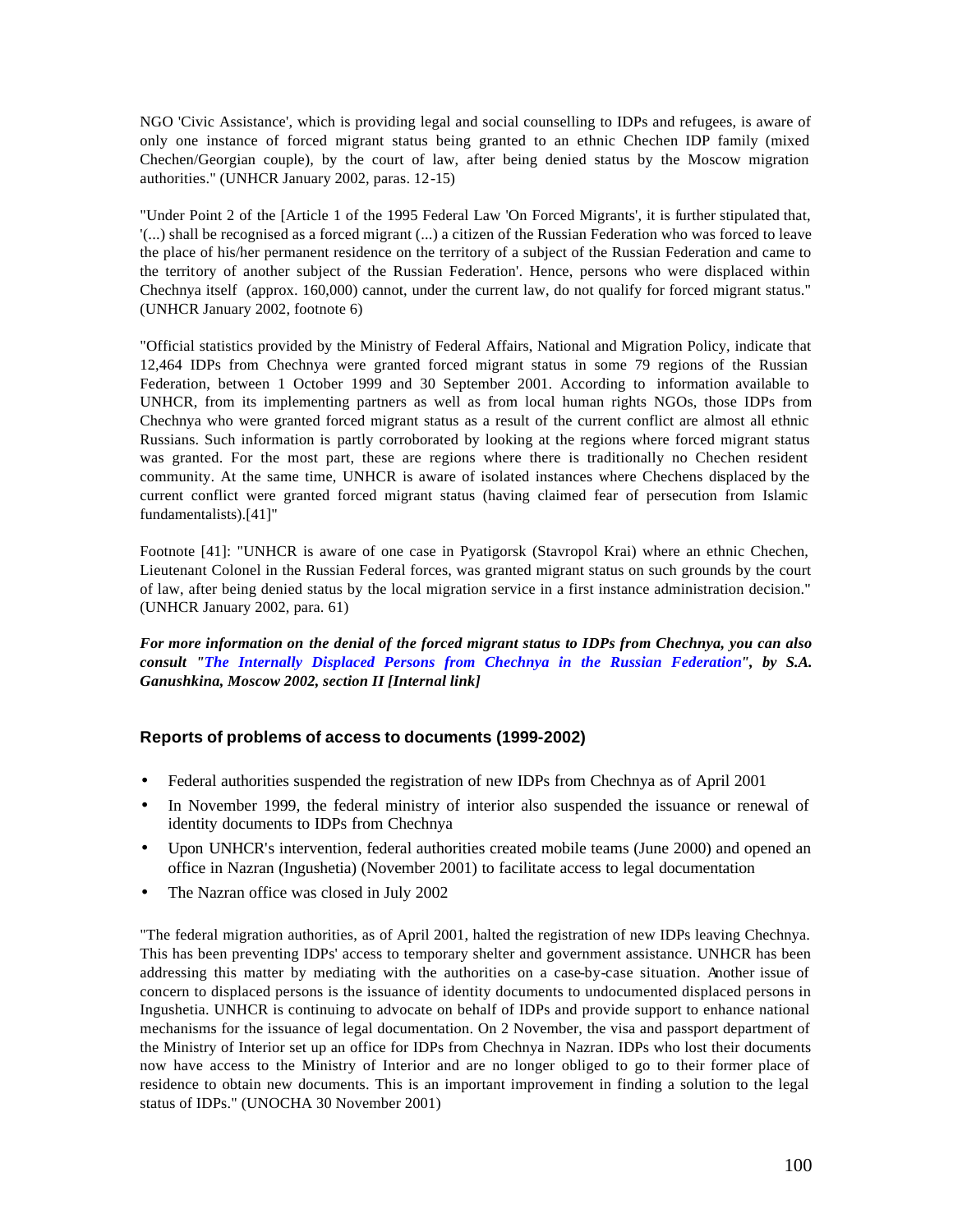"A (non-public) instruction was reportedly issued by the Federal Ministry of Interior in November 1999, not to issue or renew identity documents to IDPs from Chechnya, allegedly to prevent possible Chechen militants or infiltrators from obtaining official documents. This measure limited freedom of movement for undocumented IDPs outside Chechnya, given the registration regime applicable in Russia, which requires all Russian citizens to register with the local bodies of the Ministry of Interior if they sojourn outside their place of permanent residence. Undocumented IDPs were also unable to return to, or visit, Chechnya, for fear of being detained at military checkpoints.

In June 2000, a mobile team from the Federal Ministry of Interior started issuing temporary identity documents and sojourn registration for Chechen IDPs in Ingushetia. These temporary identity documents are provided for under Russian Federation Government Regulation No. 821 of 8 July 1998 "On approval of the statute of the passport of the citizen of the Russian Federation", and are referred to as **Temporary Certificate of Citizen of the Russian Federation** (so-called Form No.2-Ï). Form No.2-Ï is issued to serve as a provisional identity document where a citizen's passport is lost or damaged. The temporary certificate is valid for a period of up to six months, during which period the citizens are expected to be issued with a new passport at their place of permanent residence.

In September 2000, the mobile team of the Federal Ministry of Interior suspended its mission in Ingushetia and handed over the task to the Ingush Ministry of Interior. Issuance of temporary identity documents in Ingushetia greatly improved the situation of many undocumented IDPs with regard to travelling to Chechnya and back. Although the total figure of temporary documents issued is not available, it has been indicated that 4,000 - 5,000 persons have been issued such documents in Ingushetia during the period June – December 2000. Also, in the first quarter of 2001, with the resumption by the local bodies of interior inside Chechnya of their administrative functions, (internal) **passports** gradually started to be issued to citizens in Chechnya. Government sources have advised that 80,000 new passports have been issued in Chechnya since then." (UNHCR January 2002, paras. 54-56)

"UNHCR reported on the closure of the office of the Chechen visa and passport service in Ingushetia as of 25 July. The office was providing various passport services to IDPs. Answering to criticism voiced by the international community, the head of the Chechen passport and visa service in Grozny declared that the office in Sleptovsakaja would be reopened in due course." (UNICEF 9 August 2002)

*For more information on problems of access to documents, passports, etc, faced by IDPs from Chechnya, you can also consult "The Internally Displaced Persons from Chechnya in the Russian Federation", by S.A. Ganushkina, Moscow, 2002, section II [Internal link]*

### **Suspension of registration of new IDPs from Chechnya into Ingushetia (2001-2002)**

- As of April 2001, federal authorities instructed Ingush migration services not to register new IDPs
- This decision violates principle 20 of the UN Guiding Principles on Internal Displacement, according to Human Rights Watch
- UNHCR continues to identify newly arrived IDPs from Chechnya who were not registered by the authorities (2002)
- Displaced persons have been removed from the distribution lists by local authorities as a result of their lack of various documents (2002)
- Displaced persons are automatically deprived of allowances if they are absent during the visit of inspectors reviewing the list of beneficiaries

**"Form No.7**, entitled 'Registration of a family arriving under emergency situations', is issued by the local migration bodies for the purpose of statistics and distribution of Government's humanitarian assistance. It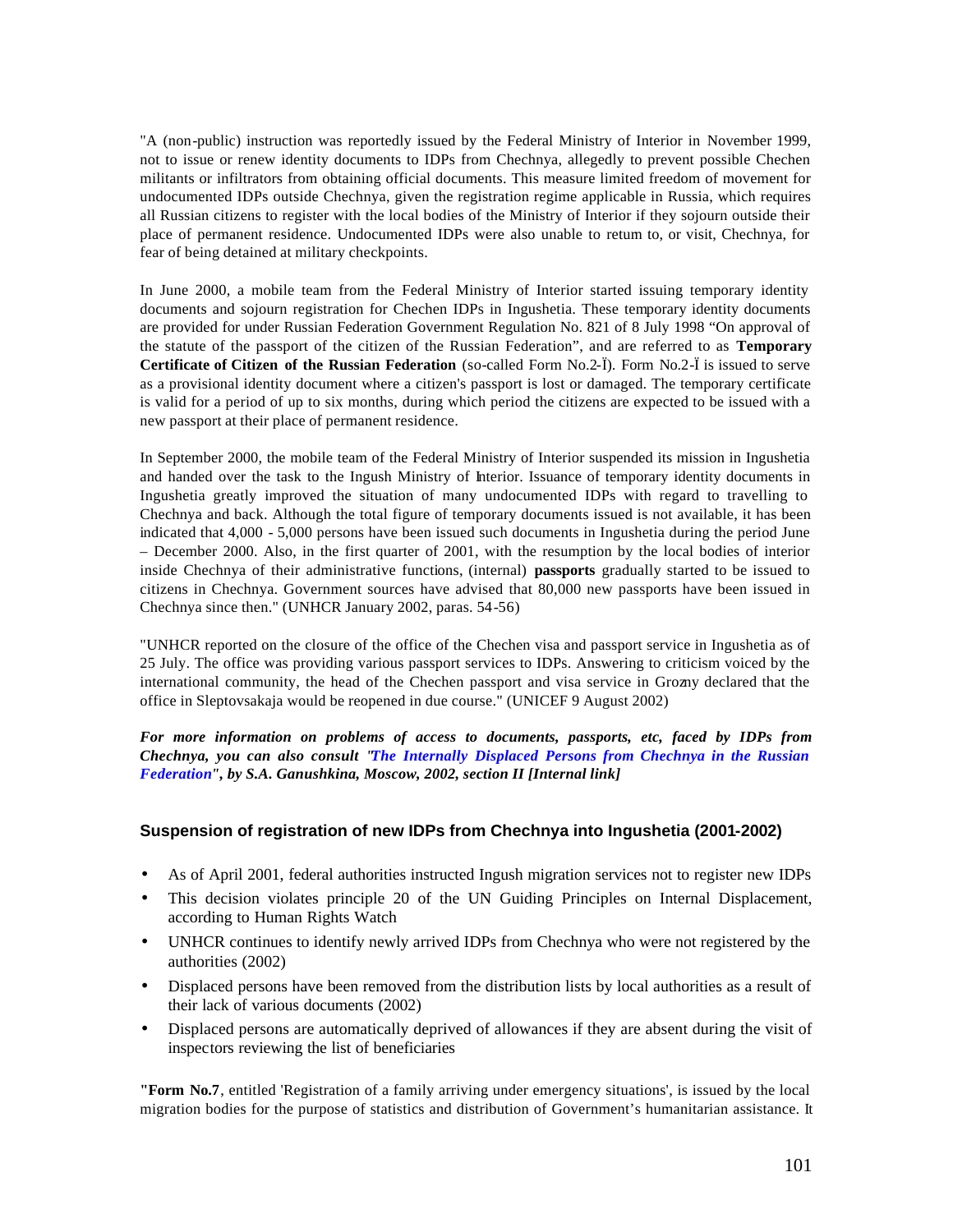is being provided for under Letter of Instruction No.19 of 31 March 1997 issued by the (former) Federal Migration Service. It is not an identity document. It is meant to be used by the migration authorities during situations of mass influx and reception, on the territory of the Russian Federation, of citizens who left their place of permanent residence for reasons stipulated under Article 1 of the Russian Federation Law 'On Forced Migrants'. Form No.7 is issued to all members of a family including children above the age of 14 years. Persons who are under 14 years of age are recorded on their parents' form." (UNHCR January 2002, paras. 54-57)

#### Suspension of registration under Form No. 7

"As of April 2001, the Russian government instructed the Ingush migration authorities not to register any new IDPs from Chechnya. The Ministry for National and Migration Policies, however, maintained in a letter to State Duma Deputy Viacheslav Igrunov that the ministry never issued any instructions to discontinue registering new IDPs from Chechnya. The failure to register IDPs, whether the result of a policy decision or a matter of practice, violates principle 20 of the UN Guiding Principles on Internal Displacement." (HRW February 2002, pp. 11-12)

"UNHCR continued to identify newly arrived IDPs in Ingushetia, who were not registered by the authorities in the government's beneficiary database. The agency provided information on such cases to the Danish Refugee Council (DRC) and ICRC, which compile their own beneficiary lists used by the humanitarian community. Since the beginning of the year, UNHCR has collected detailed information on more than 500 newly arrived IDPs from Chechnya in Ingushetia, which facilitated their access to humanitarian aid." (UNOCHA 15 March 2002)

#### *See "Government return policy: the example of IDPs in Ingushetia (1999-2001)" [internal link]*

"There is less pressure in the private sector and spontaneous camps than in camps whose dismantling is an absolute priority as they are too visible and disturbing and prove that there is no stabilisation in Chechnya. More than 10 administrative services (Russian Ingush and Chechen) declare that all camps will be dismantled by September. For about one month teams of the Ingush Home Ministry and Migrations Service which since January 2002 are under the authority of the Home Ministry of the Russian Federation have proceeded to re-register tent camps refugees and are checking all documents.

Often registration before that date is considered null and void due particularly to identification documents problems.

At the Sputnik camp, 2,000 persons could be re-registered.

Reasons for refusal to register displaced persons:

• Fourteen years old children without a passport or whose birth certificates are not recognized: Temporary birth certificates delivered in Chechnya after the first war are not valid.

• Lack of a second photograph on the passport (at the age of 25 a second photograph on the passport is compulsory).

Lack of a birth certificate for children born during the last three years.

• When parents' documents do not carry photographs of the children, the children are not registered.

• Total lack of documents (According to the Migration Service, a driving licence is accepted as an identification document).

• According to article 5 of the repatriation plan, if displaced persons in Ingushetia, registered on humanitarian lists also receive a pension, a invalidity benefit, etc. In Chechnya, they are struck out of the lists in Ingushetia." (MDM July 2002, p. 6)

"The population of the camps has an acute problem of re-registration. If previously it was done once in a month, then now representatives of the Ministry of Interior can appear at any day and even several times a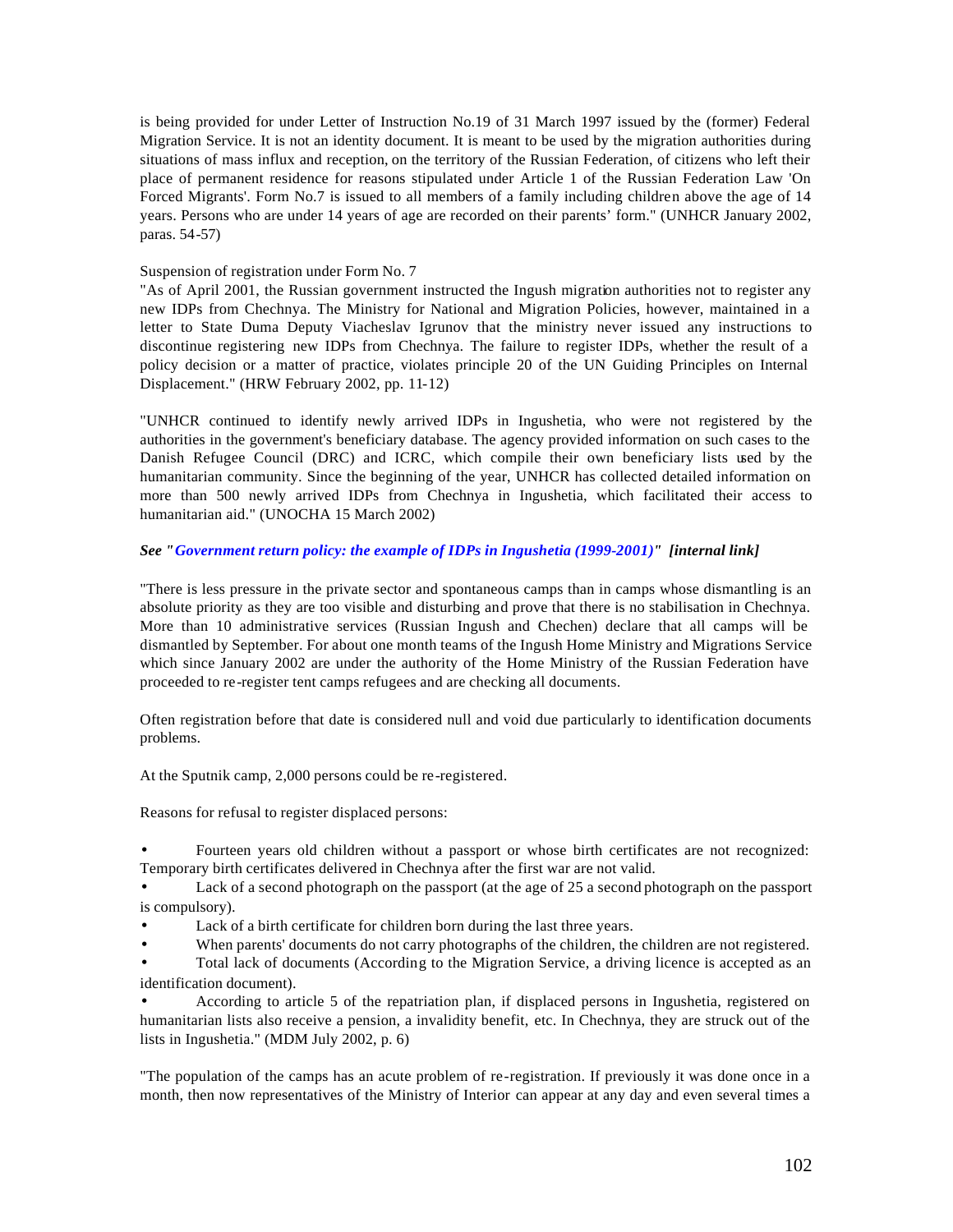week. If during their visits some member of the family is absent, then he is automatically deprived of allowance. Refugees themselves tell that they cannot be constantly at home, as many of them are trading in the market and work at construction sites. According to the opinion of many people, such policy is pursued specially, so that by autumn as much people as possible could leave and thus the Plan of the Return, signed by A.A. Kadyrov and M.M. Zyazikov on May 29, 2002, could be implemented." (Memorial August 2002)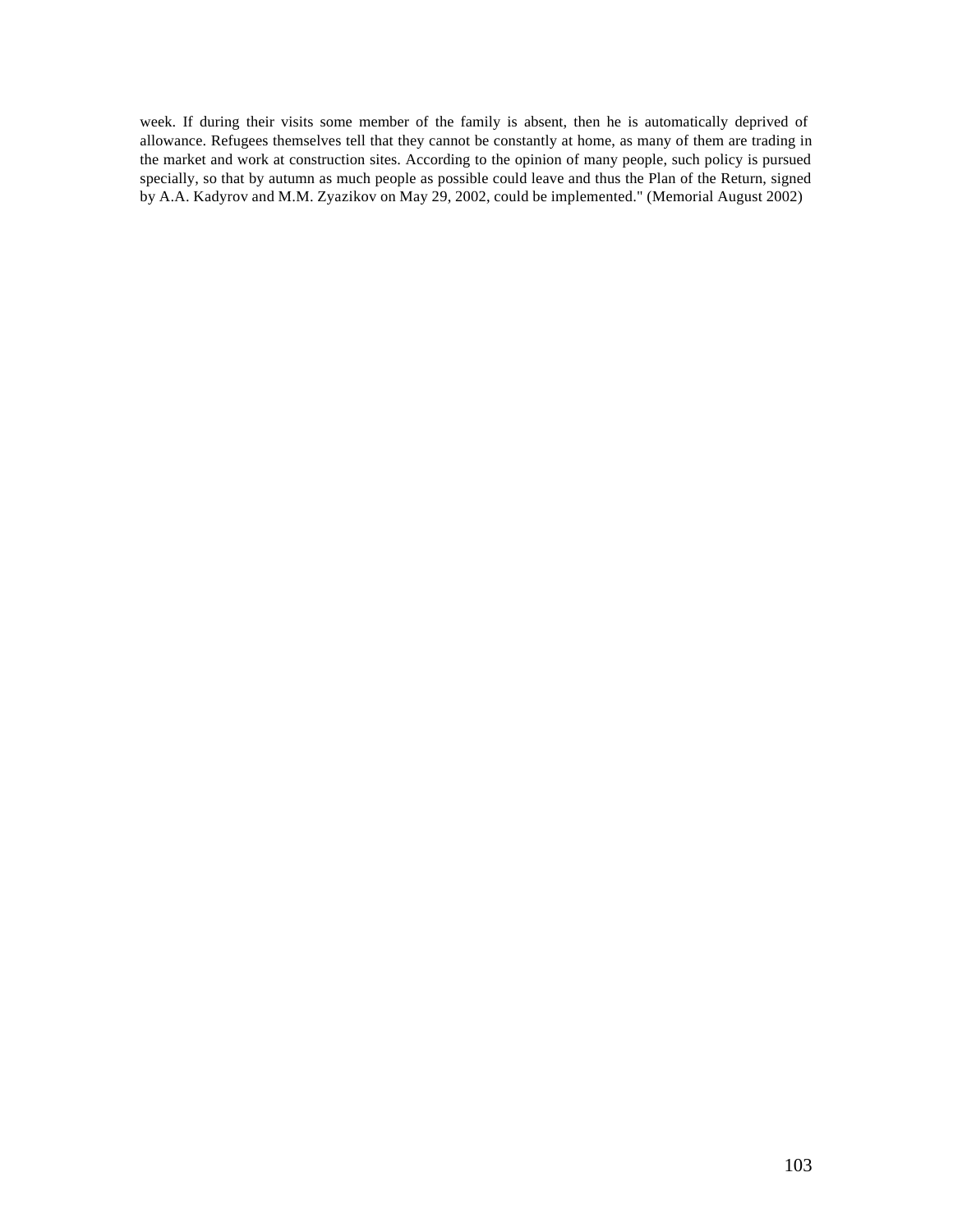# **ISSUES OF FAMILY UNITY, IDENTITY AND CULTURE**

# **Family unity**

### **Displaced in Ingushetia gathered into "families" averaging 9 members (1999-2000)**

• It took several months for these "families" to form, as members trickled into Ingushetia throughout the winter

"The influx of displaced persons into Ingushetia peaked between mid-September and mid-October [1999]. Since then smaller peaks have been recorded, following increases in fighting, threats, and rumors.

One in Ingushetia, the displaced gathered into 'families' (defined here as a group of IDPs living together regardless of kinship) averaging 9 members. Half of the families count 5 to 9 members, while about a fourth have less than 5 members. It took several months for these 'families' to form, as members trickled into Ingushetia throughout the winter."

[MSF teams conducted a survey in June 2000 among displaced Chechens in the district of Malgobeck, located in northwestern Ingushetia. This district harbors about one fourth of the total population of IDPs (internally displaced persons), which is currently estimated at more than 150,000.] (MSF 15 August 2000)

### **Reports of Chechen men separated from their families at the Chechen-Ingush border and checkpoints (January 2000)**

• Males between ten and sixty rigourously checked in detention centres in Chechnya or not allowed access back to Chechnya

"Human Rights Watch strongly condemned today a new Russian order forbidding male Chechen refugees the ages of ten and sixty from entering or leaving Chechnya. Today border police began enforcing the order at checkpoints and border crossings.

The new order gives rise to fears that the Russians may undertake mass detention in 'filtration camps,' where many Chechens were systematically tortured during the 1994-96 Chechen war.

'Chechen males are now effectively trapped in a dangerous war zone,' said Holly Cartner, Executive Director of the Europe and Central Asia division of Human Rights Watch. 'It is fundamentally unacceptable to deny civilian males, including children as young as ten, the right to flee from heavy fighting. And it's against international standards.'

Following a Chechen counteroffensive and significant Russian military setbacks in early January, General Viktor Kazantsev, Commander for the North Caucasus Group of Forces, reportedly blamed the Russian 'mistakes' on 'our soft-heartedness.' On January 11 he ordered that only children under ten, men over sixty, and girls and women would henceforth be considered refugees. Gen. Kazantsev also ordered males between ten and sixty to be rigorously checked in detention centers for guerilla affiliation.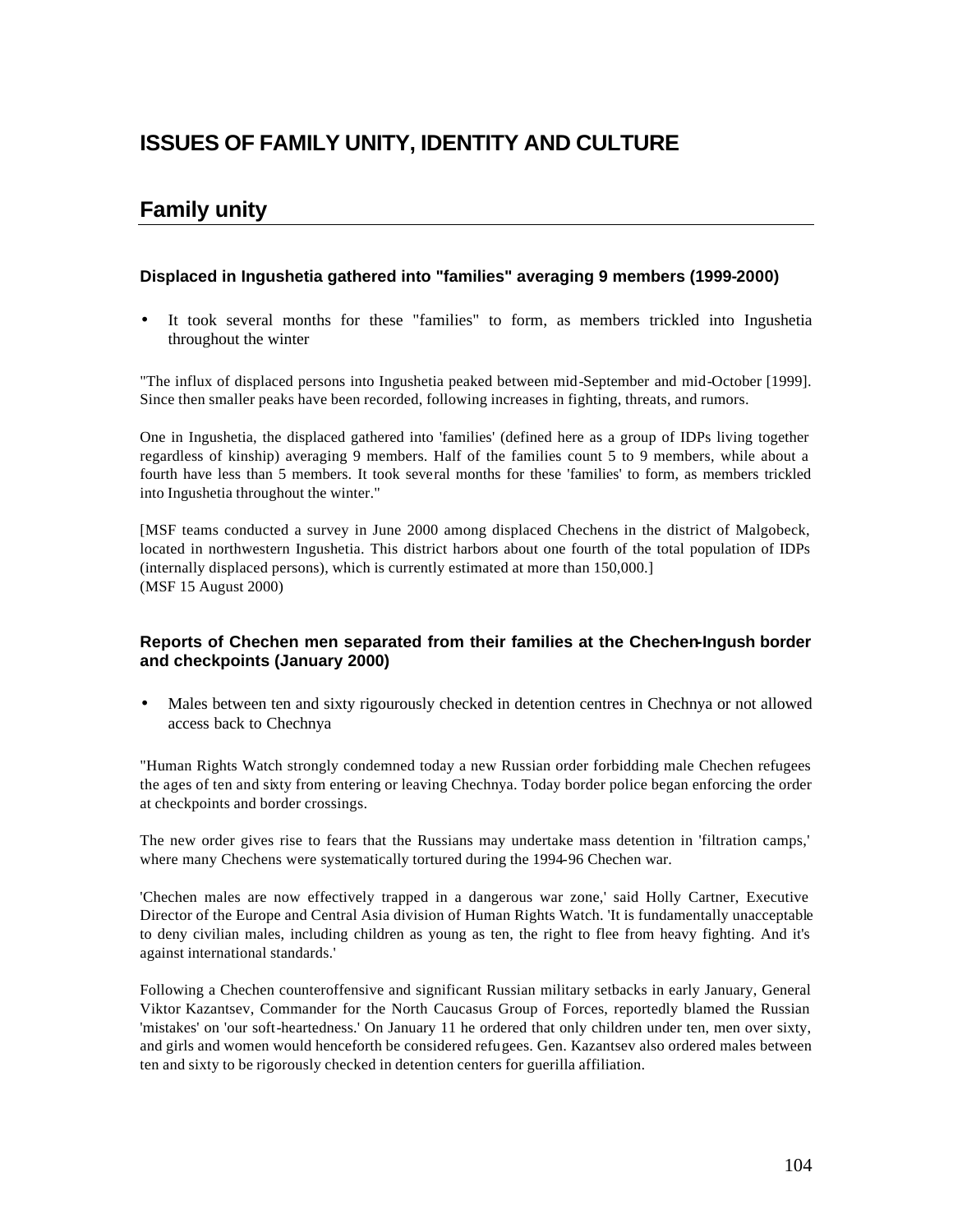In the first Chechen war, Russian forces operated three official detention centers in Grozny, Mozdok, and Pyatigorsk, although many smaller camps existed unofficially throughout the region. These centers were known as 'filtration camps' because fighters were supposed to be 'filtered' out from civilians; they became notorious as centers for systemic torture, beatings and ill-treatment of thousands of Chechen males.

Soldiers at the main Chechen-Ingush border crossing confirmed to Human Rights Watch that they had received orders to turn back all men between the ages of ten and sixty who tried to enter or leave Chechnya, and Chechen civilians told Human Rights Watch that their male family members were stranded as a result. Datu Isigova, a refugee from Grozny, told Human Rights Watch that she was forced to leave her elevenyear-old son, Arbi, and her husband, Suleman, inside Chechnya today due to the new restrictions. Zura Mumayedova, a mother of three from Shatoi who arrived by bus at the Chechen-Ingush border on January 11, told Human Rights Watch researchers that four men she had been traveling with were ordered off the bus by Russian border guards, citing the new restrictions on Chechen males. Held at the border overnight, Mumayedova said that 'the Russian soldiers said that no men aged between ten and sixty would be allowed through.' She stated that the border guards prevented a fifty-nine-year-old man from crossing the border. She said that two boys, aged twelve and thirteen, made it past the border guards into Ingushetia only by concealing themselves on the bus. Other refugees reported that many other men had been turned back from the border, and that mothers with young children had often decided not to cross the border because they did not want to leave their young children behind.

Chechen men on the Ingushetia side of the border have been separated from their families, unable to cross back into Chechnya. Thirty-six-year-old Vayit Zagayev told Human Rights Watch that he arrived in Ingushetia in late December to get medicine for his bed-ridden mother and to obtain supplies for his family, currently living in Katyr-Iurt. Russian border guards today refused to allow him into Chechnya. Mauli Murtadaliyev, also thirty-six, said that the border guards would not let him escort the body of a deceased female relative back to Chechnya for burial." (HRW 12 January 2000)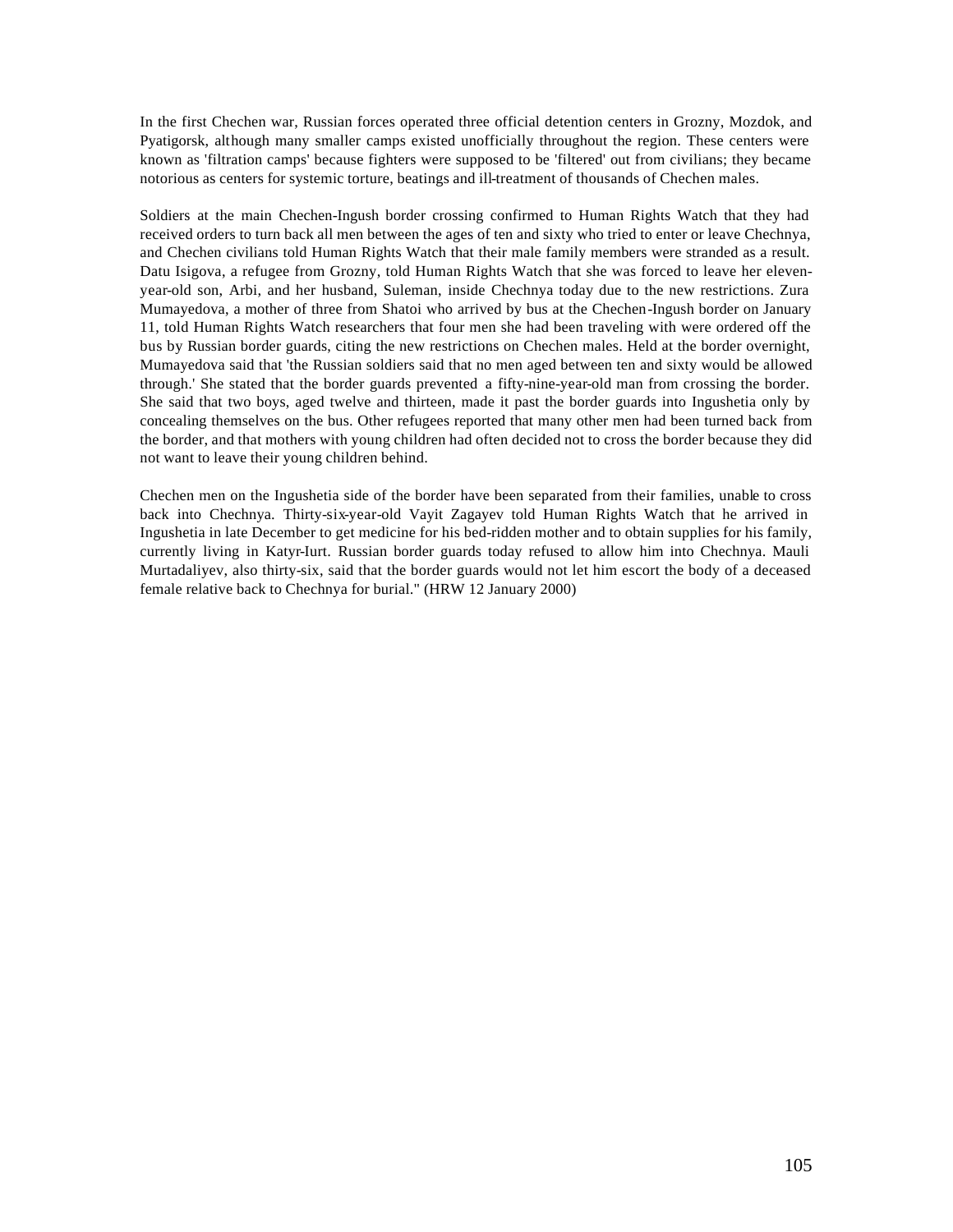# **PROPERTY ISSUES**

# **General**

### **Courts reject claims for compensation for lost properties in Chechnya (2002)**

- Several hundred cases have been lodged to courts
- Most claims have been rejected so far

"So far all attempts to recover compensation for material losses and moral damage through courts according to Art. 53 of the Constitution of the RF and the Code of Civil Procedure proved futile. Not infrequently courts reject such claims. Still, the Network lawyers managed, with great difficulties, to start several hundreds of such court cases. The Russian lawyers elaborated a special form of claim. The claims are legally well founded yet the courts rarely side with the claimants, they prefer to reject their claims.

In Pskov the head of the Chechen diaspora Z. Okunchaev asked the state structures to compensate for the lost housing in Grozny. He was refused and went to court. His claim was rejected, the regional court supported this decision.

Alievtina Doronina, 60-year-old teacher of Russian from Grozny, was kidnapped, managed to escape, and reached her friends in Moscow. After a lot of trouble she got the forced migrant status yet all branches of power refused to compensate for her losses and to give her housing because she had left Chechnya after military actions. Today she is employed by the Civic Assistance Committee, draws a small salary and teaches Russian to Chechen children and children of other migrants. She is still living with friends.

There were two typical court cases of famous attorney Abdula Hamzaev and Hamidov brothers (see Appendix 13 and Appendix 14)." (Ganushkina 2002, sect. II)

### **Savings Bank suspended the payments to deposits in Chechnya (1995-2002)**

- In 1995, the Federal government suspended payments to deposits in the Chechen branch offices of the Savings Bank
- Only a small number of persons have been able to recuperate their deposits with the help of the judicial system
- The government decided to review the list of account holders (2002) but many were left out because they cannot register as residents

"There is another important question: **the responsibility of the Savings Bank of the RF for the deposits made to its branches in Chechnya**. The Savings Bank is a unified state structure functioning across the country, therefore it is responsible for its closed branches and deposits in them.

In 1995 the Government of the RF stopped payments on deposits. This was accompanied by repeated assurances that the Central Bank of Russia would renew payments if the banking system in Chechnya would not be restored in the nearest future. This has not happened yet.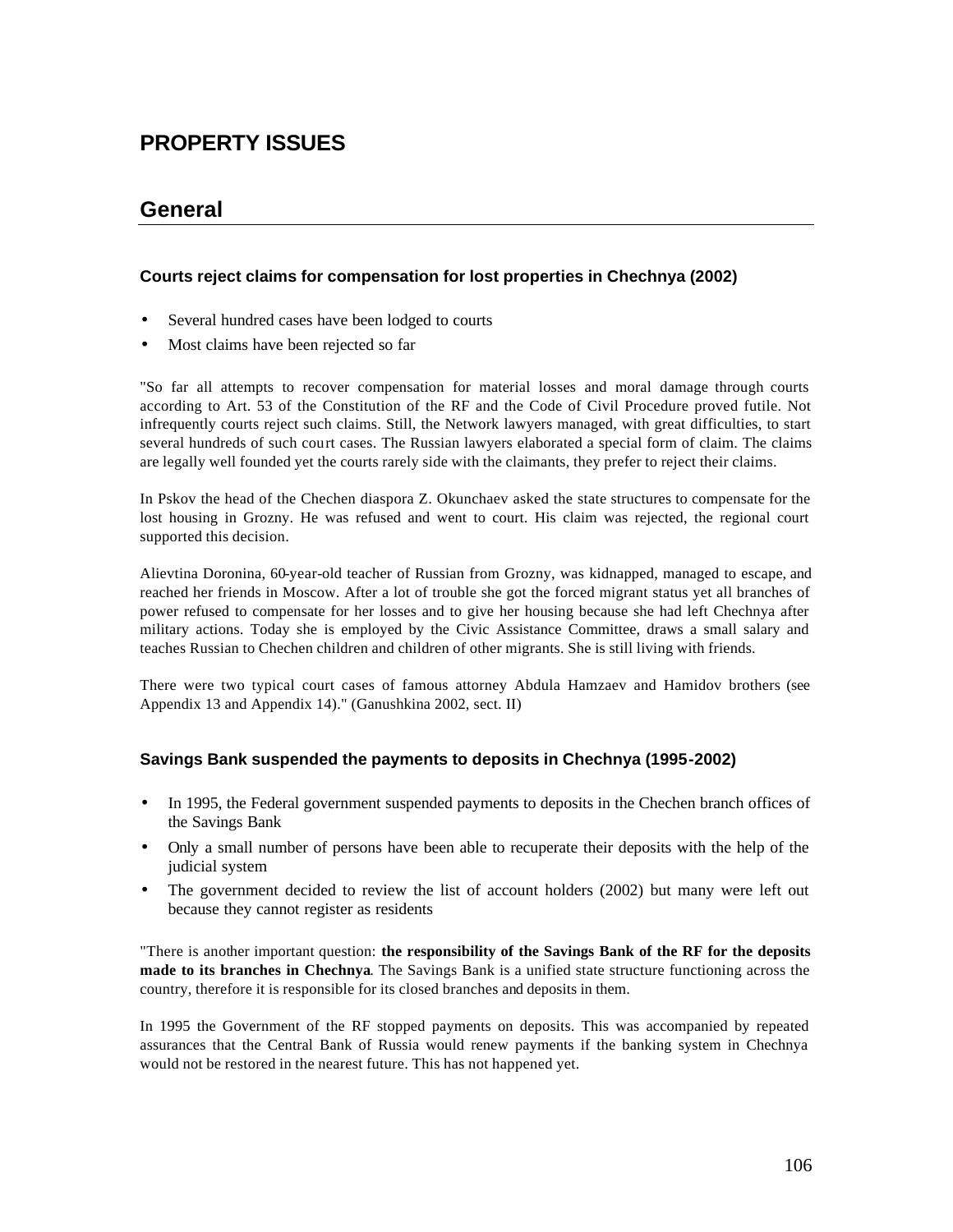There were several cases when people got their money back through courts with the help of Network lawyers who had to work hard to make this possible. I regret to say that the courts stopped this practice even in places where positive decisions had been passed. In Volgograd one of the judges said that he was instructed 'to leave the Savings Bank alone.'

There was an inquiry to the government; the Ministry of Federation answered that on October 25, 2001, the governmental commission for restoring the social sphere and economy of Chechnya approved a draft order compiled by the Savings Bank and coordinated with all interested structures.

On January 15, 2002, the order 'On Organizing Work to Compile Lists of Depositors of the Former Chechen Bank of the Savings Bank of Russia who Left Chechnya' was signed by Deputy Interior Minister A. Chekalin and Deputy Chairman of the Board of the Savings Bank G. Melikian and sent out to all ministers of the interior, chiefs of state departments of the interior of the subjects of the Russian Federation, chairmen of the territorial banks of the Savings Bank of Russia.

To be included into the list the citizen should present:

— a savings bank book issued by one of the departments of the former Chechen bank of the Savings Bank of Russia;

- a passport or other identity document;
- a document that confirmed that the citizen lived in Chechnya;
- registration at new place of residence or habitation.

The branches had to compile lists, authenticate them and present to the migration structures.

Conciliatory commissions that included officials of migration structures, the ministry of the interior and the Savings Bank were set up in the subjects of the Russian Federation to consider applications and resolve disagreements.

The work was expected to be finished in two months (from January 21 to March 22, 2002).

It was clear from the very beginning that the mechanism was too complicated to allow the structures involved to complete the task in two months. Our apprehensions proved to be correct. The Network was flooded with complaints: people were not included in the lists because they had no registration, no stamps in the newly issued passports about their previous addresses in Chechnya, no passport, etc. Since many people from Chechnya have no registration at place of their present residence they are deprived of any hope to recover their money. Some of them who found housing in new places, got new passports there and were registered are unable to prove that they lived in Chechnya where all archives were destroyed. Those of the migrants from Chechnya who left Russia cannot get their money back because the Savings Bank has no foreign branches.

To be included in the lists and to get money back are two different things: nobody knows when the bank will start payments.

This shows that restoration of the property rights of those who used to live in Chechnya is stalling." (Ganushkina 2002, sect. II)

### **Compensation for lost property: no scheme for the victims of the current conflict in Chechnya (2002)**

• The forced migrant status provides for the right to specific integration allowances and loans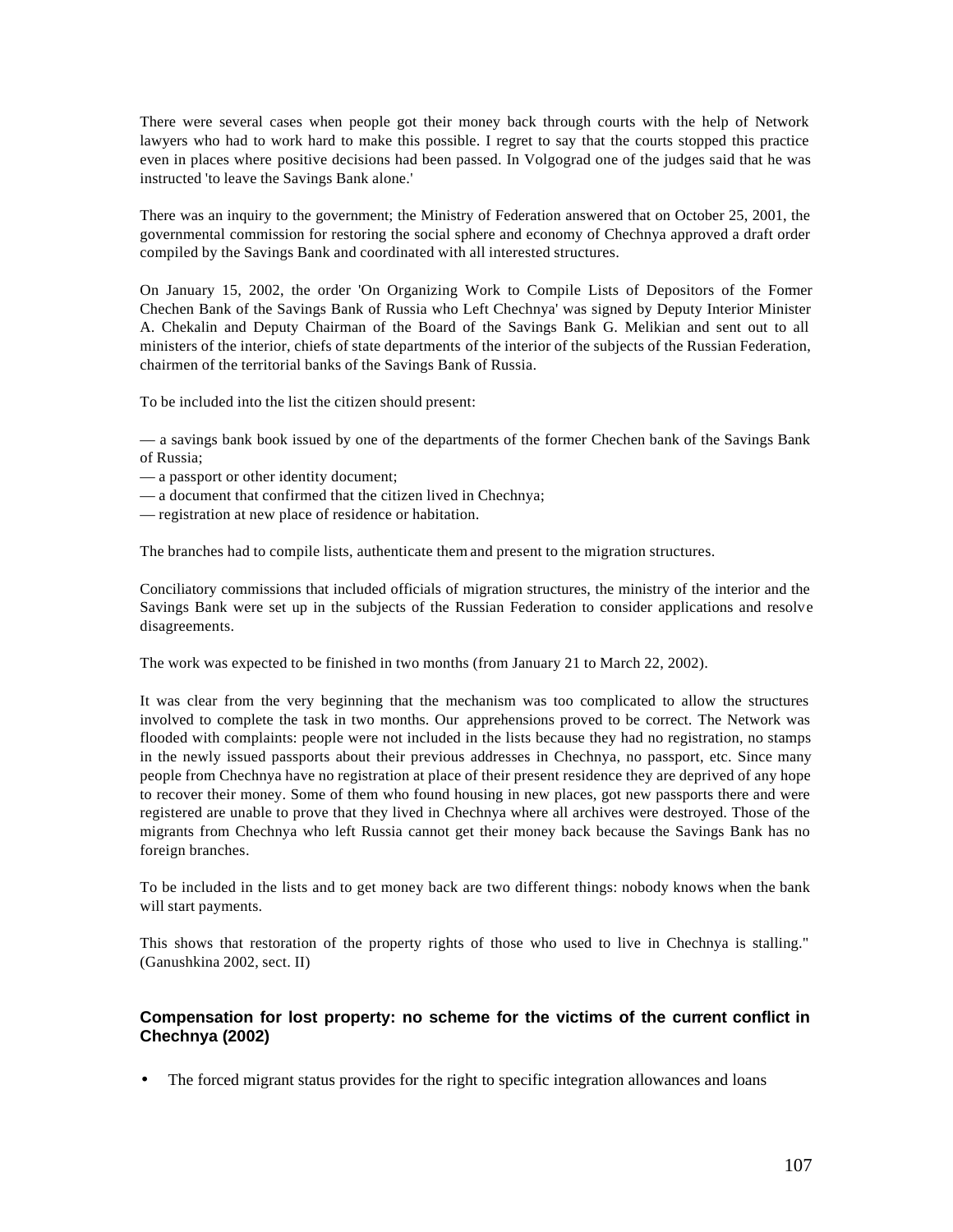- The federal government also established a compensation procedure for lost property to the victims of the first Chechen conflict (1994-1996)
- It is not clear whether the authorities are planning to set up a compensation programme for the victims of the current conflict (2002)

"Forced migrant status provides for the right to specific integration allowances and loans, irrespective of the status of the property in the place of original residence. The Government has taken complementary steps to provide for compensation for lost property to the victims of the 1994-1996 Chechnya conflict. Under Russian Federation Resolution No. 510 of 30 April 1997, the Government established a procedure to compensate to lost property those persons who left Chechnya between 12 December 1994 and 23 November 1996 with no intention to return. Access to compensation under this Resolution is based upon objective facts (proof of damage to property and proof for residence in Chechnya) and is independent fro the granting of forced migrant status.

The Federal Government has announced its intention to establish a similar mechanism for the victims of the current conflict who left Chechnya permanently (cash payments), as well as a compensation system for affected persons within Chechnya itself (provision of shelter materials for self-help reconstruction). However, to date, none of these compensation schemes have been implemented. [11]"

Footnote [11]: "According to Russian Federation Government officials, this is partly due to difficulties in designing safe and reliable modalities of bank transfers from the federal budget to Chechnya and to other regions." (UNHCR January 2002, paras. 16-17)

"A seminar on 'Observance and protection of Human Rights in the Chechen Republic as a Basis of its Democratic Rebirth' organized by the Bureau of the Human Rights Commissar of the Council of Europe took place in Strasbourg on November 26–27, 2001. Among other things it discussed the problem of payments for lost housing and property and protection of the property rights of people from Chechnya.

NGOs pointed out that the country **needed a normative document that would specify compensation for lost housing and property for those who suffered in the second Chechen campaign that started in fall 1999** similar to the document issued for the victims of the war of 1994–1996.

The representative of the Department of Regional Development of the RF Government said at the seminar that a draft had been prepared and submitted to the government.

Deputy Igrunov asked the government to let him see the document so that to help improve it.

The government sent his request to the Interior Ministry: presidential decree No. 1230 of October 16, 2001, made it responsible for all migration-related issues.

**In January 2002 the ministry informed the deputy that none of the structures had been instructed to draft a similar document and that a draft Rules on Extending State Assistance to the Citizens of the RF who lost their homes and property during the anti-terrorist operations in the Chechen Republic had been drafted in the Ministry of Federation and sent to the governmental commission for restoring the social sphere and economy of Chechnya. The Ministry of Federation was instructed to complete the work; later the Ministry was liquidated and the work on the draft stopped.**

From this it follows that there is no hope for those who lost their houses and other property in Chechnya." (Ganushkina 2002, sect. II)

"Almost all the people we met begged for compensation to rebuild their damaged or destroyed homes. [It is virtually impossible to locate a building which remains undamaged or one that has not been destroyed in Grozny] We noted that the Chairman of the Government of the Chechen Republic insisted that federal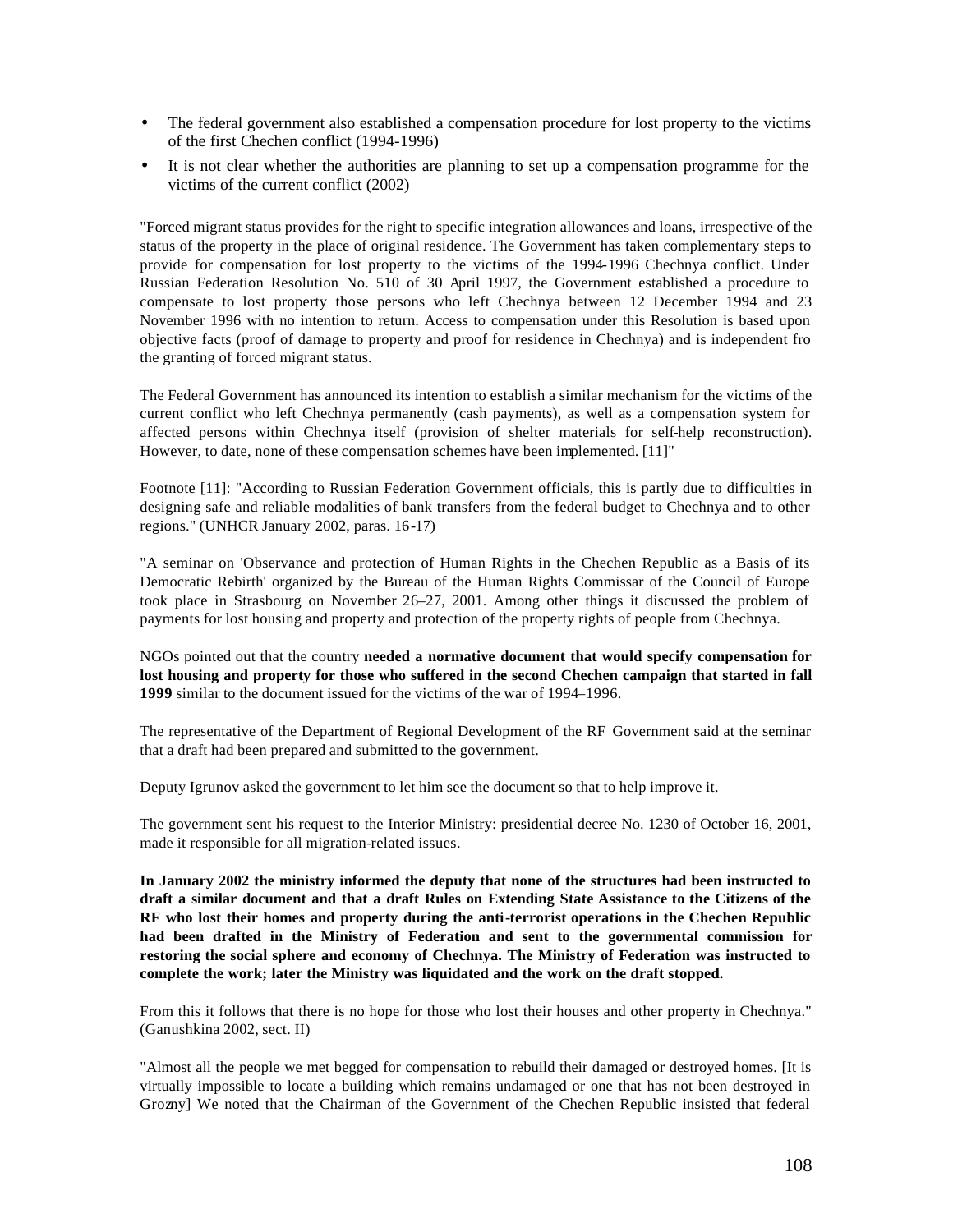legislation will be prepared by 15 October to make provision for such compensation. " (COE 22 September 2002, part II)

## **25 % of the displaced population interviewed by MSF described their homes in Chechnya as intact or lightly destroyed**

• Displaced in Ingushetia remain informed about the condition of their homes in Chechnya through direct assessment or by relatives and friends

• "Surprisingly 94% of the family heads interviewed said they had some knowledge about the condition of their homes in Chechnya.

• 80% of them said they had gotten this information from close family members or even by themselves. 14% said their sources were relatives or friends who had returned to the camp or collective centers after a visit to Chechnya. Compared with earlier in the year, it seems the information was based less on rumors and on the circumstances of their flight, and more on direct assessments.

• Only about ¼ of the displaced described their homes as intact or lightly destroyed."



[MSF team conducted a survey in June 2000 among displaced Chechens in the district of Malgobeck, located in northwestern Ingushetia. This district harbors about one fourth of the total population of IDPs (internally displaced persons), which is currently estimated at more than 150,000.] (MSF 15 August 2000)

### **Reports of widespread looting by Russian forces inside Chechnya (1999-2001)**

"Russian forces have looted homes in several of the districts under their control, Human Rights Watch said today. Internally displaced persons interviewed at the Chechen-Ingush border told of widespread looting in Sernovodsk (near the border), Ermolovskii (southwest of Grozny), and in the Naurskii district (north of the Terek river).

Dozens of people interviewed by Human Rights Watch said that their homes had been stripped of all foodstuffs and valuables -- sometimes including the floorboards -- by groups of armed soldiers, who sometimes came ready with military vehicles to carry away their loot.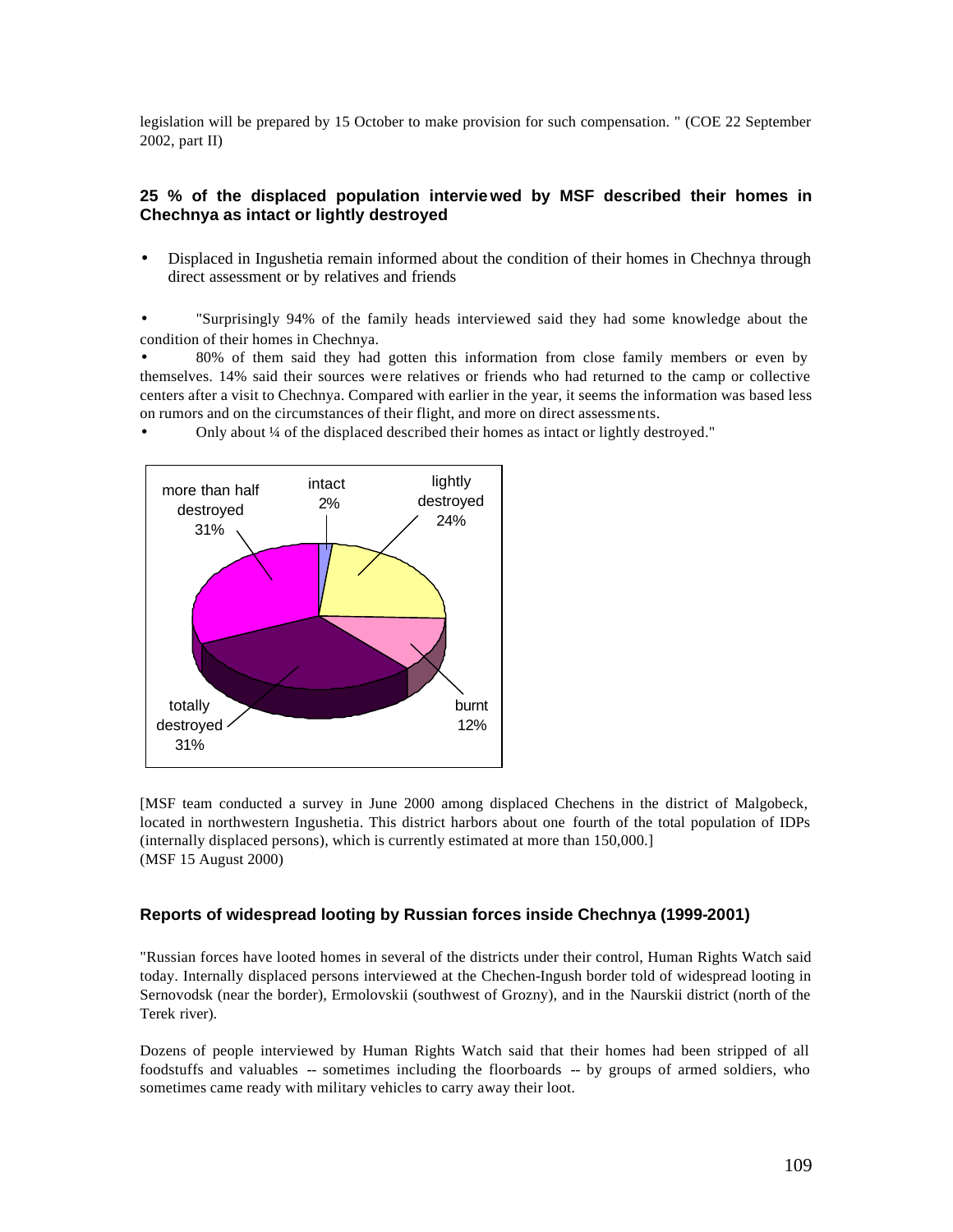'Looting was a terrible problem in the 1994-1996 war in Chechnya,' said Holly Cartner, executive director of Human Rights Watch's Europe and Central Asia division. 'It is a violation of international humanitarian law, and it must be stopped.'

Soldiers have not only looted basic food supplies stored for winter, but also taken anything of value from homes, often after their inhabitants have fled. As displaced persons have begun to filter back into Russiancontrolled areas, they have found their homes emptied. Some of those people have then returned to Ingushetia in search of food and shelter." (HRW 14 November 1999)

*For more recent occurrences of looting and pillages, see for instance: "Swept Under: Torture, Forced Disapppearances, and Extrajudicial Killings During Sweep Operations in Chechnya", Human Rights Watch, February 2002*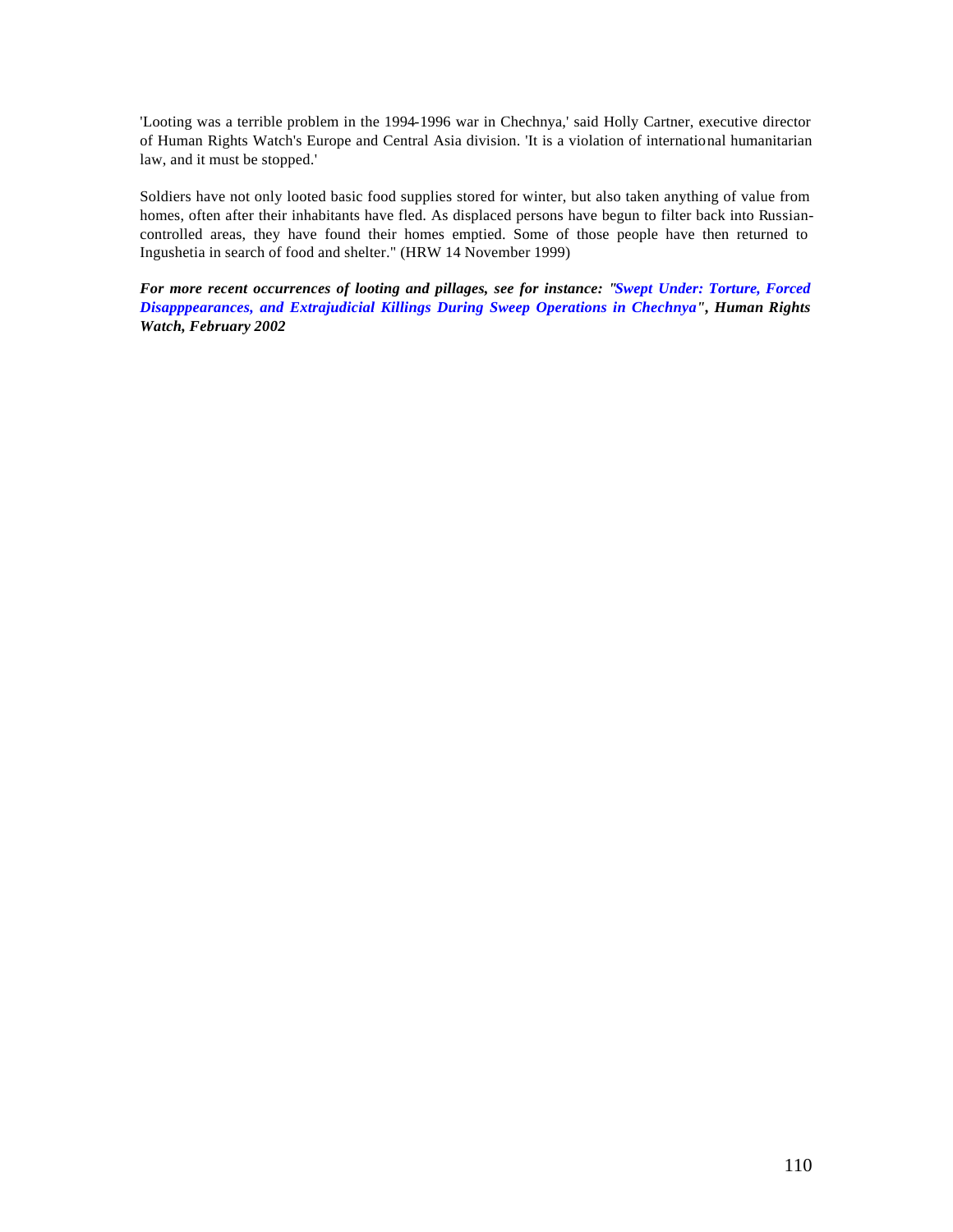# **PATTERNS OF RETURN AND RESETTLEMENT**

# **Return to Chechnya**

## **Action plan adopted by Ingush and Chechen authorities foresees return of IDPs by October 2002 (May 2002)**

- Federal, Chechen and Ingush authorities adopted measures to implement return of IDPs (29 May 2002)
- Since then, various pressures has been exerted on the IDPs, particularly those living in collective settlements.
- IDPs in two tent camps in Chechnya have been transferred to temporary centres
- UN agencies decided not to provide assistance to these centres

"There are currently about 115,000 IDPs in Ingushetia, mostly from Grozny or mountainous regions in Chechnya. Some 23,000 of them live in tented camps, 27,000 in spontaneous settlements and some 64,000 with local host families. These IDPs are extremely concerned about the security situation inside Chechnya and claim that they have very little - if any - shelter to which to return. Therefore, their preferred option is to continue to be provided with a 'safe haven' in Ingushetia. During the first half of this year the United Nations - most recently the Secretary-General, his Special Representative for Children and Armed Conflict and the ERC - received from the Russian authorities repeated assurances that the return of IDPs to Chechnya will be voluntary and will take place in safety and with dignity. On the other hand, on 29 May 2002 the federal, Chechen and Ingush authorities signed an Action Plan for the return of these IDPs to Chechnya 'by October 2002'. Since then, pressure of various types, including electricity cuts and withholding of government food aid, as well as misleading information about conditions in Chechnya, has been exerted on IDPs so that they return. In early July, the authorities dismantled two camps hosting 2,200 people in Znamenskoye (Chechnya) and forcibly moved the IDPs back to temporary accommodation centres (TACs) in Grozny. UN missions reported that the returnees remained extremely concerned about the persisting insecurity, and that living conditions in the TACs were inadequate. Under these circumstances, the UN decided not to provide assistance to these centres." (IASC-WG 10 September 2002)

*Plan of Activities of Federal Bodies of Executive Power, Government of the Republic of Chechnya, Government of the Republic of Ingushetia, on final measures for return of IDPs from Ingushetia to Chechnya (unofficial translation) [Internet]*

*For more information on the pressure exerted by the authorities on the IDPs to return and on the conditions in areas of return, see also:*

• *"On the return of IDP from the camps of Ingushetia to Chechnya (according to the materials of lawyers of the 'Migration and Law' Network)", Memorial, August 2002 [Internet]*

• *Report on Chechnya, Médecins du Monde, July 2002 [Internet]*

• *"Adequate security conditions do not exist in Chechnya to allow the return of displaced citizens* 

*– A pattern of increasing disappearances 'Bordering on Genocide'", International Helsinki Federation for Human Rights, 23 July 2002 [Internet]*

*For UNHCR's position regarding the Action Plan, see "UNHCR Position on the May Action Plan in the context of current developments in the North Caucasus", 21 June 2002 [Internet]*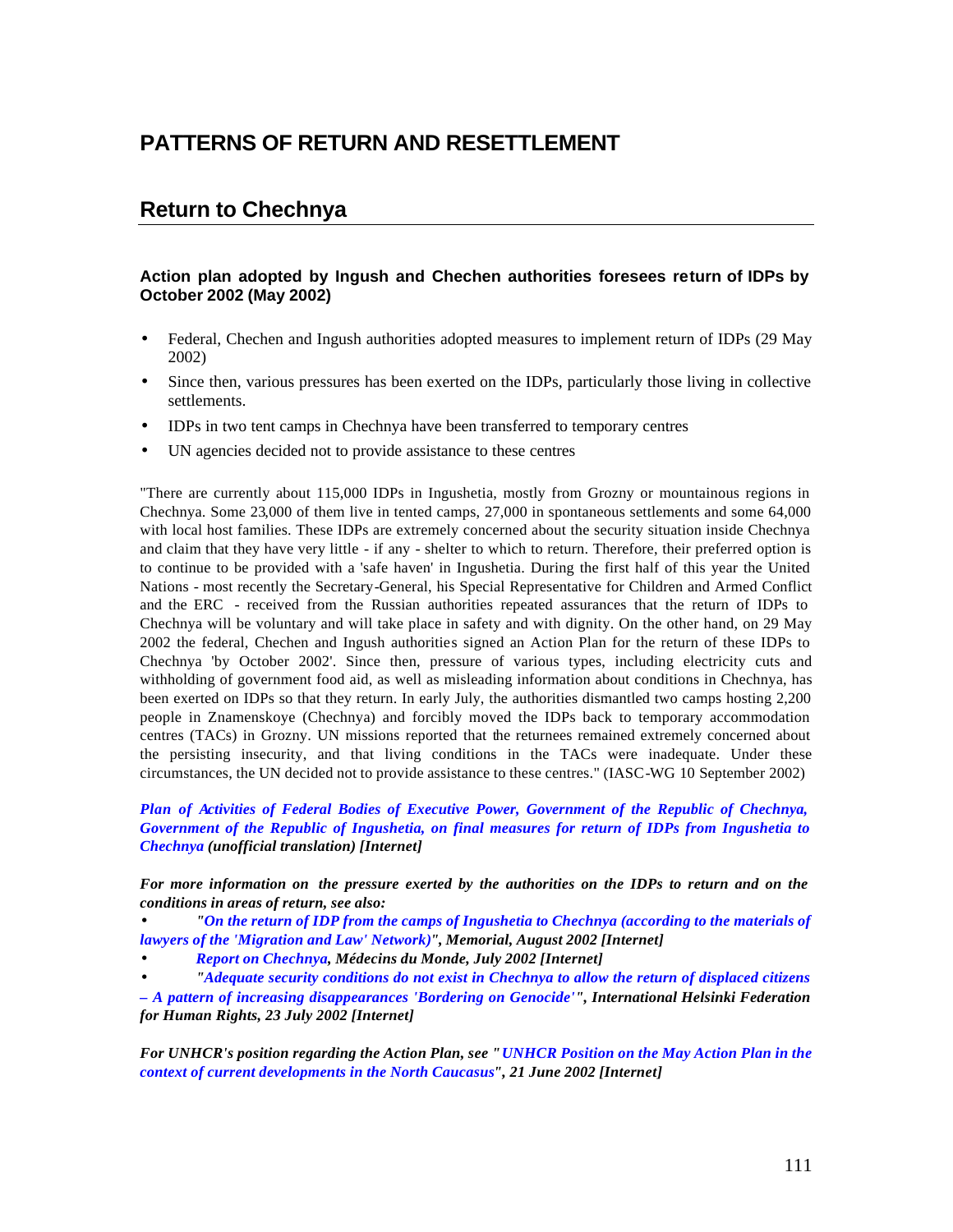## **Return assistance of international agencies supports voluntary movements (2002)**

- Following the transfer of IDPs to temporary accommodation centres in Chechnya, UN agencies have strengthened their advocacy efforts to preserve safe have for IDPs in Ingushetia
- The UN will not provide assistance to the temporary accommodation centres
- However, a return package is provided to the displaced who return voluntarily
- The assistance provided covers the first months following return
- During this period, an assessment takes place to determine whether these beneficiaries are eligible for further assistance
- False information on the amount of help available to returnees has been disseminated in the camps

"In early July [2002], the authorities dismantled two camps hosting 2,200 people in Znamenskoe (Chechnya) and forcibly moved the IDPs back to temporary accommodation centres (TACs) in Grozny. UN missions reported that the returnees remained extremely concerned about the persisting insecurity, and that living conditions in the TACs were inadequate. Under these circumstances, the UN decided not to provide assistance to these centres.

A recent meeting with the federal minister for Chechnya suggested that the international community's advocacy efforts to uphold the principle of voluntary return might be bearing fruits. Federal authorities seem to recognize that conditions for the return of IDPs are not yet in place (albeit mostly for logistical reasons), thus no longer expecting a return 'by October'. The situation, however, needs to be watched closely, so that the 'safe haven' for IDPs in Ingushetia is preserved. Advocacy should continue to be pursued at all levels, including to encourage the Russian authorities to provide the internally displaced with the assistance they are entitled to. Our monitoring and protection presence is being strengthened, but further efforts are needed. The ongoing winterization of IDP camps should also proceed swiftly. At the same time, consideration should be given to the need to heighten preparedness measures for all possible scenarios." (IASC WG 10 September 2002)

"The IDP return from Ingushetia has led to several innovations in the approach of the humanitarian community in order to ensure that the humanitarian assistance follows the IDPs who decide to return voluntarily to their homes. UNHCR and WFP have been working closely together to prepare a return package for the first several emergency months before the returnees get fully included in the system of distribution of humanitarian assistance in their home communities. To start with, all returnees receive their food rations for the first three months after their return regardless their vulnerability, social and economic status. During this period, an assessment takes place to determine whether these beneficiaries are eligible for assistance also on the basis of the distribution criteria valid in their communities. The assistance by UNHCR has so far been done on an individual basis. PINF has e.g. transported and distributed 16 tents to returnee families in Grozny." (PINF June 2002)

### UNHCR's objectives

"Ingushetia: The objectives of the UNHCR's operation in Ingushetia are to preserve a safe haven for IDPs in that republic and to safeguard the principle of voluntariness of return, in safety and dignity.

Given continued reports of insecurity in Chechnya, UNHCR is not promoting return but assists individuals who wish to return of their own accord. In broad terms, assistance will follow the people, not the reverse.

Voluntariness of decisions implies the need to maintain viable options for legal stay outside Chechnya, including the pursuit of possible integration for IDPs who do not wish to return to Chechnya.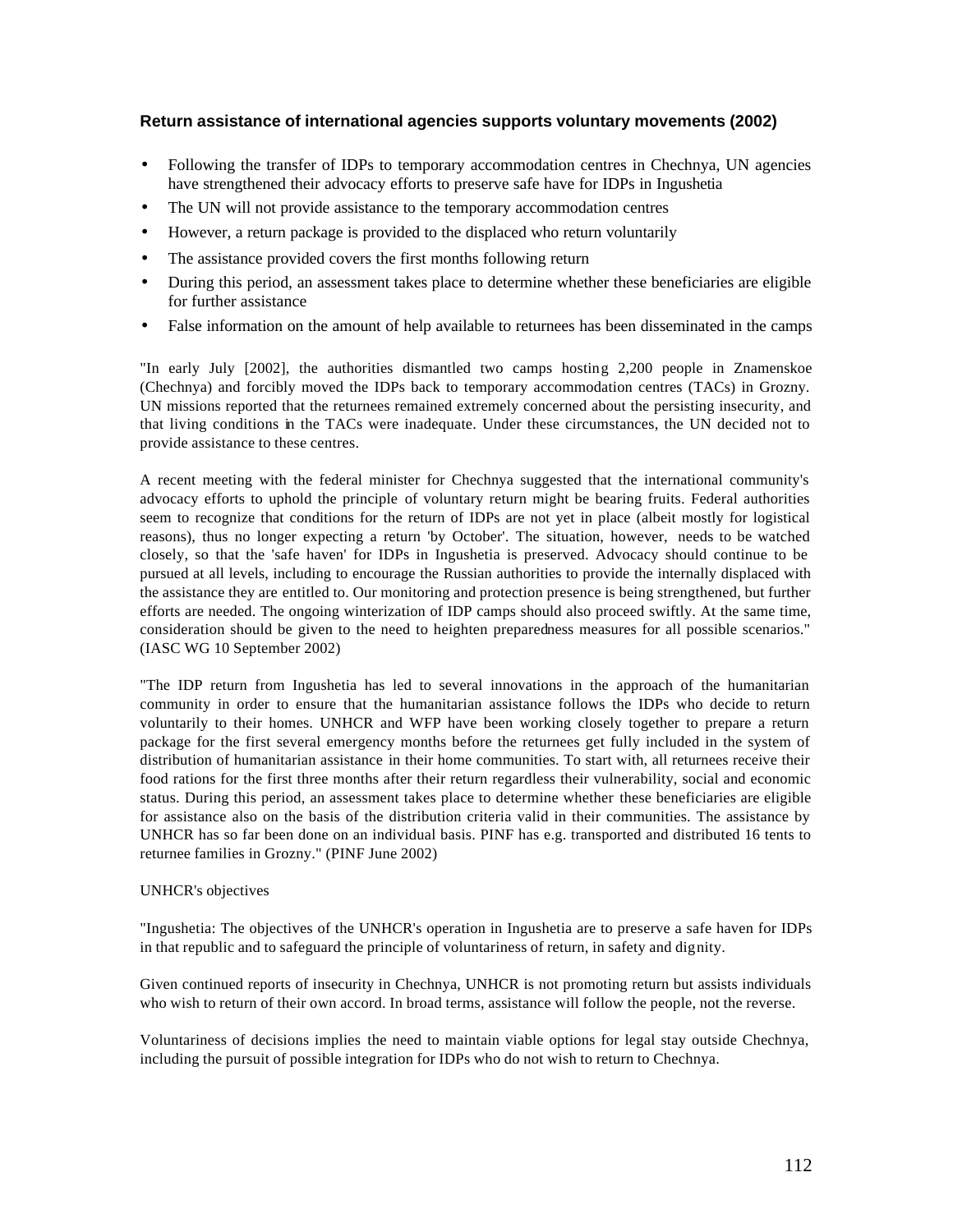Chechnya: the objectives of the UNHCR's operation in Chechnya are to promote the re-establishment of institutions mandated with the protection of citizens' rights, and to alleviate the human suffering of IDPs who have made the free and informed choice to return to Chechnya as well as other vulnerable IDPs groups." (UNHCR 21 June 2002)

### *False promises to the displaced returning to Chechnya*

"Within the camps for displaced Chechens in Ingushetia, the Russian Federation's Ministry of Interior has been circulating leaflets containing information from Chechen Prime Minister Ilyasov on the facilities available to those wishing to repatriate to Chechnya. The leaflet claims that, for those wishing to return to Chechnya, food will be provided on a constant basis by the World Food Programme, and that the United Nations High Commissioner for Refugees will provide non-food packages, monitor living conditions, and provide tents and construction materials where conditions are inadequate.

Neither agency has made any commitment to provide these services, nor has a public stand been taken by either the WFP or the UNHCR to refute the claims put forward." (MSF 30 July 2002)

*See also Report on Chechnya, Médecins du Monde, July 2002, section "Propaganda and indirect pressure". [Internet]*

### **Insecurity in Chechnya remains the main concern of the displaced (2002)**

- Displaced return to Grozny from nearby villages
- Most inhabitants remain dependent on humanitarian aid and live while security has shown no signs of improvement
- Only a small minority of IDPs in Ingushetia are planning the return in the near future, according to WFP (June 2002)
- Most candidates for return are women and children, while men prefer to stay in Ingushetia for security reasons
- There is no information on the movements of IDPs who have not been registered
- Some displaced go back to Ingushetia after just a few days in the Grozny

"The general climate in Grozny was however relatively optimistic with more inhabitants returning to the city, mainly from nearby villages where they had found safer environment since the conflict resumed three years ago. Many returnees indicate that moving back to Grozny is for them the only chance – they come in search of work, to start small enterprises, to file official requests to the government for compensation for their destroyed houses, etc. Small-scale reconstruction activities in the city continue, local markets are growing, offering essential food and non-food goods at reasonable prices. Pensions, social benefits and salaries are paid more less regularly. Most Grozny inhabitants are however still dependent on humanitarian aid and no improvements in the security remain the main concern." (PINF August 2002)

"WFP Monitors carried out a rapid survey in IDP camps to find out whether IDPs were willing and prepared to return to Chechnya. Only 5 percent expressed that they were preparing to return home in the near future. Others were reluctant to return, mainly due to security concerns." (WFP 21 June 2002)

"According to the Chechen Committee for Displaced Persons from Slepsovskoie in Ingushetia. 6000 to 7000 requests for return have been received. Besides, new families, victims of brutality from the Federal forces are arriving at the camps. According to the new law enacted in April 2001, they cannot be registered and therefore are not entitled to any humanitarian assistance.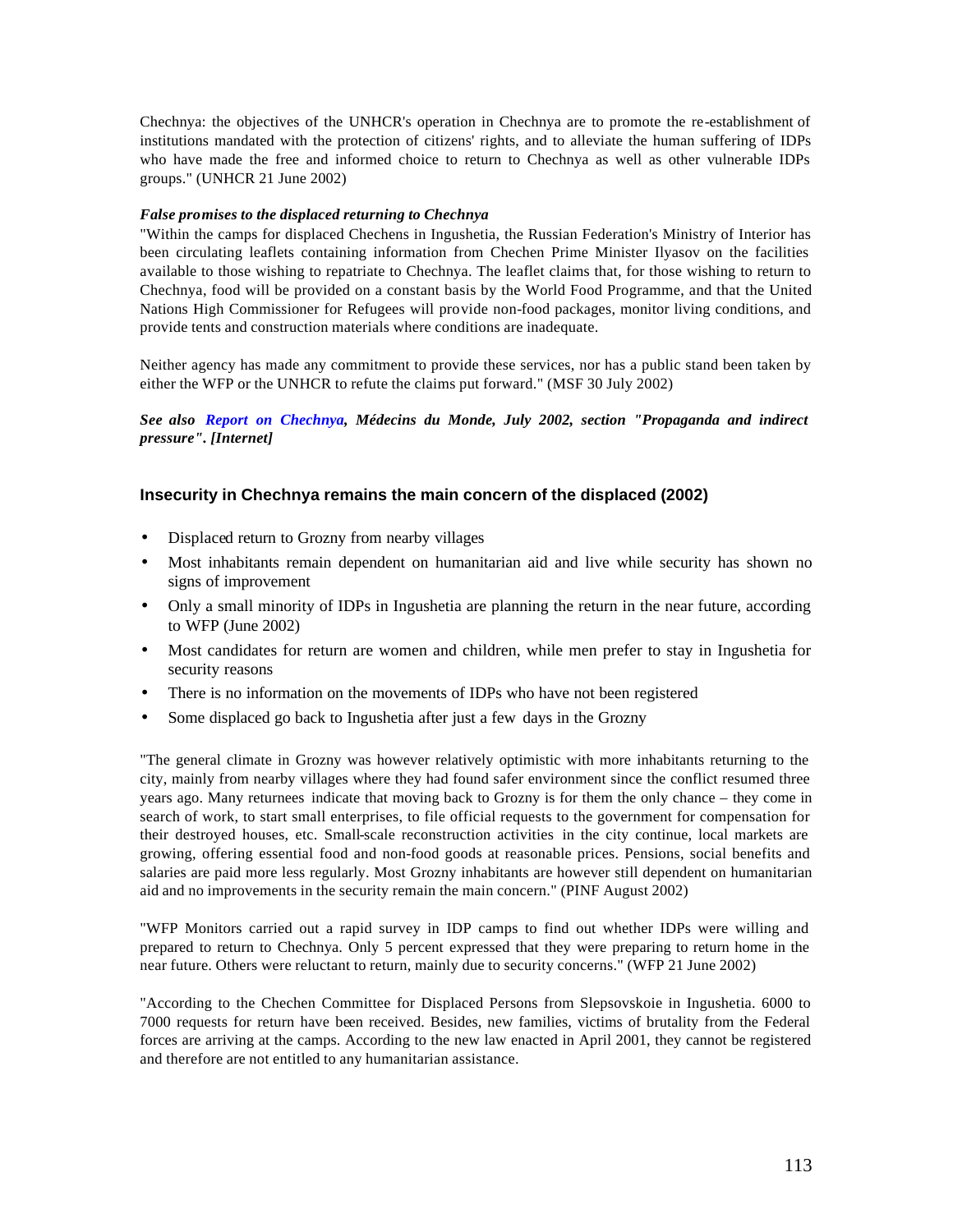The Temporary Accommodation Centres (TACs) in Grozny, which the Migrations Federal Service officially planned for 5,160 persons, are full with about 5.300. The June floods have hampered return: in Grozny, 2,500 houses can no longer be used. There are 9.000 victims to be re-housed: this figure justifies the impossibility of carrying out the return plan. The Migration services reckon that 12.000 out of the 30.000 refugees living in tents in Ingushetia no longer have a house in Chechnya.

Since June 35th, 2.500 to3.000 refugees have officially left the Ingush territory. There figures were provided by the UNHCR and Vesta and confirmed by Letter Gidizov, the president of the Chechen Committee for Displaced Persons in Grozny.

The immense majority of return candidates are women and children. Men remain in Ingushetia for security reasons. People are transferred with their belongings to Grozny by bus or truck. Then they are left at the TACs or they go back to their houses when they are still standing.

No control is possible in the private sector (non-registered refugees who are no entitled to humanitarian assistance). These persons go back and forth and do not go through the procedure proposed by the Chechen Committee.

Some refugees go back to Ingushetia after just a few days in the Grozny TACs. Insecurity is permanent in Grozny as well as in the rest of the Republic. Automatic rifle shooting, shells and rockets are frequently fired during the day and are constant during the night. Conditions in certain TACs are unacceptable. No gas, haphazard electric power, shortage of water, no distribution of beds or mattresses, waiting lines are extremely long to be assigned a room." (MDM July 2002, p. 4)

### **Chechen government implements resettlement policy within Chechnya (2001-2002)**

- Chechen government is implementing plans to remove all tented camps in Chechnya
- IDPs will be accommodated in temporary centres and newly constructed houses in Grozny and Gudermes
- It is not sure whether the displaced are willing to resettle permanently to Grozny
- Returnees to Grozny face inadequate housing conditions and unemployment

### *Council of Europe's experts in the Office of the Special Representative of the President of the Russian Federation for ensuring Human Rights and Civil Rights and Freedoms in the Chechen Republic:*

"On the day of their arrival the experts were invited to visit the two IDP camps in Znamenskoye to see the recent improvements made in the living conditions. Replacements tents to those in need of repair had arrived; unfortunately some of them were only summer tents. New, weatherproof bathroom tents were set up in the North Camp, while the condition of the South Camp's washing facilities remained bad. Despite the fact that the gas in Nadtirechnye district was turned off for repairs, the majority of tents were adequately heated because the burners also used wood as fuel.

The camp directors informed the experts that it was planned that, by the end of January, a first group of IDPs would move to the newly constructed houses in Grozny. They would be housed there temporarily while the reconstruction of their homes was underway. Moving to Grozny was on a voluntary basis requiring a written application, starting with those in the South Camp. So far only four families had applied from this camp. Many IDPs justified their reluctance to return because of the fear of lack of security in Grozny. Contrary to these statements many traveled regularly back and forth to Grozny. Some had family members there who were in the process of reconstructing homes, leaving the young, elderly and ill in the camps until reconstruction was completed." (COE 21 January 2002, paras. 20-21)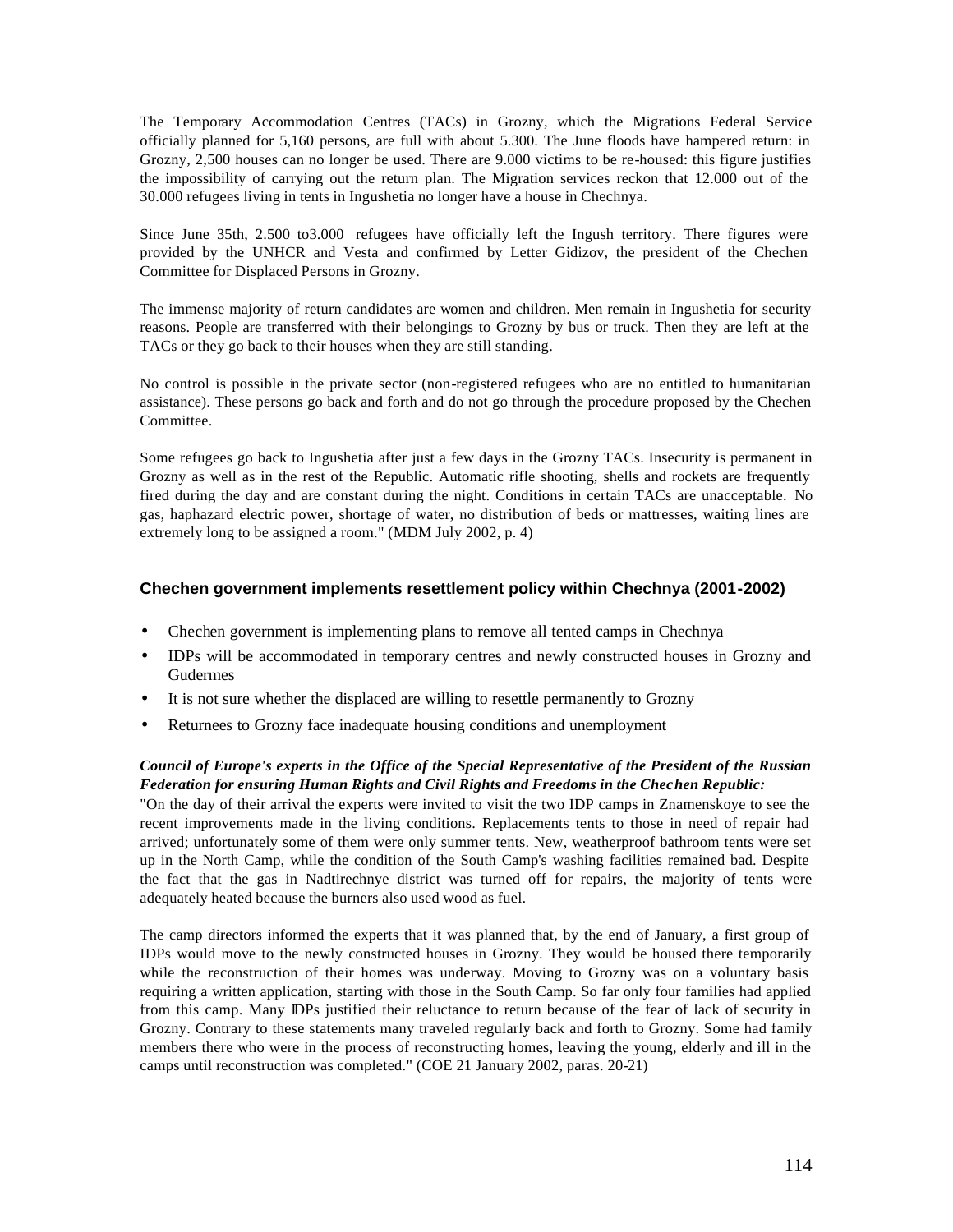"The Chechen Government has decided to stop providing humanitarian aid to the IDPs staying in camps in Chechnya. No aid has therefore been distributed since mid-February in the 2 IDP camps in Znamenskoye.

Presently there are 5000 IDPs housed in the 2 camps in Znamenskoye. Only a few of them could return to their former homes because these have not been repaired. The majority of the IDPs are therefore accommodated in the new temporary accommodation centres. Since the end of February 2002, 595 IDPs have moved from Znamenskoye to these two centres in Grozny.

On 3 April 2002 the experts visited the first two completed temporary accommodation centres in Grozny (Staropromyslovskiy district). Each of these centres can accommodate up to 500 persons.

These are three storey buildings equipped with bathrooms and kitchens on each floor. However, these facilities cannot be used due to the lack of running water and connection to a sewege system. Drinking water is distributed on a daily basis in cisterns (with UNHCR assistance). The accommodation centres also have major problems with the gas and electricity supplies. Two guards from the ROVD (Interior Ministry forces) permanently protect the buildings. Inhabitants consider this as insufficient, particularly at nighttime.

In total, 8 temporary accommodation centres are planned.

Apart from the housing problem, unemployment is the main problem faced by returnees to Grozny. Unemployment benefits are only paid to those who lost their job as a consequence of the Chechen war in 1999." (COE 18 April 2002, paras. 21-26)

*See also "Tent camps will soon disappear in Chechnya", press release from the Government of the Russian Federation, 17 January 2002 [Internet]*

### **Return policy: practices inducing IDPs to return to Chechnya (2000-2001)**

- Since the forced transfer of train wagons from Ingushetia to Chechnya in the late 1999, there has been no instance of forced return to Chechnya, according to UNHCR
- Despite the official position of voluntary of return, federal authorities outside Moscow have actively pursued a policy inducing return to Chechnya

"UNHCR and other international organizations have stressed the principle of voluntary return to Chechnya. The Russian Federation government has declared its respect for the need to preserve the voluntary nature of return of IDPs to Chechnya. Since the events which occurred in the late 1999 and early 2000, when hundreds of IDPs in Ingushetia were forcibly returned to Chechnya aboard the train wagons they were accommodated in, there has been no instance of forced return of IDPs to Chechnya.

At the same time, the Russian Federation Government has consistently maintained the official position according to which IDPs should return to Chechnya. In support of this position, the Russian Federation Government argues that federal forces control most of the Chechnya territory, that Chechen IDPs should take part in the reconstruction and administration of the Republic and that IDPs constitute a destabilizing factor for the regions that are hosting them. Hence, while officially adopting, at the Moscow level, the position of voluntariness of return, federal authorities outside Moscow have actively pursued a policy inducing IDPs to return to Chechnya. This federal policy has particularly been pursued in the Republic of Ingushetia, where the majority of the IDPs are located." (UNHCR January 2002, paras. 21-22)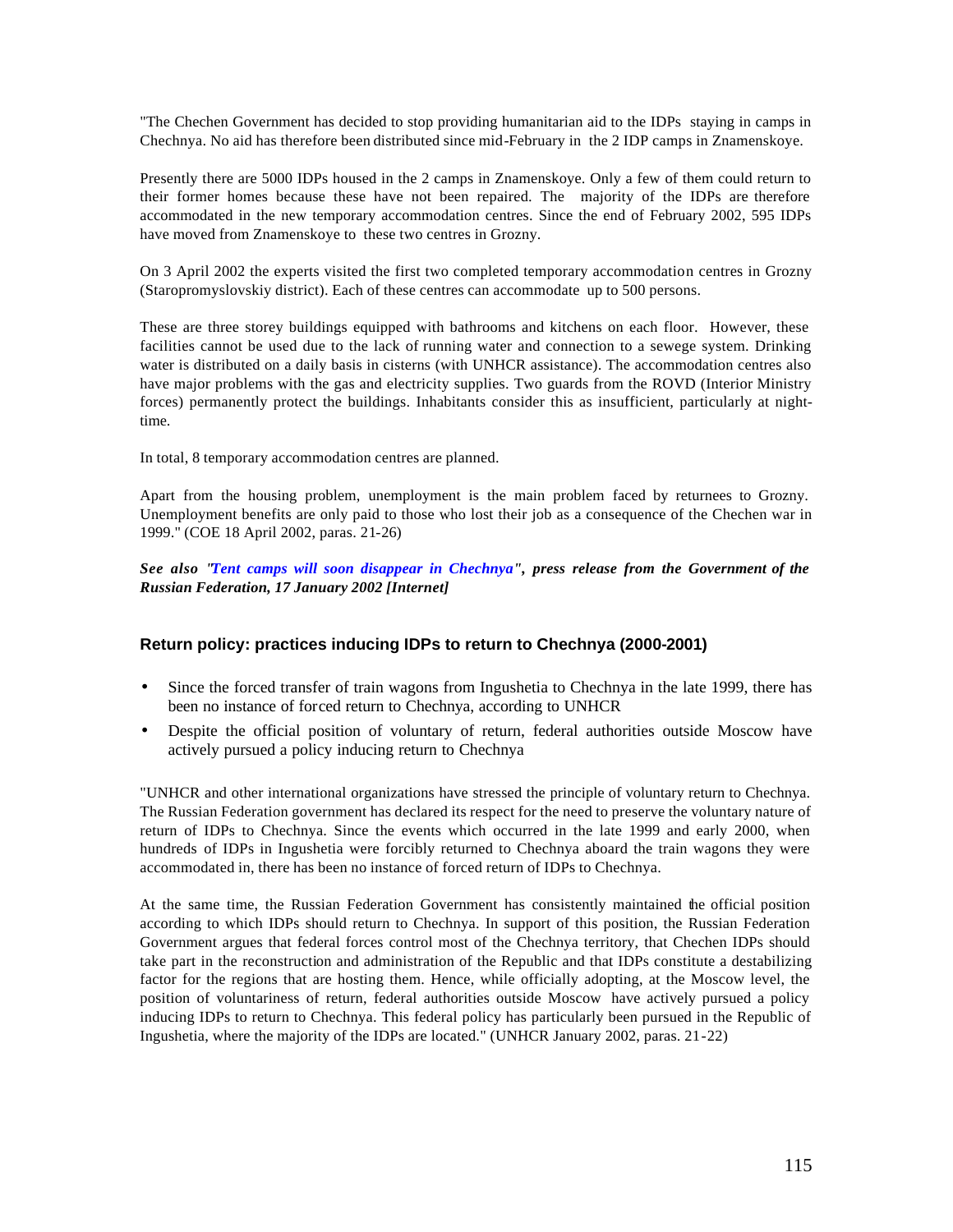## **Government return policy: the example of IDPs in Ingushetia (1999-2001)**

- In view of the overcrowded situation in Ingushetia, federal authorites made some attempts to relocate some IDPs in other regions of the Federation (1999-2000)
- The federal government remained reluctant to allow UNHCR to build no tented camps in Ingushetia, despite growing needs
- Other attempts to induce return to Chechnya include the suspension of registration of new arrivals from Chechnya (April 2001), hampering access to government assistance, and intimidation in IDP settlements
- The federal government accused Ingush President Aushev of using IDPs to reinforce his political position
- Chechen government has actively promoted return to Chechnya among IDPs in Ingushetia, with very little results

"Ingushetia and Chechnya are contiguous, and Ingushetia has generously hosted the bulk of fleeing IDPs. However, with an influx of over 240,000 IDPs in 1999-2000 for a local population of 360,000 inhabitants, the infrastructure of the Republic of Ingushetia (one of the poorest subjects of the Russian Federation) has been over-stretched. It is estimated that there are currently 150,000 IDPs in Ingushetia. Two third of these persons are staying with host families and one third are accommodated in tented camps and spontaneous settlements (collective farms, abandoned factories and other structures being used as shelter). Local social infrastructure has been overwhelmed with the influx of IDPs and the majority of IDPs have limited access, if any, to medical facilities and schools. Tuberculosis in camps and settlements is wide spread. UNHCR together with WHO have set-up a medical referral system for particularly vulnerable cases (e.g. victims of torture), under which cases are referred to medical institutions outside Ingushetia, as this Republic does not have the capacity to address such cases. Humanitarian assistance by international organisations is continuing, in order to avoid a deterioration of basic living conditions.

In view of the overcrowded situation in Ingushetia, the (former) Federal Migration Services (FMS) made some attempts, in 1999 and 2000, to relocate some IDPs to other regions of the Federation. Several hundreds families thus relocated voluntarily to existing temporary accommodation centres [15] in Tambov and Saratov regions, with the FMS covering transport costs (vouchers for train tickets were provided by the FMS). As of end of September 2001, some 975 persons (300 families) were still being accommodated in the Saratov and Tambov temporary accommodation centres (most of whom being ethnic Chechens and a minority being ethnic Russians), according to information provided by the Ministry of Federal, National and Migration Policy. While originally the FMS intended to relocate more IDPs to other regions in central Russia, this project has not been as successful as expected by the federal authorities, first, because most of the concerned regions do not have any sizeable Chechen community and were not enthusiastic with the prospect of having to provide accommodation to Chechen IDPs; and second, because of the Chechen IDPs themselves wishing to remain close to their homes in Chechnya and being reluctant to travel beyond Ingushetia to un-welcoming regions.

Over time, as tensions have developed between the IDPs and the local population, the proportion of IDPs in tented camps has increased, as a result of evictions from host family residences - often this occurs after IDP families had exhausted their financial resources - or from private spontaneous settlements. UNHCR and NGOs are daily confronted with cases of evictions from host families and from spontaneous settlements. To the extent possible, UNHCR has been identifying possible alternative shelter arrangements for evicted families in tented camps, providing them an alternative to return to Chechnya under duress.

For months, in 2000, UNHCR negotiated with the Federal Government the possibility of building an additional tented camp in Ingushetia, to accommodate newly arriving IDPs as well as those IDPs accommodated in remote, unsafe or unhealthy spontaneous settlements. The Federal Government insisted that such camp should be built inside Chechnya. It remains very reluctant to allow provision of additional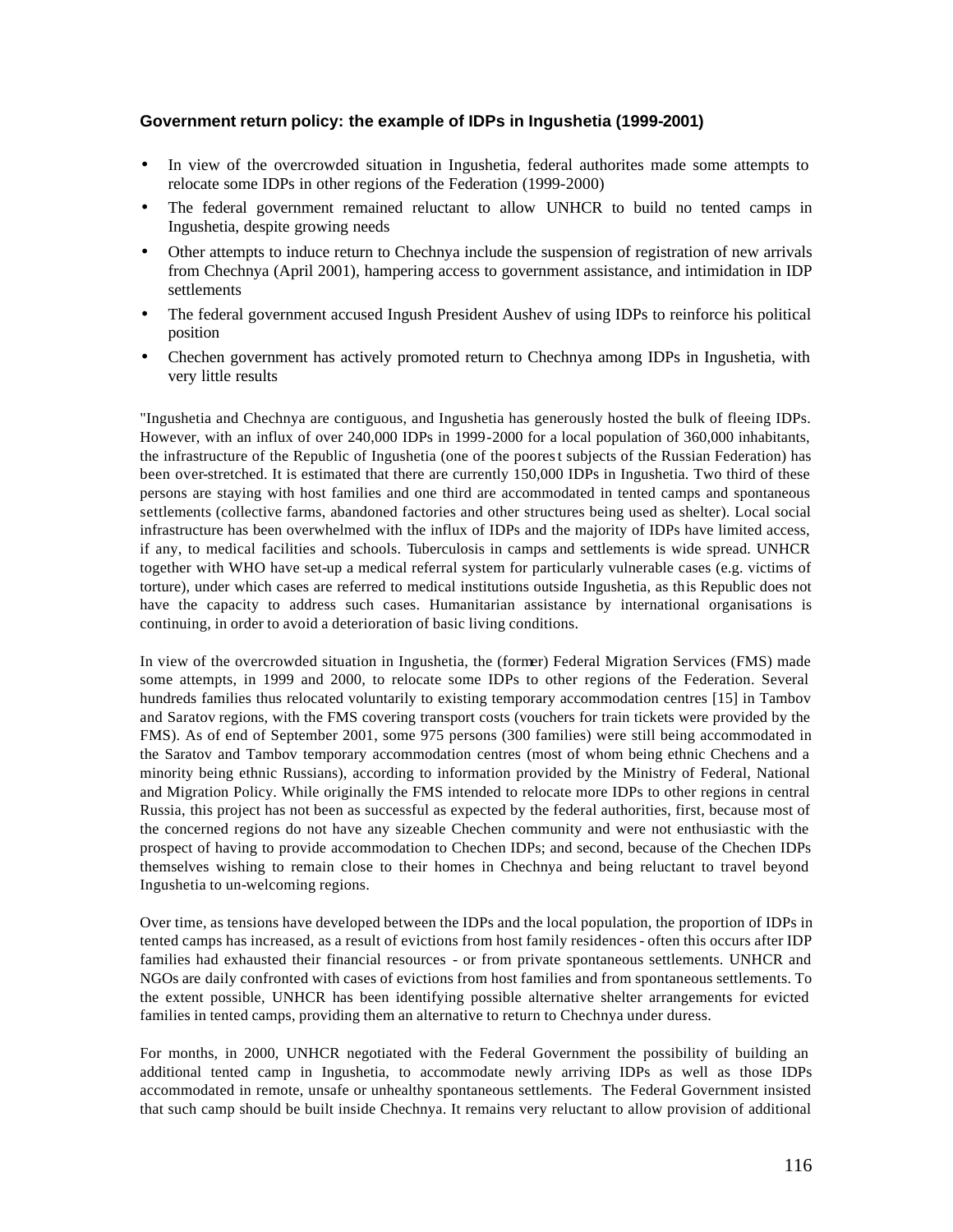tent capacity in Ingushetia, and UNHCR fears that in the near future IDP families evicted from host families and spontaneous settlements may have no realistic alternative other than return to Chechnya, remaining illegally in another region of the Federation, or seeking asylum elsewhere. [16]

There have been various attempts made by the federal authorities to induce the return of IDPs from Ingushetia to Chechnya. On 17 December 1999, under Order No.110, the Federal Migration Service instructed the Regional Migration Services of Dagestan, Stavropol, Ingushetia and North Ossetia-Alania to suspend registration under Form No.7 [17] of all new IDP arrivals and to facilitate their return to their place of origin in Chechnya or, alternatively, to safe areas in Chechnya. [18] Subsequently, on 20 January 2000, the Ministry for Civil Defence and Emergencies of the Republic of Ingushetia issued an instruction according to which IDPs coming from regions under the control of federal authorities [19] should be *'deprived from all kind of allowances they were entitled to on the territory of their present accommodation'.*

The ban imposed by the Federal Order No.110 on registration of new arrivals was implemented with more or less zeal in Ingushetia and eventually was ignored in practice, before being re-enforced. There has been a succession of similar federal orders and instructions, immediately followed in the field by rumours and fears among the IDPs as to possible implications. [20] Such uncertainty has characterised the Federal policy regarding registration of IDPs, adding to the insecurity of their situation. [21] More recently, in April 2001, the Ingush territorial organ of the Ministry of Federal Affairs, Nationality and Migration Policy suspended registration (under Form No.7) of all new IDP arrivals. Without registration by the migration authorities, IDPs do not have access to Government assistance, including accommodation in Government managed camps and food. It is estimated by UNHCR that there are currently 10,000 to 15,000 IDPs not in possession of Form No.7.

Over the last months there has been a tendency of the federal authorities to intervene more directly in Ingushetia for alleged security reasons. The federal forces have conducted a number of security related operations in IDP settlements and camps, in search of weapons and drugs. [22] arresting a number of persons suspected to belong to Chechen rebel groups. In this respect, young males are particularly exposed. At the political level, the conflict has grown more openly between the President of Ingushetia, General Aushev, and the Federal Government, with the latter accusing the former of using the presence of IDPs and the subsequent international aid to re-enforce his political position in the Republic and in the region [23]."

Footnote [15]: "Such temporary accommodation centres were originally established, in the early and mid 90's, by the FMS to host forced migrants (mainly ethnic Russians) relocating to Russia from other former USSR republics."

Footnote [16]: "This is compounded by the financial situation of many IDPs, who have exh austed their savings and who are not in a position to move elsewhere or to seek alternative rented accommodation. "

Footnote [17]: "Form No.7 is being used by the migration authorities, in charge of accommodation of, and care to IDPs, for the purpose of statistics as well as planning and provision of humanitarian assistance. Form No.7 is not an identity document and does not replace identity documents, which are required for the purpose of sojourn or residence registration by the local bodies of the interior."

Footnote [18]: "The safe areas in Chechnya were listed in Order No.110 as follows: 'Shelkovskoi district (all towns and villages), Naurski district (all towns and villages), Nadterechni district (all towns and villages), Grozny district (Tolstoi-Yurt, Vinogradnoye, Ksen-Yurt, Goryachi Istochnik), Gudermes district (Gudermes, Engels-Yurt, Suvorov-Yurt), Shalinski district (Argun, Shali), Achkoi-Martan district (Achkoi-Martan, Sernovodsk, Assinovskaya, Samashki, Katyr-Yurt, Valerik, Chemulga)'."

Footnote [19]: "The ministerial instruction expressly referred to Naurski, Shelkovskoy and Nadterechny districts, as well as Assinovskaya and Sernovodsk, 'since places for accommodation of IDPs are prepared there'."

Footnote [20]: "See for instance Federal Migration Service Order No.15 of 25 February 2000, addressed to the regional migration services in those regions bordering Chechnya (Dagestan, Stavropol, Ingushetia and North Ossetia-Alania), to suspend, as of 1 March 2000, registration of IDPs under Form No.7 and to assist with their return to Chechnya."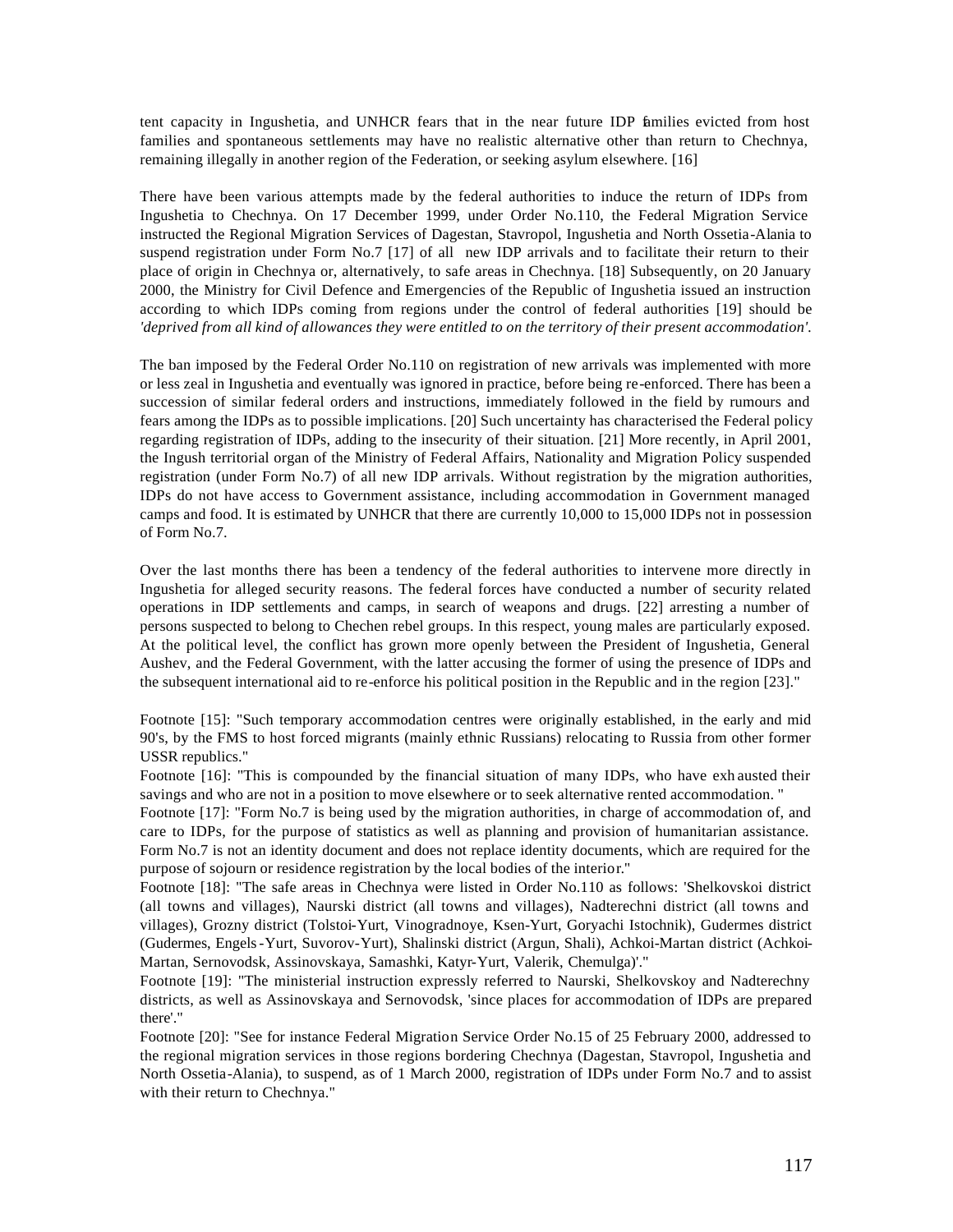Footnote [21]: "The head of the FMS has changed three times between September 1999 and May 2000 (The FMS was dissolved in May 2000 by presidential decree and its functions transferred to the newly created Ministry of Federal Affairs, National and Migration Policy.)"

Footnote [22]: "The Ingush authorities are themselves concerned that the drug route (which follows the old silk route) from Afghanistan, through Central Asia, Chechnya, to Central and Western Europe, is now spreading into Ingushetia."

Footnote [23]: "Similar grievances were expressed by the (Moscow-appointed) Chechen Government who in several occasions has accused President Aushev of 'fixing' the IDPs in Ingushetia. Chechen officials regularly visit IDPs in camps and settlements, to encourage them to return to Chechnya." (UNHCR January 2002, paras. 23-29)

### *Other practices*

"In late May, as the policy of gentle encouragement failed to produce tangible results, the Chechen government took a more aggressive line. It announced that all IDPs in Ingushetia were to return to Chechnya before the end of June or lose the right to government humanitarian aid. A spokesperson for the Chechen prime minister told the Russian daily newspaper Kommersant that 'those who do not move by the end of June will no longer get any aid in July, as they will no longer be considered as temporarily displaced people.'

### Encouraging IDPs to return

In April, officials of the Committee for Internally Displaced Persons' Affairs of the Chechen government arrived in Ingushetia to recruit IDPs for return. The leadership of the IDP camp in Karabulak told Human Rights Watch the officials spent about two weeks in the camp going from tent to tent trying to convince people to return to Chechnya. The officials found just over ninety IDPs from the Karabulak camp willing to return to Chechnya. On April 28 and 29, these IDPs left Ingushetia in buses in two installments. The majority of them were taken to a temporary IDP settlement in Argun […]. According to Chechen officials, many more IDPs returned to Chechnya from Ingushetia in late April. RIA Novosti quoted the head of the Committee for IDP Affairs on April 24 as saying that 183 IDPs had returned to Chechnya and that 300 more were going back in the next few days.

When Human Rights Watch visited Ingushetia in June, an official of the Chechen Ministry for the Federation had replaced the officials of the Committee for IDP Affairs. The official, who asked not to be named, told Human Rights Watch his task was primarily to facilitate the return to Chechnya for those IDPs who wished to go but not to actively press for return. He said he had put up posters in various camps and settlements in Ingushetia containing information on return options for those interested. The official said that few IDPs were willing to return to Chechnya at that moment." (HRW February 2002, pp. 10-11)

### **No large-scale return movements from Ingushetia (1999-2001)**

- There has been a net outflow of population from Chechnya to Ingushetia since 1999
- There have been reports of IDPs going back to Ingushetia upon return to Chechnya, as a result of insecurity

"The Government of the Russian Federation spares no effort to encourage IDPs to return to Chechnya. According to various estimates provided by the beginning of the year, up to 30,000 people were expected to return by the end of 2001. However, there is no evidence that this forecast will come true, given that there has been a net outflow from Chechnya to Ingushetia during the past few months as indeed there has been for the whole period since hostilities started again in 1999." (UN November 2001, p. 9)

"Preliminary data shows that in the past three months the ratio of people coming to Ingushetia from Chechnya and going back has fluctuated. In November 2001, 450 persons arrived in Ingushetia while 800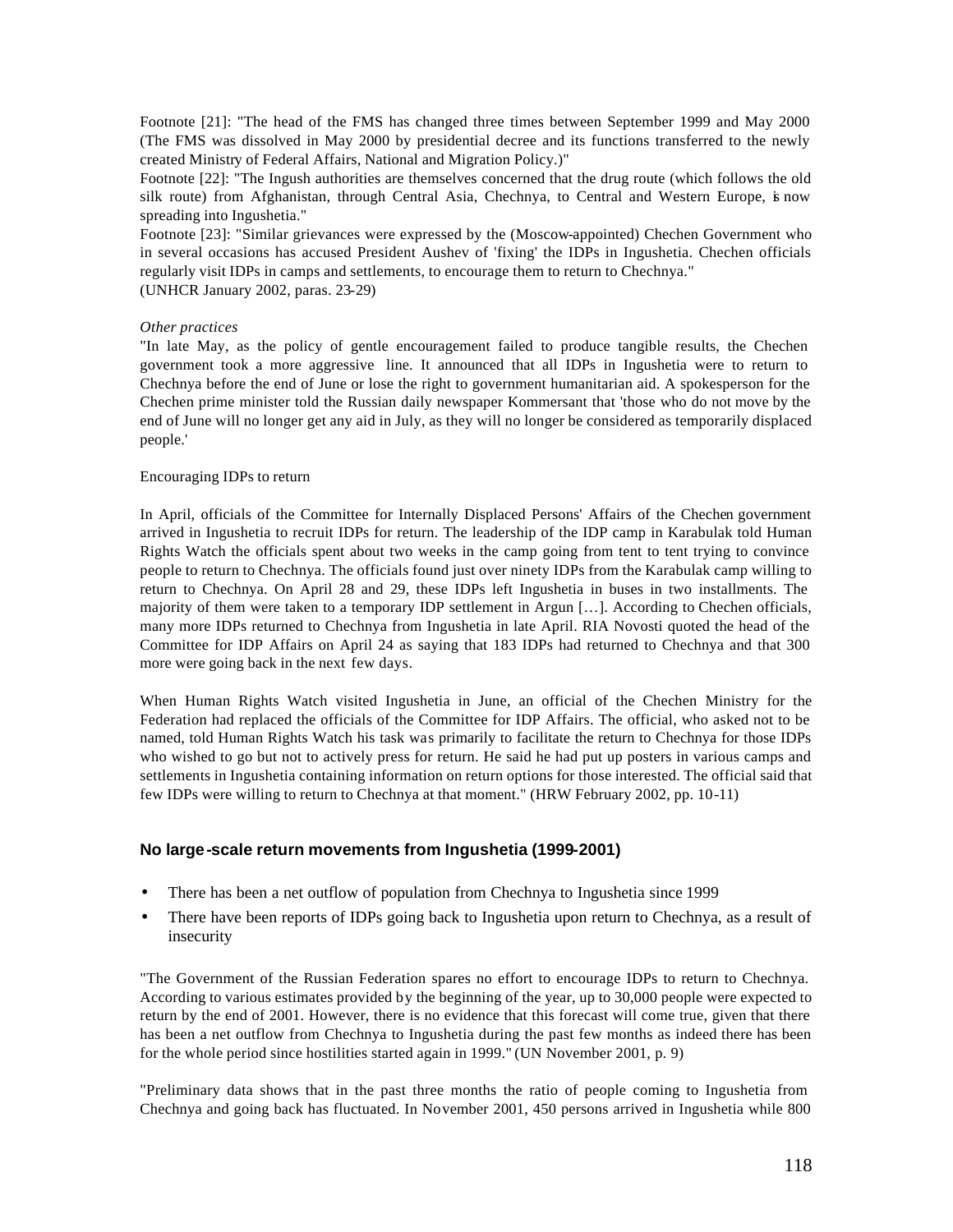left for Chechnya. Since December, the previous tendency of more people moving from Chechnya to Ingushetia has prevailed. In the first two weeks of January, 550 people arrived in Ingushetia compared to 88 leaving for Chechnya. The main reasons for IDPs' reluctance to return to Chechnya remain insecurity and lack of appropriate living conditions." (UNOCHA 16 January 2002)

"There is constant movement between Chechnya and Ingushetia. Despite the federal authorities' efforts to encourage returns, no massive movements have been observed. To the contrary, new arrivals in Ingushetia are noted. For example, according to a UN survey, between August and October 2001, as many as 3220 new IDPs moved into Ingushetia from Chechnya. At the same time 1375 persons returned from Ingushetia to Chechnya." (COE 22 January 2002, para. 3)

"According to UNHCR, for the first time the number of IDPs returning from Ingushetia to Chechnya is greater than that of new arrivals from Chechnya to Ingushetia. More than 700 IDPs mostly living with host families, returned to Chechnya during November." (WFP 7 December 2001)

### *Aborted return*

"As of April 1, the Russian government instructed the Ingush migration authorities not to register any new IDPs from Chechnya. The Ministry for National and Migration Policies, however, maintained in a letter to State Duma Deputy Viacheslav Igrunov that the ministry never issued any instructions to discontinue registering new IDPs from Chechnya. The failure to register IDPs, whether the result of a policy decision or a matter of practice, violates principle 20 of the U.N. Guiding Principles on Internal Displacement.

Some of the people who returned to Chechnya in April [2001] came back to Ingushetia shortly thereafter and sought to register again as IDPs, citing dangerous conditions at home. On April 28 and 29, two groups of IDPs left the camp in Karabulak for temporary accommodation in Argun. However, according to the leadership of the camp, after about one week twelve of the IDPs were back in Ingushetia saying that it was too dangerous in Chechnya. These IDPs had to register with the migration service in Ingushetia again but were turned down due to the ban on registering new IDPs. Consequently, the camp in Karabulak was unable to provide them with living space. According to the camp leadership, the displaced returnees lingered at the camp for about a month, probably staying with relatives or acquaintances, and them simply slipped out of sight.

Human Rights Watch researchers unsuccessfully tried to track down some of these IDPs in order to get first hand accounts of the events that had prompted them to leave Chechnya again. The sister-in-law and daughter of two of the displaced told Human Rights Watch that, after unsuccessfully trying to register in Ingushetia, their relatives had seen no other option but to go back to Chechnya. Human Rights Watch was unable to verify exactly what had happened in Argun although several secondary sources that on the day one of the groups of IDPs arrived a mine had exploded near the place of temporary settlement and that Russian troops had conducted a sweep operation." (HRW February 2002, pp. 11-12)

## **Large majority of IDPs in Ingushetia has no immediate plans to return home (July 2001)**

• Risks for life and health are cited as the main reasons for not returning

"Despite the attempts by the Russian government agencies to use carrot and stick measures to encourage IDPs to return to Chechnya, as of October 2001, 146,278 registered IDPs from Chechnya remained in Ingushetia [Note by HRW: In January 2001, the number was 146,782. Figures provided by the Danish Refugee Council] A Human Rights Watch survey among IDPs in Ingushetia showed that the overwhelming majority had no immediate plans to return home, preferring to wait for the security situation to improve.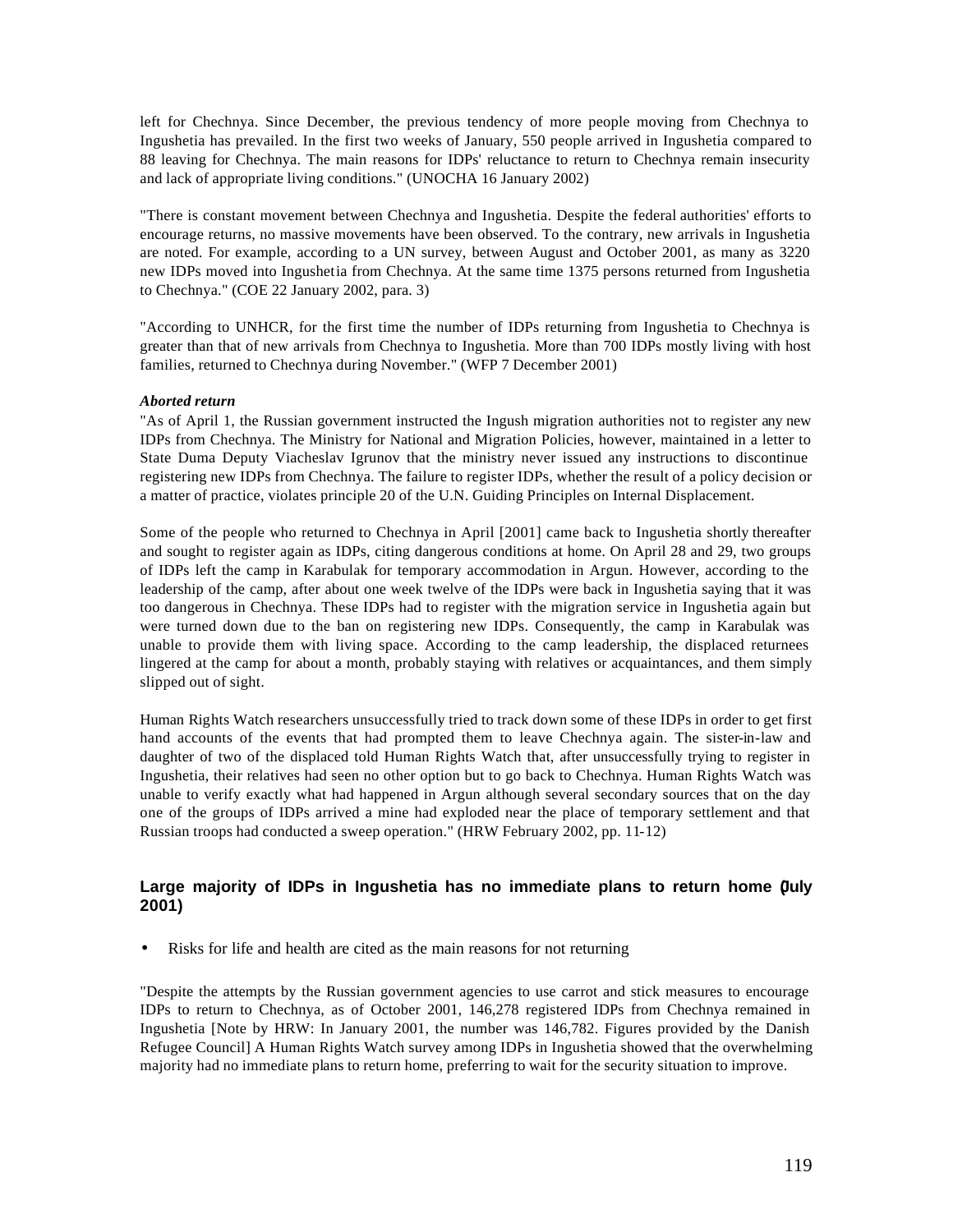In July 2001, Human Rights Watch conducted a survey among 232 IDPs from various camps, spontaneous settlements, and the private sector regarding their feelings about return. Only thirteen respondents said they had concrete plans to return to Chechnya. Nineteen said they did not want to return at all. The remaining 200 said they eventually wanted to return to Chechnya but currently had no plans to do so, overwhelmingly citing a perceived risk to life and health as the primary reason. One hundred ninety-six of these respondents cited these risks as the most important or second most important reason for not returning. They also cited other reasons for not returning at that time: the loss of their homes was cited as an important reason (seventy-one participants), as was the unclear future of Chechnya (approximately two-thirds). About onethird also cited psychological trauma due to losses suffered during the war as an important obstacle to return. Interestingly, very few of the displaced cited the lack of infrastructure, employment opportunities or properly functioning schools as reasons for not returning." (HRW February 2002)

## **UNHCR avoids stimulating false sense of security in Chechnya (February 2001)**

• UNHCR activity in the region remains the preservation of a safe haven in Ingushetia for Chechen IDPs until conditions are created for safe return to Chechnya

"(a) Given the current situation in the North Caucasus, especially the slow progress in finding a political solution to the Chechen conflict, the overriding focus of all UNHCR activity in the region remains the preservation of a safe haven in Ingushetia for Chechen IDPs until such time that a conducive atmosphere is created for safe return to conflict affected areas. UNHCR maintains a cautious approach to humanitarian assistance within Chechnya, to avoid stimulating a false sense of security among the IDPs in an area where UNHCR is unable to provide even limited protection monitoring and cannot pretend to meet the massive basic assistance needs.

(b) In view of the fact that the changing security situation in the region poses difficulties for long-term planning, UNHCR maintains the position that its staff members, both national and international, should remain in Ingushetia. It continued providing basic life saving winterization support materials (windows and roofing materials) for some 750 families, as well as relief aid for Chechen IDPs inside Chechnya itself. However, no further substantive material assistance towards reconstruction of shelter is contemplated by UNHCR as this is considered to be the responsibility of the federal authorities.

(c) UNHCR is supporting government efforts to re-establish a civilian administration and the rule of law inside Chechnya through training initiatives for judges, prosecutors, lawyers and law enforcement officials. Such initiatives are taking place outside of Chechnya, so as not to suggest that the Republic is safe for return at this stage." (UN CHR 1 February 2001)

# **Return to the Prigorodny district (North-Ossetia)**

## **Cooperation agreement signed between North Ossetia and Ingushetia (October 2002)**

• Both parties have agreed to accelerate the repatriation of the displaced Ingush

"At separate ceremonies in Vladikavkaz and Magas on 11 October, the presidents of North Ossetia and Ingushetia, Aleksandr Dzasokhov and Murat Zyazikov, signed two documents intended to 'mark the beginning of a new stage' in bilateral relations and to draw a line under the interethnic clashes of October 1992, during which some 700 people were killed and between 35,000-65,000 Ingush fled or were forcibly expelled from North Ossetia. An 'Agreement on the Development of Cooperation and Good-Neighborly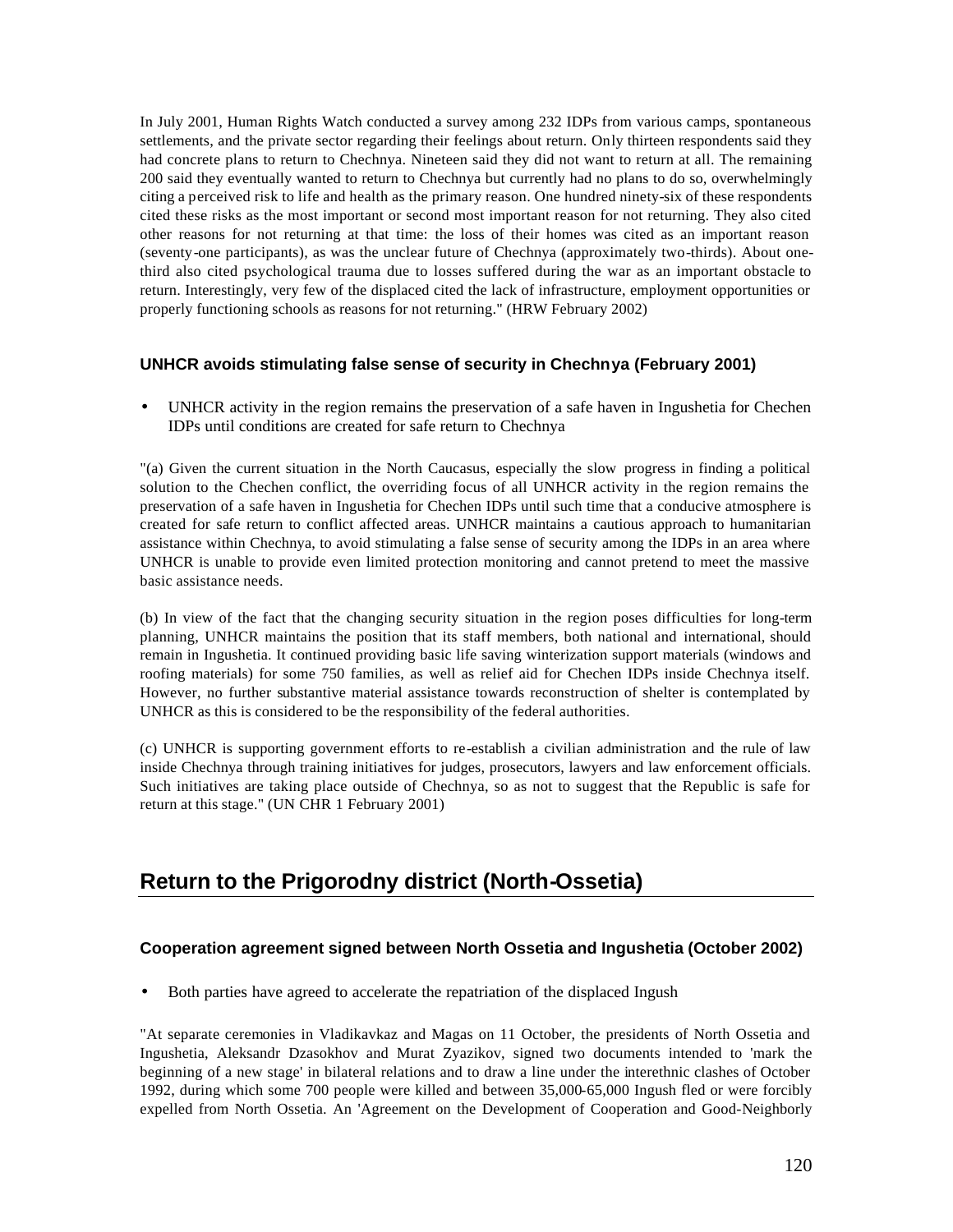Relations' obliges both sides to adopt necessary measures to eliminate the consequences of those clashes, including expediting the repatriation of the displaced Ingush, preventing the formation of illegal armed or separatist groups, and establishing mechanisms for consultation to prevent the emergence and escalation of new tensions, according to ingushetia.ru. The agreement, which exists only in Russian, also stresses the commitment of both republics to peace throughout the North Caucasus and to preserving the territorial integrity of the Russian Federation. In a subsequent declaration, the two presidents affirm their commitment to 'a policy of constructive dialogue'; to peace, mutual understanding, and economic cooperation among all regions of the North Caucasus; and to protecting the rights of all citizens of both republics regardless of their ethnicity." (RFE/RL 15 October 2002)

## **Most displaced will return but a small portion is likely to stay durably in Ingushetia (2001-2002)**

- Programme of Action signed by authorities in North Ossetia and Ingushetia in October 1997 to facilitate return of the displaced
- Number of villages in North Ossetia where Ingush displaced can return has increase progressively
- Some 20,000 Ingush have returned permanently to Prigorodny, as of October 2002More than 20 000 IDPs have applied for assistance to return to the area
- Several thousand displaced are likely to settle in Ingushetia permanently
- Return movements continue to be hampered by violence in North Ossetia (2001)

"On 15 October 1997, a Programme of Action by the State Bodies of the Russian Federation, the Republic of North Ossetia-Alania and the Republic of Ingushetia and the Republic of Ingushetia was signed to facilitate refugee return and improve local morale. The legal relationship is determined by a Treaty Regulating Relations and Cooperation between the Republic of North-Ossetia-Alania and the Republic of Ingushetia, signed in September 1997. The Ossetian side has abolished one law and three pieces of legislature which obstructed repatriation. The constitution of Ingushetia still contains Article 11, which insists on the 'return of the territory which Ingushetia was illegally deprived of'. This article contradicts federal legislation and the Ossetian side could appeal to the Federal Constitutional Court to abolish it. But the existence of such a provision equally serves the interests of those Ossete nationalists who want to paint an image of the Ingush as aggressors." (Matveeva 1999, p. 28)

"Return of ethnic Ingush IDPs from Ingushetia to North Ossetia has been fraught with problems since it started. Since 1994 when 'official' return involving federal authorities started, wagon settlements guarded by federal army soldiers were created by federal authorities in villages where safety of returnees could not be guaranteed otherwise, which resulted in numerous security incidents. In 1996, following the agreement to increase the number of villages for Ingush return to eight, two more new wagon settlements were created. One in Prigorodny district itself, in Tarskoye where the village population is openly hostile to the returning Ingush and another 'transit' settlement in Mayskoye, unilaterally established by the local Ingush authorities and where IDPs were moved on the assumption that they would eventually return to their villages of origin. While the Mayskoye transit camp became a bone of contention between Ingush and Ossets over return, the Tarskoye settlement was eventually burnt down by Ossets in July 1997.

The Federal Governmental regulation No. 274 of 6 March 1998, on opening bank accounts for those displaced as a result of Osset-Ingush conflict to rebuild their destroyed houses or to purchase new housing especially enabled Ingush IDPs to return and rehabilitate their former houses. As of 31 December 2000, 2,993 bank accounts were opened for 14,270 persons. The first instalments had been paid to 2637 persons, second instalment 1 162 persons, and the third instalment to 665 persons.

During 2000 the return process and the relationship between Ingush and North Ossetian authorities saw signs of improvement. The number of villages Ingush returned to expanded, in accordance with the Plan of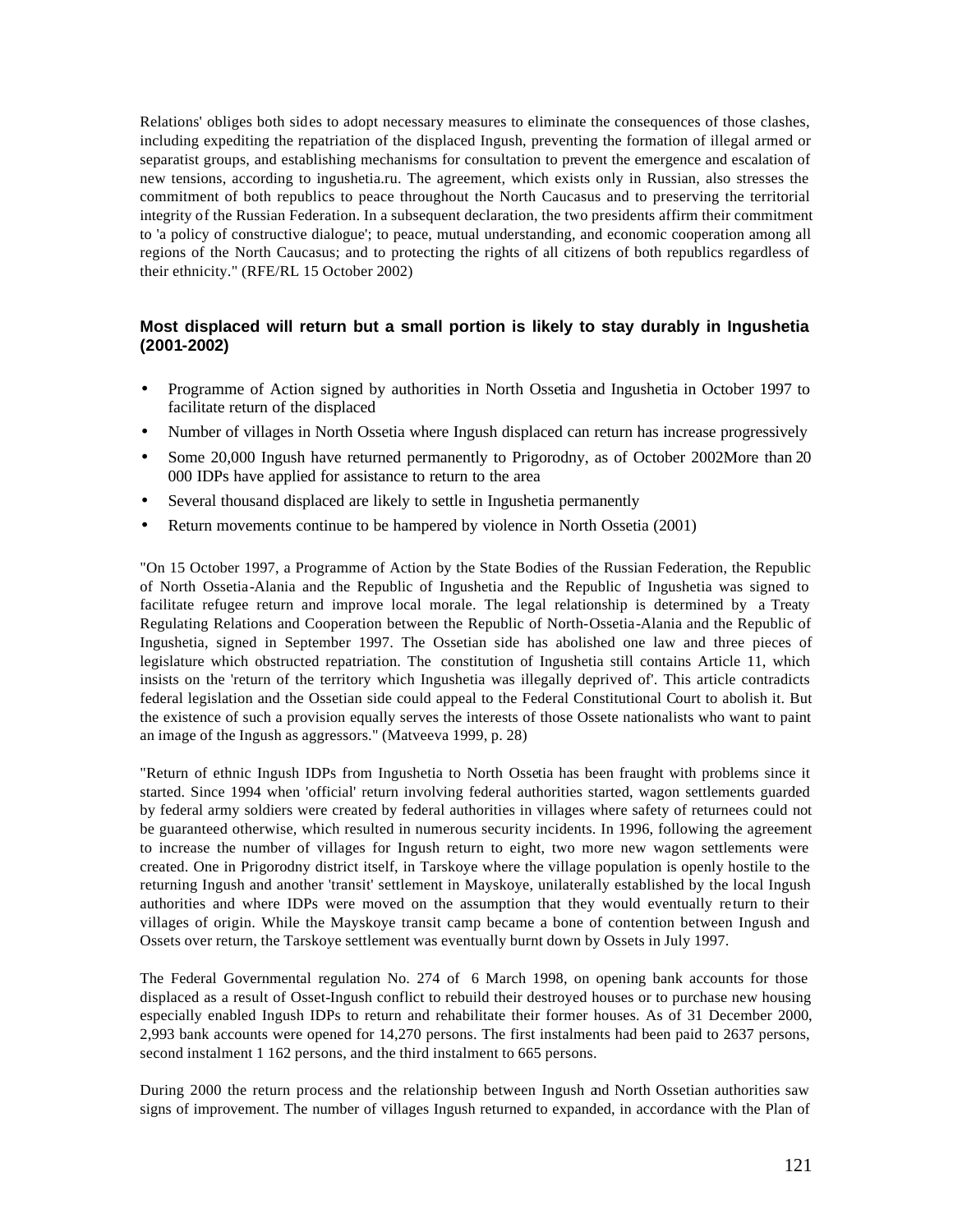Action of 15 October 1997. In 2000, IDPs continued to return to Kartsa, Chermen, Dachnoye, Dongaron, Kurtat, Balta, Redant, Chmi, Vladikavkaz and Sputnik.

During 2000 a total of 2 392 persons (424 families) returned in an organised manner to Prigorodny. As of 31 December 2000, (since 1994) some 18 234 Ingush have returned permanently to Prigorodny, according to the office of the Federal Presidential Representative to Prigorodny. In addition, more than 20 000 IDPs have applied for assistance to return to the area. Also, several thousand IDPs are likely to settle in Ingushetia permanently." (UNHCR 7 March 2001)

### *Number of returnees (figures compiled by the Special Representative of the Russian President to Prigorodny)*

*Total of return movements to North Ossetia since August 1994: 20,782 persons (3,741 families) (UNHCR 18 October 2002) 2000: 2,392 persons (424 families) (UNHCR 7 March 2001) 2001: 1,867 persons (353 families) (UNHCR 1 April 2002) 2002: 831 persons (165 families) (as of 1 October 2002) (UNHCR 18 October 2002)*

### *Reports of violence againts returnees (2001)*

### "Ossetians thwart Ingush repatriation

Some 400 Ossetians blocked a border crossing with neighboring Ingushetia on 23 May [2001] to prevent the return to the village of Ir in North Ossetia's disputed Prigorodnys Raion of some 87 Ingush families who fled the district during the fighting on late 1992, Russian agencies reported. at a subsequent meeting, North Ossetian Prime Minister Kazbek Kardinov and his Ingushetian counterpart Akhmet Malsagov agreed that 10 Ingush families will return to Ir every week, Interfax reported. The North Ossetians have systematically sought to prevent the return of any Ingush to Prigorodnyi Raion. LF" (RFE/RL 25 May 2001)

### "Explosion hits passenger bus

A blast tore through a passenger bus on the border between two rival southern Russian republics Tuesday, injuring three women, police said.

The explosion hit in the evening in a neutral area between border checkpoints in the republics of Ingushetia and North Ossetia, near the Ossetian village of Chermen, said Magomed Ozdoyevm duty officer of the Ingush regional police department.

The cause of the blast was not immediately clear. Ozdoyev said it may have been a bomb placed in a nearby tree.

The bus had been travelling from the Ingush city of Nazran in Kurtat in Ossetia, and was heading into the disputed Prigorodny region when it exploded." (The Russia Journal 5 September 2001)

## **Resettlement**

### **About 35,000 ethnic Ingush displaced will be permanently resettled in Ingushetia (2000-2001)**

• Ingush authorities will receive support from various international agencies for the resettlement of this population

"The Government of Ingushetia has indicated that it will allow some 9,000 ethnic Ingush IDPs from the current emergency to resettle permanently in Ingushetia along with a further 28,000 IDPs of Ingush origin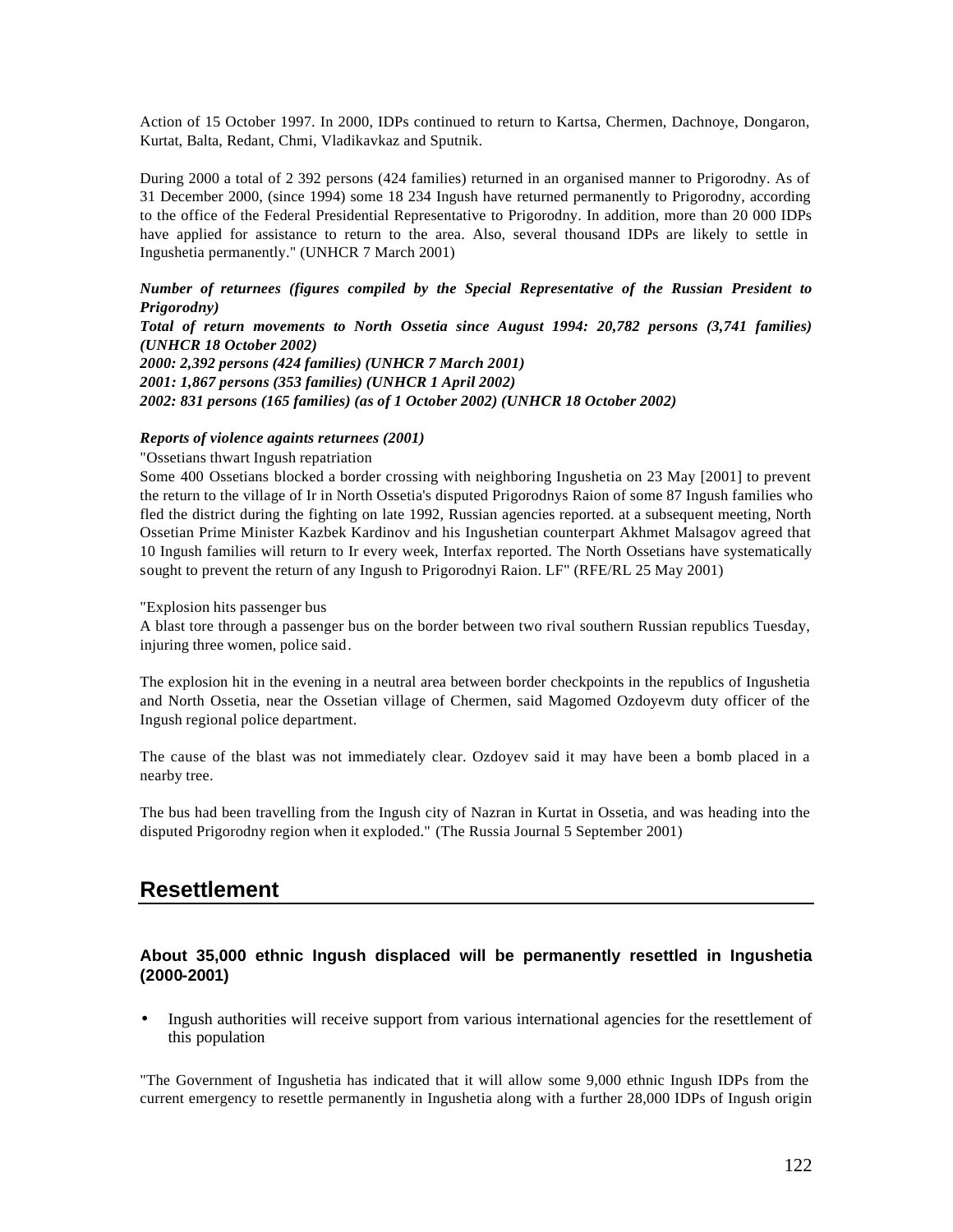from previous hostilities. Once the necessary legal grounds have been prepared for the IDPs' integration into Ingushetia, UNHCR in co-operation with UNDP and FAO will assist with various multi-sectoral activities." (UN November 2000, pp. 24, 43)

"In the beginning of December 2000, following a meeting with group of people living in the Yuzhniy settlement, Sunzhensky District of Ingushetia, DRC/ASF carried out an assessment of the situation in the settlement. The Yuzhniy settlement is located at the border with Chechnya and has no particular infrastructure. Presently 65 families are residing in the village of Yuzhny in very poor conditions. This village has been established at the initiative of the Ingush administration with the intention that eventually 2000 IDP families of Ingush IDPs from Chechnya will be resettled. Though the land plots are in the process of being allocated, however, at present the facilities of the village are extremely limited with no running water or gas and only limited electricity supply. There is also no school, which is of great concern to the families. Hence, it is the intention of DRC/ASF to build a school and community centre in the village as a means of stimulating activity in the village and to ensure that the children have access to education. On December 30, 2000, DRC/ASF accomplished construction of the school. At the Opening Ceremony, both republican and regional officials greatly appreciated attention given by DRC/ASF to the settlement. The school is the first institutional facility built in the Yuzhniy settlement since its establishment." (DRC 12 January 2001)

## **Successful integration of the ethnic Russians displaced from Chechnya in the Stavropol region (2000)**

• Local communities and the Orthodox Church has largely contributed to this integration

"Other neighbouring regions, namely the Republic of North Ossetia-Alanya, the Republic of Dagestan and the Stavropol region accommodate in total approximately 10 000 people displaced after the recent conflict. However, certain areas have been accommodating large numbers of Chechen IDPs since 1992. According to the Russian official figures, as many as 300 000 ethnic Russians have left the Chechen Republic since 1992. For example, in the Stavropol region alone, the number amounts to 76 000 people. The delegation visited some settlements of Russian IDPs from Chechnya in the area of Budennovsk constructed with the assistance of local communities. The Orthodox Church has largely contributed to this integration. Undoubtedly, living conditions in these settlements are much better than those in IDP camps and the majority of IDPs have been successfully integrated into the local communities. Many of them have found employment." (COE 23 January 2001, para. 5)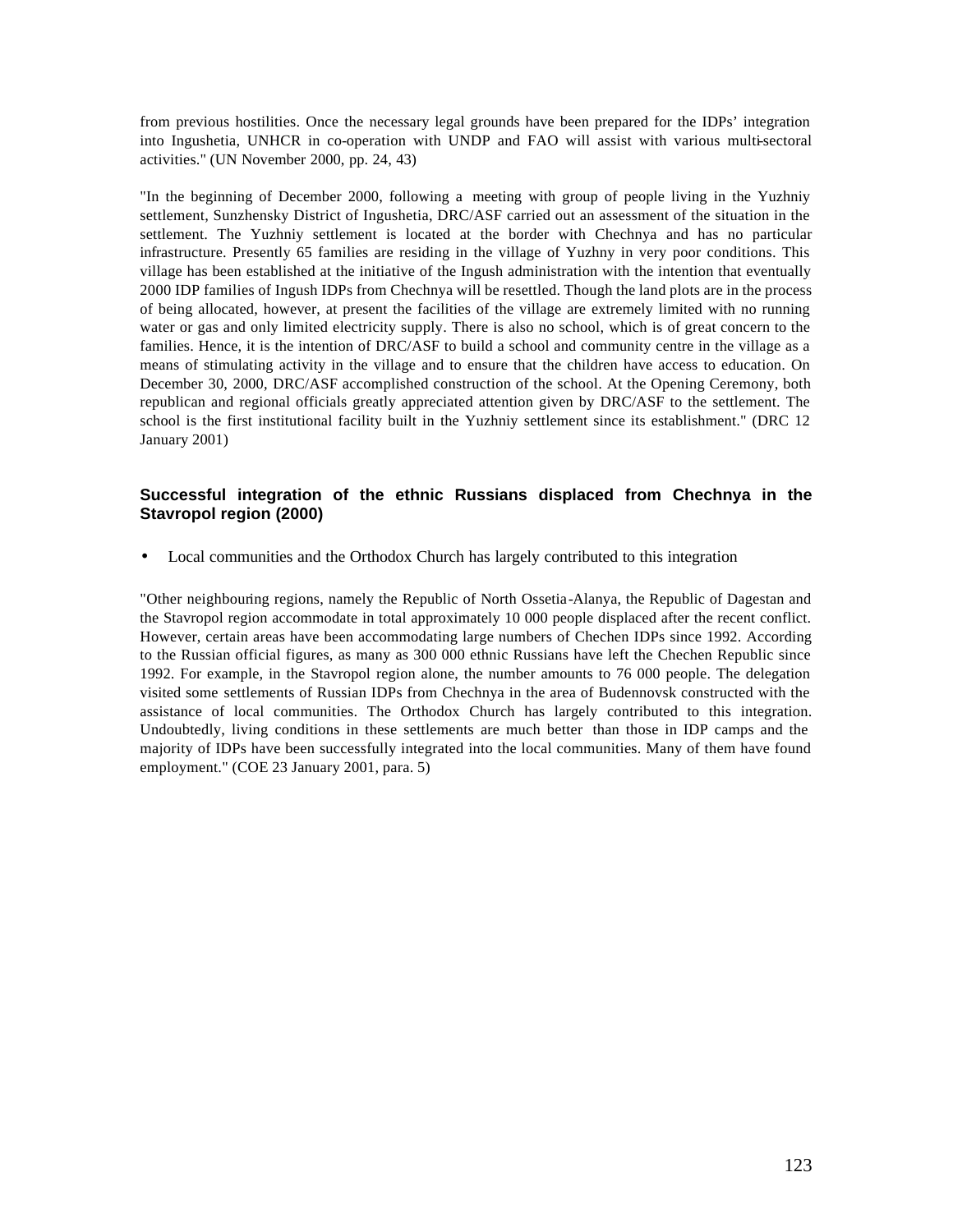# **HUMANITARIAN ACCESS**

# **Access to North Caucasus**

## **International humanitarian workers faces hostile security conditions in northern Caucasus (2001-2002)**

- Kidnapping for financial gain is the main threat to humanitarian workers
- UN security staff is also concerned by the insecurity linked to the conflict and landmines in Chechnya
- Measures taken by the UN include staff ceilings; staff rotations, close protection at all times, and round-the-clock static security at the offices and houses

"The UN Designated Official for security is responsible for UN staff safety and security. An Area Security Coordinator in the North Caucasus and UNSECOORD support the Designated Official on a day-to-day basis.

UNSECOORD, with offices in Moscow, Nazran, and Vladikavkaz, has carried out a series of security assessments in Chechnya and concluded that the security situation remains tense and unpredictable. Kidnapping for financial gain is the main threat to humanitarian workers. In addition, the risk of aid agency staff getting caught in an incident linked to the hostilities cannot be excluded. The presence of mines and unexploded ordnance in Chechnya and Chechen-Ingush border areas pose yet another serious threat to humanitarian workers.

In addition to its work in Chechnya, UNSECOORD strives to cover the security situation in Ingushetia and North Ossetia. The office's assessment is that the situation in both republics is unclear. However, the most worrisome threat continues to be that of kidnapping for financial gain. Other threats include explosions such as those that took place during the summer of 2001. Such incidents indicate that the republics are high and, as has been shown in the past, aid workers could be caught in violence or become targets of it.

To ensure a relatively safe work environment, UNSECOORD has introduced and continues to operate stringent preventing security measures for the UN and associated staff operating in the North Caucasus. These includes: staff ceilings; staff rotations, to ensure an element of unpredictability; close protection at all times; and round-the-clock static security at the offices and houses, will fully equipped security equipment and alarm systems.

The role of UNSECOORD goes well beyond that of managing the security of UN and associated staff in that the office has become a source of information sharing and advice for the humanitarian community at large. Security advisories, threat assessments, and professional expertise are at hand for all aid agencies working in the North Caucasus."

Current Security Status

| Mission Are (North Caucasus)                           | UN Security Phase | Since      |
|--------------------------------------------------------|-------------------|------------|
| Stavropol Kray                                         |                   | 19.10.2001 |
| The Republic of North Ossetia-Alania                   |                   | 30-01.1998 |
| Republic of Ingushetia and the Republic of Dagestan IV |                   | 05.03.1999 |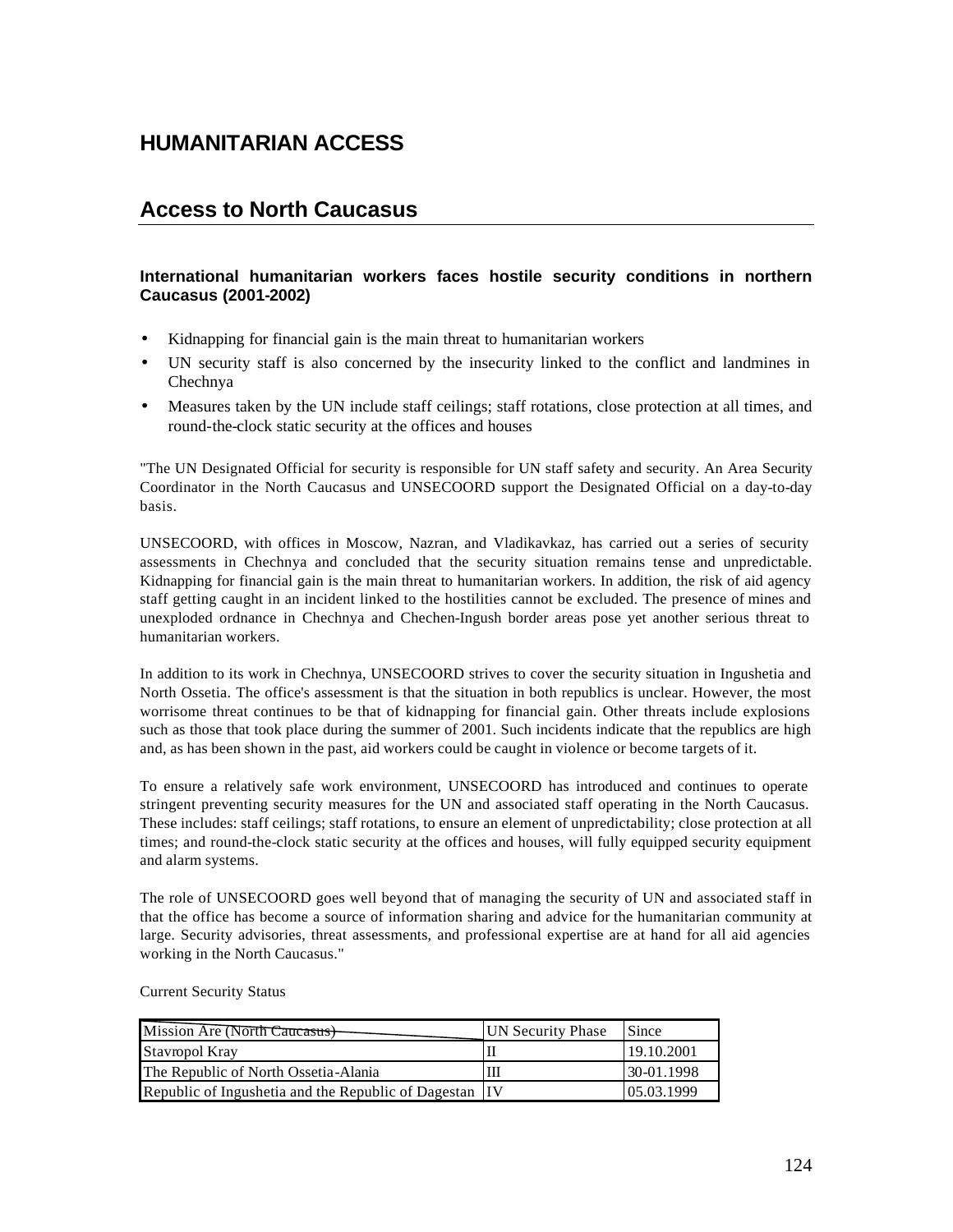|  | Republic<br>∠hechnva<br>OI |  | noc<br>" |
|--|----------------------------|--|----------|
|--|----------------------------|--|----------|

(UNOCHA February 2002, pp. 39-40)

*For more information on abductions of humanitarian workers, see for example: Abduction of Nina Davidovitch, Drujba NGO: "Kidnap halts Chechnya aid work", BBC News 29 July 2002*

*Abduction of Arjan Erkel, Médecins Sans Frontières: "Aid worker kidnapped in Dagestan", BBC News 13 August 2002*

## **Temporary suspension of humanitarian operations in Chechnya because of insecurity (2001-2002)**

- Abduction of two humanitarian workers in July and August 2002 led to suspension of most humanitarian operations, except for life saving activities
- ICRC reported suspension of activities in May and September 2001 following security incidents in Chechnya
- WFP was prevented from assisting all the targeted population because of reduced access due to security conditions in Chechnya (2001-2002)

"The operating environment in the North Caucasus remains extremely challenging. Liaison with the Russian security authorities has been constant since 2000 and almost all aid agencies, including ICRC, use armed protection. The principal threat remains kidnapping, as recently illustrated (on 23 July and 12 August) by the abductions – in Chechnya and Dagestan respectively – of two NGO aid workers. On 29 July, the UN suspended its operations in the republic, with the full support of NGO partners and key donors. On 9 September 2002, the United Nations agencies resumed their humanitarian programme in the Republic of Chechnya. The decision to resume operations followed extensive consultations with the Russian government, the donor community, non-governmental organizations, and civilians in need in the republic. Rising humanitarian need amongst the civilian population in Chechnya is the main reason for reengaging in the region." (IASC-WG 10 September 2002)

"On 26 August [2002] WFP resumed relief food distributions in Chechnya. which had been on hold since 29 July due to the kidnapping of two relief workers. The suspension of the regular UN programmes will continue except for life-saving activities, which include the provision of potable water in Grozny and emergency food rations at the household level." (WFP 30 August 2002)

"Reduced access due to security conditions and low food stock have prevented WFP from assisting all the targeted 310,000 IDPs and vulnerable persons." (WFP 8 February 2002)

"A number of security incidents were recently reported in Ingushetia and Chechnya. Some relief workers from international organizations were targeted inside Chechnya." (WFP 21 December 2001)

"Security problems, which in addition to war-related hazards, such as landmines, include the ever-present risk of abduction and other forms of crime, are also the main hindrance to a full deployment of humanitarian organizations inside Chechnya. In May and again in September [2001], security incidents forced the ICRC to suspend its activities inside Chechnya for up to one month each time. During his visit to Moscow at the end of October [2001], the ICRC President received renewed assurances from the Russian authorities for the safety of movement of ICRC staff, and activities have been in progress since." (ICRC 14 December 2001)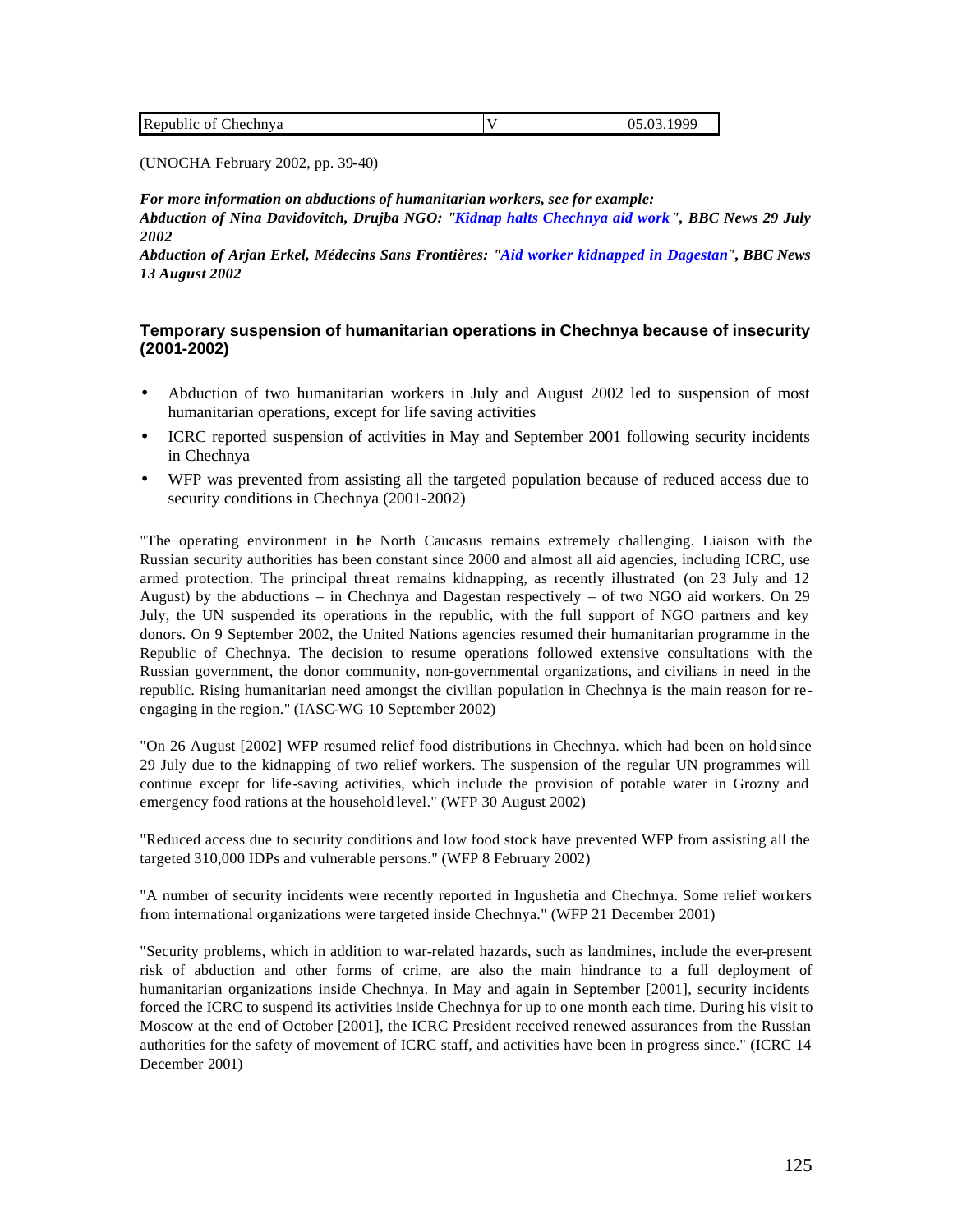## **Media and international NGOs subject to strict control to access Chechnya (2001- 2002)**

- Government enforces strict control on foreign and domestic media access to the conflict area
- Bureaucratic practices make access to Chechnya nearly impossible for newly arriving international NGOs
- All internationals must also be accompanied by armed escorts, who need special permits.
- Even when all necessary documents are obtained, harassment at checkpoints has to be expected
- International NGOs and the government of the Republic of Chechnya signed a letter of understanding (LOU) to facilitate access to Chechnya (October 2001)
- Lack of access to radio communication continues to hinder NGOs' ability to work in the republic (2002)
- Other obstruction practices include the high costs involved by security guards and the taxation on goods and services for the UN

"The security situation prevented most foreign observers from traveling to the region, and the Government enforced strict controls on both foreign and domestic media access […]. Federal authorities – both military and civilian – have limited journalists' access to war zones since the beginning of the war in October 1999. Most domestic journalists and editors appeared to be exercising self-censorship and avoiding subjects embarrassing to the Government in regard to the conflict […]. These restrictions made independent observation of conditions and verification of reports very difficult. Nevertheless there were numerous credible reports of human rights abuses and atrocities committed by federal forces." (U.S.DOS 4 March 2002, sect. 1g)

"Even though some effort from local Chechen authorities is visible, most of the very basic problems created by warfare (feeding, providing of clean water, shelter, seeds, basic education) are still being solved by international non-governmental organisations (INGOs) with the help of UN, OSCE and respectful international donors.

Despite (or because of) that the attitude of authorities towards INGOs is quite ambivalent. The horrendously bureaucratic system of permits for entering Chechnya almost makes the access to Chechnya for newly arriving INGOs impossible. In order to be able to enter Chechnya the INGOs now need two INGO registration papers from the Federal Ministry of Justice (take several months to one year to obtain), registration permit from the Chechen government (impossible to obtain without federal registration), monthly permits issued by Army Commandant of Chechnya for every single car (including trucks in convoys) and driver, special permits for international staff issued monthly by the Army Commandant with marked dates of their possible entry to Chechnya, INGO ID card and valid passports (international INGO staff with appropriate visa, i.e. labor or humanitarian, no commercial or tourist visa is acceptable).

All internationals must also be accompanied by armed escorts who need special permits. Even when all necessary documents are obtained, harassment at the Russian Army, FSB (Federal Security Service), OMON (armed units of Min istry of Interior), road police and Chechen militia checkpoints has to be expected. There are currently fourteen checkpoints on the short way from the Ingush border to Grozny suburbs only; inside Grozny and throughout the country the checkpoints are countless. Bribe taking, drunk soldiers, nervous teenage soldiers, shooting in the air – all of this is rather a rule than an exception.

The conditions have not improved recently, on the contrary, more and more obstacles have to be expected. Despite the joint effort of the UN and INGOs to make the conditions for entry easier, the only result was that the situation has not worsened (the infamous Chechen government Resolution No.22 about the conditions and movement of INGOs inside Chechnya is not applied in full, fortunately)." (PINF December 2001, para. 1.3.2)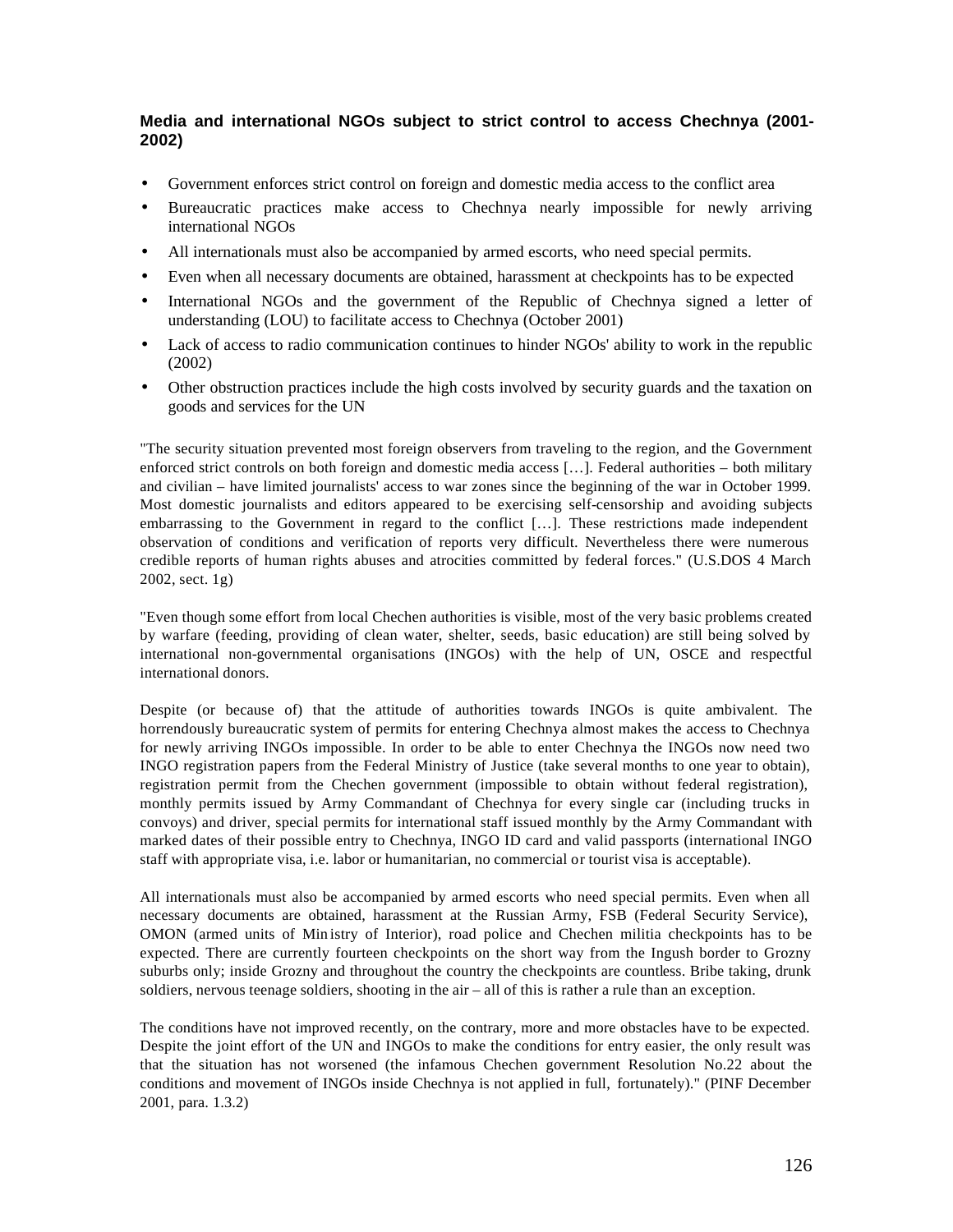*Letter of Understanding between international NGOs and the Government of the Republic of Chechnya:* "On 31 October [2001], the representatives of humanitarian community and the government of the Republic of Chechnya signed a letter of understanding (LOU) on humanitarian action in Chechnya. All NGOs working in the region signed the LOU. The memorandum affirms that international humanitarian action is based on International Humanitarian Law and guided by standard humanitarian principles: humanity, impartiality, neutrality, and independence. The LOU also confirms that the humanitarian community and the government will cooperate in providing humanitarian assistance in Chechnya. The LoU stipulates that the government will grant access to and freedom of movement in Chechnya by issuing passes, valid no less than three months. The LoU is now the reference point for permit applications." (UNOCHA 31 October 2001)

"Given the vast humanitarian needs inside Chechnya, the NGOs are willing to increase their operations in the republic. However, the continuing problems of access to and freedom of movement within Chechnya are hindering the humanitarian operations there. major progress on the issue of access was made when after months of talks between the NGO community and the Chechen Government a Letter of Understanding was signed on 31 October 2001, Further, inseucity in general and lack of access to VHF communications in particular continue to hinder NGO's ability to work in the republic." (UN OCHA February 2002, p. 13)

### *See the full text of the Letter of Understanding in UNOCHA, North Caucasus Humanitarian Action, February 2002, annex B [Internet]*

"The Russian authorities continue to provide – although at a cost – armed guards and escorts to the UN and its partners in the region. However, over the past month, the Ingush government requested that aid agencies increase their contributions for this service and withdrew some guards from the premises of an NGO in Nazran. The UN is currently leading negotiations on this issue, highlighting that humanitarian actors should not be paying at all. On a related note, the government has yet to authorize the establishment of a VHF communications network, thus further hampering the extent to which the UN and its partners can operate safely. The Russian authorities should be engaged again, and at the highest levels, to solve this problem, as well as to address the still pending issue of the 20% VAT on goods and services that UN agencies continue to pay." (IASC September 2002)

### **Reported diversion of aid (2001-2002)**

- Russian media reported payment of social benefits to deceased residents in Chechnya (February 2002)
- The Parliamentary Assembly of the Council of Europe expresses its concern on reports that up to "70 percent of relief aid does not reach directly those to whom it is addressed" (January 2002)

"Federal law enforcement agencies have found that funds allocated for the restoration of Chechnya in 2001 have been plundered, strana.ru reported on 25 February. So far, federal investigators have proved that some 91.3 mission rubles (\$3 million) were misspent, often through social benefit payments to deceased residents, or 'dead souls', according to the website. While federal authorities sometime bring the perpetrators to justice, strana.ru commented that they fail to end the practice 'because there is no shortage of 'dead souls' in Chechnya while the war goes on.'" (RFE/RL 26 February 2002)

### *Concerns of the Council of Europe:*

"The Assembly is deeply concerned by continuing grave humanitarian plight of the many thousands of people affected by the conflict, in particular those still in camps, and believes that they should be enabled to return home in safety, as soon as possible. It fervently appeals to the Russian authorities and to all Council of Europe member governments as well as to international humanitarian organizations urgently to provide humanitarian assistance to those in need and to take all necessary precautions to guarantee that the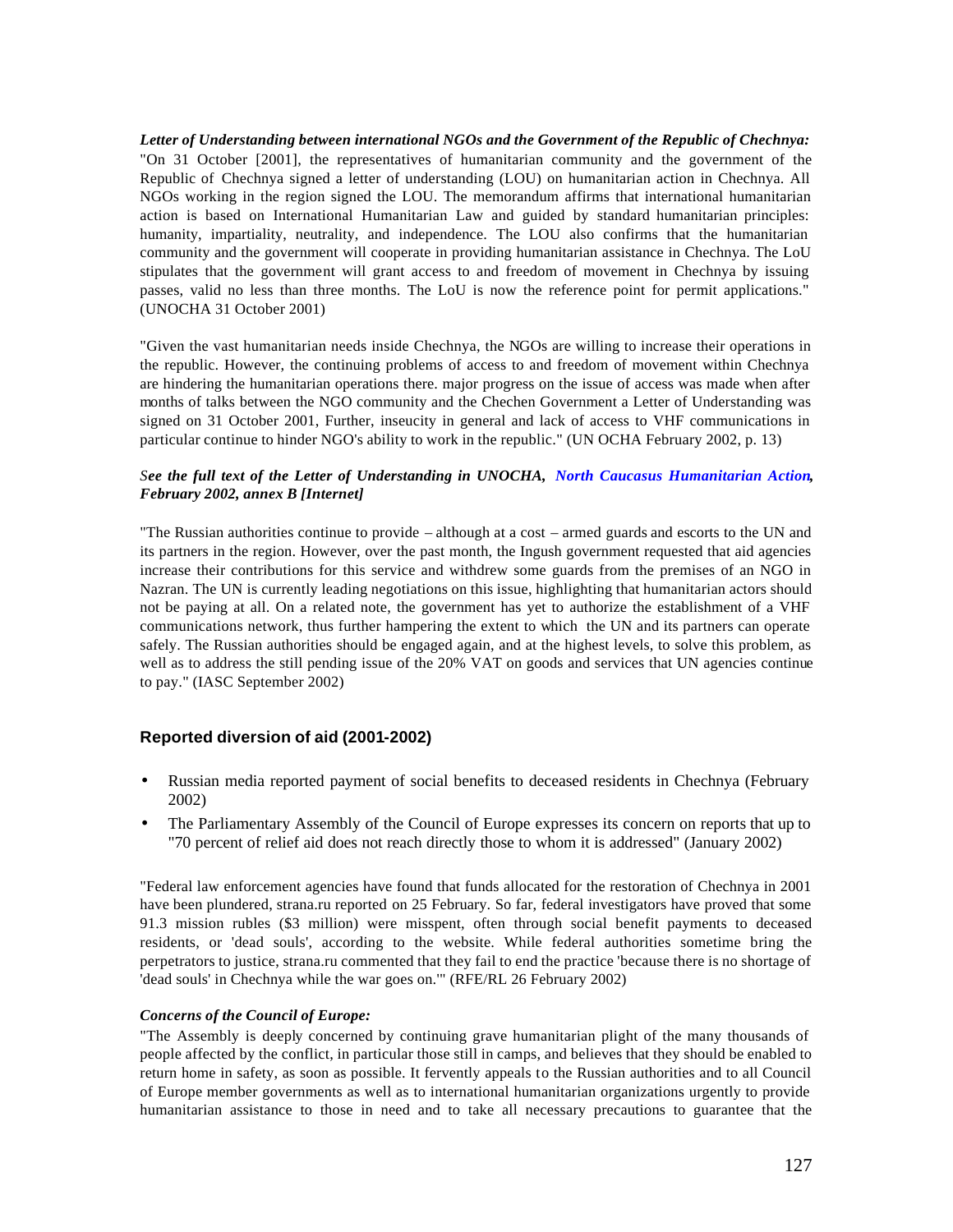assistance is effectively and properly distributed. In particular, the Assembly is deeply concerned by the alarming reports that up to 70% of relief aid does not reach directly those to whom it is addressed. These reports should be immediately verified and better accountability and transparency in the distribution of the assistance should be established. The Assembly cannot emphasise too firmly that this action is imperative and that it finds the excuses for inaction totally unconvincing. It believes that if ever the adage ' where there is a will, there is a way' applies, it most certainly does so in this sad situation. " (COE 23 January 2002, para. 21)

## **NGO community in Chechnya face accusation from federal authorities (2001)**

• Federal security service (FSB) in Chechnya accused international NGOs of illegal activities in the republic

"Russian Federal Security Service's Department in Chechnya has said that certain international humanitarian organizations are engaged in illegal activities in the republic – namely, collecting intelligence information. A source in the FSB told the press on 10 December that certain officers of the international humanitarian organizations were collecting data which has been used to apply pressure on republic's officials by publishing it in Western mass media and also for discrediting the republic's authorities. The source also cited a FSB report according to which certain humanitarian organizations are providing Chechen rebels with food and equipment." (DRC 31 December 2001)

## **The response to lack of access by international agencies: from the 'remote control' concept to a more active presence (1999-2000)**

- Because of the insecure environment prevailing in North Caucasus, UN programmes were initially managed by local staff in situ ('remote control'), which, however, impeded adequate monitoring and reporting
- In December 1999, following negotiations and high-level UN visits, the federal authorities made security arrangements that permitted international staff to undertake regular visits to Ingus hetia

"Monitoring and reporting on the implementation of activities is of fundamental importance to the UN as it helps to ensure the appropriate use of resources and enables the UN to remain accountable to beneficiaries and donor governments. At the initial stages of the current operation, the UN based its programmes on the 'remote control' concept, i.e. programmes were to be managed by local staff *in situ*, primarily because of the insecure environment that prevented visits by international staff. 'Remote control', however, impeded adequate monitoring and reporting: on the one hand, local staff was inexperienced to handle a sizeable operation and on the other, the demands on the staff were excessive.

In December 1999, following negotiations and high-level UN visits, the federal authorities made security arrangements that permitted international staff to undertake regular visits to Ingushetia. As such, the UN strengthened its ability to discuss its operations with the authorities and to monitor and report in a more regular and reliable manner. This has a considerable impact on overall performance and effectiveness.

The implementing arrangement between UNHCR and DRC strengthened the capacity to monitor and report considerably. The two organisations now have over sixty local monitors in Ingushetia, enabling them to oversee distributions of assistance and provide daily information to the UN offices in Moscow. WFP has contracted World Vision International (WVI) to monitor the receipt, storage, and dispatch of commodities to and from the extended delivery point at Vladikavkaz, and to spot check distributions.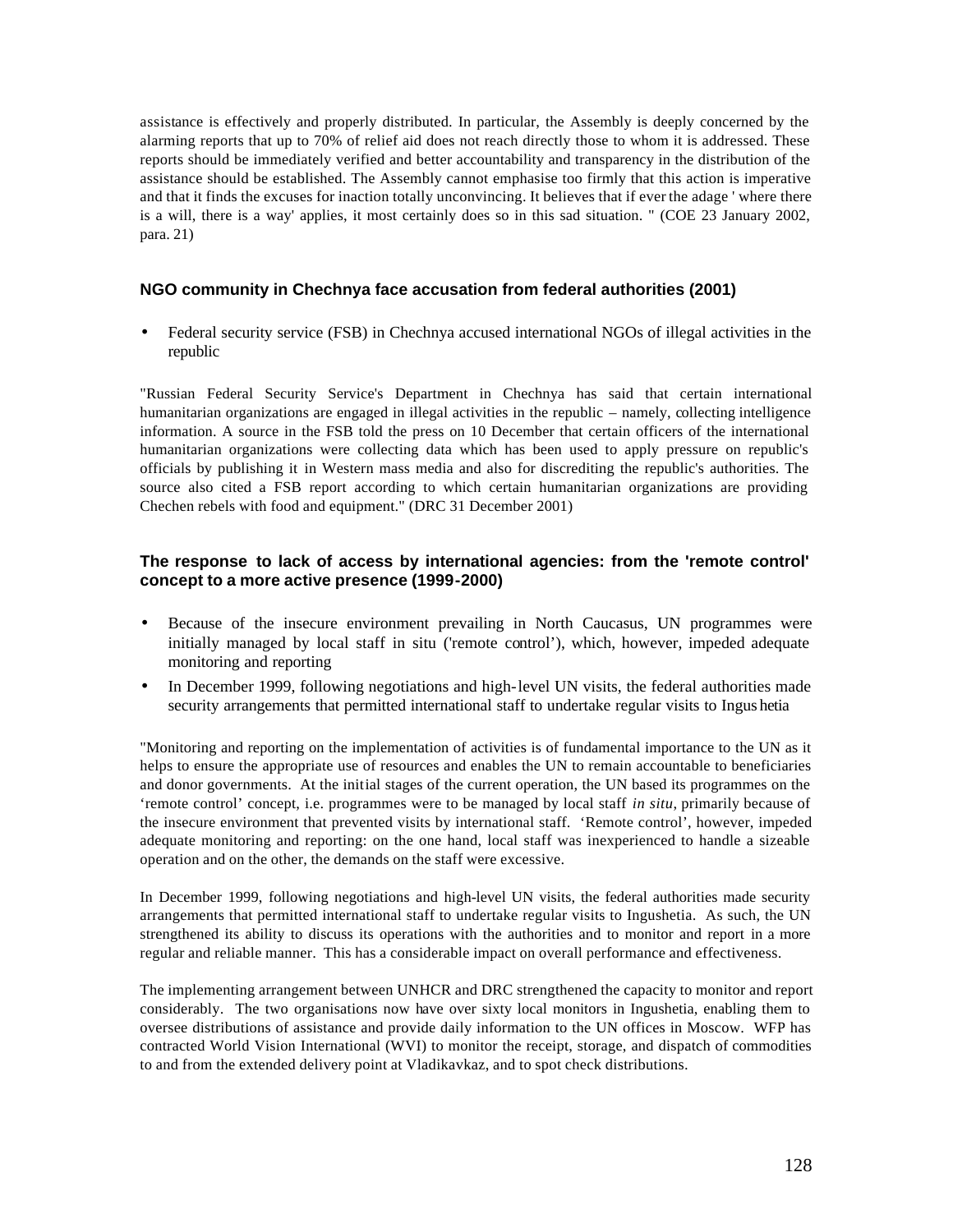During January, UNICEF and WHO hired local staff *in situ* and supported them with regular visits by expatriate staff. This field presence further strengthened the UN's overall capacity to monitor programmes and evolving needs in a wider range of sectors than had previously been the case. Similarly, more NGOs have opened offices in the northern Caucasus, thereby further enhancing implementation modalities, monitoring and reporting of activities.

In sum, the operation has shifted from a 'remote control' mode to one of a more active presence. However, it still falls short of normal standards for monitoring. Therefore, monitoring still needs to be improved for example by: standardising distribution reports by sector; by making the quality, number, frequency of reports more consistent; making reports available to the government, donors, aid agencies, and beneficiary groups; and including host family members and displaced persons in the monitoring process.

The operational monitoring described above is complemented by strategic monitoring of the overall context and programme, mostly undertaken at the Moscow level, via the Resident Coordinator and agency representatives. Together these efforts ensure a better understanding of the effects on IDPs and host families of the evolving situation, as well as of the coverage and effectiveness of the humanitarian response." (UN March 2000, p. 8)

"UN humanitarian action has increased substantially since November 1999, despite insecurity, which has limited the number of UN international staff stationed in the areas to eight. National staff of UN Agencies now number over 200, including those currently employed under the UNHCR-WFP-DRC logistics operation and under WHO's health surveillance initiative. The overwhelming majority of staff is based in Nazran (Ingushetia) and Valdikavkaz (North Ossetia). The ICRC have five international staff in the region, and, combined with its partner the Russian Red Cross, has over 400 volunteers throughout the northern Caucasus. In addition to the presence of UN Agencies and ICRC, over 20 international NGOs now work in Ingushetia. Some one dozen of these carry out programmes in Chechnya. Organisations have few international staff, relying mostly on national staff to implement programmes. While the operation has shifted away from "remote control" to a more active international presence at the field level, this could change very quickly if the security situation worsens. As such, one of this UN programme's overall goals is to boost the capacity of local staff to become emergency relief 'managers'." (UN July 2000, sect. 3.2.1)

#### *A practice shared by international NGOs: the example of Médecins du Monde:*

"Humanitarian action rests on a few principles, one of which is free access to victims and unimpeded evaluation of their needs. In war-torn Chechnya, this is difficult, sometimes imposssible (risk of abduction, bombing…). Without the presence of permanent expatriates, Médecins du Monde has relied, since 1998, on local personnel and has introduced 'remote control': linked with the organization, since the beginning of its intervention in Chechnya (1995), the coordinator or the administrators, doctors, psychologists, logistic staff and nurses, all Chechen, share the values and practices of Médecins du Monde. […] All the same, expatriates go regularly to support their action with evaluation mission." (MDM 23 February 2000)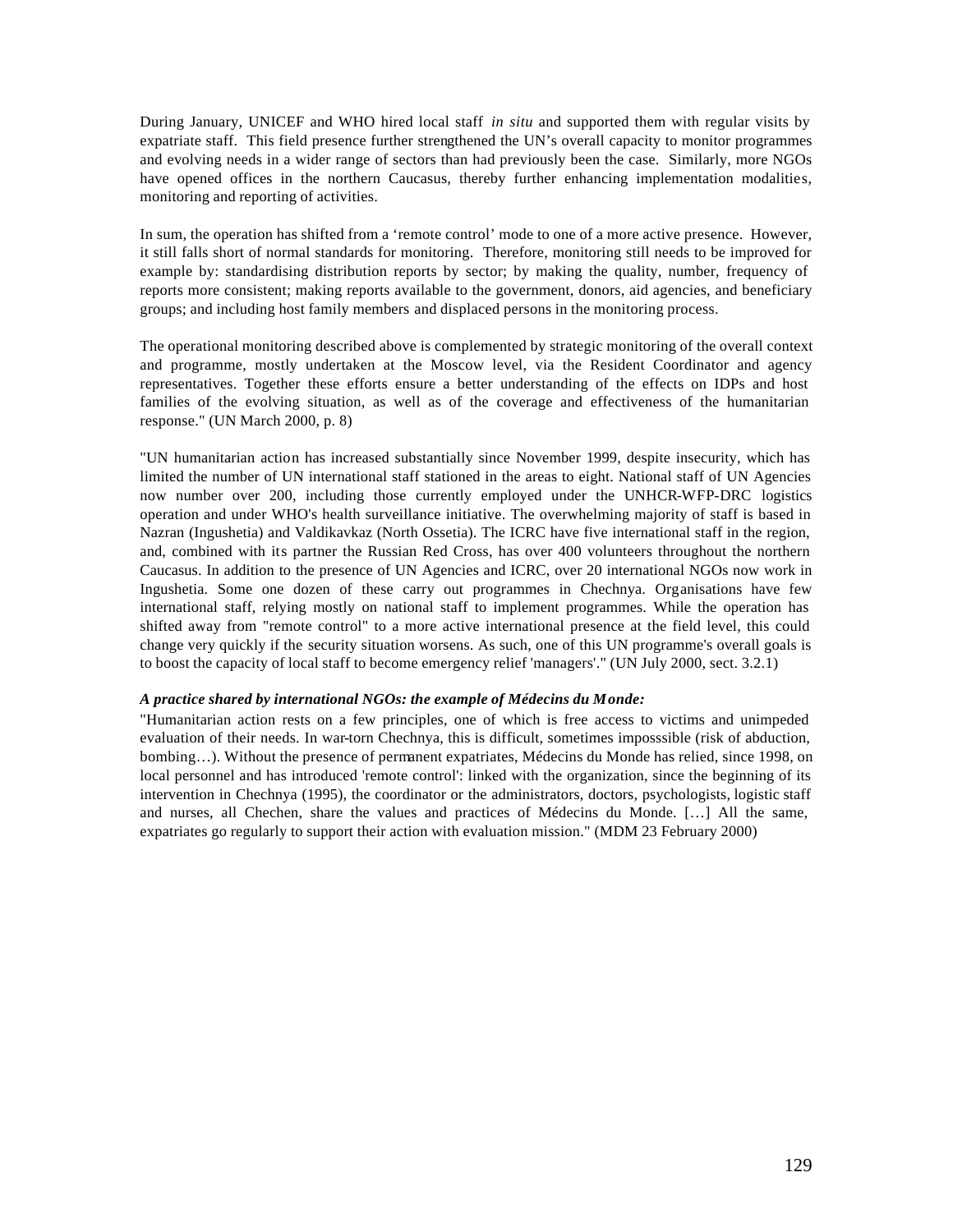# **NATIONAL AND INTERNATIONAL RESPONSES**

# **Legal background**

## **The CIS Conference: A regional process to address the problems of displacement (May 1996)**

- Conference attended by delegates from 87 States (including all 12 CIS countries) under the joint auspices of UNHCR, the International Organization for Migration (IOM) and the Organization for Security and Cooperation in Europe (OSCE)
- The Programme of Action calls for equal rights for internally displaced persons, the right to a nationality, the right to citizenship for anyone who was a member of a predecessor state, and the right to return for formerly displaced persons
- Governments and NGOs expressed broad consensus in June 1999 that there should be some form of continuation of the consultative and networking mechanism beyond 2000

"In line with General Assembly resolution 50/151 of 21 December 1995, the United Nations High Commissioner for Refugees convened on 30 and 31 May 1996 in Geneva a Regional Conference to address the problems of refugees, displaced persons, other forms of involuntary dis placement and returnees in the countries of the Commonwealth of Independent States and relevant neighbouring States (hereafter referred to as the CIS Conference). The Conference was the culmination of an ongoing process that had begun in 1994. It was held under the joint auspices of UNHCR, the International Organization for Migration (IOM) and the Organization for Security and Cooperation in Europe (OSCE)(through its Office for Democratic Institutions and Human Rights (ODIHR)). The Conference was attended by delegates from 87 States (including all 12 CIS countries), 27 international organizations (in addition to UNHCR, IOM and OSCE), 2 other governmental organizations and 77 non-governmental organizations. The Conference adopted a Programme of Action, which had been endorsed by a Preparatory Conference held in Minsk (Belarus) on 8 May 1996.

The three main objectives of the Conference, cited below, are considered to have been met.

(i) Providing a reliable forum for the countries of the region to discuss problems of population displacement in a humanitarian and non-political manner: This was achieved through a series of sub-regional meetings and expert meetings to discuss such problems and identify solutions, and the establishment of a Drafting Committee tasked with the formulation of a wide plan for action to address those problems, based on a declaration of principles.

(ii) Reviewing population movements in the region, and clarifying categories of concern: The discussions held among CIS countries and between them and other countries, as well as with international and nongovernmental organizations, were based on an analysis of the different movements of population, and led eventually to the identification of the various categories of populations displaced in the CIS countries. Definitions were developed, and were included in the Programme of Action adopted by the Conference.

(iii) Devising an integrated strategy which would enable the CIS countries to cope better with and prevent population displacement, as well as manage and regulate other types of migratory movements in the region: The Programme of Action, which was adopted by consensus by the Conference, is a framework for action by the CIS countries, in addressing displacement problems, on the basis of internationally recognized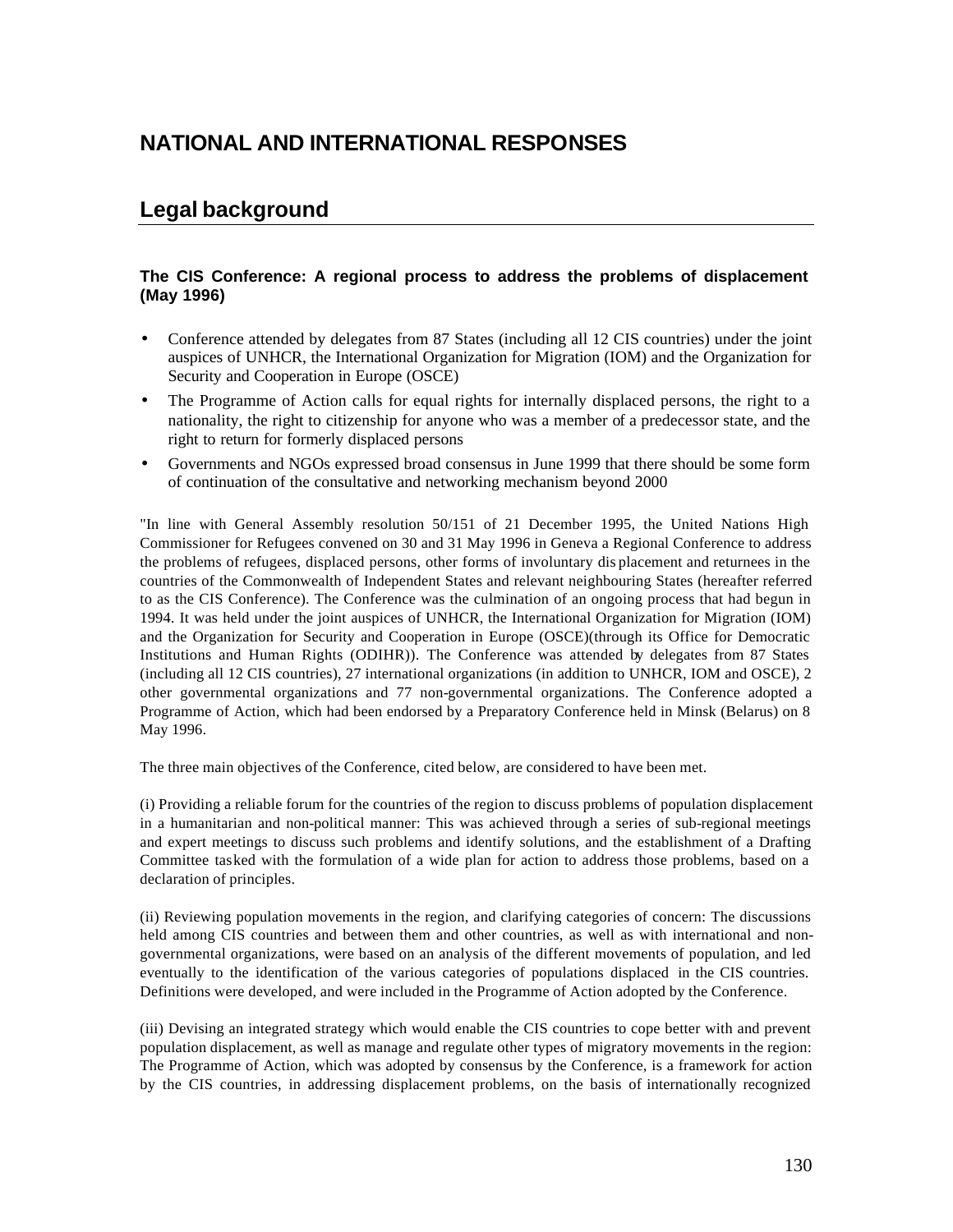principles, in a spirit of international cooperation, solidarity and burden-sharing." (UNHCR EXCOM 8 August 1996, paras. 1-2)

"The non-binding Program of Action affirms the right to leave and return to one's country, to move freely within a country, to seek and enjoy asylum in other countries, and commit its signatories to uphold the principle of nonrefoulement. The program also calls for equal rights for internally displaced persons, the right to a nationality, the right to citizenship for anyone who was a member of a predecessor state, and the right to return for formerly [deported] persons (the term given to people forcibly moved during the Soviet era)." (USCR 1999, p. 227)

"The Programme of Action also provides a basis for UNHCR's work in the CIS countries for the next few years. During the preparatory process, UNHCR and IOM developed a joint operational strategy that envisages both organizations collaborating closely in all their activities in the region, either by working together, or through sharing information and complementing each other. The joint approach should allow for a more effective distribution of tasks in the countries of the region and a more efficient use of limited resources." (UNHCR EXCOM 8 August 1996, para. 2)

### *See the full text of the Programme of Action [Internet].*

"A Steering Group, composed of representatives of participating states and international organizations, was established to reconvene after the Conference to monitor the follow-up process. It met once a year from 1996 to 2000, to review progress reports submitted by the Follow-up Unit. Non-governmental organizations were invited to participate as observers and to submit independent reports. On 13-14 July 2000, the Steering Group met at its fifth and last session to review the achievements of the CIS Conference process in the implementation of the Programme of Action, areas necessitating further attention, and to take a decision on the future activities. A set of recommendations was adopted for future action, moving the process to a more advanced level of cooperation in the search for concrete solutions." (UNHCR November 2000, p. 6)

*See also Joint UNHCR/IOM Document: Assessment Report of the Conference Process (1996-2000) (pdf format) [Internet]* 

## **An official category for IDPs and involuntary migrants from the former Soviet Union: the status of "forced migrant"**

- Internally displaced persons (except as a result of natural or human-made disasters) globally fall under the category of 'Forced Migrant' as defined in the Law of 20 December 1995
- Forced migrant status is also open to involuntary migrants from former Soviet Republics with Russian citizenship or who could obtain it by virtue of being former Soviet citizens
- The status is primarily meant to facilitate the integration of displaced persons in their new place of residence but does not preclude return

### *Law on the Introduction of Amendments and Additions to the Law of the Russian Federation on "Forced Migrants", 20 December 1995:*

Article 1. Notion of "forced migrant"

"1. A forced migrant shall be a citizen of the Russian Federation who was forced to leave his/her place of permanent residence due to violence committed against him/her or members of his/her family or persecution in other forms, or due to a real danger of being subjected to persecution for reasons of race,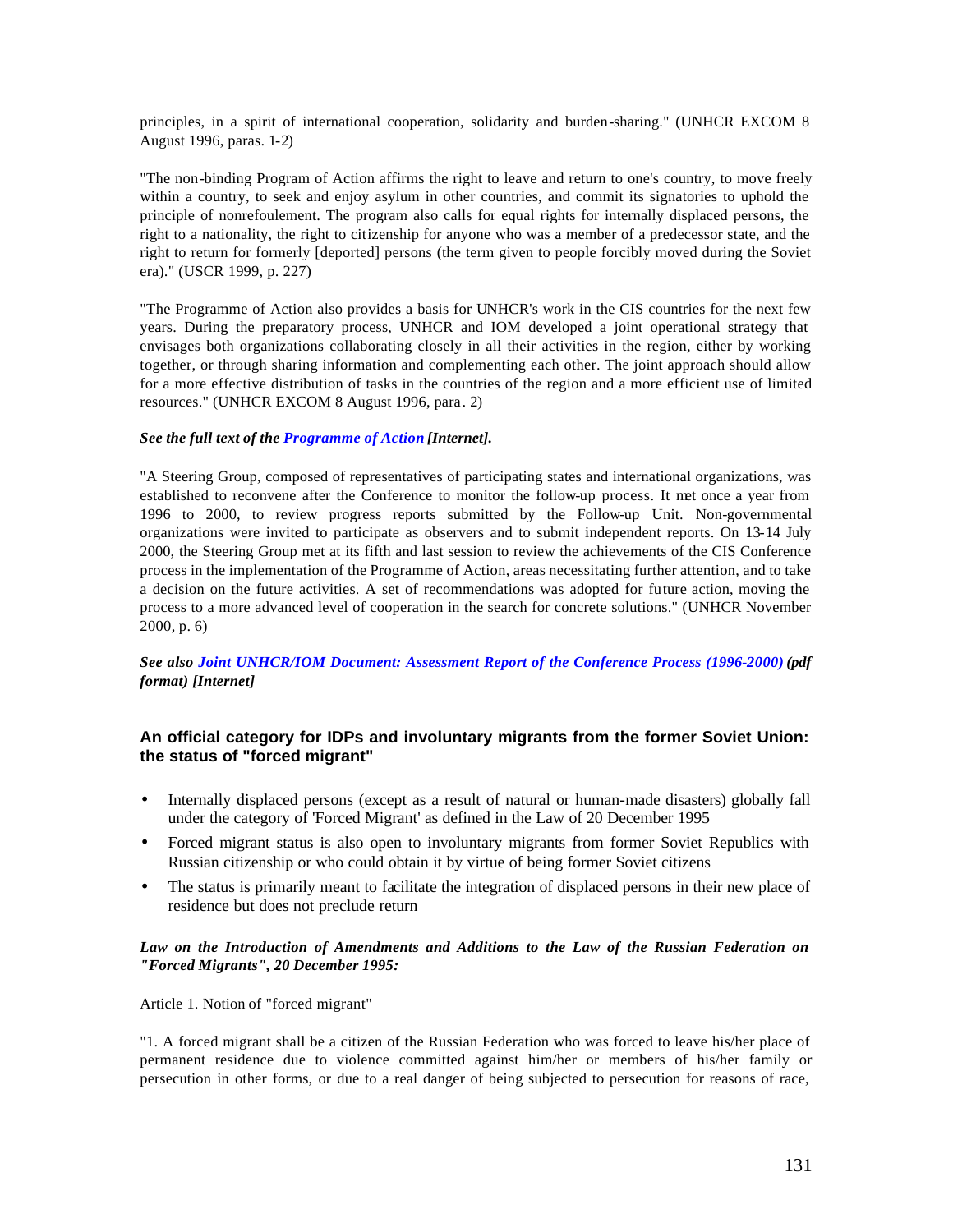nationality, religion, language or membership of some particular social group or political opinion following hostile campaigns with regard to individual persons or groups of persons, mass violations of public order.

Taking into account the facts stipulated in point 1 of the present article, the following persons shall be recognised as a forced migrant:

1) a citizen of the Russian Federation who was forced to leave the place of his/her permanent residence on the territory of a foreign state and came to the Russian Federation;

*2)* a citizen of the Russian Federation who was forced to leave the place of his/her permanent residence on the territory of a subject of the Russian Federation and came to the territory of another subject of the Russian Federation.

3. Recognition of a forced migrant shall be also extended to a foreign citizen or a stateless person, permanently staying on legal grounds on the territory of the Russian Federation, who left the place of his/her permanent residence on the territory of the Russian Federation for reasons set forth in Point 1 of the present Article;

4. Recognition of a forced migrant shall be also extended to a citizen of the former USSR, who used to reside on the territory of a former constituent republic of the USSR, who received refugee status in the Russian Federation and lost it, as he had acquired the Russian citizenship, upon availability of factors which prevented him/her from settling down on the territory of the Russian Federation during the time when his/her refugee status was in force."

"As a result of the 1994-96 conflict in Chechnya, some 162,000 IDPs were granted the status of forced migrant, in approximately 80 regions (subjects) of the Russian Federation. The status of forced migrant is primarily meant to facilitate the integration of such persons in their new place of residence, through the allocation of special allowances, assistance with housing, job placement, loans, and related support [7]".

Footnote [7]: "The status of forced migrant does not preclude voluntary return to the former place of permanent residence. Indeed Article 7.2(5) of the Law on Forced Migrants imposes upon local executive bodies the obligation to 'render assistance to a forced migrant at his/her request in the return to his/her former place of residence'." (UNHCR January 2002, para. 11)

*See also Law on Forced Migrants, as amended in 1995 (unofficial translation) [Internal link]*

*The Russian version of the Law on Forced Migrants, as amended in 1995, is available on the website of Memorial [Internet]*

*For the validity of statistics based on the forced migrant status, see "Populations figures of the Federal and regional Migration Services flawed by inconsistent practices" [Internal link]*

## **Local and national authorities**

## **Government's reconstruction programme for Chechnya aims to facilitate return (2001- 2002)**

- Federal government adopted a programme of reconstruction on 25 January 2001 and a similar programme was adopted for 2002 and subsequent years in August 2001
- 1.8 billion roubles (US \$62 million) was allocated in 2001 for housing reconstruction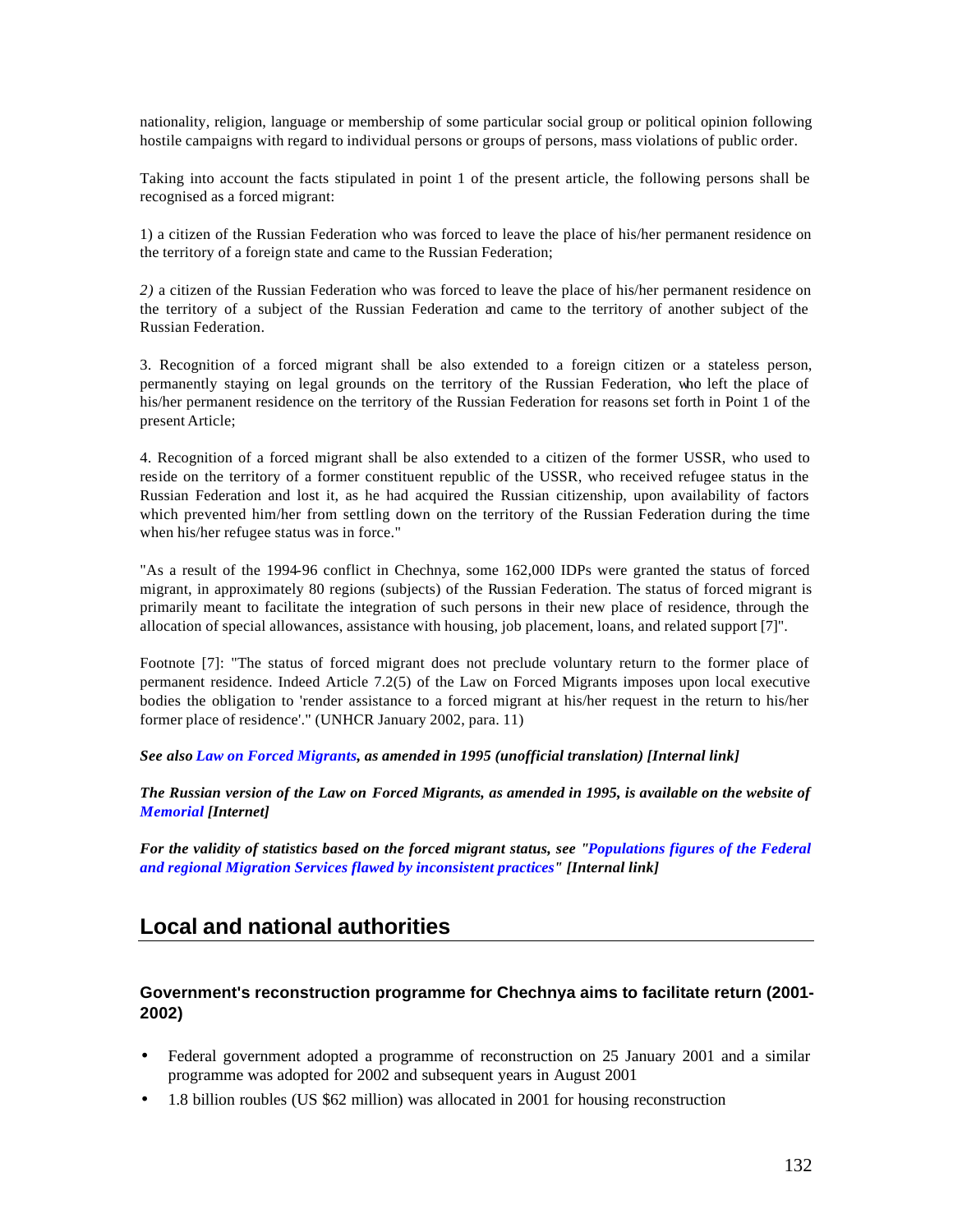- The Programme aims to bring living conditions inside Chechnya back to normality, and to create an environment favourable to the return of all IDP
- The government reports progress in the restoration of economic activities and public services
- According to the Federal Minister for Chechnya, the 2001 targets have been fulfilled by 80%, with the worst result in the health and education sectors
- The government also recognises that transfers from the federal centre to Chechnya are slower than they should be

"The Government of Russia is implementing the Programme to Restore the Economy and the Social Sector of the Chechen Republic, approved on January 25, 2001. For these purposes a sum of 14.4 billion roubles (US\$496.4 million) has been set aside for the current year; 4.5 billion roubles (US\$155.1 million) is to come from the federal budget, the remaining sums from off-budget sources. As of now, over 2 billion roubles (US\$68.9 million) of budgetary funds has been transferred. In August-September, another 1.5 billion roubles (US\$51.7 million) will be allocated. For the practical realization of the Programme a federal state unitary enterpris e Directorate for Construction and Rehabilitation Works in the Chechen Republic has been established within the State Committee for Construction (Gosstroi) of Russia.

On August 23, 2001, the Government endorsed a similar programme for 2002 and subsequent years." (UN November 2001, pp. 94-95)

"The Government of the Russian Federation allocated RUR 14.4 billion (US \$500 million) as part of the Federal Targeted Programme for Social and Economic Rehabilitation of the Republic of Chechnya in 2001. The Programme aimed to bring living conditions inside Chechnya back to normality, and to create an environment in which all IDPs would be able to return to their place of origin. These efforts resulted in a number of significant improvements: people in Chechnya are regularly receiving their salaries, pensions, and child allowances; and some important branches of the regional economy and infrastructure, such as oil production, transport, and communication systems are working again, thereby providing employment for parts of the civilian population and generating additional financial resources for rehabilitation. However, the government has recognised that transfers from the federal centre to Chechnya are slower than they should be and this issue needs to be resolved." (UN November 2001, p. 10)

"The federal programme aimed at rebuilding Chechnya is about to be stopped. 'The situation has considerably aggravated: the funding has been suspended for three months,' Anatoliy Popov, the head of the federal enterprise in the charge of the rebuilding work in Chechnya, told a news conference in Moscow on Thursday. 'In this situation, we have to suspend the work. It is going slowly, and if the problem of funding is not resolved, the work will have to be stopped," Popov said. [Interfa x]'" (DRC 31 March 2002)

### *See also*

*Order No. 1707-r (25 December 2001), on financing of the federal target program for the restoration of the economy and the social sphere of the Chechen Republic in 2001 [Internet] · Order No.1740-r (29 December 2001), on the implementation of the Federal Migration Program in the territories of the Chechen Republic and the Republic of Ingushetia [Internet]*

### *See also "Reported diversion of aid (2001-2002)" [Internal link]*

"The Government Commission on Economic and Social Reconstruction of Chechnya, which met on 30 July, discussed mid-year results of the 2002 federal target programme of reconstruction of the republic. According to the Deputy Prime Minister, Victor Khristenko, who chaired the meeting, they are 'not fully satisfactory' despite the fact that there is an improvement as compared to last year. The Federal Minister for Chechnya, Vladimir Yelagin, said that the programme for which the government had allocated RUR 4.5 billion (about US \$145 million) was fulfilled only by 17%. The situation with housing reconstruction is slightly better, as this programme has been fulfilled by 30%. According to government officials, the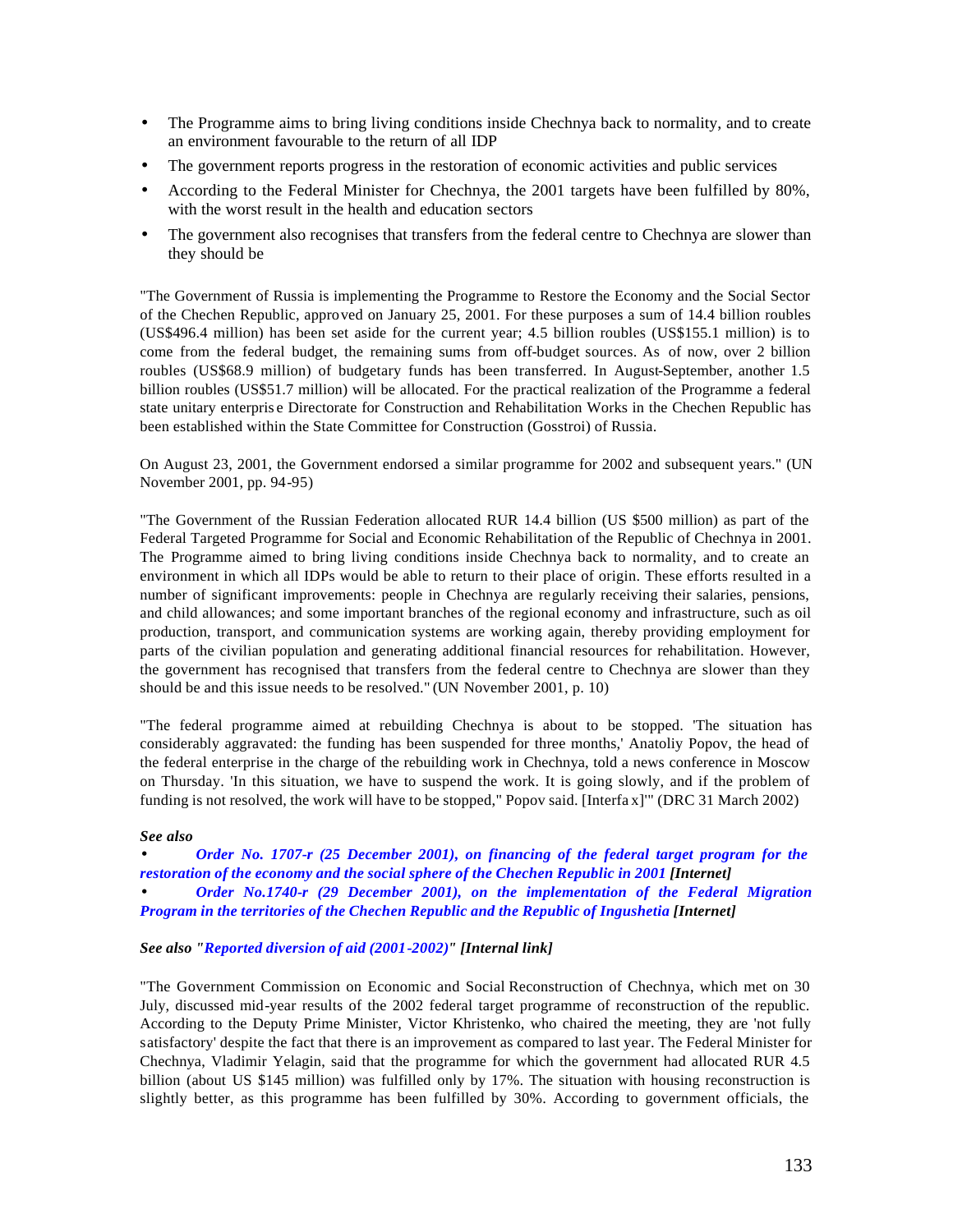measures to rebuild the republic's infrastructure are lagging due to problems with financing procedures." (UN OCHA 8 August 2002)

### *See also Government of the Russian Federation, Factsheet on the situation in the Chechen Republic, 8 October 2002 [Internet]*

### **Federal institutions mandated with the issue of internal displacement (2000-2001)**

- Functions related to the implementation of the federal migration policy have been transferred to the Ministry of the Interior (October 2001)
- The Ministry for Federal Affairs, National and Migration Policy was responsible at the federal level for the policy regarding IDPs between June 2000 and October 2001
- The Ministry has planned to enhance coordination mechanisms for the provision of humanitarian assistance (October 2000)
- The Ministry of Civil Defense, Emergencies and Natural Disasters (EMERCOM) coordinates and channel international aid in the Northern Caucasus
- The general policy of the government is to encourage Chechen IDPs to return to their place of origin by concentrating assistance in Chechnya

"The Federal Ministry of Federal Affairs, National and Migration Policy was created by Presidential Decree No. 867 of 17 May 2000, to replace the former Federal Migration Service. By another Presidential Decree of 16 October 2001, the Ministry was liquidated and those functions related to the implementation of the federal migration policy were transferred to the Ministry of the Interior." (UNHCR January 2002, footnote 8)

"Duma Speaker Gennadyi Seleznev, former President of Ingushetiya Ruslan Aushev, and human rights NGO's concerned with IDP's criticized the plan, charging the Interior Ministry could not address adequately the needs of internal refugees, and that is was appropriate to entrust law enforcement organs with humanitarian programs for internal refugees. The Duma's International Relations Committee chair Dmity Rogozin welcomed the move, arguing that law enforcement would be more effective in preventing illegal immigration." (U.S.DOS 4 March 2002, sect. 2d)

"As part of ongoing government reforms, the Federal Migration Service was dissolved in July 2000. The Ministry for Federal Affairs, National and Migration Policy of the Russian Federation has been designated to take over the responsibility for all migration and refugee matters. This may result in changes in state migration and asylum policy as well as personnel changes. UNHCR is concerned that this may affect FMS eligibility officers from various regions of the country who have been trained by UNHCR on refugee status procedures and on many aspects of refugee protection." (UNHCR November 2000, p. 45)

"According to the information received from some humanitarian agencies, the recent restructuring of the federal administration and transfer of competence regarding IDP camps from EMERCOM to the Ministry for the Federation and Minorities as from 1 October 2000 seem to have contributed to this unsatisfactory situation. The Russian authorities admit that the restructuring might have caused some momentary bureaucratic confusion but they have confidence in the advantages of the new structure in a long run." (COE 23 January 2001, para. 37)

"In late 1999 and early 2000, in the first stage of the crisis, the Ministry of Civil Defence, Emergencies and Natural Disasters (EMERCOM) promptly provided relief assistance to the affected population. This assistance included the building and organisation of camps for displaced persons, and the provision of basic relief supplies, including food. EMERCOM has distributed a total of 21,000 tons of food commodities in the Northern Caucasus - 12,000 tons in Ingushetia, and the remaining quantity in Chechnya and Dagestan.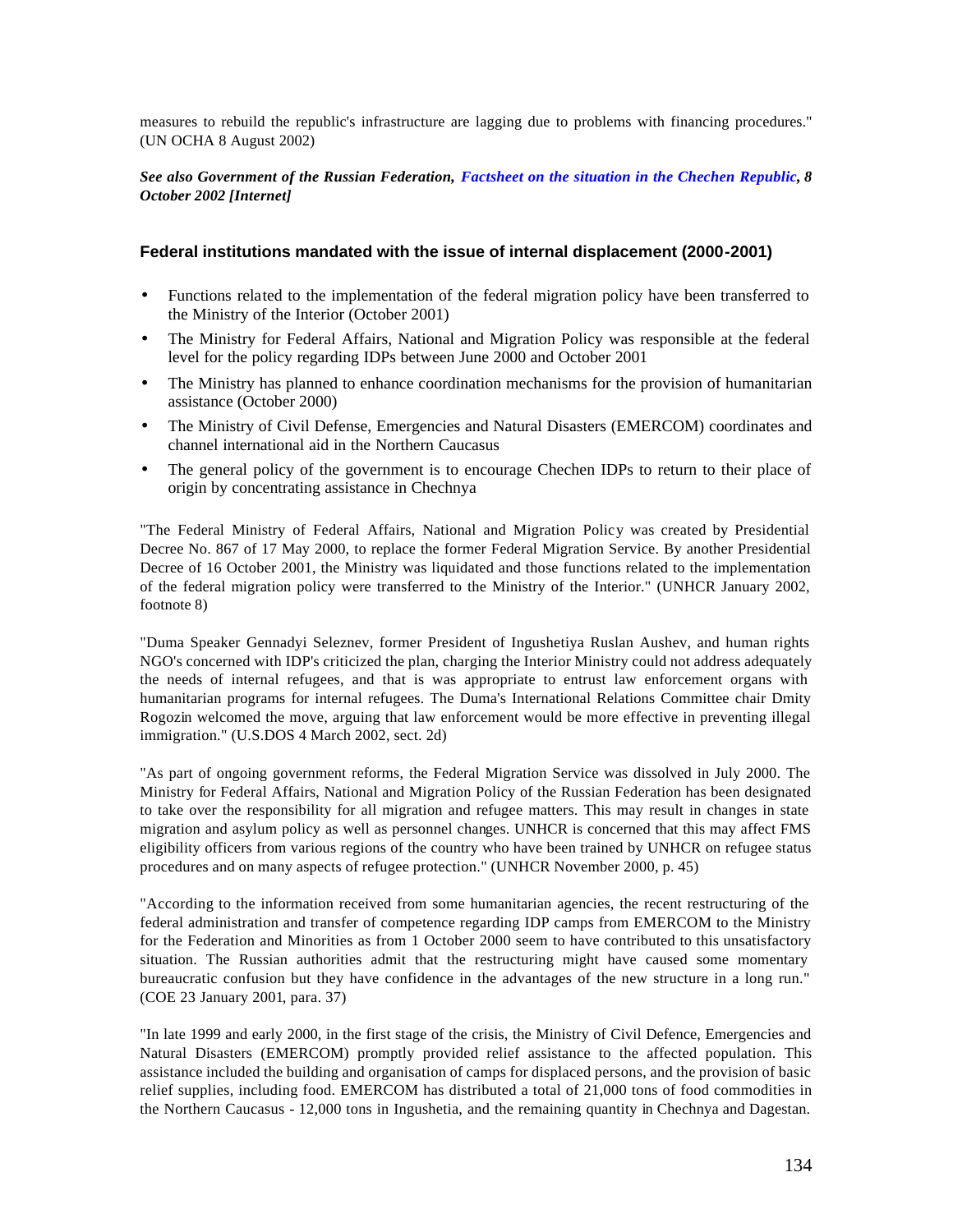In comparison, WFP has distributed, between February and October 2000, about 16,000 MT of commodities (most of it in Ingushetia). The Russian Government appointed EMERCOM to co-ordinate and channel all international humanitarian re lief assistance in the Northern Caucasus.

Under its winterization programme, EMERCOM, in collaboration with UNHCR, is presently establishing a new tent camp in Ingushetia in order to accommodate about 12,000 IDPs shifting from two train camps and other settlements. EMERCOM has also made plans to establish new camps inside Chechnya in order to accommodate IDPs returning from Ingushetia and Dagestan.

The general policy of the Government of the Russian Federation is to encourage Chechen IDPs to return to their place of origin. In line with this policy, and as a result of resource constraints, EMERCOM has tended to reduce the level of assistance it provides in Ingushetia and to concentrate resources in Chechnya. WFP and the UN, based on an assessment of the security situation in Chechnya, have refrained from any actions that would effectively 'push' IDPs back.

To begin the reconstruction of Chechnya, the Government approved Resolution 639 titled 'On the Complex of Top Priority Measures to Ensure Normal Functioning of the Economic and Social Sphere of the Republic of Chechnya in 2000'. The resolution envisages expenditures worth US\$ 290 million for various reconstruction programmes in Chechnya. However, implementation is significantly behind schedule for want of funds." (WFP 2001, paras. 15-18)

*See also Factsheet on the situation in the Chechen Republic, Governement of the Russian Federation, 8 October 2002 [Internet]* 

*See also "Government's reconstruction programme for Chechnya aims to facilitate return (2001-2002)" [Internal link]* 

## **Distribution of food aid in Ingushetia regularly suspended because of disrupted payments from the Federal authorities (2000-2001)**

- Delay in the payment of the food suppliers by the Federal authorities obliges Ingush administration to suspend the distribution of hot meals and bread
- This situation provokes unrest among the displaced population in camps and spontaneous settlements

"Termination of complementary food distributions for IDPs in Ingushetia, by the Government, provoked public unrest among IDPs in the camps and spontaneous settlements of Karabulak municipal district. Some 20,000 people have reportedly been left without hot meals and bread and this could create a worrying humanitarian situation with the coming winter." (WFP 12 January 2001)

"On November 9 The Head of the Ingush Territorial Representative Office of the RF Ministry for Federal Affairs, Migration and Nationality Issues, Mr. Gireev, reported that from 13 November state deliveries of hot meals and bread for the Chechnya IDPs in Ingushetia would be resumed. By that time, it is expected that the Federal Authorities will transfer 43 mln. rubles to pay existing debts to the suppliers of food in the republic. However, this sum is not enough to cover all the debts, which presently constitute over 40 mln. rubles." (DRC 10 November 2000)

"The Ingush Migration Service, on October 12, suspended provision of hot meals and bread to the IDPs in Ingushetia because of the Russian government's debt of over 400 million rubles. However, on October 17, the Minister for Federal Affairs, National and Migration Policy, Aleksandr Blokhin, dismissed the information of the Ingush officials concerning the 400 million rubles debt saying that 'we don't have such information, and this figure (400 mln. RR) lies on the conscience of those who voice it'. According to the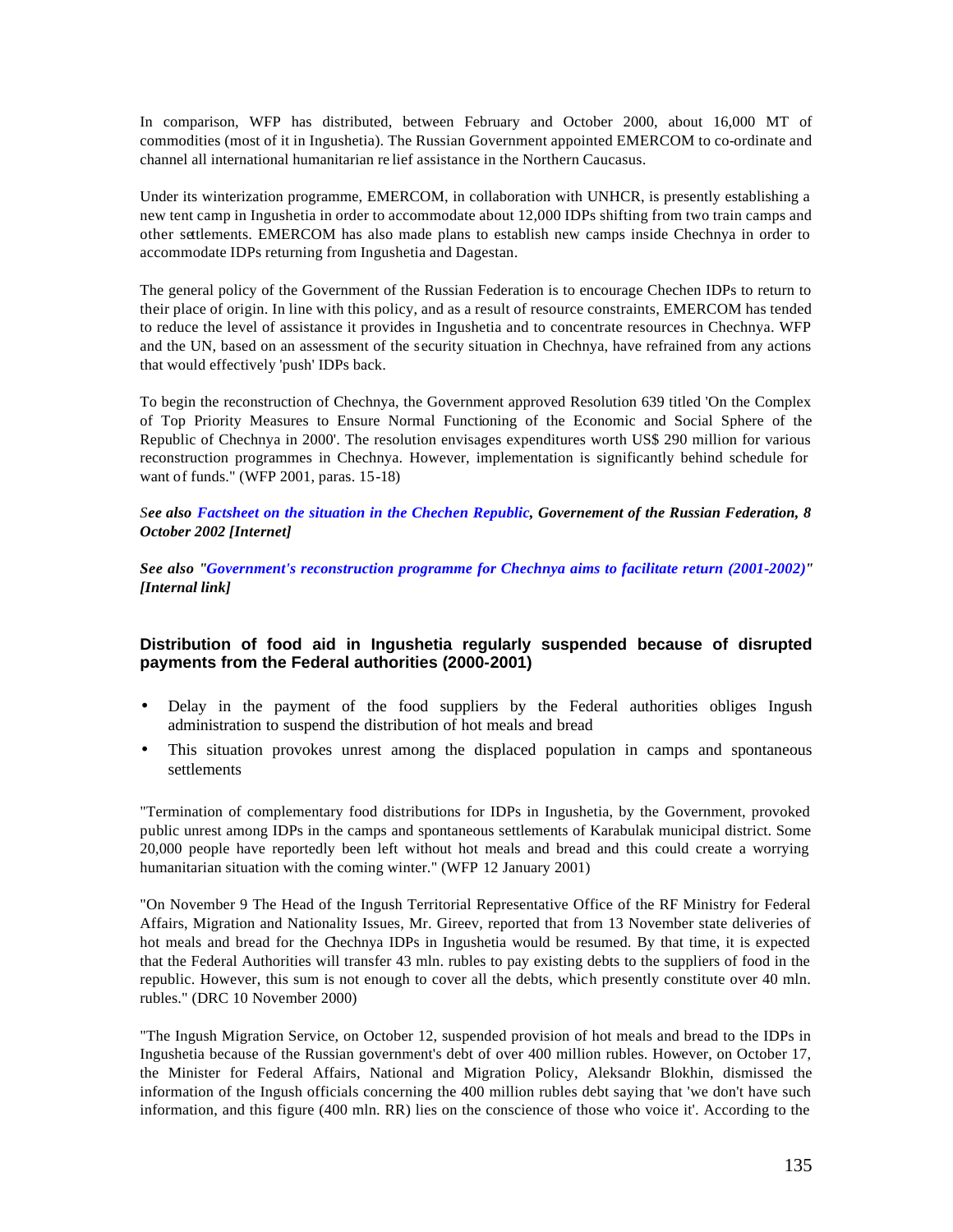Minister, the official number of IDPs in Chechnya is 181,000 persons, whereas in the neighboring Ingushetia the figure constitutes 122,450 individuals. Out of them, around 40,000 IDPs will be living in tent camps in the territory of Ingushetia. The information obtained at the Ingush Ms indicates that on October 18, provision bread to the IDPs in Ingushetia was resumed. But, unless the MS receives money by October 23, the distribution of bread will be suspended again." (DRC 24 October 2000, p. 2)

### *Recent reports of aid suspension:*

"According to the Ingush authorities, they suspended bread distributions to IDPs from Chechnya as of 1 March because of the arrears to Ingush companies and organizations providing IDPs with food. In 2001 alone, the arrears totaled RUR 200 million (about US\$6.45 million). There is a risk that electricity and natural gas supply to all IDPs camps will be cut off for the same reason." (UNOCHA 15 March 2002)

"Around 3,000 Chechen refugees have been denied food since the beginning of the year n the neighbouring Russian republic of Ingushetia, following a suspension of deliveries by aid organizations, an senior aid worker said Friday.

The organization responsible for providing food to the refugees in the eastern district of Sunzhensky, close to Ingushetia' border with Chechnya, had suspended delivery of food supplies because it had not received payment, the official, Zendi Umalatov, told Itar-Tass news agency.

Technically, the Russian federal government is responsible for providing financial backing to support the provision of services to the Chechen refugees." (AFP 11 January 2002)

"Stanislav Ilyasov, the chairman of the government of the Republic of Chechnya, told ITAR-TASS on 1 November that a shortage of funding from Moscow had prevented the republic from being able to get ready for winter. He said that some 1 billion rubles (\$34 million) are needed over the next two months." (RFE/RL 2 November 2001)

## **Neighbouring republics reluctant to host more Chechens, except Ingushetia (1999- 2001)**

- Stavropol Region, Dagestan, and North Ossetia tightened border controls and set rules of transit, stipulating the 'temporary' nature of their hospitality
- Despite its limited resources, Ingushetia hosts the bulk of the Chechen displaced population

"In early October [1999], with prospects waning for preventing a protracted, bloody war, neighboring Stavropol Region, Dagestan, and North Ossetia tightened border controls and set rules of transit, stipulating the 'temporary' nature of their hospitality.

'Until recently, Russians mostly fled from Chechnya. Now, Chechens are leaving too,' FMS director in Stavropol, Viktor Dulin, told Itar Tass on September 28. In response, he said, Stavropol authorities set up 'temporary' accommodations in Mineralnyye Vody and Kurskiy districts on the Chechen border 'as resting points before they transit out of Stavropol.' According to Dulin, Stavropol cannot host more Chechens because some 300,000 unregistered migrants and 74,000 registered 'refugees' from previous conflicts strain Stavropol's acute shortage of schools, medical facilities, jobs, and housing. Dulin emphasized that Stavropol serves as 'a transit point' for fleeing Chechens, on their way to official reception centers in Astrakhan, Saratov, Orenburg and other regions farther north.

North Ossetia also envisioned a temporary, transit-based role for itself. On September 29, Deputy of the North Ossetian parliament, Viktor Ishchenko, told Itar Tass that the entire border between North Ossetia and Chechnya was patrolled. Fleeing Chechens, he said, 'are received by the [local FMS], registered, and dispatched to the Mineralnyye Vody railway station to be sent to various Russian regions.'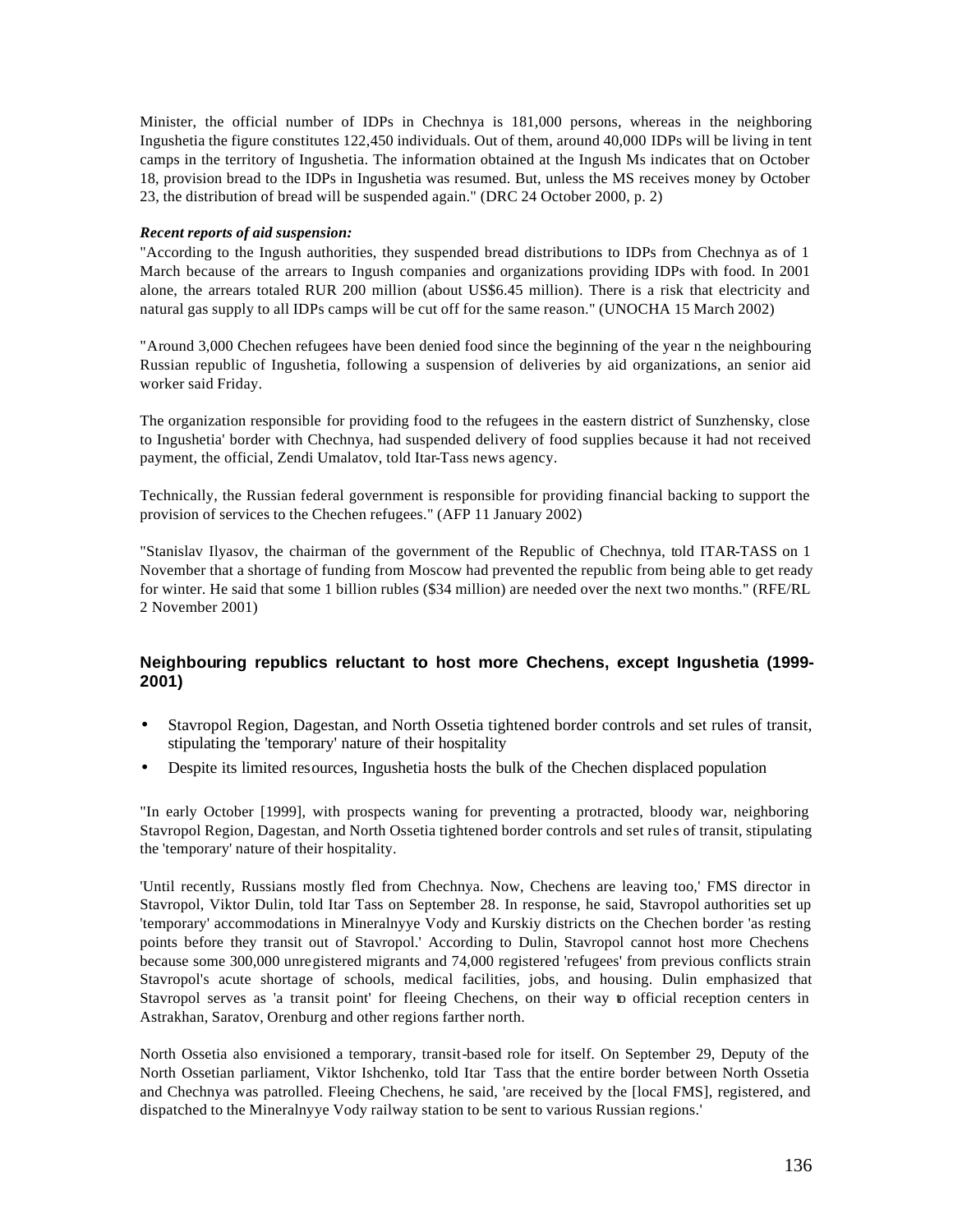Dagestan--which hosts thousands of displaced ethnic Chechens from the previous war--closed its borders. On September 29, Dagestani authorities reported housing about 2,000 Chechens in 'temporary' camps set up in the Kizlyar and Nogaisky districts bordering Chechnya. On September 30, Itar Tass reported, 'The administrative [Dagestani] boundary with Chechnya has been closed.' Less than one week later, the New York Times talked to displaced civilians trapped in Dargo and Benoy, just inside Chechnya's eastern border with Dagestan. 'No one from our village went to fight [with the Wahhabis] in Dagestan. We don't believe in fighting our neighbors. If we go to Dagestan, they shoot at us now.'" (USCR October 1999)

"The difficult economic situation in Ingushetia does not allow for the provision of sufficient assistance to the victims of the conflict. Ingushetia is one of the poorest republics of the Russian Federation (it was rated third poorest in 1992). With a local population of 320,000, the Republic is not in position to provide for 160,000 displaced persons. The utilities (water, electricity, gas) are over-stretched, public services (schools, hospitals) are strained and the labour market is saturated. Despite limited resources, the Government and the people of Ingushetia are committed to providing all possible support and assistance to Chechen displaced persons.

More than 80% of the displaced persons are staying in private accommodation. This means anything from a little bit of space in a crowded cow shed to a heated room in the host's residence. For better accommodation, rent is usually paid. The poorest IDPs tend to stay with the poorest hosts and not pay rent. A large number of poor host families have now exhausted their reserves. There have already been cases of eviction because IDPs were not able to pay rent and utility charges." (WFP 2001, paras. 5-6)

## **International response**

## **The Humanitarian Coordinator supervises the UN humanitarian action in Northern Caucasus (November 2001)**

- The UN Humanitarian Coordinator is assisted by OCHA serving as the coordination secretariat
- It maintains the dialogue with the Russian Government, ensures the coordination of UN agencies and the liaison with other humanitarian organisations
- UN agencies with specific mandates have been designated as the focal points to coordinate programme issues in their respective sectors
- In January 2002, the UN created the post of Deputy Humanitarian Coordinator in Nazran Ingushetia

"Coordination between the Russian Government and the aid community, and within the aid community itself, takes place at the federal and regional level.

At the federal level, Minister of the Russian Federation, Vladimir Yelagin, heads a government working group addressing policy and operational issues within the framework of the Commission on the Reestablishment of Normalcy in Chechnya. Donor, UN, ICRC, and NGO representatives take part in the working group's periodic meetings. In Chechnya, the government has established a working group, led by the deputy prime minister, to enhance interaction with aid agencies and support the efficient delivery of aid. The UN, ICRC, and NGOs participate in regular meetings which are held either in Chechnya or in Mozdok, North Ossetia. In Ingushetia, the aid community continues to meet the local authorities weekly at the Ministry of Federation. Each of these mechanisms is needed, as is a strong link between the three. The UN Humanitarian Coordinator, whom OCHA supports with offices in Moscow and a sub-office in Nazran,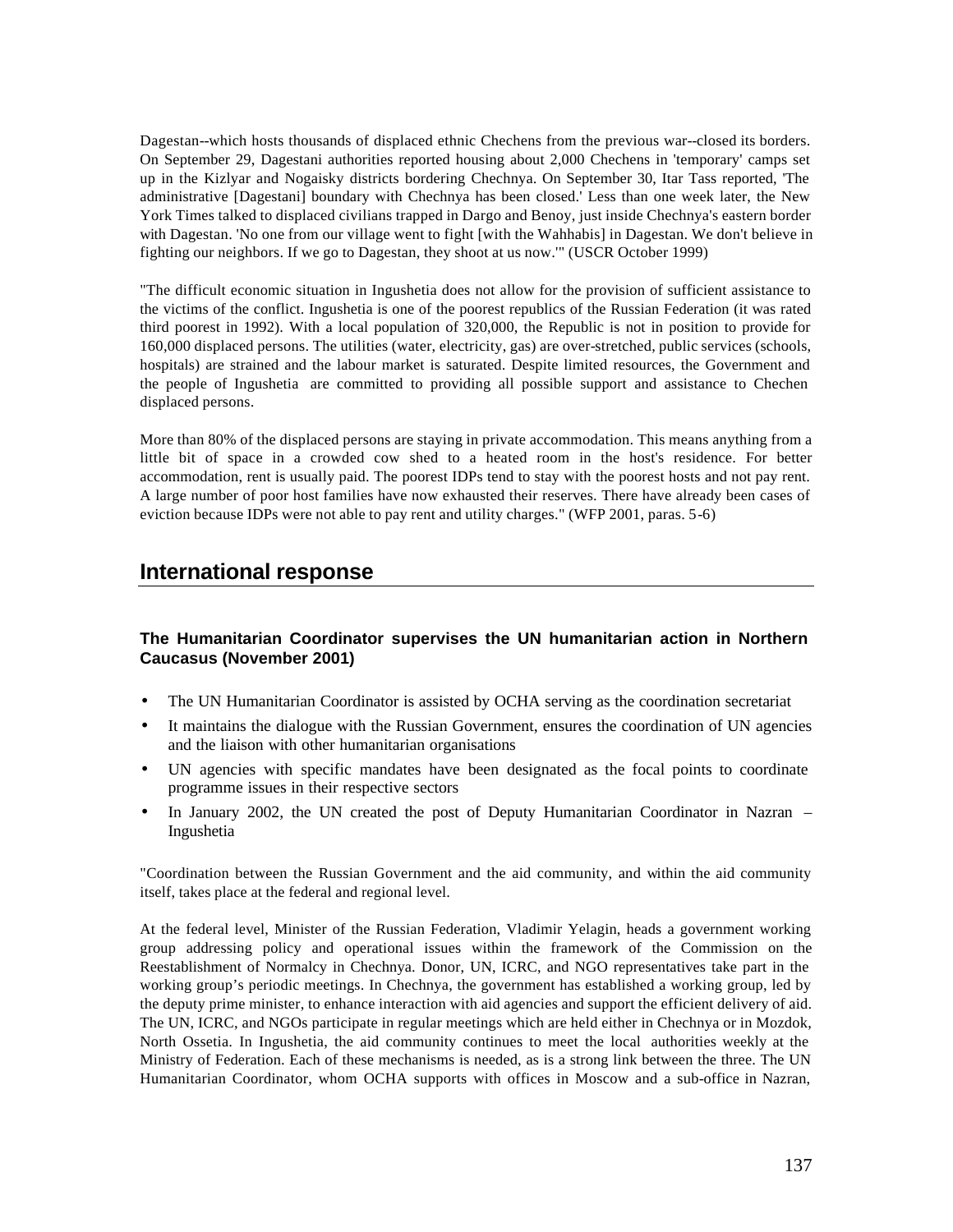continues to work with the government and to promote a coordinated approach to humanitarian action amongst all actors.

The Humanitarian Coordinator is responsible for the coordination of UN humanitarian action. Primary activities include:

 $\ddot{U}$  Maintaining a dialogue with the federal government and counterpart governments in Chechnya and Ingushetia to ensure an effective framework of cooperation, in particular concerning operational modalities, access to the Russian Federation and Chechnya for aid agencies, and governmental assistance and future plans. On 16 August 2000, the Russian Government and the United Nations signed the Memorandum of Understanding on Humanitarian Action in the North Caucasus to strengthen relations between the two entities and to provide a firm base for continued programmes in the region. In 2001, the Humanitarian Coordinator oversaw the negotiation of a Letter of Understanding between the Government of the Republic of Chechnya and the United Nations and NGOs on modalities for working in the republic in order to facilitate the delivery of more assistance to civilians in need throughout Chechnya.

Ü Maintaining regular contact between the donor community, UN agencies, and the ICRC to harmonise the international community's response to the crisis by holding regular meetings chaired by the UN Humanitarian Coordinator.

Ü Ensuring that UN agencies coordinate contingency planning, needs assessments, and programme design, implementation, monitoring, and evaluation. This takes place, *inter alia*, by holding policy meetings each fortnight in Moscow, and by managing the consolidated appeal process, based on comprehensive inter-agency assessment missions.

Ü Promoting programme coordination and information exchange between UN agencies, ICRC, and the non-governmental sector by establishing a comprehensive website (http://www.ocha.ru), managing an output and beneficiary-based database, and issuing quarterly briefing kits, monthly situation reports, and fortnightly information bulletins.

 $\ddot{U}$  At the sector level, the United Nations and NGOs have agreed that one focal point should be the custodian to ensure each sector's coordination. Focal points organise meetings in Nazran, in which Chechen and Ingush authorities participate, weekly or fortnightly. The table below shows which agency manages which sector's coordination process."

| Sector                                    | Focal Point in the              |  |
|-------------------------------------------|---------------------------------|--|
|                                           | Humanitarian Coordination Group |  |
| Protection, Human Rights, and Rule of Law | <b>UNHCR</b>                    |  |
| Food                                      | <b>WFP</b>                      |  |
| Shelter and Non-food Items                | <b>UNHCR</b>                    |  |
| Health                                    | <b>WHO</b>                      |  |
| Water and Sanitation                      | <b>UNHCR</b>                    |  |
| Education                                 | <b>UNICEF</b>                   |  |
| Mine Action                               | <b>UNICEF</b>                   |  |
| Economic Recovery and Infrastructure      | <b>UNDP</b>                     |  |
| Security                                  | <b>UNSECOORD</b>                |  |

(UN November 2001, pp. 16-17)

"In January 2002, the UN created the post of Deputy Humanitarian Coordinator in Nazran – Ingushetia. The Deputy Humanitarian Coordinator is the most senior UN official in the North Caucasus and works to enhance cooperation with the local authorities, reinforce cooperation among all aid organizations, an strengthen the link between Moscow and the field." (UN OCHA February 2002, p. 39)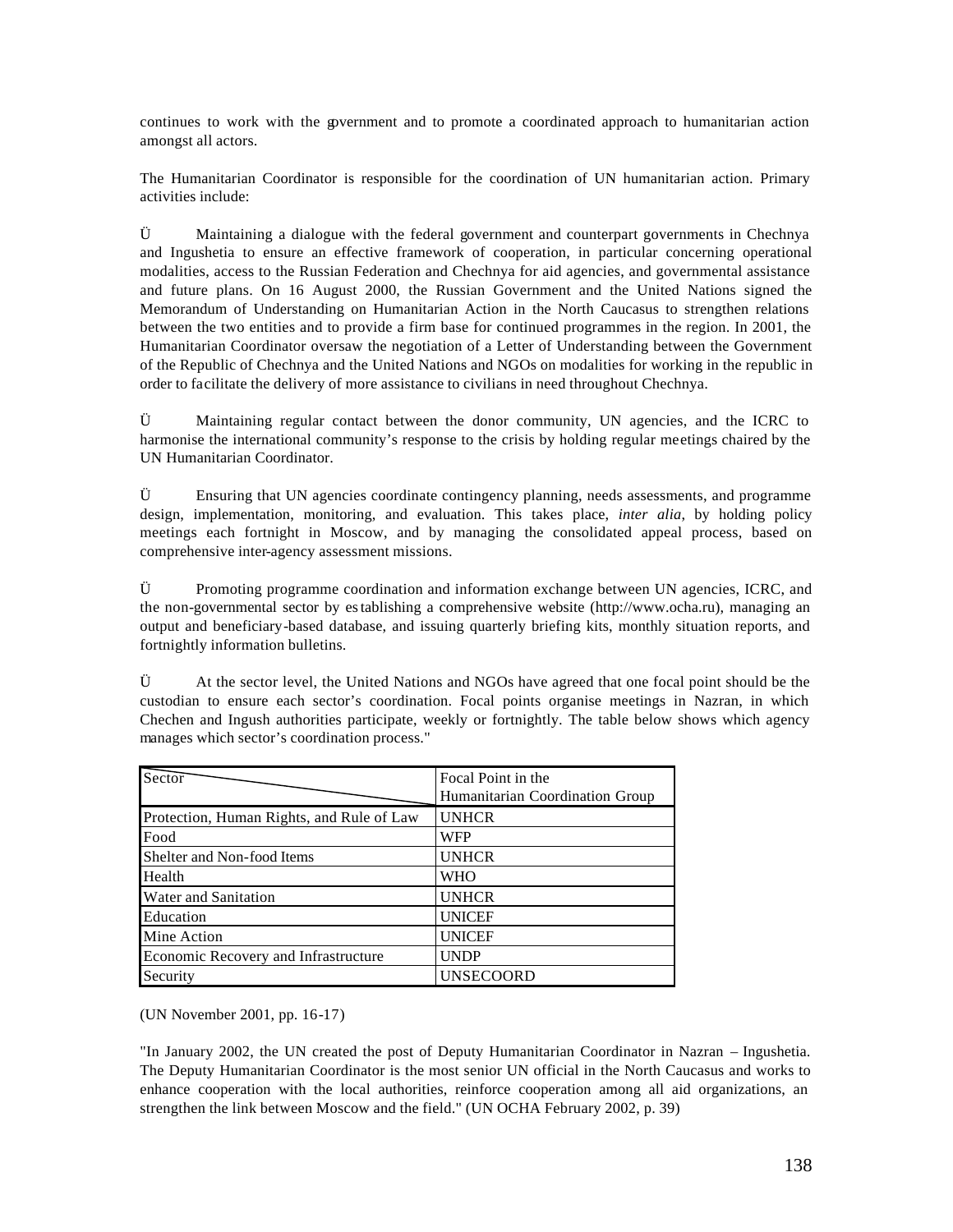## **UN expands its action in Chechnya (2002)**

• 60 percent of the food aid is provided in Chechnya

"The current focus on the situation of IDPs should not undermine the need to provide assistance and protection to the civilians caught in the middle of the crisis inside Chechnya, in particular 140,000 IDPs and 40,000 people who have been moving between Chechnya and Ingushetia over the past two years. The UN has progressively expanded the provision of assistance to civilians in Chechnya (WFP, for example, distributed food to 170,000 people in July 2002) and is planning to further increase it, security situation permitting. NGOs and ICRC also share this trend. By increasing its action in Chechya, in fact, the UN will work more effectively with the governmental counterparts engaged in providing assistance and, above all, will be in a better position to advocate on protection issues." (IASC-WG 10 September 2002)

## *70 percent of the work in the health sector, 60 percent of the food aid, 50 percent of the education programmes and 40 percent of the protection and shelter work targets civilians in Chechnya. (OCHA 15 August 2002)*

## **ICRC assistance programmes in Northern Caucasus (2001-2002)**

- In 2001, ICRC provided food parcels and other non-food items to all IDPs in Ingushetia
- 29,000 IDPs in collective settlements received bread from the Russian Red Cross
- ICRC also conducts a large-scale water and sanitation programme for IDPs in northern Caucasus
- Nearly 38,000 displaced in North Ossetia and Dagestan are also assisted either directly or through the Russian Red Cross
- ICRC also supports psychological counselling and legal assistance activities
- Other activities include assistance to family reunification, mine awareness, psychological help to displaced children, and visits of detention centres
- Support to health structures in northern Caucasus was also provided
- In 2003, ICRC assistance in Ingushetia will be restricted to only vulnerable IDPs

### *"Internally displaced persons*

The largest concentration of internally displaced people (IDPs), estimated to include between 145,000 and 160,000 people, remained in Ingushetia. Nearly half of them stayed with relatives or in rented accommodation; the others were housed in collective centres or tent camps. The ICRC, working in complementarity with the World Food Programme, provided regular assistance in the form of food parcels, candles and hygiene kits to virtually all IDPs. In addition, some 29,000 of the IDPs in camps and collective centres each received three bread loaves weekly from the Russian Red Cross. In all, the ICRC delivered 715,000 food parcels, 2,000 tonnes of food and various other commodities to 950,000 IDPs.

The ICRC was the only organization to run a large-scale water and sanitation operation for IDPs in the northern Caucasus. It kept some 40,000 people in camps supplied with sufficient water to meet their daily needs throughout the year. This involved activities ranging from linking camps up to the local water-supply network and water trucking to construction and maintenance work on water distribution points and shower facilities.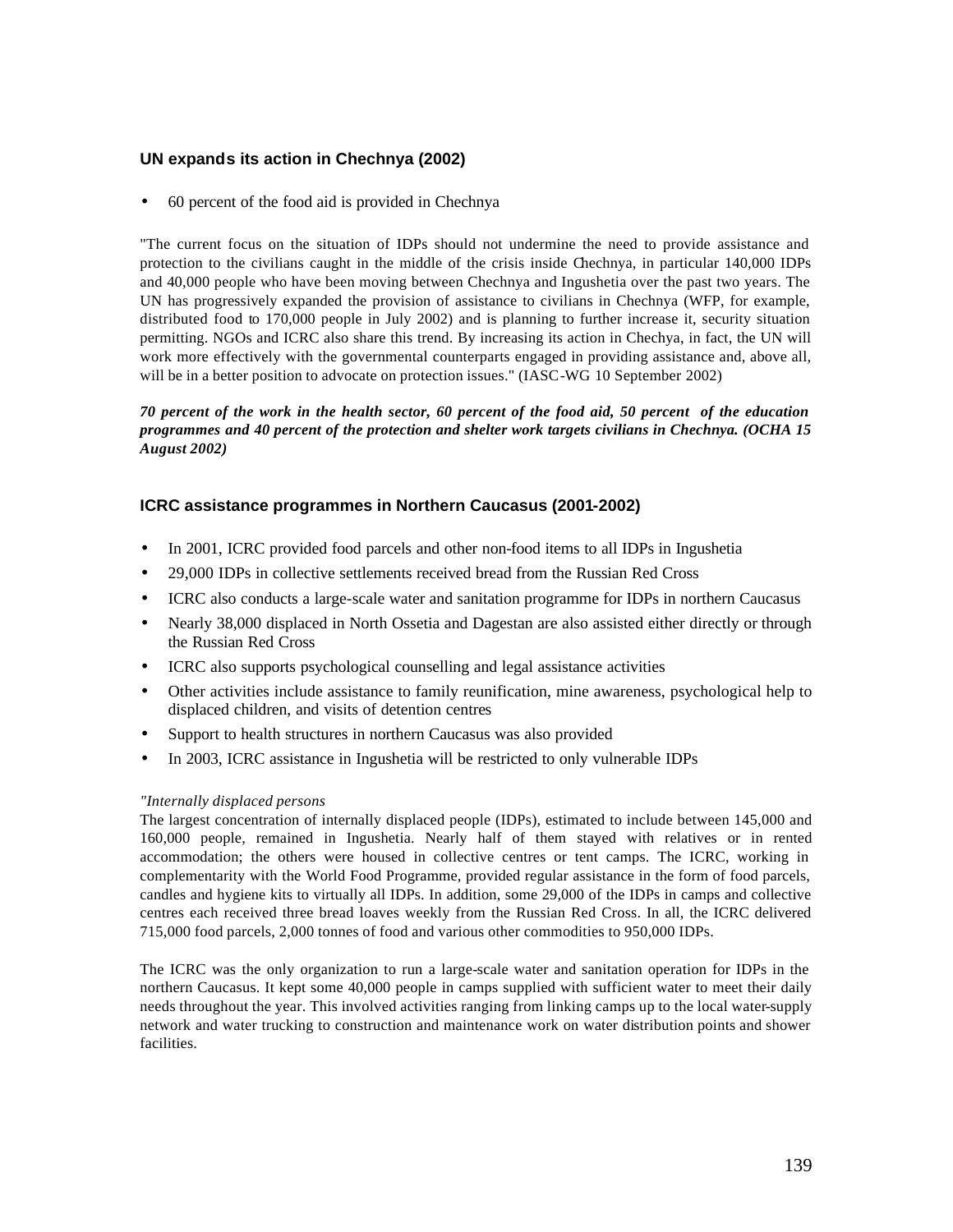Elsewhere in the northern Caucasus (Daghestan and North Ossetia) and in southern Russia, the ICRC regularly assisted nearly 38,000 displaced people with food parcels, wheat flour, hygiene kits and bread, either directly or through the Russian Red Cross.

Over and above its regular relief programmes, the ICRC provided 27,000 sets of clothing and shoes to displaced people in need.

In addition, ICRC/Russian Red Cross mobile medical units provided consultations and essential medicines for displaced people (see Wounded and sick). The ICRC lent financial support to a programme started by the Russian Red Cross to provide IDPs with psychological counselling (at a rate of about 500 consultations monthly) and legal assistance, mostly regarding their rights and legal status.

#### *Separated family members*

The need remained for family links to be restored, mostly between people in the northern Caucasus and their relatives who had settled elsewhere in the Russian Federation or abroad. In Chechnya, the ICRC's Red Cross message service enabled people living in remote areas and elderly people whose families had left to maintain family contact. In 2001, some 1,115 messages were distributed ; inside Chechnya, this was possible thanks to the support of the Chechen branch of the Russian Red Cross. The ICRC also collected requests for information from families regarding the where-abouts of their relatives, whom they believed to be detained, and regularly submitted them to the authorities. During the year under review, 280 such cases were brought to its attention. In addition, the ICRC organized a round-table discussion in Moscow for the 15 National Society tracing services of the countries of the former Soviet Union, allowing them to exchange views and strengthen cooperation among themselves.

### *Children*

Landmines and unexploded ordnance (UXO) remained a constant threat to population in Chechnya and displaced people upon their return home. As before, the ICRC's mine-awareness programme focused on children as the group most risk, notably Chechen children in Chechnya, in IDP camps in Ingushetia or State-sponsored vacation in sanatoriums in the northern Caucasus. After an assessment in September, the programme was extended to two regions of Daghestan. The programme methods included a puppet show and a child-to-child approach aimed at teaching youngsters ways avoiding accidents and passing life -saving information on to their peers. Similar approach was developed teenagers. In addition, the ICRC continued to collect data on mine and UXO casualties from the hospitals it assisted so as make this information widely available. It also initiated contact with the media with view to conducting a public education campaign. Throughout 2001, some 51,000 children took part in the ICRC's mine-awareness programme. Some 890 teachers and parents took part in workshops and presentations or were otherwise involved in the programme.

In addition, the ICRC provided needy children with 16,500 school kits and 8,650 pairs of shoes.

Playrooms and psychological help provided by the Russian Red Cross with ICRC support helped young children in IDP camps deal with their experience of war and displacement. In Daghestan, ICRC support to the Russian Red Cross ensured that 500 displaced schoolchildren had hot meal each day.

### *People deprived of their freedom*

On the basis of an agreement with the Russian authorities, first concluded in March 2000 and renewed after the ICRC President's visit to Moscow in October 2001, the ICRC continued to have access to people detained in connection with military operations in Chechnya. The volatile security situation and the difficulties involved in obtaining the approval of the authorities for escorts to ensure the safety of ICRC staff meant that certain places of detention remained out of bounds, particularly within Chechnya itself. Delegates nonetheless carried out 76 visits to 37 places of detention under the jurisdiction of the justice and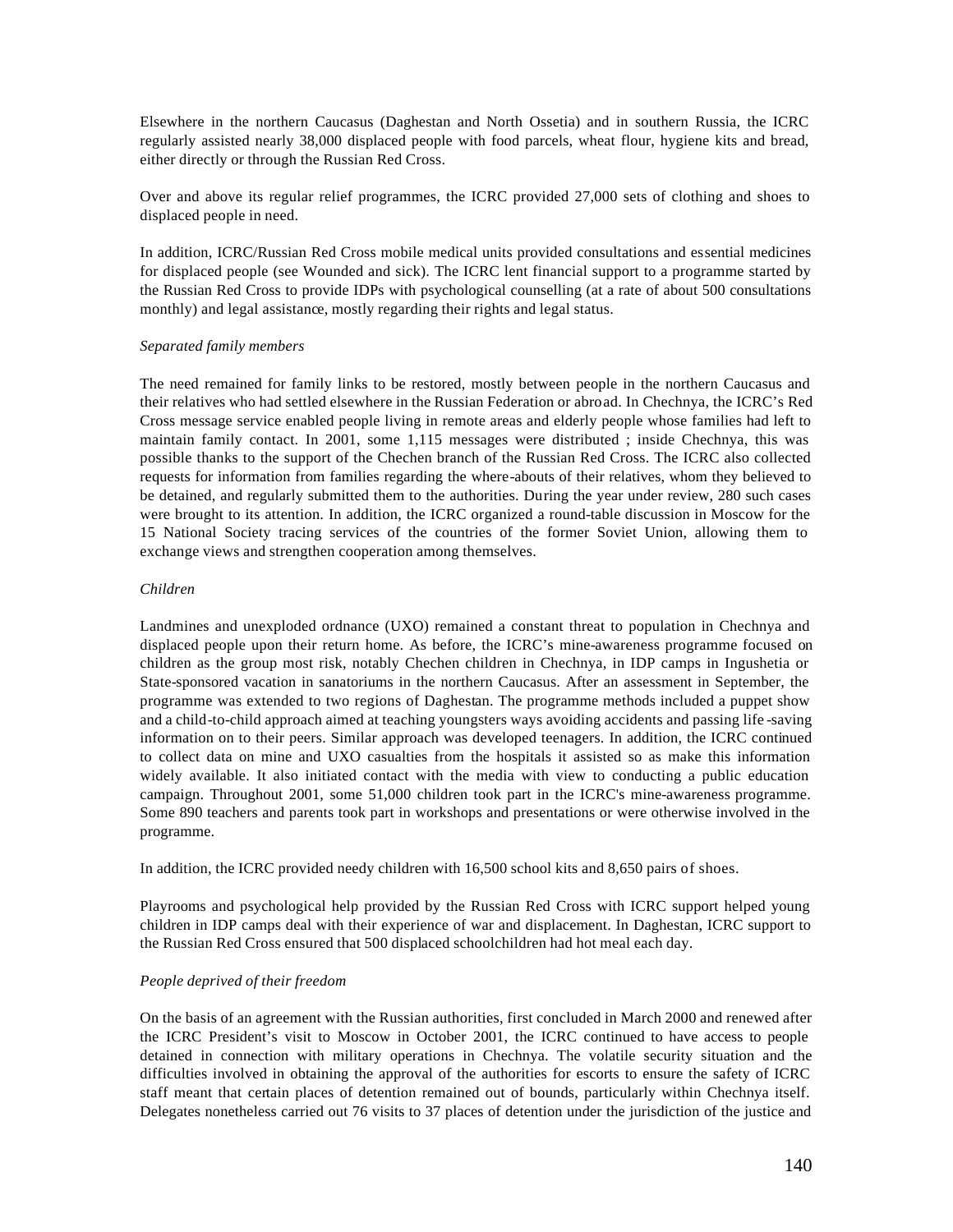interior ministries, including 12 in Chechnya, and registered 1,073 detainees (1,812 since March 2000). The ICRC engaged in direct, constructive dialogue with prison authorities and the relevant ministry officials, aiming to ensure that the detainees were treated humanely. During all visits, detainees were given the opportunity to write Red Cross messages (RCMs) which were then collected for delivery to their relatives. In 2001 the ICRC distributed 183 RCMs.

### *Wounded and sick*

Chechnya, surgical and general health facilities and equipment remained crippled by both war damage and lack of means and maintenance. After reassessing needs and reviewing its surgical support programme which had been covering 27 hospitals, in July the ICRC decided to focus on assisting, as needed, nine facilities in Chechnya and one hospital each in Ingushetia and Daghestan. In addition, it ran a primary health-care programme jointly with the Russian Red Cross. The ICRC supplied the necessary vehicles and financed the running of four mobile units and one stationary unit in Chechnya, two mobile clinics in Daghestan and, until October, a mobile clinic and a health post Ingushetia. This enabled the Russian Red Cross in 2001 to give more than 100,000 consultations to vulnerable residents and provide them with essential medicines.

Through its surgical programme, the ICRC provided wheelchairs and crutches to patients with disabilities. To address longer-term needs for physical rehabilitation among Chechnya's several thousand war amputees and other disabled people, the ICRC signed an agreement in October with the federal Ministry of Labour regarding further training for specialized Chechen staff expected to work at a prosthetic/orthotic centre in Grozny which the authorities were planning to reopen." (ICRC 30 June 2002)

"The ICRC will begin supplying food and other basic necessities to some 86,000 internally displaced people in Ingushetia this week, in its fourth and final round of distributions in the republic this year.

With these distributions the ICRC will take a step towards adopting the priorities it has set for its humanitarian programmes in 2003. After several months of in-depth review, it decided that the focus in 2003 will be placed on the most vulnerable of Ingushetia's displaced, such as those with disabilities, orphans, female -headed households, and large families. The ICRC will increase its aid to vulnerable people in the Chechen Republic next year. " (ICRC 10 October 2002)

*For an update on ICRC's activities in the North Caucasus, see "Emergency Action of the Red Cross and the Red Crescent Movement in the North Caucasus and the South of Russia", July 2002 [Internet]*

## **Protection, human rights and rule of law in northern Caucasus: planned activities in the UN consolidated appeal for 2002 (November 2001)**

- Lobyying and promotion of the rights of the displaced will be done by UNHCR jointly with other relevant partners
- Thanks to the monitoring of its implementing partners, UNHCR will undertake timely protection interventions when required
- Through local NGOs, UNHCR will provide legal councelling to IDPs and returnees regarding access to rights and public services
- Capacity building and promotion of the rule of law will be undertaken in coordination with the Council of Europe, OSCE and the European Union
- UNHCR and UNICEF will provide psycho-social support and protection-related health assistance to vulnerable IDPs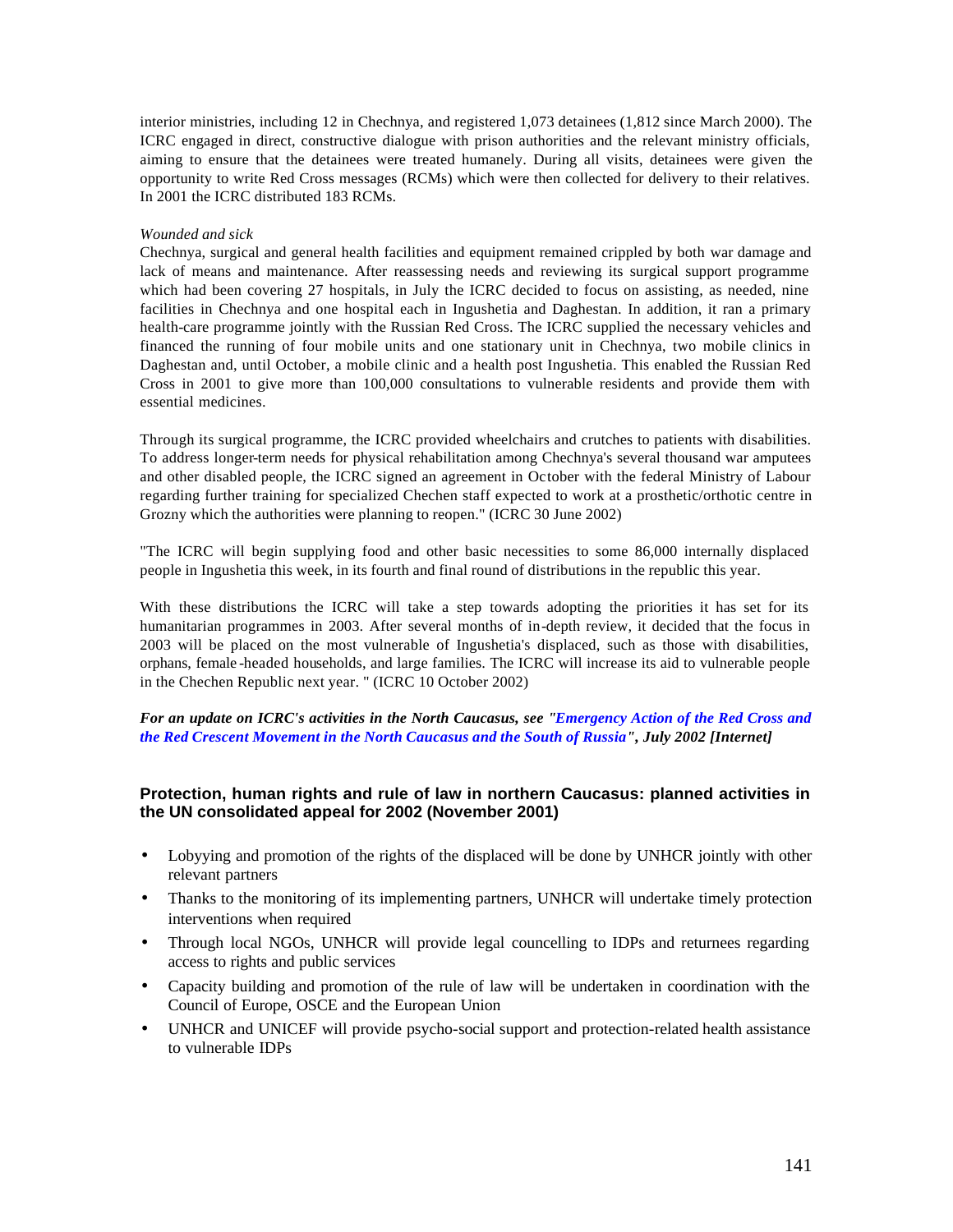| <b>Beneficiary Population</b> | Number  |
|-------------------------------|---------|
| IDPs in Ingushetia            | 150,000 |
| Residents in Chechnya         | 440,000 |
| IDPs in Chechnya              | 160,000 |
| Total                         | 750,000 |

(UN November 2001, p. 19)

## **"Objectives**

• Preserve a safe haven for IDPs in Ingushetia.

‹ Ensure the right of IDPs to choose their place of residence within their own country.

 $\bullet$  Ensure the principle of voluntary return to Chechnya in safety and with dignity.

• Promote possible integration schemes for those IDPs in Ingushetia (and elsewhere) who are not able or willing to return to Chechnya.

• Promote the re-establishment of the rule of law in Chechnya to ensure a safer environment for returnees and IDPs in Chechnya.

• Alleviate the human suffering of IDPs and returnees in Chechnya.

## **Proposed action**

The activities described below will be conducted in Ingushetia and other North Caucasus republics either through UNHCR's direct implementation or through governmental and non-governmental partners. Within Chechnya activities will be implemented through governmental and non-governmental partners already working in the republic. In the field of protection and promotion of the International Humanitarian Law, the ICRC will continue in 2002 to work according to its working modalities and to its mandate.

### Lobbying and promotion of the rights of IDPs, returnees and other affected populations

• UNHCR will, together with its strategic partners, continue to liaise with relevant authorities on a local, regional, and federal level in order to ensure that IDPs are granted basic rights in accordance with international norms and Russian legislation.

### Protection monitoring and intervention

 $\bullet$  By strengthening its own resources and partners' staff, UNHCR will facilitate a co-ordinated approach to protection issues in the region.

 $\bullet$  Thanks to the monitoring of its implementing partners, UNHCR will have an overview of the living conditions and protection situation of all IDPs in Ingushetia, and will undertake timely protection interventions when required.

• UNHCR will support agencies and organisations who are monitoring the situation and providing individual support for IDPs, returnees, and local populations in Chechnya.

### Access to legal status, registration, documentation and other civil and social entitlements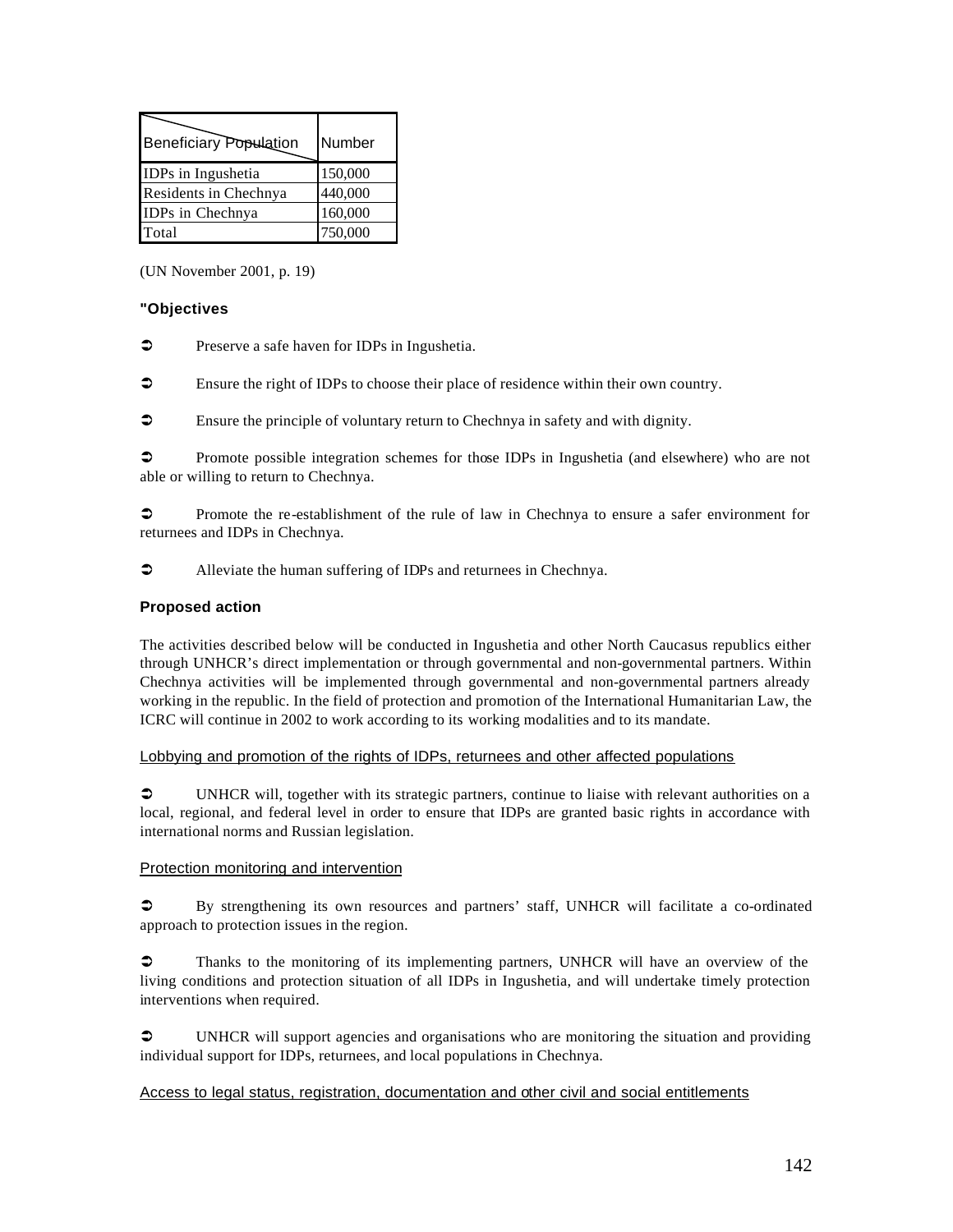$\circ$  Through its implementing arrangements with local NGOs, UNHCR will provide legal counselling to IDPs and returnees regarding access to legal documentation, status determination, and registration, as well as social rights and allowances.

 $\circ$  In parallel, support will be provided to enhance national mechanisms for the issuance of legal documentation to IDPs, as well as for the implementation of applicable legislation defining the status of IDPs and related rights and allowances.

• For IDPs wishing to remain permanently or temporarily in Ingushetia or elsewhere in the Russian Federation, UNHCR will continue to advocate on their behalf, seeking to legalize their residence status and avoid forced return to unsafe areas. UNHCR will, in selected cases, provide humanitarian assistance and initiate activities to facilitate integration of IDPs who do not wish to return to Chechnya, in Ingushetia or in other regions. Community-based activities will support and sustain integration initiatives. This includes local NGOs' involvement to facilitate access to essential services such as medical care and education in Moscow.

### Capacity building and promotion of the rule of law

• UNHCR will, in close coordination with the Council of Europe, OSCE/ODIHR, and the EU, support efforts made towards the re-establishment of the rule of law in Chechnya. This will be done by organizing workshops for judges and lawyers active in Chechnya on the role of the judiciary in the protection of IDPs, and by equipping counselling centres, selected courts in Chechnya, and the field offices of the Russian President's Special Representative for the Protection of Rights and Freedoms of the Individual and of the Citizen in the Republic of Chechnya.

### Psycho-social support and protection-related health assistance

 $\bullet$  Through their local partners in Ingushetia, and in coordination with NGOs working in this field, UNHCR and UNICEF will continue to provide psycho-social support to the most vulnerable groups among the IDPs. Such activities will include offering schooling and recreation activities to IDP children and youth. In Chechnya, NGOs such as Memorial will provide psycho-social counselling to IDPs and returnees, with a focus on trauma rehabilitation, and will organise recreational activities for children and teenagers residing in camps.

 $\bullet$  In co-ordination with WHO, UNHCR will facilitate access to medical treatment for selected vulnerable IDPs in emergency cases where treatment cannot be offered in their current place of displacement. When necessary, in close coordination with the authorities, evacuation will be arranged by facilitating transport of IDPs to hospitals located in other North Caucasus republics or southern Russian regions."(UN November 2001, pp. 20-21)

Table of Financial Requirements for 1 January - 31 December 2002 (US \$)

| Sector                              | <b>IINHCR</b> | <b>Sector Total</b> |
|-------------------------------------|---------------|---------------------|
| Protection/Human Rights/Rule of Law | 2.268.271     | 2.268.271           |

(UN November 2001, p. 3)

*See also North Caucasus Humanitarian Action – Briefing Kit, UN OCHA, February 2002 [Internet]*

## **Food: planned activities in the UN 2002 consolidated appeal for Northern Caucasus (November 2001)**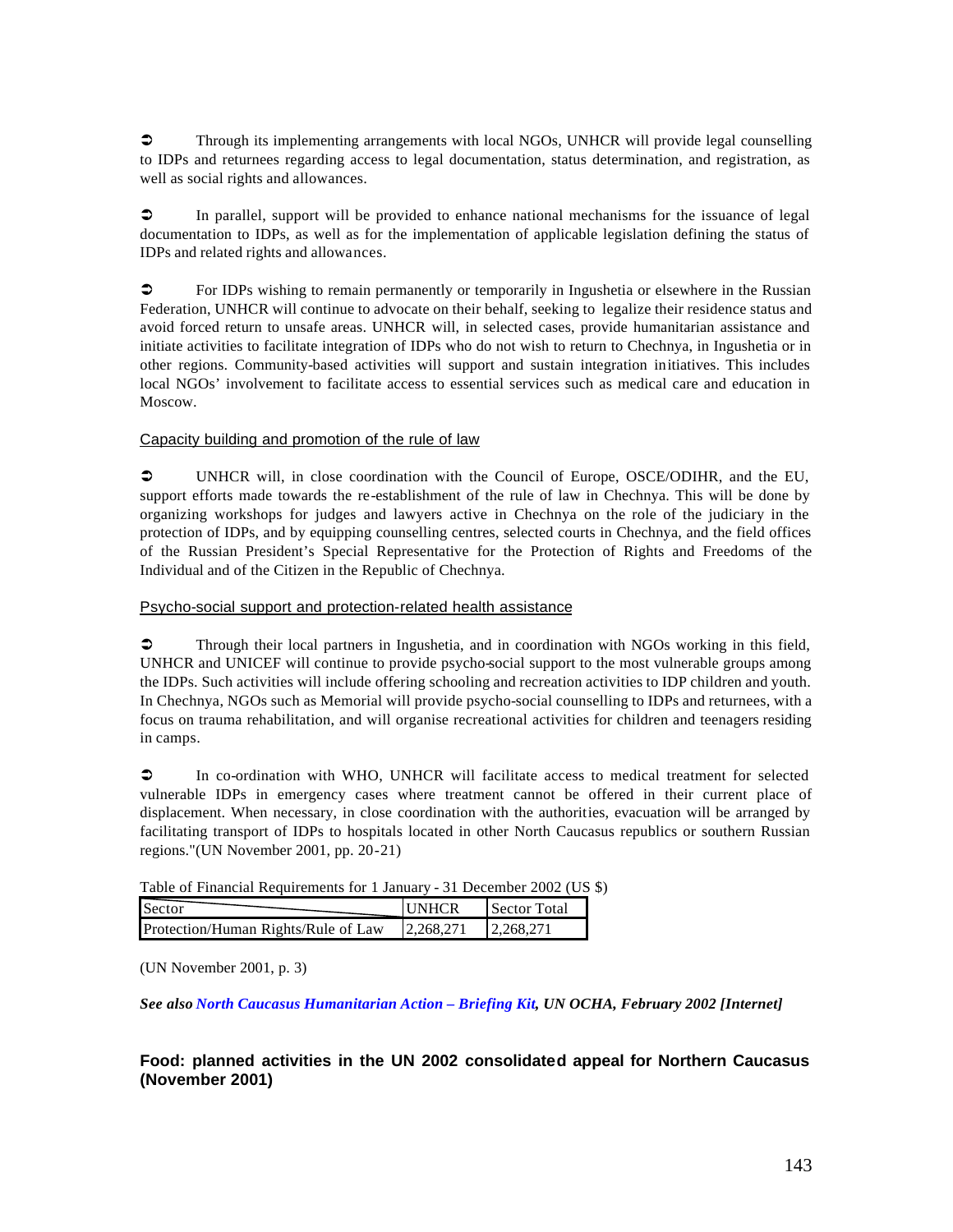- At least 265,000 IDPs in Chechnya and Ingushetia will receive food assistance from WFP, ICRC, Islamic Relief, the Danish Refugee Council and Action contre la Faim
- In Chechnya, WFP will also support 35,000 persons through institutional feeding and food-forasset-creation activities wo another 2,000 unemployed persons
- The bulk of WFP relief food assistance in Chechnya will be channelled through the Danish Refugee Council, People in Need Foundation and Islamic Relief
- In view of the continued movement of people between Ingushetia and Chechnya, a 'food follows people' approach will be adopted for the distribution

|                                                                     | <b>Gender and Age Breakdown</b> |        |                      |         |
|---------------------------------------------------------------------|---------------------------------|--------|----------------------|---------|
| <b>UN World Food Programme</b><br><b>Food Aid Beneficiary Group</b> | Women                           | Men    | Children<br>$(0-16)$ | Total   |
| <b>IDPs</b> in Ingushetia                                           | 44,000                          | 31,500 | 54,500               | 130,000 |
| IDPs and vulnerable groups in Chechnya                              | 55,700                          | 32,500 | 46,800               | 135,000 |
| Institutional feeding and food-for-assets-<br>creation in Chechnya  | 8,500                           | 6,500  | 30,000               | 45,000  |
| <b>Total</b>                                                        | 108,200                         | 70,500 | 131,300              | 310,000 |

(UN November 2001, p. 22)

#### **"Objectives**

The objective of the UN's emergency food assistance programme is to prevent hunger and alleviate suffering among vulnerable groups, such as displaced persons and food-insecure poor households. In so doing WFP will support activities which, where possible, aim to promote integration and self-reliance, target supplementary feeding, and facilitate the voluntary return of IDPs from Ingushetia to Chechnya.

#### **Proposed action**

WFP will continue to supply basic food commodities to targeted beneficiary groups in Ingushetia and Chechnya. WFP will act as the UN's focal agency for co-ordination of food-related matters with the government, ICRC, and the NGO community.

In Ingushetia the main providers of food aid will be WFP, ICRC, and IR. In accordance with the present arrangement, the three partners will continue to provide IDPs with a basic monthly food ration (WFP) and complementary food parcels distributed on a quarterly basis (ICRC) and twice a month (IR). Such a division of responsibilities in Ingushetia proved to be an efficient mechanism for meeting the overall needs of IDPs in the past.

It is expected that about 10,000 IDPs who come to Ingushetia from the neighbouring Achkoy-Martan and Sunzha regions of Chechnya to pick up food assistance, will be de-registered in 2002. A part of 30,000 ethnic Ingush IDPs from Chechnya is also expected to be integrated into Ingush society. In view these two factors, basic food assistance would be required for approximately 130,000 IDPs in Ingushetia.

In Chechnya a different strategy in the food-aid provision is established. Considering the substantial food needs in the republic, the division of responsibilities between WFP and other agencies providing food aid is based on a geographical approach, which ensures wider coverage of assistance. WFP will provide basic food assistance to 135,000 members of most needy households in the central region of the republic, which was most affected by the hostilities and where the needs are the greatest, i.e. Grozny city and rural area, Achkhoy-Martan, Sunzha, and Gudermes regions.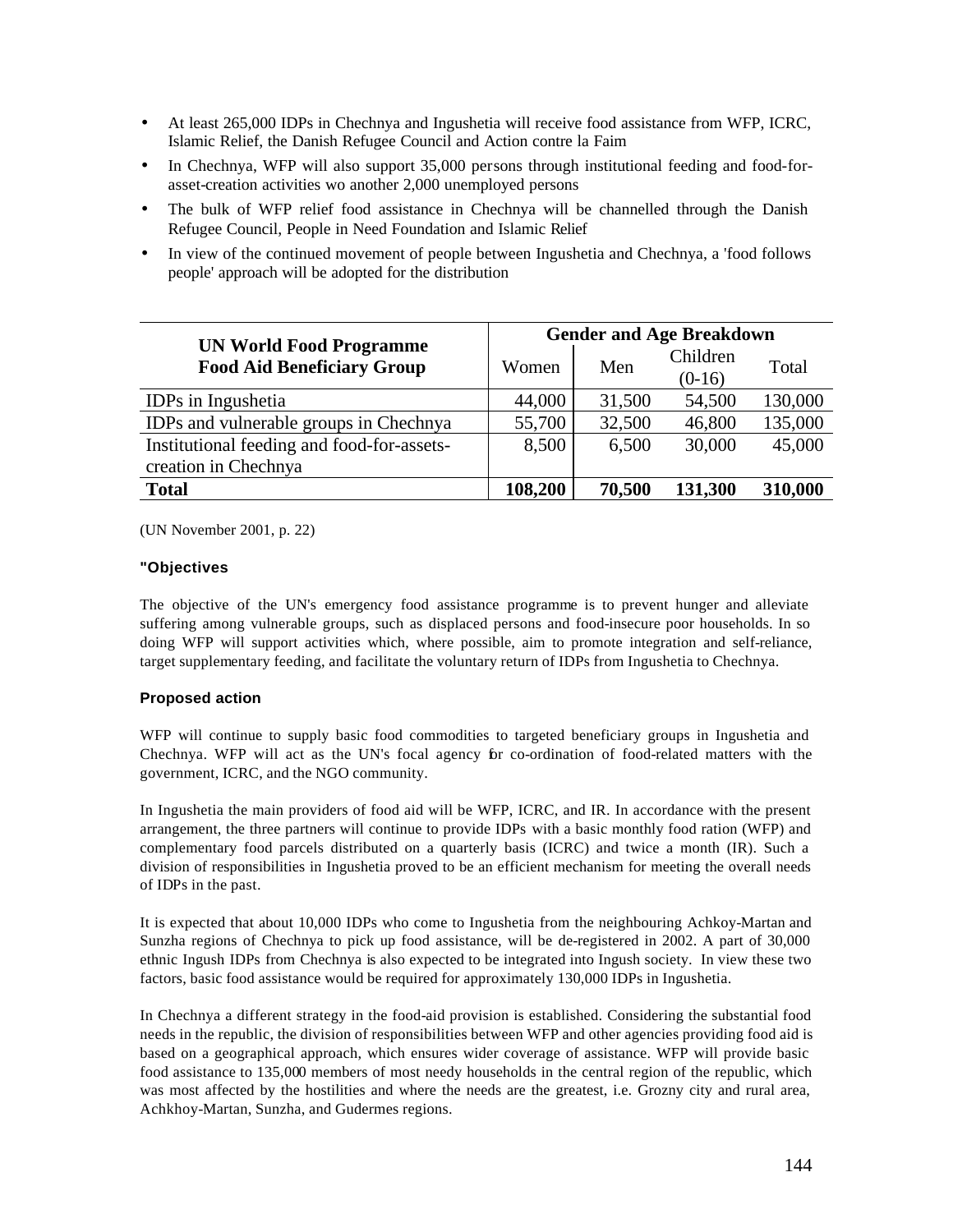In addition, WFP will support 35,000 persons through institutional feeding, of which 30,000 are primary school children and 5,000 are hospital patients, orphans, etc. WFP will also provide job opportunities through food-for-asset-creation activities to another 2,000 unemployed food insecure persons. Within the framework of such activities, aimed at rehabilitation of social infrastructure such as schools, hospitals, clinics, and orphanages, and the agricultural sector (in collaboration with FAO), WFP's food aid will provide five rations to each of 2,000 participants (10,000 beneficiaries).

The bulk of WFP relief food assistance in Chechnya will be channelled through DRC, People In Need Foundation (PINF), and IR. The same NGOs and Caritas, CPCD, CRC, and PHO will implement the institutional feeding and food-for-asset-creation activities in close collaboration with local authorities.

Other agencies, supplying food commodities independently from WFP, will continue to address other needs in Chechnya on the basis of geographical targeting. DRC will focus on northern and southern regions, providing basic food rations to about 130,000 vulnerable persons and IDPs. ACF plans to provide basic food to 28,000 people in southern mountainous regions and conduct institutional feeding in Grozny. ICRC intends to expand its current supplementary food distribution planning to reach about 50,000 handicapped and elderly in five urban centres of Chechnya. In addition, some 5,000 most needy residents, including returnees and 500 persons in social institutions of Grozny, will receive ICRC food.

In view of the continued movement of people between Ingushetia and Chechnya, a 'food follows people' approach will be adopted. This flexibility will facilitate distribution of food as and where needed, in particular if large population movements occur.

For 2002, the overall WFP food requirement to assist 310,000 beneficiaries is about 56,490 MT of basic food commodities. It is expected that there might be a stock balance of about 2,430 MT at the end of December 2001, and a total of 25,800 MT of food commodities delivered in 2002, out of the confirmed donor contributions of the current operation. Therefore, WFP net food requirement for 2002 is estimated at 28,260 MT for which WFP would require about US \$12.8 million for resourcing food and to cover transportation (sea freight and overland), storage, handling, distribution and other support costs.

Donors are encouraged to provide cash contributions, which will allow WFP to procure the bulk of required food supplies in the Russian market thereby reducing transportation costs and delivery time." (UN November 2001, pp. 23-24)

Table of Financial Requirements for 1 January - 31 December 2002 (US \$)

| Sector | <b>WFP</b> | Sector Totals |
|--------|------------|---------------|
| Food   | 12.784.654 | 12.784.654    |

(UN November 2001, p. 3)

*See also North Caucasus Humanitarian Action – Briefing Kit, UN OCHA, February 2002 [Internet] See also WFP project document 6197.02 - "Emergency Food Assistance in the Northern Caucasus (Russian Federation)" [Internet]*

# **Agriculture: planned activities in the UN 2002 consolidated appeal for northern Caucasus (November 2001)**

• The objective is to restore the self-reliance of the local population by facilitating the resumption of the traditional production of potatoes and vegetables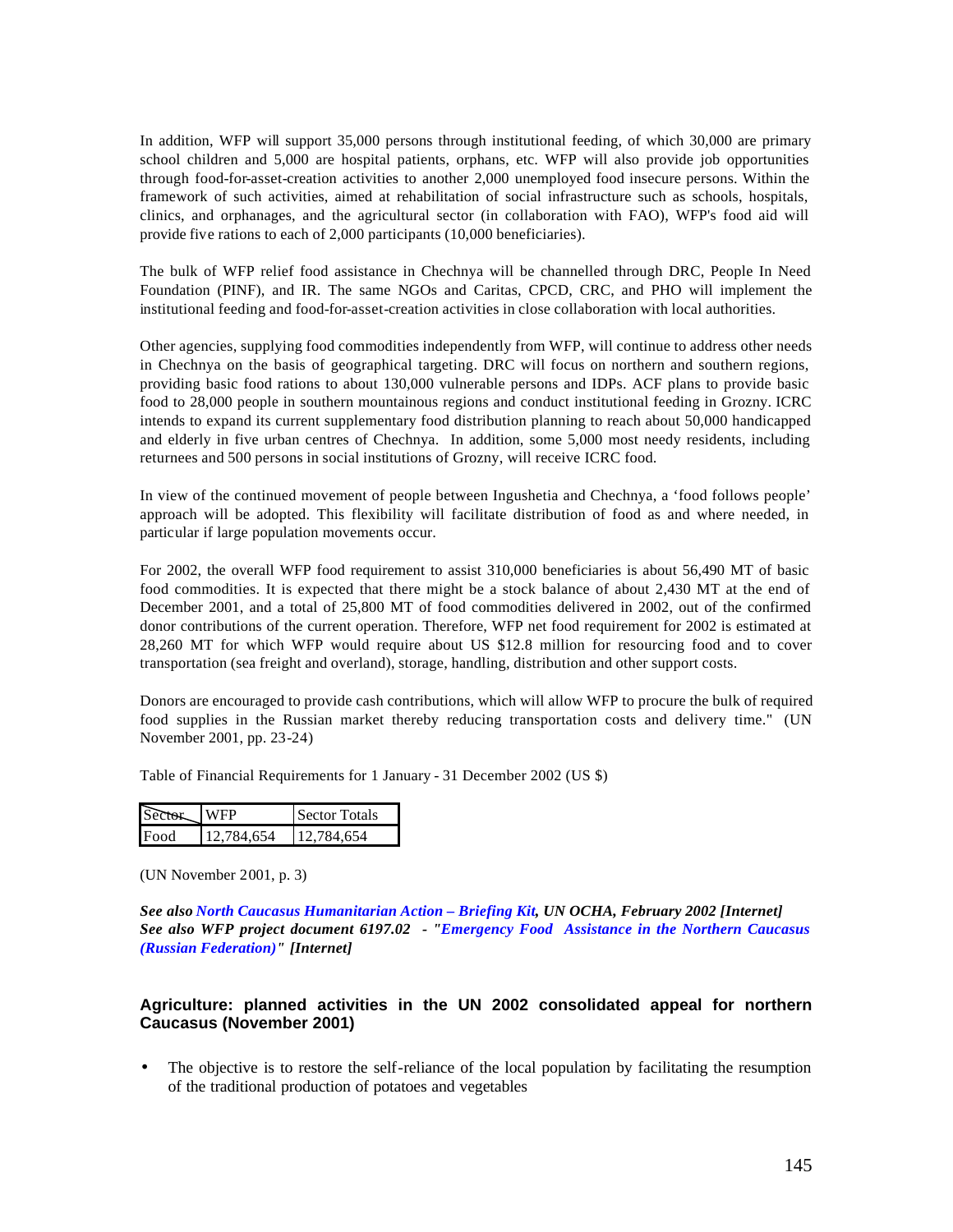• FAO proposes two emergency agricultural assistance projects targeting IDPs and vulnerable host families in Chechnya and Ingushetia

| Beneficiary population      | Number  |
|-----------------------------|---------|
| IDPs in Chechnya            | 17,500  |
| Host families in Chechnya   | 7,500   |
| IDPs in Ingushetia          | 50,000  |
| Host families in Ingushetia | 25,000  |
| Total                       | 100,000 |

(UN November 2001, p. 24)

#### **"Objectives**

The strategic goal of the emergency agricultural assistance is to restore the self-reliance of the local population for essential parts of their diet by facilitating the resumption of the traditional production of potatoes and vegetables. The specific sector objective is to support 13,500 needy IDP families and 6,500 host families to resume small-scale agriculture (home gardening) through the supply of agricultural inputs and technical assistance for the forthcoming spring 2002 crop season. The expected output is a production of 300 kg of potatoes and 100 kg of vegetables per family, which can be either consumed by the family itself or sold. It is estimated that the intervention will be highly cost-effective. Projected ratios between the value of the production and the cost of inputs are 1.6 for IDP families and 3.2 for host families. For the project in Chechnya, the overall ratio of total value of production to total investment will be 1.3, while the average cost per beneficiary will be US \$63. For the project in Ingushetia, the overall ratio of total value of production to total investment will be 1.3, while the average cost per beneficiary will be US \$53.

#### **Proposed action**

FAO proposes two emergency agricultural assistance projects targeting IDPs and vulnerable host families in the Republic of Chechnya and the Republic of Ingushetia.

The project in Chechnya targets 3,500 IDP families and 1,500 host families in the districts of Achkhoy-Martan and Urus Martan, characterized by their stability and by the market opportunities offered by Nazran.

The project in Ingushetia targets 10,000 IDP families and 5,000 host families in areas with the highest concentration of IDPs (Central and NW Ingushetia).

The beneficiaries of both projects, selected from among the neediest, will be provided with potato and vegetable seeds and hand tools Hand tools will be distributed only to IDP families for the cultivation of a plot of 200 m² during the forthcoming planting season, from February to September 2002. The project expects to lead to an output of 300 kg of potatoes and 100 kg of vegetables per family.

FAO will be responsible for the purchase of inputs and for the provision of technical assistance. WFP will provide food-for-work rations for beneficiaries facing particularly difficult situations, while UNHCR will provide other materials and services. International consultants will assist in the start-up and final evaluation of the projects. The Ministries of Agriculture will supervise implementation and the distribution of inputs by NGOs. Inputs will be procured locally, varieties will be adapted to the conditions of the targeted areas, and all seed stocks will be tested to assure their quality before distribution.

#### **Indicators**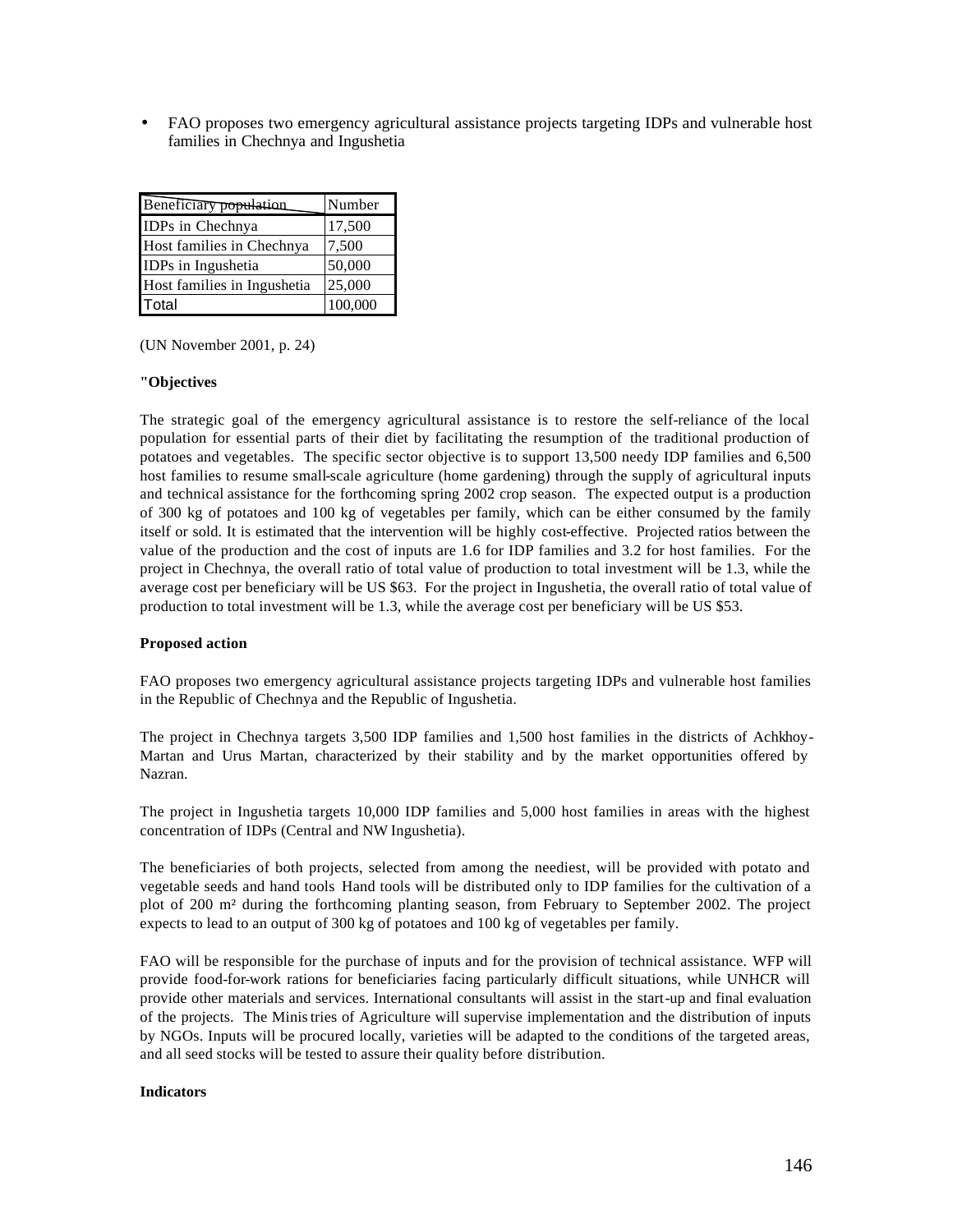- $\bullet$  Number of agricultural input packages distributed.
- $\degree$  Quantities of potatoes and vegetables produced per family." (UN November 2001, pp. 25-26)

Table of Financial Requirements for 1 January - 31 December 2002 (US \$)

| <b>Sec</b>  | FAO       | Sector Totals |
|-------------|-----------|---------------|
| Agriculture | 1.118.500 | 1.118.500     |

(UN November 2001, p. 3)

# **Shelter and non-food items: planned activities in the UN 2002 consolidated appeal for Northern Caucasus (November 2001)**

- UNHCR will focus more on integration possibilities for those who wish to reside more or less permanently in Ingushetia
- It will also continue to facilitate and co-ordinate the maintenance of camps and settlements in Ingushetia
- UNHCR's implementing partners will assist vulnerable IDP families returning to Chechnya by providing basic building materials, small-size tents and relief supplies

| Ingushetia              |                |                                                                            |                                          |
|-------------------------|----------------|----------------------------------------------------------------------------|------------------------------------------|
| Type of accommodation   | Number of IDPs | shelter,<br>in need of<br>%<br>replacement<br><sub>or</sub><br>maintenance | <b>IDPs</b> in need of urgent<br>shelter |
| Camps                   | 22,500         | 70                                                                         | 15,800                                   |
| Spontaneous settlements | 30,000         | 80                                                                         | 24,000                                   |
| <b>Host families</b>    | 97,500         | 25                                                                         | 24,400                                   |
| Total                   | 150,000        |                                                                            | 64,200                                   |

| Chechnya | Targeted beneficiaries                              |
|----------|-----------------------------------------------------|
|          | $6,000$ returnees or IDP families $(24,000$ people) |

(UN November 2001, p. 26)

# **"Objectives**

Ingushetia

• Adequate shelter for all (150,000) IDPs is maintained in tents, spontaneous settlements, and host families, in order to mitigate against possible evictions and to cater for newcomers.

 $\degree$  The most vulnerable IDPs (approximately 35,000) living in host communities, settlements and camps, as well as new arrivals, are provided with essential Non-Food Items (NFIs) including household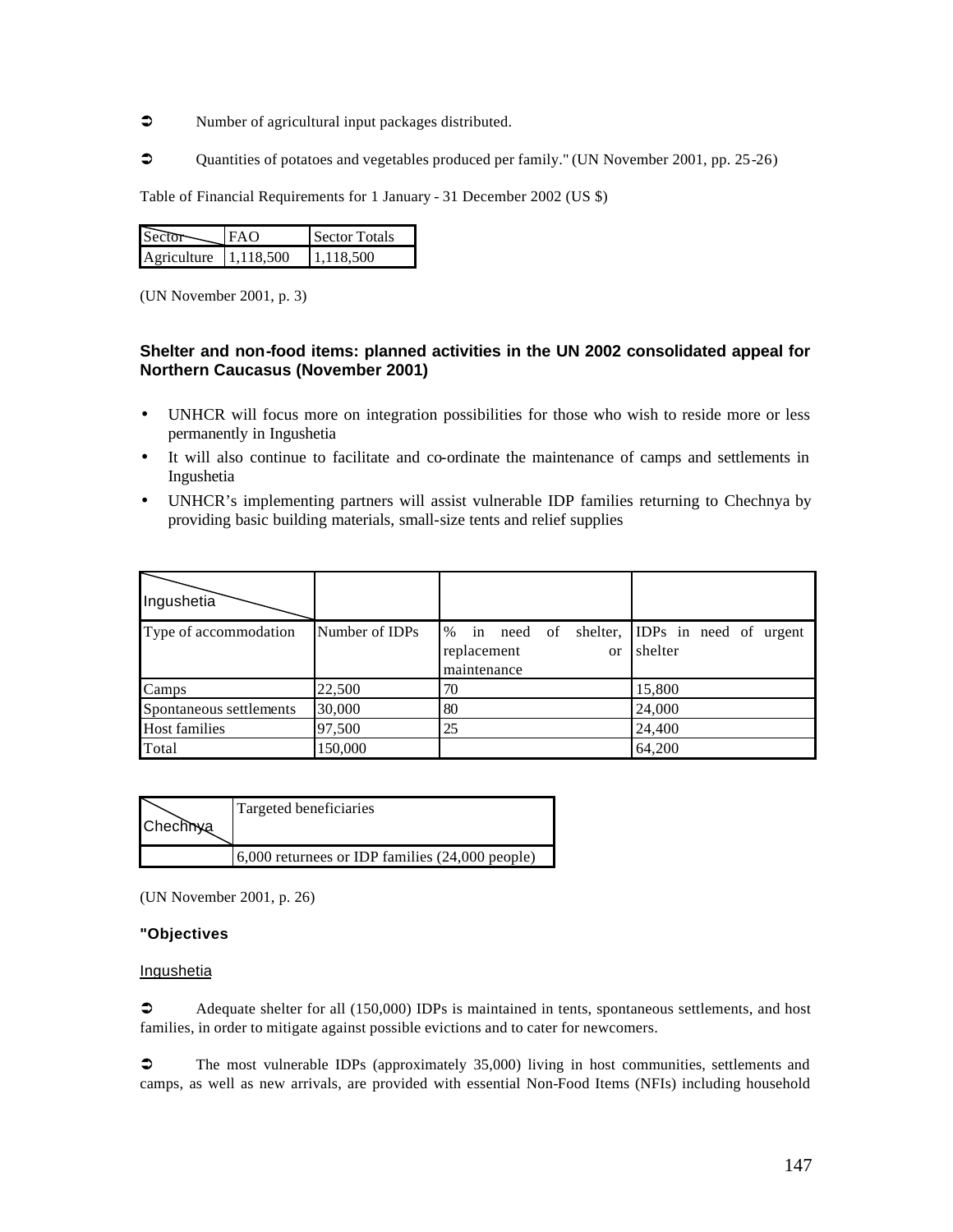items, sanitary supplies for IDP women, clothing and blankets, and hygienic kits, so as to reduce eviction threats from host families and communal buildings.

• Where the potential for more permanent settlement has been identified, shelter standards will be adapted accordingly, and advice provided to IDPs on self-sufficient handling of shelter needs.

 $\circ$  Accurate data on the shelter and living conditions of IDPs in targeted camps and communities is regularly updated.

‹ Response capacity for unexpected emergencies is maintained through readily available shelter and stocks of NFIs within the country.

# Chechnya

**•** Approximately 30,000 IDPs in Chechnya are able to reside in or near their house while it is being repaired.

 $\degree$  The non-food needs of 25,000 vulnerable IDPs and returnees within Chechnya are met through provision of relief supplies and aid packages (household, sanitary supplies, and hygienic items).

# **Proposed action**

Agencies involved in shelter activities in Ingushetia include IRC, DRC, ICRC, MSF-F, and Mercy Corps. While UNHCR will focus more on integration possibilities for beneficiaries who wish to reside more or less permanently in Ingushetia, it will also continue to facilitate and co-ordinate to the extent necessary the maintenance of camps and settlements. In exploring more "durable solutions", UNHCR will continue to support, mediate, and liaise between NGOs, beneficiaries and local government partners to promote the shelter-related rights of IDPs. These rights include registration and consequent access to acceptable shelter and basic living standards and physical safety in camps and other places of residence. UNHCR would also hope to ensure that vulnerable groups have priority in all shelter-related activities.

 $\bullet$  The upgrading of some of the existing sites in Ingushetia will take place through implementing and operational partners.

• UNHCR's governmental and NGO partners will distribute relief items and aid packages (household, sanitary supplies, and hygienic items) to vulnerable people in Ingushetia and Chechnya.

• UNHCR's implementing partners will assist the most vulnerable IDP families returning to Chechnya by providing basic building materials and small-size tents for interim accommodation.

#### **Indicators**

• All IDPs in Ingushetia have basic, warm, dry accommodation.

 $\bullet$  Evicted families and possible new arrivals have alternative shelter in Ingushetia.

 $\circ$  Vulnerable returnees to Chechnya can live in warm, dry conditions while repairing their homes.

 $\degree$  Tented camp facilities are replaced with more permanent arrangements. " (UN November 2001, pp. 28-29)

Table of Financial Requirements for 1 January - 31 December 2002 (US \$) Sector UNHCR Sector Totals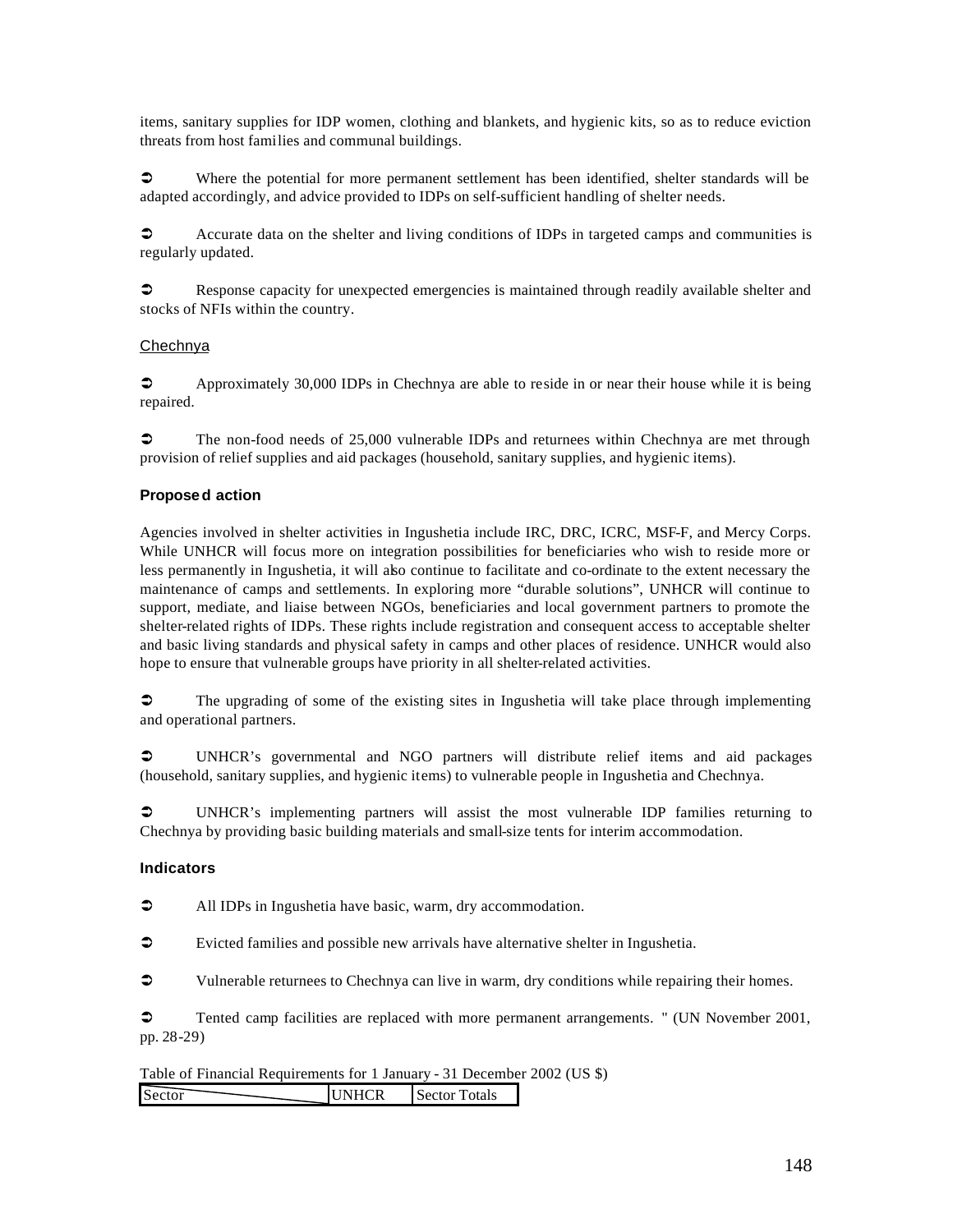| Shelter & Non-Food Items | 3,394,879 | 3,394,879 |
|--------------------------|-----------|-----------|
|--------------------------|-----------|-----------|

(UN November 2001, p. 3)

"UNHCR continued to replace worn out tents in five IDP camps in Ingushetia. By the middle of March, 700 new tents had been erected. In addition, it continued repair and maintenance works in IDP spontaneous settlements, as required." (UN OCHA 15 March 2002)

"In cooperation with PINF, UNHCR has assisted some 3,000 families in Chechnya with shelter materials for establishing minimal living conditions there, and plans to assist a further 6,000 families in 2002. 135 prefabricated houses were provided to vulnerable families inside Chechnya including 18 for TB clinics in Ingushetia. Should there be significant return to Chechnya, UNHCR's engagement in the shelter sector may be enhanced, given that this is the most basic need expressed by the IDPs and one of the obstacles to their return." (UNOCHA February 2002, p. 6)

*See also North Caucasus Humanitarian Action – Briefing Kit, UN OCHA, February 2002 [Internet]*

# **Health: planned activities in the UN 2002 consolidated appeal for Northern Caucasus (November 2001)**

- The overall objective is to continue to help develop the capacity of local health services and to coordinate international health assistance
- WHO will further strengthen epidemiological surveillance, immunization systems, reproductive and maternal health services
- Local health systems will receive assistance to cope with the most important emerging needs at the primary health care system
- Mental health and psychosocial rehabilitation for the most vulnerable groups, will also coordinated by WHO

| Beneficiary Population                   | Number  |
|------------------------------------------|---------|
| IDPs in Ingushetia                       | 150,000 |
| Host families in Ingushetia              | 60,000  |
| Civilians in need in Chechnya            | 50,000  |
| Children under the age of 17 in Chechnya | 240,000 |
| Total                                    | 500,000 |

(UN November 2001, p. 29)

#### "**Objectives**

The overall objective is to continue to help develop the capacity of local health services and to coordinate international health assistance in order to ensure equitable and good quality care, thus reducing preventable morbidity, mortality, and disability in populations most in need in the Republics of Ingushetia and Chechnya. This will be pursued by:

 $\circ$  Continuous coordination of health-related activities of all local providers and international organisations, as well as support to the existing health care facilities to ensure that the most vulnerable groups have access to good quality preventive and medical care.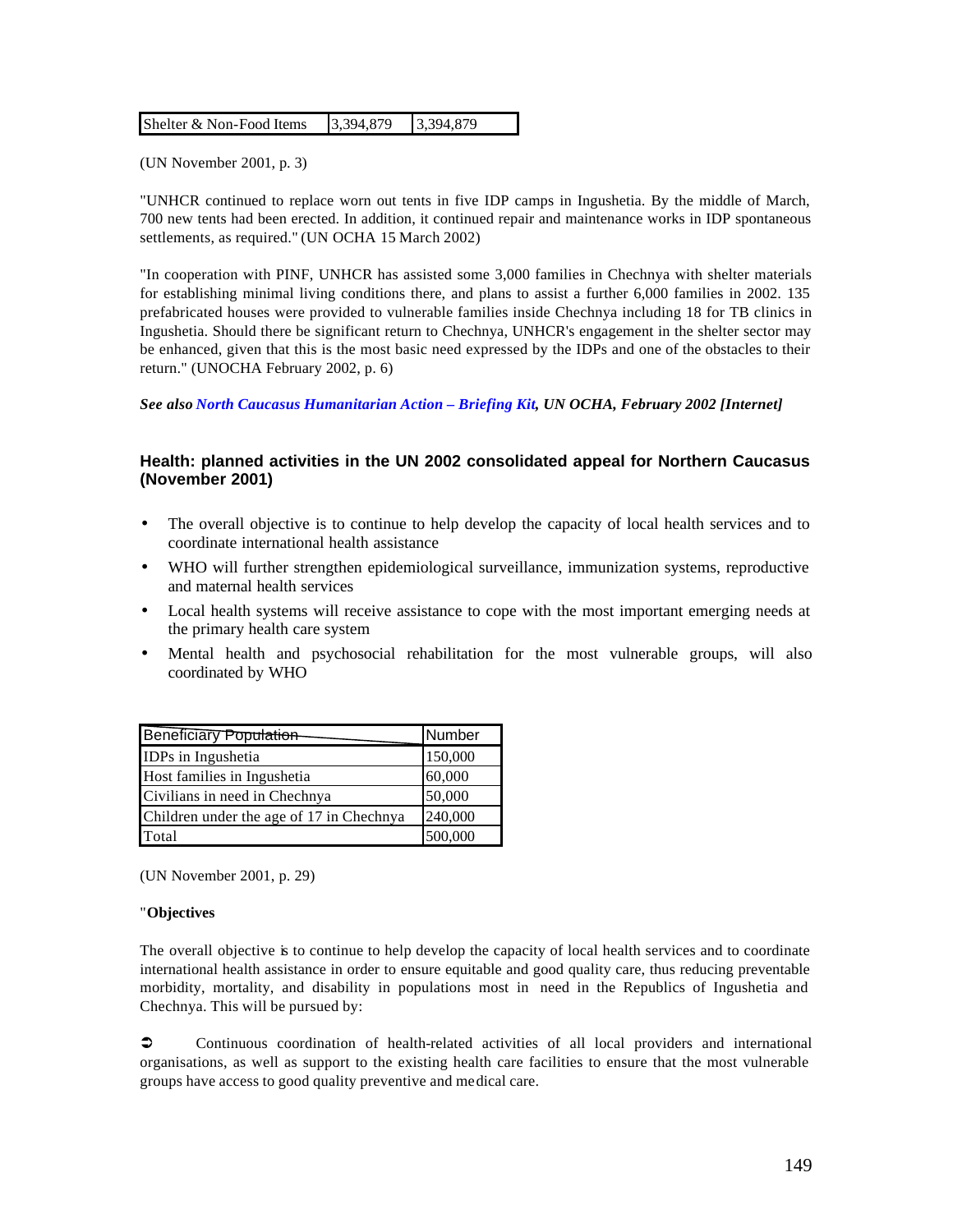$\bullet$  Health services capacity building and the motivation of local health authorities to apply internationally adopted methods and standards in carrying out relief operations and routine care provision which will lead to the development of an efficient and sustainable health care system.

# **Proposed action**

WHO will continue to coordinate activities in the health sector by advocating a stronger commitment to active partnership between international and national organisations present in the field. This includes the sharing of available health information and technical expertise, as well as the plans of organisations involved, in order to intervene in a more cohesive way and use resources more efficiently to make health care services more accessible and equitable.

WHO will strengthen continuous health monitoring in the affected areas, identifying priority health needs. WHO will continue to provide technical support to federal and local health authorities, UN agencies, and NGOs.

WHO will further assist the local health care system to strengthen epidemiological surveillance and response in Chechnya and Ingushetia, as well as supporting the TB control programme in Ingushetia. A register of TB patients in Ingushetia and Chechnya will be developed to improve continuity of treatment in accordance with WHO recommendations. The rehabilitation of the laboratory service of the TB hospital in Chechnya will be supported.

UNICEF will strengthen the Mother-Child Health (MCH) component in camps and settlements' primary health care facilities, both in Ingushetia and Chechnya, by providing materials. UNICEF will also develop a "Mother Empowerment Programme" encompassing awareness of EPI, CDD and MCH, as well as tackling the problem of childhood anaemia by formulating specific nutrition activities in collaboration with other UN agencies.

UNICEF will continue to support the EPI system in Ingushetia and Chechnya, in close collaboration with the two MoHs and several NGOs, both through material support and public awareness campaigns. WHO will further proceed with manager training activities for EPI staff in all health facilities which have not yet been covered.

UNFPA and WHO will continue complementary training and capacity building in maternal health and will improve the accessibility and quality of reproductive health services with special attention to 'safe motherhood', family planning, prevention, and treatment of Sexually Transmitted Infections (STIs). This will be achieved by upgrading the skills of health workers and the provision of basic reproductive health equipment and supplies.

In collaboration with local health authorities, UN agencies, ICRC, and NGOs, WHO will continue to help local health systems cope with the most important emerging needs at the primary health care level, to provide basic medical supplies and medicines and to train staff in essential drug administration.

WHO will coordinate and conduct mental health and psycho-social rehabilitation for the most vulnerable population groups and assist by training and providing essential supplies to rehabilitation centres in both Chechnya and Ingushetia, as well as to two psychiatric hospitals in Chechnya.

UNICEF, in the framework of its child protection approach and in cooperation with WHO, will intensify its effort for the psycho-social support to traumatised children and child victims of mine accidents (please see the Mine Action sector).

#### **Indicators**

• Number of trained health workers; change in drug-prescribing practices and hospitalisation rates.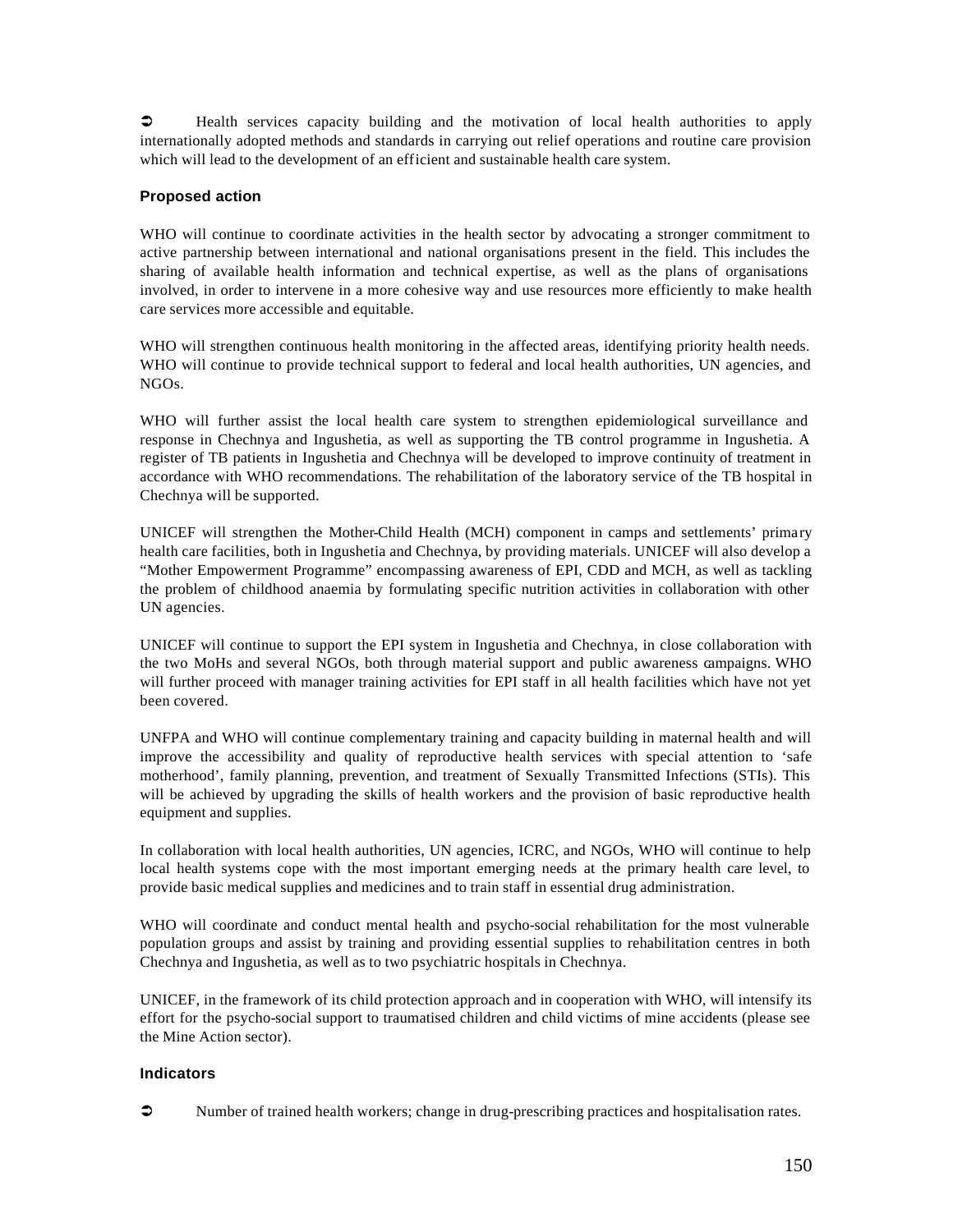• Number of trained people in community-based and professional psychiatric care; number of operational rehabilitation centres and number of people who received care in Chechnya and Ingushetia; increased bed capacity and quality of mental health services in Chechnya.

• Number of trained staff; improved diagnostic capacities to detect up to 70% of sputum smear TB positive; number of registered patients moved from one address to another and assisted in uninterrupted treatment; regular supply of all essential drugs, increased awareness and behavioural change in communities; and the government's commitment to apply comprehensive TB control.

 $\bullet$  Increased number of health centres providing case-notification; improved early warning information flow; timely diagnosis and anti-epidemic control measures.

 $\circ$  Estimated HIV prevalence rate; number of patients with STDs diagnosed and treated and the level of awareness and behavioural change in the target population. " (UN November 2001, pp. 30-32)

Table of Financial Requirements for 1 January - 31 December 2002 (US \$)

| Sector | <b>WHO</b> | <b>INICEF</b> | Sector Totals |
|--------|------------|---------------|---------------|
| Health | 11.510.500 | 1.000,000     | 12.510.500    |

(UN November 2001, p. 3)

*See also North Caucasus Humanitarian Action – Briefing Kit, UN OCHA, February 2002 [Internet]*

*WHO also compiles a monthly newsletter on emergency preparedness and response in the North Caucasus. The newsletter can be found at http://par.who.dk*

# **Water and sanitation: planned activities in the UN 2002 consolidated appeal for Northern Caucasus (November 2001)**

- UNHCR will coordinate water and sanitation activities in Ingushetia during the early part of 2002 but plans to hand over its coordinating role to a long-term aid provider
- Water storage and distribution capacities will be maintained where required while water pipelines and water treatment plants will be provided
- In Chechnya, UNICEF; ICRC and NGOs will focus on areas in and around Grozny

| Beneficiary population  | Number  |
|-------------------------|---------|
| IDPs in Ingushetia      | 150,000 |
| Residents in Ingushetia | 350,000 |
| Residents in Grozny     | 70,000  |
| Total                   | 570,000 |

(UN November 2001, p. 32)

#### **Objectives**

Ingushetia and Grozny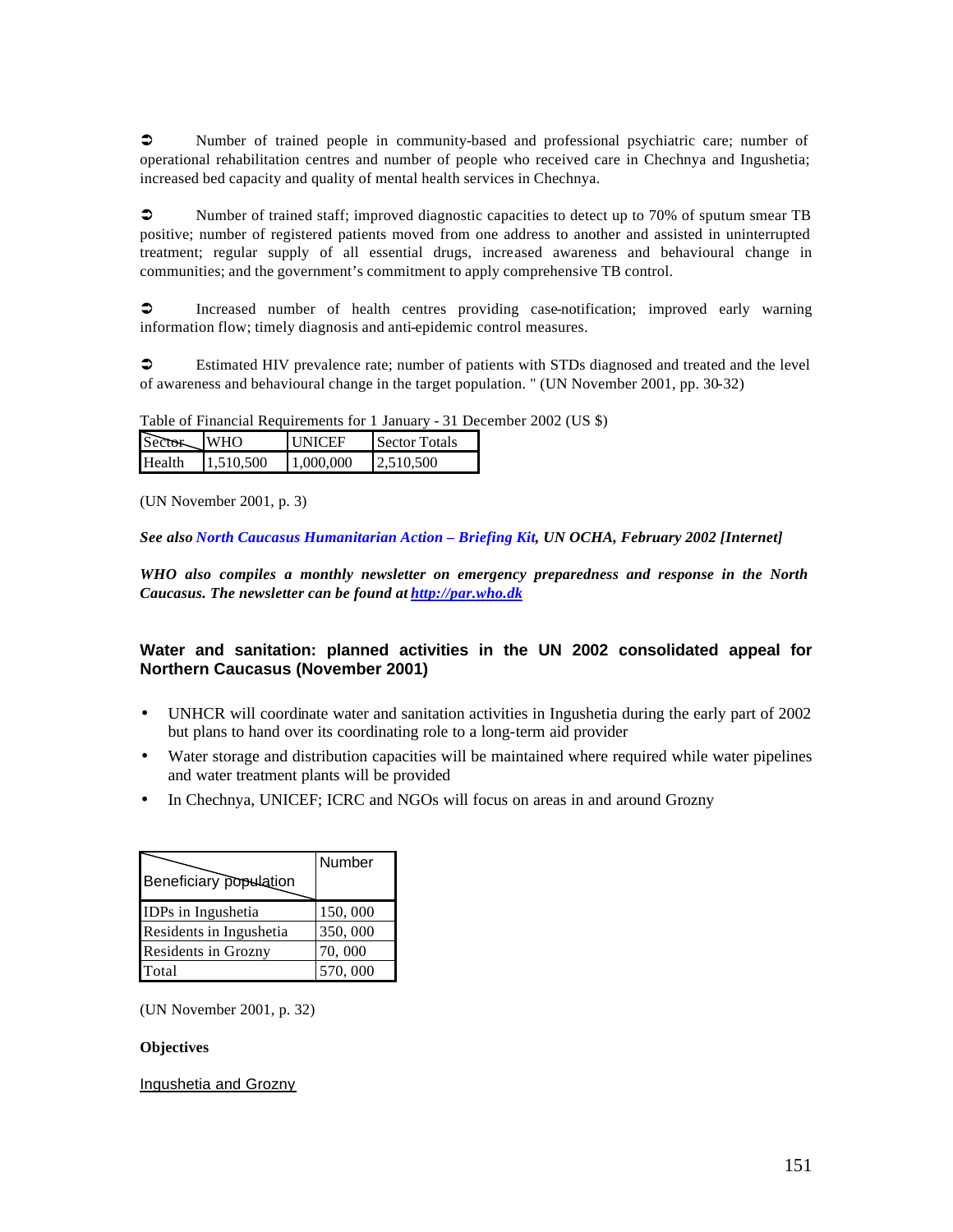$\bullet$  Water at the point of collection, with priority to hospitals and schools, is of potable quality and can be used for personal and domestic hygiene without causing significant risk to health.

 $\bullet$  Hazardous medical wastes are correctly disposed of and limited sewage removal service provided.

#### **Ingushetia**

 $\supset$  IDPs in camps and settlements have access to toilets which are designed, constructed and maintained in such a way as to be hygienic and safe.

• Needs for medium and long-term settlement are identified and adequate water and sanitation standards provided.

 $\circ$  Solid waste is collected, transferred, and disposed of in a manner which meets basic sanitation standards.

 $\circ$  Pest and vector control measures that make use of pesticides are carried out in accordance with international norms to ensure that people and the local environment are adequately protected, and to avoid creating resistance to pesticides.

• All sections of the affected population are more aware of hygiene practices that create risks to health and are able to change these practices.

#### **Proposed Action**

#### **Ingushetia**

Following the living-conditions survey, areas identified for medium and long-term settlement will be equipped with facilities for minimum sustainable use. UNHCR will continue to coordinate water and sanitation activities in Ingushetia during the early part of 2002, and plans to hand over its sector coordinating role to a longer-term aid provider. The programme in 2002 will be implemented in collaboration with the Ingush Government, UNICEF, ICRC, WHO, IRC, and Islamic Relief. Implementing and operational partners will maintain water storage and distribution capacities in IDP camps and spontaneous settlements not serviced by the regular water supply network. NGOs working in the sector will install pipelines in order to provide reliable, clean water to IDP populations in or near towns. Emergency water treatment plants will be provided and operated. The trucking of water to emergency water points not served by the piped system will be maintained and additional tankers will be supplied.

WHO will provide training and laboratory equipment for drinking water quality analysis to local and republican Sanitary Epidemiological Centres.

UNICEF will continue to support environmental sanitation activities in camps and settlements by providing pesticides for vector control as well as continuing the regular allocations of hygienic supplies among the IDP population. UNHCR will continue to support sanitation activities implemented by NGOs.

#### Chechnya

UNICEF, ICRC, and NGOs will focus on areas in and around Grozny, identifying and addressing priority and basic needs in temporary water storage and distribution equipment as well as basic environmental sanitation equipment for hospitals, schools and households. Local water technicians will be assisted to install and use large-capacity water purification units, pending the government action to re-establish the urban water distribution and supply network. In areas with some capacity, additional basic water treatment supplies and equipment will be provided. UNICEF will continue its collaboration with PHO for the production and distribution of potable water in Grozny, increasing the capacity of the existing project and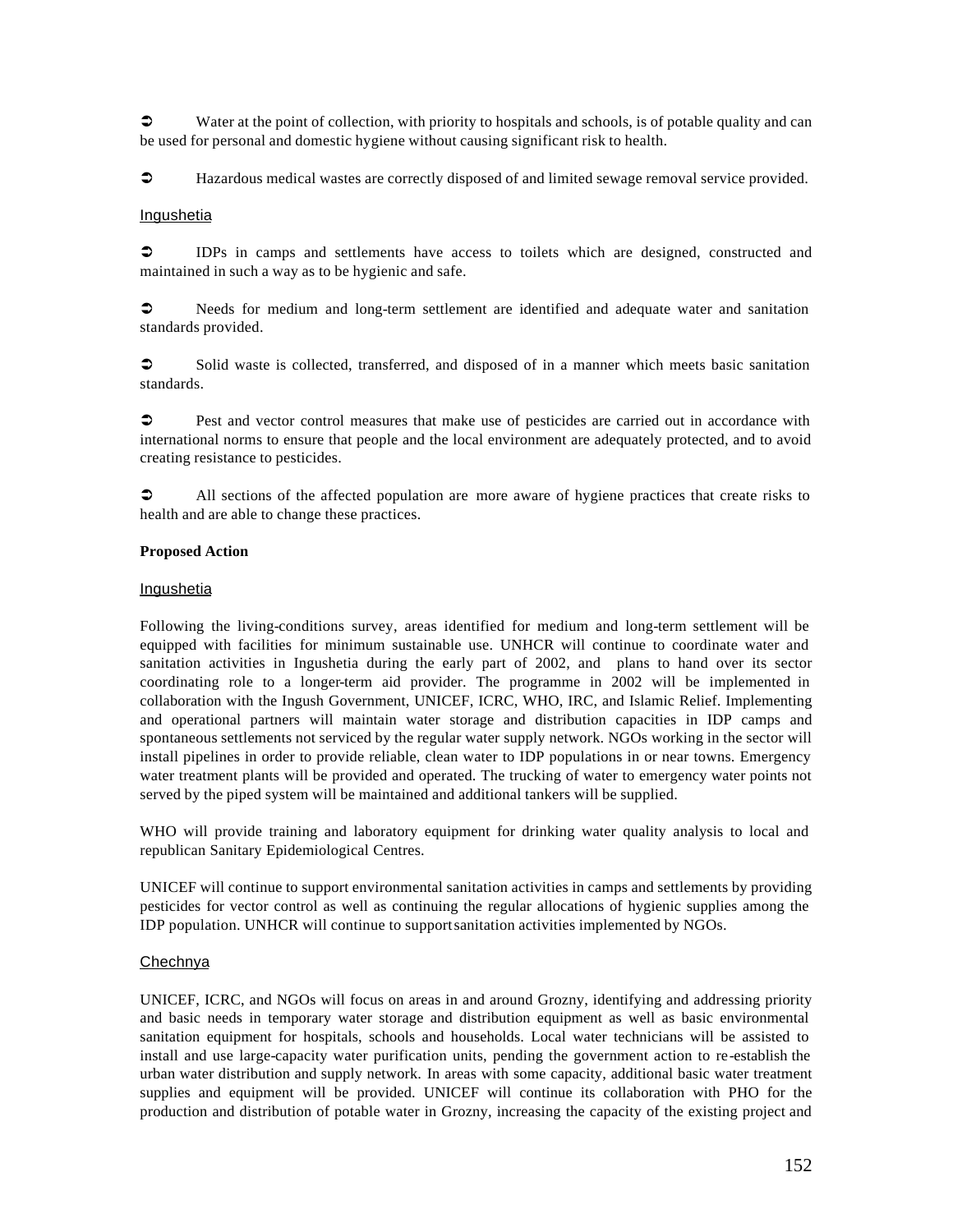including a garbage collection system focusing on medical wastes needing special treatment. A UNICEF sewage-removal project for schools and hospitals in selected districts of Grozny is also planned in collaboration with PHO. WHO will provide tra ining and conduct public education campaigns on drinking water quality control, protection and management of drinking water resources. Drinking water testing kits will be procured for both Ingushetia and Chechnya.

#### **Indicators**

 $\bullet$  At least 15 litres of water per person per day is provided, and water tests indicate low risk of faecal or other contamination.

 $\bullet$  The number of water and sanitation facilities upgraded for longer-term use.

 $\bullet$  There is at least 1 water point per 250 people.

• Cleaning and maintenance routines for public toilets are in place and function correctly.

 $\bullet$  There is a maximum of 20 people per toilet.

 $\circled{1}$  Domestic and medical refuse is removed from the settlements or buried on site before it becomes a nuisance or a health risk.

 $\bullet$  Public hygiene facilities (showers, laundry basins, etc.) are used appropriately and equitably.

(UN November 2001, pp. 34-35)

Table of Financial Requirements for 1 January - 31 December 2002 (US \$)

| <b>Sector</b>               | <b>IUNHCR</b> | <b>WHO</b> | <b>ILINICEE</b> | Sector Total |
|-----------------------------|---------------|------------|-----------------|--------------|
| <b>Water and Sanitation</b> | 745,000       | 20,000     | 620,000         | 1,385,000    |

(UN November 2001, p. 3)

*See also North Caucasus Humanitarian Action – Briefing Kit, UN OCHA, February 2002 [Internet]*

# **Education: planned activities in the UN 2002 consolidated appeal for Northern Caucasus (November 2001)**

- UNICEF will maintain its role as leading agency for education
- In Ingushetia, the objective is to increase the level of school enrolment of displaced children for both regular and NGO-run schools
- UNICEF will also expand the network of recreational, sporting and vocational projects in Chechnya and Ingushetia
- In Chechnya, UNICEF will continue to support the rehabilitation of selected school buildings

| Beneficiary population                              | Number         |
|-----------------------------------------------------|----------------|
| IDP children in Ingushetia (ages $3 - 17$ )         | 55,000         |
| IDP and resident children in Chechnya (ages 3 - 17) | <b>250,000</b> |
| Total                                               | 305,000        |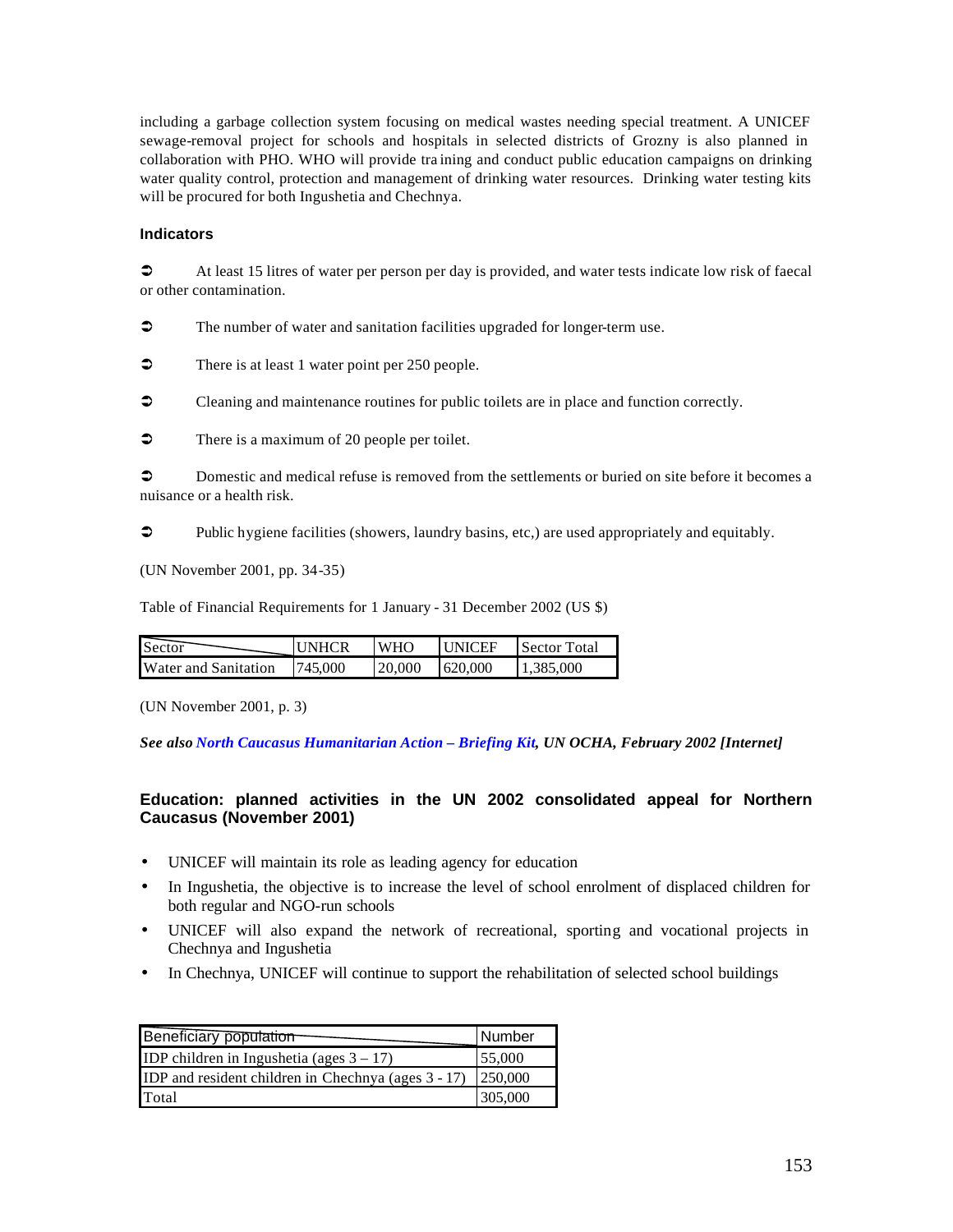(UN November 2001, p. 35)

#### **"Objectives**

 $\circ$  Increased level of school enrolment of IDP children, for both regular and NGO-run schools in Ingushetia, and improved quality of education with a special focus on "drop-out" children, in order to guarantee access to basic education in accordance with the Convention on the Rights of the Child.

 $\bullet$  Increased capacity of pre-school facilities and "Child Friendly Spaces" in Ingushetia and Chechnya.

- $\circ$  Decreased vulnerability of adolescents to involvement in dangerous and illegal activities.
- $\bullet$  Increased enrolment capacity and quality of the education system inside Chechnya.

#### **Proposed action**

UNICEF will maintain its role as leading agency for education, coordinating the activities of all the actors working in this sector and closely liasing with the Ministers of Education of the two republics. Through its offices in Vladikavkaz and Nazran UNICEF will organise regular co-ordination meetings for all involved actors, and maintain specific links with the relevant UN Agencies (UNHCR, WFP and UNESCO) concerned with education.

UNICEF will continue to support the Ministry of Education in Ingushetia through the provision of textbooks, stationery, and school furniture to those schools which need to increase their capacity to cater for IDP children. By further strengthening its collaboration with partner NGOs (local and international), UNICEF will provide assistance for the management of NGO-run school facilities. Children will be provided with stationery and textbooks, and particular attention will be given to "drop-outs", first identifying them in the IDP community with a view to developing special parallel classes for them.

UNHCR will complement UNICEF's education activities in Ingushetia, in areas such as "catch up" programmes for "drop-out" children and adolescents, vocational and occupational skills training, pre school activities in the IDP camps, provision of clothes and school supplies, and training of teachers on peace and tolerance education.

By intensifying its efforts in IDP camps in Ingushetia and in Chechnya, and through advocacy among the NGO community, UNICEF, in co-operation with UNESCO, will also expand the network of recreational, sporting and vocational projects aiming to reduce stress and depression, as well as the risk to adolescents of getting involved in dangerous or illegal activities.

In collaboration with the Chechen Ministry of Education, and based on the results of the school infrastructure assessment carried out inside Chechnya, UNICEF will continue to support the basic rehabilitation of selected school buildings among those in need of minor repairs. UNICEF will also continue to provide textbooks, stationery and school furniture to target schools in order to increase enrolment capacity and improve learning environment and quality.

Focusing initially on kindergartens in Ingushetia vacated by IDPs, which could be made available for both IDP and resident children, UNICEF will continue to support the basic rehabilitation of these buildings, increasing their capacity to enrol children. In Chechnya, especially in Grozny, UNICEF will continue to support the existing "Child Friendly Spaces" and eventually expand them or develop new ones for the most vulnerable children.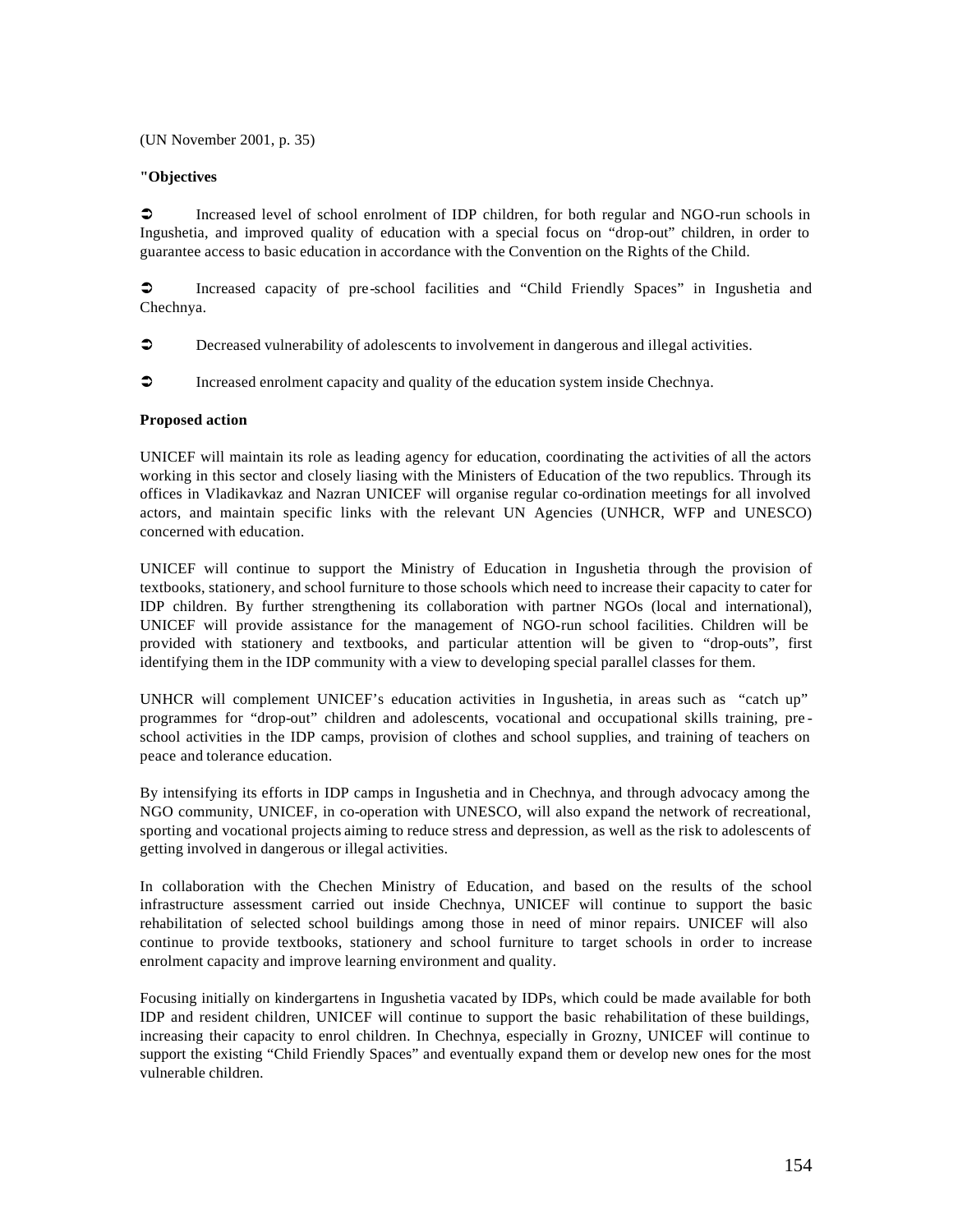UNESCO and its partner NGOs will institute a socio-pedagogic and psychological rehabilitation service, based in Grozny, affiliated to the Chechen Ministry of Education. The main activities will include training of trainers, providing them with necessary equipment such as methodology guides and teaching videofilms, as well as consultations for children in need and rehabilitation professionals, working together during the summer vacations outside Chechnya.

In order to preserve and revitalise the cultural identity of the Chechen people, to preserve the language and reinforce human values, UNESCO will promote and support the development and publication of text -books and teaching guides for Chechen language, history, literature and geography, to be taught in schools as the regional component of the standard school curriculum. These books will emphasise tolerance, the traditional culture of living together and non-violence. Training will be organised for teachers and books will also be made available for IDP families inside Chechnya and in the neighbouring republics.

In the framework of its Mine Action programme (see relevant chapter), and thanks to the agreements reached with the Ministers of Education of the two republics, UNICEF will include a mine awareness education programme in the curricula of the schools in Ingushetia and Chechnya.

#### **Indicators**

- Number of IDP children enrolled in regular and "alternative" primary and secondary schools.
- $\bullet$  Number of children involved in recreational, sporting, vocational and information activities.
- $\supset$  Number of books, school furniture and materials provided to Ingush and Chechen schools.
- $\bullet$  Number of pre-school children enrolled in kindergartens and "Child Friendly Spaces".
- $\bullet$  Number of socio-pedagogic and psychological consultations carried out.

• Number of books and guides produced and distributed to resident and IDP Chechens." (UN November 2001, pp. 37-38)

Table of Financial Requirements for 1 January - 31 December 2002 (US \$)

| Sector-                   | <b>IUNHCR</b> | <b>IUNICEE</b> | <b>ITINESCO</b> | Sector Totals |
|---------------------------|---------------|----------------|-----------------|---------------|
| Education $\vert$ 604.050 |               | 12.300.000     | 818,000         | 13.722.050    |

(UN November 2001, p. 3)

*See also North Caucasus Humanitarian Action – Briefing Kit, UN OCHA, February 2002 [Internet]*

# **Mine Action: planned activities in the UN 2002 consolidated appeal for Northern Caucasus (November 2001)**

- The mine action programme will increasingly be focused on Chechnya and on displaced planning to return to Chechnya
- Proposed action include mine awareness education, victim assistance, information collection and analysis, vocational training and psycho-social counselling

| <b>Beneficiary Population</b> | Number |
|-------------------------------|--------|
|-------------------------------|--------|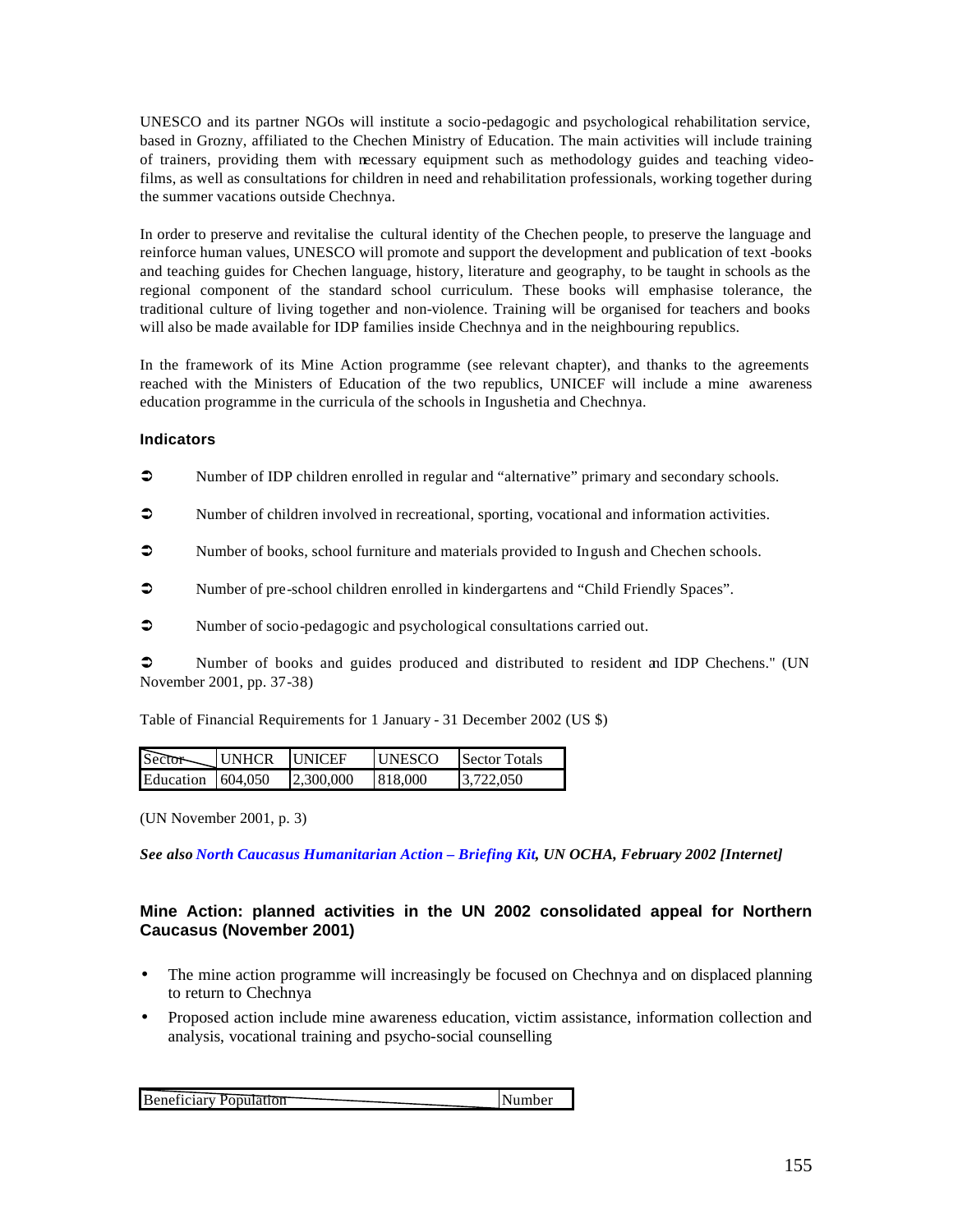| <b>IDP</b> school-aged children in Ingushetia                           | 32,000  |
|-------------------------------------------------------------------------|---------|
| School-attending children in Chechnya                                   | 200,000 |
| Total (including $\sim$ 4,000 children mine victims assisted) [232,000] |         |

(UN November 2001, p. 39)

#### **"Objectives**

 $\degree$  To reduce the number of deaths and injuries due to mines and UXO, with a special focus on children and youth.

 $\circ$  To increase the level of mine awareness and ensure safe behaviour among children in IDP camps and those attending schools in Chechnya.

 $\degree$  To gather information from all relevant partners in order to maintain the IMSMA database on mine incidents, which will be used as a referral system and to fine-tune and monitor the effectiveness of programme activities.

 $\bullet$  To assist in the physical and psycho-social rehabilitation of children and young people who are victims of mine and UXO incidents and to promote their socio-economic reintegration within society.

#### **Proposed action**

UNICEF, UNHCR, and WHO, in close cooperation with the ICRC and NGO partners will continue to pursue an integrated approach to mine action. UNICEF will continue to coordinate UN and NGO efforts through weekly inter-agency meetings. The mine action programme will increasingly be focused inside the Republic of Chechnya, and on those IDPs in Ingushetia who plan to return to Chechnya when conditions are right.

#### Mine awareness education

The UNICEF-UNHCR campaign will be expanded, and all IDP children residing in the private sector and in spontaneous settlements in Ingushetia will receive mine awareness education. Utilising the school system in Chechnya, mine awareness education will be made part of school curricula leading to its dissemination throughout the Republic. A number of ICRC mine awareness games will complement the educational package.

DDG will work in collaboration with VoM to train an additional 600 teachers in the Republic. The NGO will also target other especially vulnerable groups such as farmers, forest workers and returnees, and will educate parents and religious leaders to disseminate mine awareness messages throughout Chechnya.

UNICEF will continue the mine awareness puppet shows and will develop additional awareness materials including posters, leaflets, comic books, television and radio spots to sustain interest in the campaign.

#### Victim assistance

UNICEF and WHO will continue their close collaboration with local authorities and other organisations to provide comprehensive care to victims of mines and UXO. UNICEF will focus on children and youth and WHO on adults affected by mines. WHO will continue to provide support to the staff of the Vladikavkaz prosthetic workshop. UNICEF partners will transport 15 child mine victims and WHO a further 10-15 adult victims to the Vladikavkaz prosthetic workshop and the Rehabilitation Centre each week for measurements and fittings. They will be provided with prosthetics, orthotics and other assistive devices, psycho-social counselling and meals during their visit. Both facilities will be upgraded with the equipment necessary to optimise effectiveness of the programme. WHO will also finance post-operative and reconstructive surgery for defective stumps, and in collaboration with Handicap International, will provide staff training and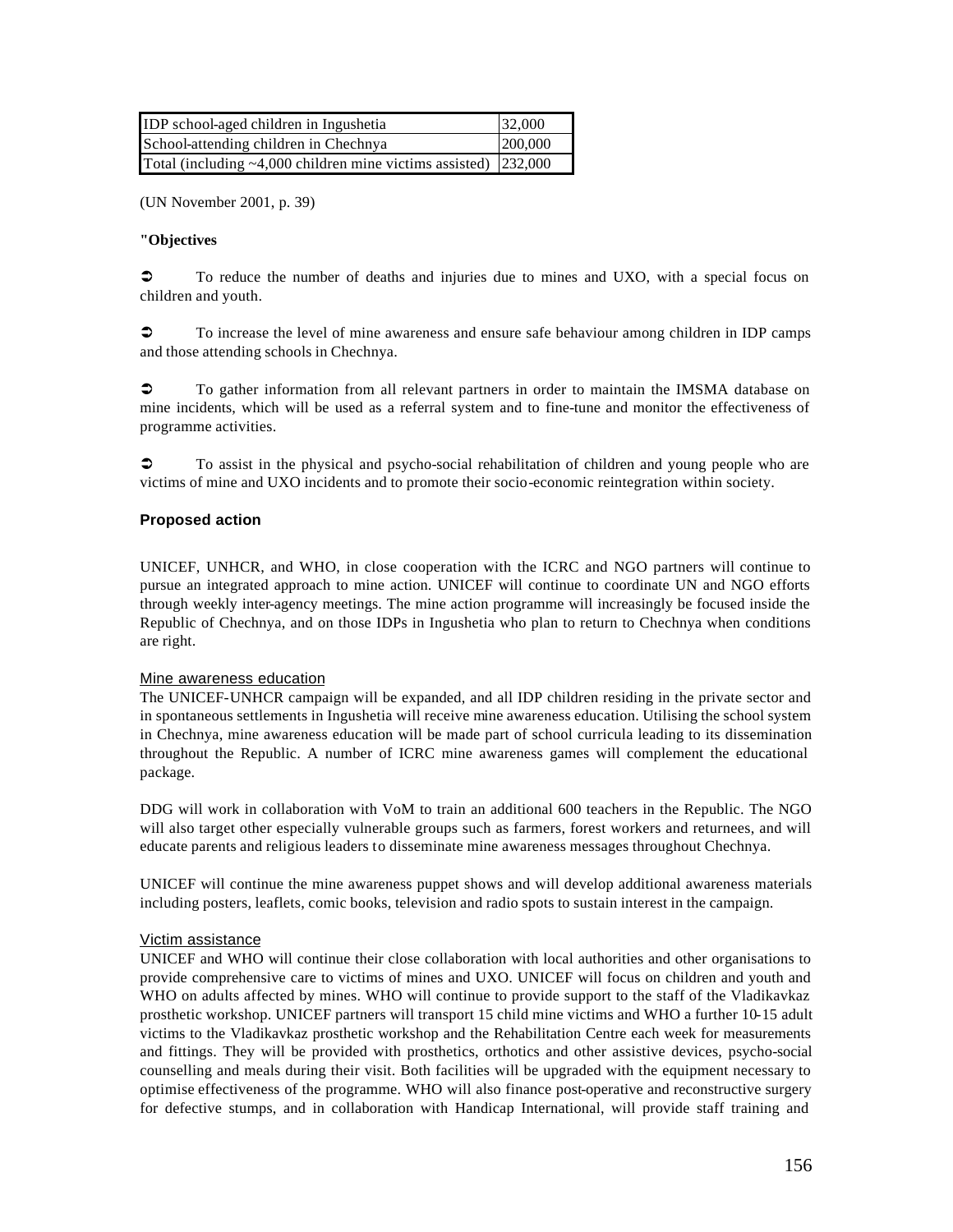equipment to support hospital traumatology departments in Chechnya. WHO will also co-ordinate efforts to re-establish the prosthetic workshop in Grozny.

#### Information gathering and data analysis

VoM will continue to act as the focal point for gathering mine incident data from all relevant agencies. The database will be used to fine-tune and better target the mine awareness campaigns inside Chechnya, and as a referral system for the prosthetic workshop to follow up the mine victims' physical and psycho-social therapy and rehabilitation.

#### Vocational training

With assistance from VoM, UNICEF will establish vocational training programme courses in technical colleges in Grozny where the Grozinski district is known to have a large number of adolescent mine victims. About 100 children and youths will receive advanced skills training courses in computers, accountancy, economics and English language.

#### Mental Health (*refer also to the Health sector*)

As well as providing physical rehabilitation at the Vladikavkaz prosthetic workshop and rehabilitation centre, UNICEF will also provide psycho-social counselling to child mine victims who have suffered from intense physical trauma. Up to 120 highly traumatised mine victims (and, if required, their parents or caregivers) who cannot receive appropriate treatment in Ingushetia will also receive psycho-social trauma counselling on a weekly basis at the Doverie Children's Centre in Vladikavkaz. In Chechnya, mine victims will be identified by UNICEF and will receive psycho-social counselling from DRC's mobile brigades for crisis management and stress relief.

#### **Indicators**

Given the current situation in Chechnya, where lack of security does not allow normal monitoring and data gathering, trends in the number of new mine victims will be initially difficult to evaluate. When more data become available for the IMSMA database, it will be possible to develop a clearer picture of the situation. Other activities related to this programme will be monitored through the following indicators:

- $\bullet$  Number of victims assisted.
- $\bullet$  Number of teachers and trainers trained.
- Number of awareness outputs produced and distributed.
- Number of children and youth who attend vocational training. " (UN November 2001, pp. 40-41)

Table of Financial Requirements for 1 January - 31 December 2002 (US \$)

| Sector              | <b>IINHCR</b> | <b>EWHO</b> | <b>I INICEF</b> | Sector Total |
|---------------------|---------------|-------------|-----------------|--------------|
| Mine Action 170,000 |               | 70,000      | 1.200.000       | 1.440.000    |

(UN November 2001, p. 3)

*See also North Caucasus Humanitarian Action – Briefing Kit, UN OCHA, February 2002 [Internet]*

# **Economic recovery and infrastructure: planned activities in the UN 2002 consolidated appeal for Northern Caucasus (November 2001)**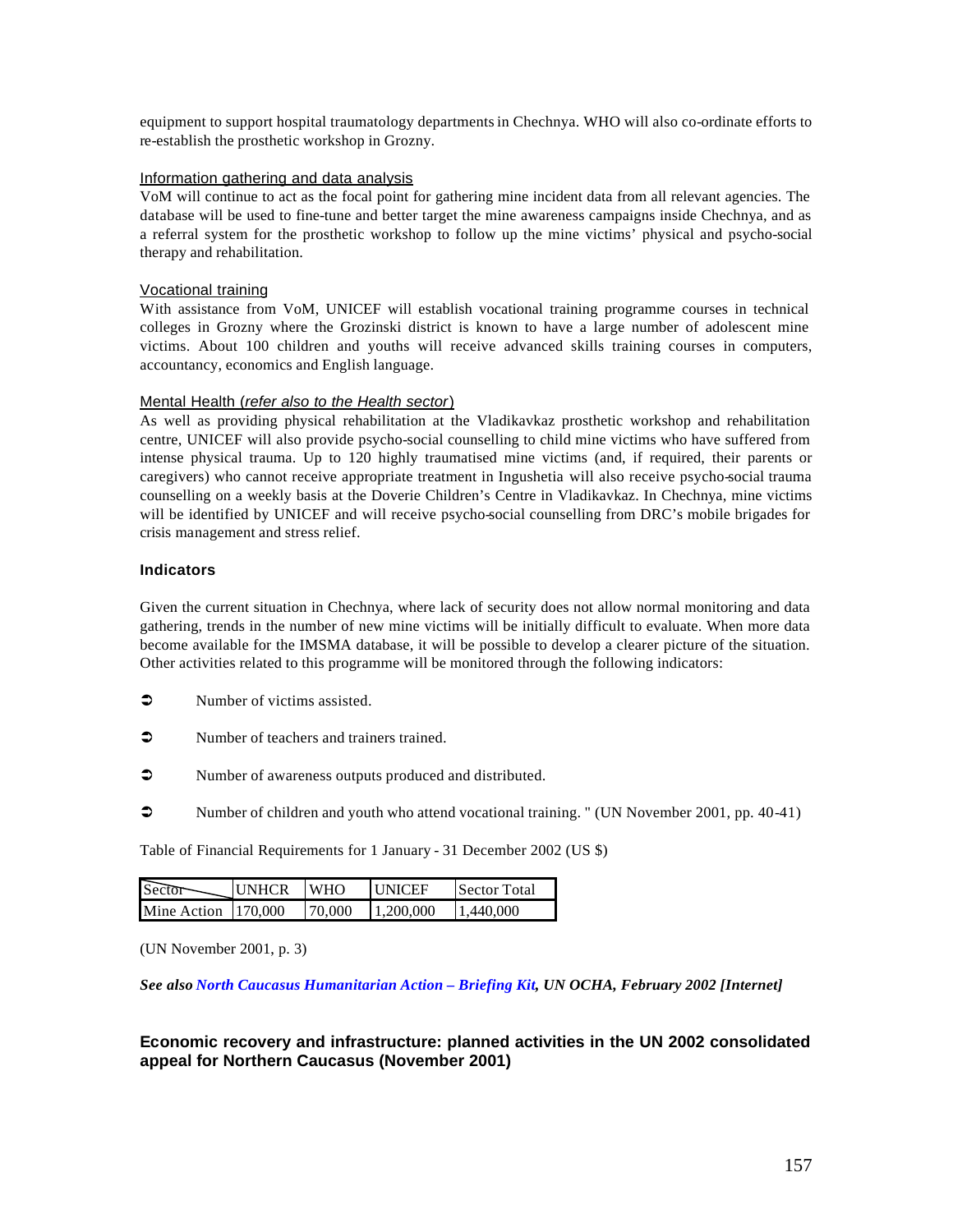- Projects aim to support the integration of Ingush IDPs in Ingushetia who are unlikely to return to Chechnya
- Preparation for the return of Chechen IDPs to Chechnya will also be undertaken
- Capacities among local authorities and institutions will also be strengthened

| Beneficiary population | Number  |
|------------------------|---------|
| IDPs in Chechnya       | 160,000 |
| IDPs in Ingushetia     | 150,000 |
| IDPs in Dagestan       | 4,558   |
| IDPs in North Ossetia  | 2,410   |
| Total                  | 316,968 |

*Source: Ministry of Federation and UN estimates*

#### **"Analysis of need**

Increased pressure is being placed on the international community by both donors and the Government of the Russian Federation to work on the transition from relief to sustained recovery. This implies the formulation of a new strategy addressing rehabilitation and recovery for the North Caucasus Region as a whole, and particularly in those republics that are most affected by the ongoing hostilities in Chechnya. UNDP will assist in this endeavour and mobilize resources from both donor and national sources.

UNDP's strategy for the North Caucasus Region has a two pronged complementary thrust: one focusing on the immediate needs of people affected by the hostilities, and the other addressing, over the medium term, the broader regional poverty reduction and development needs. Its geographical focus will be the republics of Ingushetia and Chechnya, where programme emphasis will be supporting transitional recovery for IDPs.

The beneficiaries are the IDPs and, by extension, their local host populations. Additionally, the local and regional authorities, as well as some of the national NGOs, are also beneficiary populations.

UNHCR will work in close collaboration with UNDP and focus on the provision of shelter and other humanitarian needs wherever integration is possible. ILO will provide methodologies to conduct surveys, as well as bolster UNDP's work on poverty issues given its status as lead agency for this area in the Russian Federation. The main government partners at the federal and regional levels will continue to be the Ministry of Federation, the Prime Minister of Ingushetia, the Regional Authority for Employment in Rostov-on-Don, local NGOs and other networks. UNDP advocates the provision of additional funding to complement government programmes in this area.

#### **Objectives**

With three one year projects UNDP will support a) the local authorities' endeavours to integrate Ingush IDPs who are unlikely to return to Chechnya; b) the economic recovery of IDPs who are likely to return and reintegrate in their normal places of residence in Chechnya; and c) capacity building of local institutions, both governmental and non-governmental.

#### **Proposed action**

Support the integration of Ingush IDPs in Ingushetia by enhancing their capacity to be economically selfreliant: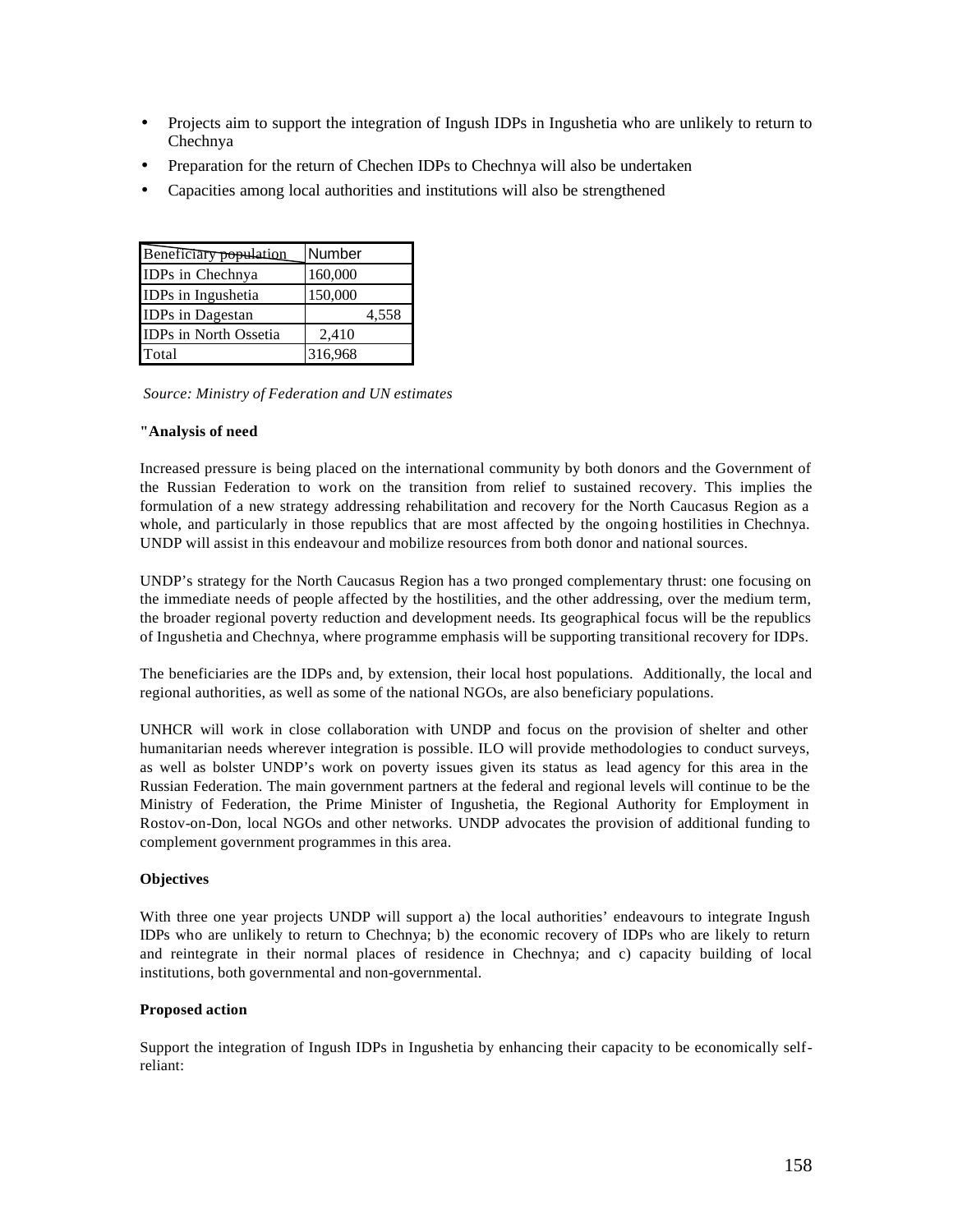$\bullet$  A skills survey of the beneficiary population and a parallel survey of income generation potentials and local demands and shortages of specific skills.

 $\degree$  Vocational training and establishment of a micro-credit enterprise giving priority to youth and women and other vulnerable populations in the community.

 $\circ$  Assistance to private sector enterprises with resource mobilization and investments that will create employment for IDPs and other vulnerable groups.

Preparation for the return to Chechnya of the Chechen IDP population in Ingushetia and reintegration into home areas when security improves:

<sup>•</sup> A skills survey of IDPs in Ingushetia (and possibly also in other republics) that are residing in camps and informal settlements.

• Targeted vocational training programmes which give priority to young people and women but also include participants from among persons living in adjacent local communities.

• Mobilization and provision of training for community based associations among the IDPs that will help IDPs to increase their self-help capabilities and coping mechanisms; assistance to such associations with the formulation of, and resource mobilization for, specific self-help projects.

 $\circ$  Identification of the pilot area to set up a demonstration livelihood recovery project within a relative secure area in Chechnya (Nadterechny district) as well as of the NGO which will implement the activities.

• Mobilization of local enterprises and identification of income generating potentials which would produce employment with modest investment of resources; mobilization and empowerment of community based associations that will strengthen self-help capabilities and coping strategies.

Strengthen the capacities among local authorities and institutions that will permit them to address more effectively the needs of populations affected by the hostilities.

 $\circ$  Facilitation through technical support to the local authorities with the conceptualisation of appropriate survey economic recovery instruments and sample designs.

• Provision of technical assistance to local authorities for the preparation of business plans and programme proposals to be based on the survey results; facilitation of resource mobilization from international sources for their business plans and specific projects.

 $\circ$  Convening of local NGOs to a workshop to consider the concept of establishing an NGO Forum, and assistance to establish databases on NGO activities and capacities; advocacy on behalf of the NGO forum for partnership between local NGOs and the local and regional authorities as well as the international community.

#### **Indicators**

 $\bullet$  Number and percentage of IDPs and surrounding families undergoing training activities.

 $\bullet$  Number, employment opportunities and turnover of newly created enterprises.

• Number of business plans and proposals prepared and presented." (UN November 2001, pp. 42-43)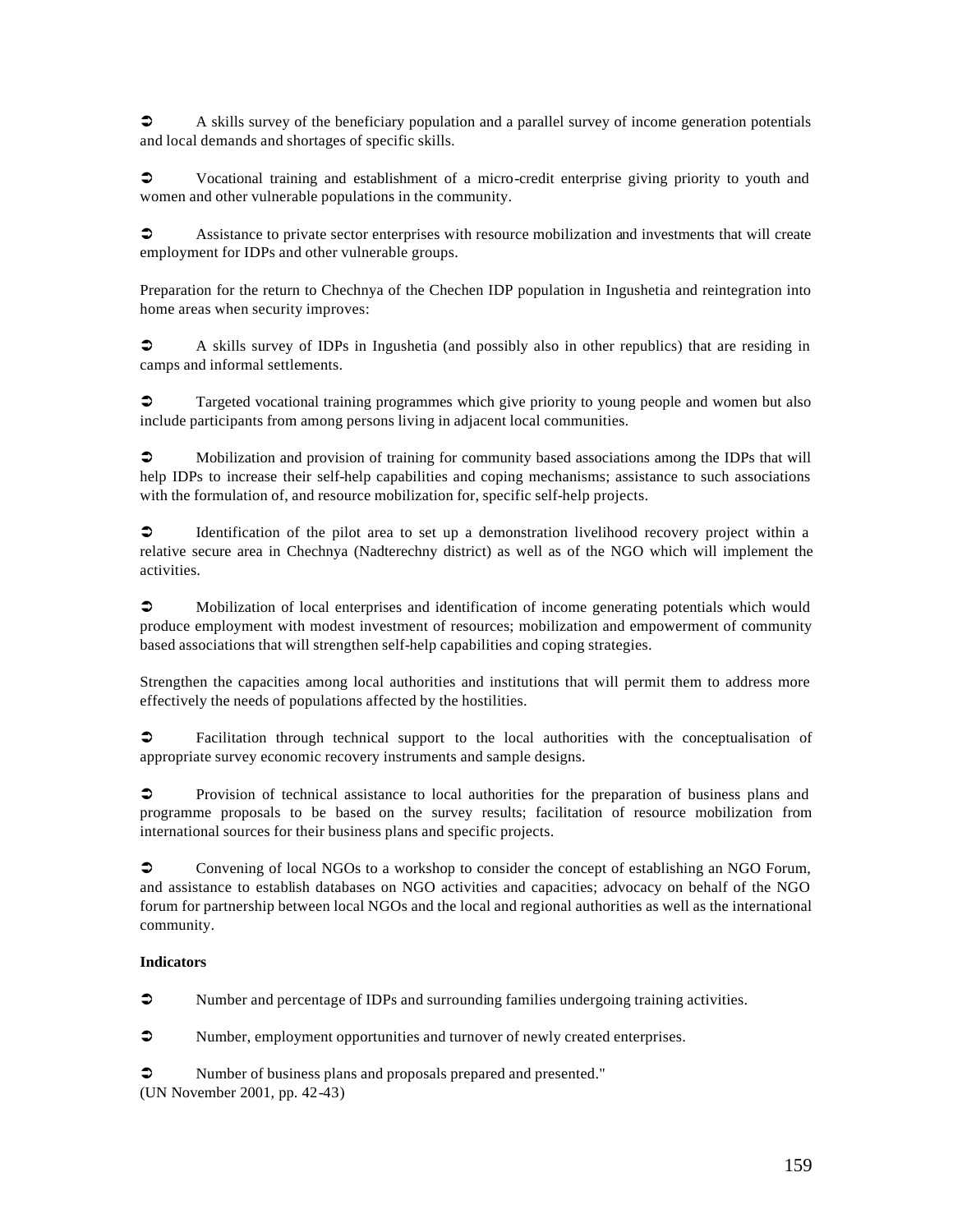Table of Financial Requirements for 1 january - 31 December 2002 (US \$)

| <b>I</b> Sector                              | <b>IINDP</b> | Sector Totals |
|----------------------------------------------|--------------|---------------|
| Economic Recovery and Infrastructure 780,000 |              | 1780,000      |

(UN November 2001, p. 3)

*See also North Caucasus Humanitarian Action – Briefing Kit, UN OCHA, February 2002 [Internet]*

# **UN 2001 consolidated appeal for Northern Caucasus: 83 percent of the financial requirements covered as of October 2001**

- Agriculture and economic recovery sectors did not received any support from donors
- The knowledge base of the humanitarian situation in the North Caucasus has improved during 2001, particularly in Chechnya
- In Ingushetia, the UN helped to stabilise the situation of the displaced
- In Chechnya, programmes were expanded but security problems hampered large-scale operations

"The *United Nations Consolidated Inter-agency Appeal for the North Caucasus: 1 January 2001 – 31 December 2001* sought US \$42.5 million from the donor community to enable UN agencies to complement the humanitarian relief provided by the Russian Government, international organisations, and nongovernmental organisations in the following sectors: protection, food, agriculture, shelter and non-food items, health, water and sanitation, education, mine action, and economic recovery and infrastructure. As of 15 October 2001, the donor community had pledged almost US \$35.3 million, or 83% of the requirements. However, the donor response to the *2001 Appeal* has been uneven. First, there was a downward trend in donor interest, reflecting changing donor priorities. Second, because the agriculture and economic recovery sectors did not receive any support, projects in these sectors were not implemented in 2001. While the survival of populations was not affected by this, the projects planned under these sectors could have played an important role in providing civilians in need with alternative means of subsistence, and provided in some measure a basis for temporary integration thereby reducing tensions and lowering reliance on humanitarian assistance." (UN November 2001, p. 4)

"Since the launch of the last appeal there has been a marked improvement in the knowledge base of the humanitarian situation in the North Caucasus, particularly in Chechnya. Monitoring both by sector and geographic location, gathering and analysis of socio-economic data, assessment missions, and surveys (for example, the UNICEF Republic of Chechnya School Assessment of June 2001, done in collaboration with ARD, CPCD, DRC, PHO, PINF, and OSCE; UNHCR/WFP/DRC Grozny Household Survey of June 2001; WHO Adaptation of Integrated Management of Childhood Illness Food Box and Feeding Recommendations for Ingushetia Report of December 2000; and the surveys carried out in August and September 2001 by the ICRC in Chechnya and Ingushetia regarding the economic security of IDPs and residents), the consistent feedback from UNHCR/VESTA/Memorial counselling and protection monitoring teams have helped to gain a comprehensive overview of the humanitarian situation and needs, as well as the impact of humanitarian action on affected populations, and have provided the basis on which to provide more targeted and efficient assistance.

Inter-agency coordination was enhanced in 2001, and extensive interaction between the federal government and its counterparts in Chechnya and Ingushetia, donors, and the NGO community took place. Regular interaction between the various groups of actors enabled the UN and the humanitarian community at large to develop a more coherent and strategic approach to alleviate the suffering of the affected populations.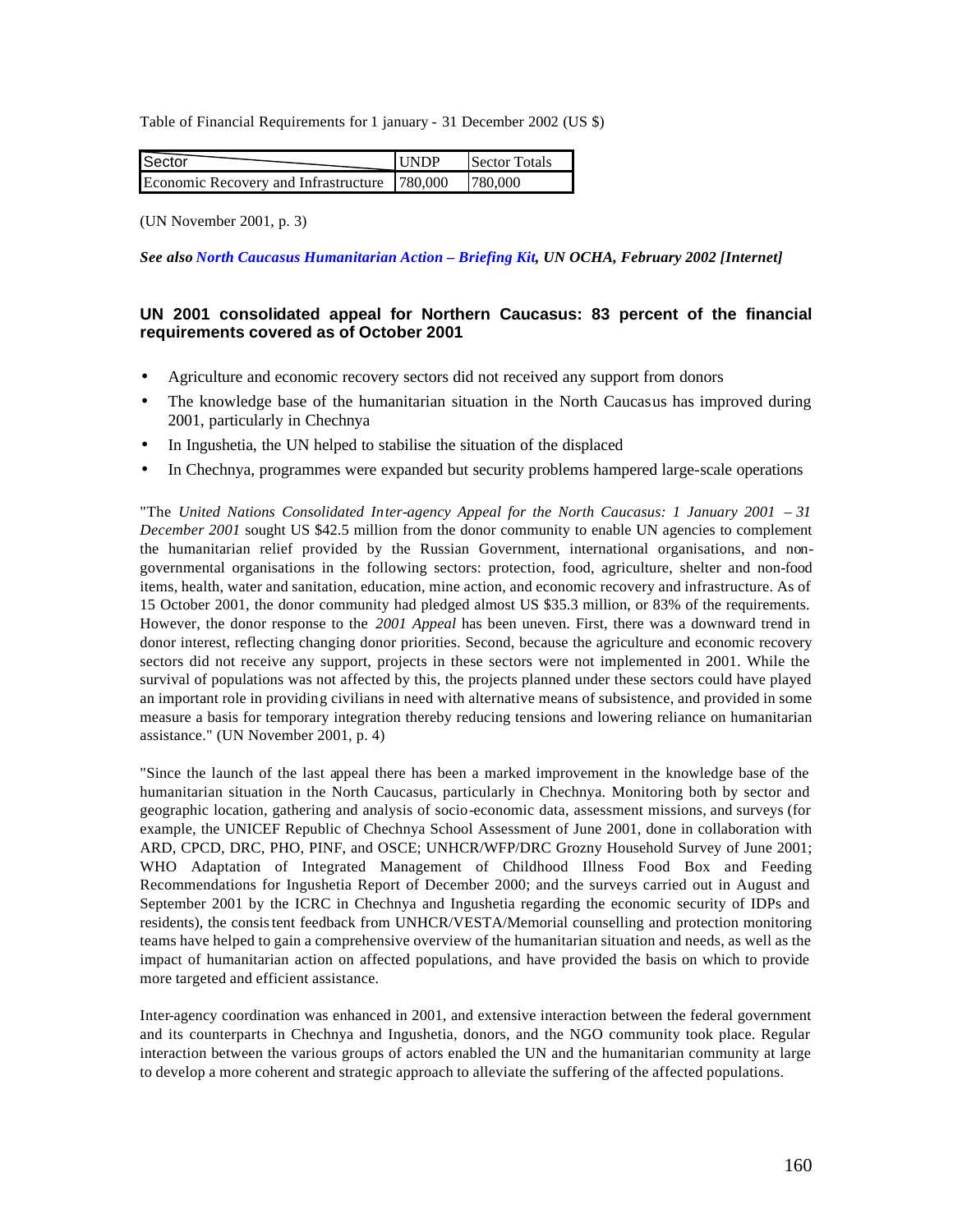The UN has remained committed to building and enhancing capacities of local structures and staff to make humanitarian action in the North Caucasus more effective and sustainable. The UN sub-offices in Nazran and Vladikavkaz have facilitated a series of presentations by and for government, donor, UN, ICRC, and NGO staff in order to increase understanding of humanitarian action's foundations and principles, gain an appreciation of the mandate and role of different actors, and enhance the capacity of local structures and staff to assess needs and plan, implement, monitor, and evaluate programmes.

The UN has made a major contribution to addressing the challenge of displacement from Chechnya to Ingushetia, thereby helping to avoid spillover into neighbouring countries and an internationalisation of the humanitarian consequences of the events in Chechnya. In complementing the federal and regional authorities' humanitarian response, the UN has helped to stabilise the situation of some 150,000 people currently displaced in Ingushetia. Many of their emergency needs have been met. In addition, the UN has supported host families to ease the heavy burden that the influx of IDPs has placed on them. The provision of assistance, such as equipment and materials to schools, hospitals, and clinics, and support to the authorities to rehabilitate the public water supply system, has also had a positive impact on the Ingush authorities' capacity to provide basic services for the resident population. In 2001 the UN expanded programmes in Chechnya to address the vast needs there. However, the security situation and the problems related to access to and freedom of movement in Chechnya prevented the UN from carrying out large-scale operations in the republic." (UN November 2001, pp. 4-5)

#### *For information on the progress made by sector, consult the UN consolidated appeal for 2002, pp. 5-7 [Internet]*

*For more detailed informatin on the donors' response, consult the Reliefweb Financial Tracking System [Internet]* 

# **Memoranda of Understanding between the UN and the Russian government (October 1999-August 2000)**

- A Memorandum on Consultations was signed between the Government and the UN (20 October 1999)
- It was followed by a Memorandum of Understanding signed on 16 August 2000 on humanitarian action in the northern Caucasus

"Various memoranda of understanding between different ministries of the Russian Government and the UN exist but the central one for this operation is the Memorandum on Consultations signed between the Russian Government and the UN on 20 October 1999. Emercom and the Federal Migration Service are the primary Government counterparts of the UN system for this programme. Line ministries, such as the Ministry of Health, are also working to support the needs of civilians and the UN Agencies are in close contact with them." (UN November 1999, pp. 3-4)

"On 16 August, the United Nations and the Government of the Russian Federation signed a memorandum of understanding (MoU) on humanitarian action in the northern Caucasus to establish a firm basis for the UN to continue to provide humanitarian assistance to civilians in need in the Republic of Chechnya, Republic of Dagestan, and the Republic of Ingushetia. The memorandum affirms that the UN and the Government of the Russian Federation will continue to cooperate on and coordinate the provision of humanitarian assistance in the northern Caucasus. The MoU also confirms that the Government of the Russian Federation will work to ensure the security of UN and associated personnel engaged in humanitarian action in the northern Caucasus, as well as continuing to help the UN, its agencies, and their partners with visas for personnel, customs clearance of humanitarian cargo, and communications systems for humanitarian operations." (UN OCHA 16 August 2000)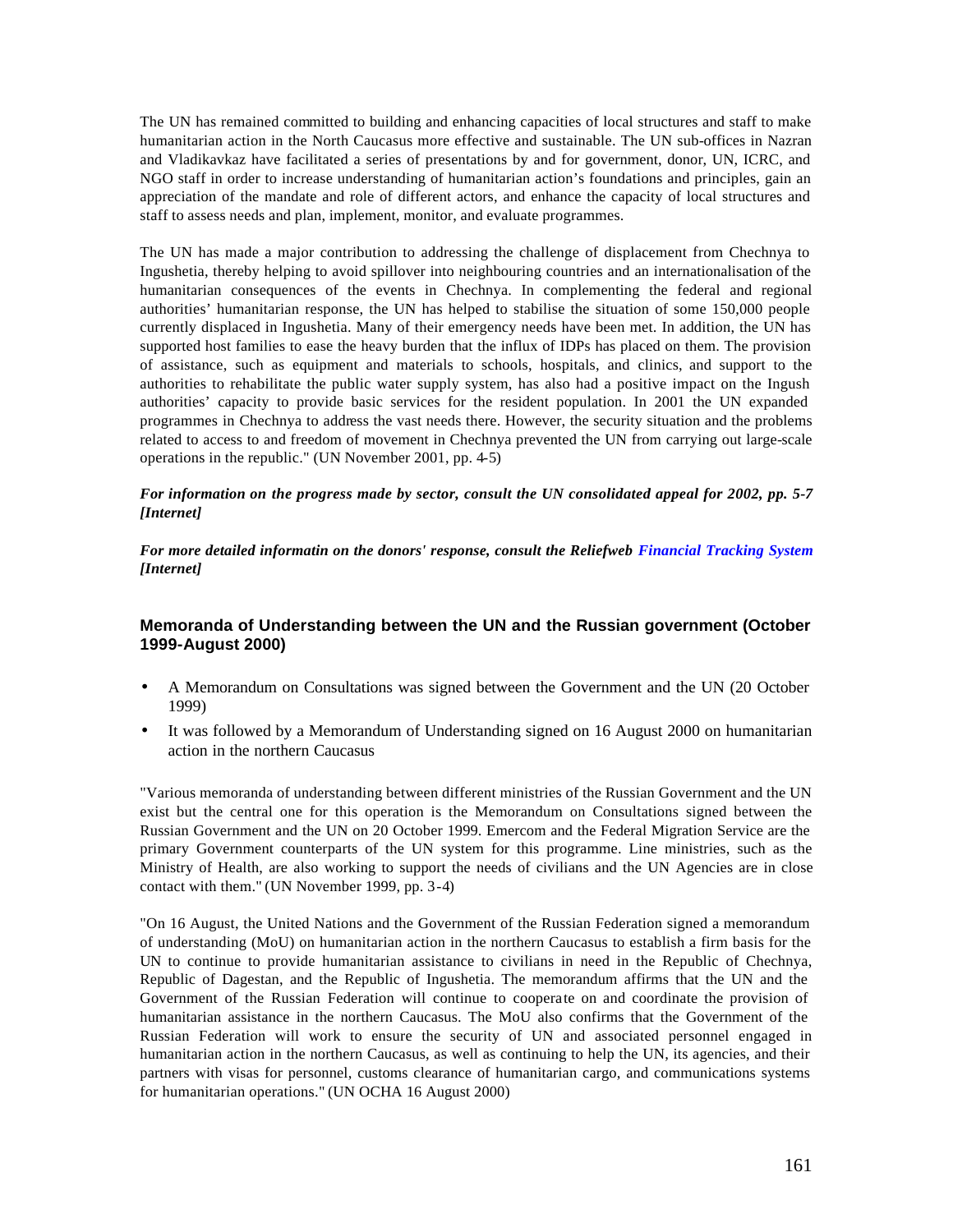*See also UN OCHA "United Nations and the Government of the Russian Federation Sign Memorandum of Understanding on Humanitarian Action in the Northern Caucasus", 16 August 2000 [Internet]* 

*The text of the 16 August 2000 Memorandum can be found on the website of UNOCHA Moscow [Internet]*

### **Measures taken by UN agencies to strengthen monitoring of humanitarian action in North Caucasus (2000)**

- UN follows a three-step approach for its humanitarian action inside Chechnya: security assessment - needs assessment - delivery of aid via local authorities and NGOs
- The UN increased the number of its international and local staff in situ in the region and created several partnerships with experienced local and international NGOs, shifting from a 'remote control' mode to one of a more active presence
- Other measures include: creation of a special monitoring group, monitoring coordination by sector, creation of a database to manage output and beneficiary based information, adoption of a common approach to use selected indicators

"The UN wishes to highlight that humanitarian action inside Chechnya called for programmes being based on assessed needs and all parties respecting the independence, impartiality, and neutrality of humantarian programmes. While the UN will continue its three-step approach, i.e. security assessment - needs assessment - delivery of aid via local authorities and NGOs, this will now be increasingly supplemented by two initiatives. First, the establishment of partnerships with experienced international NGOs, whereby the UN and NGOs work together on assessment, implementation, monitoring and evaluation. Second, paying increased attention to capacity building of local staff to that the provision of assistance can continue if international assistance has to step back from the region." (UN July 2000, sect. 3.1.3)

"Monitoring and reporting on the implementation of activities is of fundamental importance to the UN as it helps to ensure the appropriate use of resources. It also ensures UN accountability to beneficiaries and donor governments. Much has been achieved during the first seven months of this operation to improve monitoring. The UN increased the number of its international and local staff *in situ* and created several partnerships with experienced local and international NGOs. The operation has continued to shift from a 'remote control' mode to one of a more active presence. Strategic monitoring of the overall context and programme, mostly undertaken at the Moscow level via the UN Humanitarian Coordinator and agency country representatives, has become a regular feature. Together these efforts ensure a better understanding of the evolving situation's effects on vulnerable populations, including IDPs and host families, as well as of the coverage and effectiveness of the humanitarian response. The quality, number, and frequency of reports became more consistent.

The UN is now taking additional measures to strengthen monitoring. First, the UN Humanitarian Coordinator, supported by OCHA, will chair a special monitoring group which will meet once per month to review this programme's overall goals. Second, the agencies, which are focal points for sectors, have assumed responsibility for monitoring the goals and objectives that are relevant to their sectors. Third, the UN will create a comprehensive database to manage output and beneficiary based information and OCHA will issue monthly 'UN Monitoring' reports. Fourth, UN Agencies will aim to agree on a common approach to use selected indicators by which to measure the effectiveness of its programmes." (UN July 2000, sect. 3.2.4)

### **Assistance scheme to host families in Ingushetia (2001-2002)**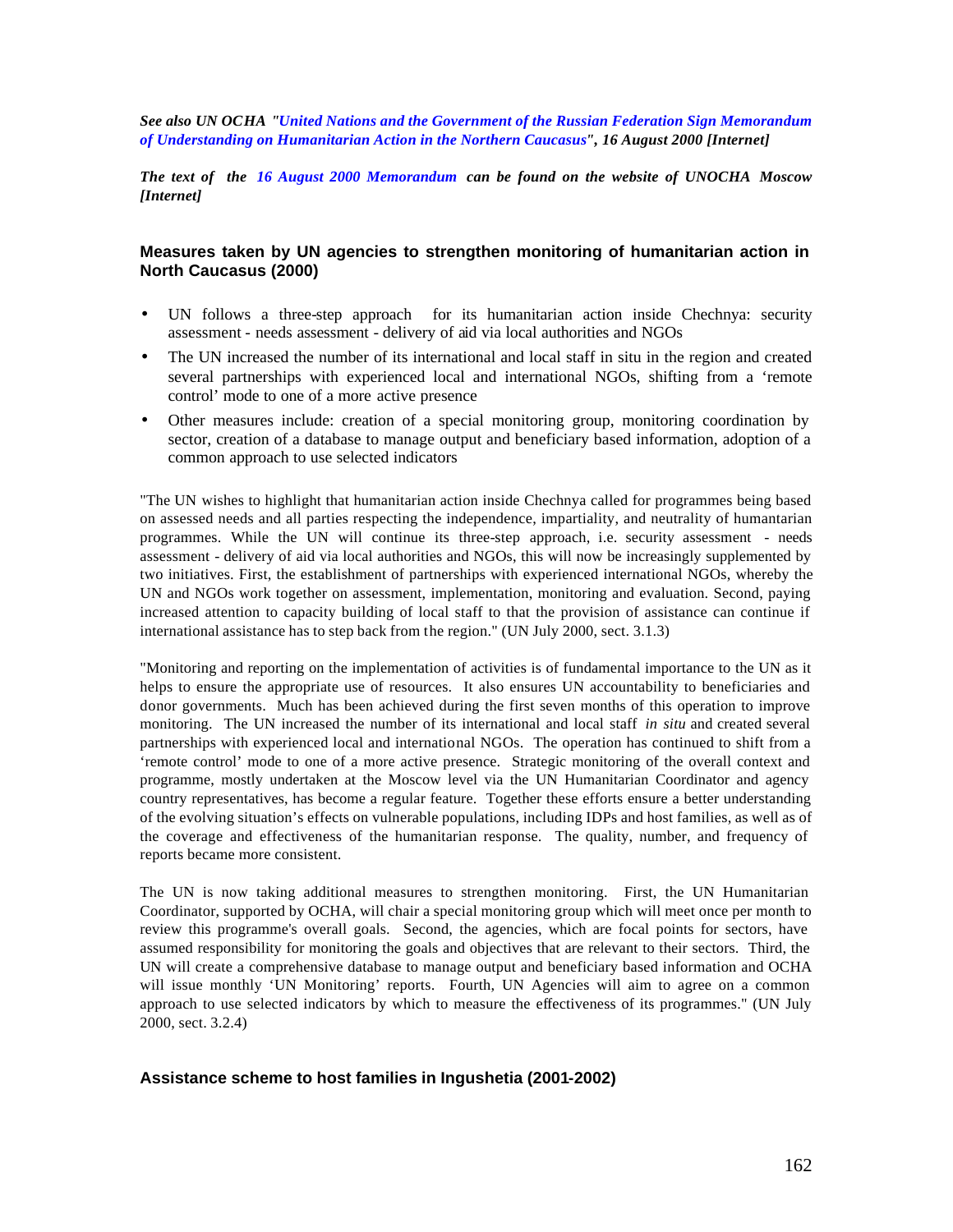The Swiss humanitarian agency implements programme of cash payment to about 15,000 host families

"Thee Swiss Humanitarian Aid Unit (SHA, a part of the Swiss Agency for Development and Cooperation within the Swiss Ministry of Foreign Affairs) during 2001-2002 winter is repeating its cash for shelter programme: Ingush host families who provided shelter to IDPs from Chechnya during spring and summer 2001 on a private basis are getting a compensation payment of the equivalent of US\$100 via the Ingush postal system. Again some 15,000 host families are expected to benefit from the programme by the end of the first quarter of 2002. This time SHA monitor teams will verify all host families, so that for the first time a reliable host family database will be available for further projects. The budget will be again some US\$1.6 million. In addition, SHA is financing various projects for vulnerable people in Ingushetia and Chechnya. The whole SHA programme is running in close operational and administrative co-operation with UNHCR. Moreover, in North Ossetia, SHA is supporting medical facilities with equipment and staff training during a three-year programme." (UNOCHA February 2002, p. 7)

*See also "Swiss assistance for displaced Chechens in Ingushetia: Support for 16,000 host families", Swiss Agency for Development and Cooperation, 10 December 2001 [Internet]*

# **FEWER reviews objectives of UN and government policy in Northern Caucasus (2001)**

- There has been a downward trend in donor interest
- Agriculture and economic recovery sectors did not receive any support and were therefore not implemented in 2001
- Little or no progress was achieved in the political settlement of the conflict, the establishment of effective and transparent reconstruction mechamisms, and the creation of adequate security and human rights conditions

"The donor response to the *The UN Consolidated Inter-Agency Appeal for the Northern Caucasus (Russian Federation)* has been uneven. First, there was a downward trend in donor interest, reflecting changing donor priorities. Second, because the agriculture and economic recovery sectors did not receive any support, projects in these sectors were not implemented in 2001. While the survival of population was not affected by this, the projects planned under these sectors could have played an important role in providing civilians in need with alternative means of subsistence, and provided in some measure a basis for temporary integration thereby reducing tensions and lowering reliance on humanitarian assistance.i The 2002 Appeal seeks \$31,946,549: including \$780,000 for projects on economic recovery and infrastructure, \$2,268,271 on protection/human rights/rule of law, and \$1,118,500 on agriculture, addressing the above concern.

A brief analysis of how the projects implemented in the region correspond to the Response Directions identified in the Plan follows below:

The UN Consolidated Inter-Agency Appeal for the North Caucasus (Russian Federation) spent a total of \$37,871,324 (as of 5 February 2002) on 30 projects in the region in 2001. Of these, 24 projects (89,44% of funds) focused on *providing humanitarian aid for civilians, IDPs or refugees*, addressing Response Direction 5. Only 1 project (2,5%) addressed Response Direction 3 aiming to *optimise coordination between humanitarian actors in the region*, 2 (3%) focused on *Security* (Response Direction 6) and 4 (5,5%) – addressed Response Direction 1, *instituting job-creation schemes and educational programme*s.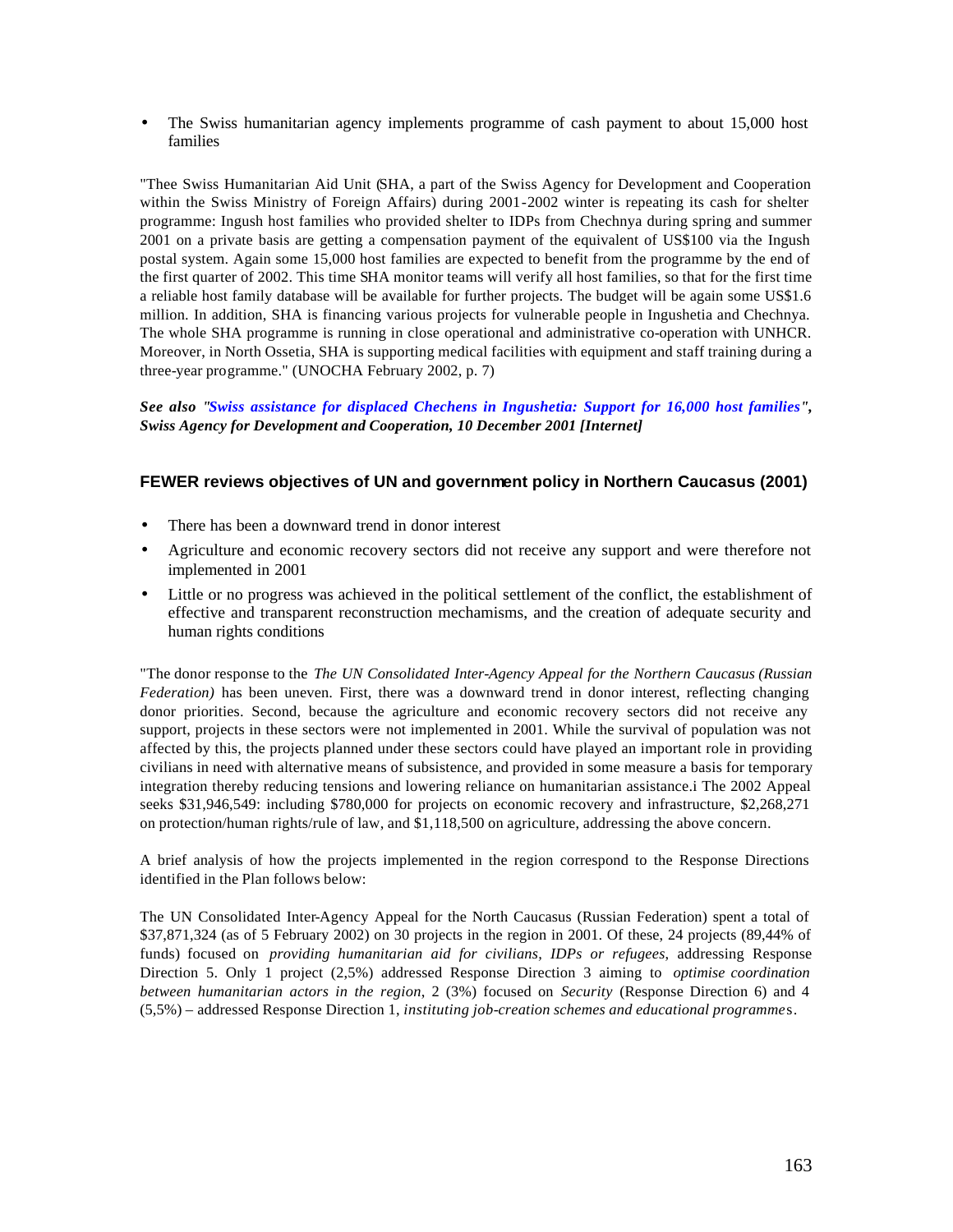

Additional Humanitarian Assistance for the Northern Caucasus (Russian Federation) was \$41,962,547 (as of December 2001). Of the 62 projects, four with 4,6% of the total funds spent, addressed Response Direction 1, Job creation and education schemes. Only one project (0,04%) addressed the Response Direction 3, Media and transparency of reconstruction and settlement efforts. The rest of the projects addressed Response Direction 5 Providing humanitarian aid for civilians, IDPs or refugees, accounting 95,4% of the funds spent.

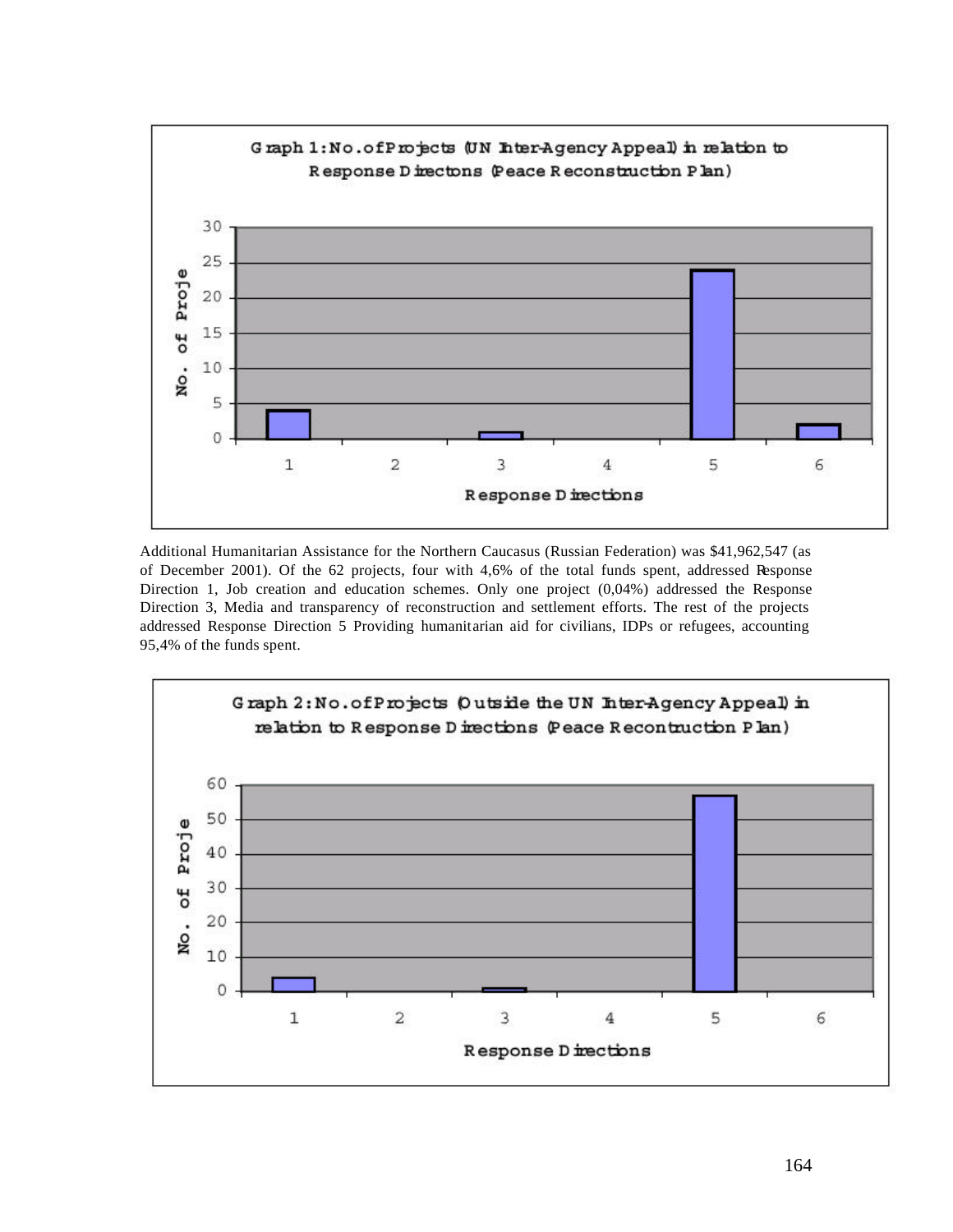The 3 rd graph demonstrates, that funding in the North Caucasus is predominantly focused on projects aimed to meet the basic needs of civilians, IDPs and refugees (92,5% of funds). Only few projects were oriented on Job creation and educational schemes (5,2%) addressing Response Direction 1, Transparency regarding settlement efforts – Response Direction 3 (1,2% of the total funds spent); and Security, addressing Response Direction 6 (1,1% of the total funds spent).

Response Direction 2 (Initiate a Political Settlement Process) and Response Direction 4 the Autonomy of Chechnya) were not addressed by any of the projects analysed.



The government of Russia is implementing the Programme on Restoring the Economy and the social Sector of the Chechen Republic, approved on 25 January 2001 with a total budget of 14.4 billion roubles (\$496,5 million) of which \$155,1 million was allocated from the federal budget and the rest was to come from offbudget sources. According to the Foreign Ministry Press and Information Department ii , 2 billion roubles (\$68,9 million) of budgetary funds has been transferred in early 2001 with another 1,5 billion roubles (\$51,7 million) allocated in August-September 2001. A federal state unitary enterprise Directorate for Construction and Rehabilitation Works in the Chechen Republic has been established within the State Committee for Construction (Gosstroi) of Russia. On 23 August 2001, the government endorsed a similar support programme for 2002 and subsequent years. The governmental programme addressed mostly the economic reconstruction, transportation, fuel and energy, as well as the communications sector. Important progress was also reached in restoring the educational system (447 schools, 3 higher education colleges and 12 professional vocational schools began operation) and public health system (53 hospitals, 32 polyclinics, 46 doctor's outpatient clinics and 175 medical assistant-obstetrician stations were set up). The programme is addressing also the media sector in Chechnya. The newspaper circulation ranges from 3,000 to 10,000 copies (1 republic wide newspaper and 10 district newspapers), whereas television covers approximately 70% of the territory and 80% of the population of Chechnya at present.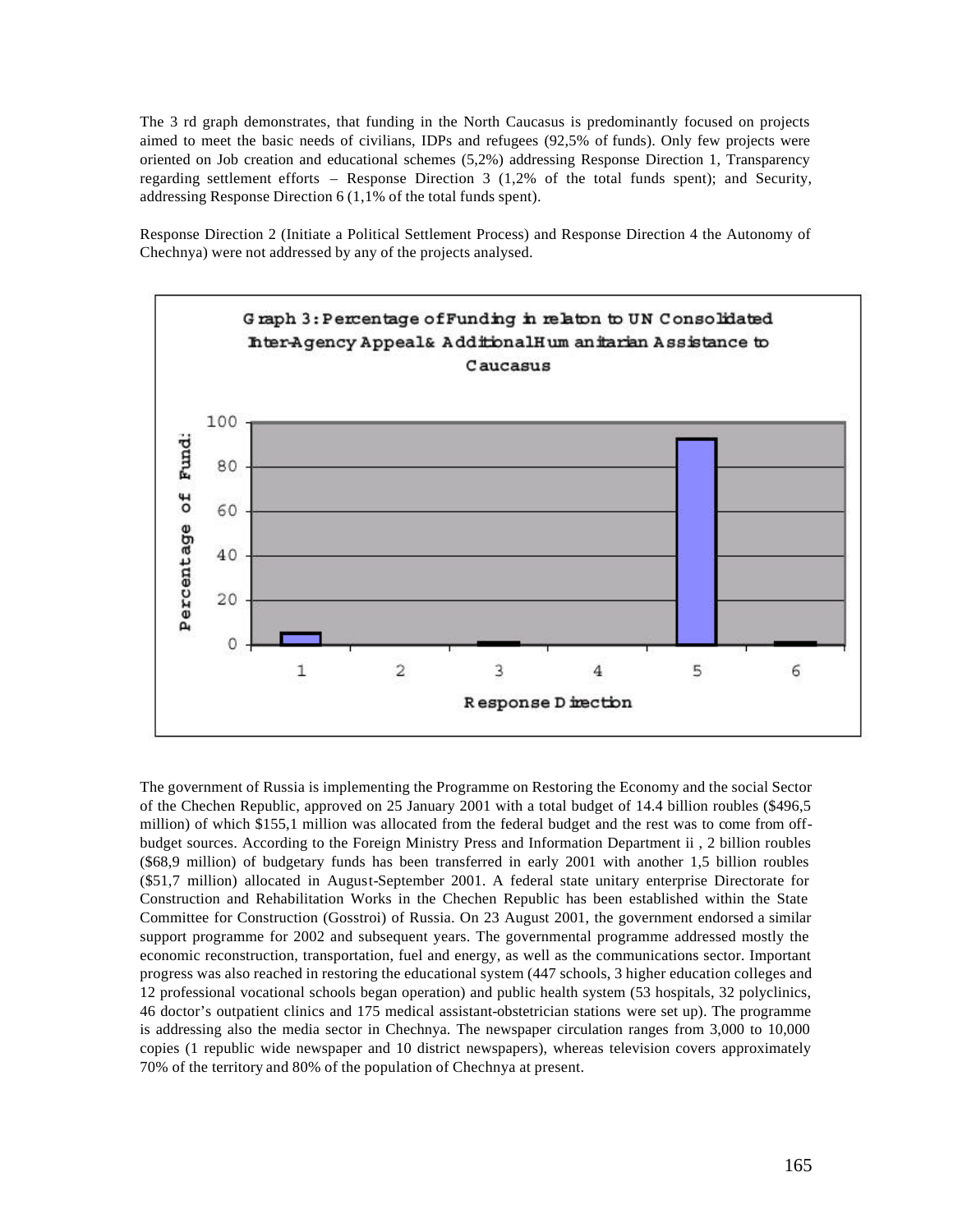The Russian Prosecutor General's office has opened 293 probes of crimes committed against the civilian population during the 1999-2001 counter-terrorist operation in the Chechen Republic. An investigation, however, is being conducted only on 179 cases and 57 cases have reached a pre-trial stage. So far, 11 servicemen have been found guilty and sentenced to different terms of imprisonment.

Programmes under UN Inter-Agency Appeal and the government of the Russian Federation cover all response directions outlined in this Post-conflict Reconstruction Plan, however, very little or no progress was achieved on the following directions due to the lack of political will, lack of coordination on programme design and implementation or insufficient allocation of resources:

• *Transitional and developmental activities* including income -generating projects in non-agricultural sectors;

• *Political settlement through negotiated agreements* with groups of combatants on: (a) decommissioning of weapons; and (b) reintegration/emigration based on an amnesty for combatants who have not committed war crimes. Furthermore, settlement has to involve *the participation of the Chechen population in broad-based political consultations;*

• *Security sector reform* involving gradual transfer of policing functions to local Chechen militias controlled by the regional administrations and abandoning the mop-up operation strategies that bring about serious violations of human rights;

• *Establishment of mechanisms to ensure the effectiveness and transparency of reconstruction efforts by the Federal and Chechen authorities; and the introduction and enforcement of special rules for military and law enforcement activities in the Republic;*

• *Resolving the problem of access* to the population of Chechnya by humanitarian relief providers with *guarantees of personnel security."* (FEWER February 2002, pp. 10-13)

# **NGOs**

# **Over 30 local and international NGOs address consequences of Chechen conflict (2002)**

- NGO emergency programmes include distribution of food and non-food items, shelter assistance, health care, water, education, psychosocial assistance, mine awareness
- Ingushetia, a few NGOs have started implementing income generation, as well as small agricultural projects
- Two NGOs, MSF-Switzerland and DRC, are providing some assistance to displaced persons living in Dagestan
- Insecurity and lack of freedom of movement within Chechnya are hindering the humanitarian operations despite NGO will to expand their operations

"Well over thirty local and international NGOs are working to address the consequences of the situation in Chechnya, thereby complementing emergency relief being provided by the authorities, bilateral donors such as SDC/SHA, UN agencies, and international organisations such as ICRC and SARC. NGO humanitarian action in the region is based on assessment of needs, independent access to the affected population, and staff safety and security, and guided by the humanitarian principles of impartiality, neutrality, and independence. To ensure efficient operations, NGOs continue to enhance relations with target communities and regional and district authorities, and strengthen collaboration with other organisations. Frequent discussions about policy and programmes among the NGO community, and between NGOs and the UN and its agencies, promote complementarity, and help the humanitarian community at large to develop a coherent and strategic approach to alleviate the suffering of the affected population.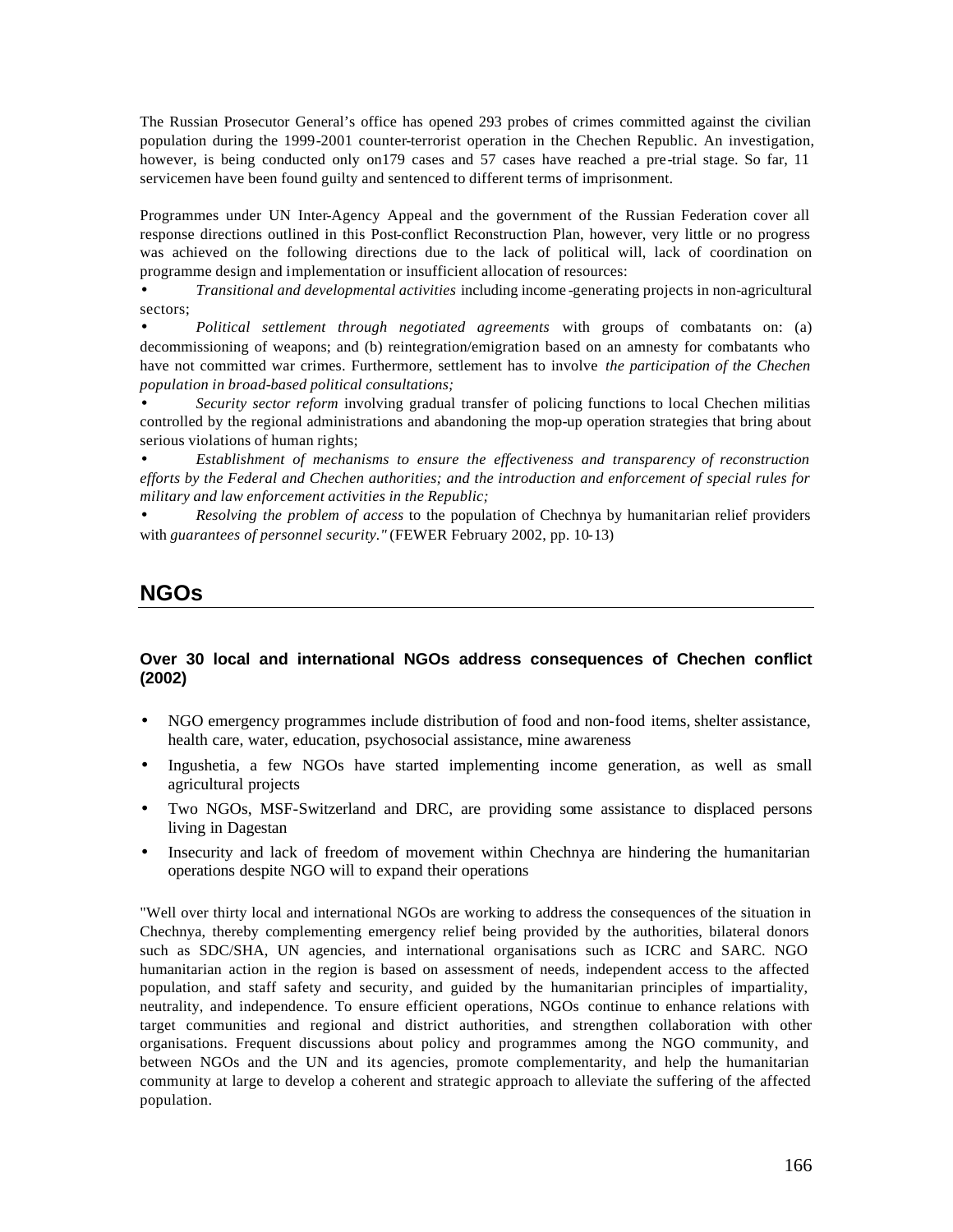The emergency programmes carried out by the NGO community in Chechnya and Ingushetia include distribution of food and non-food items, winterisation and improvement of living conditions in the IDP camps and spontaneous settlements, provision of medicines and medical materials, running mobile medical clinics, provision of water tanking services, operation of wooden or tented schools, repair of school and health facilities, psychosocial rehabilitation for both children and adults, as well as mine awareness campaigns. In Ingushetia, a few NGOs have started implementing income generation, as well as small agricultural projects. In addition, various surveys and assessments, such as household survey and school assessments have been conducted in Chechnya. Two NGOs, MSF-Switzerland and DRC, are providing some assistance to displaced persons living in Dagestan. Several NGOs have created partnerships with the UN agencies to deliver, distribute, and monitor the end-use of assistance provided by the UN.

Given the vast humanitarian needs inside Chechnya, the NGOs are willing to increase their operations in the republic. However, the continuing problems of access to and freedom of movement within Chechnya are hindering the humanitarian operations there. Major progress on the issue of access was made when after various months of talks between the NGO community and the Chechen Government a Letter of Understanding was signed on 31 October 2001. Further, insecurity in general and lack of access to VHF communications in particular continue to hinder NGOs' ability to work in the republic." (UNOCHA February 2002, p. 13)

*For a detailed list of NGO activities in the North Caucasus, consult North Caucasus Humanitarian Action Briefing Kit, UNOCHA, February 2002, pp. 14-21 [Internet]*

# **The Danish Refugee Council has plans to help the Ingush displaced in Ingushetia (April 2000)**

• Rehabilitation projects for the ethnic Ingush displaced from Chechnya (15,000) and from Prigorodny district (23,000)

"In the not too distant future DRC is planning to implement a rehabilitation project for some of the around 15,000 ethnic Ingush IDPs from Chechnya that have been displaced in Ingushetia and who plan to remain in this republic. Another group of great concern is the over 23,000 Ingush IDPs from the Prigorodny region of North Ossetia that were displaced during the 1992 Ossetian-Ingush conflict. DRC is now planning activities on job creation and a shelter projects in order to improve the living conditions for these groups of IDPs and create grounds for them to increase self-sufficiency. According to Mr. Malsagov [Prime Minister of Ingushetia], it has been long since his Government tried to raise the issue of assistance to the displaced people willing to reside in Ingushetia, especially the ethnic Ingushes from both Chechnya and Prigorodny Region, but they were afraid of addressing that problem to the Russian Government. The Ingush government representatives expressed great interest in the DRC plan to start the rehabilitation project in Ingushetia." (DRC 4 April 2000)

# **Committee 'Civic Assistance', a local NGO providing assistance to the displaced in Moscow**

- Committee 'Civic Assistance' (CCA) provides legal counseling for refugees and forced migrants and plays the intermediary role for the relations between the refugees and governmental official structures
- During 2,5 years, CCA helped 15 thousands of refugees at its receptions in Moscow and in Centers for Temporary Reception of the Federal Migration Service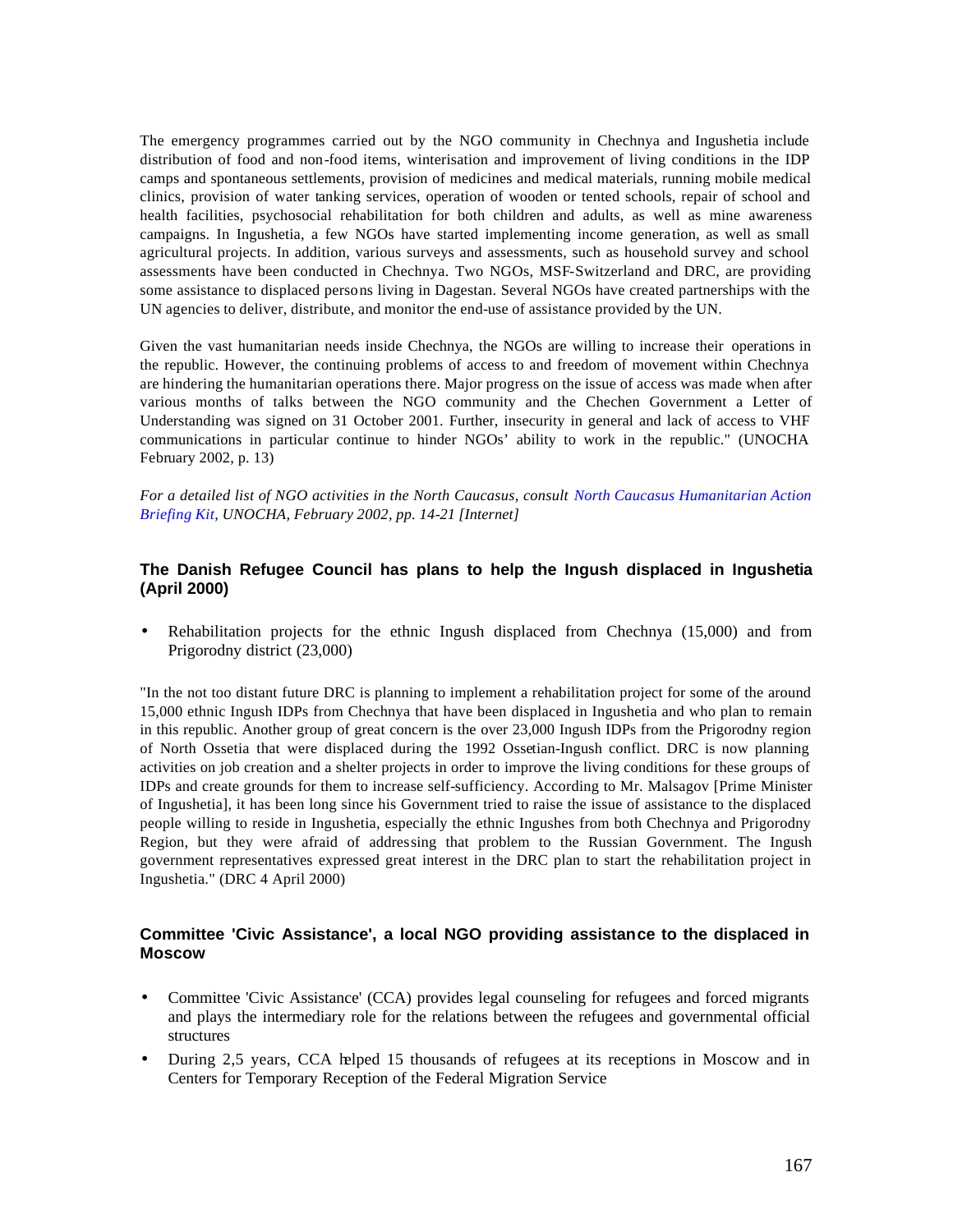"The Committee 'Civic Assistance' (CCA) was formed in 1990 in connection with the appearance in Moscow of the first refugees - the Armenian victims of the pogroms in Azerbaijan when it became clear that the powers were not ready and could not protect and help refugees.

From the very beginning CCA took on the tasks of legal consulting for refugees and forced migrants and played the intermediary role for the relations between the refugees and governmental official structures, provided defense in the courts, and defended the rights of refugees for housing and work. In conjunction with these tasks, the members of the committee had constant contact with all structures dealing with refugee problems: the Federal Migration Service (FMS), the regional migration services, and the Commission on Refugees at the State Duma. At the moment one co-chair of the committee, Lydia Graphova, represents the interest of refugees in the President's Social Chamber, the other co-chair, Svetlana Gannushkina, invited as an expert consultant in the Duma's Commission on Refugees, takes part in the development of legislation in the field of refugees' and forced migrants' rights and the third co-chair of the committee Deputy of the State Duma, the member of 'Yabloko' (an apple) section Vyacheslav Igrunov defends refugees' rights at the meetings of the State Duma. CCA is accredited at the UNHCR and is in a constant contact with it and other international bodies.

This collaboration allowed the Committee to achieve some fruitfull results: From the beginning of 1998 the Committee got an exclusive right to use blanks signed by S. Gannushkina, for sending refugees, who have no status, to hospitals . It is a great achievement showing the fruitful collaboration of the CCA and governmental medicine institution. It is a pity that we cannot say the same about our collaboration with the official education structures.

On the base of legal expertise made by the members of the Independent Legal and Expert Council, CCA attained the abolition of a few governmental decrees pinching the refugee's rights.

In 1990, CCA began to hold twice a weekly reception of refugees. At the reception, because of the extreme need, CCA distributed some financial help, including some clothing and kitchen utensils. Besides, two professional lawyers, psychologist and therapist have taken part in the committee's weekly receptions. At the CCA works a small adjusting and educational center for refugees' children.

Since the beginning of the Chechen events, the influx of refugees to CCA has greatly increased, this made the activity of the committee even more important. During 2,5 year period it managed to help 15 thousands of refugees at its receptions in Moscow office and in Centers of Temporal Placing belonging to the Federal Migration Service. Human Rights Center of Memorial, led by Svetlana Gannushkina, visited Chechen refugees in the Centers of Temporary Placement. This work was conducted under the Memorials' program called 'Survey of the Situation of Forced Migrants from Chechnya.' The data base of CCA developed by volunteers was based on the search of the relatives of the inhabitants of Chechnya, with whose help about 200 people were found.

Financing of all mentioned above programs are based on UNCHR donations (\$1000 a month), individual donations (contributions of the CCA members constitute about one third of the entire sum of money distributed among refugees) and funds given by international bodies such as Sorec Foundation, the Tides Foundation, which allowed the Committee to survive during the first two years of the Chechen war, Mission in Moscow of the Union of Friends, a group of English Quakers, Basel canton, German 'Greens-90'.

Over 150 articles and reports have been published about the rights of refugees in the main human rights newspapers by Lydia Graphova, Svetlana Gannushkina, Elena Burtina, Elena Zaks. As much material was also publicizes on the TV and on the radio programs 'Freedom,' 'Radio Rossia,' and 'Echo Moskvy.' CCA also prepared in due times materials for reports for the President's Commission on Human Rights (PCHR) which were used by the chair of the commission Sergei Kovalyov. Co mmittee played an active role in the preparation of the UN Conference on problems of involuntary migration in SIC and its follow up.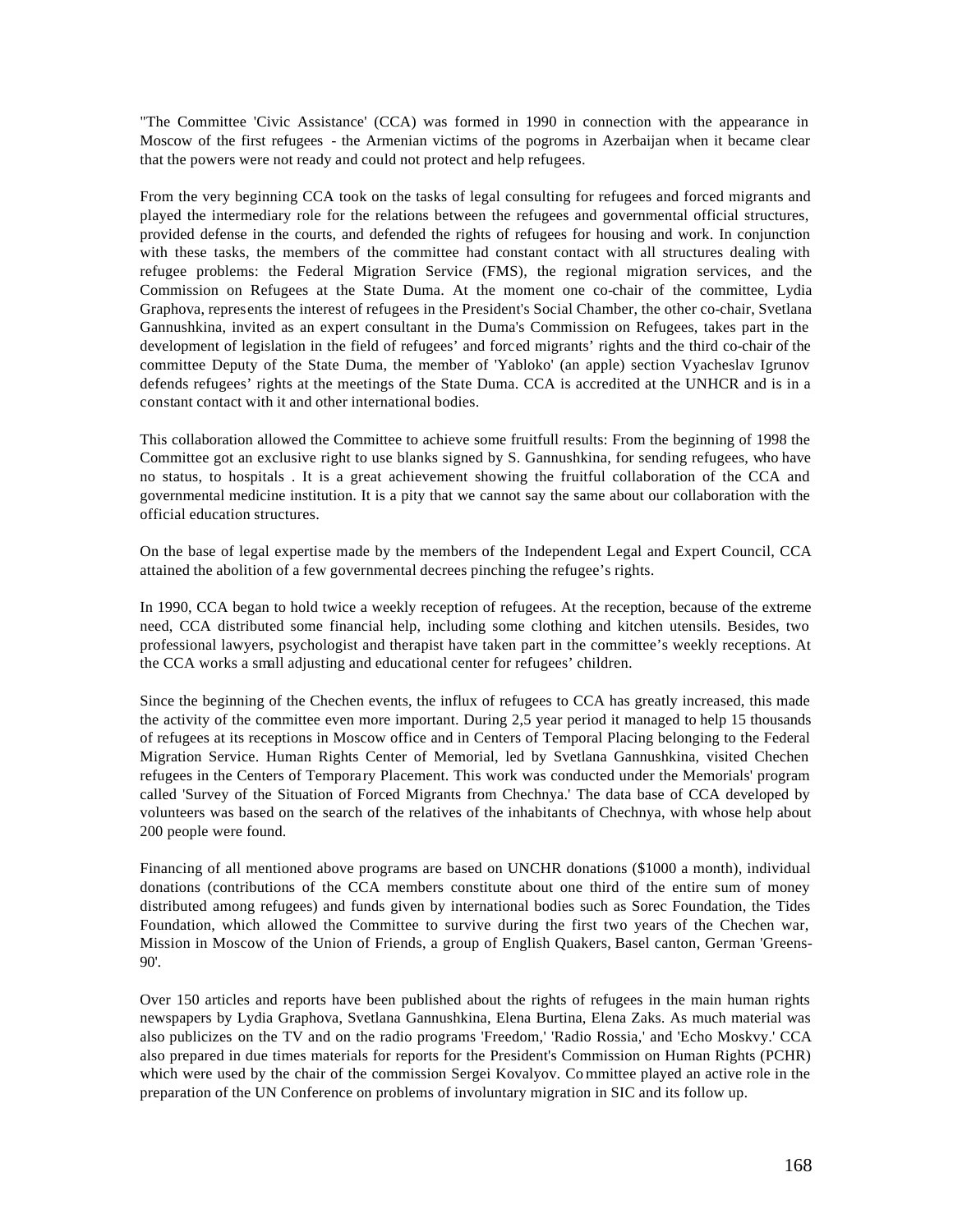In 1997 members of the Committee created the first electron historical archive titled 'Man-in-the-street: what was in Store for Them in Armed Conflicts in the Former USSR. Chechen war 1994-1997'. This work was funded by the Open Society Institute." (Ganushkina March 2000)

*See the website of the Committee 'Civic Assistance' for more information [Internet]*

# **Response to human rights concerns**

# **UN human rights mechanisms address human rights violations in Chechnya (2000- 2002)**

- UN High Commissioner for Human Rights visited Chechnya in March 2000
- UN Human Rights Commission condemned violations of humanitarian law and human rights in Chechnya by federal forces (2000 and 2001)
- As of February 2002, the federal government failed to invite UN rapporteurs to undertake visits to northern Caucasus, including the UN representative on IDPs
- The Special Representative for children and armed conflicts visited Chechnya in June 2002
- The visit of the UN Representative on IDPs has been postponed for security reasons

"In December 1999, Human Rights Watch called on the Security Council to establish a commission of inquiry to investigate violations of the laws of war in Chechnya. The Security Council, however, never formally discussed Chechnya.

In late March [2000], U.N. High Commissioner for Human Rights Mary Robinson travelled to the area after an earlier refusal of her request for a visit sparked an international outcry. Robinson became the first senior international official to acknowledge receiving evidence of summary executions, torture, and rape. Although Foreign Minister Igor Ivanov at the end of the trip told Robinson she was welcome to visit Chechnya again in a few months, a formal invitation had not yet been extended at the time of writing.

The U.N. Commission on Human Rights adopted a resolution criticizing Russia for violations of human rights in Chechnya-the first time a resolution was adopted regarding a permanent member of the Security Council. The resolution, among other things, called on the Russian government to establish 'according to recognized international standards' a national commission of inquiry and mandated five special mechanisms of the Human Rights Commission to visit Chechnya and report to the commission and the General Assembly. At the time of the General Assembly session in the fall, none of the special mechanisms had been able to visit. The Russian failure to implement the resolution was raised at a one-day commission session in September but no public record of the discussion was issued." (HRW December 2000, pp. 318- 319)

"Human Rights Watch welcomed a resolution adopted today by the U.N. Commission on Human Rights expressing grave concern about human rights violations in Chechnya. The 22 to 12 vote, with 19 abstentions, followed fresh reports detailing Russia's failure to investigate atrocities. […]

Introduced by the European Union and cosponsored by 16 countries, the resolution strongly condemns the use of disproportionate force and serious human rights violations by Russia's forces and calls on Russia to ensure that both civilian and military prosecutors undertake credible and exhaustive criminal investigations of all violations of international human rights and humanitarian law. It also raises concern about the pattern of forced disappearances, torture and summary executions perpetrated by Russia's forces in Chechnya.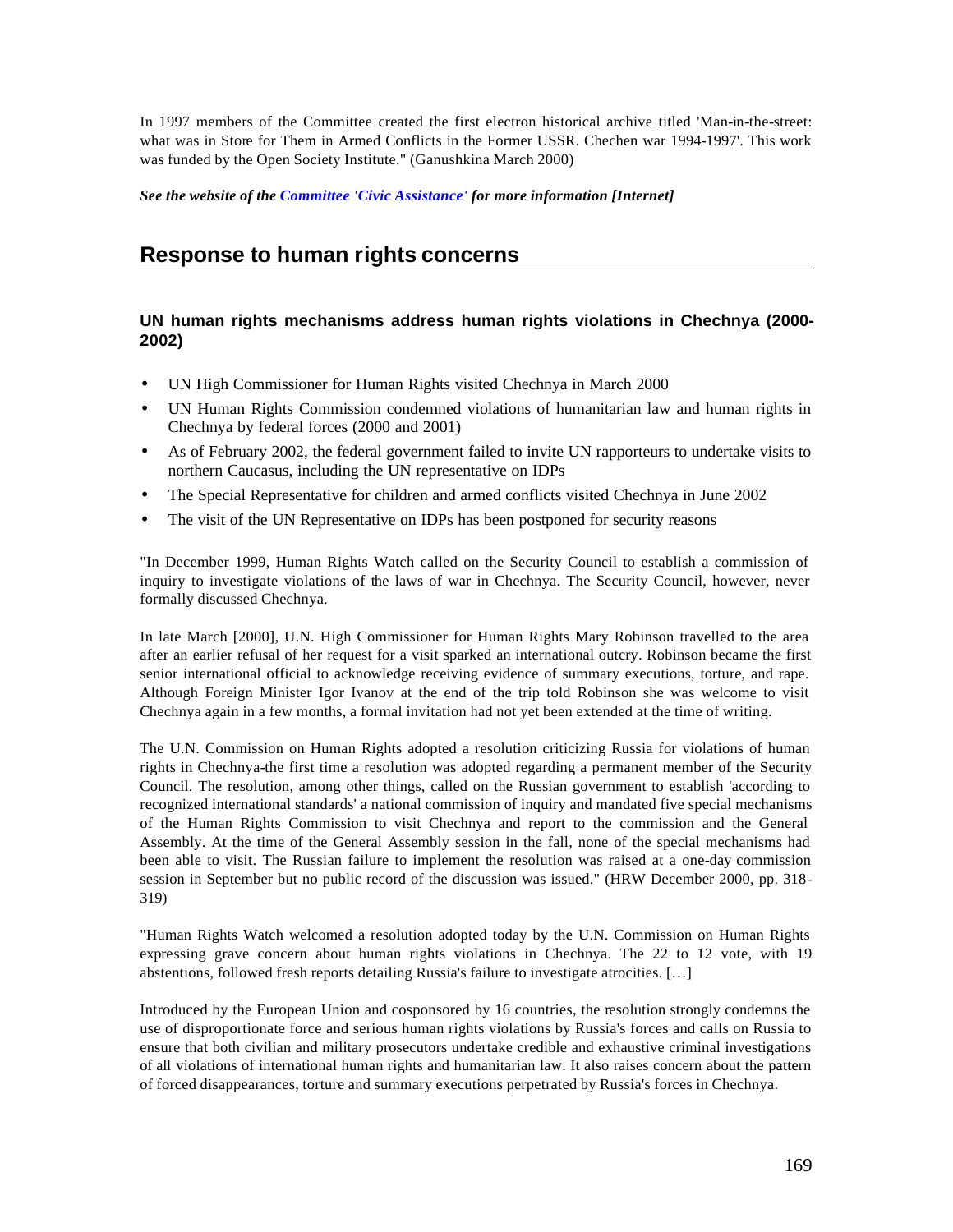But the resolution stops short of calling for an international commission of inquiry, a body for which Human Rights Watch and other groups had advocated." (HRW 20 April 2001)

"At the commission's September 25 [2001] session, U.N. High Commissioner for Human Rights Mary Robinson spoke about Russia's noncompliance with the resolution, specifically its failure to create a national commission of inquiry and to issue invitations to special mechanisms. The Russian delegation responded that the Russian Federation does not consider itself bound by the resolution." (HRW 2002, p. 346)

"The Commission reiterated its request that the relevant special mechanisms of the Commission undertake missions to the Republic of Chechnya of the Russian Federation without delay [Resolution 2001/24, April 2001]. The High Commissioner has been in contact with the Government of the Russian Federation with a view of facilitating the visits.

[…]

The remaining mandates mentioned in the Commission's resolution in Chechnya – the Special Rapporteur on torture, the Special Rapporteur on extrajudicial, summary or arbitrary executions and the Special Representative of the Secretary-General on internally displaced persons – requested in the first half of 2000 to undertake missions to the Republic of Chechnya and neighbouring regions. None of these mandates has received an invitation." (UN CHR 26 February 2002, paras. 7-9)

#### *See also:*

*Report of the UN High Commissioner for Human Rights on the Situation in the Republic of Chechnya of the Russian Federation, E/CN.4/2002/38, 26 February 2002 [Internet]*

*Commission on Human Rights resolution 2001/24, "Situation in the Republic of Chechnya of the Russian Republic", E/CN.4/RES/2001/24, 20 April 2001 [Internet]* 

*Report of the UN High Commissioner for Human Rights on the Situation in the Republic of Chechnya of the Russian Federation, E/CN.4/2001/36, 1 February 2001 [Internet]* 

*Statement by the High Commissioner for Human Rights "Situation of Human Rights in Chechnya in the Russian Federation", 5 April 2000 [Internet]* 

*Commission on Human Rights resolution 2000/58, "Situation in the Republic of Chechnya of the Russian Federation", E/CN.4/RES/2000/58, 25 April 2000 [Internet]* 

*"Representative of the Secretary-General on Internally Displaced Persons call on the Russian Authorities to observe the Guiding Principles on Internal Displacement", UN Press Release, 20 December 1999 [Internet]*

#### *Developments in 2002*

"A mission of the Representative of the Secretary-General (RSG) on IDPs, Francis Deng, to the North Caucasus region, which was planned to start on 30 September after an initial postponement of almost a month, has again been cancelled by the Russians at the last minute for reasons of security. The mission, together with the UN Rapporteur on Violence against Women, Radhika Coomaraswamy, was seen as a significant opportunity to raise the plight of Chechen IDPs with the Russian authorities." (ICVA 25 September 2002)

#### *Visit by the Special Representative on children and armed conflicts (June 2002)*

"At the conclusion of a week-long (17-24 June) visit to the Russian Federation including the Northern Caucasus, the Special Representative of the Secretary-General for Children and Armed Conflict, Mr. Olara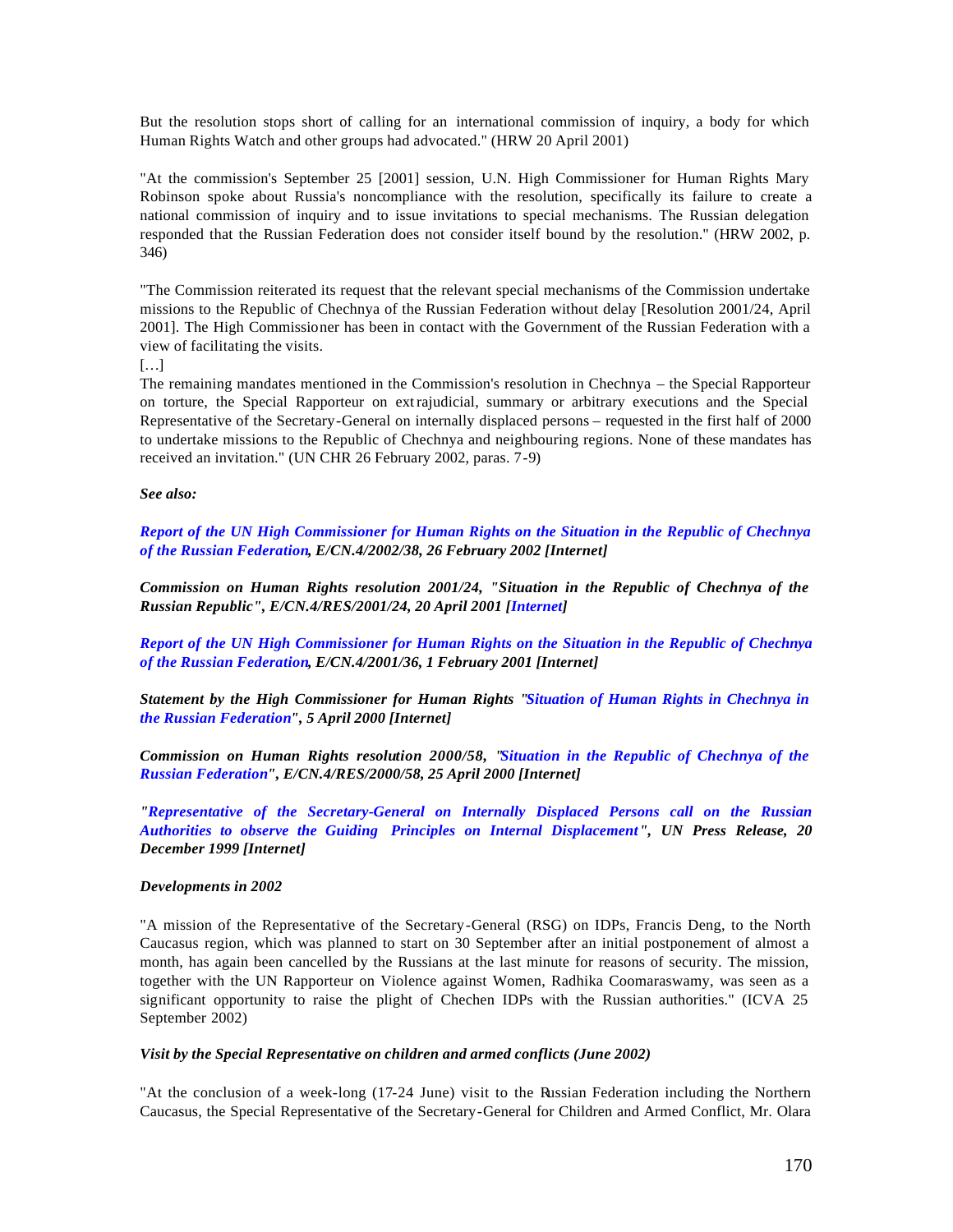A. Otunnu, welcomed assurances concerning the voluntary return of displaced populations from Chechnya. He statedm ' I raised the question of voluntary return of displaced populations from Chechnya with the Deputy Prime Minister and senior ministers of the Russian Federation, the President of the Republic of Ingushetia and the Government of the Republic of Chechnya; they all gave me direct and firm assurances that the displaced persons will not be forced to return against their will. All the displaced persons I met are very eager to return to their homes, they remain very concerned about their own security.'.

The main objective of the visit was to assess first-hand the situation of children affected by the armed conflict in Chechnya. […]

In the Northern Caucasus, Mr. Otunnu visited the three Republics of Ingushetia, Chechnya, and North Ossetia-Alania. In Ingushetia, he toured the tent camps and spontaneous settlements for the internally displaced persons as well as schools, health and recreation facilities. In Chechnya, Mr. Otunnu visited hospitals, children's trauma centers, and he met with displaced families at one of the temporary accommodation centers." (UN 24 June 2002)

# **OSCE mission in Chechnya: contribution to the restoration of human rights (2001- 2002)**

- Mandate of the OSCE Assistance Group includes assistance for the speedy return of refugees and displaced persons
- OSCE Assistance Group in Chechnya has been allowed to return to Chechnya in June 2001 after its evacuation in December 1998
- Assessment visits to IDP camps in Ingushetia and Chechnya have been conducted
- In Chechnya, the OSCE Assistance Group receives human rights complaints which are transmitted to Chechen and federal authorities
- Federal authorities have so far refused any OSCE involvement in the search for a political solution to the conflict
- The Russian Government will be able to ask the OSCE to wind up its mission to Chechnya by 31 December 2002

"The OSCE Assistance Group (AG) was established by the Permanent Council on 11 April 1995 (PC.DEC/35), which set forth the following tasks for the AG:

(a) To promote respect for human rights and fundamental freedoms, and the establishment of facts concerning their violation; help foster the development of democratic institutions and processes, including the restoration of the local organs of authority; assist in the preparation of possible new constitutional agreements and in the holding and monitoring of elections;

(b) To facilitate the delivery to the region by international and non-governmental organizations of humanitarian aid for victims of the crisis, wherever they may be located;

(c) To provide assistance to the authorities of the Russian Federation and to international organizations in ensuring the speediest possible return of refugees and displaced persons to their homes in the crisis region;

(d) To promote the peaceful resolution of the crisis and the stabilization of the situation in the Chechen Republic in conformity with the principle of the territorial integrity of the Russian Federation and in accordance with OSCE principles, and pursue dialogue and negotiations, as appropriate, through participation in 'round tables', with a view to establishing a ceasefire and eliminating sources of tension;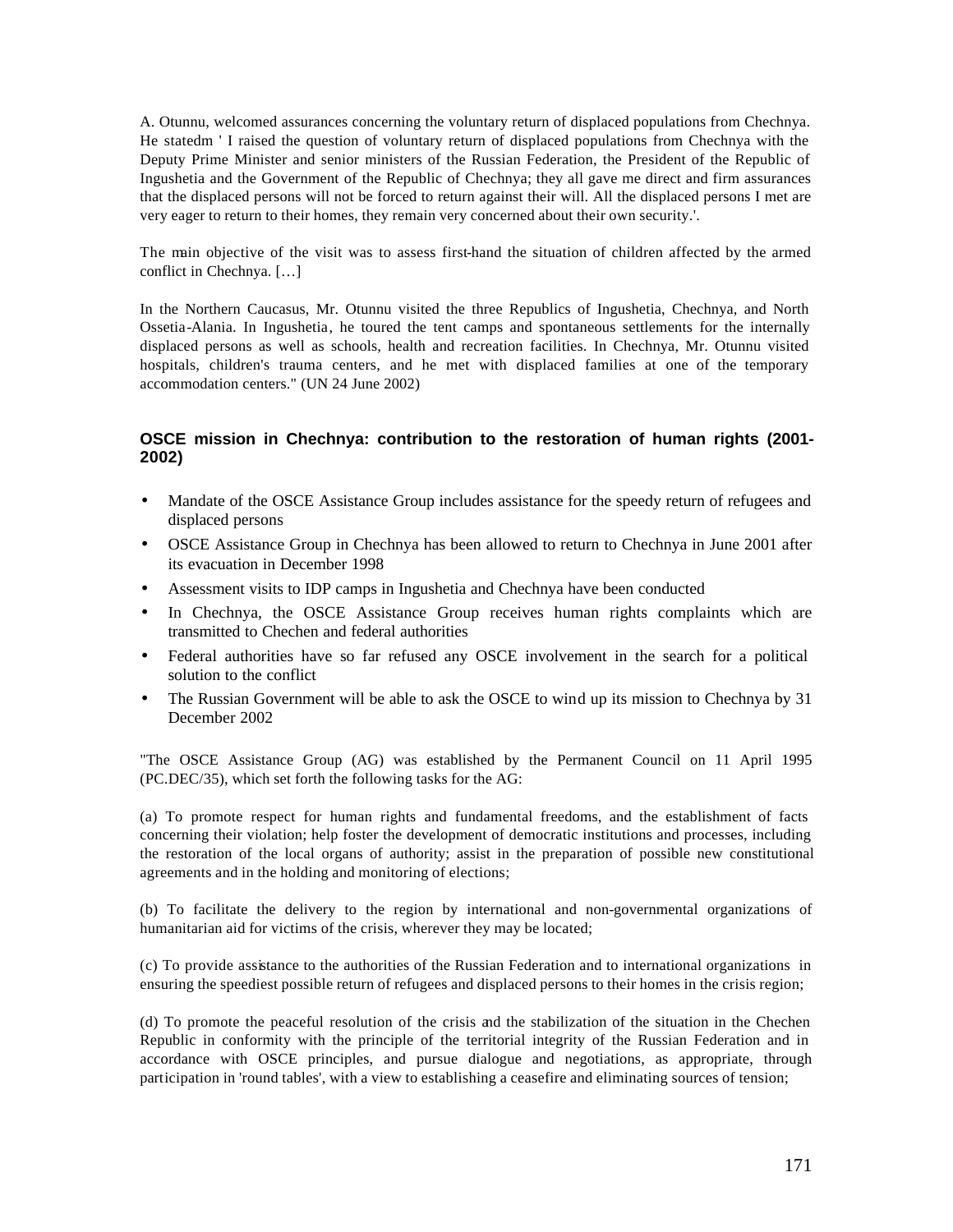(e) To support the creation of mechanisms guaranteeing the rule of law and order.

The OSCE AG began working in Grozny on 26 April 1995 and operated from there until 6 December 1998, when its international staff was evacuated to Moscow owing to the deteriorating security situation. During the year 2001, the immediate priority of the AG's activities was to ensure the return of its international staff to Chechnya. The negotiation process that began in 2000 to solve technical problems impeding the Group's return led to the signing of a memorandum of understanding on security between the AG and the Ministry of Justice of the Russian Federation. On 15 June 2001, after almost 2½ years of evacuation, the AG returned to Chechnya.

Currently, the AG focuses its activities on stabilizing its presence in Chechnya, maintaining relations with federal authorities in Moscow and establishing new contacts with local and federal authorities in Chechnya and adjacent regions. Through these activities, the AG can monitor and assess the latest developments in the political, economic and human dimension fields.

In Grozny the AG has met with representatives of the Chechen administration. Discussions have focused on the general situation in the Republic and on IDPs living in Ingushetia. The large high number of IDPs in Chechnya and adjacent regions remains a source of serious concern to the AG. In this regard, the AG has conducted assessment visits to IDP camps in Ingushetia and Chechnya, also meeting with relevant federal and local officials. In Znamenskoye, permanent contacts are also maintained with the Office of the Special Representative of the President of the Russian Federation for Human and Citizens' Rights in the Chechen Republic, Vladimir Kalamanov.

In Moscow the AG meets with representatives of the Russian federal authorities on issues related to Chechnya. Additionally, the AG has attended parliamentary hearings organized by the Parliamentary Commission on Normalizing the Socio-political Situation and Human Rights in Chechnya, where the problems of a safe and speedy return of IDPs to their permanent places of residence were discussed. The AG cooperates closely with human rights organizations such as Memorial and Human Rights Watch, exchanging information on the human rights situation in Chechnya. Documented allegations of human rights violations in Chechnya are also regularly reported by the AG to the OSCE participating States.

In the Znamenskoye office, the AG receives complaints on the human rights situation. The complaints received by the AG cover more than 200 cases of disappearances and several cases of killings, as well as mistreatment, torture and robberies. All the cases have been registered in a database and handed over to the Chechen authorities, as well as to Mr. Kalamanov's office. It was agreed with that office to hold meetings every two weeks to exchange information and views concerning human rights violations. In order to combine efforts, the AG meets regularly with Council of Europe experts working in Mr. Kalamanov's office in Znamenskoye.

The AG works to facilitate the delivery of humanitarian aid to the victims of the crisis. The Group participates in coordination meetings with United Nations agencies in Nazran/Ingushetia and in Moscow, and cooperates closely with international organizations and NGOs.

Before and after its return to Chechnya, the AG sought to identify programmes directed towards postconflict social, psychological and professional rehabilitation of victims. Owing to the limited financial resources, the AG has targeted programmes at children and young people, who represent the most vulnerable and affected group. Projects were funded from the budget of the AG as well as from voluntary contributions from participating States and private companies.

The AG stands ready to assist the conflicting parties in the search for a political solution to the crisis. Thus far, however, the Russian authorities have not appeared prepared to accept OSCE involvement in these processes, arguing that the political part of the Group's mandate has already been exhausted. Conversely, Chechen rebels call regularly for OSCE mediation." (UN CHR 26 February 2002, paras. 57-65)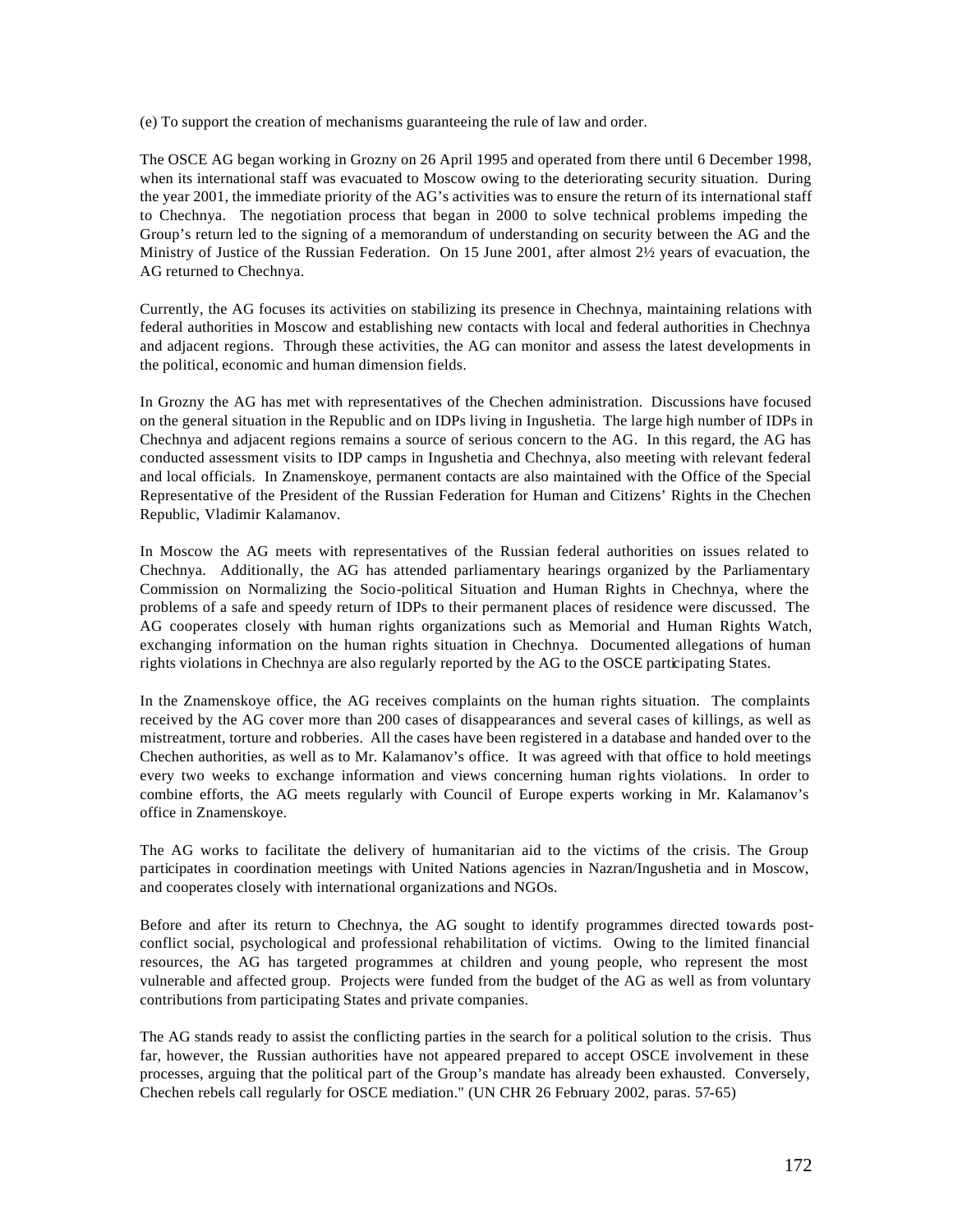"The Organisation for Security and Cooperation in Europe (OSCE) agreed by a consensus to a proposal under which the Russian Government will be able to ask it to wind up its mission to Chechnya by 31 December 2002. This decisions contrasted with earlier votes under which the mission, first created in 1995, had an open-ended mandate. The change will force the OSCE to re-evaluate the mission before the end of the year, and during this re-evaluation Russia will be able to ask it to withdraw from Chechnya." (UNOCHA 31 December 2001)

*Consult also the website of the OSCE Assistance Group in Chechnya [Internet]*

# **Council of Europe closely monitors the situation in Chechnya (2001-2002)**

- Resolutions of the Parliamentary Assembly call upon authorities to refrain from any kind of forced return of refugees and displaced persons
- The Committee for the Prevention of Torture issued a rare public statement strongly criticizing Russia's failure to inquire into ill-treatment of detainees in Chechnya (July 2001)
- Since June 2000 three Council of Europe experts have been providing assistance to the Special Representative of the President of the Russian Federation for Human Rights in Chechnya
- More than 150 individual complaints connected the conflict in Chechnya have been lodged before the European Court for Human Rights in Strasbourg

"The Parliamentary Assembly of the Council of Europe continued to monitor closely the situation in Chechnya. In January [2001], it restored the Russian delegation's suspended voting rights, opting for engagement over exclusion. The assembly established a joint working group made up of European and Russian parliamentarians to monitor Russian compliance with Council of Europe requirements. In April, the joint working group provided the assembly with an exhaustive list of all investigations into crimes against civilians committed by servicemen and members of special police forces, an important contribution toward transparency in the accountability process. In July, assembly president Lord Russell-Johnston expressed his concern about continuing abuses. In September, the joint working group reported on Russia's failure to comply with the January assembly resolution and its dissatisfaction with Russian investigations into alleged abuses." (HRW 2002, p. 346)

*See "Assembly's Monitoring Committee: report on the Russian Federation", press release, 12 March 2002 [Internet]*

*Tadeusz Iwinski (Poland, SOC), rapporteur of the Parliamentary Assembly's Committee on Migration, Refugees and Demography and its chairperson, visited camps for displaced persons in Znamenskoye, Chechen Republic, and in Karabulak, Ingushetia, between 14-15 January. See press release "Council of Europe parliamentary envoy: refugee situation in Chechnya and Ingushetia still difficult, but some 'tangible improvements'", 17 January 2002 [Internet]*

#### *In a resolution adopted on 23 January 2002, the Parliamentary Assembly of the Council of Europe concluded:*

"… that the general situation in the Chechen Republic has not improved enough to ensure the full enjoyment of human rights and rule of law by the population as a whole. Consequently, the authorities should refrain from any kind of forced return of refugees and displaced persons, and all those who wish to stay in the camps and benefit from relief aid should be given such a possibility." (COE 23 January 2002, para, 24)

*See also Recommendation 1548 (2002), of the Parliamentary Assembly on the Conflict in the Chechen Republic, 23 January 2002 [Internet]*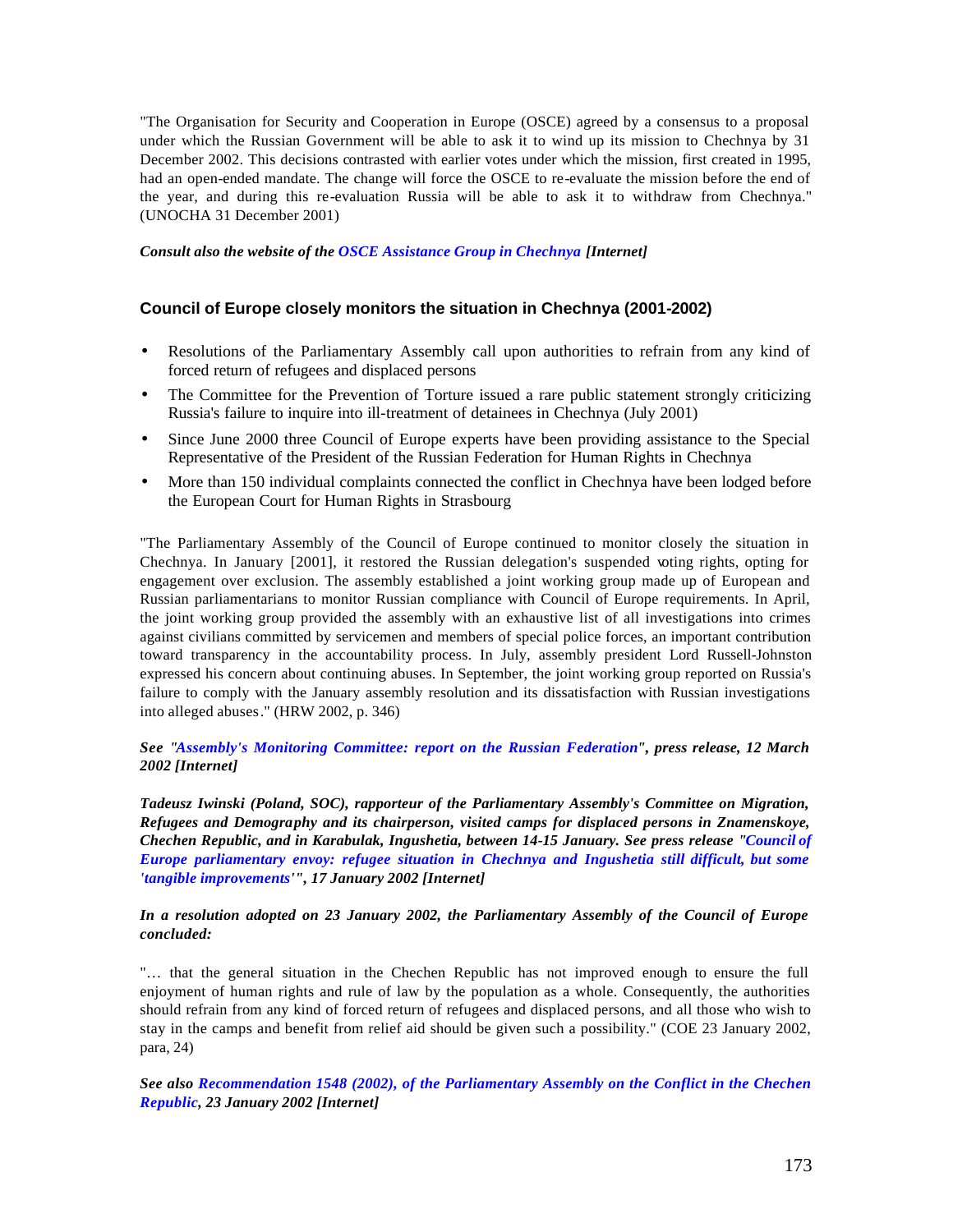"Council of Europe Human Rights Commissioner Alvaro Gil-Robles visited Chechnya in February and pressed the Russian government on investigations into rights abuses. However, he chose not to investigate a mass grave near the Khankala military base, discovered days before his arrival in Chechnya. He opted instead to urge the authorities to share information on the investigation with the office of the president's representative on human rights in Chechnya." (HRW 2002, p. 347)

*See the Report of the Commissioner for Human Rights on his visit to Moscow, 19 September 2001, and "Recommendation of the Commissioner for Human Rights concerning certain rights that must be guaranteed during the arrest and detention of persons following 'cleansing' operations in the Chechen Republic of the Russian Federation", 30 May 2002 [Internet]*

"The secretary general of the Council of Europe, Walter Schwimmer, also repeatedly criticized the Russian government for the lack of prompt investigations into human rights abuses in Chechnya.

The Committee for the Prevention of Torture issued a rare public statement strongly criticizing Russia's lack of cooperation with the committee's recommendations. The statement specifically addressed Russian authorities' failure to carry out a thorough and independent inquiry into alleged abuses at the Chernokozovo detention facility in 2000 and to prosecute cases of ill-treatment of detainees in Chechnya." (HRW 2002, p. 347)

#### *See the public statement of the Committee for the Prevention of Torture, 10 July 2001 [Internet]*

"Since June 2000 three Council of Europe experts have been working in Znamenskoye, Chechnya, providing consultative expert assistance to the Office of the Special Representative of the President of the Russian Federation for Human Rights in Chechnya. The agreement to provide this assistance has been extended through 4 April 2002.

The Council of Europe considers that there has been some progress in the human rights situation in Chechnya since September 2001, but that demonstrated progress is not yet as substantial as could be desired. In particular, there is still insufficient progress in the investigation of cases concerning crimes allegedly committed by members of the military and persons of similar status against the civilian population, including allegations concerning mass killings." (UN CHR 26 February 2002, paras. 48-49)

#### *European Court of Human Rights*

"Since April 2000, the European Court received about 150 individual complaints concerning the situation in the Chechen Republic, registered in 70 files, as some of the applications concern the same events. The majority of the applications concern action undertaken by the Russian military (alleged destruction of property, killings and indiscriminate use of force, use of landmines). Several applications concern illegal detention, torture and inhuman conditions of detention at military installations and at detention facilities.

Since early 2002 several applications have been introduced concerning alleged "disappearances" of the applicants' relatives further to detention by Russian military or security forces. Many applications also contain complaints about destruction, expropriation and restrictions on freedom of movement. Almost all applicants refer to absence and/or ineffectiveness of domestic remedies with respect to alleged violations of human rights.

The applications concern, inter alia, Articles 2, 3, 5, 8, 13 and 14 of the European Convention of Human Rights, Article 1 of its Protocol No. 1 and Article 1 of its Protocol No. 7.

In June 2000 six complaints were communicated to the Russian Government. They concern three events: bombardment of a refugee convoy outside of Grozny in October 1999 by military planes, bombardment of a village, Katyr-Yurt, in February 2000 and killings, allegedly perpetrated by the Russian servicemen, of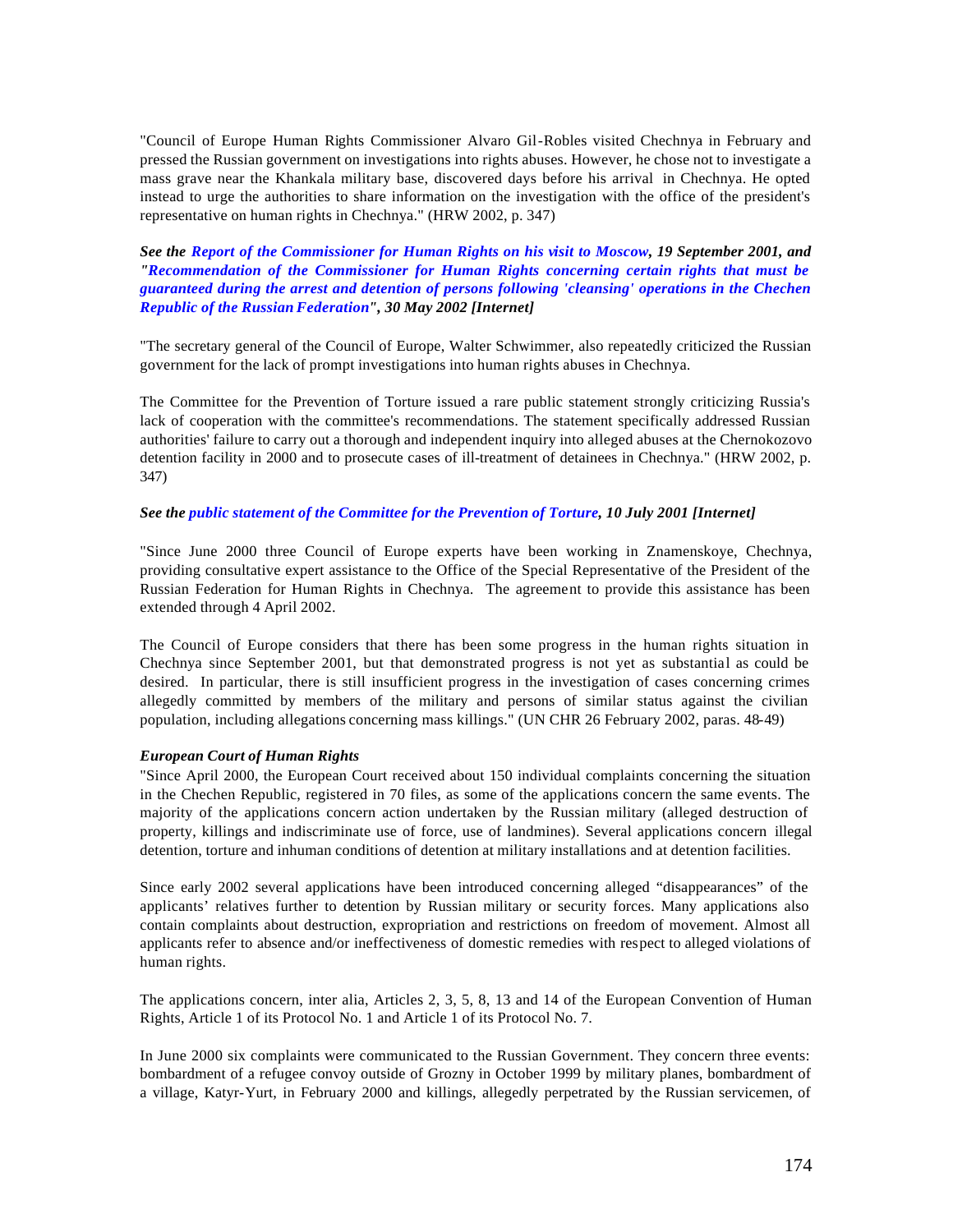civilians in a suburb of Grozny in February 2000. A decision on admissibility is expected in 2002." (COE 16 July 2002, paras. 4-7)

*For more details on the work of the Parliamentary Assembly and other institutions of the Council of Europe regarding the conflict in Chechnya, see "The Conflict in Chechen Republic: Work of the EU Parliamentary Assembly", Parliamentary Assembly of the Council of Europe, 5 September 2002 [Internet]*

# **Federal government under international pressure to improve human rights records in Chechnya (2000-2002)**

- Further to international pressure, President Putin appointed Vladimir Kalamanov as his special representative on human rights in Chechnya (February 2000)
- The Russian Parliament elected an Independent Commission on human rights in northern Caucasus (April 2000)
- Several thousand complaints from citizens, ranging from destruction or theft of property to rape and murder have been registered in Chechnya
- Neither organization was empowered to investigate or prosecute alleged offenses and had to refer complaints to the military or civil prosecutors
- The number of cases of investigation and prosecution of crimes committed by the federal servicemen against civilians are pale in comparison to the total number of complaints
- The Prosecutor General issued two decrees, providing for new regulations to be applied during search operations (July 2001, March 2002)
- International observers report that the decree has failed to stop human rights abuses to be perpetrated during these operations

"In response to international criticism of the human rights situation in Chechnya, several federal government bodies were established to examine alleged domestic human rights violations. In February 2000, President Putin appointed Vladimir Kalamanov as Special Presidential Representative for Human Rights in Chechnya. Kalamanov's office, with a staff of 25 persons, including 3 experts from the Council of Europe, opened branches in Moscow and in a number of locations in the northern Caucasus to take complaints about alleged human rights violations. In April 2000, Pavel Krasheninnikiv, Chairman of the State Duma Committee on Legislation, was elected head of a newly created Independent Commission on Human Rights in the northern Caucasus. In September 2000, the Commission opened nine offices in Chechnya and three in Ingushetiya. Together Kalamanov's office and Krasheninnikov's commission heard several thousand complaints from citizens, ranging from destruction or theft of property to rape and murder; however, neither organization was empowered to investigate or prosecute alleged offenses and had to refer complaints to the military or civil prosecutors." (U.S.DOS 4 March 2002, sect. 1g)

#### *On 11 July 2002, President Putin appointed Abdul-Khakim Sultygov his Special Representative for Human and Civil Rights in the Chechen Republic.*

"Under pressure from the international community, Russia's civilian and military procuracies began opening criminal investigations into many reported abuses of human rights [49]. On March 5, 2002, the military procuracy announced that it had opened 11 criminal investigations into crimes by military servicemen against civilians since the beginning of the current anti-terrorist operation in Chechnya; [50] as of April 2001, the civilian procuracy had opened 294 investigations. [51] The numbers of investigations opened, however, cannot obscure their inadequacies. Human Rights Watch's analysis of a list of 359 cases, and research on specific individual cases, found that the vast majority of cases had either been suspended or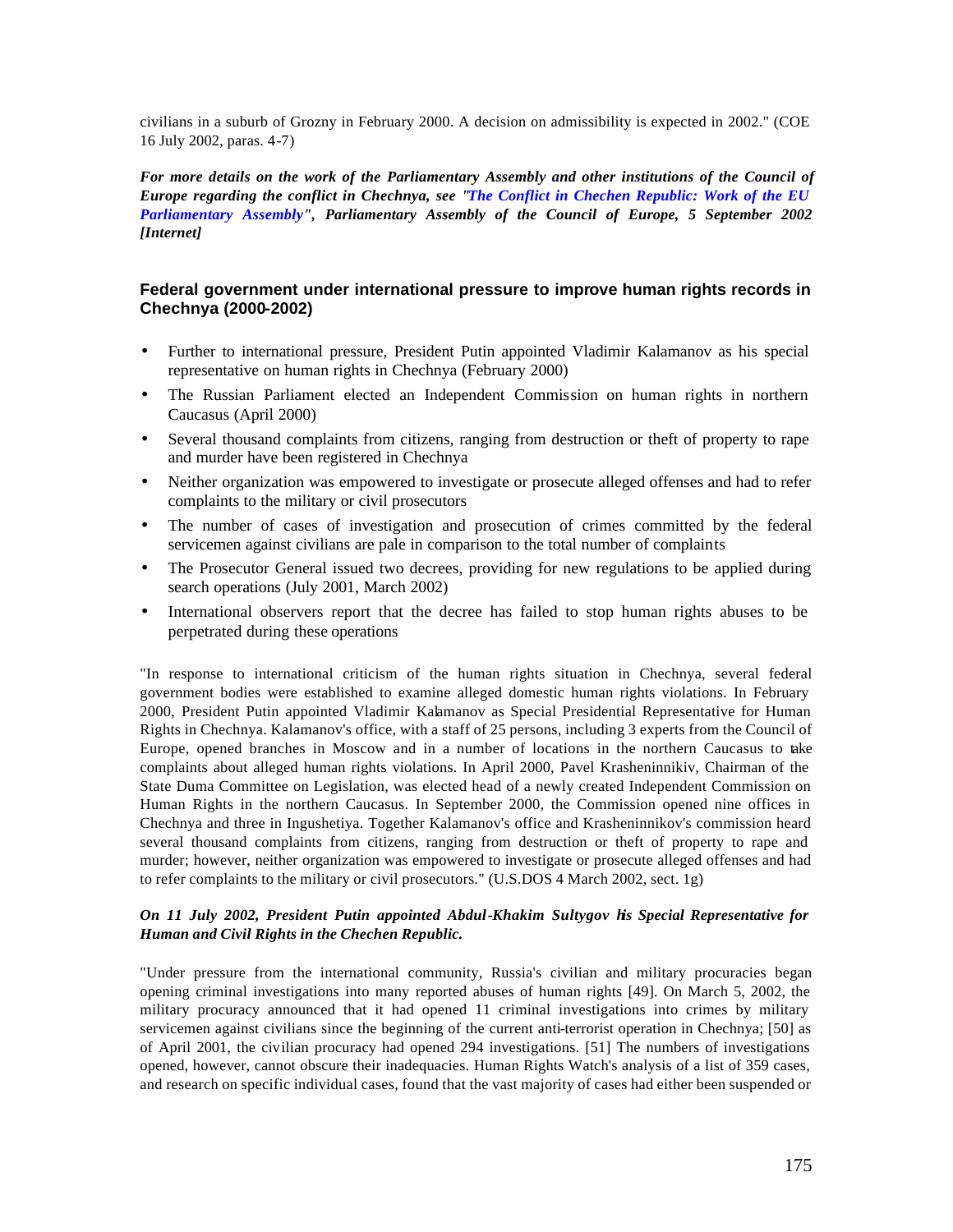lacked vigor. Human Rights Watch is not aware of a single investigation into evidence of torture of illtreatment.

In April 2001, the Joint Working Group of the State Duma and Parliamentary Assembly of the Council of Europe prepared a list of all criminal investigations into alleged abuses by Russian troops against civilians in Chechnya. According to the list, the civilian and military procuracies had begun 294 and 65 criminal investigations respectively. However, of the 359 investigations, only seventy were under active investigation – forty-nine by the civilian and twenty-one by the military procuracy – and no fewer than 191 investigations had been suspended. Out of 110 investigations into 'disappearances', seventy-nine (seventytwo percent) were suspended. Procuracies had transferred case materials to the courts in only nineteen cases. By March 5, 2002, military courts had convicted twenty-three military servicemen for abuses against civilians, although as of this writing, the government has not provided details regarding the nature of the crimes and sentences. [52]"

Footnote [49]: The military procuracy is responsible for investigating crimes committed by those serving in the armed forces, including the army, as well as by those serving in the Ministry of Internal Affairs' armed forces. Crimes committed by other Ministry of Internal Affairs personnel (including Otriady Militsii Osobogo Naznachenia (OMON) and Spetsnaz) are under the jurisdiction of the civilian procuracy.

Footnote [50]: "V Chechne za prestuplenia protiv mirnogo naselenia privlecheno k ugolovnoi otvetstvennosti 55 voennykh (Fifty-five military servicemen are being prosecuted for crimes against the civilian population in Chechnya), Interfax news agency, March 5, 2002.

Footnote [51]: Updated figures on investigations by the civilian procuracy were not made available as of this writing.

Footnote [52]: "V Chechne za prestuplenia protiv mirnogo naselenia privlecheno k ugolovnoi otvetstvennosti 55 voennykh (Fifty-five military servicemen are being prosecuted for crimes against the civilian population in Chechnya), Interfax news agency, March 3, 2002. In September Rossiskaia Gazeta, the State Duma newspaper, published Russian government information regarding eleven out of fifteen convictions, which at that point was a comprehensive accounting. Of the eleven, six had either been amnestied or paroled, and five were serving active sentences-one for looting, two for murder, one for attempted murder, and one for mishandling a weapon. See www.rg.annons/anons/arc 2001/0920/3.shtm, (accessed September 20, 2001). (HRW 18 March 2002, p. 11)

"The figures provided by the Russian authorities on the investigation and prosecution of crimes committed by the federal servicemen against civilians pale in comparison to the hundreds of complaints of serious human rights violations which NGOs such as Memorial receive after each and every new mop-up operation, regardless of which federal forces carried out (army, militia, or FSB). Several mop-up operations sparked criticism and promises of investigations even by military commanders (such as those in Sernovodsk and Assinovskaya in July 2001, or in Argun and Tsotsin-Yurt in December 2001/January 2002). As a result of some of the allegations raised in connection with the former cases, the Prosecutor General issued a decree (Order No. 46 of 25 July 2001), in accordance with which mop-up operations require the presence of a prosecutor. This decree seems now to be applied in the Chechen Republic, but has failed to stop human rights abuses to be perpetrated during these operations. The representatives of the prosecutor's office seem to be unwilling or unable to prevent them happening, let alone to investigate them in due form afterwards and bring those responsible to justice". (COE 21 January 2002, para. 7)

"On March 27, 2002, Gen. Moltenskoi issue a decree to improve the conduct of servicemen in Chechnya. The decree acknowledged that 'unlawful actions by military servicemen toward civilians have had an extraordinarily bad impact on the process of stabilization in the republic, and has completely reversed the efforts by the military command regarding guaranteeing security, law and order, and favorable conditions for economic renewal.' [198] Among other things, the decree required all police and Ministry of Internal Affairs troops to give their first and last names while on search-and-seizure operations. It did not require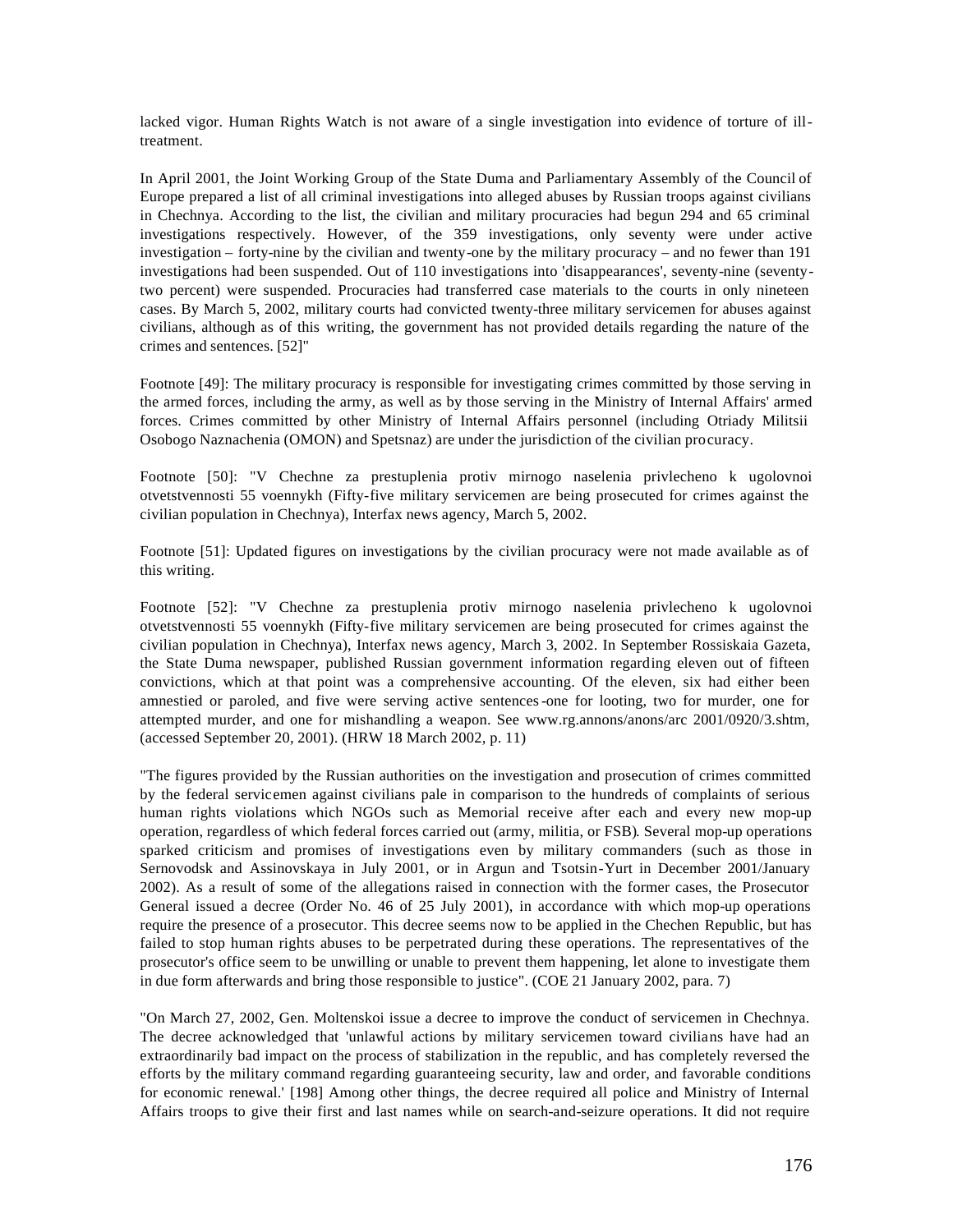the same for Ministry of Defense, Federal Security Service, or other personnel who may be involved in detaining individuals or searching private homes. The decree also required all vehicles, including military transport vehicles, to clearly display registration numbers. [199]

Footnote [198]: "Decree No. 80 of the Command of the United Group of Forces in the Northern Caucasus Region of the Russian Federation, on Measures to Enhance Efforts by Local Governmental Authorities and Law Enforcement Agencies of the Russian Federation in the Fight Against Unlawful Actions and Accountability for Officials for Violations of Law and Law and Order in the Conduct of Special Operations and Targeted Operations in Settlements in the Chechen Republic. Issued March 27, 2002, Khankala."

Footnote [199]: "The decree also reinforced elements of Decree No. 46, by requiring that sweep and targeted operations involve the local military commandant, head of the local civilian administration, a representative of the village elders, and a representative of the military procuracy. Like Decree No. 46, Decree No. 80 requires a commander, upon completing a sweep or targeted sweep, to sign a report including, among other things, a list of those detained during the operation and of all arms and ammunition seized. The list must also be signed by other local officials." (HRW April 2002, pp. 37-38)

*About the functioning of the judicial system in Chechnya, see "Operation in the courts in the Chechen Republic", Memorial, 15 October 2001 [Internet]*

*See also "Prosecutor's Office launches a number of criminal cases dealing with infringements of law by military men in Chechnya", Government of the Russian Federation, 31 January 2002 [Internet]*

*See also*

*Memorial, "Several examples of the many occasions in May 2002 where order No. 80 of the OGV(s) Commander has been deliberately flouted", 6 June 2002 [Internet]*

*"New regulations on Chechen search operations violated", RFE/RL, 3 April 2002 [Internet]*

*A translation of Order No. 80 can be found in "Conflict in the Chechen Republic", Political Affairs Committee of the Council of Europe's Parliamentary Assembly, 22 September, Part I, appendix 3 [Internet]* 

# **References to the Guiding Principles on Internal Displacement**

**Known references to the Guiding Principles (as of May 2002)**

**Reference to the Guiding Principles in the national legislation**

None

**Other References to the Guiding Principles (in chronological order)**

None

#### **Availability of the Guiding Principles in local languages**

The Guiding Principles have been translated into the Russian language. Date: 1998 Documents: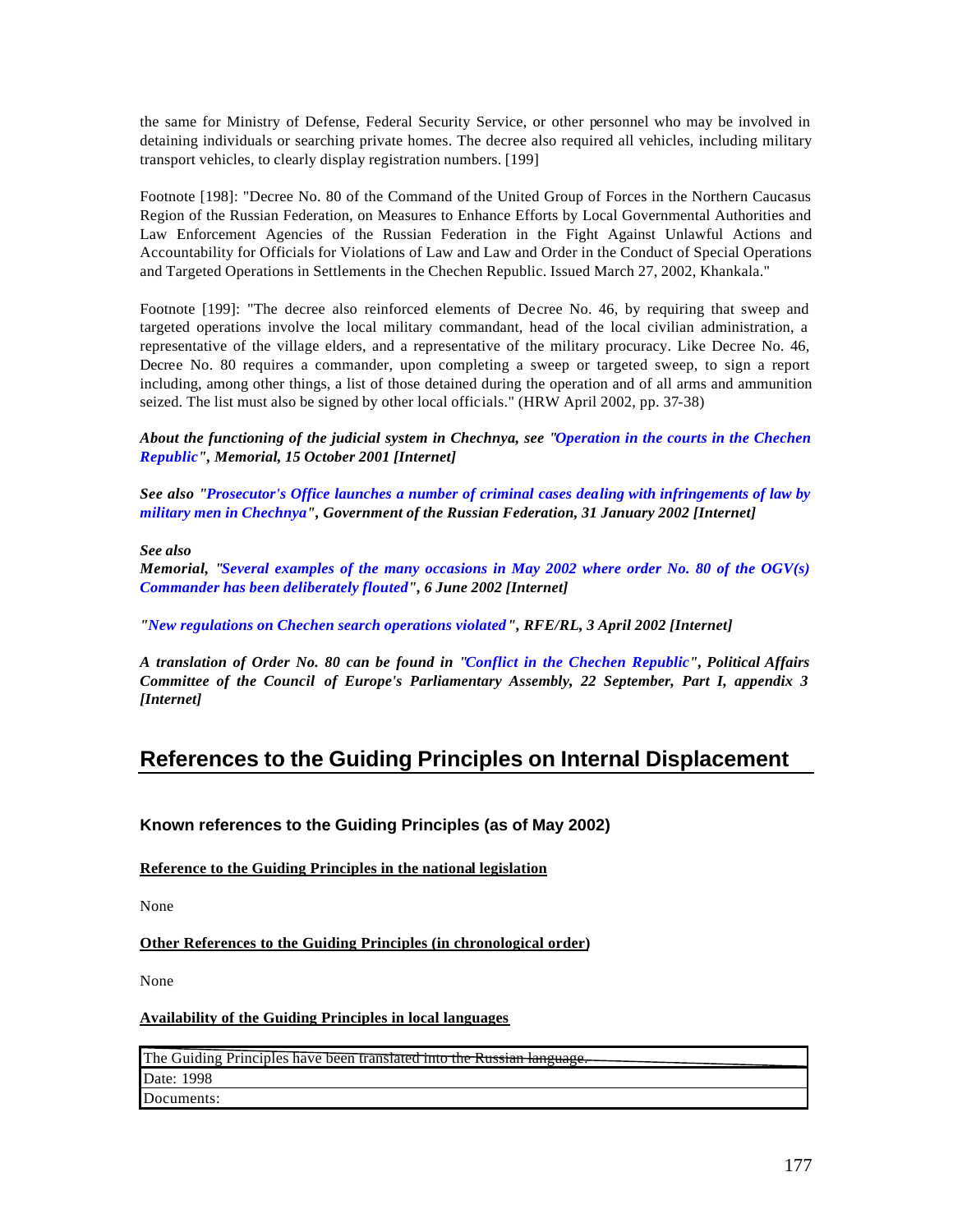• GP in Russian [Internet]<br>• Handbook for Applying t

• Handbook for Applying the Guiding Principles on Internal Displacement (OCHA, Brookings), Russian Version [Internal link]

# **Training on the Guiding Principles**

None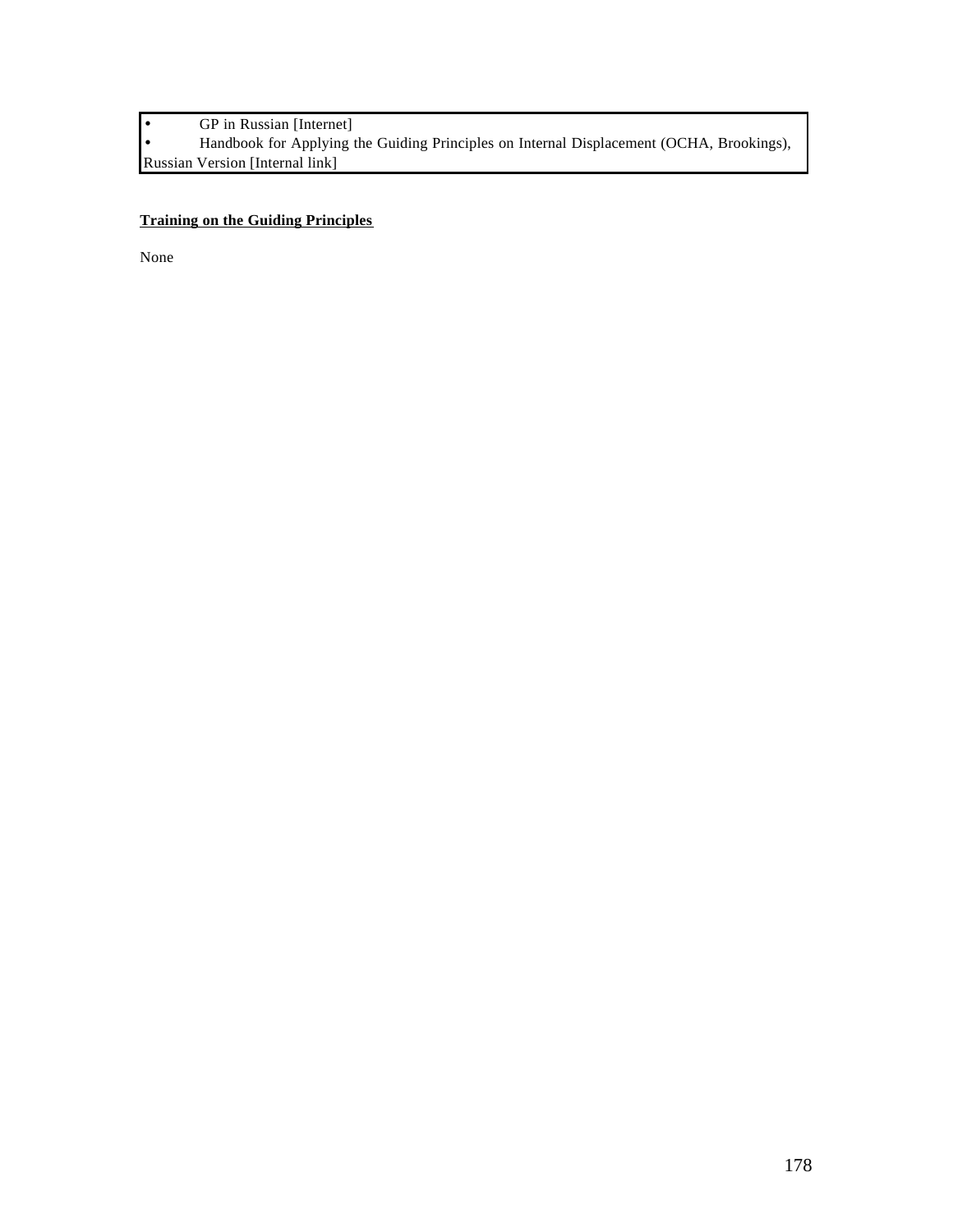# **ABBREVIATIONS AND ACRONYMS**

| ACF                               | Action contre la Faim                                                             |
|-----------------------------------|-----------------------------------------------------------------------------------|
| ACT                               | Action by Churches Together                                                       |
| AFP                               | <b>Agence France Presse</b>                                                       |
| <b>ASSR</b>                       | Autonomous Soviet Socialist Republic                                              |
| <b>CCA</b>                        | Committee "Civic Assistance"                                                      |
| <b>CIS</b>                        | Commonwealth of Independent States                                                |
| <b>COE</b>                        | Council of Europe                                                                 |
| <b>CPCD</b>                       | Centre for Peacemaking and Community Development                                  |
| ${\rm DP}$                        | <b>Displaced Person</b>                                                           |
| <b>DRC</b>                        | Danish Refugee Council                                                            |
| <b>ECPT</b>                       | European Convention for the Prevention of Torture                                 |
| <b>EDP</b>                        | <b>Extended Delivery Point</b>                                                    |
| <b>ERMECOM</b>                    | Ministry of Civil Defense, Emergencies and Elimination of Consequences of Natural |
|                                   | <b>Disasters</b>                                                                  |
| <b>FDP</b>                        | <b>Final Distribution Point</b>                                                   |
| <b>FMS</b>                        | <b>Federal Migration Service</b>                                                  |
| <b>FO</b>                         | Field Office                                                                      |
| $\rm{HF}$                         | Host family                                                                       |
| <b>HIA</b>                        | Hungarian Interchurch Aid                                                         |
| <b>HIV</b>                        | Human Immuno-Deficiency Virus                                                     |
| <b>HRW</b>                        | Human Rights Watch                                                                |
| <b>ICCPR</b>                      | International Covenant for Civil and Political Rights                             |
| <b>ICRC</b>                       | International Committee of the Red Cross                                          |
| ID                                | <b>Identity Document</b>                                                          |
| <b>IDP</b>                        | Internally displaced person                                                       |
| <b>IOM</b>                        | International Organization for Migration                                          |
| $\ensuremath{\mathsf{IR}}\xspace$ | <b>Islamic Relief</b>                                                             |
| <b>IRP</b>                        | <b>Involuntary Relocated Person</b>                                               |
| <b>MDM</b>                        | Médecins du Monde                                                                 |
| MoE                               | Ministry of Education                                                             |
| MoH/I                             | Ministry of Health Ingushetia                                                     |
| <b>MOU</b>                        | Memorandum of Understanding                                                       |
| <b>MS</b>                         | <b>Migration Service</b>                                                          |
| <b>MSF</b>                        | Médecins Sans Frontières                                                          |
| MT                                | Metric tonne                                                                      |
| MTchS                             | Russian Ministry for Disasters and Emergencies                                    |
| <b>NGO</b>                        | Non-governmental organization                                                     |
| <b>OCHA</b>                       | Office for the Coordination of Humanitarian Affairs                               |
| <b>ODHIR</b>                      | Office for Democratic Institutions and Human Rights                               |
| OSCE                              | Organization for the Security and Cooperation in Europe                           |
| PHC                               | Primary Health Care                                                               |
| PINF                              | People in Need Foundation                                                         |
| POW                               | Prisoner of War                                                                   |
| RF                                | <b>Russian Federation</b>                                                         |
| RFE/RL                            | Radio Free Europe/Radio Liberty                                                   |
| <b>SES</b>                        | Sanitary and Epidemiological Station                                              |
| <b>STI</b>                        | <b>Sexually Transmitted Infections</b>                                            |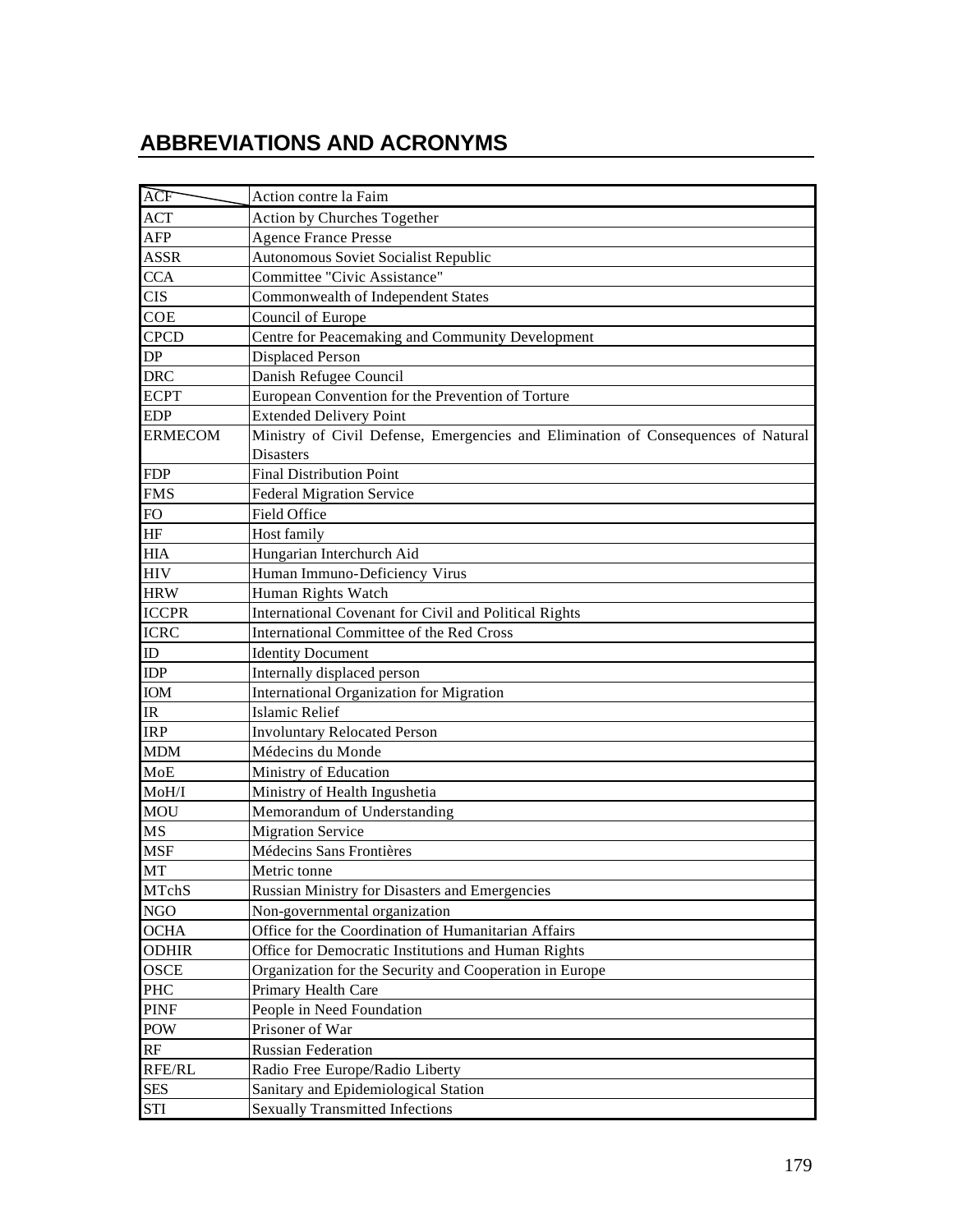| TB               | Tuberculosis                                  |
|------------------|-----------------------------------------------|
| <b>UN</b>        | <b>United Nations</b>                         |
| <b>UNDP</b>      | United Nations Development Programme          |
| <b>UNFPA</b>     | <b>United Nations Population Fund</b>         |
| <b>UNHCR</b>     | United Nations High Commissioner for Refugees |
| <b>UNICEF</b>    | United Nations Children's Fund                |
| <b>UNSECOORD</b> | United Nations Security Coordinator           |
| <b>USCR</b>      | U.S. Committee for Refugees                   |
| <b>USSR</b>      | Union of Soviet Socialist Republics           |
| <b>UXO</b>       | Unexploded Ordnance                           |
| <b>VAT</b>       | <b>Value Added Taxes</b>                      |
| <b>WFP</b>       | World Food Programme                          |
| <b>WHO</b>       | World Health Organization                     |
| <b>WVI</b>       | World Vision International                    |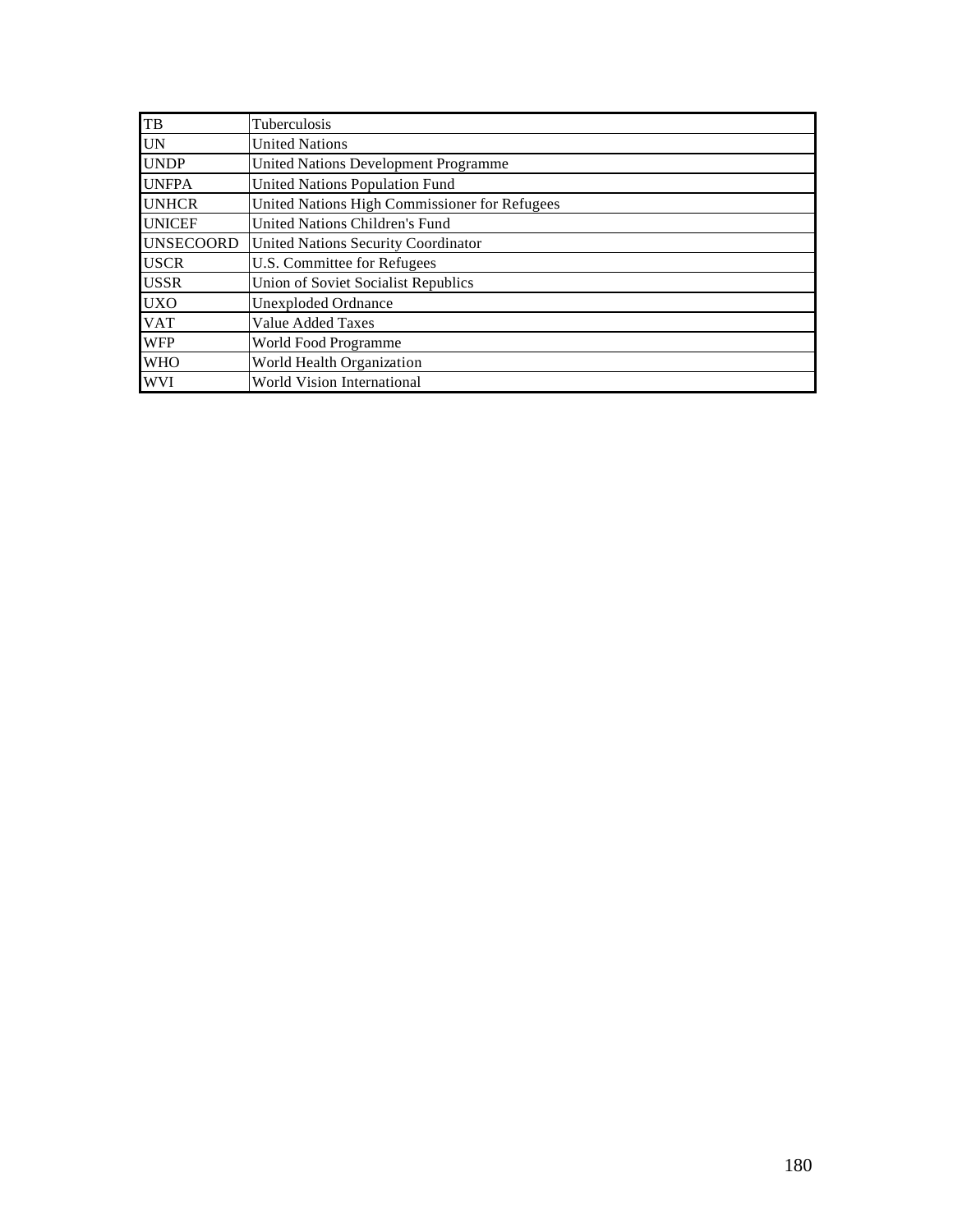## **LIST OF SOURCES USED**

(alphabetical order)

**Action contre la Faim (ACF)**, 30 September 2002, Retour "Volontaire" des Déplacés d'Ingouchie en Tchétchénie: Une Guerre d'Usure Contre les Civils Internet : the contract of the contract of the contract of the contract of the contract of the contract of the contract of the contract of the contract of the contract of the contract of the contract of the contract of the http://www.reliefweb.int/w/rwb.nsf/d2fc8ae9db883867852567cb0083a028/5b237de54b3 66d4ac1256c5200495b22?OpenDocument , accessed 23 October 2002

**Agence France-Presse (AFP)**, 11 January 2002, "Chechen refugees in Ingushetia denied food supplies: aid worker"

Internet : the contract of the contract of the contract of the contract of the contract of the contract of the contract of the contract of the contract of the contract of the contract of the contract of the contract of the

http://wwww.reliefweb.int/w/rwb.nsf/f303799b16d2074285256830007fb33f/a21c7e12ae 52c6e3c1256b3e0052777b?OpenDocument , accessed 30 April 2002

**Agence France-Presse (AFP)**, 23 January 2002, "Russia rules out new talks with Chechen leader"

Internet : the contract of the contract of the contract of the contract of the contract of the contract of the contract of the contract of the contract of the contract of the contract of the contract of the contract of the

http://wwww.reliefweb.int/w/rwb.nsf/d2fc8ae9db883867852567cb0083a028/2f645cd236 215281c1256b4a006053b7?OpenDocument , accessed 25 April 2002

**Agence France-Presse (AFP)**, 4 February 2001, "Chechen head forms government, plans return of refugees by end of 2001" Internet : the contract of the contract of the contract of the contract of the contract of the contract of the contract of the contract of the contract of the contract of the contract of the contract of the contract of the

http://www.reliefweb.int/w/rwb.nsf/6686f45896f15dbc852567ae00530132/a5810475c6df 6233c12569ea00470d84?OpenDocument , accessed 19 March 2001

**Amnesty International (AI)**, 17 February 2000, "Russian government should open doors of filtration camp to international scrutiny", News Release EUR 46/09/00 Internet : http://www.web.amnesty.org/ai.nsf/index/EUR460092000 , accessed 15 August 2002

**Amnesty International (AI)**, 25 January 2002, Russian Federation: Summary of concerns on the human rights of women and girls, public statement, EUR 46/007/2002 Internet : the contract of the contract of the contract of the contract of the contract of the contract of the contract of the contract of the contract of the contract of the contract of the contract of the contract of the

http://web.amnesty.org/ai.nsf/Index/EUR460072002?OpenDocument&of=COUNTRIES\ RUSSIAN+FEDERATION , accessed 29 April 2002

**Associated Press (AP)**, 5 September 2001, "Explosion hits passenger" in: The Russian Journal

**Council of Europe (COE)**, 16 July 2002, Addendum II to the Twentieth interim report by the Secretary General on the presence of the Council of Europe's experts in the Office of the Special Representative of teh President of the Russian Federation for ensuring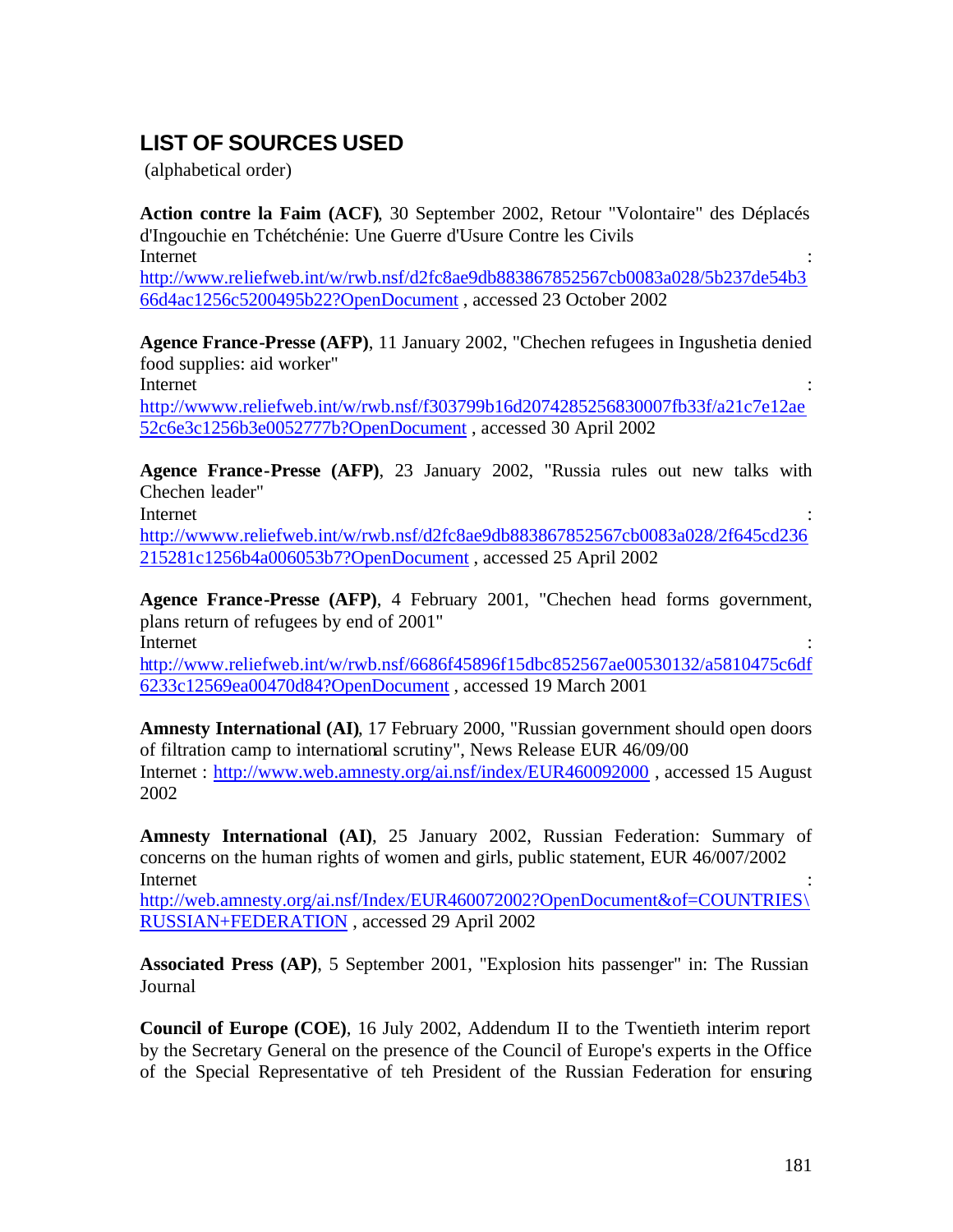Human Rights and Civil Rights and Freedoms in the Chechen Republic, SG/Inf(2002)24 Addendum II

Internet : the contract of the contract of the contract of the contract of the contract of the contract of the contract of the contract of the contract of the contract of the contract of the contract of the contract of the

http://www.coe.int/T/E/Secretary%5Fgeneral/Documents/Information\_documents/2002/S GInf(2002)24AddIIE.asp#TopOfPage , accessed 21 October 2002

**Council of Europe (COE)**, 17 January 2002, "Council of Europe parliamentary envoy: refugee situation in Chechnya and Ingushetia still difficult, but some 'tangible improvements'", press release

Internet : http://press.coe.int/cp/2002/022a(2002).htm , accessed 18 January 2002

**Council of Europe (COE)**, 18 April 2002, Eighteenth interim report by the Secretary General on the presence of the Council of Europe's experts in the Office of the Special Representative of the President of the Russian Federation for ensuring Human Rights and Civil Rights and Freedoms in the Chechen Republic

Internet : the contract of the contract of the contract of the contract of the contract of the contract of the contract of the contract of the contract of the contract of the contract of the contract of the contract of the http://www.coe.int/T/E/Secretary%5Fgeneral/Documents/Information\_documents/2002/S GInf(2002)17E.asp#TopOfPage , accessed 9 May 2002

**Council of Europe (COE)**, 21 January 2002, Sixteenth Interim Report by the Secretary General on the Presence of the Council of Europe's experts in the Office of the Special Representative of the President of the Russian Federation for Ensuring Human Rights and Civil Rights and Freedoms in the Chechen Republic, Period from 14 to 19 January 2002 Internet : the contract of the contract of the contract of the contract of the contract of the contract of the contract of the contract of the contract of the contract of the contract of the contract of the contract of the

http://www.coe.int/T/E/Secretary%5Fgeneral/Documents/Information\_documents/2002/S GInf(2002)02E.asp#TopOfPage , accessed 30 April 2002

**Council of Europe (COE)**, 5 September 2002, The Conflict in the Chechen Republic: Work of the Parliamentary Assembly

Internet : the contract of the contract of the contract of the contract of the contract of the contract of the contract of the contract of the contract of the contract of the contract of the contract of the contract of the

http://wwww.reliefweb.int/w/rwb.nsf/f303799b16d2074285256830007fb33f/466d304f91 795208c1256c2f005385d3?OpenDocument , accessed 23 October 2002

**Council of Europe (COE), Commissioner for Human Rights**, 19 September 2001, Report by Mr. Alvaro Gil-Robles, Commissioner for Human Rights on his visit to Moscow 13-14 September 2001 for the Committee of Ministers and the Parliamentary Assembly

Internet : http://www.commissioner.coe.int/docs/CommDH(2001)11\_E.htm , accessed 30 April 2002

**Council of Europe (COE), Commissioner for Human Rights**, 31 March 2001, Report by Mr. Alvaro Gil-Robles, Commissioner for Human Rights, on his visit to the Russian Federation and the Republic of Chechnya (25th February to the 4th March 2001) for the Committee of Ministers and the Parliamentary Assembly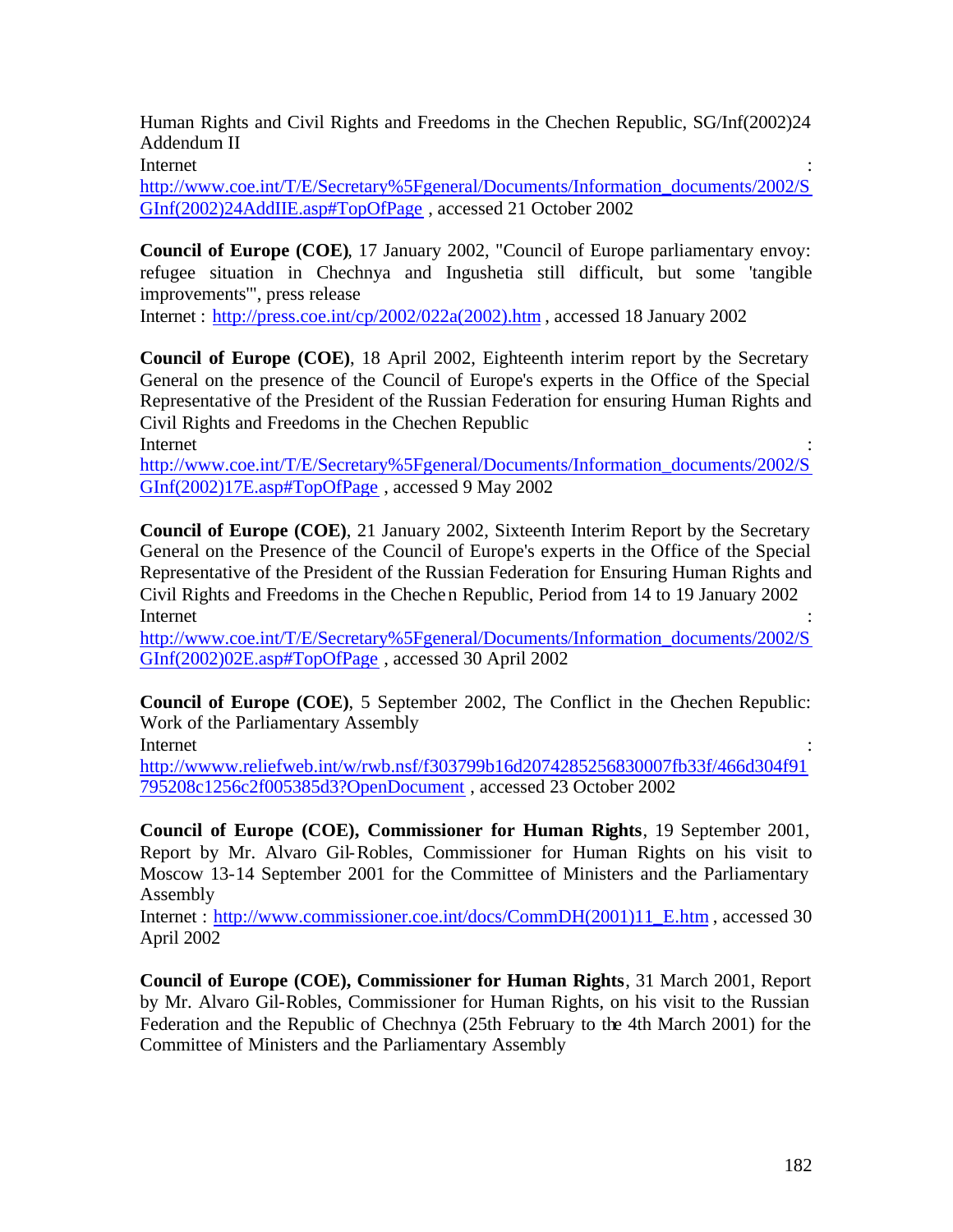**Council of Europe (COE), Parliamentary Assembly**, 23 January 2002, Resolution 1270 (2002) - Conflict in the Chechen Republic Internet : the contract of the contract of the contract of the contract of the contract of the contract of the contract of the contract of the contract of the contract of the contract of the contract of the contract of the

http://assembly.coe.int/Main.asp?link=http%3A%2F%2Fassembly.coe.int%2FDocument s%2FAdoptedText%2Fta02%2FERES1270.htm , accessed 30 April 2002

**Council of Europe (COE), Parliamentary Assembly, Committee on Legal Affairs and Human Rights**, 28 June 2000, Conflict in the Chechen Republic - Implementation by Russia of Recommendations 1444 and 1456 (2000), Doc. 8788

Internet : http://assembly.coe.int/Documents/WorkingDocs/doc00/EDOC8788.htm , accessed 16 August 2002

**Council of Europe (COE), Parliamentary Assembly, Committee on Migration, Refugees and Demography**, 12 October 2001, The Propiska System Applied to Migrants, Asylum Seekers and Refugees in Council of Europe Member States: Effects and Remedies, Doc. 9262

Internet : the contract of the contract of the contract of the contract of the contract of the contract of the contract of the contract of the contract of the contract of the contract of the contract of the contract of the

http://assembly.coe.int/Main.asp?link=http%3A%2F%2Fassembly.coe.int%2FDocument s%2FWorkingDocs%2FDoc01%2FEDOC9262.htm , accessed 8 May 2002

**Council of Europe (COE), Parliamentary Assembly, Committee on Migration, Refugees and Demography**, 22 January 2002, The Conflict in the Chechen Republic, Doc. 9330

Internet : the contract of the contract of the contract of the contract of the contract of the contract of the contract of the contract of the contract of the contract of the contract of the contract of the contract of the

http://assembly.coe.int/Main.asp?link=http%3A%2F%2Fassembly.coe.int%2FDocument s%2FWorkingDocs%2FDoc02%2FEDOC9330.htm , accessed 30 April 2002

**Council of Europe (COE), Parliamentary Assembly, Committee on Migration, Refugees and Demography**, 23 January 2001, Humanitarian Situation of Refugees and Internally Displaced Persons (IDPs) from Chechnya. Doc 8944 Internet : http://assembly.coe.int/Documents/WorkingDocs/doc01/EDOC8944.htm , accessed 16 August 2002

**Council of Europe (COE), Parliamentary Assembly, Committee on the Honouring of Obligations and Commitments by Member States of the Council of Europe** , 12 March 2002, "Assembly's Monitoring Committee: Report of the Russian Federation", press release

Internet : the contract of the contract of the contract of the contract of the contract of the contract of the contract of the contract of the contract of the contract of the contract of the contract of the contract of the

http://assembly.coe.int/Main.asp?link=http%3A%2F%2Fassembly.coe.int%2Fpress%2F CP02%2F130a%2802%29.htm , accessed 30 April 2002

**Council of Europe (COE), Parliamentary Assembly, Political Affairs Committee**, 22 September 2002, Conflict in the Chechen Republic, Notes on a visit by the joint Parliamentary Assembly - State Duma Working Group (JWG) to Grozny and Moscow from 3 to 7 September 2002, Doc. 9559 - Part II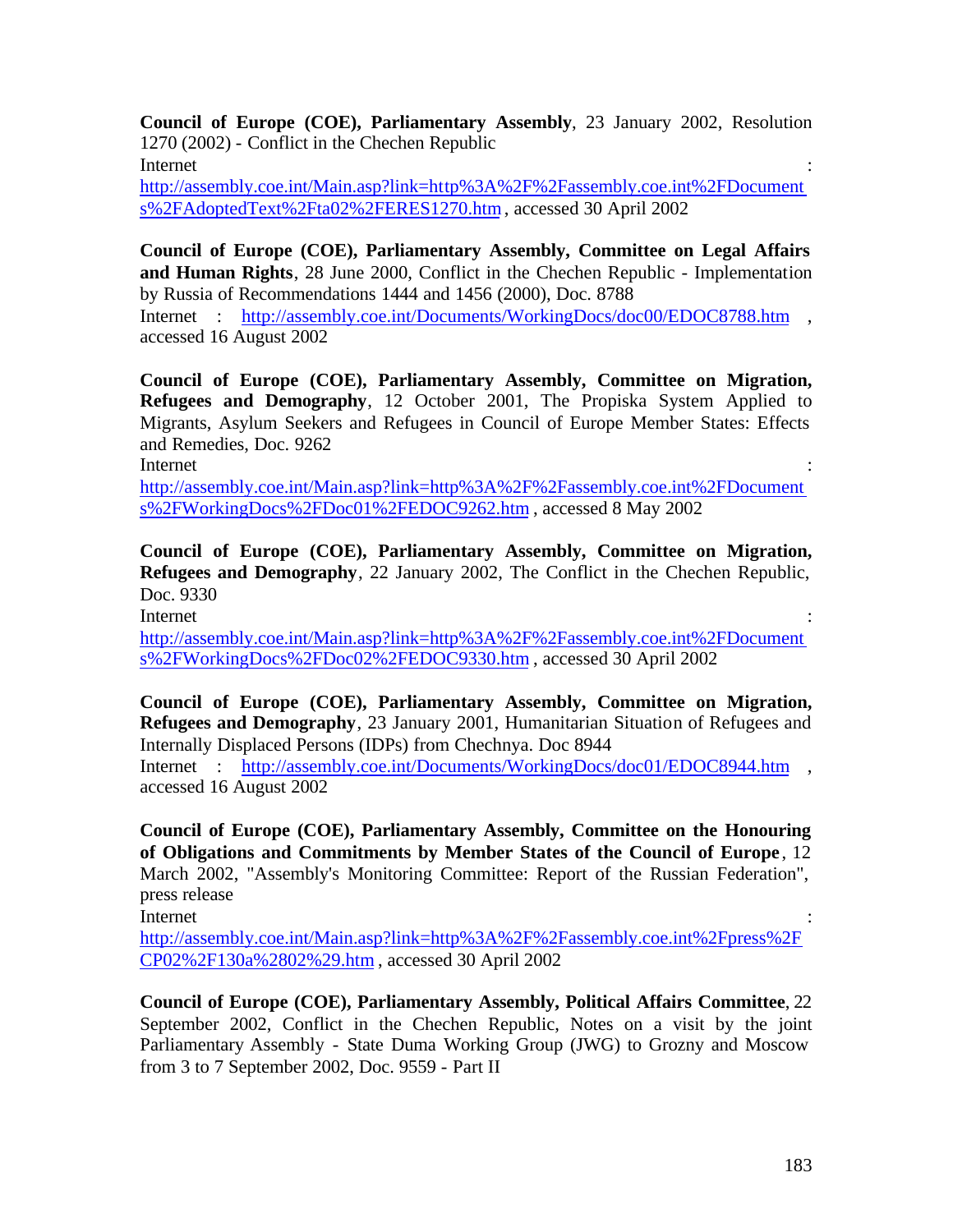Internet : the contract of the contract of the contract of the contract of the contract of the contract of the contract of the contract of the contract of the contract of the contract of the contract of the contract of the

http://assembly.coe.int/Main.asp?link=http%3A%2F%2Fassembly.coe.int%2FDocument s%2FWorkingDocs%2FDoc02%2FEDOC9559.htm , accessed 21 October 2002

**Council of Europe (COE), Parliamentary Assembly, Political Affairs Committee**, 4 April 2000, Conflict in Chechnya - Implementation by Russia of Recommendation 1444 (2000), Doc. 8697, Report

Internet : http://assembly.coe.int/Documents/WorkingDocs/doc00/EDOC8697.HTM , accessed 16 August 2002

**Danish Refugee Council (DRC)**, 10 November 2000, Ingushetia Situation Report No. 30

Internet : the contract of the contract of the contract of the contract of the contract of the contract of the contract of the contract of the contract of the contract of the contract of the contract of the contract of the

http://wwww.reliefweb.int/w/rwb.nsf/d2fc8ae9db883867852567cb0083a028/0f06cf8ec0f d1eab8525699f006e2c15?OpenDocument , accessed 19 March 2001

**Danish Refugee Council (DRC)**, 10 October 2000, North Caucasus Situation Report No. 28

**Danish Refugee Council (DRC)**, 12 January 2001, Ingushetia Situation Report No. 32 Internet : the contract of the contract of the contract of the contract of the contract of the contract of the contract of the contract of the contract of the contract of the contract of the contract of the contract of the http://www.reliefweb.int/w/rwb.nsf/d2fc8ae9db883867852567cb0083a028/ca66b44942e 42583852569d600581024?OpenDocument , accessed 19 March 2001

**Danish Refugee Council (DRC)**, 12 October 2002, E-mail from the Danish Refugee Council in Nazran to NRC Geneva

**Danish Refugee Council (DRC)**, 13 March 2000, Ingushetia Situation Report No. 14 Internet : the contract of the contract of the contract of the contract of the contract of the contract of the contract of the contract of the contract of the contract of the contract of the contract of the contract of the

http://www.reliefweb.int/w/rwb.nsf/437a83f9fa966c40c12564f2004fde87/4fdc7797abbef 225c12568a3003a71ad?OpenDocument , accessed 11 April 2000

**Danish Refugee Council (DRC)**, 21 March 2000, Ingushetia Situation Report No. 15 Internet : the contract of the contract of the contract of the contract of the contract of the contract of the contract of the contract of the contract of the contract of the contract of the contract of the contract of the

http://www.reliefweb.int/w/rwb.nsf/437a83f9fa966c40c12564f2004fde87/9353ec6eea871 d85c12568aa00374d49?OpenDocument , accessed 11 April 2000

**Danish Refugee Council (DRC)**, 21 October 2002, E-mail from the Danish Refugee Council in Nazran to NRC Geneva

**Danish Refugee Council (DRC)**, 23 February 2000, Ingushetia Situation Report No. 12 Internet : the contract of the contract of the contract of the contract of the contract of the contract of the contract of the contract of the contract of the contract of the contract of the contract of the contract of the http://www.reliefweb.int/w/rwb.nsf/437a83f9fa966c40c12564f2004fde87/fd7b2e12d02c3

dff852568940005e629?OpenDocument , accessed 11 April 2000

**Danish Refugee Council (DRC)**, 24 October 2000, Ingushetia Situation Report No. 29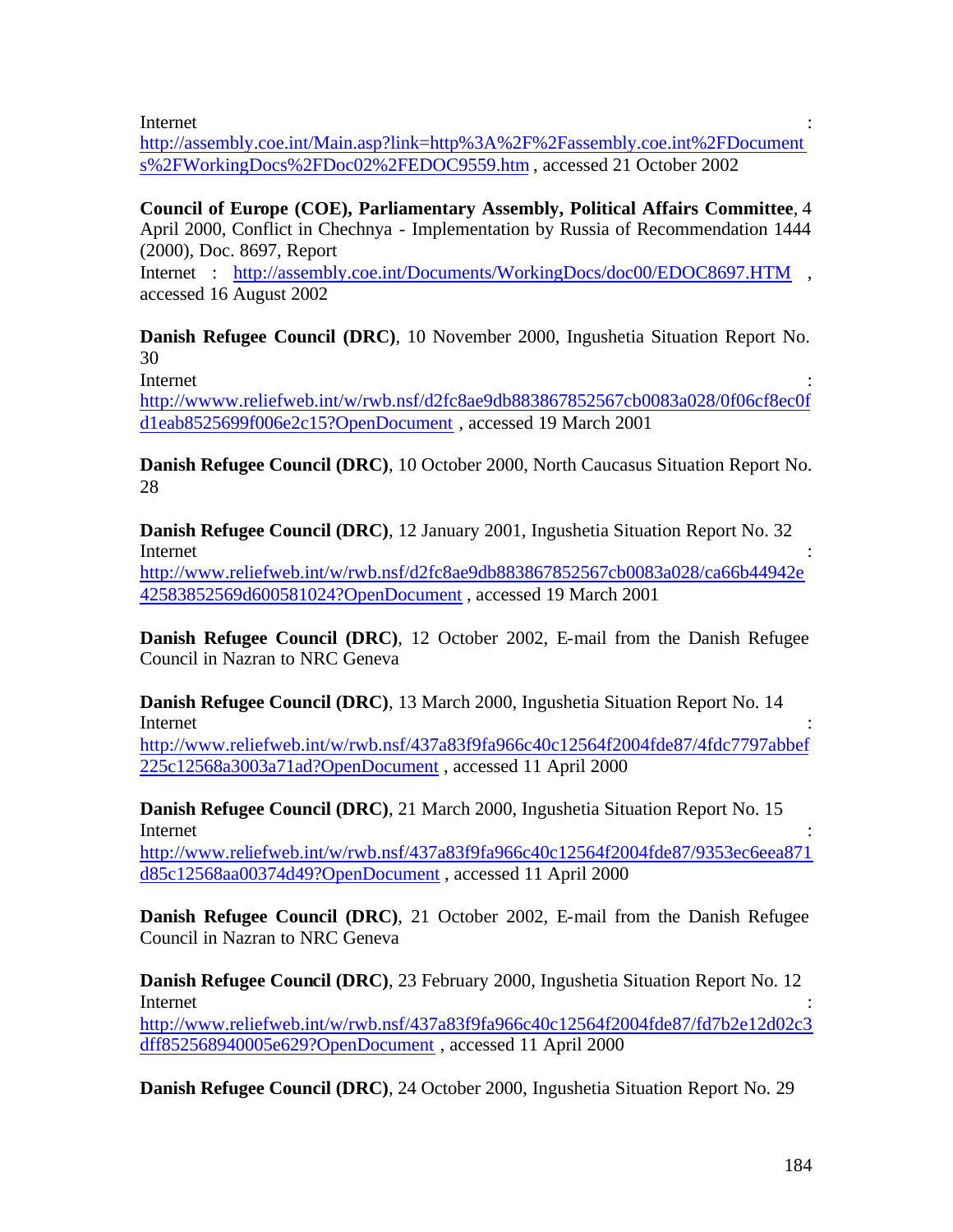Internet : the contract of the contract of the contract of the contract of the contract of the contract of the contract of the contract of the contract of the contract of the contract of the contract of the contract of the

http://www.reliefweb.int/w/rwb.nsf/d2fc8ae9db883867852567cb0083a028/0fc20621609 4a15e8525698900546afa?OpenDocument , accessed 19 March 2001

**Danish Refugee Council (DRC)**, 26 February 2001, North Caucasus Situation Report No. 34

Internet : the contract of the contract of the contract of the contract of the contract of the contract of the contract of the contract of the contract of the contract of the contract of the contract of the contract of the

http://wwww.reliefweb.int/w/rwb.nsf/6686f45896f15dbc852567ae00530132/59cd6b8865 eebe8085256a10005e0071?OpenDocument , accessed 19 March 2001

**Danish Refugee Council (DRC)**, 28 February 2002, North Caucasus Situation Report No. 46

Internet : the contract of the contract of the contract of the contract of the contract of the contract of the contract of the contract of the contract of the contract of the contract of the contract of the contract of the

http://wwww.reliefweb.int/w/rwb.nsf/d2fc8ae9db883867852567cb0083a028/6115b50b88 fbf9b7c1256b7a004b9506?OpenDocument , accessed 25 April 2002

**Danish Refugee Council (DRC)**, 30 June 2002, North Caucasus Situation Report No. 50 Internet : the contract of the contract of the contract of the contract of the contract of the contract of the contract of the contract of the contract of the contract of the contract of the contract of the contract of the

http://www.reliefweb.int/w/rwb.nsf/d2fc8ae9db883867852567cb0083a028/a98c8505554 5dfb2c1256c0000458467?OpenDocument , accessed 21 October 2002

**Danish Refugee Council (DRC)**, 30 November 2000, Ingushetia Situation Report No. 31

Internet : the contract of the contract of the contract of the contract of the contract of the contract of the contract of the contract of the contract of the contract of the contract of the contract of the contract of the

http://www.reliefweb.int/w/rwb.nsf/d2fc8ae9db883867852567cb0083a028/6abec5549db d383c852569ac00777b47?OpenDocument , accessed 19 March 2001

**Danish Refugee Council (DRC)**, 30 September 2001, North Caucasus Situation Report No. 41, DRC/ASF Program of Emergency and Integration Assistance to the Victims of the Armed Conflict in Chechnya

**Danish Refugee Council (DRC)**, 31 August 2001, North Caucasus Situation Report No. 40, DRC/ASF Program of Emergency and Integration Assistance to the Victims of the Armed Conflict in Chechnya

**Danish Refugee Council (DRC)**, 31 December 2001, North Caucasus Situation Report No. 44

**Danish Refugee Council (DRC)**, 31 July 2001, North Caucasus Situation Report No. 39, DRC/ASF Program of Emergency Assistance to the Victims of the Armed Conflict in Chechnya

Internet : the contract of the contract of the contract of the contract of the contract of the contract of the contract of the contract of the contract of the contract of the contract of the contract of the contract of the

http://wwww.reliefweb.int/w/Rwb.nsf/480fa8736b88bbc3c12564f6004c8ad5/d92cdbf369 3378d085256aa30059899f?OpenDocument , accessed 18 September 2001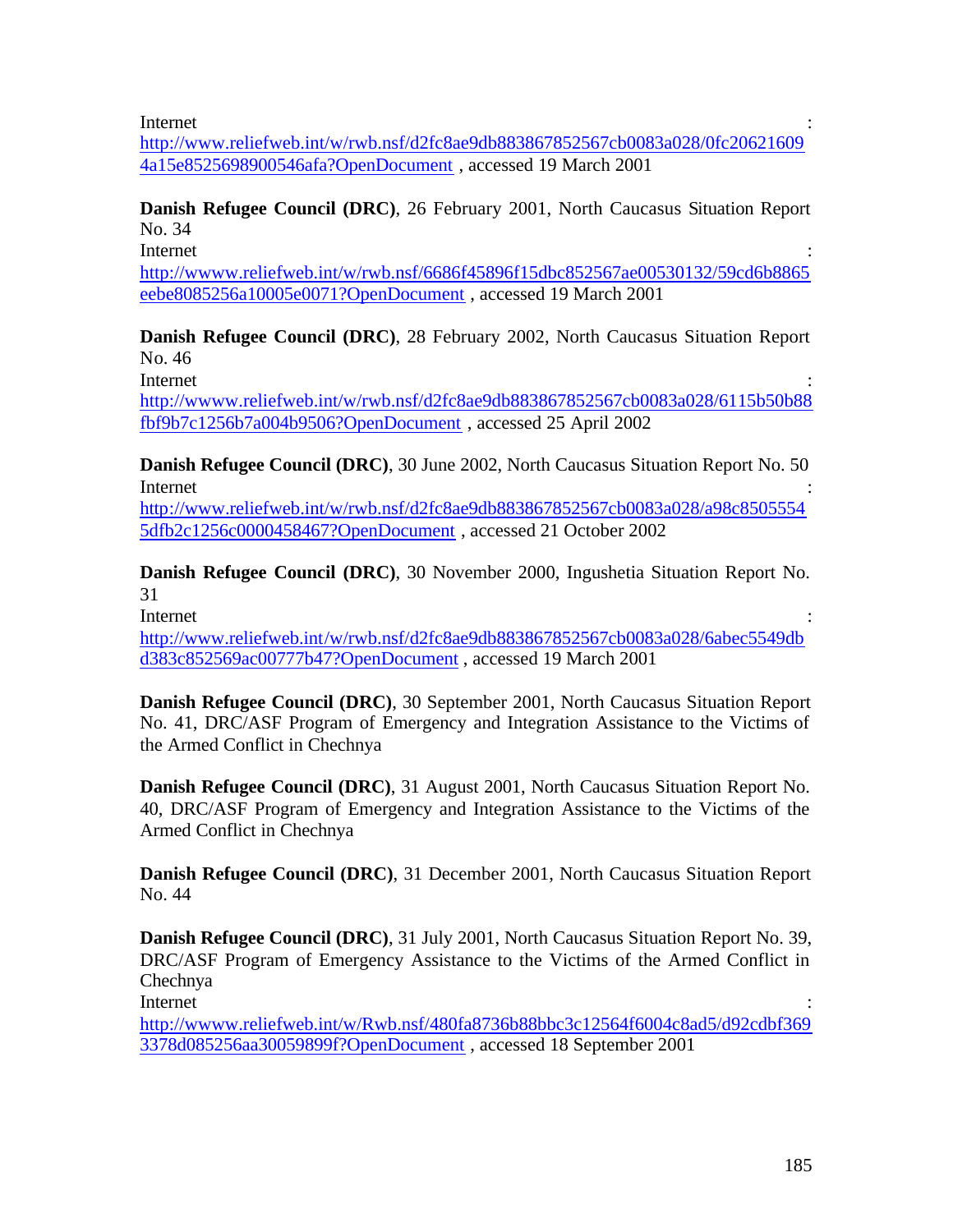**Danish Refugee Council (DRC)**, 31 March 2002, North Caucasus Situation Report No. 47

Internet : the contract of the contract of the contract of the contract of the contract of the contract of the contract of the contract of the contract of the contract of the contract of the contract of the contract of the

http://www.reliefweb.int/w/rwb.nsf/437a83f9fa966c40c12564f2004fde87/09212317048c a01fc1256b9c004ac83c?OpenDocument , accessed 25 April 2002

**Danish Refugee Council (DRC)**, 4 April 2000, Ingushetia Situation Report No. 16 Internet : the contract of the contract of the contract of the contract of the contract of the contract of the contract of the contract of the contract of the contract of the contract of the contract of the contract of the

http://www.reliefweb.int/w/rwb.nsf/437a83f9fa966c40c12564f2004fde87/8f3ed7d24a9c7 ecec12568b80032a426?OpenDocument , accessed 11 April 2000

**Danish Refugee Council (DRC)**, 7 February 2001, North Caucasus Situation Report No. 33

Internet : the contract of the contract of the contract of the contract of the contract of the contract of the contract of the contract of the contract of the contract of the contract of the contract of the contract of the

http://www.reliefweb.int/w/rwb.nsf/d2fc8ae9db883867852567cb0083a028/942776e61af1 f11c852569f20054bb77?OpenDocument , accessed 20 March 2001

**European Committee for the Prevention of Torture and Inhuman or Degrading Treatment or Punishment**, 10 July 2001, Public statement concerning the Chechen Republic of the Russian Federation

**Federal Ministry on Federal Affairs, Nationalities and Migration Policy**, 2001, "Total number of forced migrants registered from 1993 up to the end of December 2000", table

**Federal Ministry on Federal Affairs, Nationalities and Migration Policy**, June 2001, Total number of forced migrants registered from 1993 up to the end of June 2001

**Forum on Early Warning and Early Response (FEWER)**, 20 December 2001, Policy Brief: Chechnya - Low Intensity Conflict persists Internet : the contract of the contract of the contract of the contract of the contract of the contract of the contract of the contract of the contract of the contract of the contract of the contract of the contract of the http://wwww.reliefweb.int/w/rwb.nsf/480fa8736b88bbc3c12564f6004c8ad5/5ea6f716b2 2588c585256b28007116b7?OpenDocument , accessed 14 January 2002

**Forum on Early Warning and Early Response (FEWER)**, 28 February 2002, Chechnya Peace Reconstruction Plan Internet : http://www.fewer.org/caucasus/ppchech0102.pdf , accessed 30 April 2002

**Forum on Early Warning and Early Response (FEWER)**, December 2000, Chechnya Post-Conflict Reconstruction Plan Internet : http://www.fewer.org/caucasus/Ppchech1200.pdf , accessed 19 March 2001

**Ganushkina, Svetlana**, 31 December 2002, The Internally Displaced Persons from Chechnya in the Russian Federation (Moscow: Memorial Human Rights Center)

**Ganushkina, Svetlana**, March 2000, "The Committee 'Civic Assistance'"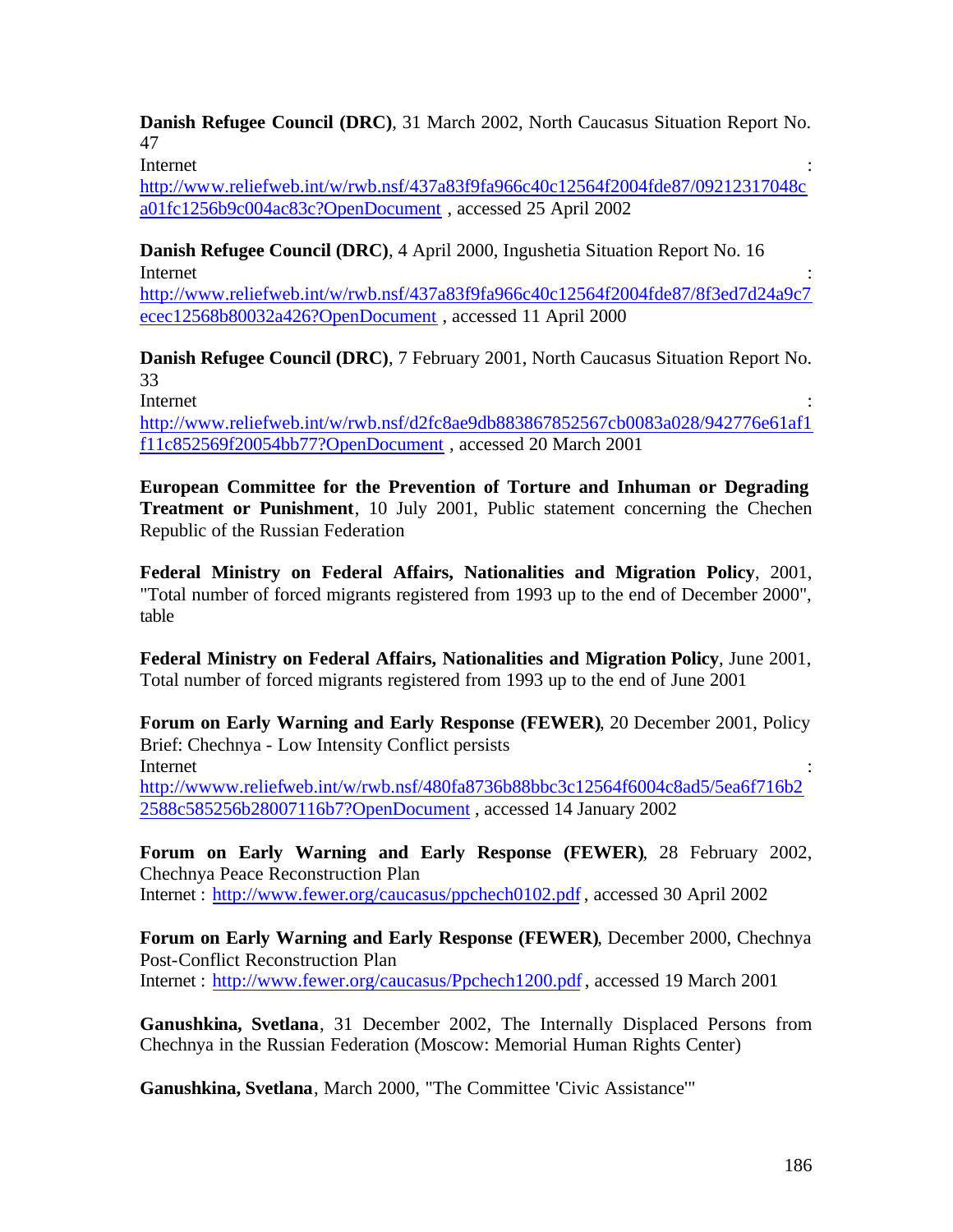**Government of the Russian Federation**, 17 January 2000, Around the situation in the Chechen Republic of the Russian Federation (human rights, humanitarian and legal aspects)

Internet : http://www.un.int/russia/other/chechen.htm#english , accessed 11 April 2000

**Government of the Russian Federation**, 17 January 2002, "Tent camps will soon disappear in Chechnya", press release Internet : the contract of the contract of the contract of the contract of the contract of the contract of the contract of the contract of the contract of the contract of the contract of the contract of the contract of the

http://wwww.reliefweb.int/w/rwb.nsf/480fa8736b88bbc3c12564f6004c8ad5/c66c37e528 e10634c1256b45004d7928?OpenDocument , accessed 30 April 2002

**Government of the Russian Federation**, 3 October 2002, "There are no plans to reinforce the military in Chechnya in response to the worsening situation in the North Caucasus"

Internet : the contract of the contract of the contract of the contract of the contract of the contract of the contract of the contract of the contract of the contract of the contract of the contract of the contract of the

http://wwww.reliefweb.int/w/rwb.nsf/f303799b16d2074285256830007fb33f/c97330bb9c cb90b5c1256c47004c63b4?OpenDocument , accessed 21 October 2002

**Government of the Russian Federation**, 31 January 2002, "Prosecutor's Office launches a number of criminal cases dealing with infringements of law by military men in Chechnya"

Internet : the contract of the contract of the contract of the contract of the contract of the contract of the contract of the contract of the contract of the contract of the contract of the contract of the contract of the

http://www.reliefweb.int/w/rwb.nsf/3a81e21068ec1871c1256633003c1c6f/0fbb9e87ead9 5cf8c1256b520062e852?OpenDocument , accessed 30 April 2002

**Government of the Russian Federation**, 31 May 2002, Plan of Activities of Federal Bodies of Executive Power, Government of the Republic of Chechnya, Government of the Republic of Ingushetia, on Final Measures for Return of IDPs from Ingushetia to Chechnya (unofficial translation)

**Government of the Russian Federation**, 8 October 2002, Fact Sheet on the Situation in the Chechen Republic Internet : the contract of the contract of the contract of the contract of the contract of the contract of the contract of the contract of the contract of the contract of the contract of the contract of the contract of the http://wwww.reliefweb.int/w/rwb.nsf/6686f45896f15dbc852567ae00530132/e0d246951d

f6c007c1256c4e003e3607?OpenDocument , accessed 21 October 2002

**Hansen, Greg**, 1998, Humanitarian Action in the Caucasus: A Guide for Practitioners, Humanitarianism and War Project and Local Capacities for Peace Project, Occasional Paper # 32, (Providence USA: Thomas J. Watson Jr. Institute for International Studies, Brown University)

Internet : the contract of the contract of the contract of the contract of the contract of the contract of the contract of the contract of the contract of the contract of the contract of the contract of the contract of the

http://web.archive.org/web/20001006055128/www.brown.edu/Departments/Watson\_Insti tute/H\_W/publications/op32.html , accessed 11 July 2002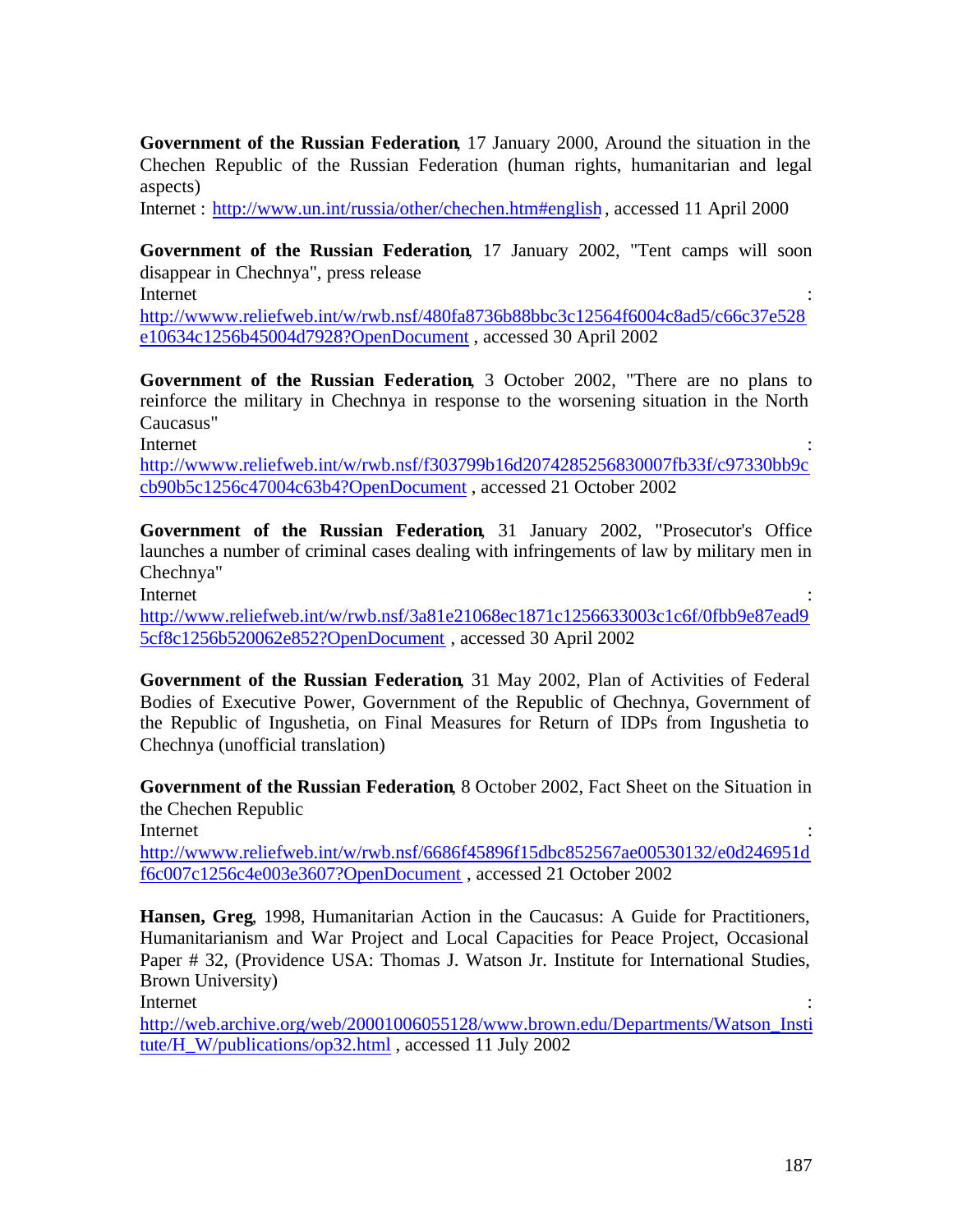**Human Rights Watch (HRW)**, 12 January 2000, "Russia Closes Border to Male Civilians"

Internet : http://www.hrw.org/press/2000/01/chech0112.htm , accessed 11 April 2000

**Human Rights Watch (HRW)**, 14 November 1999, "Looting Underway in Russian-Controlled Areas of Chechnya" Internet : http://www.hrw.org/hrw/press/1999/nov/chech1124.htm , accessed 11 April

2000

**Human Rights Watch (HRW)**, 18 March 2002, Memorandum to the United Nations Commission on Human Rights on the Human Rights Situation in Chechnya Internet : http://hrw.org/un/unchr-chechnya.htm , accessed 25 April 2002

**Human Rights Watch (HRW)**, 18 November 1999, "Russian Forces Fire on Fleeing Civilians"

Internet : http://www.hrw.org/hrw/press/1999/nov/chech1118.htm , accessed 11 April 2000

**Human Rights Watch (HRW)**, 20 April 2001, "U.N. resolution on Chechnya welcomed"

Internet : the contract of the contract of the contract of the contract of the contract of the contract of the contract of the contract of the contract of the contract of the contract of the contract of the contract of the http://www.reliefweb.int/w/Rwb.nsf/3a81e21068ec1871c1256633003c1c6f/fd42587b37b bee4285256a34006c2b23?OpenDocument , accessed 18 September 2001

**Human Rights Watch (HRW)**, 22 January 2001, Field Update on Chechnya Internet : http://www.hrw.org/backgrounder/eca/chechmemo-0122.htm , accessed 19 March 2001

**Human Rights Watch (HRW)**, 24 September 2001, Update Note on Chechnya Internet : http://www.hrw.org/backgrounder/eca/chechbkg0924.htm , accessed 3 October 2001

**Human Rights Watch (HRW)**, 28 February 2002, Swept Under: Torture, Forced Disappearances, and Extrajudicial Killings During Sweep Operations in Chechnya, Vol. 14, No. 2 (D)

Internet : http://www.hrw.org/reports/2002/russchech/ , accessed 14 March 2002

**Human Rights Watch (HRW)**, 30 April 2002, Last Seen...: Continued "Disappearances" in Chechnya, Vol. 14, No. 4 (D) Internet : http://hrw.org/reports/2002/russchech02/ , accessed 9 May 2002

**Human Rights Watch (HRW)**, 31 January 2002, Russian Federation: Serious Violations of Women's Human Rights in Chechnya - To Members of the Committee on the Elimination of Discrimination against Women

Internet : http://www.hrw.org/backgrounder/eca/chechnya\_women.htm , accessed 29 April 2002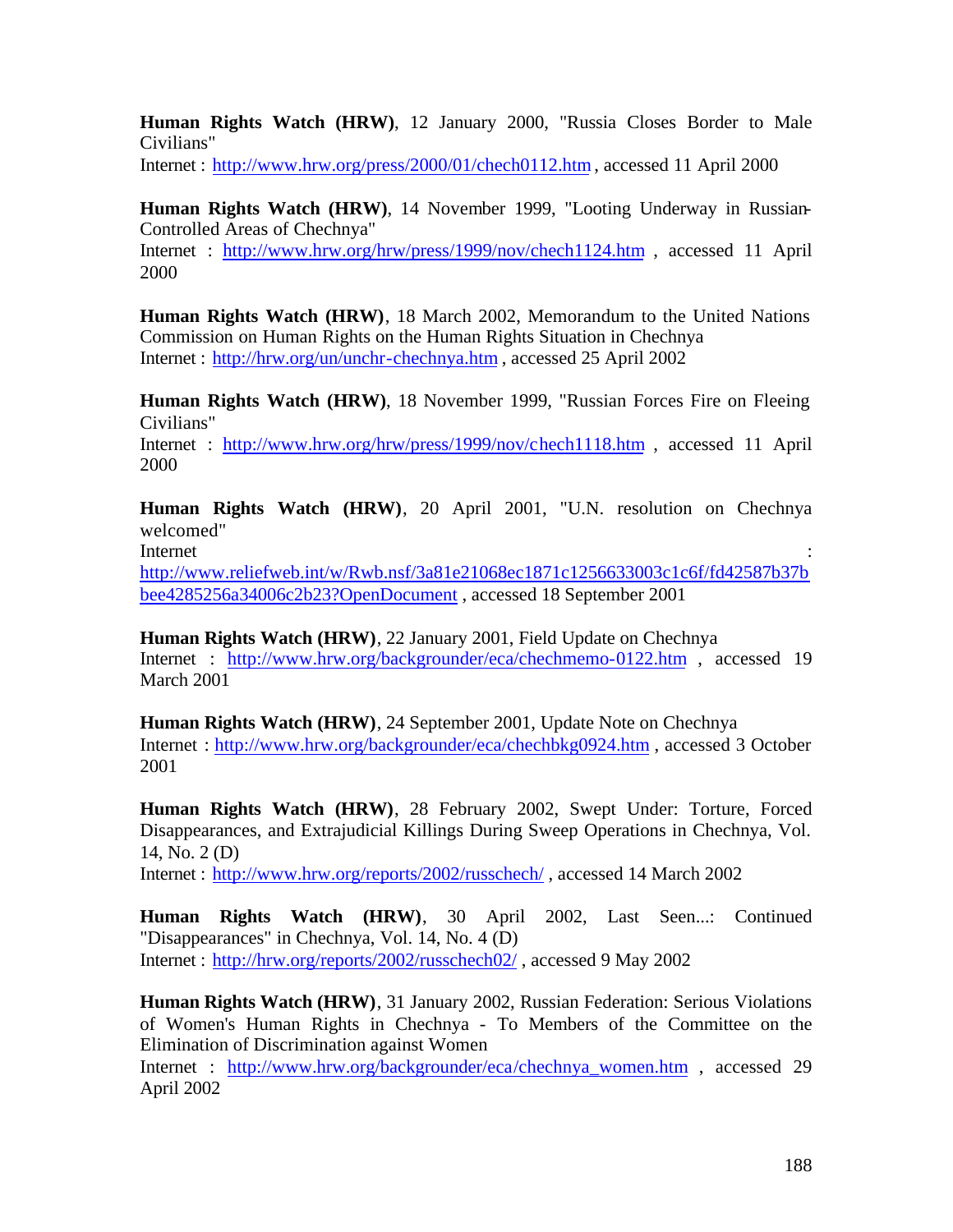**Human Rights Watch (HRW)**, 31 January 2002, World Report 2002: Russian Federation

Internet : http://www.hrw.org/wr2k2/europe16.html , accessed 30 April 2002

**Human Rights Watch (HRW)**, 6 July 2001, "New Round of Russian Sweep Operations Triggers Outflow of Civilians"

Internet : http://www.hrw.org/press/2001/07/chechnya-0707.htm , accessed 18 September 2001

**Human Rights Watch (HRW)**, December 2000, World Report 2001, Events of 2000 (November 1999-October 2000) (New York, Washington, London, Brussels) Internet : http://www.hrw.org/wr2k1/ , accessed 19 March 2001

**Human Rights Watch (HRW)**, February 2000, Russian/Chechnya - Civilian Killings in the Staropromyslovski District of Grozny, Vol. 12 No. 2(D) Internet : http://www.hrw.org/reports/2000/russia\_chechnya/ , accessed 11 April 2000

**Inter-Agency Standing Committee - Working Group (IASC-WG)**, 10 September 2002, Background Information on Northern Caucasus (Russian Federation)

**Inter-Agency Standing Committee (IASC)**, 28 February 2001, Minutes IASC Weekly Meeting Geneva

**Inter-Agency Standing Committee (IASC)**, 9 February 2001, Briefing Paper for the Inter-agency Standing Committee, Working Group Meeting, Rome, 15-16 February 2001, The Northern Caucasus (Russian Federation)

**International Campaign to Ban Landmines (ICBL)**, 31 December 2002, Landmine Monitor Report 2002: Russian Federation Internet : http://www.icbl.org/lm/2002/russia.html , accessed 23 October 2002

**International Committee of the Red Cross (ICRC)**, 10 October 2002, "Russian Federation - Northern Caucasus: Aid for those who need its", ICRC News 02/41 Internet : the contract of the contract of the contract of the contract of the contract of the contract of the contract of the contract of the contract of the contract of the contract of the contract of the contract of the

http://www.icrc.org/Web/Eng/siteeng0.nsf/html/5ESHTA?OpenDocument&style=custo\_ final , accessed 23 October 2002

**International Committee of the Red Cross (ICRC)**, 14 December 2001, "Northern Caucasus-Southern Russia: aid is still crucial to help vulnerable groups survive" Internet : the contract of the contract of the contract of the contract of the contract of the contract of the contract of the contract of the contract of the contract of the contract of the contract of the contract of the http://www.icrc.org/Web/Eng/siteeng0.nsf/html/57JRJ4?OpenDocument&style=custo\_fi nal , accessed 25 April 2002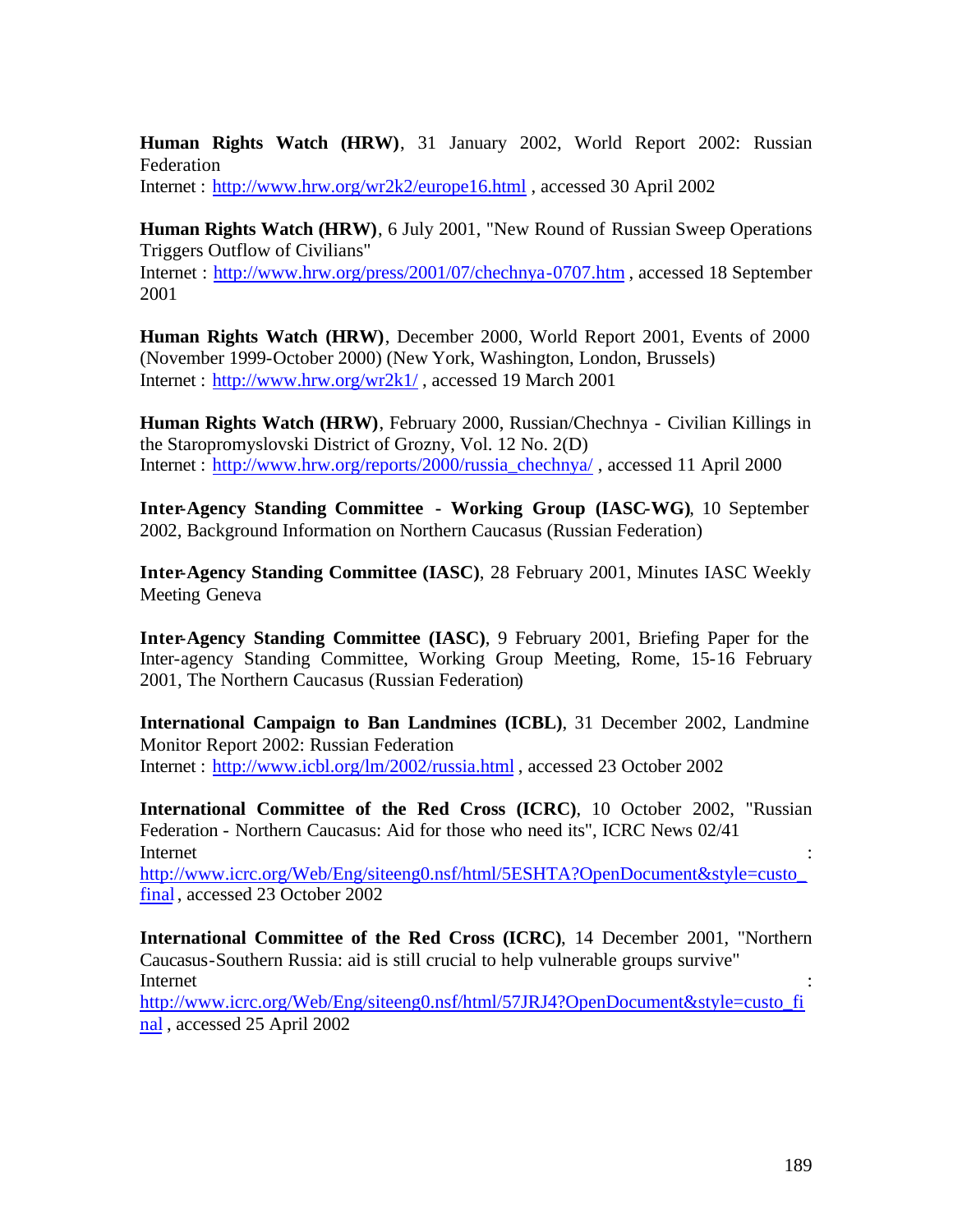**International Committee of the Red Cross (ICRC)**, 28 February 2002, Internally Displaced Persons in Ingushetia, Economic Security Review 14 January - 15 February 2002

**International Committee of the Red Cross (ICRC)**, 30 June 2002, ICRC Annual Report 2001: Regional Delegation in Moscow Internet : the contract of the contract of the contract of the contract of the contract of the contract of the contract of the contract of the contract of the contract of the contract of the contract of the contract of the

http://www.icrc.org/Web/eng/siteeng0.nsf/htmlall/ADCDB6D6B01AD87AC1256C0500 497F3B/\$File/MOSCOW\_AR\_2001.pdf?OpenElement , accessed 23 October 2002

**International Committee of the Red Cross (ICRC)**, 30 March 2000, "Russian Federation: President Putin meets ICRC President", Press Release 00/04 Internet : the contract of the contract of the contract of the contract of the contract of the contract of the contract of the contract of the contract of the contract of the contract of the contract of the contract of the http://www.icrc.org/icrceng.nsf/Index/D218943FD8D49915412568B2006C09D3?Opend ocument , accessed 11 April 2000

**International Committee of the Red Cross (ICRC)**, 31 July 2002, ICRC Facts and Figures, Emergency Action of the Red Cross and Red Crescent Movement in the North Caucasus and the South of Russia Internet : the contract of the contract of the contract of the contract of the contract of the contract of the contract of the contract of the contract of the contract of the contract of the contract of the contract of the

http://www.icrc.org/Web/Eng/siteeng0.nsf/html/5DFDQA?OpenDocument&style=custo\_ final , accessed 23 October 2002

**International Committee of the Red Cross (ICRC)**, 31 May 2001, "ICRC local employees wounded in Chechnya", Press release Internet : the contract of the contract of the contract of the contract of the contract of the contract of the contract of the contract of the contract of the contract of the contract of the contract of the contract of the http://www.icrc.org/icrceng.nsf/8f7eed1263126d254125634d00375313/a6c37f9f545e8cc dc1256a5d0031d5fe?OpenDocument , accessed 18 September 2001

**International Council of Voluntary Agencies (ICVA)** , 25 September 2002, Talk Back 4-2

**International Helsinki Federation for Human Rights (IHF)**, 23 July 2002, "Adequate Security Conditions do not Exist in Chechnya to Allow the Return of Displaced Citizens - A Pattern of Increasing Disappearances 'Bordering on Genocide'" Internet : http://www.ihf-hr.org/appeals/020723.htm , accessed 21 October 2002

**International Organization for Migration (IOM), Technical Cooperation Centre for Europe and Central Asia**, 1998, Resettlement of "Refugees" and "Forced Migrants" in the Russian Federation (Geneva: International Organization for Migration)

**Matveeva, Anna**, 1999, The North Caucasus - Russia's Fragile Borderland, Central Asian and Caucasian Prospects (London: The Roya l Institute of International Affairs)

**Medecins Sans Frontieres (MSF)**, 15 August 2000, Chechens Displaced in Ingushetia - Results of a Survey by Médecins Sans Frontières (MSF)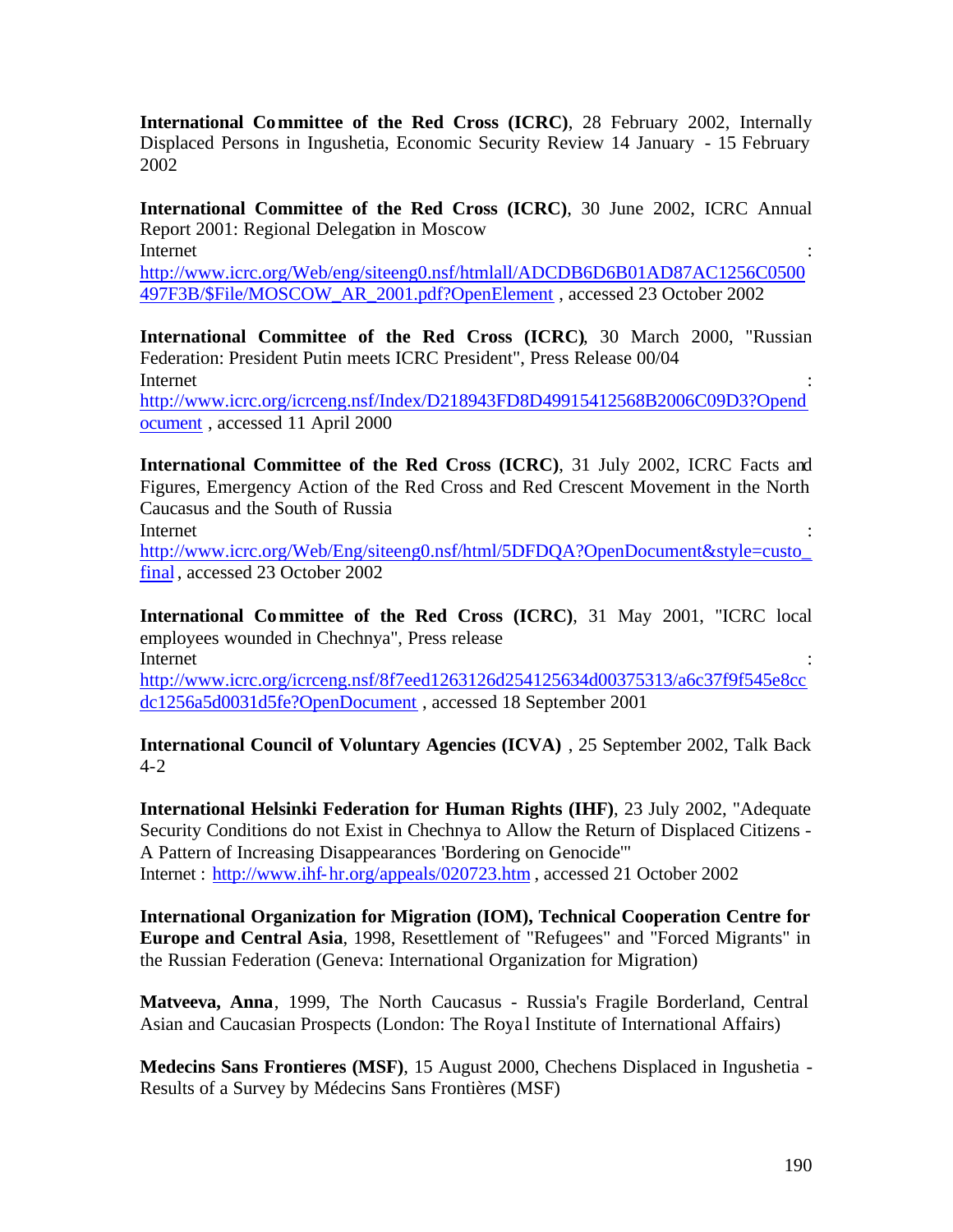**Medecins Sans Frontieres (MSF)**, 30 July 2002, "Chechen displaced: MSF open letter to OCHA"

Internet : the contract of the contract of the contract of the contract of the contract of the contract of the contract of the contract of the contract of the contract of the contract of the contract of the contract of the

http://www.reliefweb.int/w/rwb.nsf/f303799b16d2074285256830007fb33f/b4dd786ae33 e3674c1256c07004b6a4c?OpenDocument , accessed 23 October 2002

**Medecins Sans Frontieres (MSF)**, 31 January 2002, Chechnya/Ingushetia: Vulnerable Persons Denied Assistance

**Medecins Sans Frontieres (MSF)**, 9 July 2002, "MSF condemns relocation of displaced Chechens"

Internet : the contract of the contract of the contract of the contract of the contract of the contract of the contract of the contract of the contract of the contract of the contract of the contract of the contract of the

http://wwww.reliefweb.int/w/rwb.nsf/f303799b16d2074285256830007fb33f/934d3b42bb 50146749256bf200273928?OpenDocument , accessed 21 October 2002

**Memorial**, 14 September 2001, "The level of illegal extortion at checkpoints in Chechnya is growing"

Internet : http://www.memo.ru/eng/memhrc/texts/blockpost.shtml , accessed 29 April 2002

**Memorial**, 15 October 2001, "Operations in the courts in the Chechen Republic" Internet : http://www.memo.ru/eng/memhrc/texts/courts.shtml , accessed 30 April 2002

**Memorial**, 2 January 2001, Human Rights Violations in Chechnya Internet : the contract of the contract of the contract of the contract of the contract of the contract of the contract of the contract of the contract of the contract of the contract of the contract of the contract of the http://wwww.reliefweb.int/w/rwb.nsf/6686f45896f15dbc852567ae00530132/291ba01a02

1e829ac12569f100580035?OpenDocument , accessed 19 March 2001

**Memorial**, 20 January 2000, Report on the visit to Ingushetia and Chechnya by representatives of the Memorial Human Rights Centre (MHRC), from 12 to 20 January 2000

Internet : http://www.memo.ru/eng/hr/20janeng.htm , accessed 11 April 2000

**Memorial**, 31 August 2002, "On the return of IDP from the camps of Ingushetia to Chechnya (according to the materials of lawyers of the "Migration and Law" Network)" Internet : http://www.memo.ru/eng/hr/return02e.htm , accessed 23 October 2002

**Memorial**, 6 June 2002, "Set out below is a summary of several examples of the many occasions in May 2002 where order No. 80 of the OGV(s) Commander has been deliberately flouted"

Internet : http://www.memo.ru/eng/memhrc/texts/setout.shtml , accessed 23 October 2002

**Memorial**, 7 June 2001, Letter to the UN High Commissioner for Refugees Concerning Attempts to Forcefully Return Refugees to Chechnya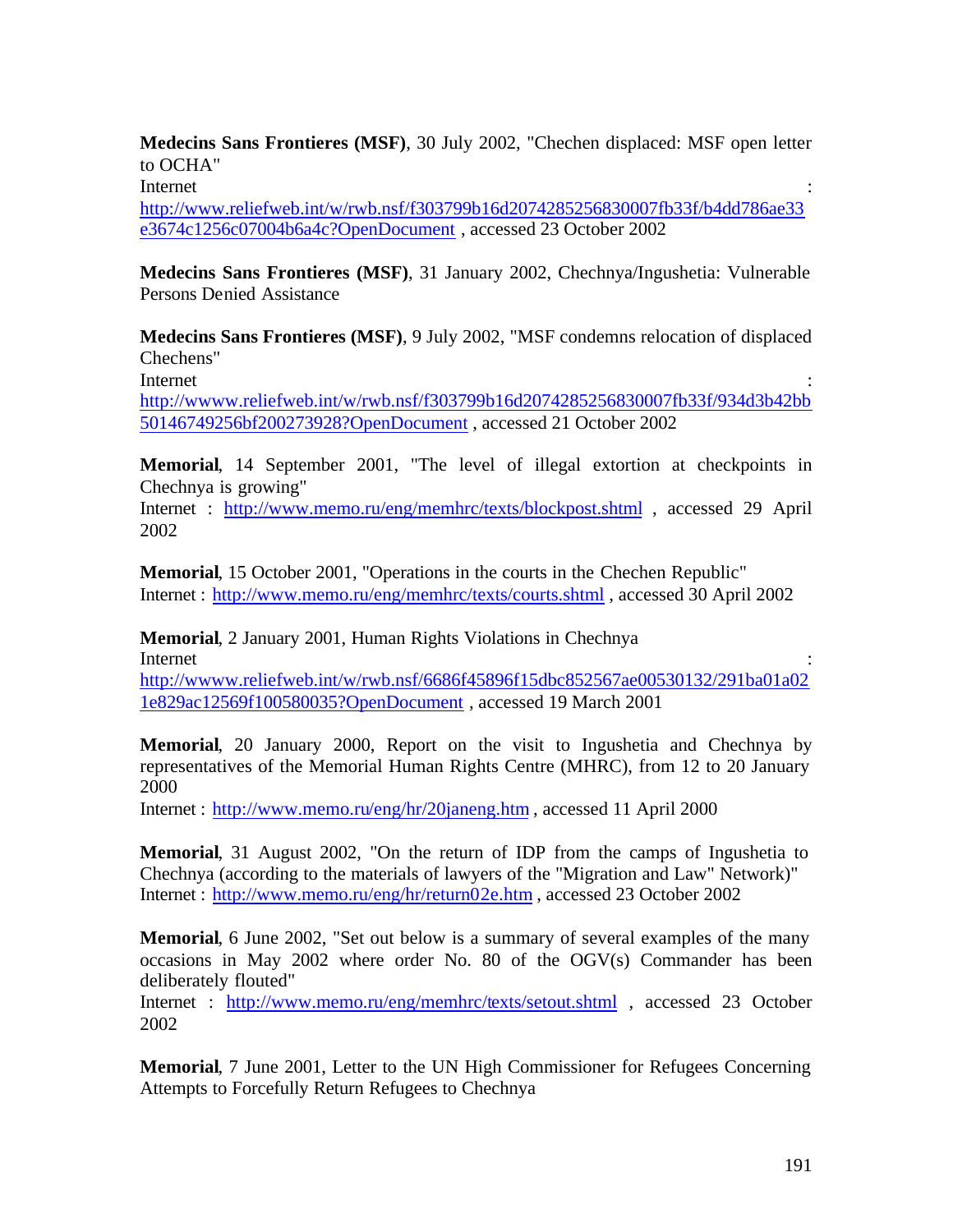Internet : http://www.memo.ru/eng/memhrc/texts/letter.shtml , accessed 18 September 2001

**Memorial**, 9 April 2002, Stop ethnic cleansing, Statement of the Human Rights Centre Memorial concerning persecutions of the Meskhetian Turks and other ethnic minorities in the Krasnodar region of the Russian Federation

Internet : http://www.memo.ru/eng/memhrc/texts/stop.shtml , accessed 25 April 2002

**Médecins du Monde (MDM)**, 23 February 2000, Chechnya - Ingushetia, Testimonies and sanitary data

Internet : the contract of the contract of the contract of the contract of the contract of the contract of the contract of the contract of the contract of the contract of the contract of the contract of the contract of the

http://wwww.reliefweb.int/w/rwb.nsf/437a83f9fa966c40c12564f2004fde87/ae174f8a414 6e46cc125689a004e63a8?OpenDocument , accessed 11 April 2000

**Médecins du Monde (MDM)**, 31 July 2002, Report on Chechnya

Internet : http://www.reliefweb.int/library/documents/2002/mdm-chec-31jul.pdf accessed 21 October 2002

**Médecins du Monde (MDM)**, December 2000, Chechnya - Ingushetia: the Chechen civilians' despair Internet : the contract of the contract of the contract of the contract of the contract of the contract of the contract of the contract of the contract of the contract of the contract of the contract of the contract of the

http://wwww.reliefweb.int/w/rwb.nsf/6686f45896f15dbc852567ae00530132/b7646b2a9a da68b3c12569b3004e0a7a?OpenDocument , accessed 19 March 2001

**Organization for Security and Co-Operation in Europe (OSCE)**, 18 June 2001, "OSCE Chairman opens OSCE office in Znamenskoye" Internet : the contract of the contract of the contract of the contract of the contract of the contract of the contract of the contract of the contract of the contract of the contract of the contract of the contract of the

http://wwww.reliefweb.int/w/Rwb.nsf/480fa8736b88bbc3c12564f6004c8ad5/8cc386dae6 d6e81dc1256a700037445c?OpenDocument , accessed 20 August 2001

**Organization for Security and Cooperation in Europe (OSCE), Office for Democratic Institutions and Human Rights (ODIHR)**, 19 May 2000, Russian Federation, Presidential Election 26 March 2000, Final Report, (Warsaw) Internet : the contract of the contract of the contract of the contract of the contract of the contract of the contract of the contract of the contract of the contract of the contract of the contract of the contract of the

http://web.archive.org/web/20010423015124/www.osce.org/odihr/election/rus00-1 final.htm , accessed 16 August 2002

**Organization for Security and Cooperation in Europe (OSCE), Office for Democratic Institutions and Human Rights (ODIHR)**, October 1998, Freedom of Movement: the Issue of Internal Registration (Propiska), OSCE Human Dimension Implementing Meeting, Background paper 2

**People in Need Foundation (PINF)**, 10 April 2002, PINF Report on the humanitarian situation in Chechnya and Ingushetia Feb - Mar 2002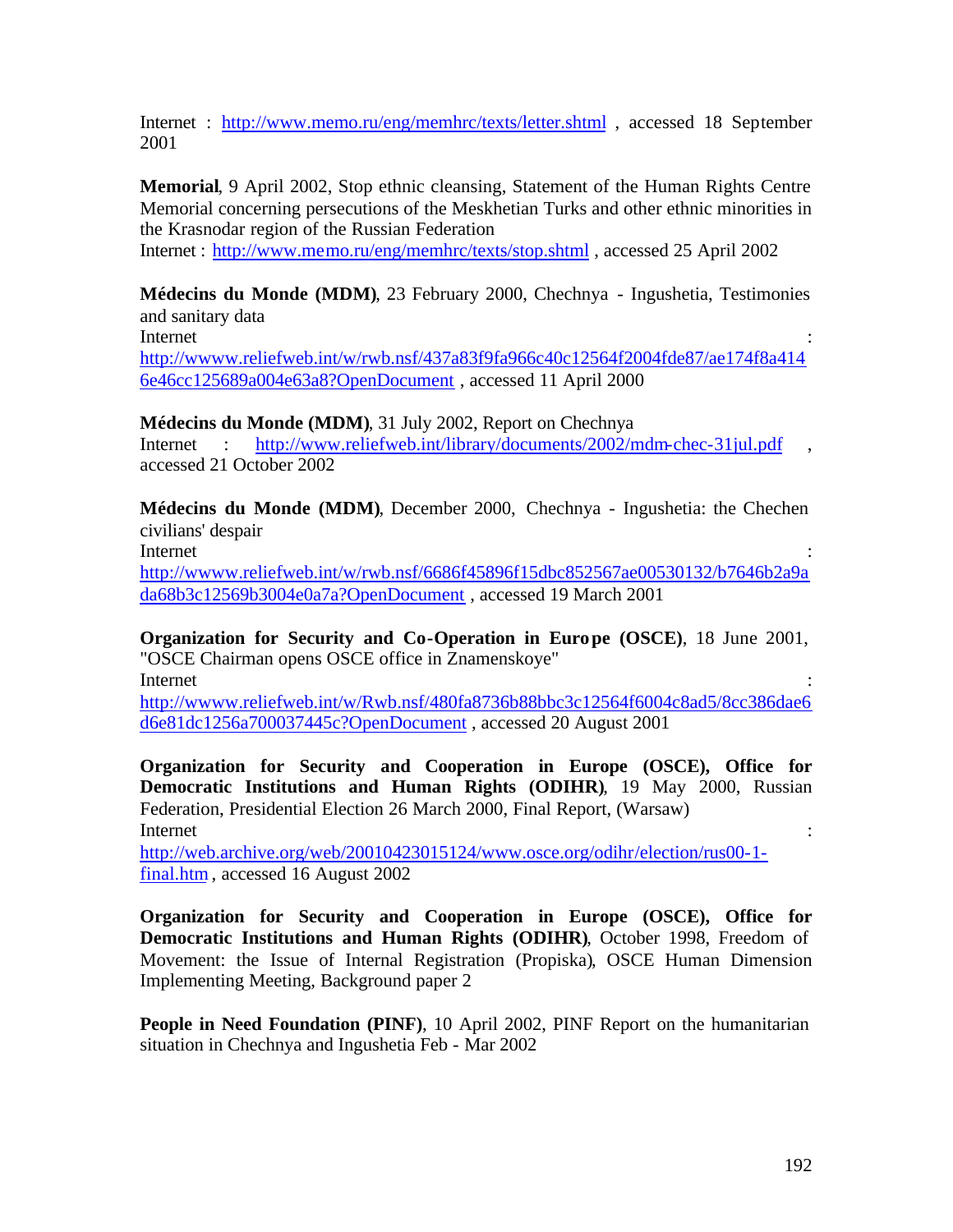Internet : the contract of the contract of the contract of the contract of the contract of the contract of the contract of the contract of the contract of the contract of the contract of the contract of the contract of the

http://wwww.reliefweb.int/w/rwb.nsf/437a83f9fa966c40c12564f2004fde87/d428c58584b 19598c1256b970051c539?OpenDocument , accessed 25 April 2002

**People in Need Foundation (PINF)**, 30 September 2002, PINF Humanitarian Operations in Chechnya and Ingushetia (September 2002) Internet : the contract of the contract of the contract of the contract of the contract of the contract of the contract of the contract of the contract of the contract of the contract of the contract of the contract of the

http://www.reliefweb.int/w/rwb.nsf/f303799b16d2074285256830007fb33f/5b8dc146b9c 501e585256c4d005b4768?OpenDocument , accessed 21 October 2002

**People in Need Foundation (PINF), 31 August 2002, PINF Humanitarian Operations in** Chechnya and Ingushetia (August 2002) Internet : the contract of the contract of the contract of the contract of the contract of the contract of the contract of the contract of the contract of the contract of the contract of the contract of the contract of the http://www.reliefweb.int/w/rwb.nsf/f303799b16d2074285256830007fb33f/e6919b64c57 da483c1256c300052c65c?OpenDocument , accessed 21 October 2002

**People in Need Foundation (PINF), 31 December 2001, Report on the Humanitarian** Operations in Chechnya and Ingushetia (November - December 2001) Internet : the contract of the contract of the contract of the contract of the contract of the contract of the contract of the contract of the contract of the contract of the contract of the contract of the contract of the

http://wwww.reliefweb.int/w/rwb.nsf/f303799b16d2074285256830007fb33f/0973744457 dd3aac85256b48005a039f?OpenDocument , accessed 30 April 2002

**People in Need Foundation (PINF), 31 July 2002, PINF Humanitarian Operations in** Chechnya and Ingushetia (July 2002)

Internet : the contract of the contract of the contract of the contract of the contract of the contract of the contract of the contract of the contract of the contract of the contract of the contract of the contract of the

http://www.reliefweb.int/w/rwb.nsf/f303799b16d2074285256830007fb33f/97d45a6b007 d7aadc1256c0f0053e6b7?OpenDocument , accessed 21 October 2002

**People in Need Foundation (PINF)**, 31 October 2001, Report on the Humanitarian Operations in Chechnya and Ingushetia (September - October 2001) Internet : the contract of the contract of the contract of the contract of the contract of the contract of the contract of the contract of the contract of the contract of the contract of the contract of the contract of the

http://wwww.reliefweb.int/w/rwb.nsf/f303799b16d2074285256830007fb33f/39718dd64a 23cfdc85256b0a006dc6fa?OpenDocument , accessed 15 August 2002

**People in Need Foundation (PINF)**, 31 October 2002, Cellar People - Podvalshchikik, Special Report

Internet : the contract of the contract of the contract of the contract of the contract of the contract of the contract of the contract of the contract of the contract of the contract of the contract of the contract of the

http://wwww.reliefweb.int/w/rwb.nsf/d2fc8ae9db883867852567cb0083a028/9f718e5436 74623a85256c450065852c?OpenDocument , accessed 23 October 2002

**People in Need Foundation (PINF)**, 9 July 2002, PINF Humanitarian Operations in Chechnya and Ingushetia (June 2002)

Internet : the contract of the contract of the contract of the contract of the contract of the contract of the contract of the contract of the contract of the contract of the contract of the contract of the contract of the

http://wwww.reliefweb.int/w/rwb.nsf/d2fc8ae9db883867852567cb0083a028/4d866d9625 5a1d60c1256bf10045b141?OpenDocument , accessed 23 October 2002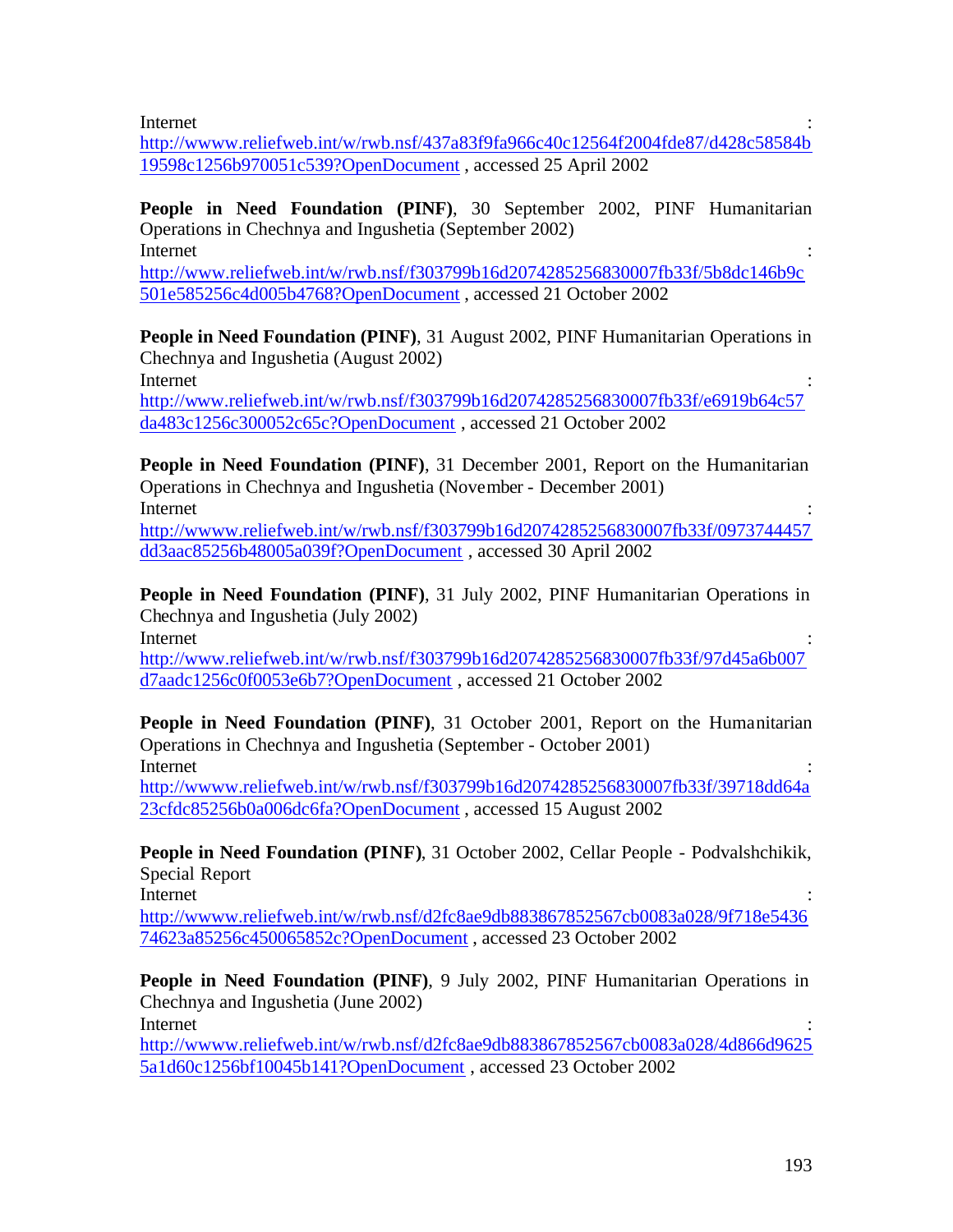**Prague Watchdog**, 16 August 2002, "New refugee arrive in Ingushetia after Chechen fighters came to Urus-Martan district"

Internet : http://www.watchdog.cz/index.php?show=000000-000008-000001-000171&lang=1 , accessed 23 October 2002

**Prague Watchdog**, 21 September 2002, "Incidents between Ingush and Chechen youths in Nazran"

Internet : the contract of the contract of the contract of the contract of the contract of the contract of the contract of the contract of the contract of the contract of the contract of the contract of the contract of the

http://wwww.reliefweb.int/w/rwb.nsf/f303799b16d2074285256830007fb33f/3a0f92d98d ff6efcc1256c400054da94?OpenDocument , accessed 21 October 2002

**Prague Watchdog**, 23 September 2001, The Week in Brief: 17-23 Sep 2001 Internet : the contract of the contract of the contract of the contract of the contract of the contract of the contract of the contract of the contract of the contract of the contract of the contract of the contract of the http://wwww.reliefweb.int/w/rwb.nsf/6686f45896f15dbc852567ae00530132/ddf0d70c64 4a7b0ec1256ad500438bd6?OpenDocument , accessed 3 October 2001

**Prague Watchdog**, 29 May 2002, "Russian soldiers check refugees in Ingushetia" Internet : the contract of the contract of the contract of the contract of the contract of the contract of the contract of the contract of the contract of the contract of the contract of the contract of the contract of the

http://www.reliefweb.int/w/rwb.nsf/f303799b16d2074285256830007fb33f/2b004e554a3 226bac1256bc800547a0d?OpenDocument , accessed 21 October 2002

**Prague Watchdog**, 4 September 2002, "People leave Komsomolskoye to avoid fighting" Internet : http://www.watchdog.cz/index.php?show=000000-000008-000001-000173&lang=1 , accessed 21 October 2002

**Prague Watchdog**, 8 May 2002, "Chechen refugees in Ingushetia are afraid of forced repatriation"

Internet : the contract of the contract of the contract of the contract of the contract of the contract of the contract of the contract of the contract of the contract of the contract of the contract of the contract of the

http://www.reliefweb.int/w/rwb.nsf/480fa8736b88bbc3c12564f6004c8ad5/298f21035c0e f189c1256bb3004613ac?OpenDocument , accessed 9 May 2002

**Pravda.ru**, 28 September 2002, "Travel of motor vehicles on Chechen territory is temporarily stopped, entry to Grozny closed" Internet : the contract of the contract of the contract of the contract of the contract of the contract of the contract of the contract of the contract of the contract of the contract of the contract of the contract of the

http://www.reliefweb.int/w/rwb.nsf/f303799b16d2074285256830007fb33f/d5e4b455a11 6231cc1256c460040b02b?OpenDocument , accessed 21 October 2002

**Radio Free Europe/Radio Liberty (RFE/RL)**, 15 October 2002, "North Ossetia, Ingushetia sign landmark cooperation agreement", Newsline Internet : http://www.rferl.org/newsline/2002/10/151002.asp , accessed 23 October 2002

**Radio Free Europe/Radio Liberty (RFE/RL)**, 2 November 2001, "Money shortages prevent adequate preparations for winter in Chechnya" Internet : the contract of the contract of the contract of the contract of the contract of the contract of the contract of the contract of the contract of the contract of the contract of the contract of the contract of the

http://wwww.reliefweb.int/w/rwb.nsf/f303799b16d2074285256830007fb33f/7aafcdcfb37 9a6f3c1256afb00542dfb?OpenDocument , accessed 30 April 2002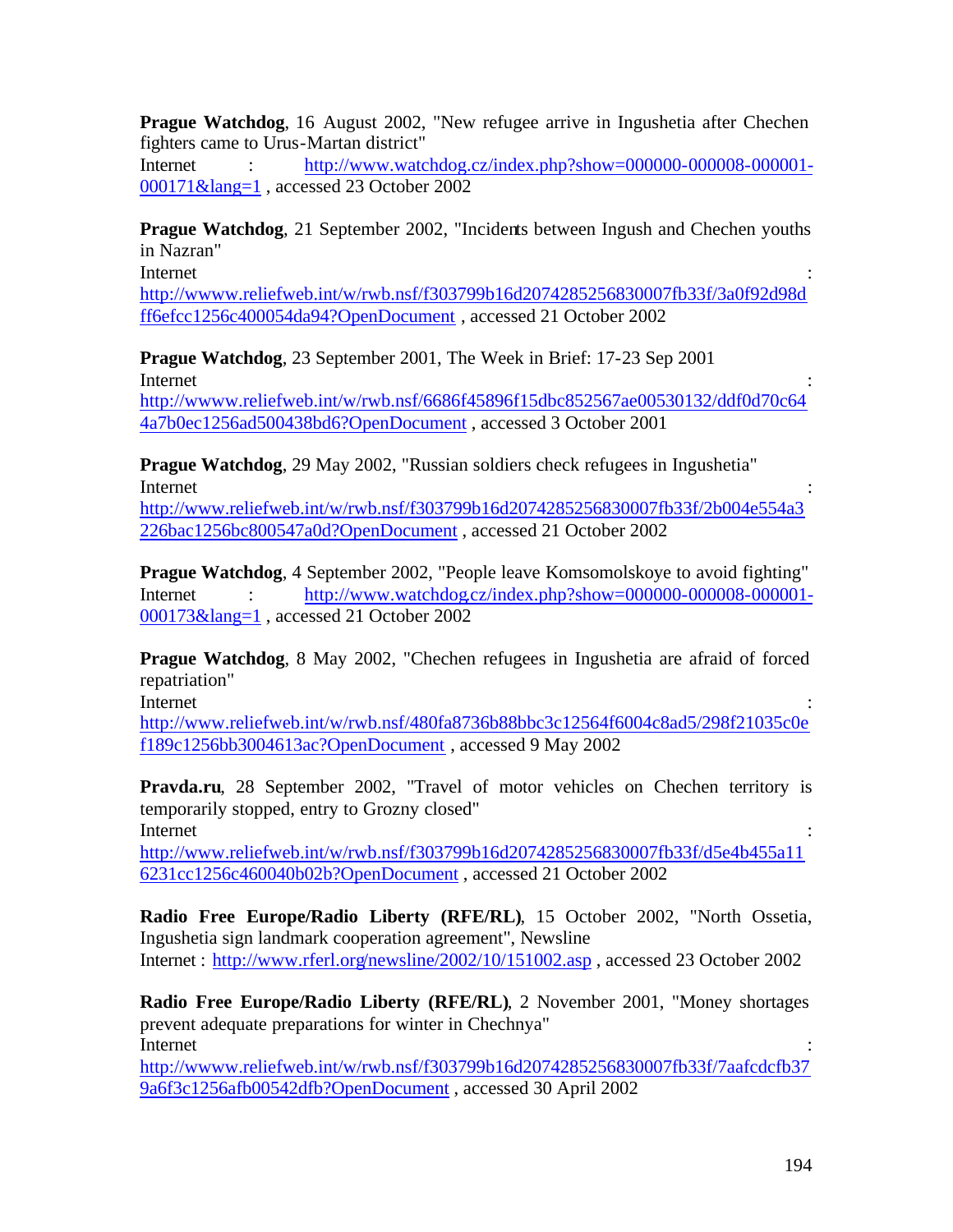**Radio Free Europe/Radio Liberty (RFE/RL)**, 25 January 2001, "A Turning Point in the Chechen War?" in: Caucasus Report Volume 4, Number 4 Internet : http://www.rferl.org/caucasus-report/2001/01/4-250101.html , accessed 19 March 2001

**Radio Free Europe/Radio Liberty (RFE/RL)**, 25 May 2001, "Ossetians thwart Ingush repatriation" in: Newsline Internet : the contract of the contract of the contract of the contract of the contract of the contract of the contract of the contract of the contract of the contract of the contract of the contract of the contract of the

http://web.archive.org/web/20010915185417/www.rferl.org/newsline/2001/05/250501.ht ml , accessed 15 August 2002

**Radio Free Europe/Radio Liberty (RFE/RL)**, 25 September 2002, "Chechnya: War enters fourth year with no end in sight", by Gregory Feifer Internet : the contract of the contract of the contract of the contract of the contract of the contract of the contract of the contract of the contract of the contract of the contract of the contract of the contract of the

http://wwww.reliefweb.int/w/rwb.nsf/f303799b16d2074285256830007fb33f/ed524b9ffdf 8848ac1256c4100580f2e?OpenDocument , accessed 21 October 2002

**Radio Free Europe/Radio Liberty (RFE/RL)**, 26 February 2002, "Federal funds for Chechnya to to 'dead souls'"

Internet : the contract of the contract of the contract of the contract of the contract of the contract of the contract of the contract of the contract of the contract of the contract of the contract of the contract of the http://wwww.reliefweb.int/w/rwb.nsf/f303799b16d2074285256830007fb33f/ed4c6c3dca 33a75585256b6c0068448f?OpenDocument , accessed 30 April 2002

**Radio Free Europe/Radio Liberty (RFE/RL)**, 27 September 2002, "Chechnya: Armed foray in Ingushetia adds fuel to Russian-Georgian dispute" Internet : http://www.rferl.org/nca/features/2002/09/27092002144627.asp , accessed 21 October 2002

**Radio Free Europe/Radio Liberty (RFE/RL)**, 29 October 2002, "Is Russia hell-bent on war 'to the last Chechen'?", in: Caucasus Report Volume 5, Number 2 Internet : http://www.rferl.org/caucasus-report/2002/09/32-290902.html , accessed 21 October 2002

**Radio Free Europe/Radio Liberty (RFE/RL)**, 3 April 2002, "New regulations on Chechen search operations violated" Internet : the contract of the contract of the contract of the contract of the contract of the contract of the contract of the contract of the contract of the contract of the contract of the contract of the contract of the

http://wwww.reliefweb.int/w/rwb.nsf/3a81e21068ec1871c1256633003c1c6f/b114a6691f 199d31c1256b90005f1dc6?OpenDocument , accessed 30 April 2002

**Radio Free Europe/Radio Liberty (RFE/RL)**, 3 August 2001, "Local officials prevent Chechen displaced persons' protest march"

Internet : the contract of the contract of the contract of the contract of the contract of the contract of the contract of the contract of the contract of the contract of the contract of the contract of the contract of the

http://wwww.reliefweb.int/w/Rwb.nsf/480fa8736b88bbc3c12564f6004c8ad5/a3930e886 7e821fec1256aa000512a74?OpenDocument , accessed 18 September 2001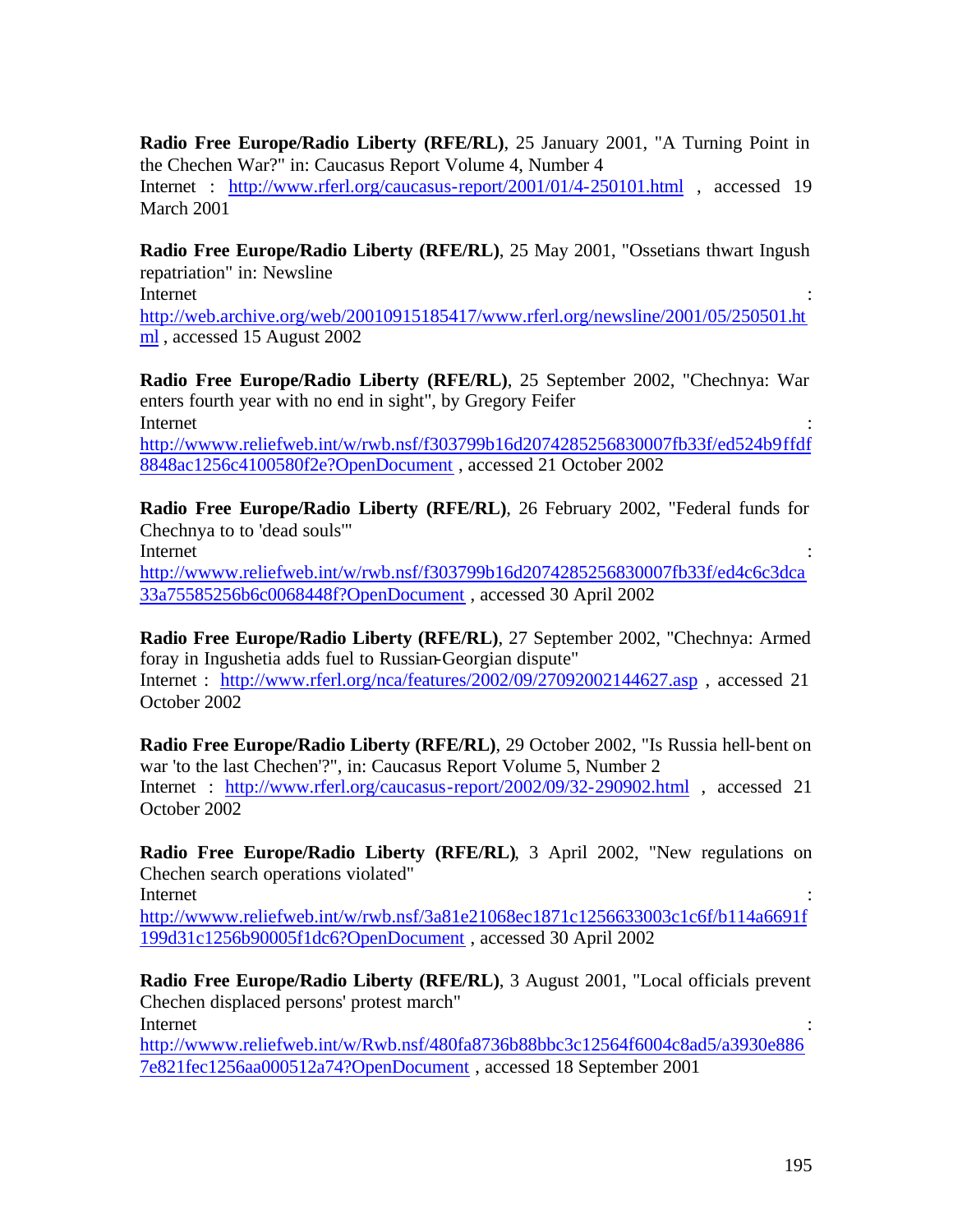**Radio Free Europe/Radio Liberty (RFE/RL)**, 3 May 2002, "Kremlin candidate elected President in Ingushetia", in: Caucasus Report, Volume 5, Number 15 Internet : http://www.rferl.org/caucasus-report/2002/05/15-030502.html , accessed 9 May 2002

**Radio Free Europe/Radio Liberty (RFE/RL)**, 5 June 2002, "Chechen refugees face forced return", by Catherine A. Fitzpatrick

Internet : the contract of the contract of the contract of the contract of the contract of the contract of the contract of the contract of the contract of the contract of the contract of the contract of the contract of the

http://wwww.reliefweb.int/w/rwb.nsf/f303799b16d2074285256830007fb33f/501913a96d ef512749256bd000074ea0?OpenDocument , accessed 21 October 2002

**Refugees International (RI)**, 5 December 2001, "Humanitarian situation in Northern Caucasus remains critical"

Internet : http://www.refintl.org/cgi-bin/ri/other?occ=00190 , accessed 14 January 2002

**Regional Conference to address the problems of refugees, displaced persons, other forms of involuntary displacement and returnees in the countries of the Commonwealth of Independent States and relevant neighbouring States (CIS Conference)**, 11 June 1996, Programme of Action, CISCONF/1996/5

Internet : the contract of the contract of the contract of the contract of the contract of the contract of the contract of the contract of the contract of the contract of the contract of the contract of the contract of the

http://web.archive.org/web/19971110073424/www.unhcr.ch/refworld/unhcr/cis/cis.htm , accessed 16 August 2002

**Rossiskaya Gazeta**, 28 December 1995, Federal Law on the Introduction of Amendments and Additions to the Law of the Russian Federation on "Forced Migrants", Unofficial translation transmitted by UNHCR

**Swiss Agency for Development and Cooperation**, 10 December 2001, "Swiss assistance for displaced Chechens in Ingushetia: Support for 16,000 host families" Internet : the contract of the contract of the contract of the contract of the contract of the contract of the contract of the contract of the contract of the contract of the contract of the contract of the contract of the

http://wwww.reliefweb.int/w/rwb.nsf/437a83f9fa966c40c12564f2004fde87/15141206cdc 59437c1256b1e0057adb3?OpenDocument , accessed 9 May 2002

**The Moscow Times**, 22 February 2001, "War Reported Detained in Chechnya"

**UN News Service**, 23 July 2002, "Chechnya: UN aid official concerned over closure of two camps for displaced persons"

Internet : the contract of the contract of the contract of the contract of the contract of the contract of the contract of the contract of the contract of the contract of the contract of the contract of the contract of the

http://wwww.reliefweb.int/w/rwb.nsf/f303799b16d2074285256830007fb33f/8db776ddc7 b60a3d85256bff0075c501?OpenDocument , accessed 21 October 2002

**UN Office for the Coordination of Humanitarian Affairs (UN OCHA)**, 15 August 2002, Talking points for Ms. Eliane Duthoit Deputy Humanitarian Coordinator in the Northern Caucasus , Briefing on North Caucasus, Geneva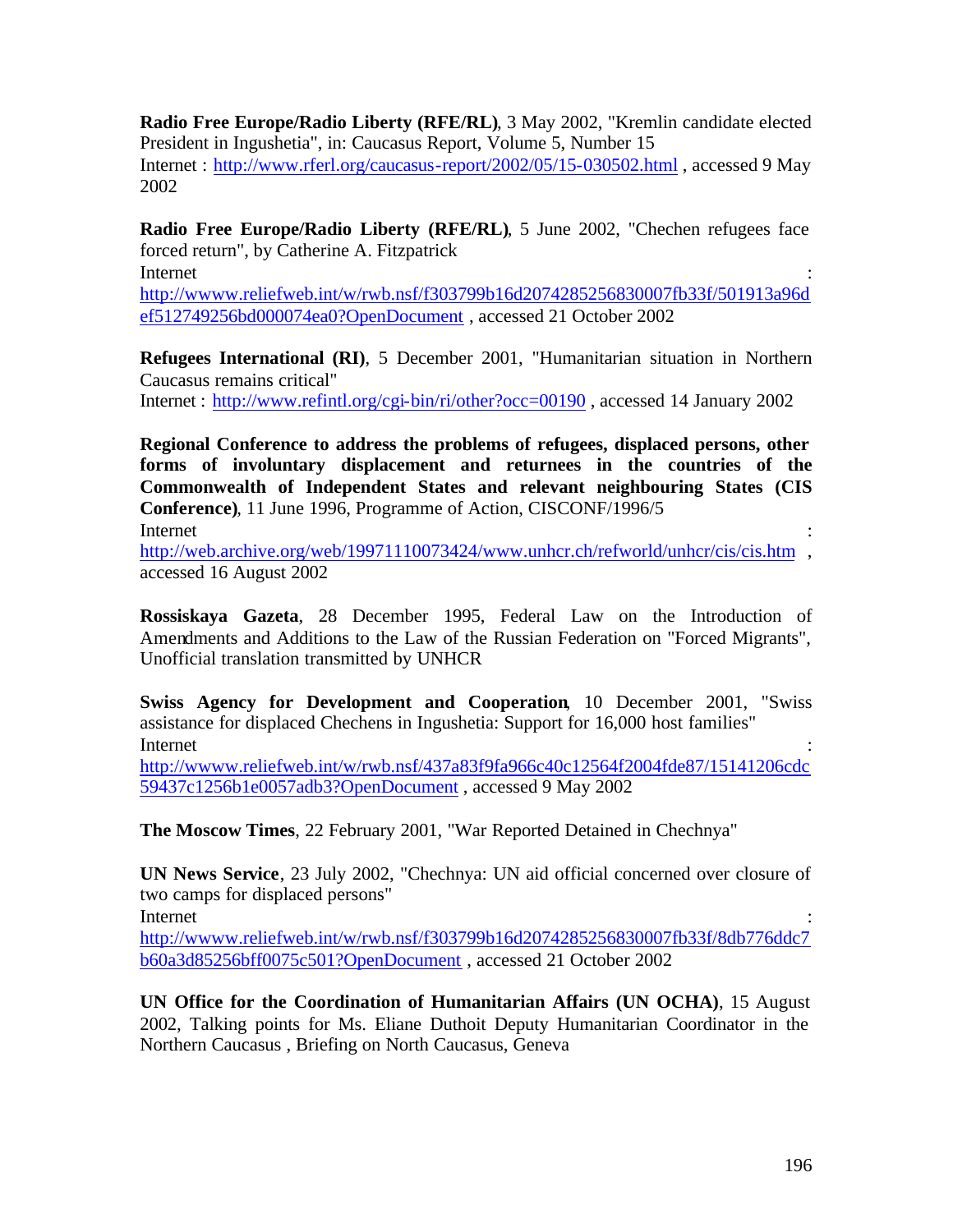**UN Office for the Coordination of Humanitarian Affairs (UN OCHA)**, 15 February 2001, Humanitarian Action in the Northern Caucasus Information Bulletin: 01-15 February 2001

Internet : the contract of the contract of the contract of the contract of the contract of the contract of the contract of the contract of the contract of the contract of the contract of the contract of the contract of the

http://wwww.reliefweb.int/w/rwb.nsf/d2fc8ae9db883867852567cb0083a028/dcce0243e5 87bbd1c12569fa004bbb72?OpenDocument , accessed 19 March 2001

**UN Office for the Coordination of Humanitarian Affairs (UN OCHA)**, 15 February 2002, Humanitarian Action in the North Caucasus Information Bulletin, 1-15 February 2002

Internet : the contract of the contract of the contract of the contract of the contract of the contract of the contract of the contract of the contract of the contract of the contract of the contract of the contract of the

http://wwww.reliefweb.int/w/rwb.nsf/480fa8736b88bbc3c12564f6004c8ad5/87951f0409 27712a49256b6c002e299e?OpenDocument , accessed 29 April 2002

**UN Office for the Coordination of Humanitarian Affairs (UN OCHA)**, 15 March 2002, Humanitarian Action in the North Caucasus Information Bulletin, 1-15 March 2002 Internet : the contract of the contract of the contract of the contract of the contract of the contract of the contract of the contract of the contract of the contract of the contract of the contract of the contract of the

http://wwww.reliefweb.int/w/rwb.nsf/6686f45896f15dbc852567ae00530132/812e6890ed 329ef049256b8800274e88?OpenDocument , accessed 30 April 2002

**UN Office for the Coordination of Humanitarian Affairs (UN OCHA)**, 16 August 2000, Humanitarian Action in the Northern Caucasus (Russian Federation) Information Bulletin: 1-16 Aug 2000

Internet : the contract of the contract of the contract of the contract of the contract of the contract of the contract of the contract of the contract of the contract of the contract of the contract of the contract of the

http://wwww.reliefweb.int/w/rwb.nsf/d2fc8ae9db883867852567cb0083a028/fd7611fa5b 01e9a38525693f006586a1?OpenDocument , accessed 21 September 2000

**UN Office for the Coordination of Humanitarian Affairs (UN OCHA)**, 16 January 2002, Humanitarian Action in the North Caucasus Information Bulletin, 1-16 January 2002

Internet : the contract of the contract of the contract of the contract of the contract of the contract of the contract of the contract of the contract of the contract of the contract of the contract of the contract of the

http://wwww.reliefweb.int/w/rwb.nsf/437a83f9fa966c40c12564f2004fde87/bbb89db2953 2075985256b4500673b08?OpenDocument , accessed 30 April 2002

**UN Office for the Coordination of Humanitarian Affairs (UN OCHA)**, 28 February 2002, North Caucasus Humanitarian Action Briefing Kit Internet : the contract of the contract of the contract of the contract of the contract of the contract of the contract of the contract of the contract of the contract of the contract of the contract of the contract of the

http://wwww.reliefweb.int/w/rwb.nsf/d2fc8ae9db883867852567cb0083a028/8aebfc5665 5583f985256b7500552ff3?OpenDocument , accessed 8 May 2002

**UN Office for the Coordination of Humanitarian Affairs (UN OCHA)**, 30 April 2002, Humanitarian Action in the North Caucasus Information Bulletin 16-30 April 2002 Internet : the contract of the contract of the contract of the contract of the contract of the contract of the contract of the contract of the contract of the contract of the contract of the contract of the contract of the

http://www.reliefweb.int/w/rwb.nsf/480fa8736b88bbc3c12564f6004c8ad5/4f19426b49cd e919c1256bb2002d69d2?OpenDocument , accessed 9 May 2002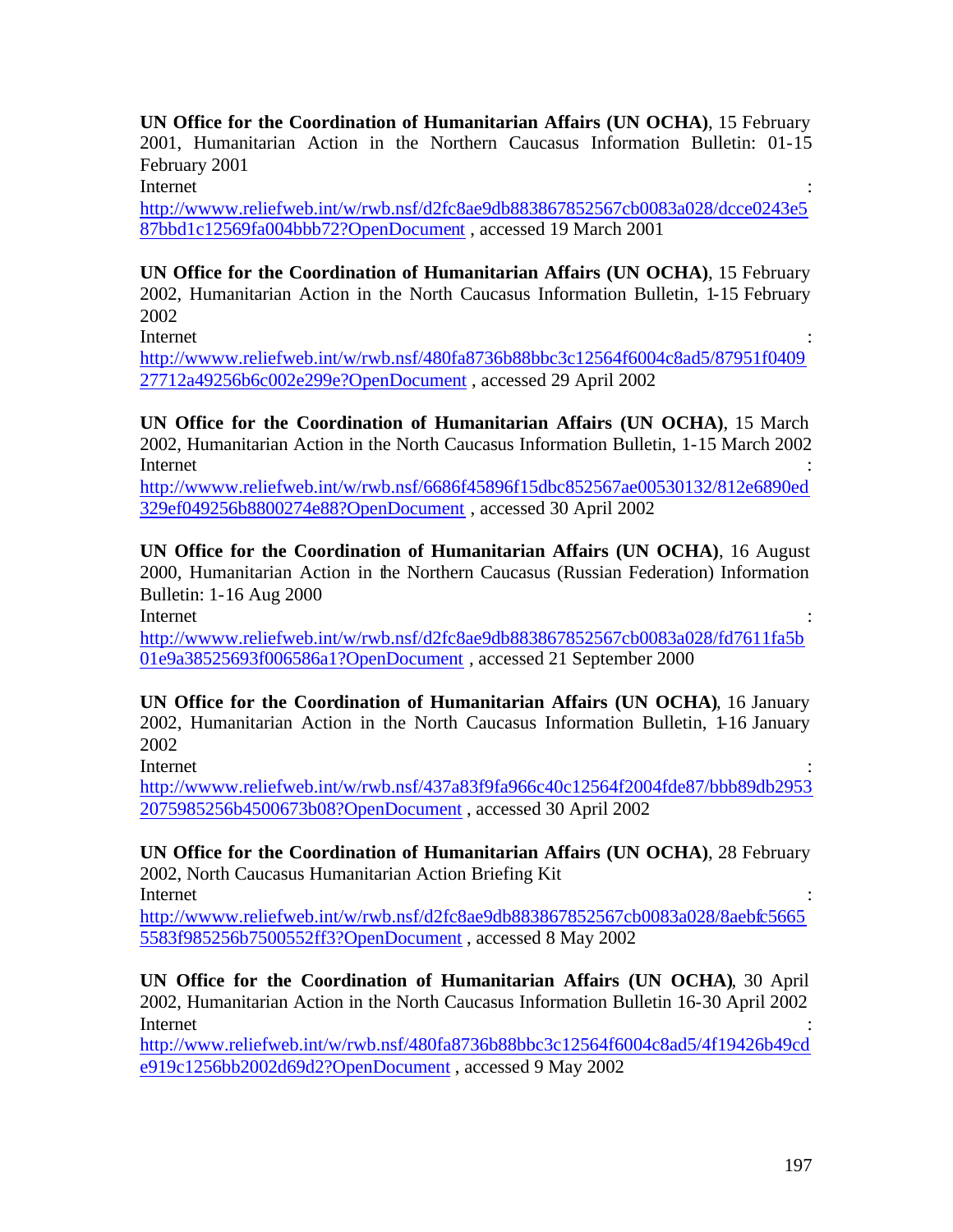**UN Office for the Coordination of Humanitarian Affairs (UN OCHA)**, 30 June 2000, Humanitarian Assistance in the Northern Caucasus (Russian Federation) Information Bulletin: 16-30 Jun 2000

Internet : the contract of the contract of the contract of the contract of the contract of the contract of the contract of the contract of the contract of the contract of the contract of the contract of the contract of the

http://wwww.reliefweb.int/w/Rwb.nsf/6686f45896f15dbc852567ae00530132/ccaf2b41a9 997016c1256914003084dd?OpenDocument , accessed 21 September 2000

**UN Office for the Coordination of Humanitarian Affairs (UN OCHA)**, 30 November 2001, Humanitarian Action in the North Caucasus Information Bulletin 1-30 November 2001

Internet : the contract of the contract of the contract of the contract of the contract of the contract of the contract of the contract of the contract of the contract of the contract of the contract of the contract of the

http://wwww.reliefweb.int/w/rwb.nsf/d2fc8ae9db883867852567cb0083a028/d2eddf9cc6 b53957c1256b18004e6b86?OpenDocument , accessed 8 May 2002

**UN Office for the Coordination of Humanitarian Affairs (UN OCHA)**, 30 September 2000, Humanitarian Action in the Northern Caucasus Information Bulletin: 16-30 September 2000

Internet : the contract of the contract of the contract of the contract of the contract of the contract of the contract of the contract of the contract of the contract of the contract of the contract of the contract of the

http://wwww.reliefweb.int/w/rwb.nsf/d2fc8ae9db883867852567cb0083a028/29b8ddd225 d58125c125696e0037f3de?OpenDocument , accessed 19 March 2001

**UN Office for the Coordination of Humanitarian Affairs (UN OCHA)**, 30 September 2002, Humanitarian Action in the North Caucasus Information Bulletin 15-30 Sep 2002 Internet : the contract of the contract of the contract of the contract of the contract of the contract of the contract of the contract of the contract of the contract of the contract of the contract of the contract of the

http://wwww.reliefweb.int/w/rwb.nsf/6686f45896f15dbc852567ae00530132/c8b9abb797 4e7e2dc1256c4c004bbfd0?OpenDocument , accessed 23 October 2002

**UN Office for the Coordination of Humanitarian Affairs (UN OCHA)**, 31 August 2002, Humanitarian Action in the North Cauc asus Information Bulletin 15-31 August 2002

Internet : the contract of the contract of the contract of the contract of the contract of the contract of the contract of the contract of the contract of the contract of the contract of the contract of the contract of the

http://wwww.reliefweb.int/w/rwb.nsf/6686f45896f15dbc852567ae00530132/1fb335ac2d a1764ec1256c2f0038dc0e?OpenDocument , accessed 23 October 2002

**UN Office for the Coordination of Humanitarian Affairs (UN OCHA)**, 31 December 2001, Humanitarian Action in the North Caucasus Information Bulletin 16-31 December 2001

Internet : the contract of the contract of the contract of the contract of the contract of the contract of the contract of the contract of the contract of the contract of the contract of the contract of the contract of the

http://wwww.reliefweb.int/w/rwb.nsf/3a81e21068ec1871c1256633003c1c6f/bd43178c00 a25206c1256b3c004341da?OpenDocument , accessed 8 May 2002

**UN Office for the Coordination of Humanitarian Affairs (UN OCHA)**, 31 January 2001, Humanitarian Action in the Northern Caucasus Information Bulletin: 01-31 January 2001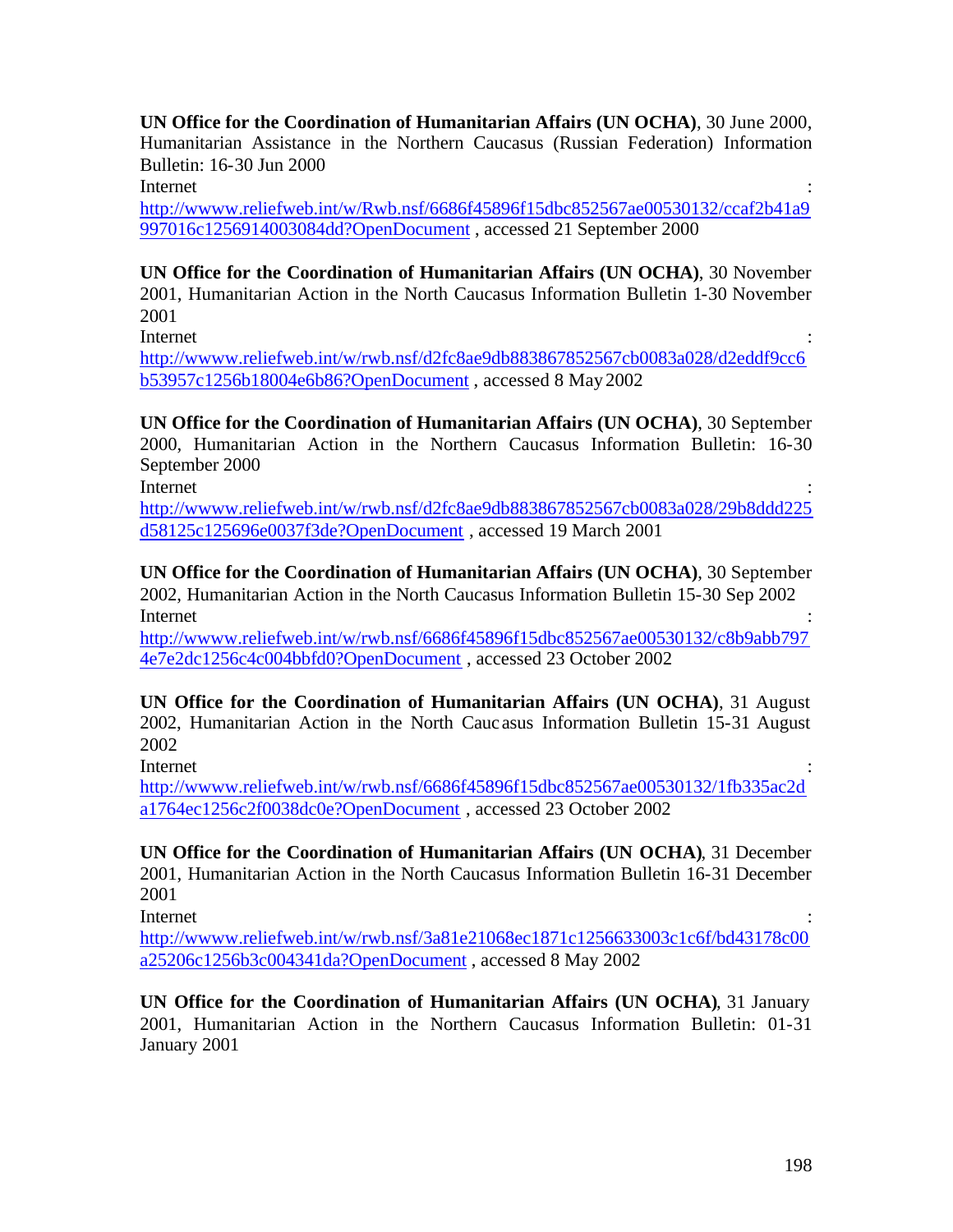Internet : the contract of the contract of the contract of the contract of the contract of the contract of the contract of the contract of the contract of the contract of the contract of the contract of the contract of the

http://wwww.reliefweb.int/w/rwb.nsf/d2fc8ae9db883867852567cb0083a028/344e60492a cba492c12569eb005b5c45?OpenDocument , accessed 19 March 2001

**UN Office for the Coordination of Humanitarian Affairs (UN OCHA)**, 31 July 2001, Humanitarian Action in the Northern Caucasus Information Bulletin: 01-31 Jul 2001 Internet : the contract of the contract of the contract of the contract of the contract of the contract of the contract of the contract of the contract of the contract of the contract of the contract of the contract of the

http://www.reliefweb.int/w/Rwb.nsf/3a81e21068ec1871c1256633003c1c6f/17d7cc52125 6398a85256aa1005bed10?OpenDocument , accessed 18 September 2001

**UN Office for the Coordination of Humanitarian Affairs (UN OCHA)**, 31 July 2002, Humanitarian action in the North Caucasus information bulletin 01-31 Jul 2002 Internet : the contract of the contract of the contract of the contract of the contract of the contract of the contract of the contract of the contract of the contract of the contract of the contract of the contract of the http://wwww.reliefweb.int/w/rwb.nsf/f303799b16d2074285256830007fb33f/056b8f6308

28ff49c1256c1c00445500?OpenDocument , accessed 23 October 2002

**UN Office for the Coordination of Humanitarian Affairs (UN OCHA)**, 31 October 2001, Humanitarian Action in the North Caucasus Information Bulletin, 1-31 October 2001

Internet : the contract of the contract of the contract of the contract of the contract of the contract of the contract of the contract of the contract of the contract of the contract of the contract of the contract of the

http://wwww.reliefweb.int/w/rwb.nsf/437a83f9fa966c40c12564f2004fde87/b6f7b97bb11 dc8c085256afe005aa8bc?OpenDocument , accessed 31 October 2001

**UN Office for the Coordination of Humanitarian Affairs (UN OCHA)**, March 2001, Humanitarian Action Briefing Kit - Northern Caucasus (Russian Federation) Internet : the contract of the contract of the contract of the contract of the contract of the contract of the contract of the contract of the contract of the contract of the contract of the contract of the contract of the

http://wwww.reliefweb.int/w/rwb.nsf/6686f45896f15dbc852567ae00530132/14e723c1f4f a515ac1256a16003454af?OpenDocument , accessed 21 March 2001

**United Nations**, 15 January 2001, UN Informal Humanitarian Coordination Meeting, Moscow

**United Nations**, 24 June 2002, "Special Representative for chidren and armed conflict concludes Russian Federation Trip; welcomes assurances on voluntary return of displaced Chechen populations", press release Internet : the contract of the contract of the contract of the contract of the contract of the contract of the contract of the contract of the contract of the contract of the contract of the contract of the contract of the

http://www.unhchr.ch/huricane/huricane.nsf/view01/EBE7A85D2F167993C1256BE3002 63D0F?opendocument , accessed 23 October 2002

**United Nations**, 30 November 2001, Consolidated Inter-Agency Appeal 2002 - North Caucasus (Russian Federation)(New-York, Geneva) Internet : the contract of the contract of the contract of the contract of the contract of the contract of the contract of the contract of the contract of the contract of the contract of the contract of the contract of the

http://wwww.reliefweb.int/w/rwb.nsf/437a83f9fa966c40c12564f2004fde87/24e6f1127e4 bddf7c1256b0c005394ec?OpenDocument , accessed 25 April 2002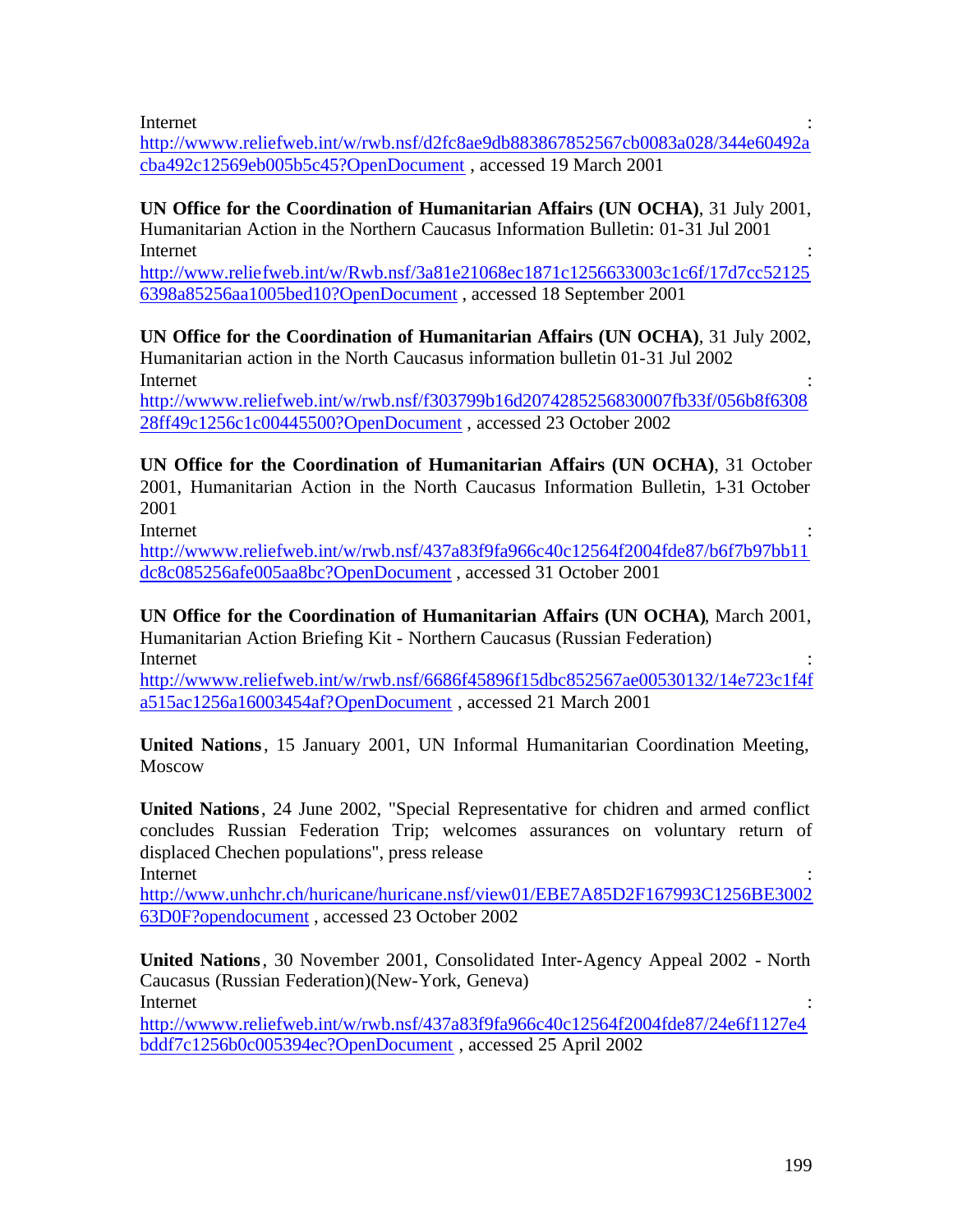**United Nations**, 31 July 2000, United Nations Consolidated Inter-Agency Appeal for the Northern Caucasus (Russian Federation) 1 December 1999 - 31 December 2000 (New York and Geneva)

Internet : the contract of the contract of the contract of the contract of the contract of the contract of the contract of the contract of the contract of the contract of the contract of the contract of the contract of the

http://www.reliefweb.int/w/rwb.nsf/480fa8736b88bbc3c12564f6004c8ad5/73defe64cc30 3657c125690500365c7a?OpenDocument , accessed 21 September 2000

**United Nations**, March 2000, United Nations Consolidated Inter-Agency Appeal for the Northern Caucasus (Russian Federation) 1 December 1999 - 30 June 2000 Internet : the contract of the contract of the contract of the contract of the contract of the contract of the contract of the contract of the contract of the contract of the contract of the contract of the contract of the

http://wwww.reliefweb.int/w/rwb.nsf/437a83f9fa966c40c12564f2004fde87/93e7894dc8d 9c09ac125689c0055c568?OpenDocument , accessed 11 April 2000

**United Nations**, November 1999, United Nations Inter-Agency Flash Appeal for the Northern Caucasus (Russian Federation), 1 December 1999 - 23 February 2000 Internet : the contract of the contract of the contract of the contract of the contract of the contract of the contract of the contract of the contract of the contract of the contract of the contract of the contract of the http://wwww.reliefweb.int/w/rwb.nsf/437a83f9fa966c40c12564f2004fde87/6045097d0cf

ebcb8c1256832003cf5b2?OpenDocument , accessed 11 April 2000

**United Nations**, November 2000, United Nations Consolidated Inter-Agency Appeal for the Northern Caucasus (Russian Federation), 1 January-31 December 2001 Internet : the contract of the contract of the contract of the contract of the contract of the contract of the contract of the contract of the contract of the contract of the contract of the contract of the contract of the http://www.reliefweb.int/w/rwb.nsf/9ca65951ee22658ec125663300408599/b7487564f62

25469c125699900392282?OpenDocument , accessed 19 March 2001

**United Nations Children's Fund (UNICEF)**, 5 October 2002, Situation Report No. 51, UNICEF Humanitarian Assistance in the Northern Caucasus, 25 September - 5 October, 2002

Internet : the contract of the contract of the contract of the contract of the contract of the contract of the contract of the contract of the contract of the contract of the contract of the contract of the contract of the

http://wwww.reliefweb.int/w/rwb.nsf/f303799b16d2074285256830007fb33f/128d840b8c c7f9cfc1256c5600328f7b?OpenDocument , accessed 21 October 2002

**United Nations Children's Fund (UNICEF)**, 9 August 2002, Situation Report No. 47, UNICEF Humanitarian Assistance in the Northern Caucasus, 27 July - 9 August, 2002 Internet : http://www.ocha.ru/documents/?action=view&id=125 , accessed 23 October 2002

**United Nations Children's Fund (UNICEF)**, 9 September 2002, Situation Report No. 49 - UNICEF Humanitarian Assistance in the Northern Caucasus 26 August - 9 September, 2002

Internet : the contract of the contract of the contract of the contract of the contract of the contract of the contract of the contract of the contract of the contract of the contract of the contract of the contract of the http://wwww.reliefweb.int/w/rwb.nsf/6686f45896f15dbc852567ae00530132/82d4b8d3e6 fbd055c1256c5a00481a43?OpenDocument , accessed 23 October 2002

**United Nations Commission on Human Rights (CHR)**, 26 February 2002, Situation in the Republic of Chechnya of the Russian Federation, Report of the High Commissioner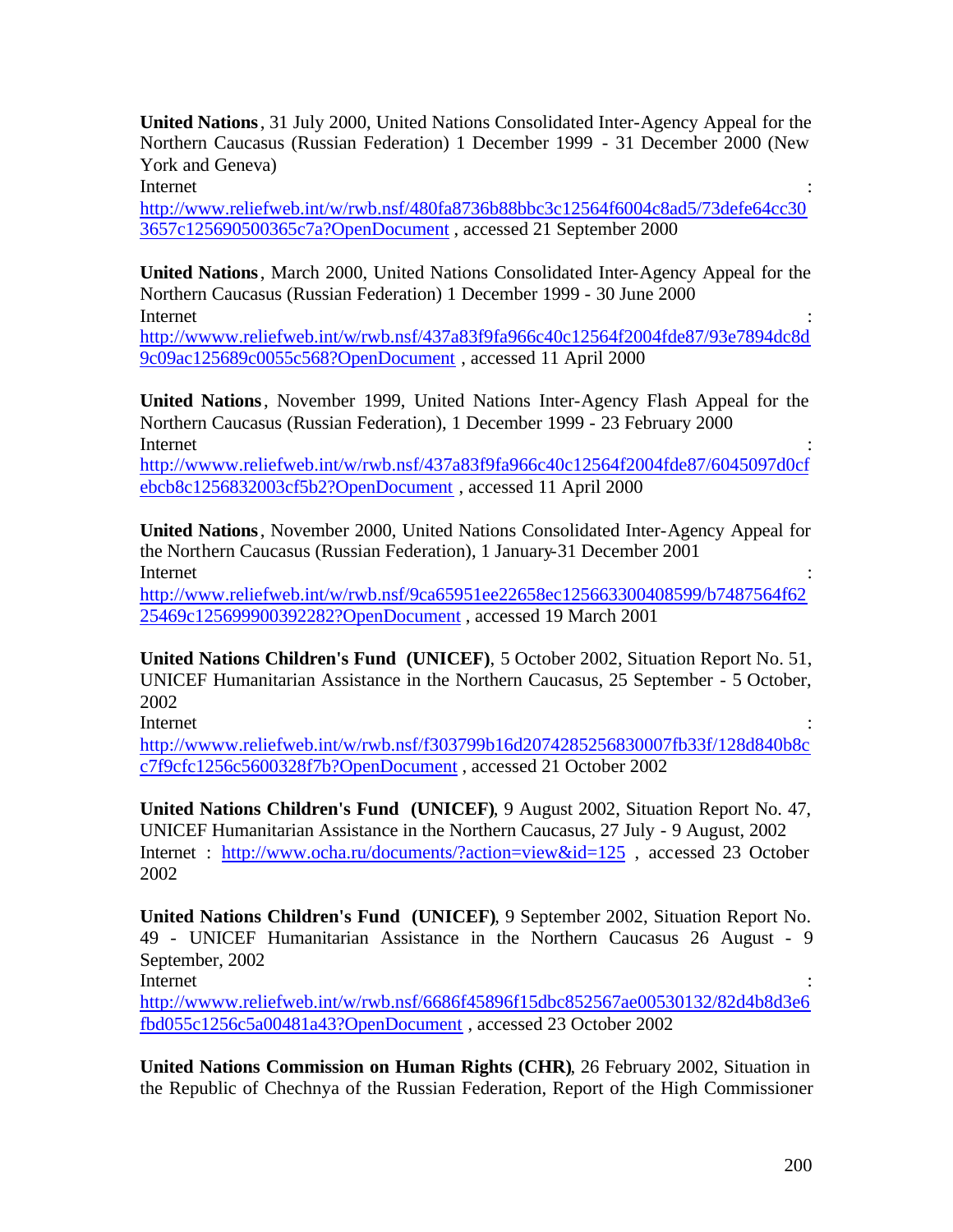for Human Rights submitted in accordance with Commission resolution 2001/24, E/CN.4/2002/38

Internet : the contract of the contract of the contract of the contract of the contract of the contract of the contract of the contract of the contract of the contract of the contract of the contract of the contract of the

http://www.unhchr.ch/huridocda/huridoca.nsf/(Symbol)/E.CN.4.2002.38.En?Opendocum ent , accessed 15 August 2002

**United Nations Commission on Human Rights (CHR)**, February 2001, Report of the UN High Commissioner for Human Rights on the Situation in the Republic of Chechnya of the Russian Federation, E/CN.4/2001/36

Internet : the contract of the contract of the contract of the contract of the contract of the contract of the contract of the contract of the contract of the contract of the contract of the contract of the contract of the

http://www.unhchr.ch/Huridocda/Huridoca.nsf/(Symbol)/E.CN.4.2001.36.En?Opendocu ment , accessed 19 March 2001

**United Nations Committee Against Torture**, 16 May 2002, "Committee against Torture offers conclusions and recommendations on report of Russian Federation", press release Internet : the contract of the contract of the contract of the contract of the contract of the contract of the contract of the contract of the contract of the contract of the contract of the contract of the contract of the

http://www.unhchr.ch/huricane/huricane.nsf/view01/90D76AC643D51811C1256BBC00 269954?opendocument , accessed 23 October 2002

**United Nations High Commissioner for Refugees (UNHCR)**, 17 September 2002, UNHCR Briefing Notes: Rwanda, DR Congo, North Caucasus, Afghanistan Internet : the contract of the contract of the contract of the contract of the contract of the contract of the contract of the contract of the contract of the contract of the contract of the contract of the contract of the http://wwww.reliefweb.int/w/rwb.nsf/f303799b16d2074285256830007fb33f/1ca491e3db

18c877c1256c370040ebf0?OpenDocument , accessed 21 October 2002

**United Nations High Commissioner for Refugees (UNHCR)**, 18 October 2002, E-mail from UNHCR Moscow to NRC Geneva

**United Nations High Commissioner for Refugees (UNHCR)**, 21 June 2002, UNHCR's Position on the May Action Plan in the Context of Current Developments in the North **Caucasus** 

**United Nations High Commissioner for Refugees (UNHCR)**, 23 January 2001, "Chechnya: spontaneous returns at a halt", Press Briefing Note

**United Nations High Commissioner for Refugees (UNHCR)**, 25 August 2000, UNHCR Update Chechnya/Ingushetia

**United Nations High Commissioner for Refugees (UNHCR)**, 28 August 2001, UNHCR Briefing Notes: FYR of Macedonia, Angolan refugees/DRC, Pakistan, Colombia, Ingushetia

Internet : the contract of the contract of the contract of the contract of the contract of the contract of the contract of the contract of the contract of the contract of the contract of the contract of the contract of the

http://www.reliefweb.int/w/Rwb.nsf/480fa8736b88bbc3c12564f6004c8ad5/1760ef1c2fb9 1b13c1256ab600458b83?OpenDocument , accessed 18 September 2001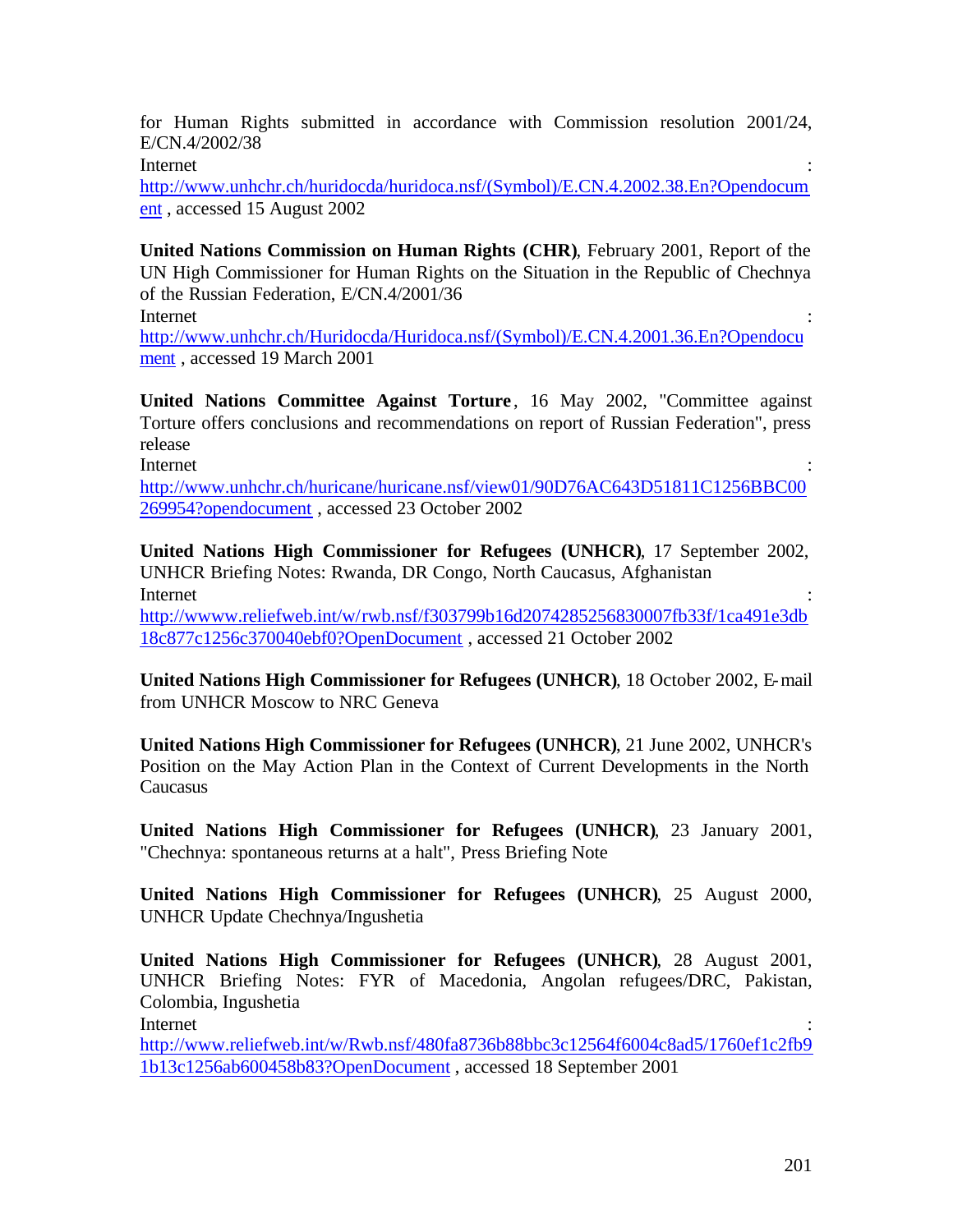**United Nations High Commissioner for Refugees (UNHCR)**, 28 March 2000, UNHCR Briefing Notes: Northern Caucasus, Timor, Afghanistan, High Commissioner in FYR Macedonia

Internet : the contract of the contract of the contract of the contract of the contract of the contract of the contract of the contract of the contract of the contract of the contract of the contract of the contract of the

http://wwww.reliefweb.int/w/rwb.nsf/437a83f9fa966c40c12564f2004fde87/98d9a7e5b80 88e72c12568b00049e733?OpenDocument , accessed 11 April 2000

**United Nations High Commissioner for Refugees (UNHCR)**, 31 January 2002, UNHCR Paper on Asylum Seekers from the Russian Federation in the Context of the Situation in Chechnya

**United Nations High Commissioner for Refugees (UNHCR)**, 5 April 2002, "Ethnic minorities could face deportation from Russia under new decree" Internet : the contract of the contract of the contract of the contract of the contract of the contract of the contract of the contract of the contract of the contract of the contract of the contract of the contract of the http://wwww.reliefweb.int/w/rwb.nsf/f303799b16d2074285256830007fb33f/d5de060bd3 f8515285256b9200716a6b?OpenDocument , accessed 21 October 2002

**United Nations High Commissioner for Refugees (UNHCR)**, 6 March 2001, Telephone conversation between UNHCR Senior Protection Officer in Moscow and NRC Geneva

**United Nations High Commissioner for Refugees (UNHCR)**, 7 March 2001, "IDPs from Progorodny"

**United Nations High Commissioner for Refugees (UNHCR)**, April 2002, E-mail from UNHCR Moscow to NRC Geneva

**United Nations High Commissioner for Refugees (UNHCR)**, December 1999, Global Appeal - Strategies and Programmes 2000 Internet : the contract of the contract of the contract of the contract of the contract of the contract of the contract of the contract of the contract of the contract of the contract of the contract of the contract of the http://web.archive.org/web/20000815075442/www.unhcr.ch/fdrs/ga2000/toc.htm accessed 11 July 2002

**United Nations High Commissioner for Refugees (UNHCR)**, December 2000, UNHCR North Caucasus Update

**United Nations High Commissioner for Refugees (UNHCR)**, March 2001, Bi-Weekly Situation Report Ingushetia/Chechnya - 1 March 2001

**United Nations High Commissioner for Refugees (UNHCR)**, November 2000, Background Paper on Refugees and Asylum Seekers in the Russian Federation, Centre for Documentation and Research, Geneva

Internet : http://www.unhcr.ch/refworld/country/cdr/russia1200.pdf , accessed 19 March 2001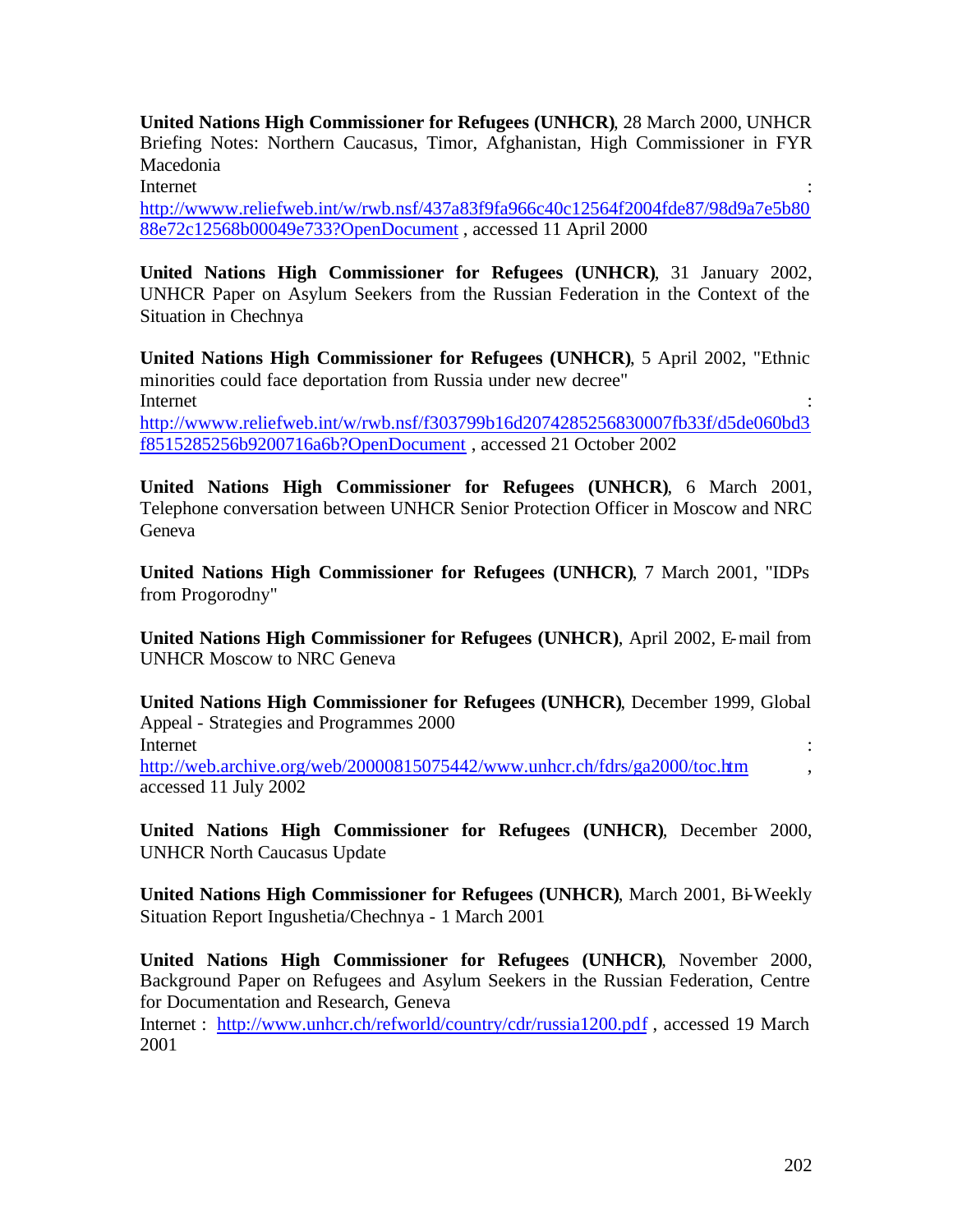**United Nations High Commissioner for Refugees (UNHCR)**, September 2001, Mid-Year Progress Report 2001

Internet : http://www.unhcr.ch/pubs/fdrs/my2001/my2001toc.htm , accessed 19 October 2001

**United Nations in the Russian Federation**, June 2001, Northern Caucasus Humanitarian Action, Briefing Kit

Internet : http://www.reliefweb.int/library/documents/2001/ocha-chechnya-30jun.pdf , accessed 15 August 2002

**United Nations in the Russian Federation**, September 2001, North Caucasus Humanitarian Action - Briefing Kit Internet : the contract of the contract of the contract of the contract of the contract of the contract of the contract of the contract of the contract of the contract of the contract of the contract of the contract of the

http://www.ocha.ru/documents/cache/Humanitarian%20Action%20Briefing%20Kit.doc , accessed 15 August 2002

**U.S. Committee for Refugees (USCR)**, 1999, World Refugee Survey 1999 (Washington, D.C.) Internet : http://www.refugees.org , accessed 15 July 2002

**U.S. Committee for Refugees (USCR)**, 2000, World Refugee Survey 2000: Country report Russian Federation

Internet : http://www.refugees.org/world/countryrpt/europe/2000/russian federation.htm , accessed 15 August 2002

**U.S. Committee for Refugees (USCR)**, 30 June 2001, World Refugee Survey 2000: Country report Russian Federation (Washington D.C.) Internet : http://www.refugees.org/world/countryrpt/europe/2001/russian\_federation.htm , accessed 15 August 2002

**U.S. Committee for Refugees (USCR)**, February 2001, "Inside Chechnya: Misery, Fear, and Abuse", in Refugee Reports, Volume 22, Number 2 Internet : http://www.refugeesusa.org/store/pdfs/feb\_11.pdf , accessed 19 March 2001

**U.S. Committee for Refugees (USCR)**, November 1999, Refugee Reports, Volume 20, Number 10

**U.S. Committee for Refugees (USCR)**, October 1999, Refugee Reports, Volume 20, Number 9

**U.S. Department of State (U.S. DOS)**, 25 February 2000, Russia: 1999 Country Reports on Human Rights Practices, Bureau of Democracy, Human Rights and Labor Internet : http://www.state.gov/www/global/human\_rights/1999\_hrp\_report/russia.html , accessed 11 April 2000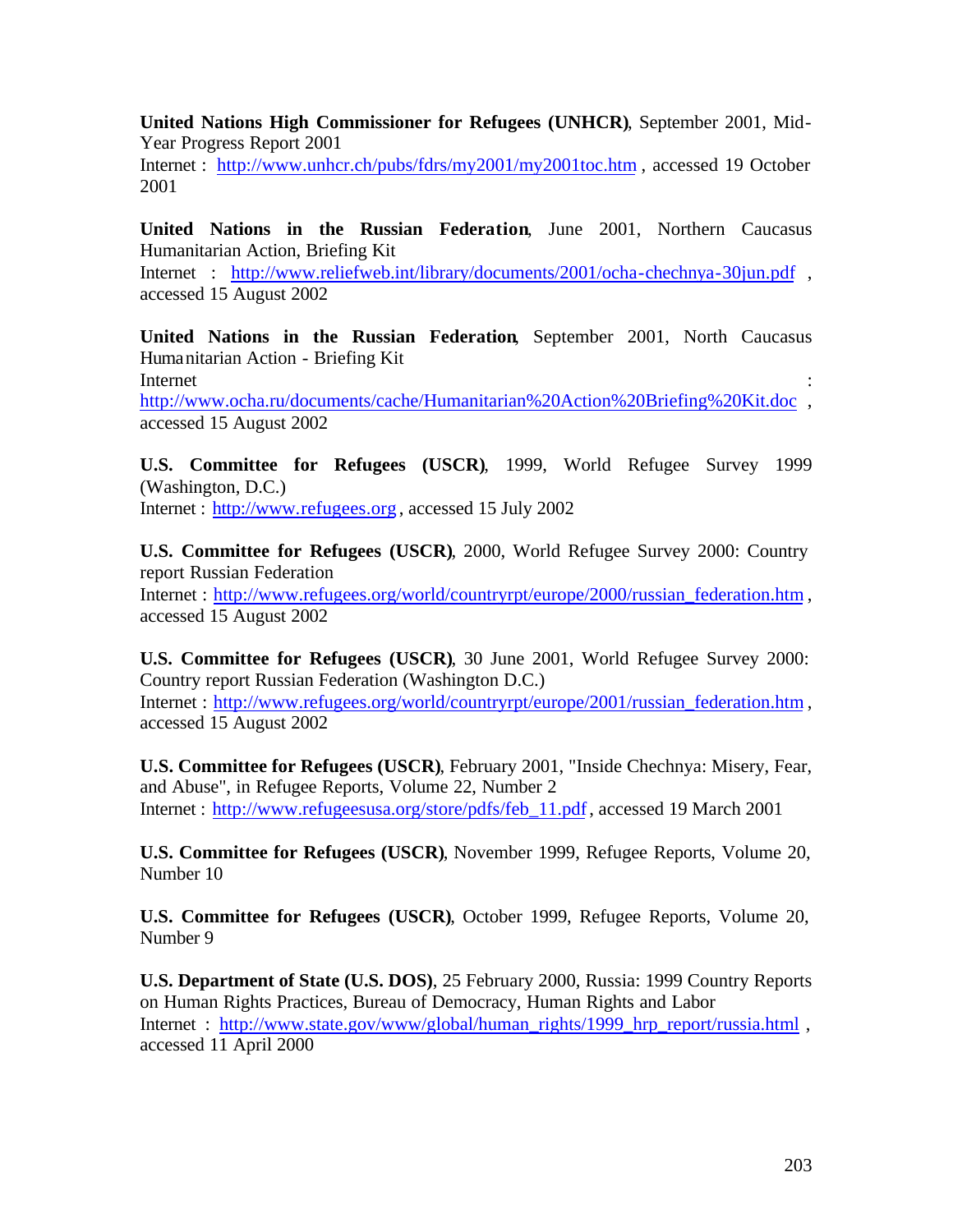**U.S. Department of State (U.S. DOS)**, 4 March 2002, Russia Country Report on Human Rights Practices -2001, released by the Bureau of Democracy, Human Rights, and Labor Internet : http://www.state.gov/g/drl/rls/hrrpt/2001/eur/8331.htm , accessed 25 April 2002

**U.S. Department of State (U.S. DOS)**, February 2001, Russia Country Report on Human Rights Practices -2000, released by the Bureau of Democracy, Human Rights, and Labor

Internet : http://www.state.gov/g/drl/rls/hrrpt/2000/eur/index.cfm?docid=877, accessed 19 March 2001

**WHO/UNICEF/IOM**, 5 February 2000, Health Assessment of Internally Displaced Population from Chechnya in Ingushetia, 31 January - 5 February 2000

**World Food Programme (WFP)**, 10 August 2001, WFP Emergency Report No. 32 Internet : the contract of the contract of the contract of the contract of the contract of the contract of the contract of the contract of the contract of the contract of the contract of the contract of the contract of the

http://www.wfp.org/newsroom/emergency\_reports/emergencies\_report.asp?id=33#22 , accessed 18 September 2001

**World Food Programme (WFP)**, 11 January 2002, WFP Emergency Report No. 2 of 2002

Internet : the contract of the contract of the contract of the contract of the contract of the contract of the contract of the contract of the contract of the contract of the contract of the contract of the contract of the http://wwww.reliefweb.int/w/rwb.nsf/f303799b16d2074285256830007fb33f/4981aa44c7 8cadec85256b3e005f5dcf?OpenDocument , accessed 30 April 2002

**World Food Programme (WFP)**, 12 January 2001, WFP Emergency Report No. 2 of 2001

Internet : the contract of the contract of the contract of the contract of the contract of the contract of the contract of the contract of the contract of the contract of the contract of the contract of the contract of the

http://www.wfp.org/newsroom/emergency\_reports/emergencies\_report.asp?id=27 accessed 15 November 2001

**World Food Programme (WFP)**, 13 September 2002, WFP Emergency Report No. 37 of 2002

Internet : the contract of the contract of the contract of the contract of the contract of the contract of the contract of the contract of the contract of the contract of the contract of the contract of the contract of the http://wwww.reliefweb.int/w/rwb.nsf/f303799b16d2074285256830007fb33f/e63fb09db8 605f5585256c330066ec1b?OpenDocument , accessed 21 October 2002

**World Food Programme (WFP)**, 16 August 2002, WFP Emergency Report No. 33 of 2002

Internet : the contract of the contract of the contract of the contract of the contract of the contract of the contract of the contract of the contract of the contract of the contract of the contract of the contract of the

http://wwww.reliefweb.int/w/rwb.nsf/f303799b16d2074285256830007fb33f/b990d8a5ca cb1e1b85256c1700561f19?OpenDocument , accessed 21 October 2002

**World Food Programme (WFP)**, 16 November 2001, WFP Emergency Report No. 46 of 2001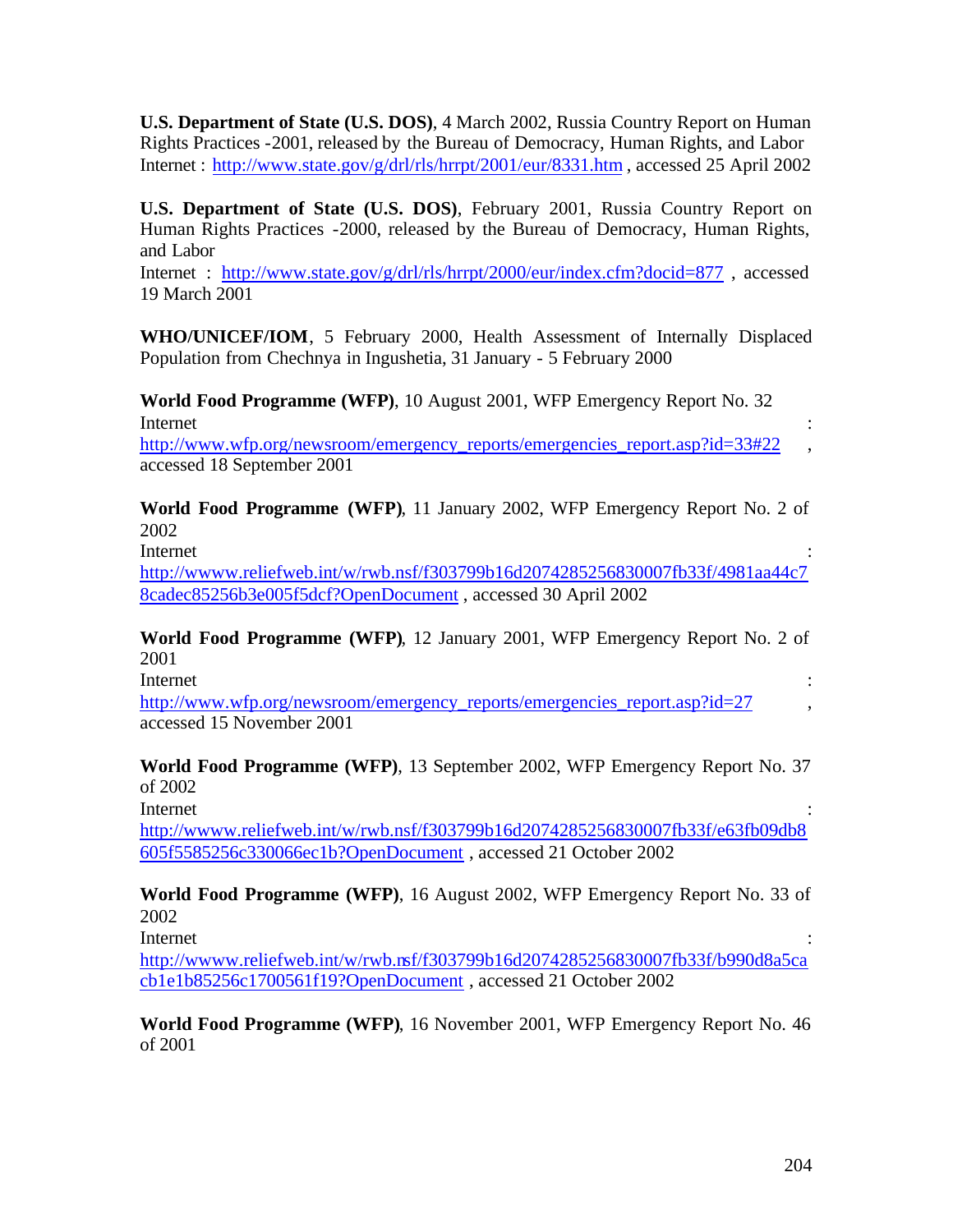Internet : the contract of the contract of the contract of the contract of the contract of the contract of the contract of the contract of the contract of the contract of the contract of the contract of the contract of the

http://wwww.reliefweb.int/w/rwb.nsf/437a83f9fa966c40c12564f2004fde87/8716652b6e2 dfc6685256b06006108a3?OpenDocument , accessed 25 April 2002

**World Food Programme (WFP)**, 19 January 2001, WFP Emergency Report No. 3 of 2001

Internet : the contract of the contract of the contract of the contract of the contract of the contract of the contract of the contract of the contract of the contract of the contract of the contract of the contract of the

http://www.wfp.org/newsroom/emergency\_reports/emergencies\_report.asp?id=26 accessed 15 November 2001

**World Food Programme (WFP)**, 2000, WFP Emergency Operation 6197.01 - Emergency Food Assistance to Displaced Persons and Vulnerable Groups in the Northern **Caucasus** 

Internet : http://www.wfp.org/country\_brief/projects/619701.pdf , accessed 16 August 2002

**World Food Programme (WFP)**, 2001, Emergency Food Assistance in the Northern Caucasus (Russian Federation), Project No. 6197.02 Internet : the contract of the contract of the contract of the contract of the contract of the contract of the contract of the contract of the contract of the contract of the contract of the contract of the contract of the

http://www.wfp.org/country\_brief/europe/caucasus/projects/619702\_RUSSIANFED.pdf , accessed 18 September 2001

**World Food Programme (WFP)**, 21 December 2001, WFP Emergency Report No. 51 of 2001

Internet : the contract of the contract of the contract of the contract of the contract of the contract of the contract of the contract of the contract of the contract of the contract of the contract of the contract of the http://wwww.reliefweb.int/w/rwb.nsf/6686f45896f15dbc852567ae00530132/59f7ad8d7d d1df4e85256b29006a6f41?OpenDocument , accessed 9 January 2002

**World Food Programme (WFP)**, 21 June 2002, WFP Emergency Report No. 25 of 2002

Internet : the contract of the contract of the contract of the contract of the contract of the contract of the contract of the contract of the contract of the contract of the contract of the contract of the contract of the

http://www.wfp.org/newsroom/emergency\_reports/emergencies\_report.asp?id=78#108 accessed 9 September 2002

**World Food Programme (WFP)**, 21 March 2000, Weekly Brief

**World Food Programme (WFP)**, 22 February 2002, WFP Emergency Report No. 8 of 2002

Internet : the contract of the contract of the contract of the contract of the contract of the contract of the contract of the contract of the contract of the contract of the contract of the contract of the contract of the

http://www.reliefweb.int/w/rwb.nsf/6686f45896f15dbc852567ae00530132/04d3b021432 eb93149256b6b000d3e23?OpenDocument , accessed 25 February 2002

**World Food Programme (WFP)**, 23 February 2001, WFP Emergency Report No. 8 Internet : http://www.wfp.org/newsroom/subsections/emergencies report.asp?id=21 , accessed 16 August 2002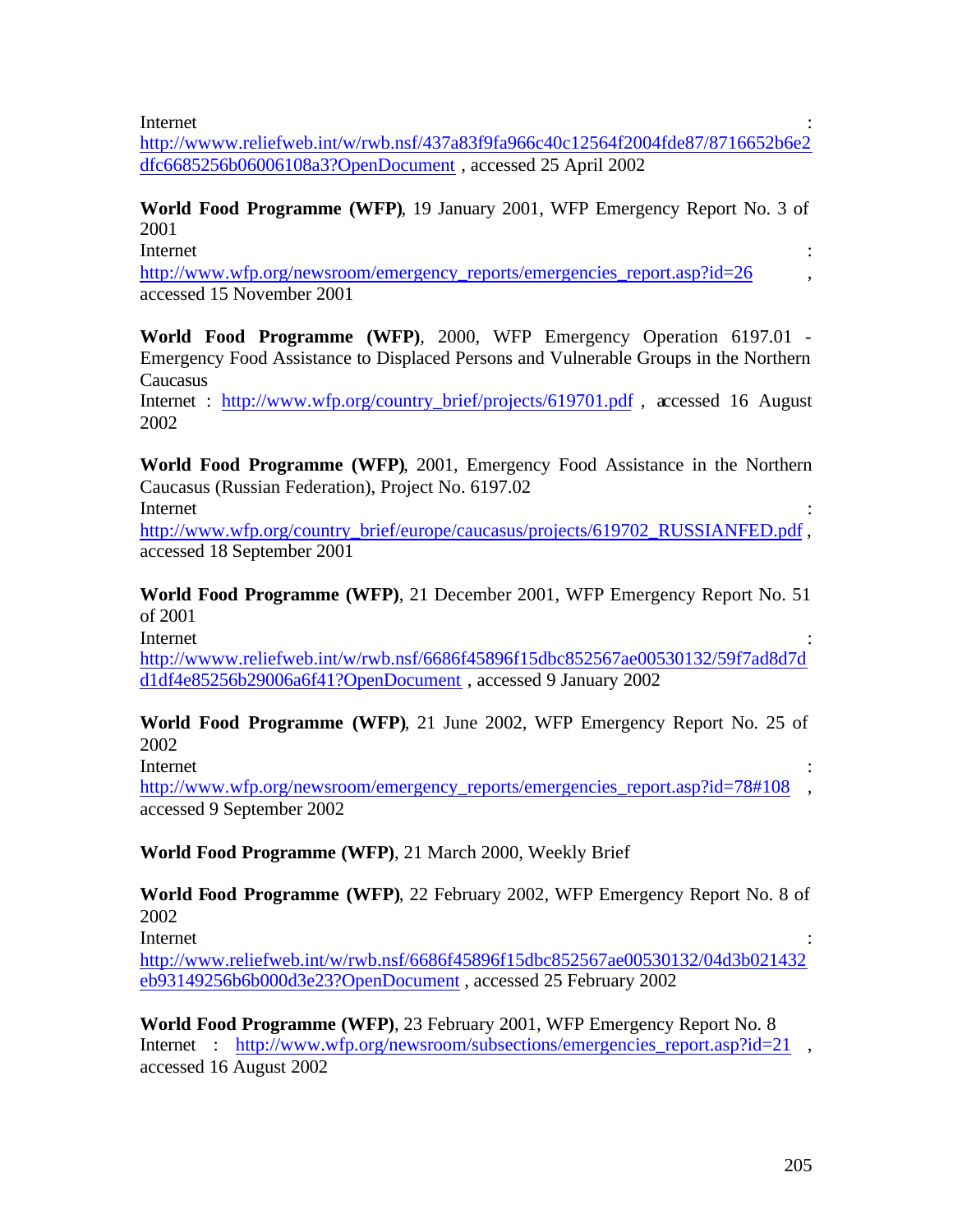**World Food Programme (WFP)**, 27 September 2002, WFP Emergency Report No. 39 of 2002

Internet : the contract of the contract of the contract of the contract of the contract of the contract of the contract of the contract of the contract of the contract of the contract of the contract of the contract of the

http://www.reliefweb.int/w/rwb.nsf/6686f45896f15dbc852567ae00530132/8970daa666a 2e02785256c41006c6ea8?OpenDocumentaccessed 7 October 2002

**World Food Programme (WFP)**, 3 November 2000, WFP Emergency Report No. 44 **Internet** : the contract of the contract of the contract of the contract of the contract of the contract of the contract of the contract of the contract of the contract of the contract of the contract of the contract of t

http://web.archive.org/web/20010422161313/www.wfp.org/ereport/2000/001103.htm , accessed 16 August 2002

**World Food Programme (WFP)**, 30 August 2002, WFP Emergency Report No. 35 of 2002

**Internet** : the contract of the contract of the contract of the contract of the contract of the contract of the contract of the contract of the contract of the contract of the contract of the contract of the contract of t

http://www.wfp.org/newsroom/emergency\_reports/emergencies\_report.asp?id=88 accessed 9 September 2002

**World Food Programme (WFP)**, 7 December 2001, WFP Emergency Report No. 49 of 2001

Internet : the contract of the contract of the contract of the contract of the contract of the contract of the contract of the contract of the contract of the contract of the contract of the contract of the contract of the http://www.reliefweb.int/w/rwb.nsf/6686f45896f15dbc852567ae00530132/bfd81000a772 d3aa85256b1b005c64d3?OpenDocument , accessed 20 December 2001

**World Food Programme (WFP)**, 7 June 2002, WFP Emergency Report No. 23 of 2002 Internet : http://www.wfp.org/newsroom/subsections/emergencies report.asp?id=76 accessed 7 August 2002

**World Food Programme (WFP)**, 8 February 2002, WFP Emergency Report No. 6 of 2002

Internet : the contract of the contract of the contract of the contract of the contract of the contract of the contract of the contract of the contract of the contract of the contract of the contract of the contract of the http://wwww.reliefweb.int/w/rwb.nsf/f303799b16d2074285256830007fb33f/ccaaf505c20 e2d9d85256b5a005d92b3?OpenDocument , accessed 30 April 2002

**World Health Organisation (WHO)**, 16 December 2001, Health Action in the North Caucasus. Newsletter on Emergency Preparedness and Response, December 2001 Internet : and in the set of the set of the set of the set of the set of the set of the set of the set of the set of the set of the set of the set of the set of the set of the set of the set of the set of the set of the se

http://wwww.reliefweb.int/w/rwb.nsf/f303799b16d2074285256830007fb33f/da6122ef27 c69fc8c1256b64004b6b42?OpenDocument , accessed 15 August 2002

**World Health Organisation (WHO)**, 20 November 2001, Health Action in the North Caucasus, Newsletter on Emergency Preparedness and Response, October/November 2001 Internet : the contract of the contract of the contract of the contract of the contract of the contract of the contract of the contract of the contract of the contract of the contract of the contract of the contract of the

http://wwww.reliefweb.int/w/rwb.nsf/d2fc8ae9db883867852567cb0083a028/e83517a291 69047685256b0a005bcd90?OpenDocument , accessed 29 April 2002